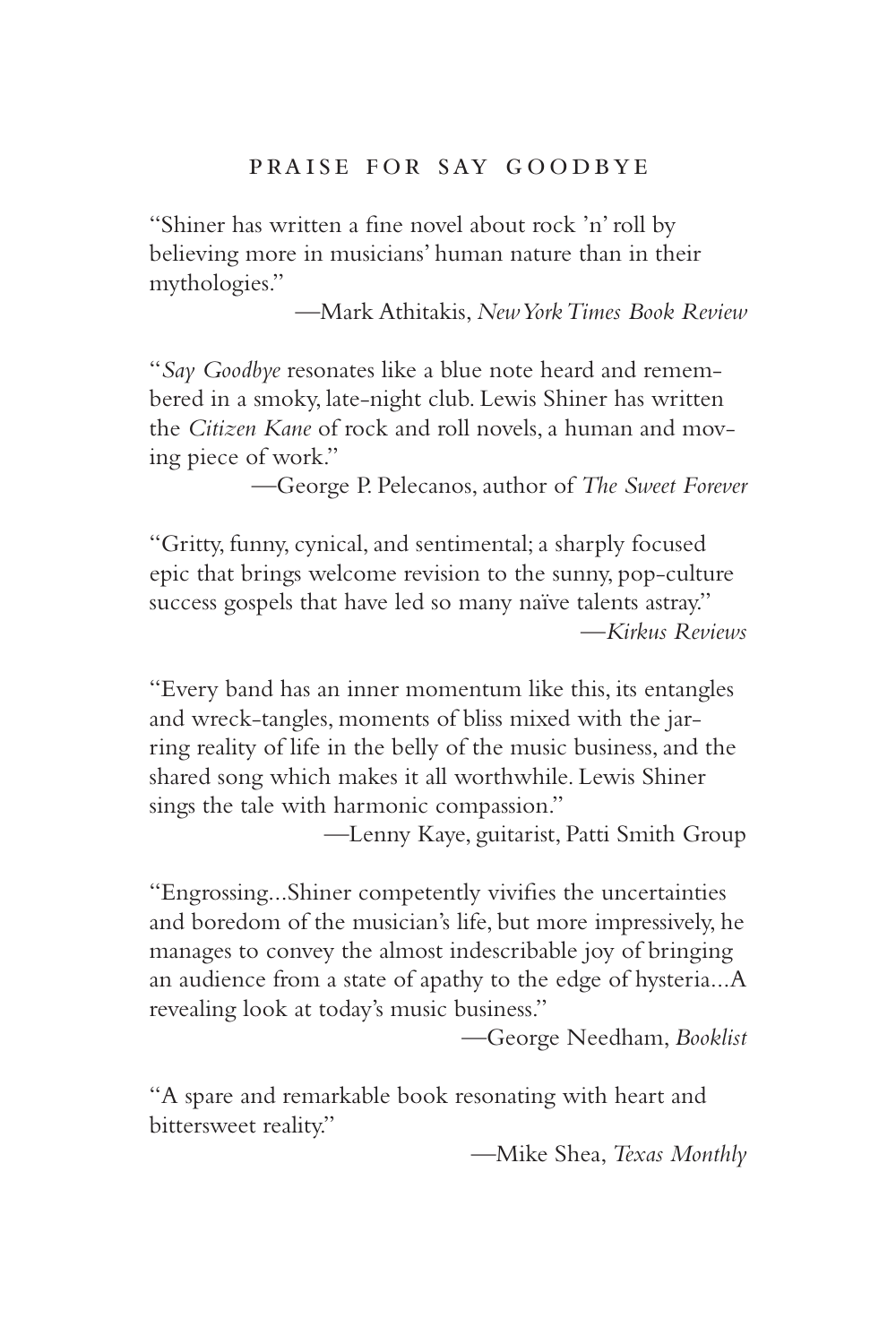"[A] soulful elegy...fresh and original...Shiner's extensive research gives the story an authentic feel and keeps it from becoming a soap opera or a wearisome cover version of every other rise-and-fall parable. Honest, unpretentious and heartfelt, this novel remains a haunting refrain."

—*Publishers Weekly*

 "All the virtues of old-fashioned storytelling—a heroine you can love, a world you can live in—told in the key of urban cool. *Say Goodbye* is a dream of a book, perfectly imagined, perfectly imparted. Shiner's voice comes through with all his usual passionate authority, and he never hits a false note."

—Karen Joy Fowler, author of *The Jane Austin Book Club*

"Uncanny...The details are note-perfect...The completeness of the world Shiner creates brings Laurie to life, and lends a sense of fatedness to her panicked walk toward fame."

—*New Yorker*

"Passionate...charismatic...an absorbing, hard-hitting tale that should be read by every rock-star wannabe."

Dan R. Goddard, *San Antonio Express-News*

"Rock & roll literature? It seems like an oxymoron, but Shiner pulls it off in this artful fictional chronicle." Laura Morgan, *Entertainment Weekly*

"*Say Goodbye* is gritty, realistic and often funny, and it shows that Shiner has lost none of his touch. A fine novel, and a fascinating examination of the glamour industry from the bottom up."

Jonathan Strahan, *Locus*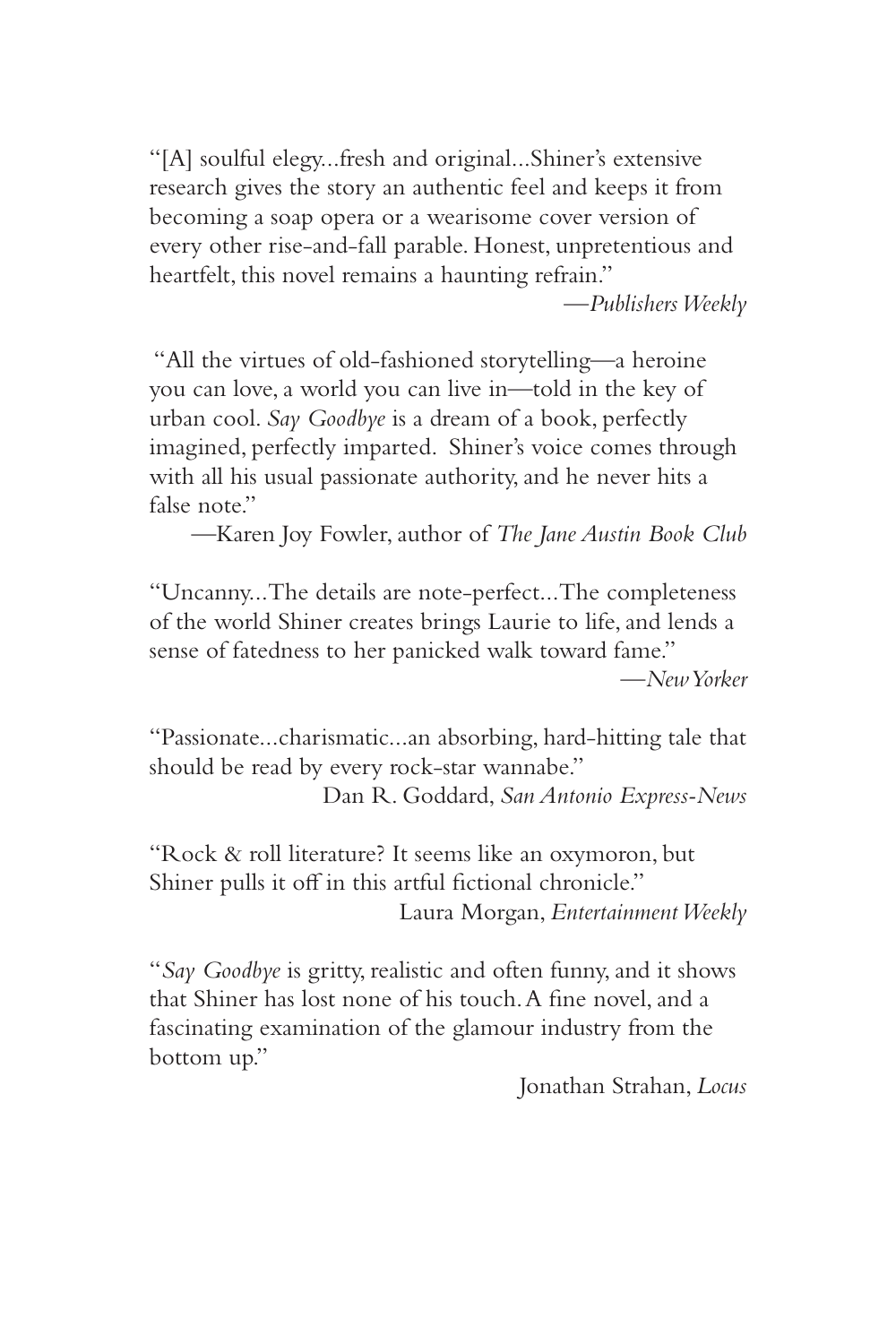"Shiner has set up a What if? rock 'n' roll tale that is thoroughly engrossing and quietly tragic...*Say Goodbye* isn't just a cleverly worded portrait of hipper-than-thou characters; instead, Shiner paints a picture of the music business and of dreams that can never shine as bright as imagined....The story—of a million wannabe music dreams snuffed out every year—is all too true."

—Shelly Ridenour, *Newcity* (Chicago)

"Two of [Shiner's] five books, 1993's *Glimpses* and the newly published *Say Goodbye,* qualify as the best novels ever written about rock 'n' roll."

—Rick Koster, *The Day* (New London, CT)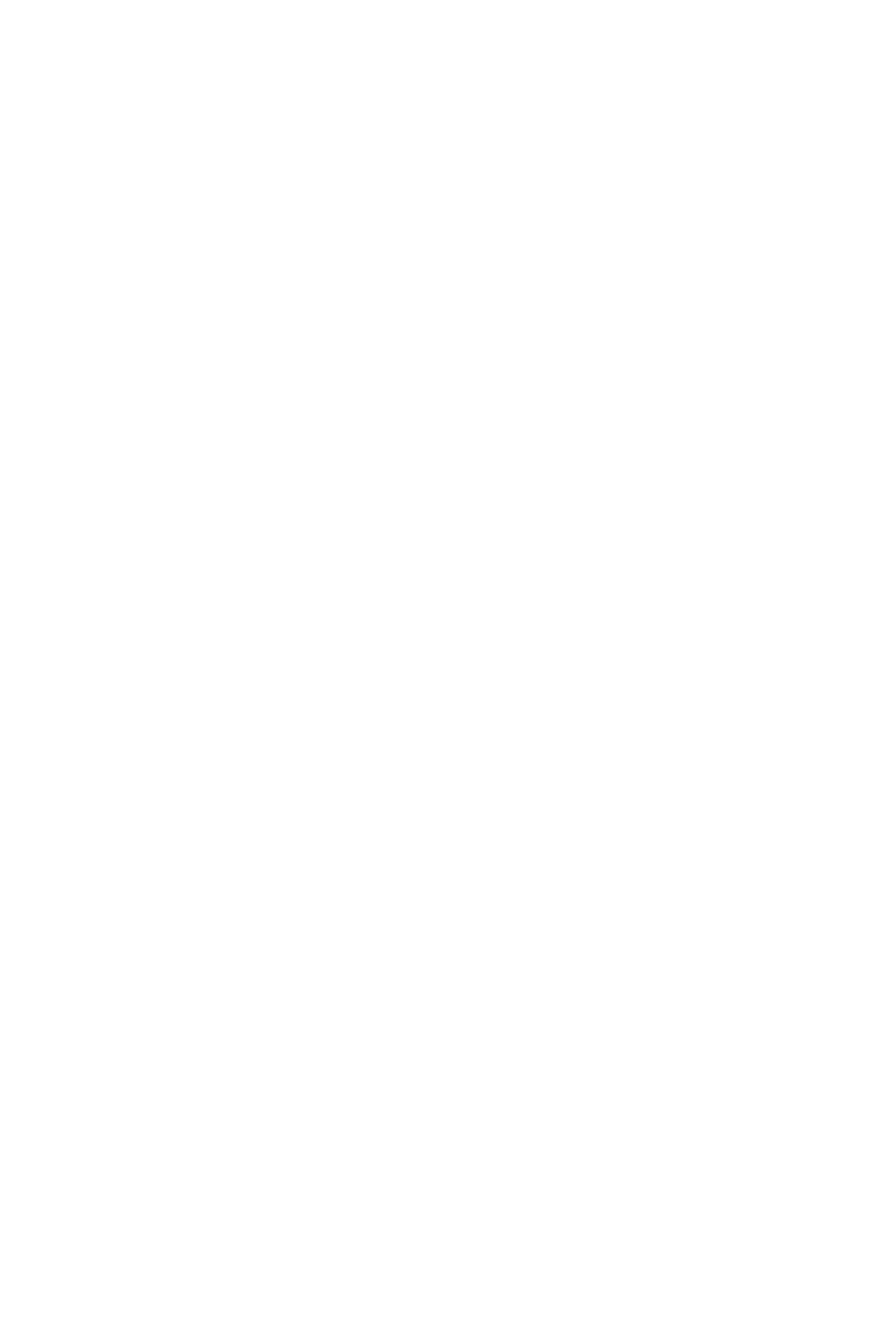## **SAY** goodbye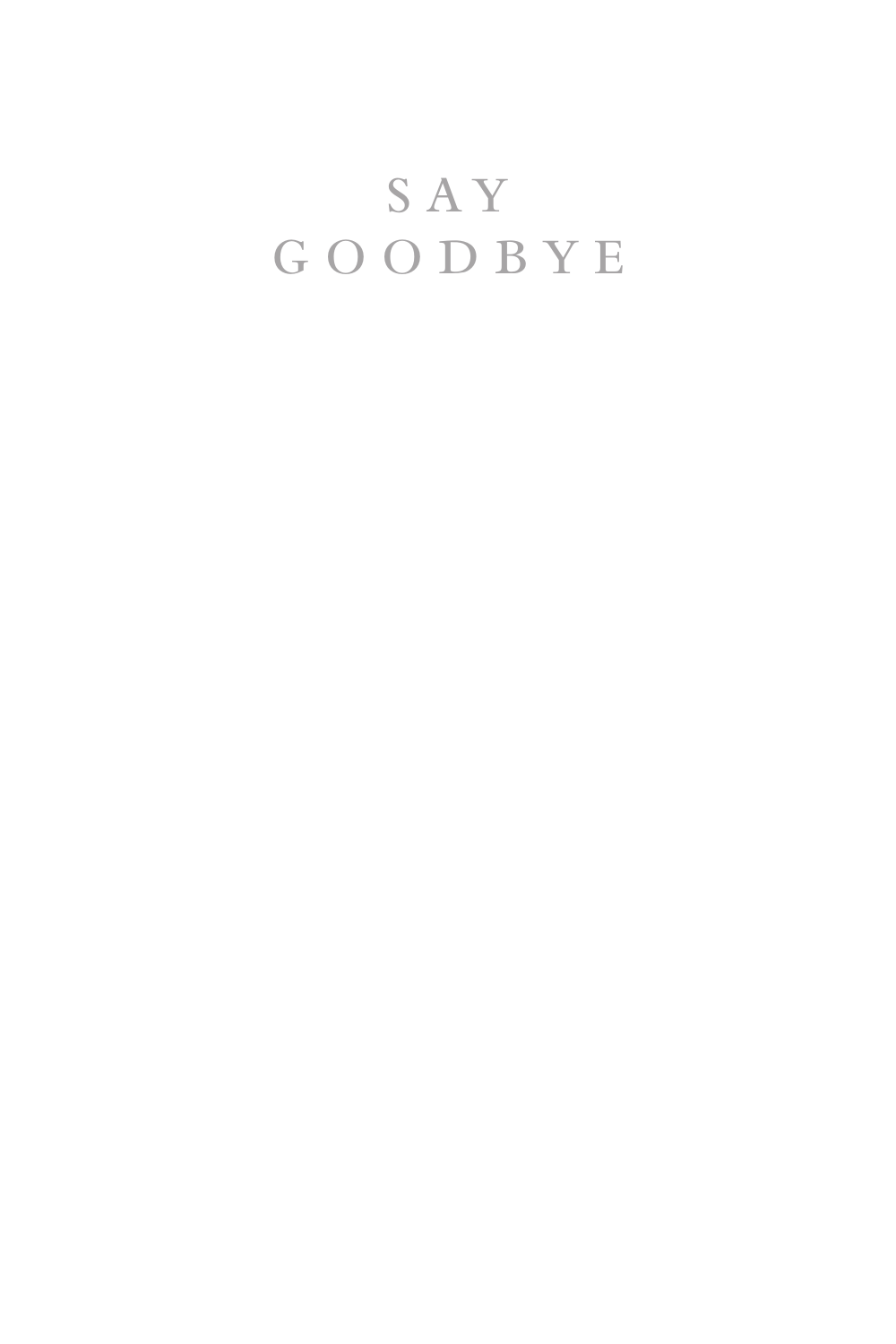#### books by lewis shiner

novels

*Dark Tangos* (2011) *Black & White* (2008) *Say Goodbye* (1999) *Glimpses* (1993) *Slam* (1990) *Deserted Cities of the Heart* (1988) *Frontera* (1984)

collections

*Collected Stories* (2009) *Love in Vain* (2001) *The Edges of Things* (1991) *Nine Hard Questions about the*

*Nature of the Universe* (1990)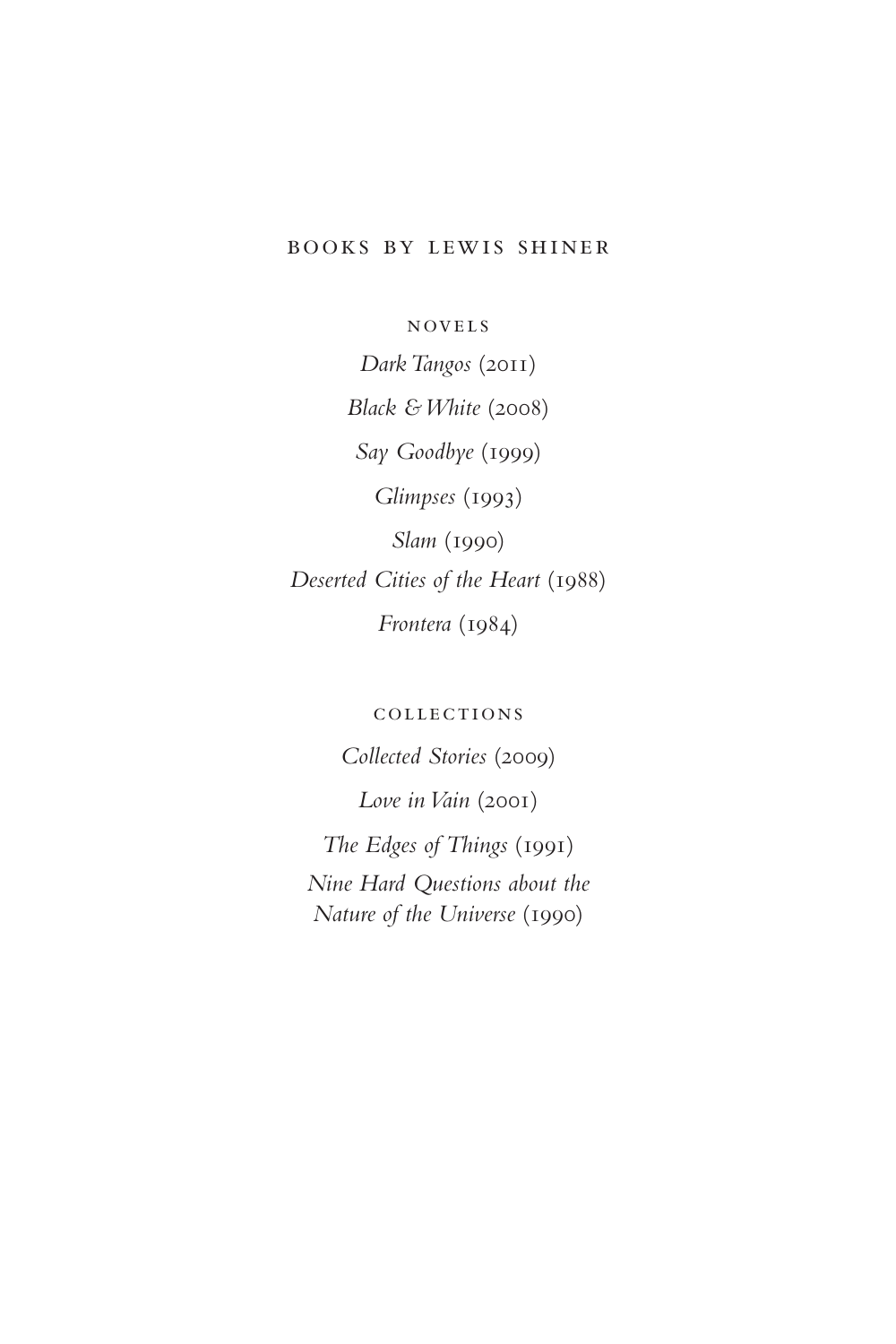# **SAY** GOODBYE

### a novel by

### lewis shiner

subterranean press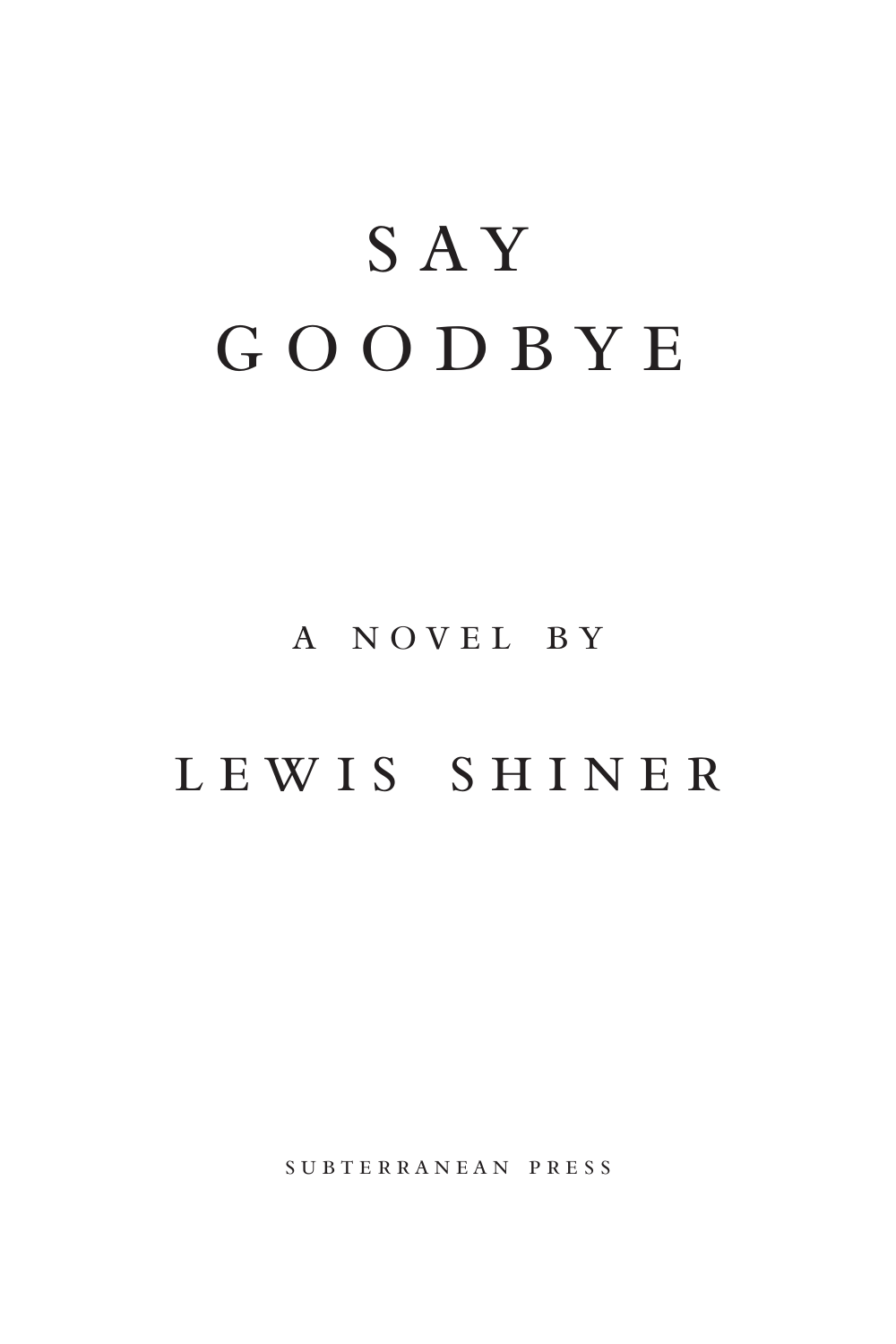© 1999 by Lewis Shiner

Interior design by Lewis Shiner Set in Bembo

Author photo © 2008 by Orla Swift LA photo © iStockphoto.com/Hal Bergman All other photos and cover design by Lewis Shiner

isbn 978-1-59606-418-8

Subterranean Press PO Box 190106 Burton, MI 48519

www.subterraneanpress.com www.lewisshiner.com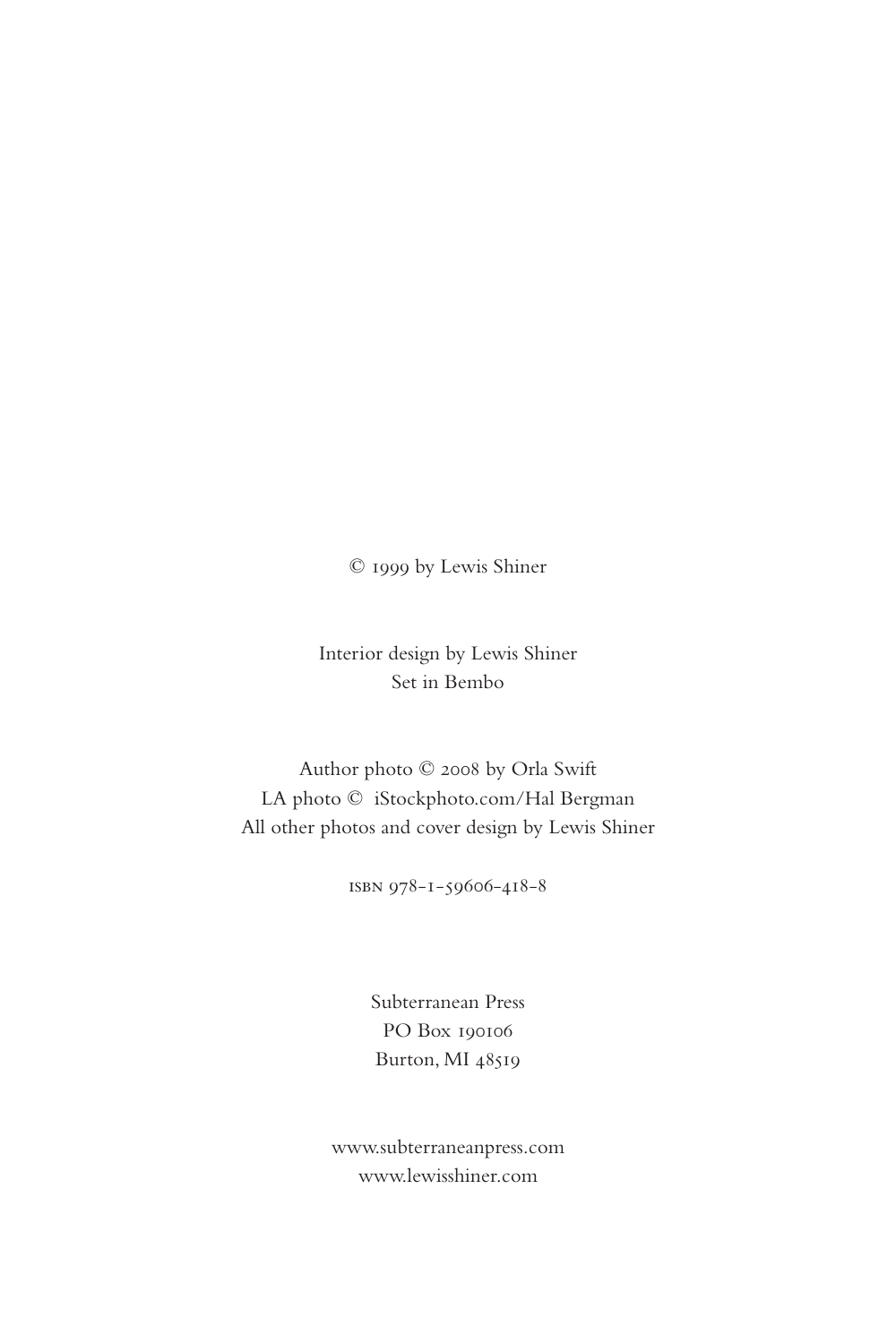### THE CITY

#### Signs and portents

"It was my first Friday night in LA," Laurie says in her press kit for the album. "I was stuck on the Santa Ana Freeway, thinking about buffalo. A vast single herd covering the earth from one horizon to the other, the way they used to, placid, lost in their own grassy thoughts, then suddenly careering off at top speed, all of them at exactly the same time.

"So there I was, cheek to bumper with all the other cloven-tired, sun-roof-humped, klaxon-horned metal ungulates, stalled on the concrete plains, watching the hot breath steam from their tailpipes, when the sky blew up.

"I didn't know if it was terrorists or nuclear war or the Big One that was supposed to drop us all in the Pacific, but it was clearly the end. Huge concussive explosions and fat orange cinders trailing fire out of the sky. Ashes on the windshield. Cars veering off onto the shoulder and me pretty sure I could feel the freeway shake under my Little Brown Datsun. I kept driving, though, because, really, this was what I'd been waiting for all my life: Armageddon.

"Anyway, I finally rolled my window down and looked up and realized it was nothing but the fireworks show at Disneyland. They launch the rockets, apparently, a few feet from the highway and the damned things go off right there over the cars. Some freak atmospheric condition was pushing the debris back down before it completely burned up.

"So that's where 'Just Another End of the World' came from. That thought: If this is really the end, I won't have to do laundry tomorrow. My rent check will never bounce. Of course it was just one more false alarm, not even a sign from God, only a sign from Unca Walt, in his block of ice under the freeway, and it had no more cosmic message to convey than 'Hey, look at me.'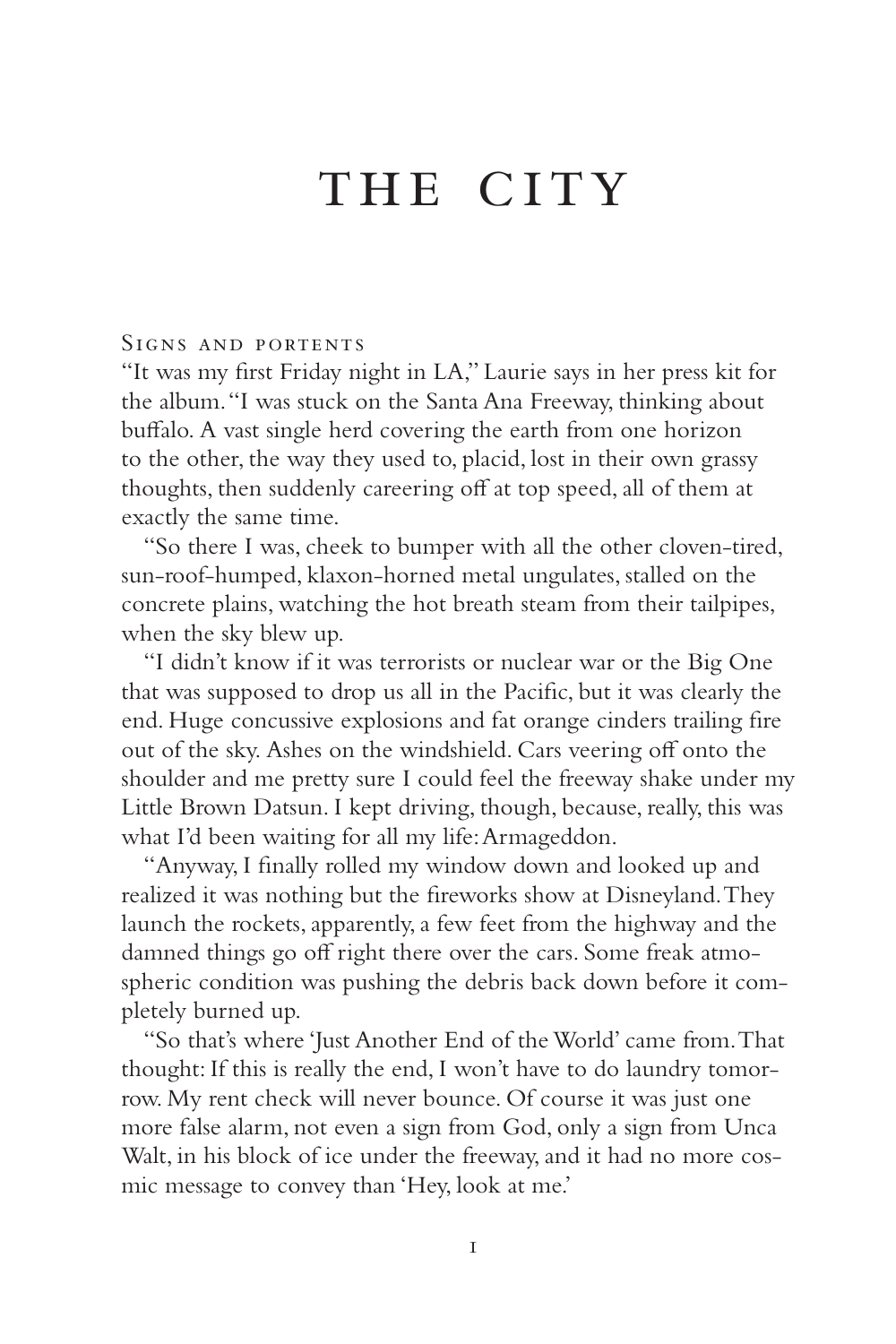"Though I will say this. Once I was over my initial disappointment, it was a hell of a show. The human mind can't leave something like that alone. It's always going to read signs and portents wherever it can. And I remember sitting straight back in my seat, both hands on the wheel, and saying, 'Thank you. I'm glad to be here.'"

#### The Silk and Steel

I meet "Fernando"—not his real name—in a bar called the Silk and Steel on Sunset Boulevard. It's Monday, the 11th of November, 1996, and he is my first official interview for the book.

It's chilly and overcast in LA, and even the clouds seem to be rushing off to somewhere important. I'm easing into the writing process by going to the people that are publicly available, the ones that I know will be willing to talk to me. "You'll recognize me," Fernando has promised on the phone, and he is right. He's six-foot-three, lavishly tattooed, pierced four times in the right ear, five times in the left, once in the left nostril. He's shaved his head, but not recently, and he has a soul patch beneath his lower lip.

"This is where it went down," he says, in a somewhat highpitched, nasal voice. The walls and ceiling are painted flat black, standard decor on the Strip, and the brown shag carpet has mostly unraveled. Afternoon sunlight trickles in the open back door where a kid in shorts and a baseball cap wheels in cases of beer. It's the kind of place that needs its darkness. "I thought you should see this," Fernando says, "because it's the first place Laurie sang in LA. It was an open mike night, like they do every Monday—they'll be doing it again tonight. I put her and Summer together that same night."

Fernando works in one of the better-known Hollywood music stores. "You get jaded," he says about the job. "A lot of the big touring acts come in when they're in town. I've met Clapton, Page, both Van Halens—all three if you count Valerie. All the hot studio guys, of course. I must see a hundred kids like Laurie every year, coasting into LA in cars that barely made it over the mountains, desperate for a break. They've read about the Viper Room in *Rolling Stone* or they've noticed the LA addresses on the backs of their CDs, or they've seen palm trees in too many MTV videos."

He met Laurie in June of 1994. She'd only been in LA for a week. "How it happened was, she called the store looking for a four-track recorder. I sold her the same Tascam I sell all the wannabe singer-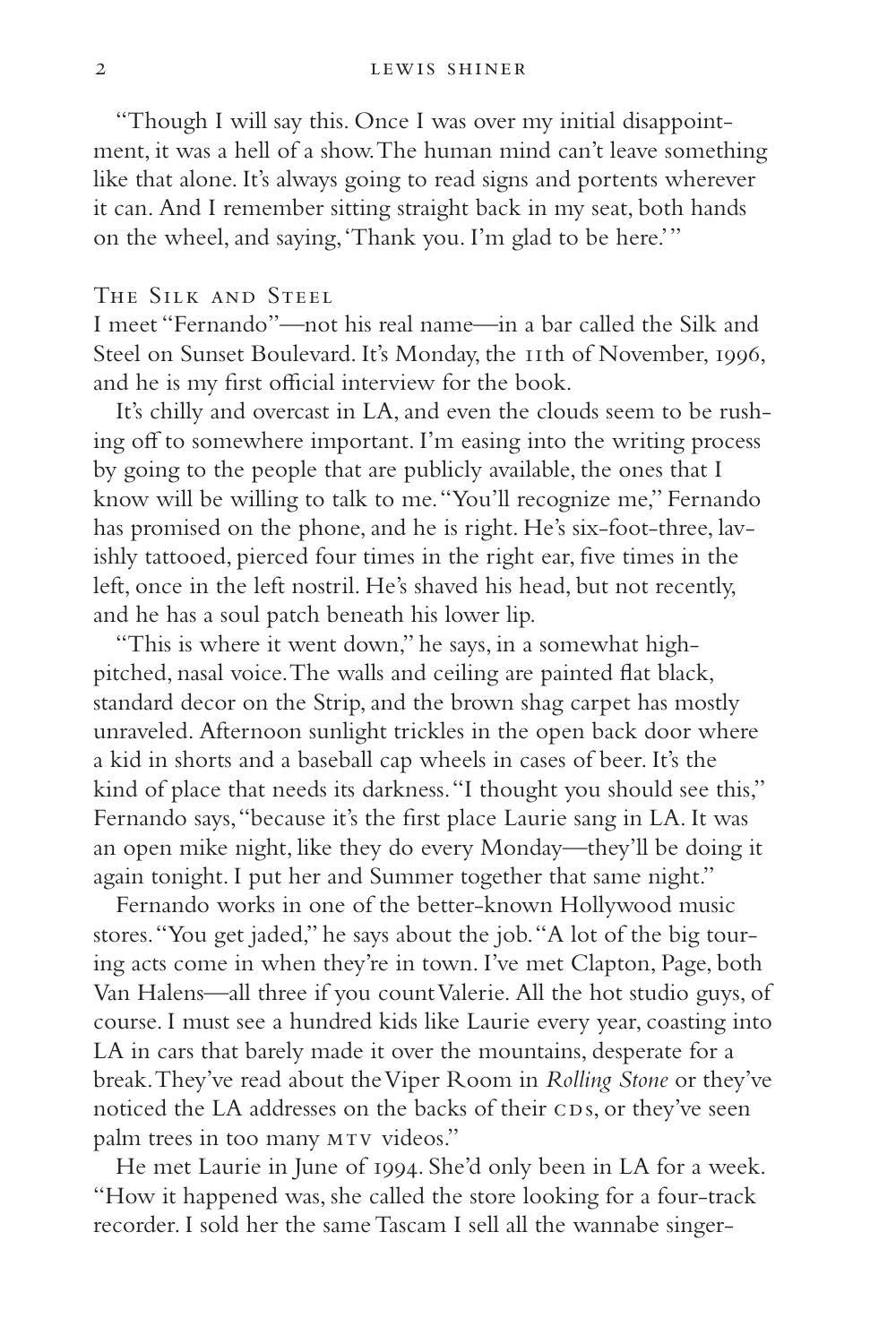#### *Say Goodbye* 3

songwriters, on special for one-ninety-nine. I remembered her, one, because she was cute—skinny and intense, with this bright reddishpurple hair that was kind of eighties retro. Also she's one of those people that are a little more, I don't know, tuned-in or something. Like they're sucking everything in through their eyes. So when I ran into her a couple of days later at the Silk and Steel, it only took me a minute to place her."

Fernando might forget a face, but never a guitar. Laurie's, he recalls, was "a cream-colored mid-sixties Strat, very clean," but not suitable for the Unplugged-style format of the Silk and Steel. Fernando found her "trying to reason with the bartender, not upset or anything, just like, 'I can't understand why playing an electric guitar in a folk club is still an issue 30 years after Dylan played Newport.' As if this kid behind the bar had any idea what she was talking about. She was very naive that way, she didn't understand that places like this aren't about music, they're about the acoustic guitar as fashion statement."

Fernando introduced her to his girlfriend, Summer Walsh, who'd been on the LA folk scene for ten years. "Next thing you know Summer's offered to loan out her Martin D-15. We all sat together, and when Summer got up and sang I could see Laurie was really blown away. Have you heard Summer sing? You know she wrote that song on Laurie's album, 'Tried and True?' She is so awesome, man. She could be where Alanis or Joan Osborne is, and she would be, if—" He shakes his head and shifts around in his chair. "Don't get me started on record companies."

After Summer's set Laurie's confidence seemed to falter. "Summer really wanted to hear her, so she pulled a couple of strings and got Laurie up on stage before she could chicken out. Laurie, she was nervous at first, but she did good. And her songs, you could tell she knew what she was doing. They were structured, you know, nicely put together. And hooks that fully dug into your brain.

"She was quiet sitting around the table, but onstage she had this, like, eagerness. Like at the end of each song she couldn't wait to get to the next one. It was some very contagious shit."

Later the three of them went down the street to the Rock and Roll Denny's, a musician's hangout for decades. "You could really see the energy happening between Summer and Laurie. It's like...it was enough for me to have done that, to have introduced them. I'm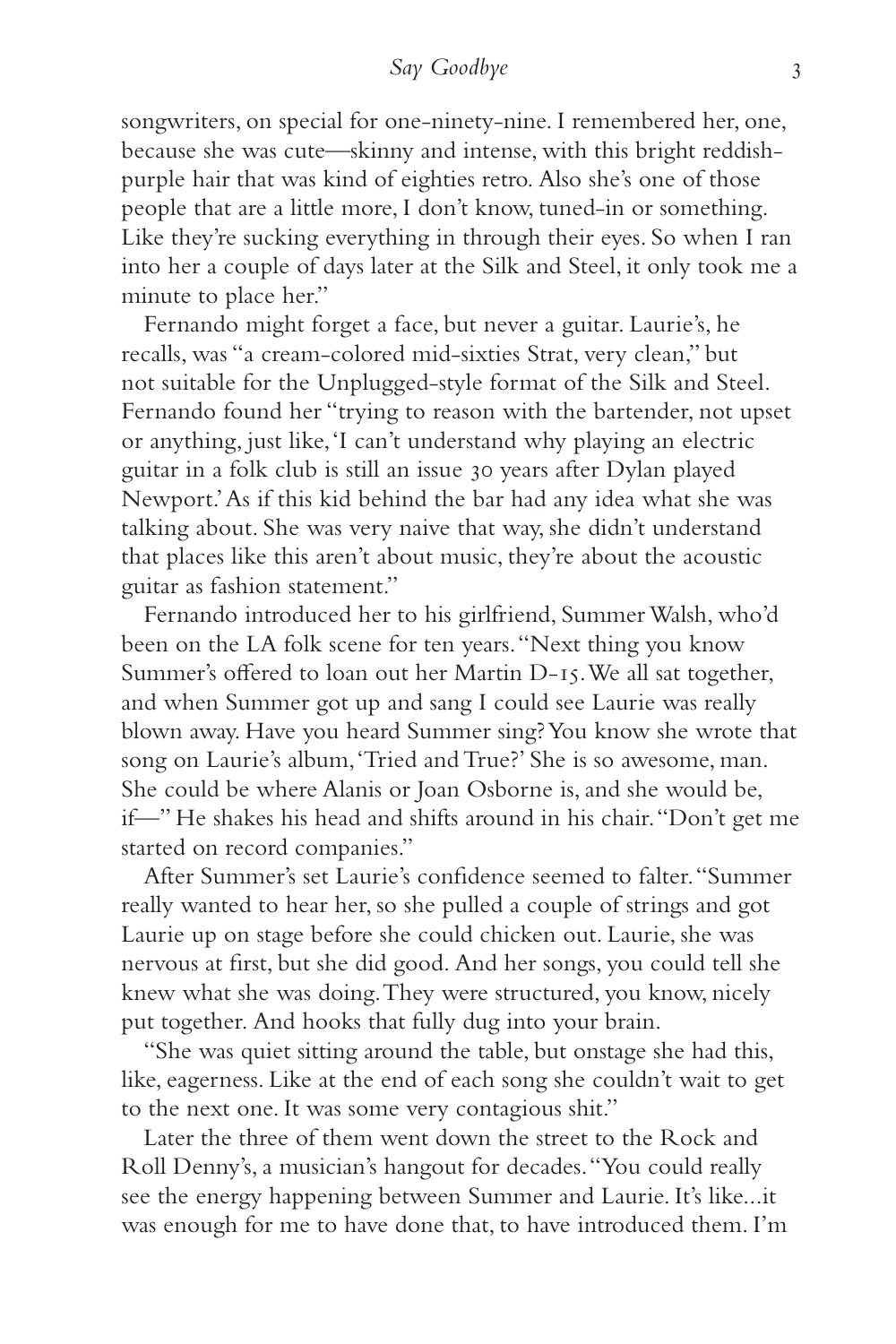happy just being *around* the buzz, I don't have to *be* the buzz, if you know what I mean.

"Not Laurie, though. She had that bone-deep hunger. I liked her from the first, but that hunger made me scared for her too."

#### Miracle on San Vicente

Bobbi D'Angelo is in her forties, her blonde hair a little brittle, her voice rough from chain smoking. She—"with the Bank of America, honey"—owns the Bistro d'Bobbi on San Vicente. It's upstairs in a small, exclusive strip mall: burgundy window treatments, tasteful neon signage, tiled balcony with umbrella tables. Inside, behind the garlic and oregano, you can smell the yeast in the dough that waits on steel trays near the oven. A hostess in black pants and a tux shirt shows me to a small, cluttered office next to the kitchen.

The restaurant, Bobbi explains, grew out of her divorce settlement from "a very rich asshole." She lights a Virginia Slims menthol and says, "Sooner or later I'm sure I'll get in trouble for it, but until somebody puts a gun to my head, I'm not hiring any men here. No offense, doll. We're a self-sufficient little matriarchy, and Laurie fit right in. All the girls have their *noms du pizza*—builds morale, keeps a little extra distance between them and the customers, like this joke we're all in on. We knew her here as Gladys."

Bobbi seems to remember every detail about each of her girls, as if they were her daughters. "She was pretty desperate when she first came in. She'd been looking for work for a couple of weeks, and it was all either fast food or topless or prep work. I hired her on the spot and put her to work that night. She used to say it was her Miracle on San Vicente.

"She was good with people, got along with the other girls, hell, I didn't even know she was starstruck until the week before she quit. She'd been with us four months, and then one night she started writing the words to a song on the back of one of her tickets and that's how I found out."

Bobbi knows firsthand about being starstruck. "I arrived here in 1966, with a few hundred thousand others. I was just eighteen and I knew in my heart of hearts that Destiny had her hand on the telephone, about to dial my number. I was something then, you wouldn't believe it to look at me now. Smart, good-looking, ambitious. I stuck it out for two years. All I ever got were walk-ons, which I took, and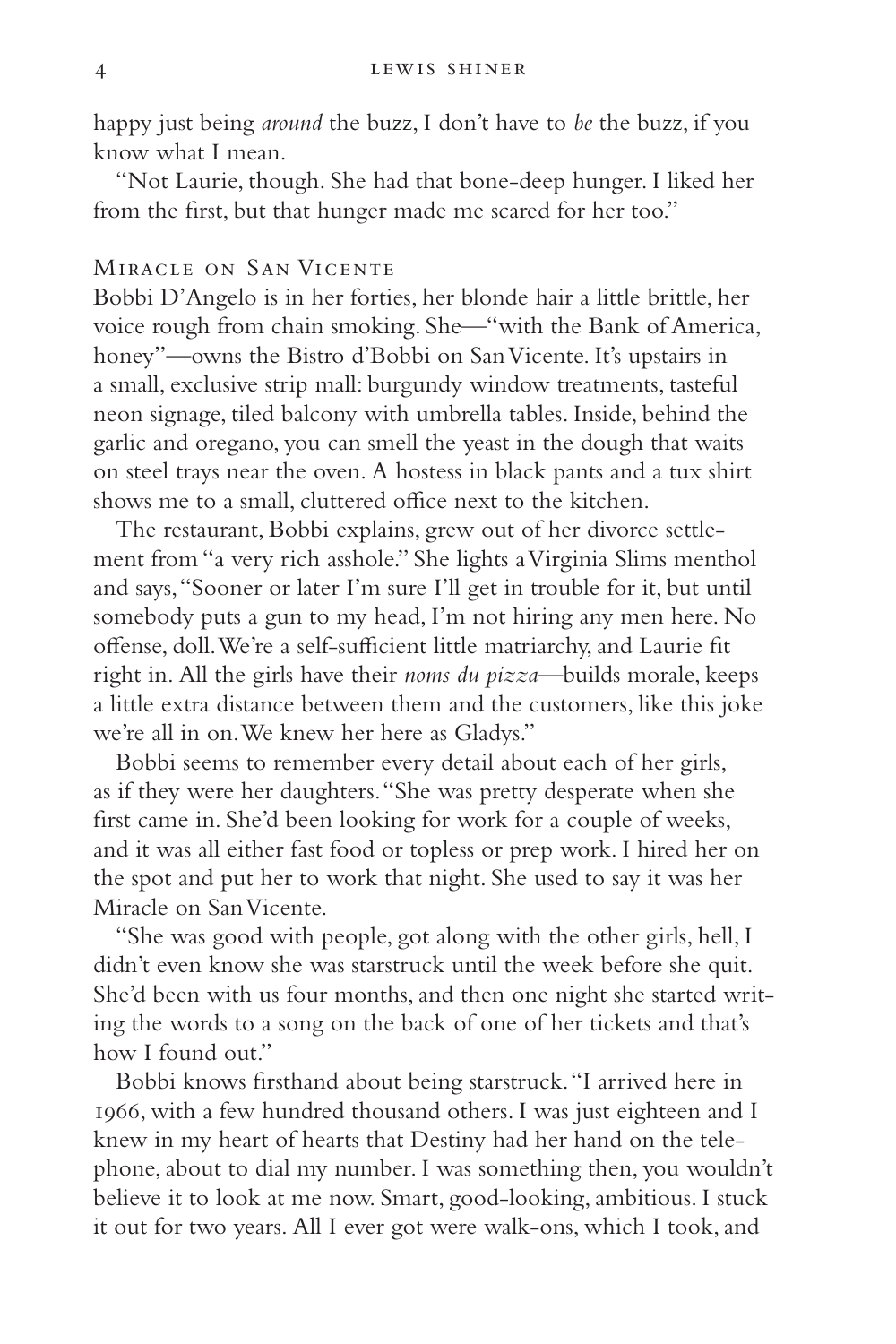propositions, which I didn't. Finally I ran out of money and hope, and I went back to North Carolina and married Michael, who was in love with me in high school and incidentally heir to a textile business. I hated myself for being a failure and a quitter, and I drank for a while and slept around a little bit and I spent more than one afternoon with a bottle of pills in front of me, wondering if I might just take them all.

"Everybody in the world—my various agents, my roommates, producers, casting directors, strangers on the bus—all of them had reasons why I wasn't famous. Maybe I had no talent. Maybe I had too much. Maybe I needed bigger breasts. Smaller breasts. A different agent. To stop changing agents. The one thing nobody could accept—least of all me—was that it might not be anybody's fault at all."

She seems eager to distance herself from the 18-year-old beauty that I can still clearly see behind the makeup and the cigarette smoke and the sardonic tone. "If it's nobody's fault," she says, "then everything is random. It's out of control. It means being a star doesn't really prove you're a good actor, or beautiful, or, God help us all, lovable.

"I told all this to Gladys—to Laurie, I mean. Not because I thought it would change her mind, but so that when it happened to her she would maybe feel a little less alone. She said something about how I hadn't turned out so badly. But the truth is I set myself up to get hurt when I was just a kid, and by the time I got over being hurt it was too late to do anything else. Like get an honest job, say waiting tables. Like go to college in my spare time, write some film criticism, get my jollies at some local theater if I absolutely had to be on stage.

"I could have saved my breath, of course. She was convinced it was all going to be different for her, even if she had the decency not to say so. We all want to think that, don't we?" Bobbi grinds out her cigarette. "Then, a year or so later, there she is on vh-1. You could have knocked me over with a feather."

#### Over the hills and far away

On Tuesday afternoon I take 101 north, over the Hollywood Hills to Ventura Boulevard, then make my way back uphill to Sunshine Terrace. I park across the street from 11163, a wood-sided bungalow nestled in front of a row of apartments. The air is vastly sweeter here than on Ventura, and magnolias and fruit trees and cedars arch over the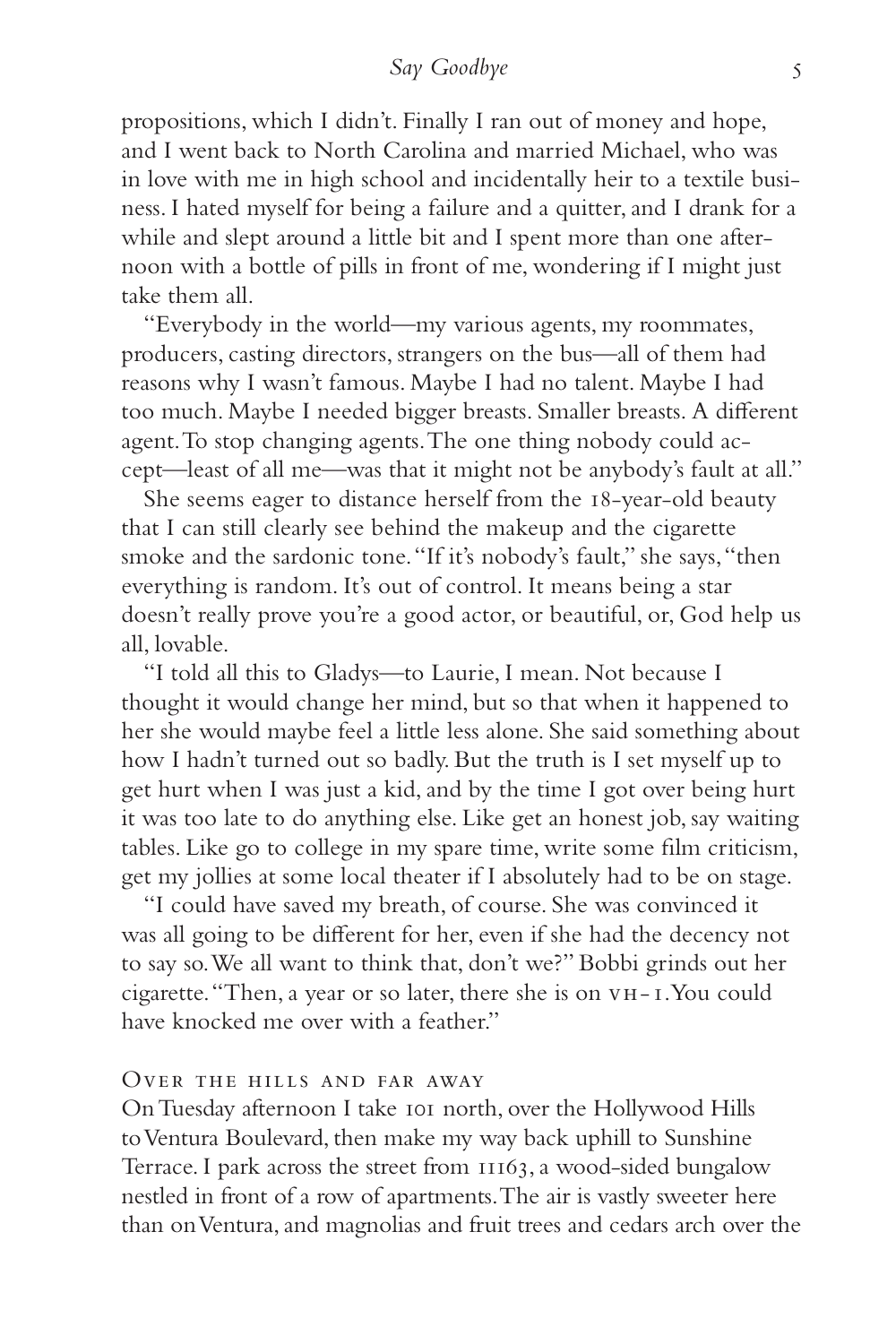street. I get out and stretch my legs, hearing the ticking of the rental car's engine, the low murmur of a tv, and distant, childish laughter.

I take a few pictures of the front of the house. Someone is obviously living there; they've put out a blue patio umbrella, a single lawn chair, pink mums in a bed along the front wall. I walk down the driveway a few feet, hoping for a glimpse of something beyond the louvered wooden shutters that line the windows. The high-pitched, snorting laugh comes again, and then a woman's voice says, "If you're looking for Laurie, she doesn't live here anymore."

I turn to see a woman in her late twenties, bending over to pick up a puckered beach ball. She has long red hair, gray jeans and a pink sweater. From behind the house a girl of about four, dressed in brand-new overalls, runs out saying, "Who you talking to, Mommy?" Seeing me, she is instantly paralyzed by self-consciousness.

I wiggle my fingers at the girl, explaining to her mother that I know Laurie is gone, that I am writing about her. I go back to the car for a paperback of my latest book to provide credentials.

"I'm sorry," the woman says, turning it over in her hands. "I'm afraid I never heard of you." A light breeze animates her fine redgold hair, trailing a wisp of it across her face.

"Don't worry. Millions haven't." I convince her to keep the book, which I autograph, and that earns me a proper introduction. Her name is Catherine Conner, originally and intermittently of Salem, Oregon. Shannon, age four, is by this point hiding behind her mother and unwilling to shake hands, even when asked in a very nice Donald Duck voice.

Eventually Catherine invites me in. Over a glass of herbal iced tea, with Shannon watching *The Rescuers Down Under* in the next room, Catherine talks about meeting Laurie. "I used to see her come home from work in like her uniform thing, with her hair up and the black pants and the white shirt, and then a few minutes later there would be this electric guitar playing. Not loud or anything, but I always knew it was there. I thought it was so cool, and so one morning when I heard her I went over and I was just like, 'Hi, I'm your neighbor.'

"I mean, my own life is such a mess. I spent four years at Oregon State without ever fully getting a handle, you know? Came to LA to see the bright lights, got pregnant by this underemployed actor, and now I'm living from day to day on temp work and child support.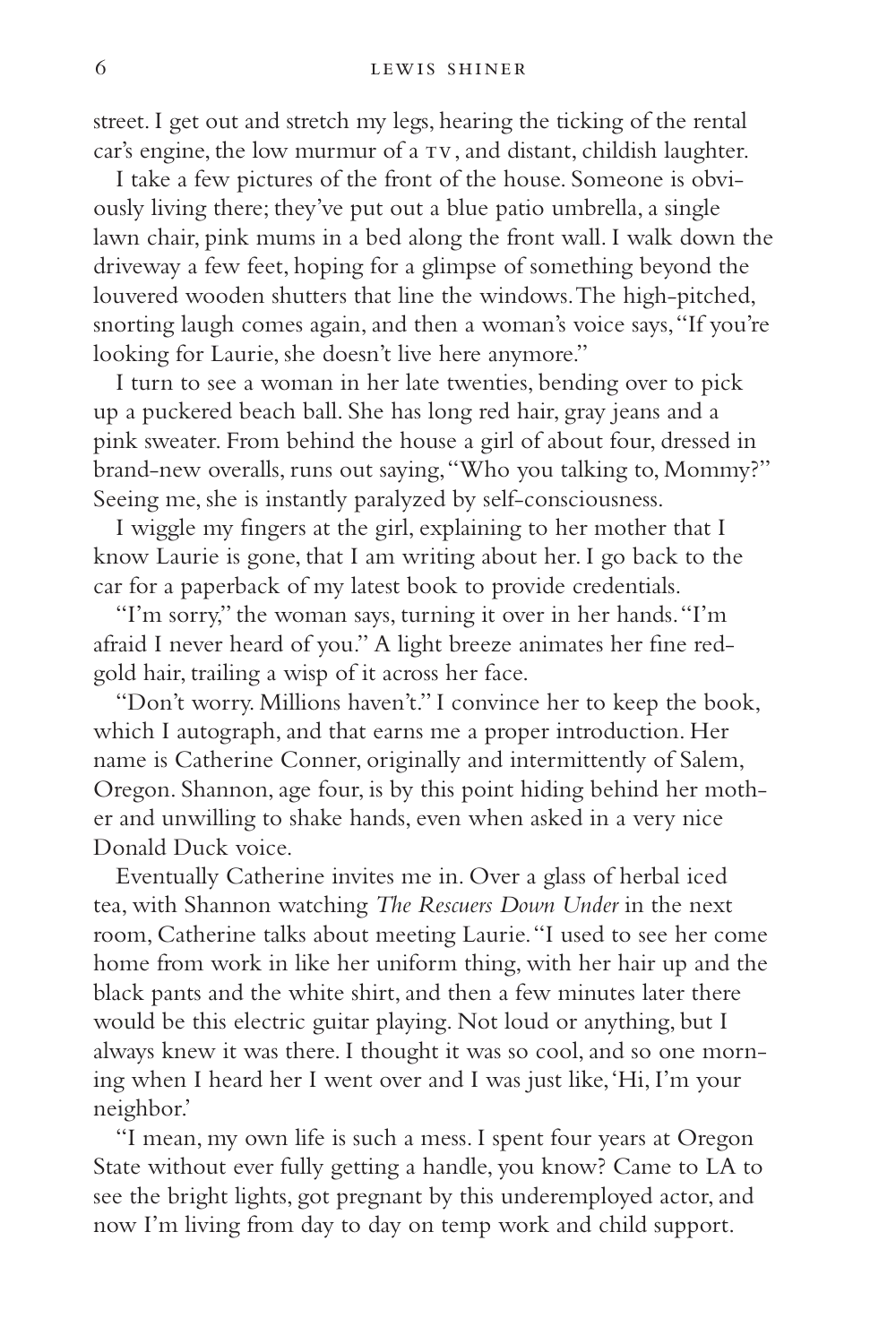And here's Laurie, so full of ambition and working so hard for it, day and night, you know?"

As I listen I can tell that Laurie's life has became more real to Catherine than her own. It's a feeling I can relate to.

"I would go see her sometimes when she played," Catherine says, "and sometimes we would stay up late afterwards, just talking all night long." The memories light up her face, and she's happy to go into Laurie's background. Some of it I've read or heard about elsewhere, but many of the details are new.

"Her family is basically her mom, who's divorced, and her younger brother Corky, who is this kind of slacker screw-up. That's me talking—Laurie always went the long way around not to criticize anybody. She was also real close to her mom's father, who she always called Grandpa Bill. They used to go listen to jazz and stuff when she was growing up.

"It was some friend of her brother's who used to live in that apartment. He ran out of money and was looking for somebody to take over the lease. And Laurie was living in San Antonio with this creepy guy, and her brother was like, 'You have to do this. It's a sign or something.'

Laurie had been going over the bank statements and mentally loading up her Datsun for a couple of weeks. She was living in a rented apartment with rented furniture, and at that moment her relationship didn't seem very substantial either. "Jack is like this insurance adjuster," Catherine says, "good-looking from the picture I saw, but not Mr. Sensitive. The kind of guy who takes you to a sports bar on a first date, if you know what I mean?"

Catherine said that Jack was stressed out at work, drinking too much, and staying out late at clubs, "with Laurie or without her." When Laurie mentioned the merest idea of a trip to LA, "Jack totally lost it. He took her guitar out on the back patio and smashed it. She was laughing about it when she told me, this kind of nervous laugh, but you could see that it scared her to even remember it."

Laurie ordered Jack out of the apartment, packed up, and hit the road for Dallas, where her father lived. "She talked about her father a lot. He was the reason she started playing guitar in the first place." Laurie's father, Michael Moss, played with a band called the Chevelles at Richardson High School in the mid-sixties. He gave up the guitar when he married Laurie's mother and moved to San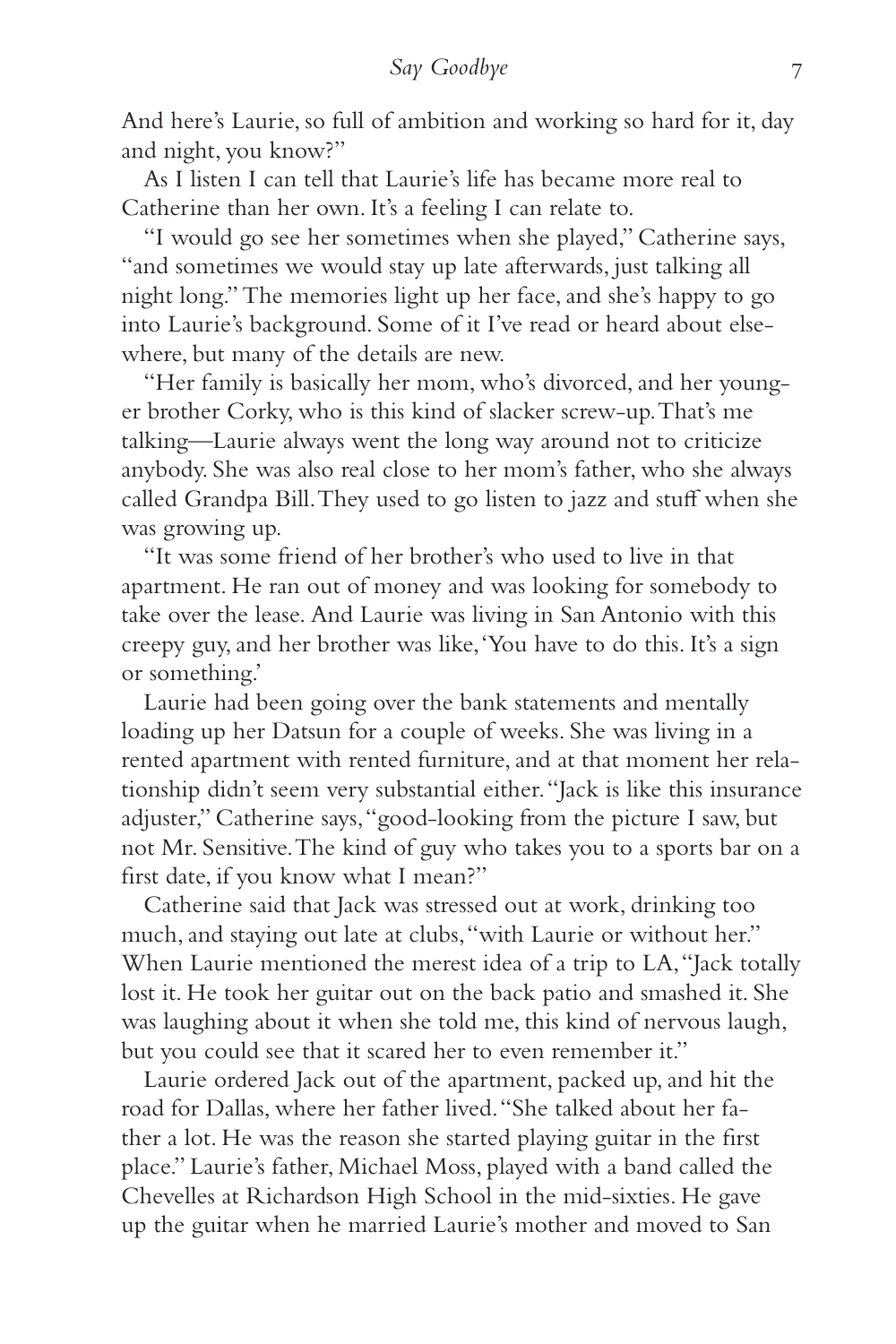Antonio. One Saturday when Laurie was in sixth grade, her father came in from raking leaves, got the guitar out of the closet, and started to play. Until that afternoon she had never known what was in that odd-shaped tweed suitcase; when the guitar came out, Catherine said, "it was like the sun coming up in the middle of the night."

The guitar transformed her father into a creature of glamour and mystery and Laurie wanted that change for herself. She begged and pleaded until her father showed her a couple of chords. Years of piano lessons had never spoken to her as persuasively as her first five minutes of guitar, and "she would have kept playing all day except her mother came in and gave her father a look. She said it was the kind of look you would give your car as it was slowly rolling over a cliff."

It was apparently a defining moment for her father as well. He moved to Dallas and filed for divorce shortly thereafter.

"You know that's her father's guitar she plays on the record?" Catherine asks. "She talked him out of it on her way to LA. He didn't want to give it up, even though he never played it. But he had to have seen how determined she was, how bad she needed it."

She sighs and looks into her tea. "She really loved that guitar."

#### Folkies

The Sly Duck Pub has been a fixture in Santa Monica since the forties, though it didn't come into its own until 1962, when it began to feature live music on its Tuesday hootenanny nights. By 1963 it was serving espresso and music seven nights a week, with big names like the Limeliters or Jim Kweskin on the weekends.

These days it's reverted to its English roots, serving draft ale in tapered glasses and sporting a menu of some 150 imports. The manager is a young, earnest man named Brad Mueck (pronounced "Mick") who wears wire rims and blue oxford cloth shirts and whose light brown hair is at least a third gone.

"If I'd had my way," he says, "Laurie and Summer would still be headlining here as a duo every Saturday." From his second-floor office above the bar, Brad can look out on 4th Street, which runs parallel to the ocean four blocks away. "This is not the way that history shall remember them. But together they were far more than the sum of the parts—like Joan Baez and Mimi Fariña, or the Weavers. Summer has a fabulous voice and sincerity and an instinct for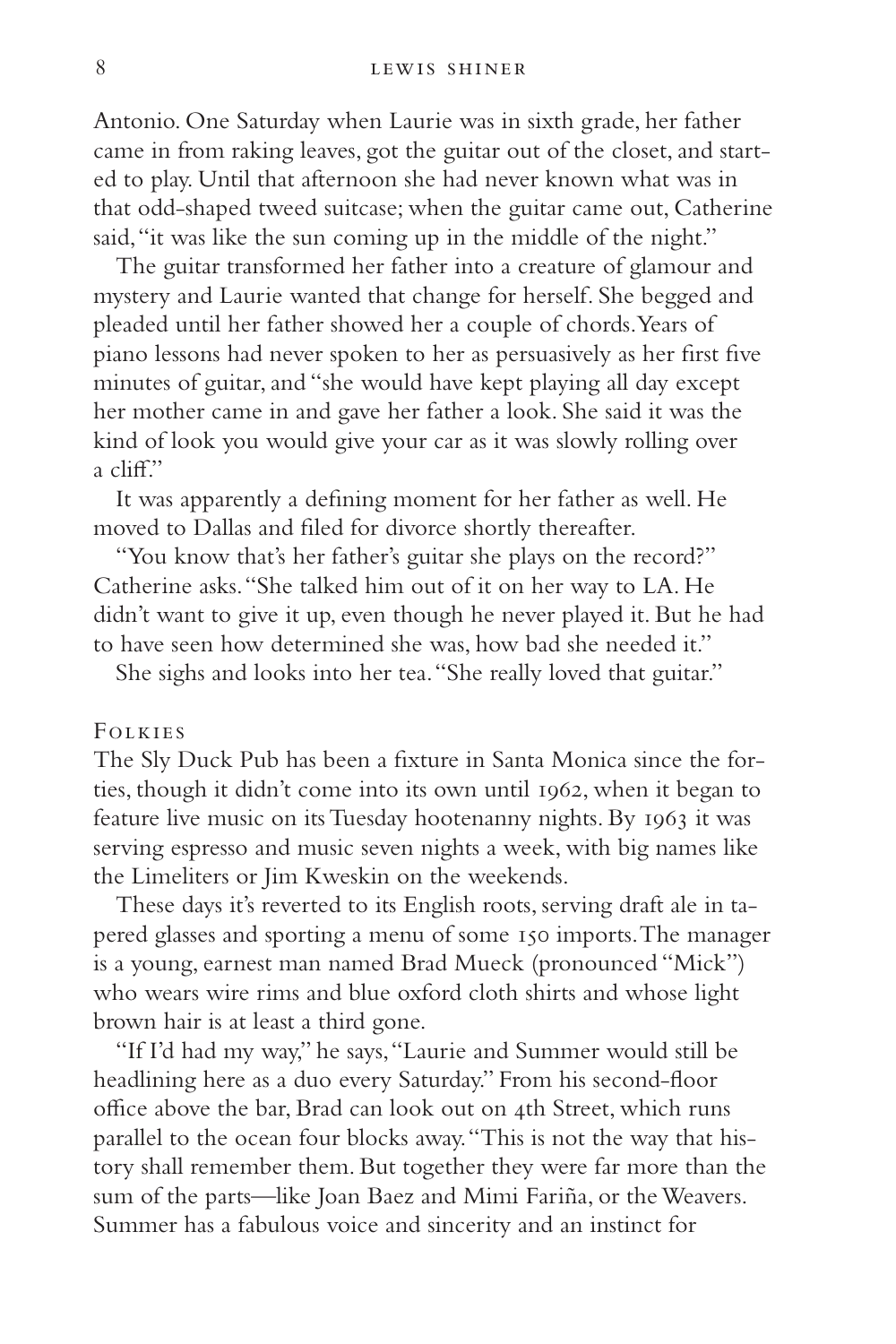harmony. Combined with Laurie's wit and energy and guitar playing, it was magic. Magic, pure and simple."

Brad had heard about Laurie from Summer long before he ever saw her. "Then one night Summer called to tell me she's going to get Laurie up to sing with her. Laurie had apparently just written a song on the back of a ticket at some pizza place where she was working and Summer was enthralled with it. Laurie was calling it 'Teen Angel' at the time, though eventually she changed the title to..."

"'Angel Dust," I say.

"Naturally. So at the end of her first set Summer handed over the guitar and Laurie played 'Angel Dust.' If she was nervous I saw no sign of it. She connected with the audience the way a candle connects with oxygen, and you could see the light she gave off on all their faces. Summer kept her on stage and they did her song, 'Tried and True,' and dedicated it to Fernando, the married man that Summer was seeing."

I can't stop myself. "Fernando is married?" I ask.

"He was then. Still is as far as I know."

"I'm a little stunned," I admit. "Summer seems smarter than that."

Brad leans back in his oak swivel chair and takes a deep breath. "It's not a matter of intelligence. You know that. You've interviewed other musicians. How many of them act in their own best interests even a fraction of the time?"

"That's true of most of us," I say carefully.

"But entertainers are the worst. And the more damaged they are, the more we love them. Kurt Cobain, Judy Garland, James Dean."

"Laurie Moss?"

"Oh yes. I can't tell you the details of her particular history, but she was absolutely the type. To flog my favorite hobby horse again, if all she truly cared about was a great setting for her material, she had that in abundance with Summer. But the maximum seating capacity here is one hundred and eighty. She needed more love than this place can hold."

Laurie's guest shot impressed Brad enough for him to offer her work. "I would say I used her every week or ten days. She would do the opening sets at 9:30 and 11:30." Summer at that point headlined every Tuesday, but it turned out to be almost three months before the two of them wound up sharing a bill.

"I'm embarrassed to say they came up with it on their own, with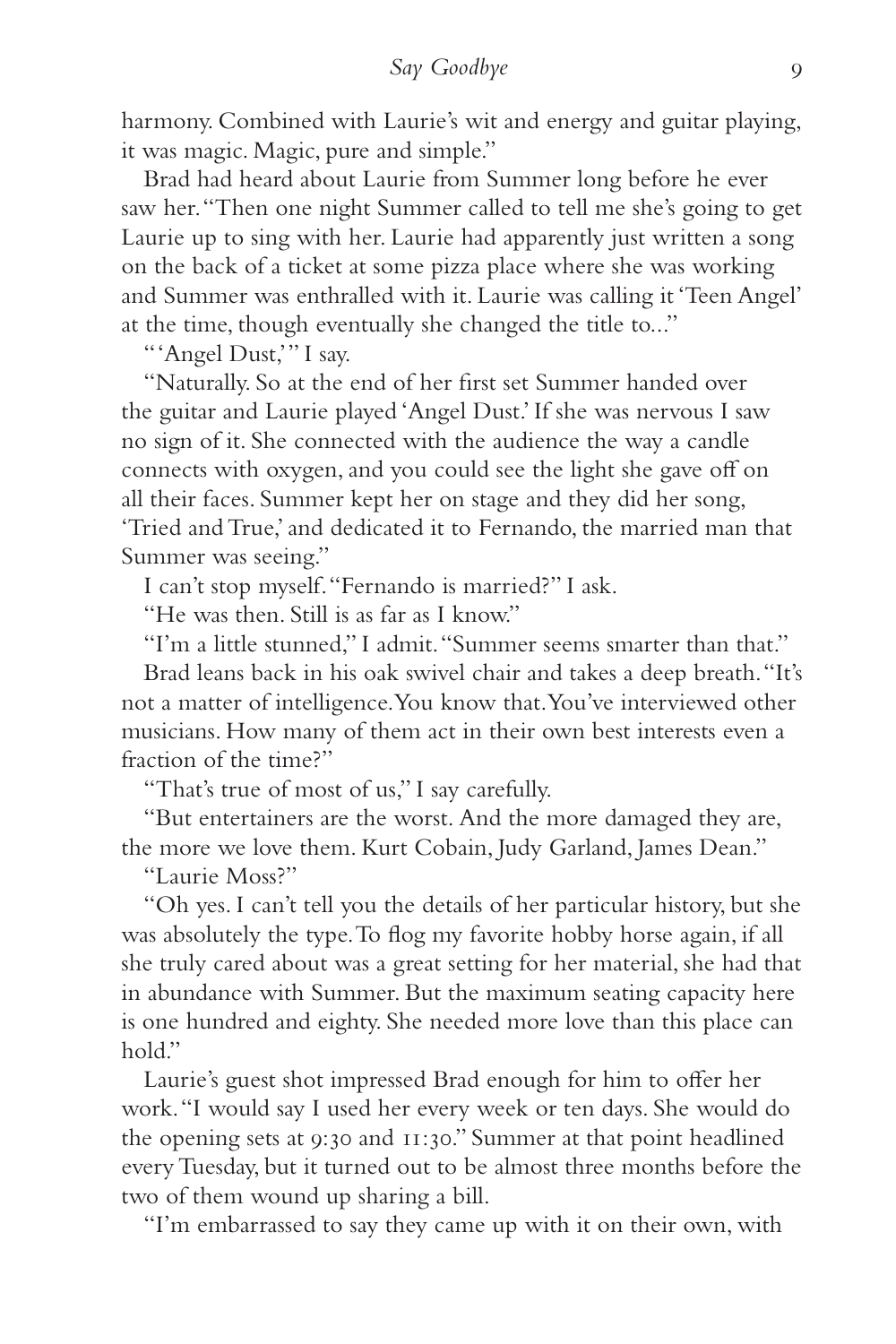no prompting from me. Summer would only tell me she had a surprise for me. The surprise was that they'd gotten together over the weekend and rehearsed, and that Tuesday—I'm going to guess this was about late January of '95—they played all four sets together. Summer was on acoustic, Laurie played electric through a little practice amp under her stool."

For all his criticism of entertainers, Brad's own emotions run very near the surface. He seems close to tears as he describes their debut as a duo: "It was not polished. There were songs of Summer's where Laurie just played guitar, and songs of Laurie's where Summer just improvised a harmony part. Mistakes were made. But my god. What I wouldn't give for a tape of that night."

After a moment he pulls himself together. "Well. I may be slow, but I'm not stupid. I offered them the headline spot on the next Saturday I had open. The irony, of course, is that by that time Laurie had already met Gabriel Wong."

#### The session

"I'm a session player," Gabriel Wong says on Thursday afternoon. "My heroes were always session players, even as a kid. Sly Dunbar. Tony Levin. Session players sleep in their own beds, they make top money, they don't get in a rut of the same set every night."

Gabe's apartment is small, clean as an operating theater, and organized for maximum efficiency. He is sprawled at one end of a tasteful oak-and-taupe-cotton couch that is not much larger than an armchair. He's wearing black jeans and running shoes, and a black collarless linen shirt. He has a rangy build, cocoa skin, three-inch dreadlocks, and lively eyes.

The night he met Laurie he was backing a local favorite named Dick O'Brien, an irregular gig always advertised as "Dick at the Duck." "Let me paint you a quick portrait," Gabe says. "Short, thinskinned, hairy. Knows a minute or so of every song ever written. Buys a drink for any woman who'll come up to the stage and show him her bare chest. Thinks it's the height of humor to put a condom on a beer bottle.

"O'Brien doesn't like me, but he needs me. His bass players have a tendency to quit on him. And since part of his thing is doing instant requests from the audience, and since it so happens that I myself also know a minute or so of every song ever written, every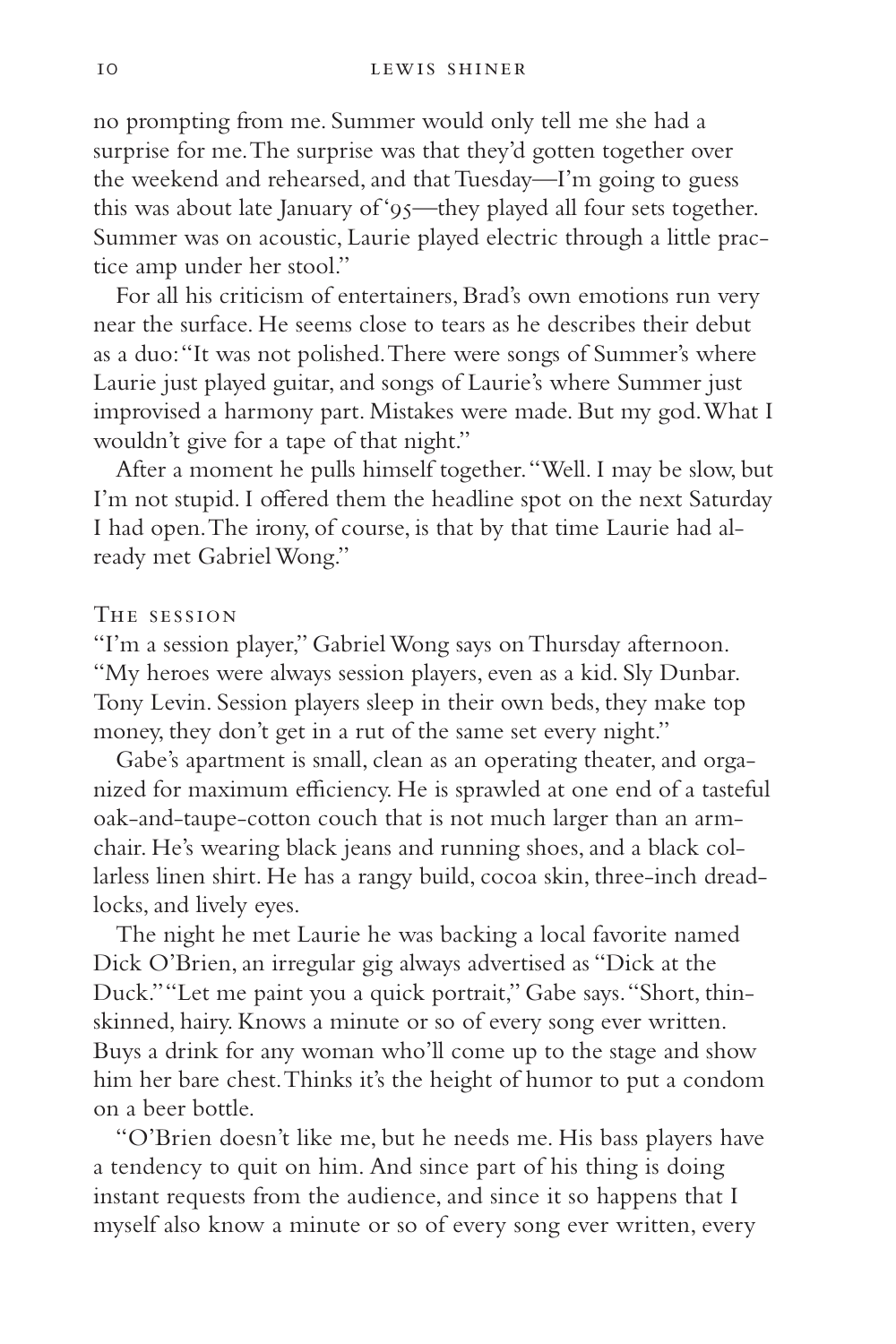now and again he finds himself paying me more money than he wants to"

Laurie was O'Brien's opening act. "O'Brien's reputation had preceded him, and Laurie was headed for the door before we even started, so that she wouldn't have to listen to us. Somehow she got hung up talking to friends and heard the first song. It turned out she really liked my playing."

In fact she liked it so much that she made a poor first impression. "She came up after the set and she was totally nervous," Gabe remembers. "She kept saying one wrong thing after another. Like, she couldn't seem to process my name. I'm adopted, see, and my dad was Chinese and my mother was Korean, so I've gotten a lot of shit about my name all my life. And Laurie, you could see that she just couldn't understand how a black man could be named Wong, but she was raised too nice to come out and say it.

"My girlfriend L'Shondra was there, and she thought Laurie was some groupie or something and kept trying to pull me away. But I had a feeling, and I waited her out until she could get it together to say what she wanted."

What she wanted was Gabe's signature style, which is heavily influenced by reggae and ska. "The timekeeping is solid, but you leave out notes and move the accents around. It makes the audience hear the music instead of the singer, which gives Dick O'Brien apoplexy. I do it to him whenever I can."

In an interview with the British magazine *Q*, Laurie describes Gabe's playing as "a taste behind my tongue, a pressure in my solar plexus, a color behind my eyes. It wasn't discovery, it was recognition. Yearning backbeat. Precise, articulate silences. I'd been waiting for it all my life and probably several other people's."

"I hadn't seen any of her set," Gabe admits, "so I was copping this real cool, superior attitude. She said something like, 'I've never heard anybody play bass like you before,' and I was like, 'Funny, that's what Dick kept saying all through the first set. At least that was the gist of what he said.' And she was so sincere, it was scary. She looked like she was about to cry and she said, 'As far as I can tell Dick is a real asshole, and you're the greatest bass player I've ever heard.' How are you supposed to respond to that? I just kind of said, 'Well, you're at least half right.' So I introduced her to L'Shondra and said, 'This is Laurie Moss. I'm the greatest bass player she ever heard.' It's really kind of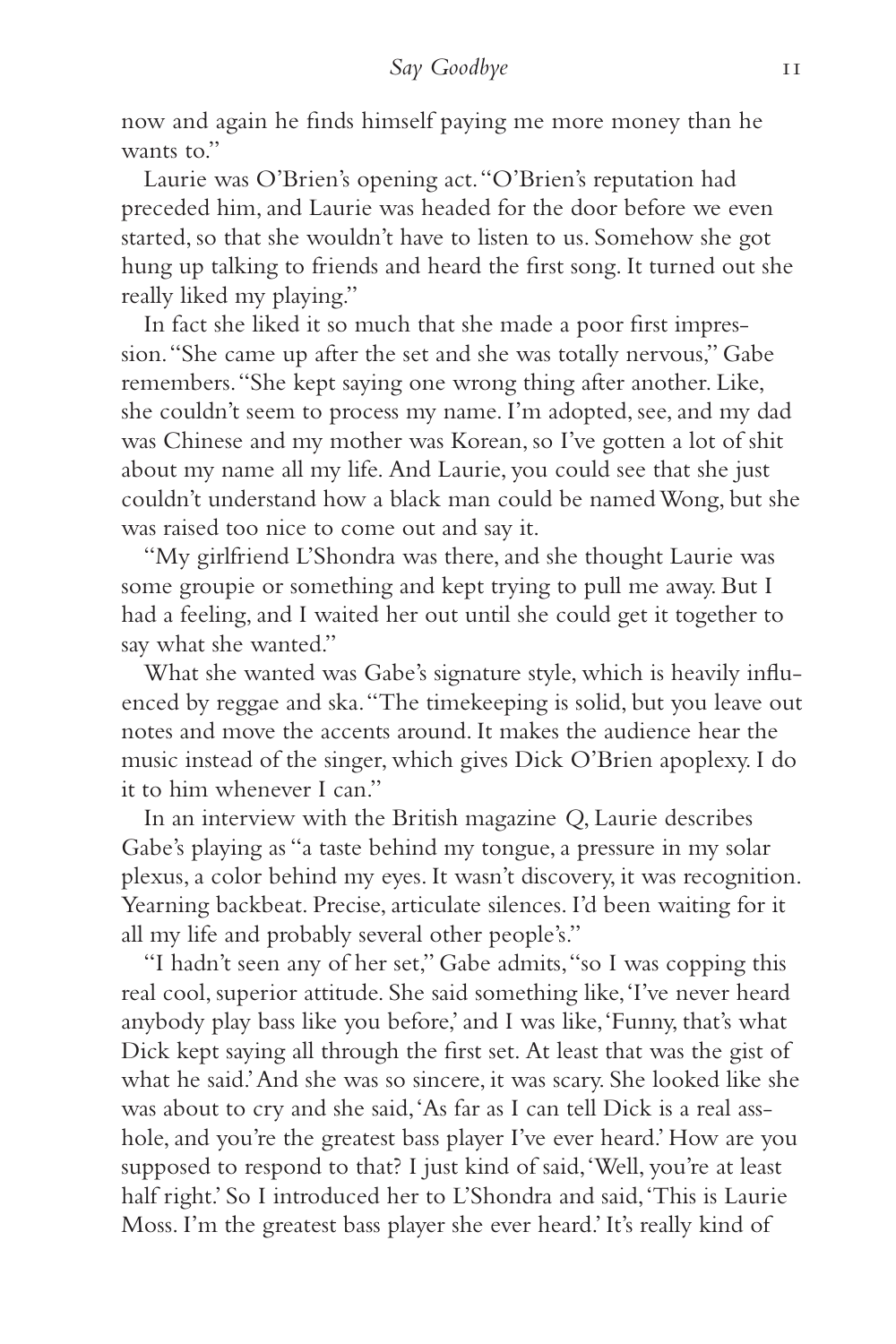amazing that Laurie didn't turn around and walk away, I was being such a smartass.

"We all sat down at her table and I asked her, since she liked me so much, if she happened to have a record contract or anything. That was when she told me she was doing a four-track demo in her living room and wanted me to play on it. She was real embarrassed about it, but at the same time she had this absolute determination, like, 'I have to ask this guy, so I'm going to do it, no matter what.'"

"What did you say?"

"I told her I'd listen to her second set and see what I thought." "And $\cdot$ "

"She had something. She's one of those people that seems too weird or intense until you see them on stage. Then it all clicks. Good songs, you know, where everything dovetails. Good with the audience. She got them to where they really liked her and were pulling for her. And that was Dick O'Brien's crowd, total animals, not the kind of house you'd want to show fear in front of."

After her set, Gabe told Laurie he'd do four songs for a hundred dollars. "Chicken feed, compared to what I usually get paid. But she'd made *me* like her too."

Gabe kneels by his stereo, which is almost at floor level. The much narrower shelves above it are full of alphabetized CDs and neatly hand-labeled cassettes. He puts a tape in the deck and listens intently to the faint hiss before the music. A crisp electric guitar starts in the left speaker, then pans to the center as the bass and the simple but effective lead guitar come in.

It's "Angel Dust." Laurie's voice, a little tentative, with no reverb or sweetening, starts to sing about stepfather's hands that make you burn with shame, the hot breath of boys in crowded halls, the bright flash of gunfire on tv, the red-orange coals of forbidden cigarettes on a window ledge in the sleepless night. Burning, burning, turning these angel's wings to ashes.

It's not the bravura performance on the album, but it makes up in intimacy what it lacks in raw power. "It's all there, isn't it?" says Gabe, enjoying my surprise. "That's her playing both guitars. From the start she knew exactly what she wanted. Not that she acted like it when I first got there for the session."

She had the four-track set up on the dining room table, along with headphones and lyric sheets with the chords penciled in. "She said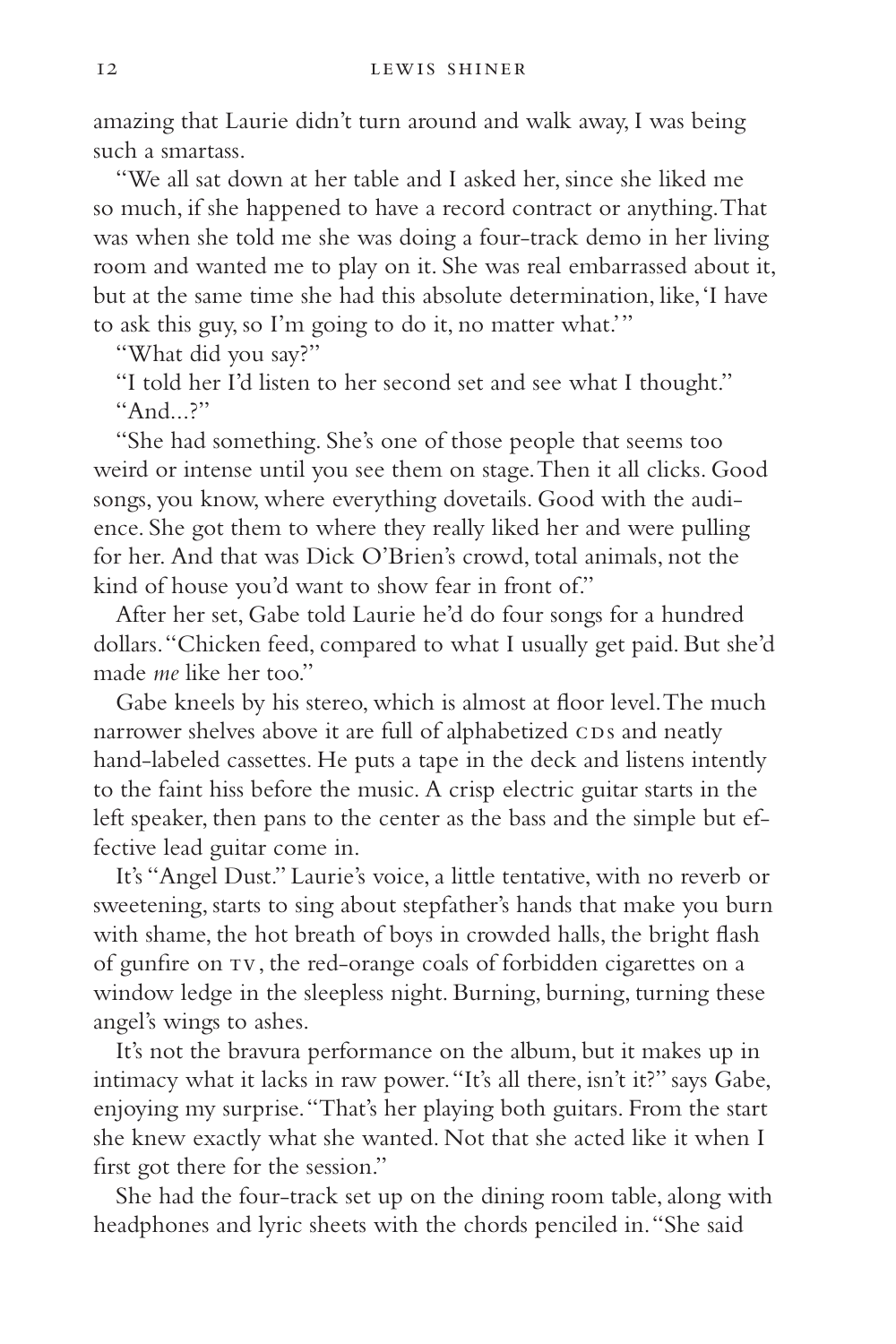she wanted me to play the way Dick O'Brien hated. I remember I made some feeble joke about her not having my parts written out for me, and I swear she went so pale I thought she was going to pass out. Nothing I said seemed to calm her down, so I went ahead and did a take.

"You have to understand, I was wearing the only headphones, and I was plugged straight into the recorder, so she had practically no idea what was happening. I had to turn my back to her because she was starting to make *me* nervous. That's my first take you're listening to right now.

"When it was done I handed her the headphones and she listened to the song, just staring down at that cheap veneer table—apartment furniture, you know—and this time it's me who can't hear what's happening. All I know is she looks like her dog just died. Then she turns off the machine and jumps up and goes into the kitchen. So there I am, standing in the kitchen doorway going, 'Listen, if it's that bad, I won't take your money.' She's actually crying into a dishtowel. I start to apologize again and she looks up and says, 'No, it's perfect. I love it.'

"I said, 'Has anybody ever told you you're a little weird?'

" 'Actually, no,' she says. 'I've done a pretty good job of hiding it until now.' Maybe she was pulling my chain, but I believed her. I believed I had walked in on the first stage of her metamorphosis from something kind of ordinary and simple into, like, the refined essence of Laurie Moss. It was like this other person was coming right out through her skin, and it was intensely, physically painful for her.

"She said another thing that really touched me. She said, 'Listening to that tape just now was the first time, ever, that I believed something might happen with my songs. That somebody might actually want to buy an album to listen to them.' And she said it was me that made that happen, which is ridiculous, but it was still a really nice thing for her to say."

They wrapped up the other three songs in less than two hours. "One or two takes was all it took. I mean, I still remembered them from hearing her play them, once, at the Duck. She wrote me a check while I packed up, and I started out the door, but I couldn't do it. I couldn't just walk away."

Suddenly Gabe switches off the tape player, puts the tape back in the case, and hands it to me. "Here. I've got another one. I can see that you really need to have this."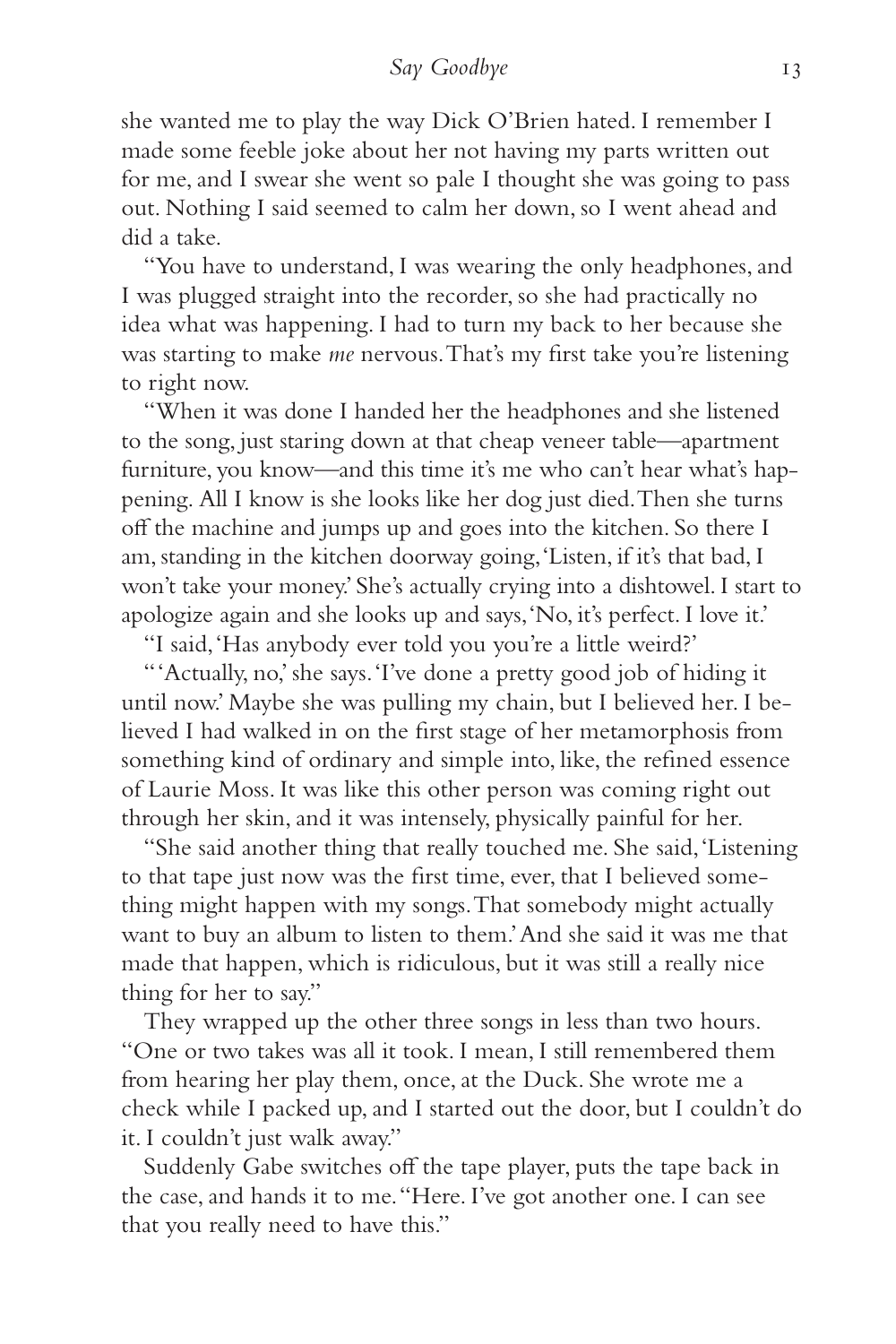I protest unconvincingly and then let him give me the tape. The insert, obviously produced at Kinko's, features a fuzzy photo of Laurie, her name, and the title *Red Dress of Grievances*. "Thank you," I say. "I can't tell you..."

"You don't have to," he says. "I basically feel the same as you do about her. I was already feeling it when I played on that tape. Which I guess is why I turned around in her doorway and asked her what she was doing the next night. She stood there and stared at me—I mean, she obviously thought I was coming on to her. So I said, 'It's not like that. It's just that there's some people I think you ought to meet."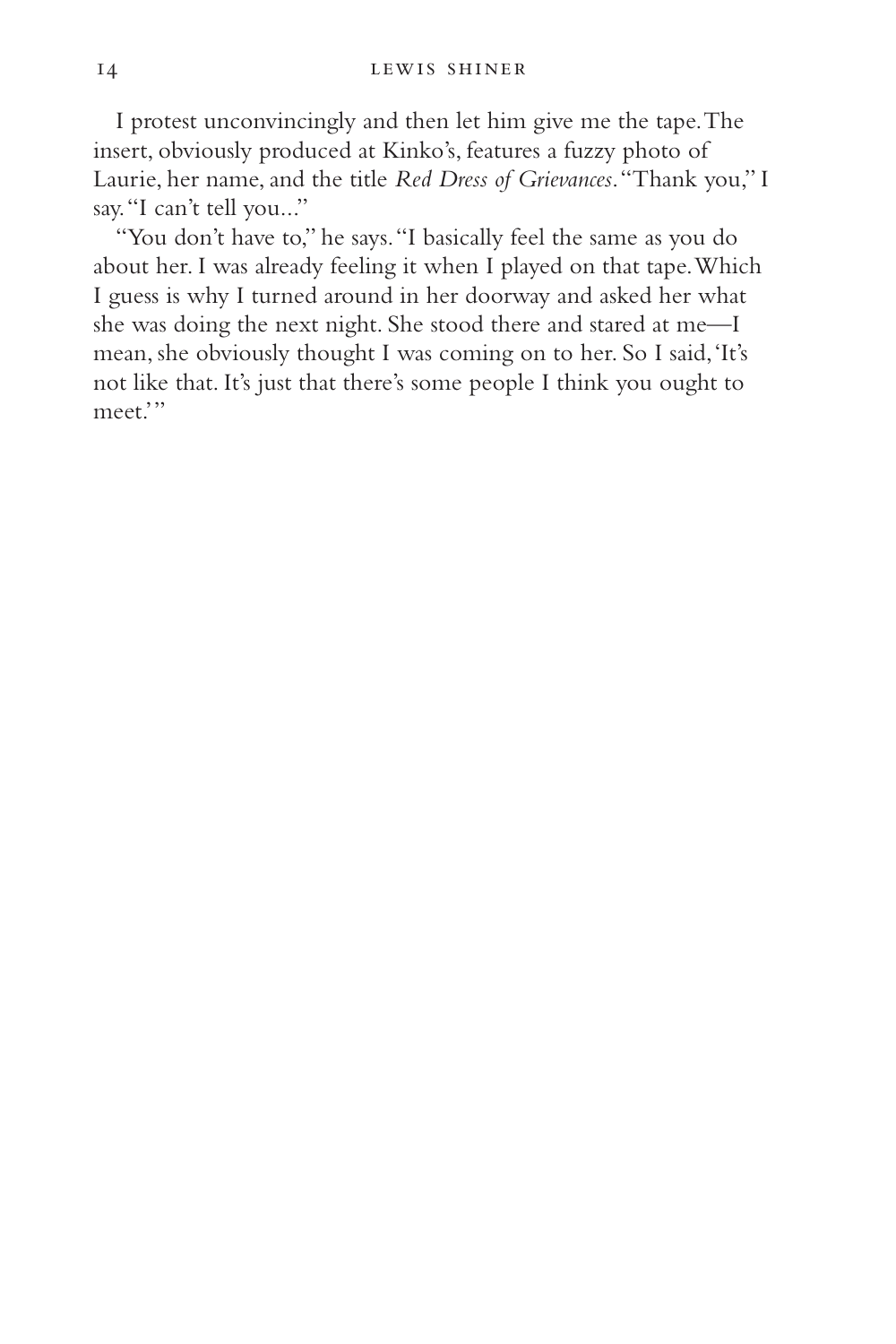### THE BAND

#### WHITTIER

One truth about LA is that it's a city made up of small towns. Each has its own personality—from the cool, piney elegance of Pasadena to the carnival excess of Venice, from the high-walled pretensions of Bel Air to the border-town hustle of Santa Ana—and at the same time they're united by a top-down, palm-trees-and-stucco, drive-in kind of feeling that is the essence of LA. The only part of the city that doesn't belong is the concrete and mirror-glass heart of downtown Los Angeles itself.

What better place for the entertainment industries that service the world than a city with a hundred different faces, all wearing the same distracted smile?

It's the evening after my first interview with Gabe, a clear Thursday night in November, and I'm in Whittier, ten miles southeast of LA's central business district. This was once a Quaker city, named for their poet laureate, as is Greenleaf Avenue, which runs through the middle of their one-story 1950s downtown. Richard Nixon grew up here, working at the family grocery store, back when Whittier was covered by orange groves. The orange groves are gone now, of course, throughout LA County and neighboring Orange County too. The land is worth too much to waste it on trees.

Jim Pearson, Laurie's keyboard player and co-producer, lives five minutes from downtown Whittier in a neighborhood of fading three-bedroom, forty-year-old, California ranch-style houses. As I park at the curb, I can hear music straining through the foil-covered windows of his garage. It's a presence more than a sound, bass guitar and the faint crack and swish of drums.

I try to imagine how Laurie felt walking up this sidewalk for the first time. Gabe had told her only that it was a garage band, that they played a couple of times a week, that there were three others besides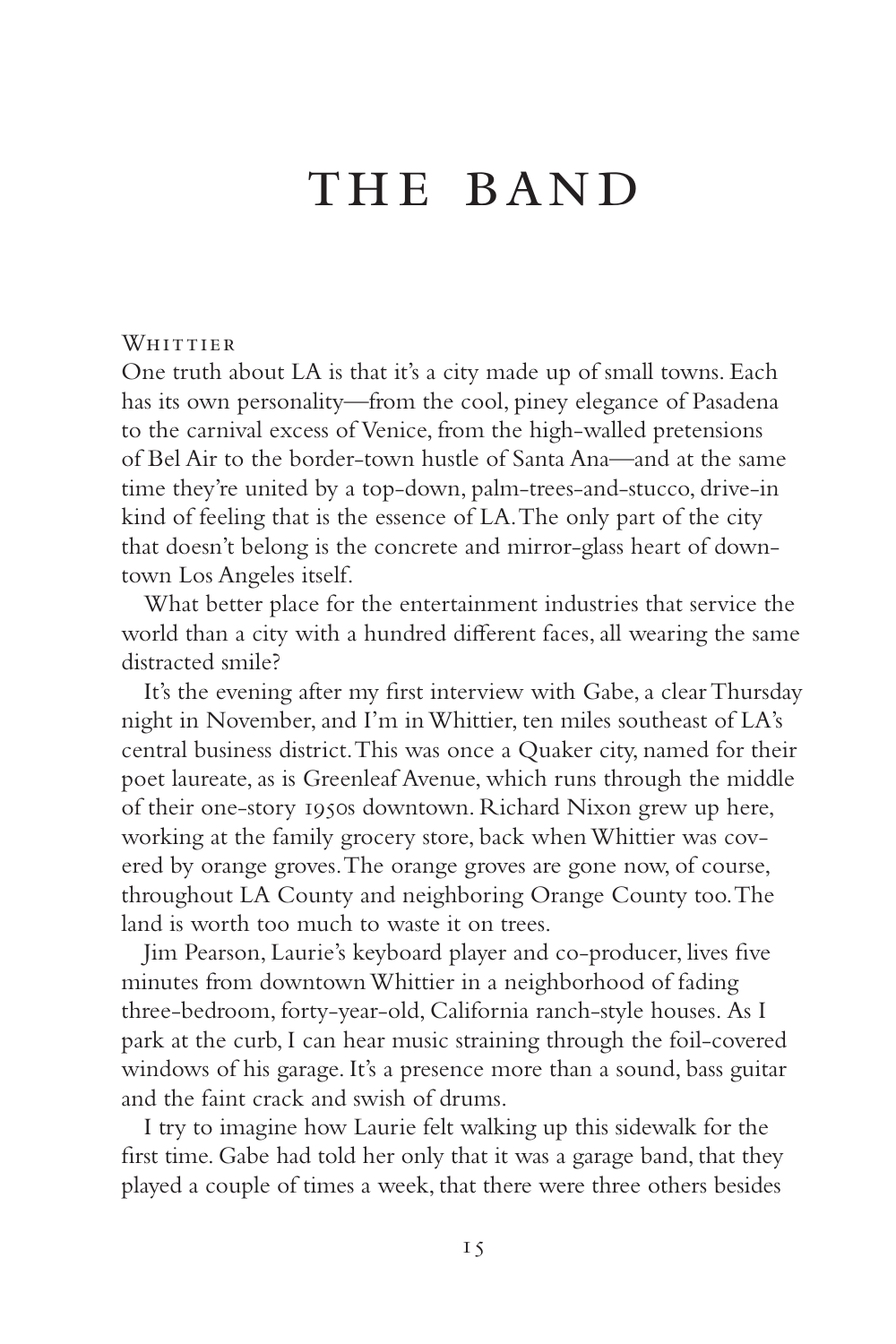himself: a guitarist, a drummer, a keyboard player. She knew how good Gabe was, and how reluctant he was to talk about the group. She must have suspected something—slumming superstars, illegal Haitian Kreyol musicians, Buddy Holly back from the dead. If she was nervous about playing a tape for Gabe in her own apartment, she must have been petrified at the thought of jamming here with strangers.

Or did she feel, as Bobbi D'Angelo put it, Destiny's hand on the phone, about to dial her number?

The concrete slab that forms the porch is sinking, and oleanders have overrun the wooden trellises on either side. At the front door I'm afraid to ring the bell because I know Jim is recording. I knock quietly and the door opens on a light-skinned black woman in her thirties, close to my height, very thin. Behind her is a seven-year-old boy in shorts and a navy-blue sweatshirt, holding one shoe in each hand. He is fair-skinned with dark brown peppercorn hair. "These are the *new* shoes," he is patiently explaining. "I want the *old* ones."

I introduce myself.

"I'm Molly," she says, offering her hand. "This is Sam." Without looking away from me, she slightly hardens the pitch of her voice. "We can't find the old shoes. Put those shoes on and let's go." She smiles. "Jim's in the garage. Take a left at the kitchen to the end of the hall. Don't knock, just go in."

It was barely a two-car garage to start with, and Jim has turned the back third, the third I've just entered, into a sound booth. Jim sits on a barstool in front of a plywood countertop, his fingers lightly touching various knobs and faders. He has curly orange hair over his ears and an orange beard and mustache. He's in black jeans and a worn, tan, 70s-looking sport shirt that stretches tight over his stomach. Next to him, inch-wide brown recording tape runs through an Ampeg deck with reels the size of dinner plates.

He nods to a second stool and I sit down. In the rest of the garage is a four-piece band, three women and a man. The music is dissonant in a practiced, deliberate way that appeals to me. The singer makes sudden leaps with her two-octave range while the drummer keeps up a steady throb with her toms and kick drum.

Moth-eaten blankets hang from the rafters and there are egg cartons glued to the ceiling. A battered sofa leans against one wall next to a half-sized refrigerator. What light there is comes from various mismatched table lamps on the floor, some of them with bandannas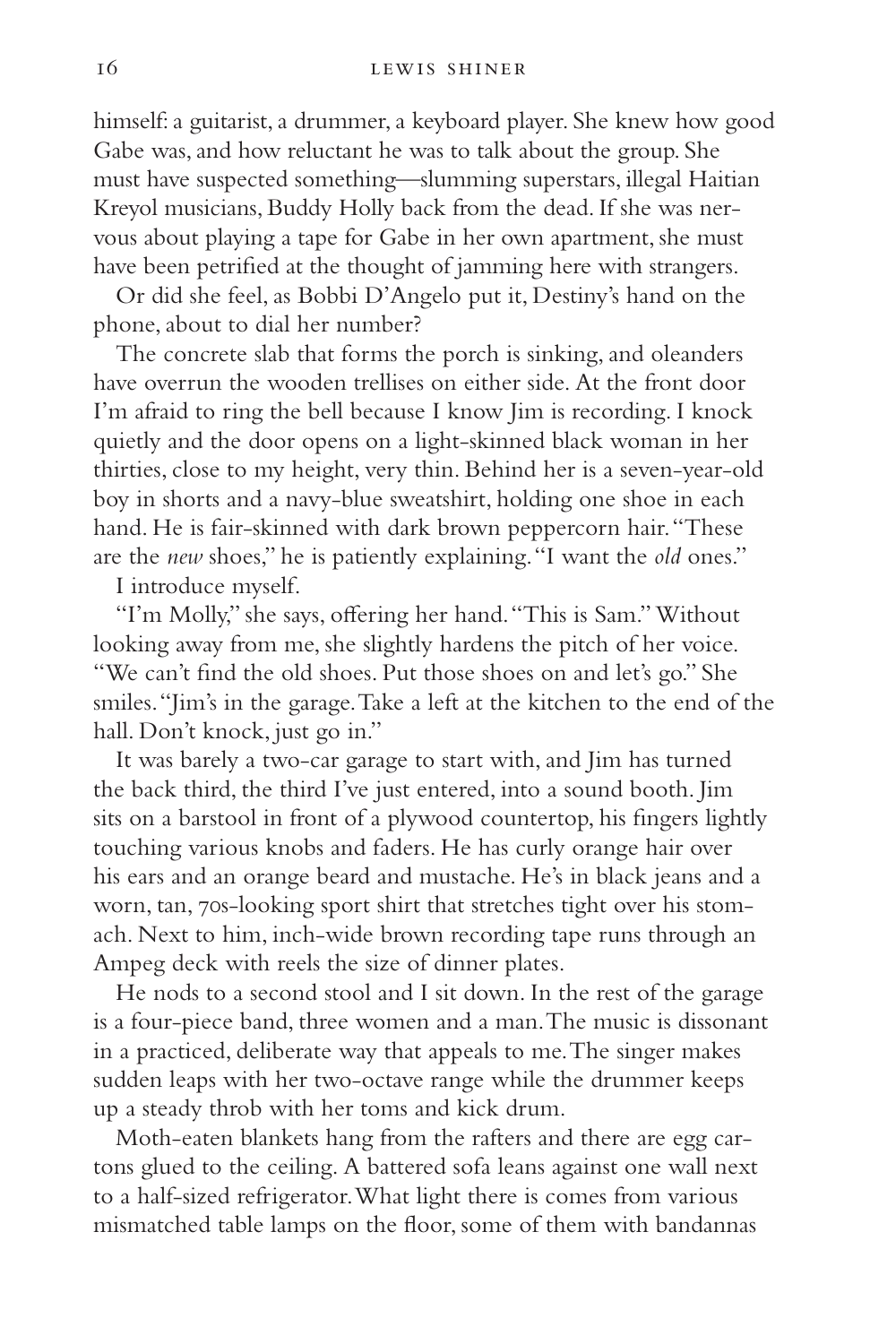over them, casting odd shadows on faces and making the corners seem to writhe.

The take breaks down and Jim says, "Not bad, that was really close," into an intercom. "Why don't we start fresh tomorrow night?"

I introduce myself, and Jim says that he's glad to finally meet me in person. We shake hands and he tells me the band is called Estrogen. "Actually, they knew Laurie. We did some shows together, and Laurie used to borrow Dan's amp in the early days."

We move into the kitchen, where Jim gathers up Little Caesar's pizza detritus from the green Formica table and takes orders for coffee and Cokes. Dan, the dark and massive lead guitarist, leans on his forearms and says, "She had to remind me of it later, but I actually talked to her on her second night in LA. We were doing a no-cover Monday at the Whiskey and she came up after and told me she really liked us. She said if there was any justice we'd be famous. I told her I'd settle for luck. This was around the time of the O.J. murders and all. I told her justice was tricky and you never knew what it was going to cost."

Jim finally sits and pours himself a Coke from the three-liter plastic bottle in the middle of the table. He talks to the band about the evening's work for a while, then they excuse themselves to pack up for a gig. When they're out of earshot, Jim says, "They're pretty talented. Also very professional and patient. They've all got day jobs and they're funding this out of their own pockets, so I'm undercharging them rather seriously. They'll press about a thousand CDs, which they'll sell at their shows. With any luck they'll eventually get their money back and maybe some college stations will play a cut or two when they hit town on a tour."

I get out my recorder and set in the middle of the table. "Is this okay?"

Jim nods and tells me how he'd wanted his own studio since he was in a bar band in the late seventies. "Some people build model railroads. I wanted to put together overblown rock symphonies you know, the whole pretentious classic-rock keyboard trip. It started out as pure self-indulgence, but eventually I fell into recording other people to help pay for my habit. Now I bring in enough from recording and producing that I only have to work twenty hours a week at my straight job." The straight job is printed circuit design, which gives him a flexible schedule and lets him do a lot of work from his house.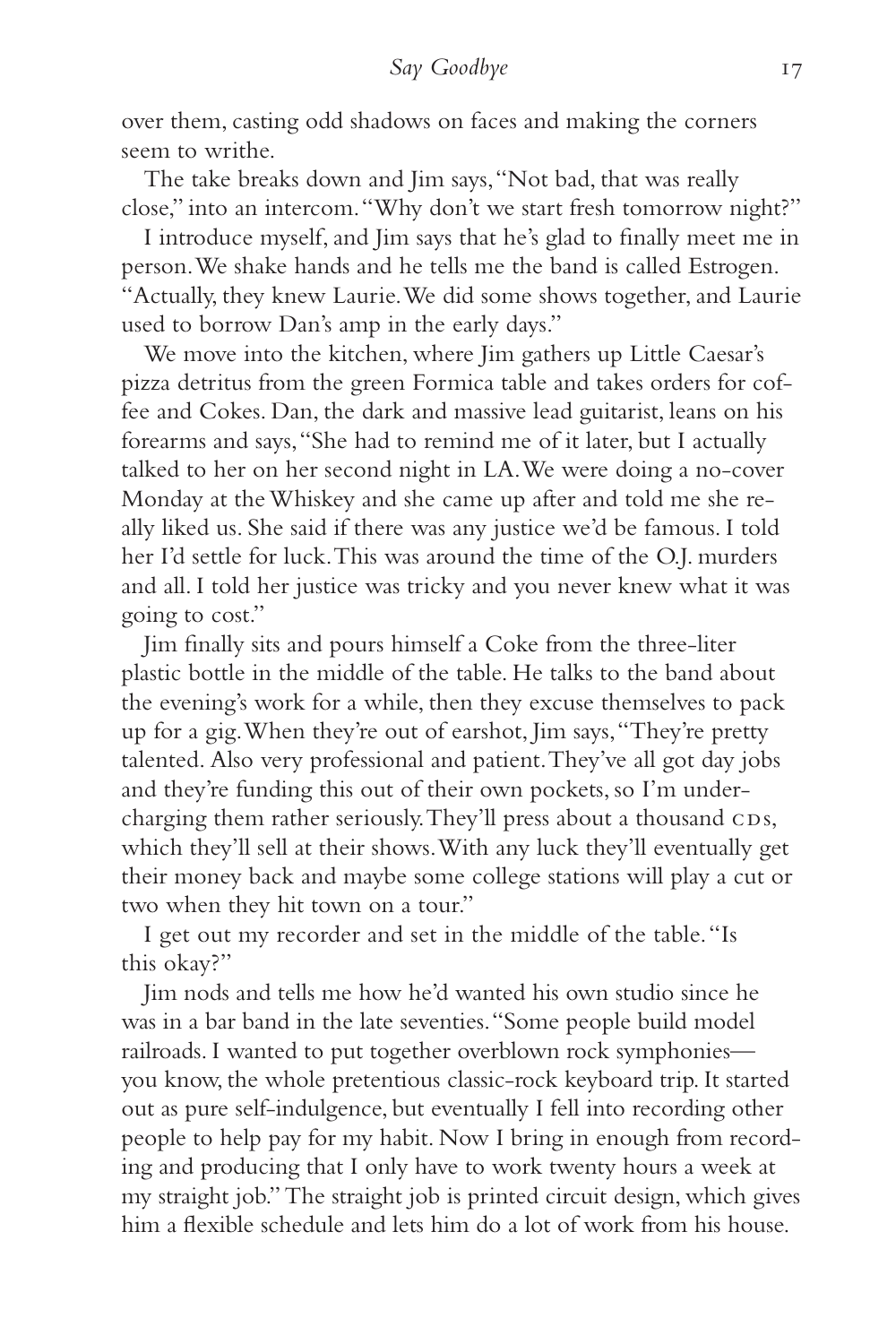The jam sessions evolved over a period of two years "or thereabouts. There were three of us that were the core, with different drummers. It was what we did instead of poker, I guess, an excuse to get together and drink a few beers and not have to talk about anything too serious. Dennis had been drumming with us for three months. He was younger than the rest of us, but reasonably unobnoxious for a drummer, and we were pretty sanguine about the whole setup."

Jim pauses, then says, "Obviously Gabe was not that sanguine, or he never would have brought Laurie in. I remember when he told me he'd invited somebody, I nearly had a seizure. It was a bit like telling your wife you'd invited a movie starlet to sleep over. We didn't do things like that."

"So you didn't like the idea."

"No, actually, I thought it was great. So maybe I wasn't that sanguine either. But there were those among us who were definitely not going to like the idea. One of us. There was one of us. Gabe said, 'I don't care. We need this.' And I said, 'Fine, but you're telling him, not me.'"

" 'Him' being the legendary Skip Shaw."

Jim nods and refills his glass.

#### JAMMING

Jim remembers answering the door to find Laurie on the porch, flanked by her father's guitar case and a practice amp the size of a large purse. She shook his hand and said, "Laurie Moss."

"Well," Jim said, "I guess you won't be dating Mick Jagger."

"Pardon?" She was nervous and confused, and Jim saw this had sailed right past her.

"Rolling Stones?" Jim said, embarrassed now himself. "Gathering no Moss? Sorry. I can't seem to learn not to make fun of people's names. It only pisses everyone off and makes me look like an idiot. This way."

Gabe was already in the garage. Jim introduced Dennis, no more than a mane of yellow hair behind the drums, and Laurie nodded. She seemed to be trying to take in all the details without looking naive. There was Jim's Yamaha DX7 keyboard, state of the art in the 80s and something of a relic in 1995. In the corner was a beautiful black vintage Fender Twin Reverb amplifier that was unaccounted for.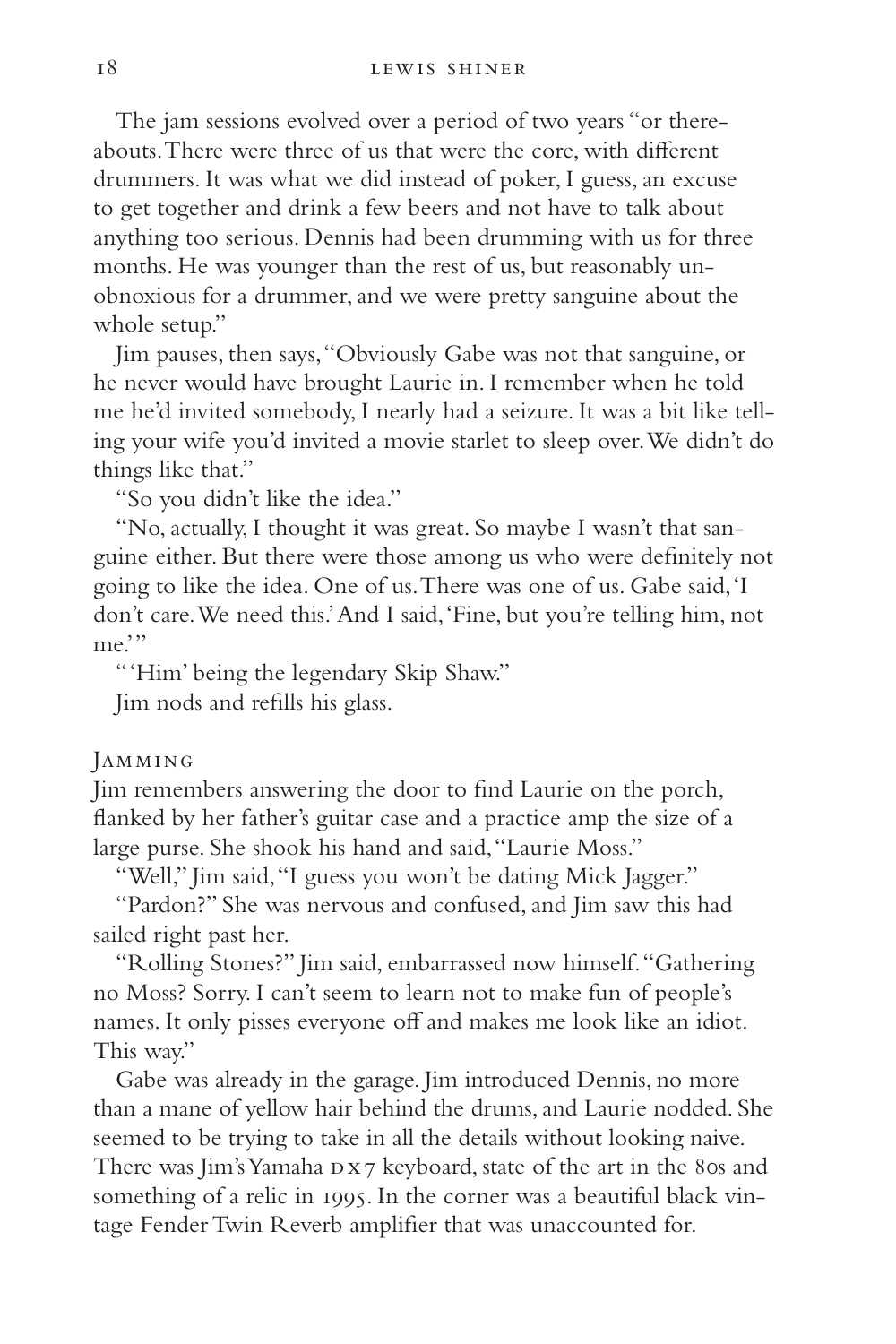Jim pointed to her practice amp. "You want me to plug this in, or do you want to use Skip's amp until he gets here?"

"I don't think Skip would like that, man," Gabe said.

"My amp is fine," Laurie said. "Who's Skip?"

Jim made covert eye contact with Gabe. "Our guitar player," Gabe said, at the same moment that Jim said, "Skip Shaw."

"You mean, *the* Skip Shaw? As in 'Tender Hours' Skip Shaw? He's still—"

"Alive?" Jim said. "Ambulatory? Able to play? Yes to all the above, amazingly, despite certain ongoing efforts on his part. I'm surprised you know who he is, actually."

"My dad absolutely loved him. He's really coming? My dad will simply die."

From behind her a hoarse baritone said, "He's here. Feeble, wizened bastard that he is."

She turned and Jim saw their eyes lock. Skip was well over six feet tall, thin in the chest, somewhat thicker around the middle. He wore faded jeans, cowboy boots, a mostly-yellow Hawaiian shirt unbuttoned halfway to his waist. His face was weathered to a walnut color and crinkled at the corners of the eyes and mouth; his long, graying brown hair was combed straight back from his high forehead. He had a battered guitar case hanging from one hand and a Lucky Strike burning in the other.

"Laurie," Jim said, "this is Skip."

"Hi," Laurie said. Jim thought she looked twelve years old at that moment. "I always loved 'Tender Hours.' It's a beautiful song."

"Ah yes," he said, walking to his amp. ""Tender Hours.' Those were the days. Folk rock. Model 'A's. Flocks of passenger pigeons that blotted out the sun."

She looked to Gabe for a clue as to how she should react. Gabe shrugged and turned away. Skip opened his guitar case and took out a weathered red Gibson hollow-body and strapped it on. "Don't pay me any mind, sweetie," he said. "Deep inside I'm touched that you've heard of me at all."

The "sweetie" must have seemed especially patronizing, but then Skip was, in fact, old enough to be her father. Jim watched her opt for professionalism, crouching on the floor with her electronic tuner and getting ready to play.

"Jim," Skip said. "Gimme an E." He was still watching Laurie. Jim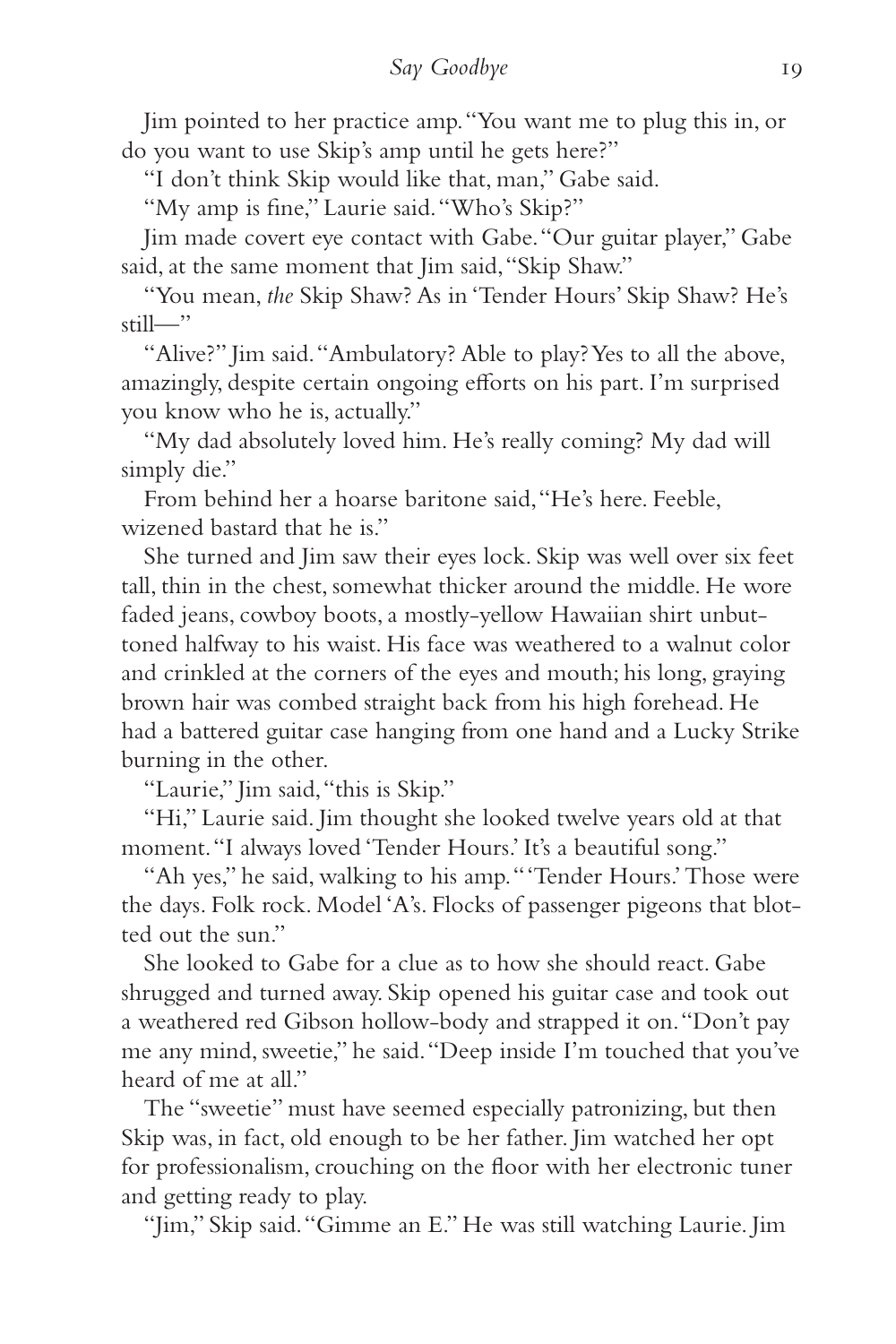played a note on the keyboard and Skip tuned up at full volume, giving each peg a sharp, strong twist. Laurie plugged in her father's guitar and, when Skip stopped to light another cigarette, tried a chord.

Jim put a microphone in front of her amp. "Don't want you to get drowned out."

Skip took a Budweiser out of the refrigerator. "Anybody else?"

"Me," said Dennis from behind the drums. Skip took one over to him, walking closer to Laurie than strictly necessary, clearly and deliberately moving through her personal space. Jim noted the way she held completely still as he passed, not even breathing.

"So," Skip said. "You guys want to try and play something?"

"We could," Laurie said shyly, "do something of yours."

Skip waved the idea away. "I'm sick of all that shit. Why don't we do one of these songs of yours that Gabe was so hot and bothered about?" She glanced up too late to find sarcasm, if it was ever there.

"What about that minor-seventh blues thing?" Gabe asked.

"Um, you mean 'Neither Are We'?"

Gabe nodded. Skip said, "Go for it."

Laurie ran through the chords for Skip and Jim with self-conscious bravado. Gabe fell in as soon as she began to play in rhythm, and it visibly buoyed her. "What do you want from me?" Jim asked. "Kind of a three am tinkly piano?"

"Organ," she said. "That B3/Leslie sound, real throaty and spare." She eased in beside him as he changed his settings, saying, "The melody goes dah da-da-dah da-da-dah dah, and you do a response, dat daaaah dat, like a horn part." She played it on the  $\alpha$   $\gamma$ . "Then through the progression." She showed him the rest of the chords.

"So you play keyboards, too?"

"Not really," she said, stepping back, trying not to look too proud, Jim thought, at having successfully shown off. "Some piano lessons as a kid."

He played the part through a couple of times while Laurie went back to guitar. "I get it," he said.

Dennis built quietly on his toms then went to the ride cymbal and snare.

Her face relaxed into quiet pleasure. After half a minute Jim saw her glance at Skip, but he was no longer watching her. His eyes were closed and his head leaned forward as if he'd fallen asleep on his feet, except that his left hand moved silently up and down the neck of his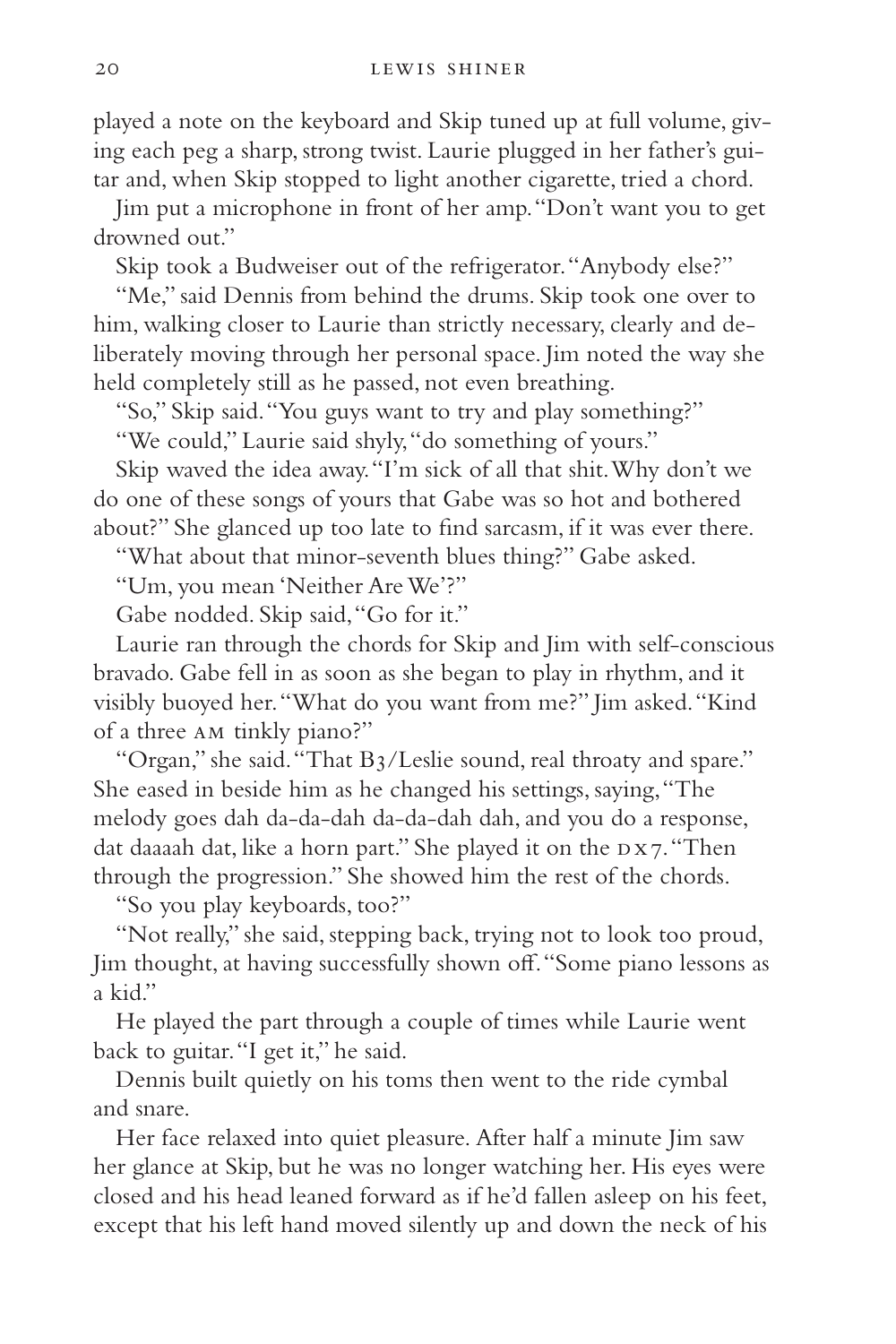guitar, feeling its way toward something. Suddenly it slid high up to squeeze out a single prolonged, piercing note.

Laurie walked over to a vocal mike in the middle of the room, stopped playing long enough to switch it on, opened her mouth, and sang.

It came together that fast, and everyone in the room knew it. Jim looked at Gabe and got a nod and slow smile in return. The air was sweet with the smells of hot electronics, camphor from the drums, the crème rinse in Laurie's sweat-damp hair, the ancient musky odor of the garage. The pressure of the sound waves caressed their skins and vibrated all the way through them.

At some point Skip stopped them long enough to say, "How about we roll a little tape on this?" And much, much later, after Laurie did a final vocal take, standing alone in the center of the garage in headphones while Gabe and Skip sat on the couch and Dennis lay on his back on the floor, she looked at her watch and said, "Oh my god. I have to be at work in five hours."

Everyone left at the same time. Nobody said anything about doing it again. "But really," Jim says, "I think everything after that first look that passed between Skip and Laurie was inevitable. Everyone in the room knew the two of them were going to end up in bed together, and every one of us, for our own individual reasons, tried to talk ourselves into believing we were wrong."

Jim plays me the version of "Neither Are We" they recorded that night. It is nearly the same arrangement as on the album—the recording quality not as pristine, the fit of the parts somewhat looser, Skip's guitar more drawn out and showy, Laurie's voice slightly hoarse from the long night's work. Getting to hear it is a privilege, payback for these long days and nights away from home.

"So," Jim says, walking me out to my rental car. "Have you been in touch with Laurie at all about this?"

"I wrote her. And left a couple of messages on her machine. But she hasn't answered. I don't think she wants to be involved with this. Which I can understand."

"Have you tried email?"

"Email?"

"She hates phones, and she thinks letters are too much work. But I still get email from her a couple of times a week. If you've got an address, I'll pass it along to her. No promises, but it's worth a try."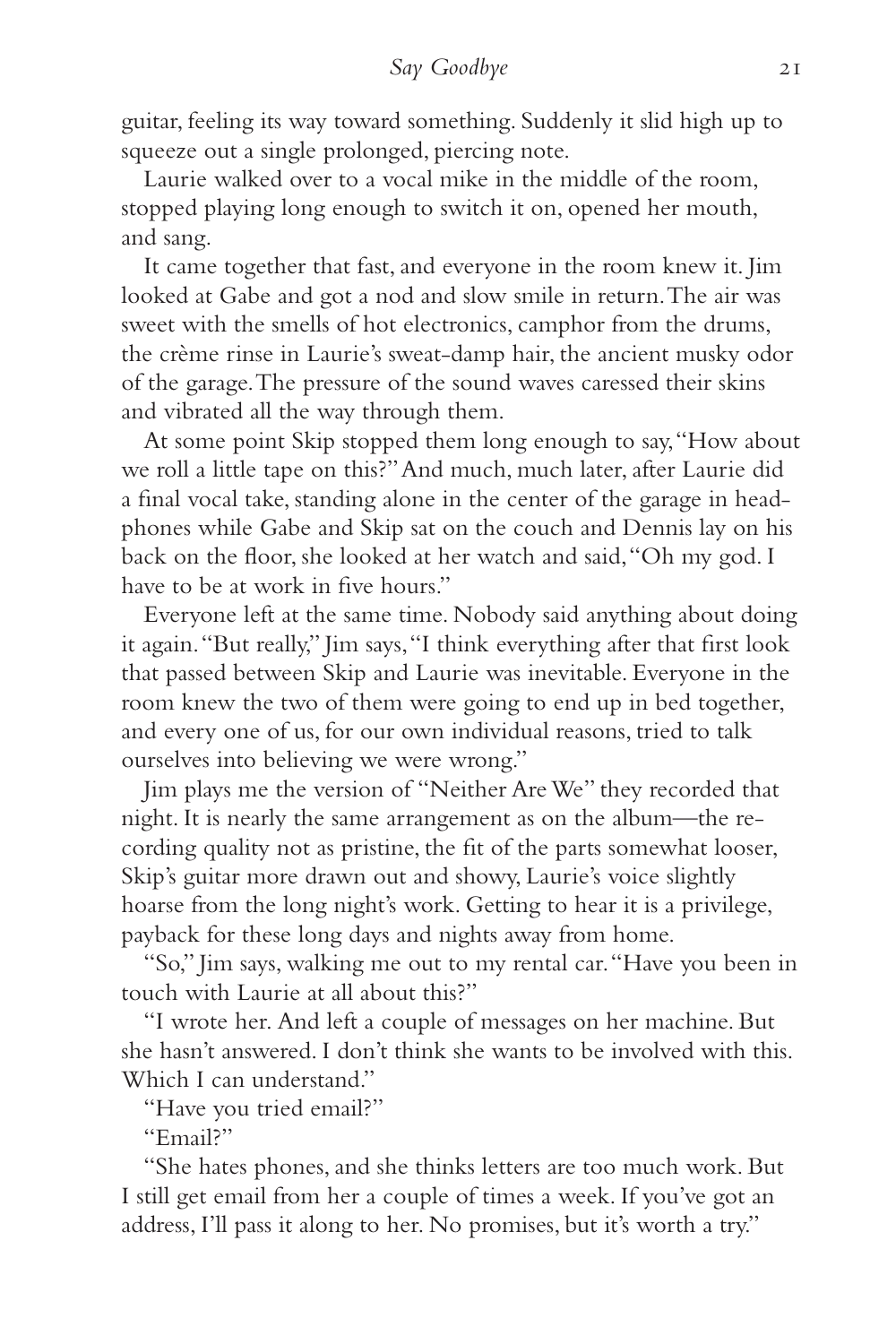I give him the address. This seems too good to be true, especially after the unexpected bonus of hearing the tape. I head for my kitchenette in Anaheim, feeling hopeful for the first time in days.

#### **SUMMER**

On Friday night I drive back to Santa Monica to catch Summer at the Duck. She is headlining and the bar is two-thirds full as she takes the stage for her first set. I've gotten a definite sense of scenein-progress for the last half hour, with people moving from table to table exchanging glancing kisses and handshakes, but now everyone quickly finds a seat.

Summer herself is wearing jeans, a Faulkner-caricature T-shirt, a thrift-shop plaid sport coat, and running shoes. She is medium height, full-figured, with black hair cut straight at the bangs and shoulders. She is relaxed and comfortable on stage, and I sense her taking satisfaction in this long, respectful silence.

With the first chords come whistles and applause. She smiles and nods and starts the first verse. There is nothing in the words or the music or the singing to tell you what year it is outside. It could be 1962. Brad the Manager's comparisons to Joan Baez are appropriate: Summer has a strong, clear voice, crisp diction, a big range, perfect pitch, vibrato, all the tools. If this were in fact 1962, she might have a great career ahead of her. But from my outsider's viewpoint it seems obvious why she hasn't been signed now, in 1996. Her passion is implied and not obsessively delineated. She has no edge.

Toward the end of the set she introduces "Tried and True" by saying, "I guess this is my 'hit.' Some of you may have heard it by another singer..." She pauses for effect and the crowd responds with some laughter and also, to my surprise, some hisses.

"Hey, now," she says. "It was nice to collect some royalties." She makes an ironic grimace and launches into the song.

Afterward, in the office that Brad has loaned us for the occasion, we talk about her past. "Born in Iowa—like most people in LA, I'm from someplace else. My mom teaches math at the university in Iowa City. My dad split when I was six, so I never really knew him. He claimed to be a poet, but he never had anything published that I've ever seen. The last anyone heard he was in Mexico somewhere. That was ten years ago.

"I went through a phase in high school where I tried to find out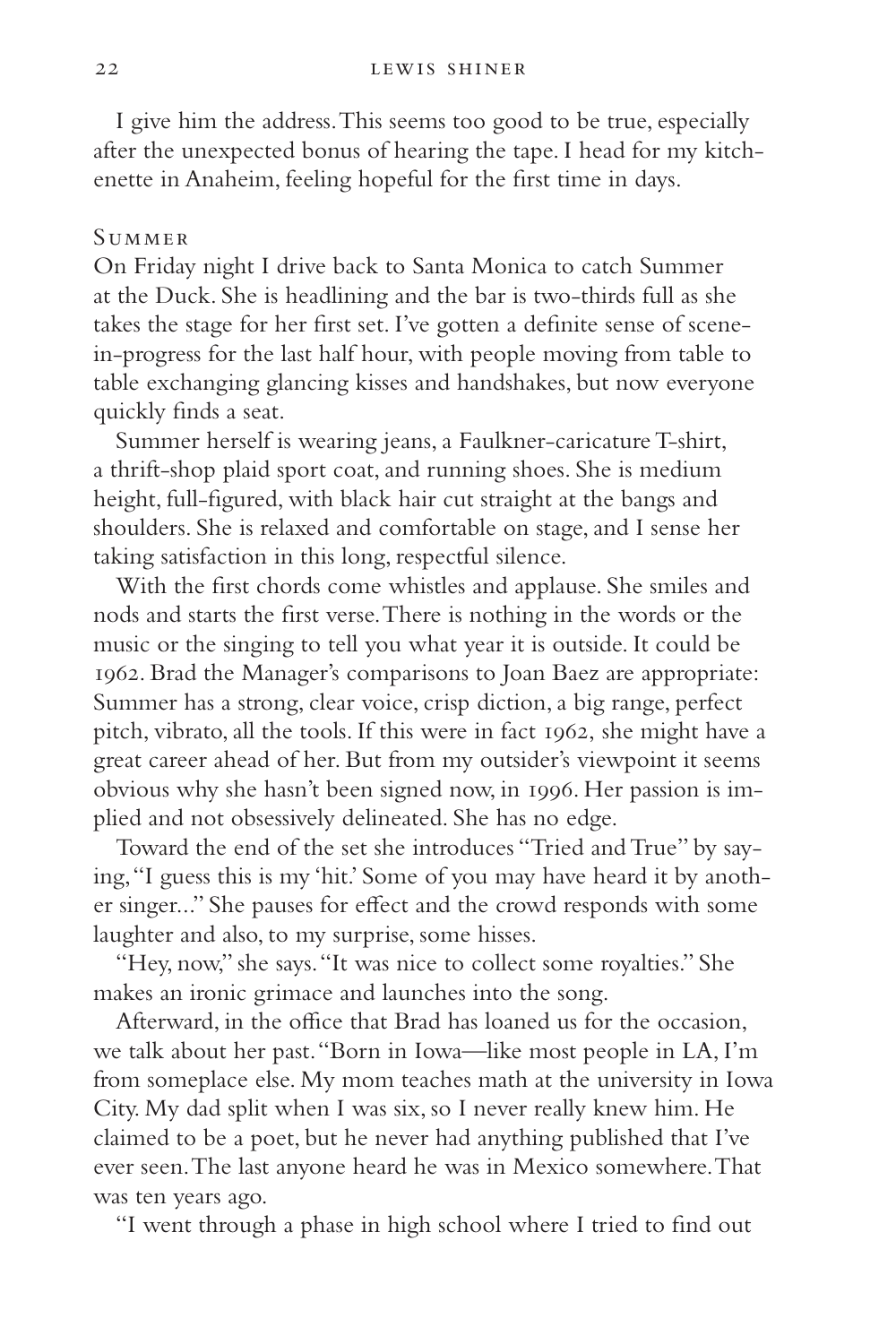about him. The truth is I didn't find a lot to like. I still blame him for deserting us, and I think there's something to be said for holding a good grudge."

She went to UCLA on scholarship and hung on as an English undergraduate as long as she could, reluctantly and eventually moving on to grad school and teaching assistantships. She'd been writing songs since her teens and she started playing professionally when she moved to the city. She met Fernando in a coffee house in Westwood and he convinced her to drop out, take a low-paying job at a bookstore in Long Beach, and pursue her destiny.

"I'm not kidding myself," she said. "I know I'll never be Madonna, or even Joni Mitchell. I don't have the looks, I don't have a gimmick. Live performance is not that big a deal to me anyhow, it's just a way to get the songs out there. I keep thinking I ought to be in Nashville, where there's a real community of people who make their living writing music."

"Are you serious about that?"

"Why not? It's something I think about a lot these days. Tennessee is beautiful, with real seasons and big pine trees. And they don't bulldoze everything every ten years whether it needs it or not."

"You say you're good at holding grudges. Does that apply to Laurie?"

"Most of the time I'm fine about Laurie. I mean, she never meant to hurt me, and she put my song on her record and all. It's just that every once in a while I look out at the audience and wonder if I'm going to be playing at the Sly Duck to the same hundred, hundred and fifty people until I die.

"It's not something you can reasonably blame somebody for. Why did some guy sleep with you and not fall in love with you, even though you fell for him? Laurie wanted a rock and roll band, she wanted *that* band, and I knew from the start that I was her second choice."

"So she'd already played with Skip and the others before you two did that first night as a duet?"

Summer nods. "Twice." She is sprawled back in the wooden desk chair, playing with a letter opener from the desk. Brad is nearly invisible, standing in a dark corner with his arms folded over his chest, as if ready to swoop down and defend Summer if necessary. "The first time was apparently pretty spectacular. She called me the next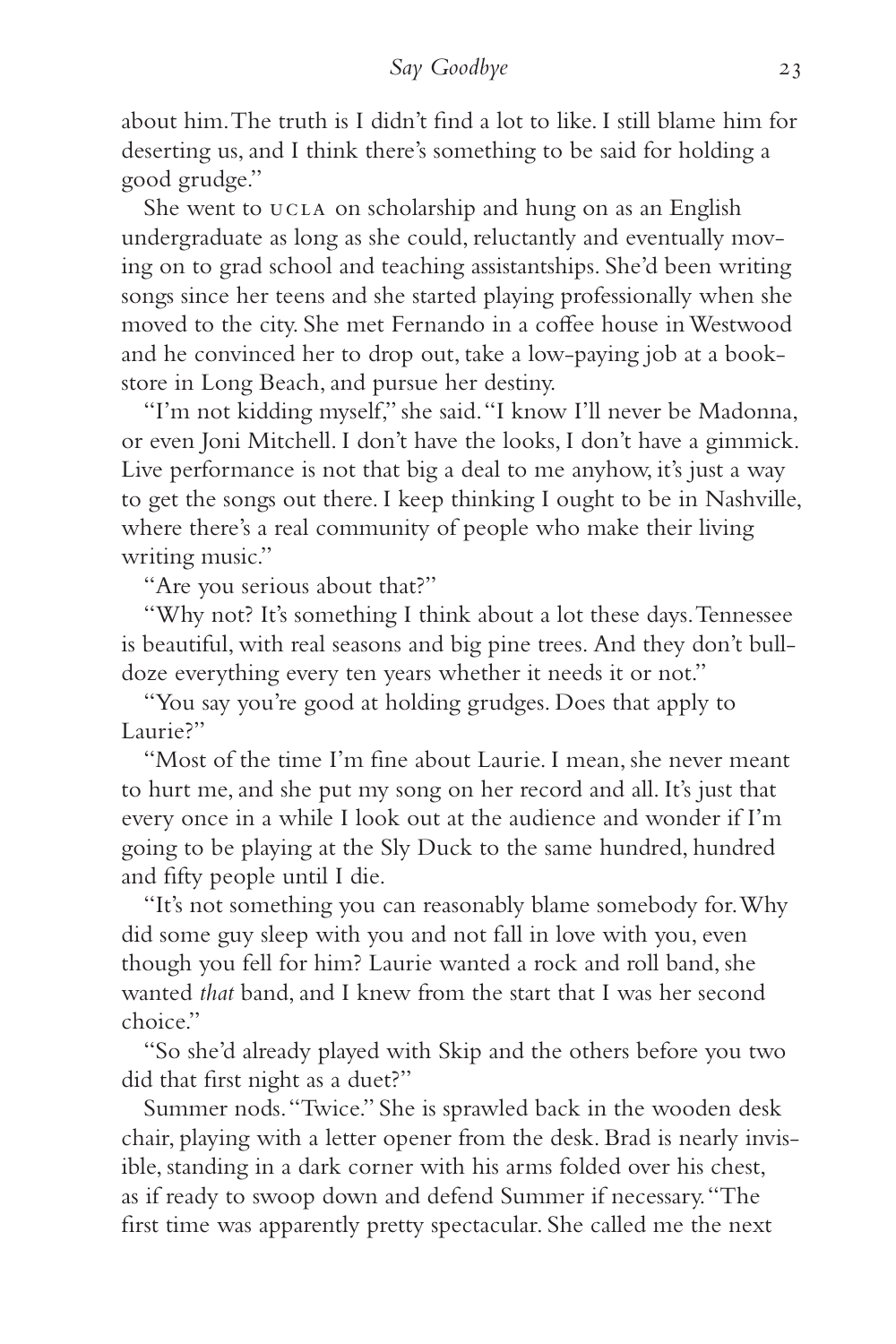day and was all a-twitter over it. She'd played with Skip Shaw, they'd worked on one of her songs, it was like they were reading her mind, they all played these perfect parts, and every blind person within a five mile radius could see again after they were done. I remember trying to talk her down a little about Skip Shaw."

"Talk her down?"

"Don't get me wrong, I'm as big a fan of his songs as anybody alive. But he's been in LA forever, and you hear a lot of stories. Like, that song 'Tender Hours.' You've probably heard this. Supposedly he wrote it in fifteen minutes to win a twenty-dollar bet with his producer. Then he turned around and spent the twenty bucks to get high. I didn't want her to think Skip Shaw was God or anything, is all. Which she found out herself a couple of days later when she went back for another practice.

"I don't know exactly what happened, but Skip was apparently in a territorial mood, going around pissing in all the corners in that charming, testosterone-driven way guys have—no offense."

I incline my head for her to go on.

"She'd taken in a new song and all Skip wanted to do was play old blues crap. Just froze her out, until there was nothing left for her to do but pack up and go home."

"Did she ever figure out what happened?"

"Just Skip's little way of having cold feet. Being a jerk to run her off. Needless to say Laurie was pretty low. I was not in a very good place myself. You've met Fernando, I hear."

"Word gets around."

"It's a small town. Several of them. Anyway, Fernando was going through one of his periodic this-is-going-to-hurt-me-worse-thanit-does-you phases where he went back to his wife for a while, and my opening act had just stood me up, so I suggested the duet thing. I thought it would cheer both of us up. Purely as a one-off, not with the idea of a recording contract or Letterman or—" She raises an eyebrow at me. "—tell-all biographies somewhere down the road."

She bends her head, folds both hands behind her neck, and holds that posture for a beat or two. "Okay," she says as she straightens. "Part of me wanted us to be a duo from the first time we sang together, really from the first time I heard her sing at the Silk and Steel. Not that she was that earth-shaking, I just had a feeling. I knew we'd be good together."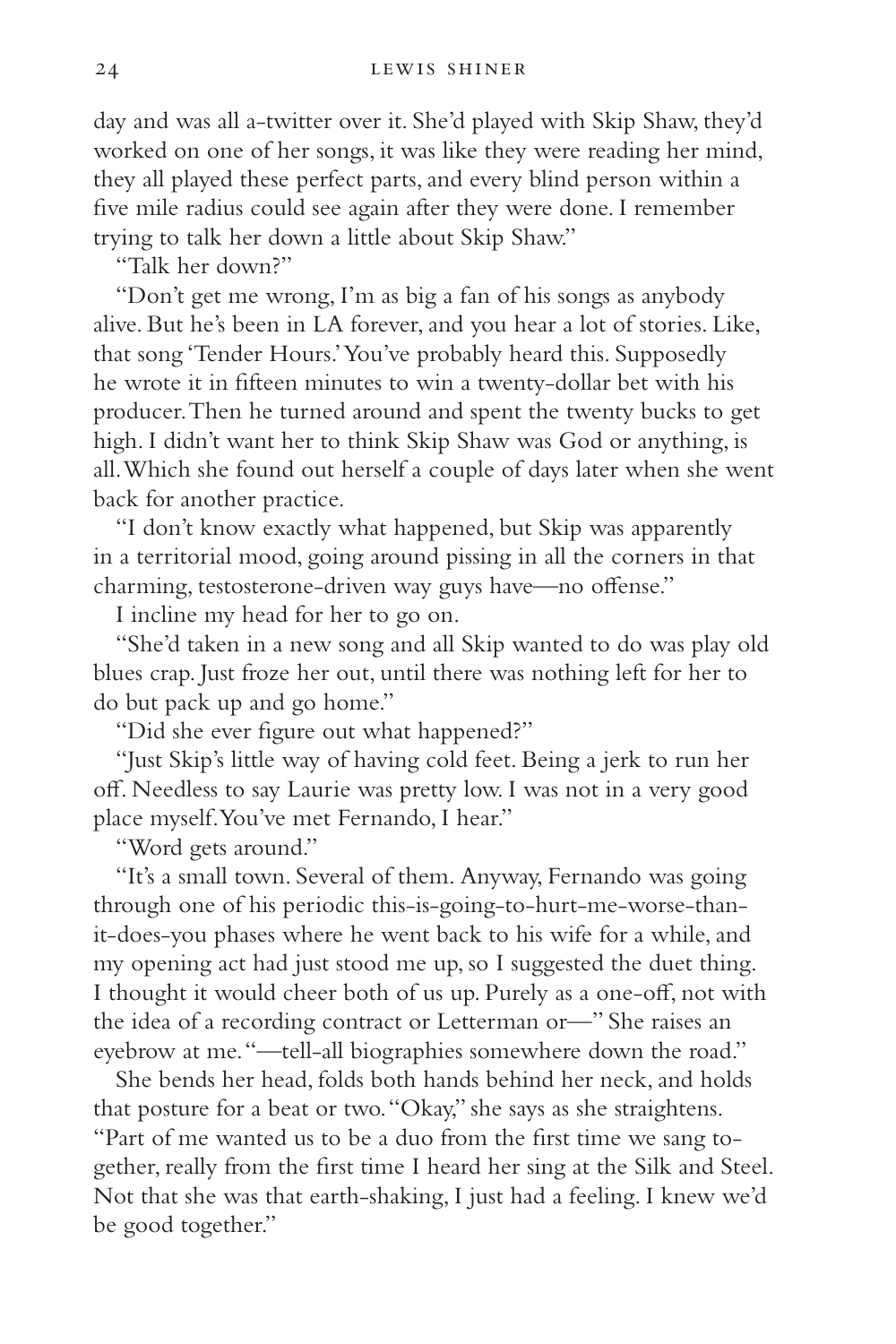I nod. "How long did it last?"

"Sixteen weeks, fifteen of them headlining on Saturday night. By the end we were playing to standing room crowds. It was starting to break. But by then her band was ready to come out, and—well, there really wasn't a choice as far as she was concerned. Her heart wasn't in what we were doing. I knew it. I could feel it. But I still wanted to hang on, you know?"

"So she was rehearsing with the band at the same time that you two were playing together."

"Oh yeah. In fact, Skip started courting her back that very first night we did the duo. We were on stage and I looked up and saw Gabe in the audience and I thought, uh oh. He was nervous, and Laurie started to squirm and make mistakes. During the break Gabe came up to her and they talked, and then she went out by herself. I gave her a couple of minutes and...this is going to sound petty, but I followed her.

"She walked down toward Ocean Boulevard, and there was a dark blue sixties Mustang parked at the curb, and I knew it had to be Skip's car. I never saw his face, just his arm hanging out the window with a cigarette burning in the fingers. She went up to the car and stood there, and then after a while she got in. That's when I went back to the club."

"Did she tell you she was back with the band?"

"Eventually. I mean, I know it was hard for her. She said there was no point in telling me about it until she'd tried it a couple of times to see if it was going to work. What does that remind you of? But she did tell me, and she said she wanted to keep working with me while they were rehearsing, and she meant it, at least at the time. But I knew I was losing her.

"I can tell you when I realized it was over. I went to their first gig, at Club Lingerie, which I had to read about in the *Weekly,* by the way. The veil, as they say, was lifted from mine eyes. I couldn't kid myself after that about us having a future together. The crowd was eating her up, and vice versa. She was even *singing* better than she did with me.

"How could I begrudge her that?"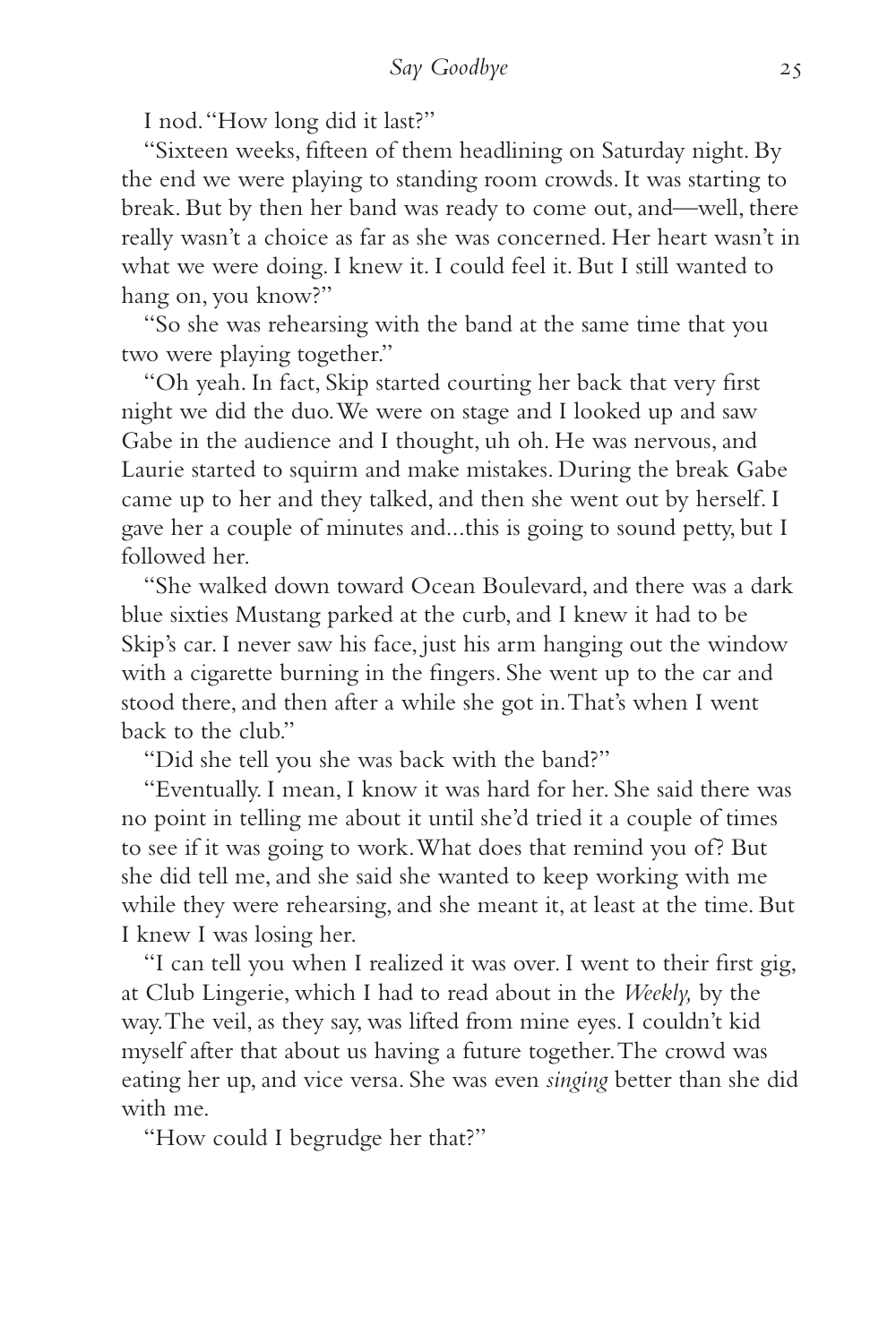#### **KITCHENETTE**

My kitchenette is small and antiseptically clean. I can smell the fresh paint on the walls, and the beige industrial carpet is as firm and new as the mattress. There is a single living room/bedroom, a bathroom with a shower stall, and a black-and-white-vinyl-tiled nod to a kitchen. I am within walking distance of both Disneyland and the Anaheim Convention Center. I have a twin bed, a sofa, and a coffee table. The tv gets 52 cable channels.

My laptop computer is set up on the breakfast bar that separates the kitchen from the rest of the room. I check my email over orange juice and a blueberry muffin. Nothing from Laurie, of course, but there is a message from my four-year-old son (with obvious help from his mother) wondering how much longer I'm going to be here. In fact I have only today and Sunday left of the week I allotted myself for on-site research, all I can spare for a book that I not only haven't sold, but may not be able to sell. I am to fly back to San Jose at noon Monday.

I create a new category folder labeled "Guilt" and file the message. I don't need anyone else to ask me what the hell I'm doing here when I ask it of myself every day. Sometimes it feels like pure self-indulgence: scoring a copy of Laurie's demo, getting to hear Jim's garage tape, and later today my biggest coup yet, an interview with Skip Shaw.

I have almost everything I came for, and it isn't nearly enough.

#### EYE CONTACT

"This would all be easier if I'd died when I was supposed to," Skip says with an easy smile. He's wearing a Wild Bill Hickok shirt in red satin, with a flap that buttons up one side. He stands with his left cowboy boot planted against the wall, brushing a hank of long brown hair back with one hand while the other holds a burning Lucky Strike up close to the knuckles.

The most recent picture I've seen of him is twenty years out of date. He's always been good-looking, in a dissipated sort of way, and age has given him the weather-beaten authority to back it up. His voice goes with the rest of the package, lazy in a way that is not quite Southern, part rural Californian and part world-weary, seasoned with two-pack-a-day huskiness.

We're in a cinderblock jingle factory in Van Nuys, far and away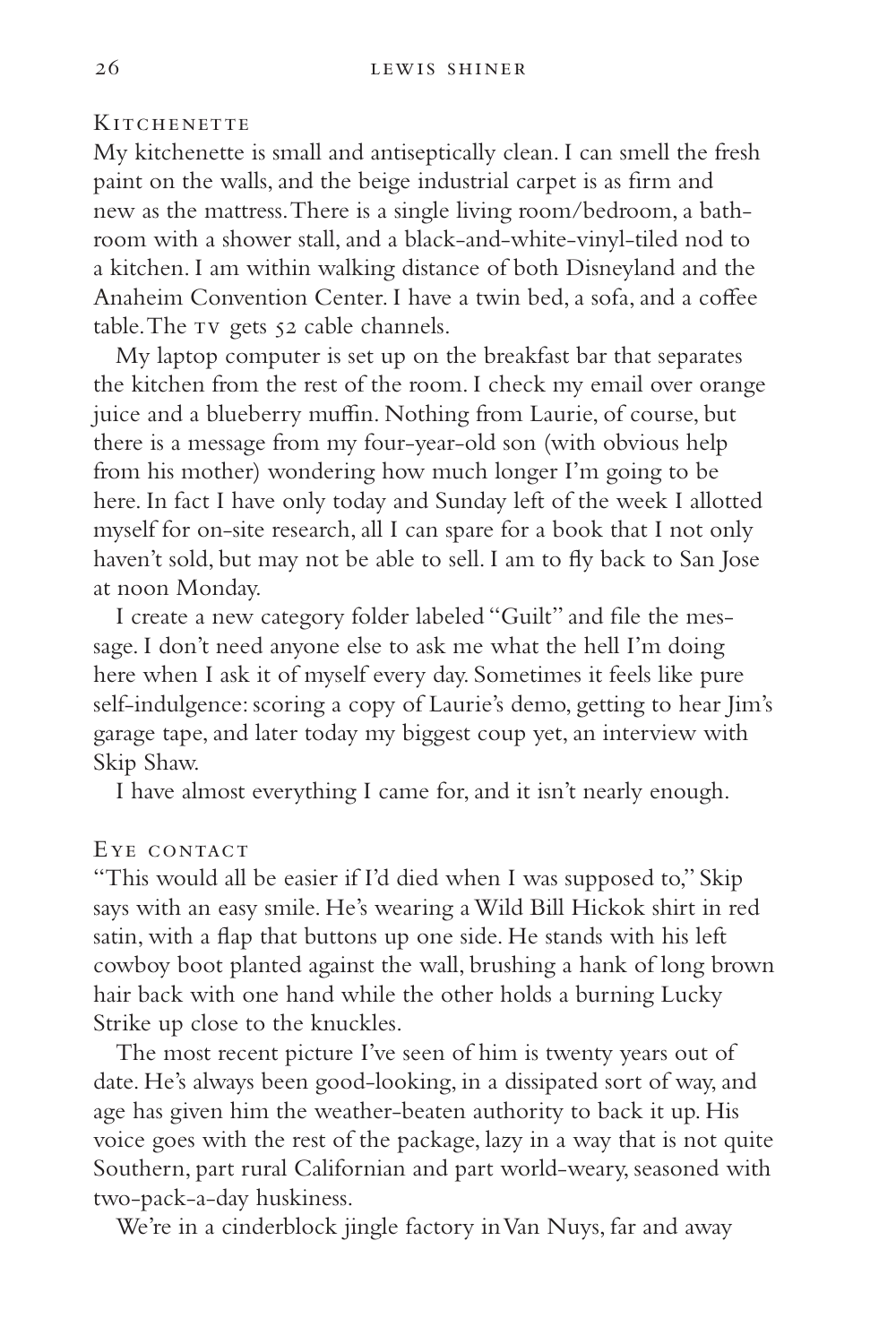the least glamorous part of LA I've yet seen, on a side street crowded with repair shops, warehouses, and sheet metal plants. Eighteenwheelers parked along the curbs force traffic into the middle of the crumbling pavement, and the air is purplish with exhaust fumes.

Inside there are window air conditioners mounted in the brown veneer paneling, mismatched furniture, and bulletin boards layered with fourth-generation Xeroxed notices from unions, tax authorities, and pest-control companies.

"If you'd died?" I ask. "What do you mean?"

"It's hard to keep up that mythic pace year after year. What if James Dean had lived to be in *The Towering Inferno*?" He shakes his head. "I was in a car wreck in 1972. That was right after I made *One More Lie* for Columbia, which was the best work I ever did, and they dropped my contract and didn't even want to release it. I came to in the hospital and I looked around and I thought, 'Man, this was not in the script.'"

"That was when your daughter was killed."

He looks startled, but doesn't lose the smile. "You do your research, don't you?"

"I like research. Good research is like armor."

He nods, slowly. "Armor's okay. Makes it tough to change directions sometimes."

"Let's try anyway. If you were dead you would never have played on Laurie Moss's album. Or was that your *Towering Inferno*?"

"No. No. That was a good record. Jim Pearson produced that record, him and Laurie. No, this is my *Towering Inferno,* right here. Cheese puff commercials. The love theme from the eleven o'clock news."

"Don't you get royalty checks?"

"If you're talking about my illustrious solo career, my royalties wouldn't feed a cat. Hell, nobody had lawyers in those days. None of us expected to see forty, let alone have to make a living when we got here." When he says "us" I think of the LA scene he was part of at the end of the sixties and the beginning of the seventies: Neil Young, Tim Hardin, Gram Parsons, some of whom did not, in fact, see forty. He shrugs. "Studio work is easy. There when I want it, easy to walk away from."

"You almost walked away from Laurie, the week you met her." "I ran her off, is what happened, out of sheer contrariness."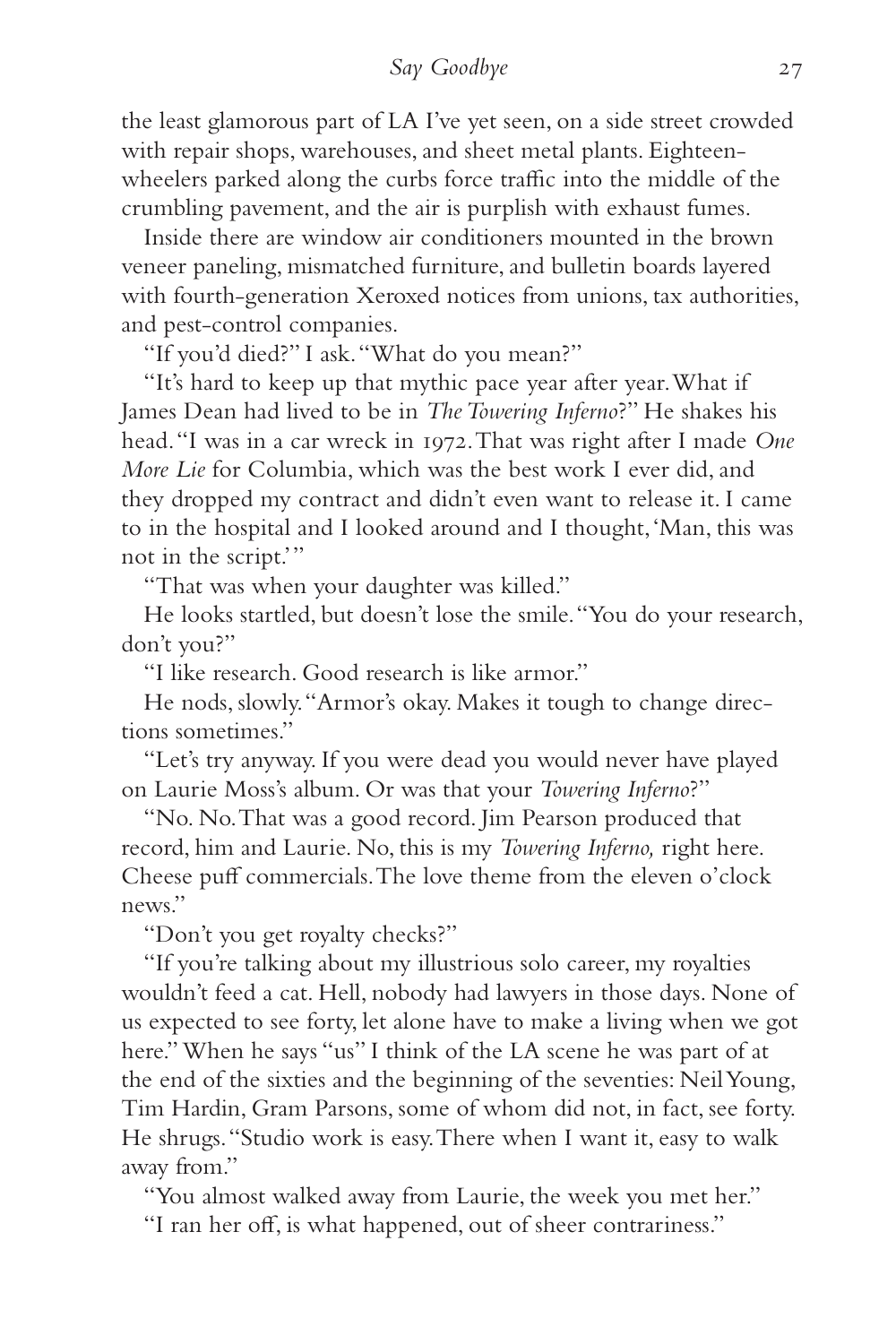"Why?"

"I listen to the radio, you know, still, and she sounded to me like that was where she was headed. The big time. I had to ask myself if I wanted to go through that again. Fame is the crazy guy on the subway in New York. You don't want to make eye contact with it, because then it's all over you, breathing in your face, haranguing you, wanting things from you."

"But you changed your mind."

"It wasn't about me. Gabe and Jim wanted her back."

"But you were the one that went out to Santa Monica to talk her into it"

He's shaking his head. "That's not why I went out there. I went out there to tell her that if she wanted to keep playing with Gabe and Jim and Dennis, she shouldn't let me get in her way. I told her that night that she should count me out. I'd already been to the mountaintop, I'd swallowed all the tablets, I'd fucked the fatted calf, I didn't have it in me to do it all again."

"And she said?"

Skip shrugs. "She said she didn't want to do the band unless I was in it."

There is a knock at the door and a guy with sideburns and a threadbare green button-down shirt sticks his head in the office. "Skip, we're ready for you."

He nods and reaches for the guitar case at his feet. "Sorry," he says. "I warned you this might happen."

"Can I watch?"

The question seems to surprise him, as if I'd asked to look on while he washed the dinner dishes. "I guess so," he says.

The studio is more thoroughly run down than the offices: a small, cluttered room with a bare 40-watt bulb in the ceiling, carpet patched with duct tape, ripped Naugahyde chairs, cigarette burns in wood-grain Formica tables. There's a small drum kit in one corner and a keyboard in the middle of the floor. Skip plugs his guitar into a distortion box which is connected to an old blackfaced Fender amp. The guy in the green shirt, whose name is Jeff, hands Skip a pair of headphones. Skip adjusts them while he lights another Lucky, then puts on a pair of reading glasses to look at the handwritten charts on the music stand in front of him.

Through a pane of glass I can see the control room and Steve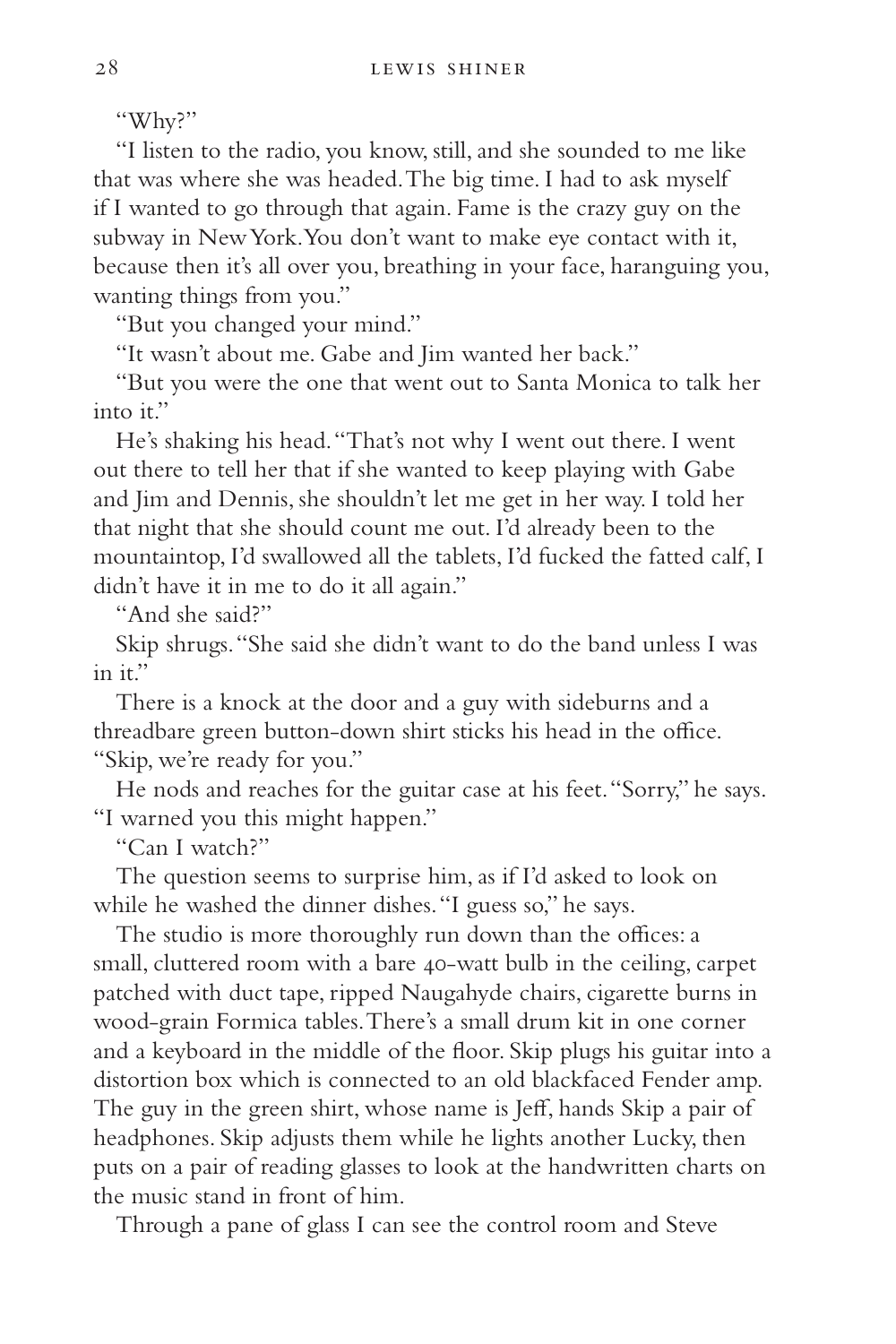### *Say Goodbye* 29

Weitz, who is producing the session. He's unshaven, dressed in a leather jacket and T-shirt, and seems preoccupied as he speaks into the microphone in front of him. "This first one is your basic 'Brown Sugar' rip-off, just give me that Keith sound..."

Skip nods and tunes down to open G. His smile is cocky now, and once he starts to play he hams it up, imitating Keith Richards' splaylegged squat and outthrust right arm.

The second piece calls for surf guitar. He retunes and cranks his reverb to get the signature wet-sounding echo. For the third, he plays syncopated funk, swaying to a rhythm section I can't hear, eyes closed, cigarette smoldering in the corner of his mouth. Something is different about him, and it takes me a few seconds to realize that he's finally stopped smiling.

"One more," Weitz says. "We can use a couple-three minutes of lead here, go ahead and cut loose a little." Skip closes his eyes and plays jazz chords, 7th and 9ths, interspersed with single note runs. Then he slides up to a solo and moves outside the progression, playing long, convoluted lines that are both melodic and fiercely intense. At one point, sustaining a long trill, he reaches up with his right hand to snag his cigarette and grind it into the carpet with his boot heel.

It's at least eight minutes from the time—well into the take—that I think to look at my watch until Skip finally stops. In that time, Weitz shuts down the tape deck and comes into the studio to stand next to Jeff and me. Weitz begins to get impatient, looking at his own watch. I can see other faces inside the control room. Skip seems oblivious to us all, despite my growing self-consciousness.

The solo finally crashes and burns in a flurry of muted strings. In almost the same motion as his final downstroke, Skip wrenches the cord out of guitar's socket with an explosive crack. The amp is still emitting 60-cycle hum at high volume as Skip leans his guitar against it and abruptly turns and walks out of the room.

I can see the people in the control room laugh and shake their heads as they walk away. A few of them applaud. Jeff smiles at me awkwardly and shifts his feet. I can see my own discomfort in his face. "Does this happen a lot?" I ask him.

"I've known him twelve years. He doesn't go off like that every time, but, yeah. I'd say more often than not."

"Skip calls it his 'dirty little secret,'" Weitz says. "He gets off on the whole *verkakte* scene. Playing some tune he's never heard before,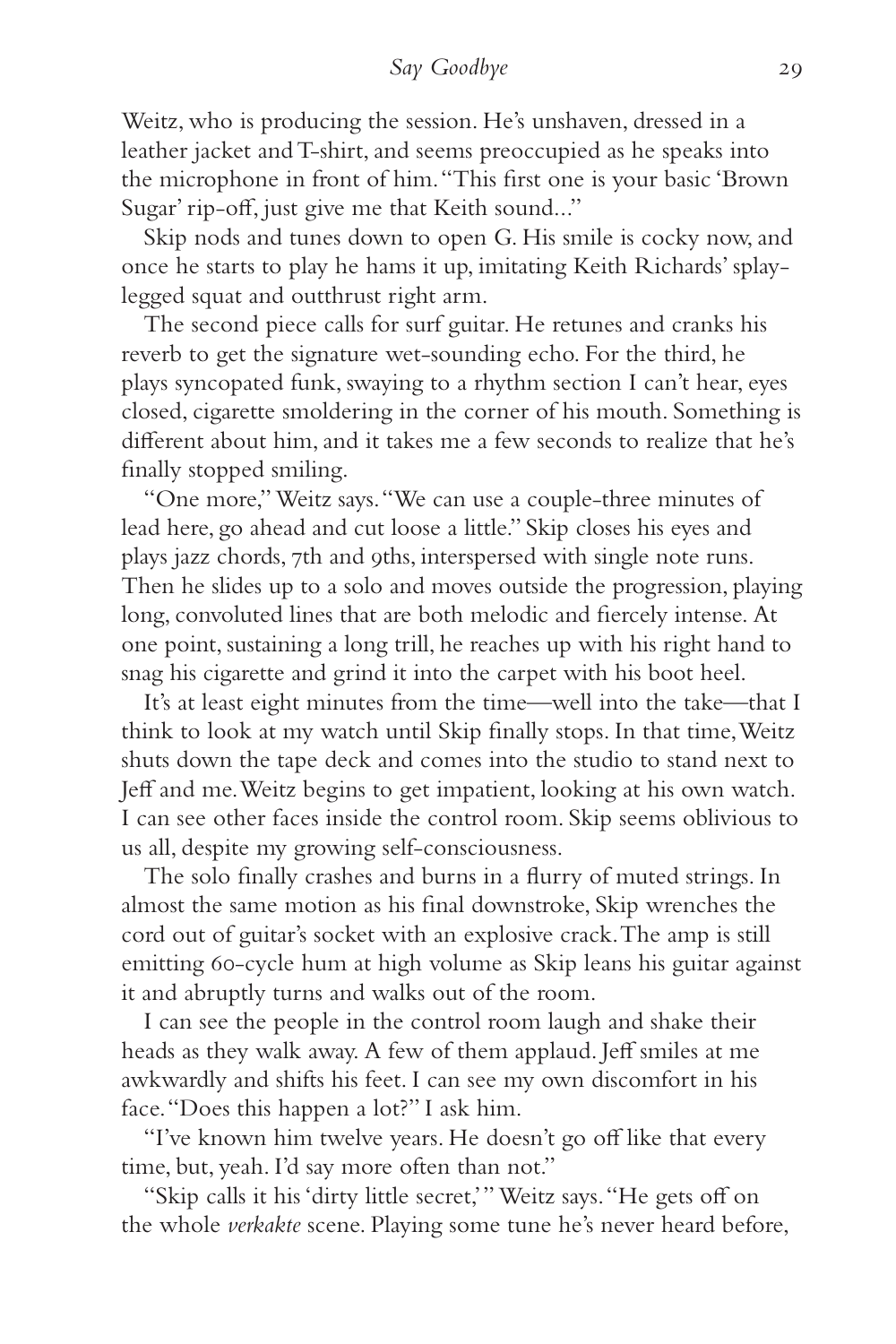under pressure, for money. You know what limiters are, supposed to keep you from blowing out your recorder with too strong a signal? Skip hasn't got those. He starts playing, he's wide open."

"How can you stand to watch him do that?" I ask them. "It's like watching a car wreck."

Weitz shrugs. "He likes it. Who am I to judge?"

I assume the interview is over. I stop to get my tape recorder and find Skip in the office, sitting now, glasses gone, hair freshly combed straight back from his face, leaning forward with his chin in his hands.

"That wasn't exactly what happened," he says as soon as I walk into the room. "That business about Laurie not wanting to be in the band if I wasn't in it." I realize he has resumed the conversation from exactly where we'd left off and I turn on the recorder. "I guess what I went out there for was to take another look at her. Kind of like walking in a liquor store just to look around when you've been sober for years and years.

"We sat in my car and smoked a J, and I asked her what it was she wanted. She said she didn't care if she got rich, she just wanted to make a decent living. I didn't entirely believe her. I was pretty sure even then that she wanted it all, the limos and the dark glasses and the sunken marble tubs, but it didn't matter. Either way, I still wasn't the ride she wanted to catch, and I told her so. That I wasn't one for going the distance. She got out of the car like she was going to walk off, then she stuck her head back in and asked me why the hell I'd dragged her out of her gig to tell her that.

"I told her everybody'd gotten together at Jim's place the night before and this thing—that had never had to have a reason before was now somehow sad because it wasn't going anywhere. And she nodded and said, 'I told you what I want. Maybe you need to think about what *you* want.'"

"And did you?"

"Mister, it's twenty years too late for me to think about what I want. I think about what I need to get from one day to the next. And the smart thing for me to do would have been to walk away."

"Why didn't you?"

"I could sit here all day and give you reasons. It would have meant not seeing Jim and Gabe anymore—I didn't know then it was going to mean that anyway. Maybe I thought I could deal with it. The truth is people don't do things for reasons, they do things because they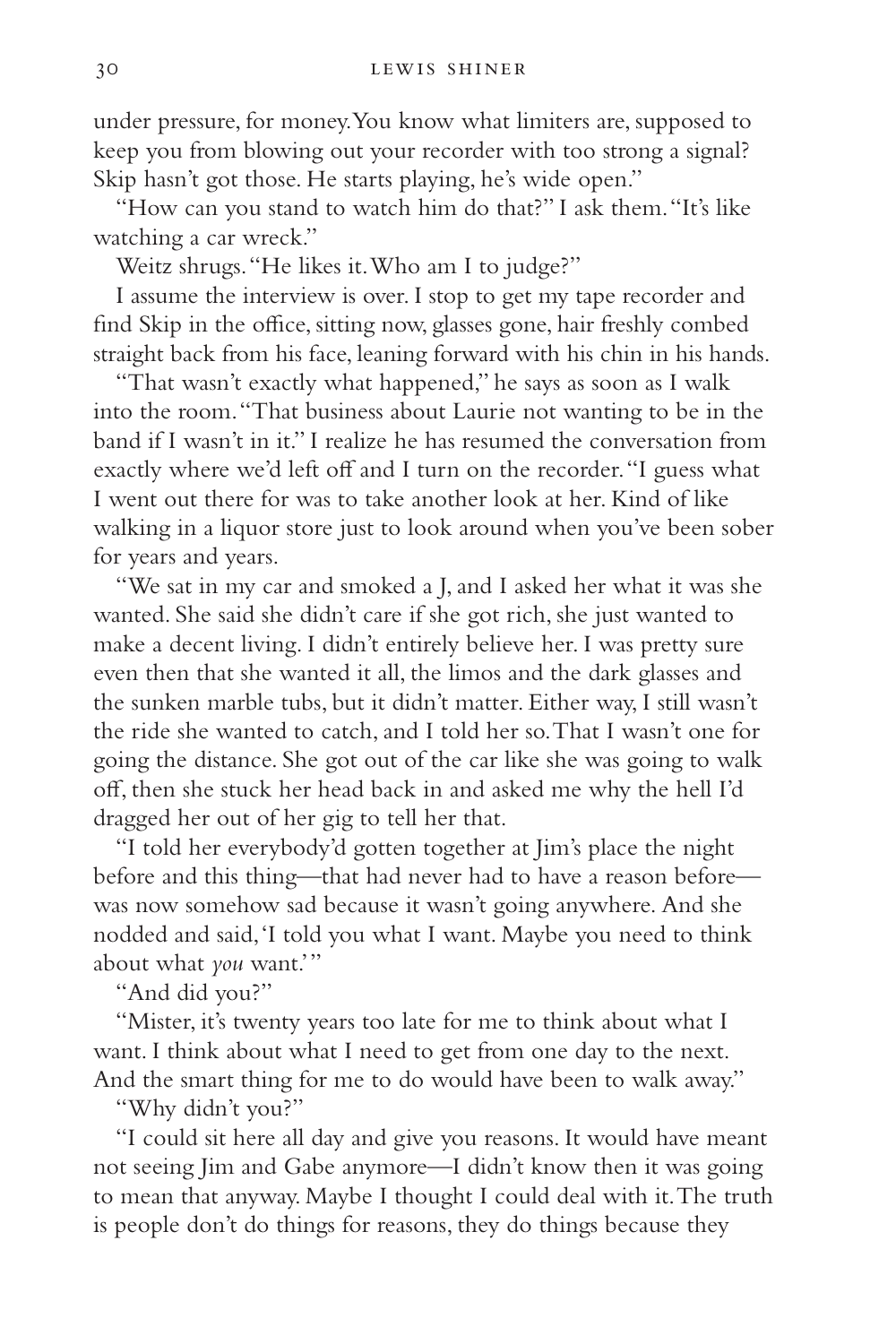#### *Say Goodbye* 31

ate too many powdered sugar donuts for breakfast or because they caught a whiff of perfume standing in line at the bank.

"So I ended up at Jim's house two nights later, on the phone to Laurie, telling her I'd do whatever she wanted. She could call the album Laurie Moss and the Lichen, and I'd be a Lichen."

Even at this distance in time there is something else behind his attempt at humor; bitterness, maybe, or resignation. "This would have been January of '95, I guess, almost two years ago. She came over and we played and then somewhere around one or two in the morning we had a council of war. Her blood was up. She'd just got fired from some horrible coffee shop waitressing job and so the band was all she had. Jim and Gabe and Dennis had caught the fever from her, and I could see right then I'd made a mistake.

"I'd put her in the position of having to make tradeoffs. For every label exec in this town who has fond memories of 'guitarist and singer/songwriter Skip Shaw' there's two that I screwed out of a big advance. I told her I'd play on the record and maybe do some gigs, but anything beyond that—up to and including putting my name on the record—had to be in my own way and my own time."

"Was 'Don't Make Promises' your idea?"

"Talk about guilt? Yeah, that was me. We were sitting around putting together a set list, talking about cover tunes, and she showed us 'Say Goodbye' by what's his name..."

"Tonio K."

"Right. And somehow we got to talking about Tim Hardin, who she'd heard of but never actually heard. And I told her about hanging out with Tim at the Chateau Marmont before he died, and I played her 'Don't Make Promises.' I was against putting it on the record, and so was she, but Jim talked us into it."

I check my notebook. "In the press kit for the album she described your singing on that song as 'a working man's voice trying to make it to the next verse without being torpedoed by emotion or giving up from the sheer weight of the experience it had to carry around. '"

Skip leans back and for a second his eyes lose focus. Then he smiles, finally, with something like real pleasure. "She was really something, wasn't she?"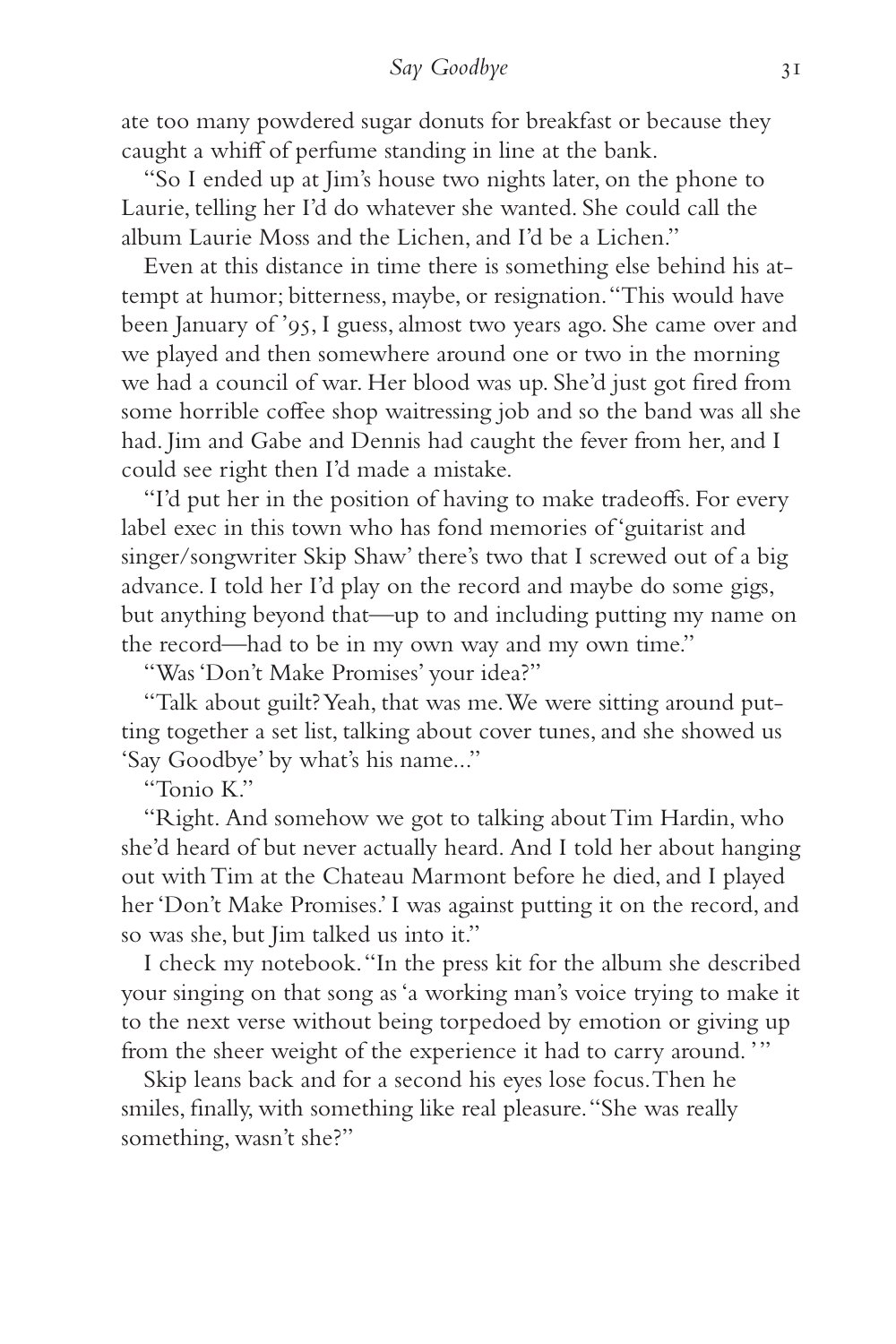## Angels

From a pay phone in the waiting room I call Melinda Lee, Laurie's former manager, who's been trying to get me an interview with Mark Ardrey. Ardrey was Laurie's a&r man, her principal advocate inside General Records.

He has politely declined, she tells me. "Sorry. He's just not talking to anyone associated with Laurie."

I call Jim Pearson in Whittier. He's been trying to locate Mitch Gaines, who toured with Laurie. It seems Mitch is on the road again and won't be back for at least a month. He and Dennis, Laurie's drummer, were the last names on my list; I've talked briefly to Dennis in San Diego, where he's living now, and he's agreed to a longer phone interview once I get home to San Jose.

"Well," I say. "I guess that's it."

"I guess," Jim says. "Unless you happen to like football?"

And so, after a perfunctory Saturday night tour of the clubs on Sunset Strip, I spend my last Sunday in LA with Jim Pearson and his son Sam, watching the Miami Dolphins on television.

"Laurie and Dennis and I used to go to Angels games," Jim says. Jim seems aware of the game at all times without having to focus on it. Sam is playing with Star Wars action figures on the carpet in front of the electronic fireplace of the TV. He is older than my son Tom, but still makes me miss him profoundly.

"I'm a bit of sports freak, and so is Dennis," Jim goes on. "Laurie was not deeply into sports, but I think she found the formalities of baseball soothing. The sense of rules and order and knowing what's expected of you. Dennis bought her an Angels cap at one of the games and she used to wear it every night on tour—you know, what with 'Angel Dust' and everything."

I point out how often people talk about Laurie in past tense.

"You're right, of course. And it's not that I think of her as deceased or anything. It's just...the distance."

"When you think about her, are there pictures in your mind? Particular defining moments you remember?"

He closes his eyes to think. "When we were on stage, I was always behind her. I can see her standing in front of the microphone, the neck of the guitar sticking out to her left, arms close to her body, bouncing up on her tiptoes and leaning forward because she's fully into it, blinding white lights in front of her, silhouetting her. That's a moment.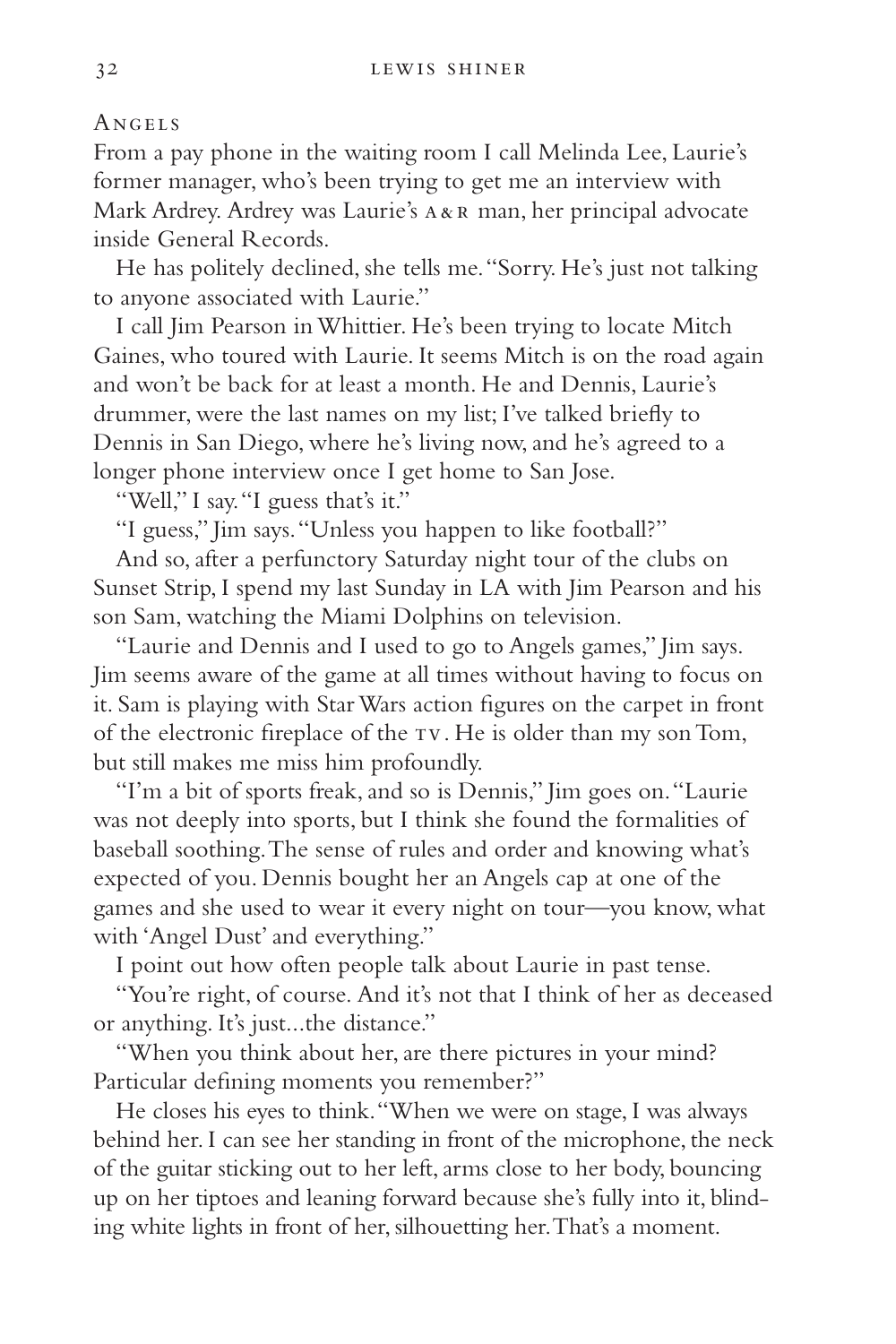"Sitting around the kitchen table at my house, late at night, her hair matted with sweat, collapsed in her chair with this exhausted smile. For her to do what she did—driving halfway across the country to get to LA, waiting tables eight or nine hours a day and then going home to work on her demo or coming out here to rehearse, all the auditions and open mike nights and free gigs—we're talking about a very intense, focused, driven human being here. Every once in a while she did remember to enjoy it. You could see it sometimes, at two in the morning when we were working on the record and we'd nailed a take, it was like the momentum of the band physically pushed her back in the chair and spread this smile across her face, and for a little while the tension that was holding her together went away."

He must see something in my face because he reaches over to squeeze my shoulder and says, "Sorry."

"What for?"

"I'm not sure." He shrugs. "I guess that I got to be there and you didn't." He picks up a cassette from the coffee table and hands it to me. "I dubbed off some of the rehearsal stuff for you. Maybe it'll help. And I did email her about you."

I thank him for the tape and then hesitate, afraid to ask the next question.

He shrugs, anticipating me. "She remembers you, that *Pulse* story you did. If she'll talk to anybody, I think it'll be you. It's just asking a lot for her to talk at all right now."

## Red dress

A week later I am back in San Jose, transcribing interviews. It's the day before Thanksgiving. I find I have email from someone named red\_dress and I know it is Laurie. I hesitate before I open it because this is a pivotal moment: If she brushes me off like Mark Ardrey did, I won't have enough material to do the book. I try to imagine how that would feel and discover, to my surprise, the possibility that I might be relieved. I will have failed, but it won't be my fault.

I open the message. "I liked the story you wrote in Pulse," it says. "Jim assures me you are very sweet, and Gabe, apparently, thinks so too. They want me to tell you everything. Should I?"

There is only one reasonable answer. "Yes, please," I reply.

Over the next week, at the rate of two and sometimes three messages a day, we set the ground rules. Email only, no phones. Phones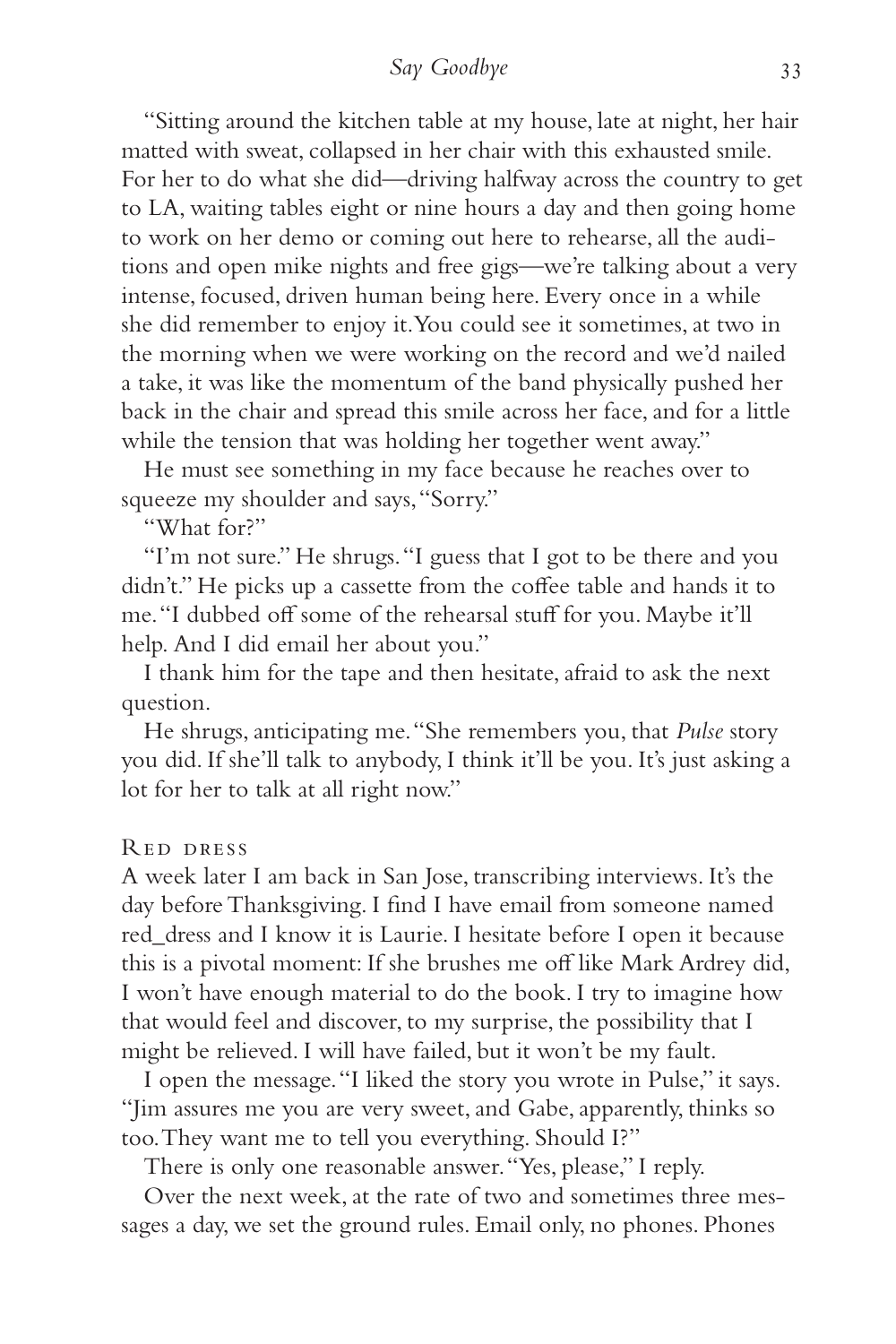make her feel like she's being stalked. I can use anything she tells me for publication, provided I make reasonable attempts to verify her chronology and cross-check her facts with Jim and Gabe. If she starts feeling wonky she can end it—no arguments, no recriminations.

I try to find a starting place that feels safe yet gives her room to talk. "Most bands play for months or even years before they record," I write her. "You had a finished master tape before you ever played in public. How did things get so turned around?"

"Panic," she writes back. "Sheer, visceral panic..."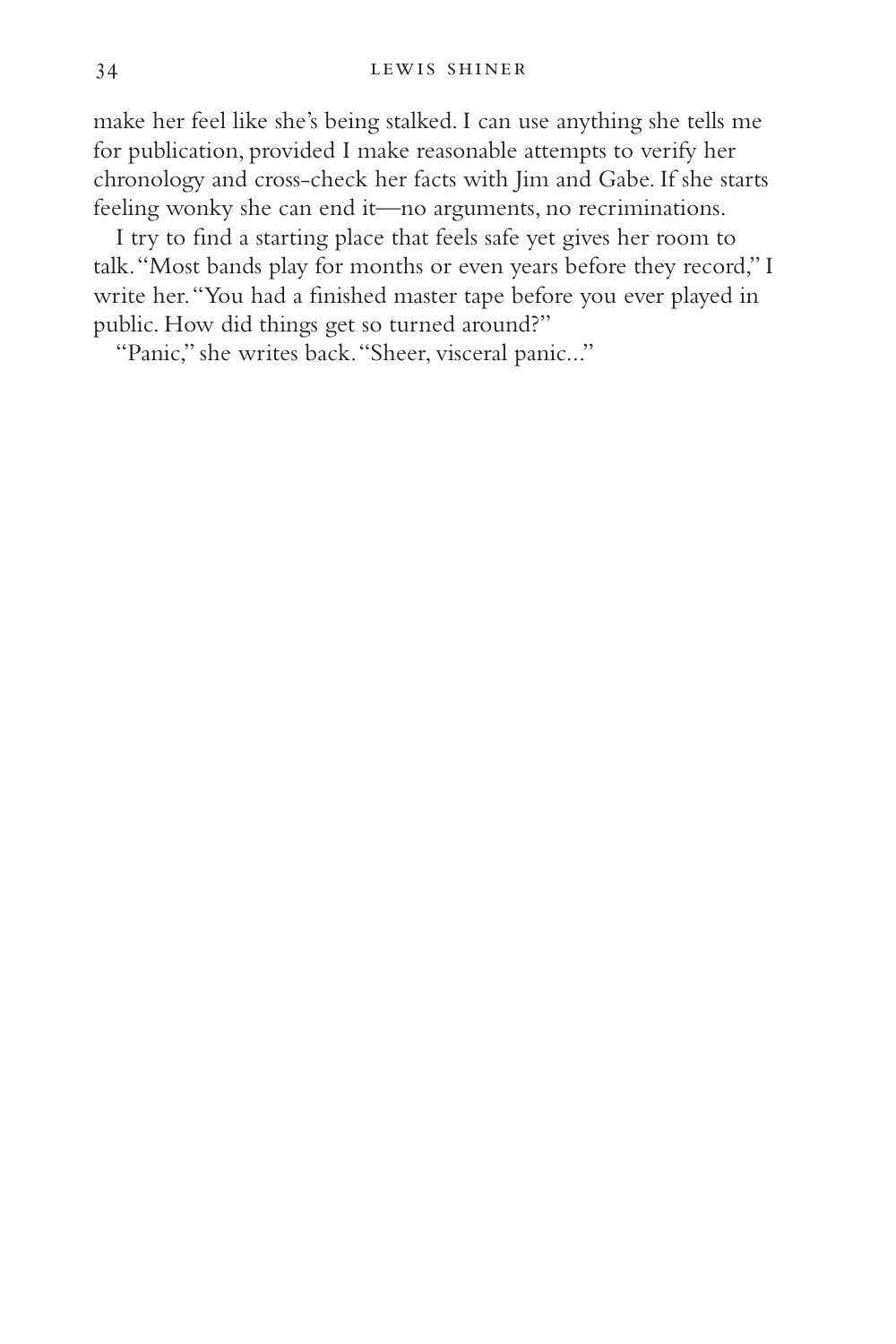# THE TAPE

#### Brave new world

When she first left San Antonio for LA, in June of 1994, she had money enough for three months' rent and food. Even so she'd made the trip in her Little Brown Datsun and not on the back of a turnip truck. She knew full well that three months was not long. Music careers were apt to take years, if not decades; were more prone to fail grimly and quietly than spectacularly; were fraught with dangers both unimagined and painfully obvious.

She counted not on her voice or her songs, whose worth she could never really know from the inside, but rather on her own ability to make a decision and live with the consequences—a skill she'd managed to develop in the complete absence of family role models.

In three months she thought she would have time to look for a day job, and perhaps find one. Time enough to put smells and colors and feelings with names she'd heard all her life: Malibu, Pasadena, Hawthorne, Long Beach, Anaheim, Burbank, Hollywood, Venice. Time enough to stretch herself against the city and see if she fit. Time enough to make herself available to good luck, if good luck should be so inclined. In short, she decided the time had come to invest her emotional life savings in a three-month lottery ticket.

Her reasoned, low-pressure attitude vaporized on contact with the city. In the first two weeks she found herself fighting panic on multiple fronts: Even as she was awed by the fabulous houses, the travel-brochure beaches, the palm-lined boulevards and oleandercovered hillsides, she was stunned by the amount of time she spent in bumper-to-bumper traffic, surrounded by concrete embankments and ice plant turned gray by congealed exhaust fumes. Every dollar she spent seemed to take a little of her substance with it. She begrudged herself every hour not spent in hot pursuit of her future at the same time that she found there was only so much rejection she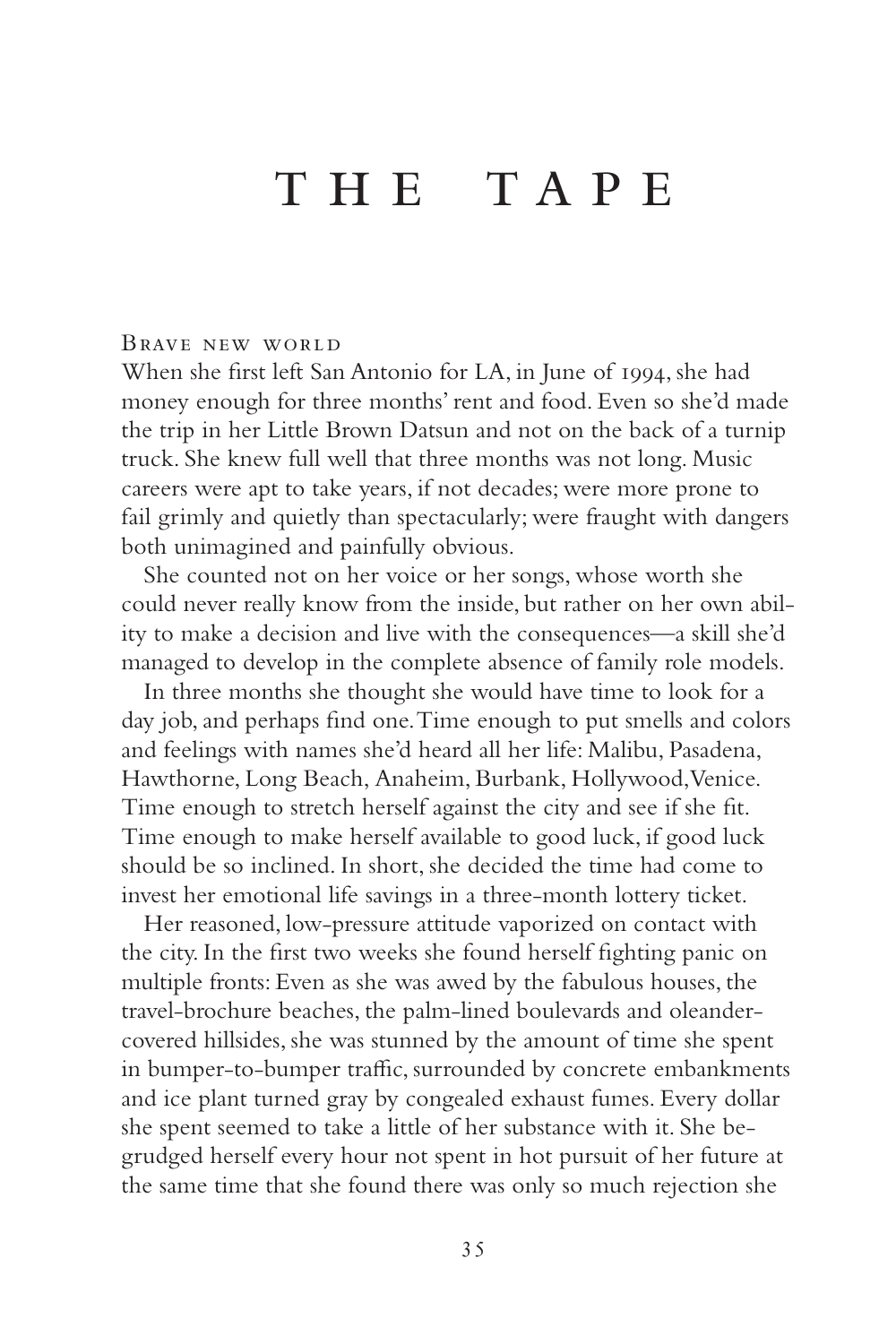could tolerate in a single day. Most mornings she woke up with relief to find that Jack was not in the bed next to her, and every night she listened to the noises of barking dogs, passing cars, and rattling garbage cans, all of them seeming hostile for no other reason than that she did not yet have her own connection to them.

Finding work at the Bistro d'Bobbi meant money coming in that nearly equaled the money going out. It lowered the incline of the daily uphill struggle at the same time that it consumed the majority of her waking hours. It got her through July's barrage of phone calls from Jack that began with incredulity and quickly moved through pleading and threats to acceptance and self-pity, as if he were going through the textbook stages of death and not merely the end of a relationship—though by that time he was only talking to her answering machine.

Having a job got her through August's humiliation of asking her father to buy a new transmission for the LBD, which meant she could no longer even say she was managing on her own. When her birthday, always the low point of the year, rolled around in September, at least there were people at work to make her a baked apple pizza with all 26 candles on it. And by the time she had to quit the Bistro in October for a once-a-week opening slot at the Sly Duck Pub supplemented eventually with a coffee-shop day-shift to make ends meet—LA had at least become familiar. She had worn paths in the freeways that knew the shape of her tires, and there was comfort in the long, slow curve of Sunshine Terrace that led to her apartment. Her three months came and went and she saw that her stay was no longer limited by money but by the strength of her own resolve.

The resolve was the hardest part.

Once, during her two years at San Antonio College, she'd gone floating down the San Marcos River with a boy from her English class. At the shop where they rented the inner tubes she'd watched the boy talk to the owner, whose name was Ron Tuggle, about a place called Jacob's Well.

Jacob's Well was a vertical limestone shaft filled with clear water from the Edwards Aquifer, and scuba divers liked to work loose the grating that closed it off and explore the tunnels that fed into it. From time to time Ron had to go into the Well to recover the bodies of divers who'd drowned there. The day Laurie met him, Ron had a shaved stripe across the top of his head and stitches in it that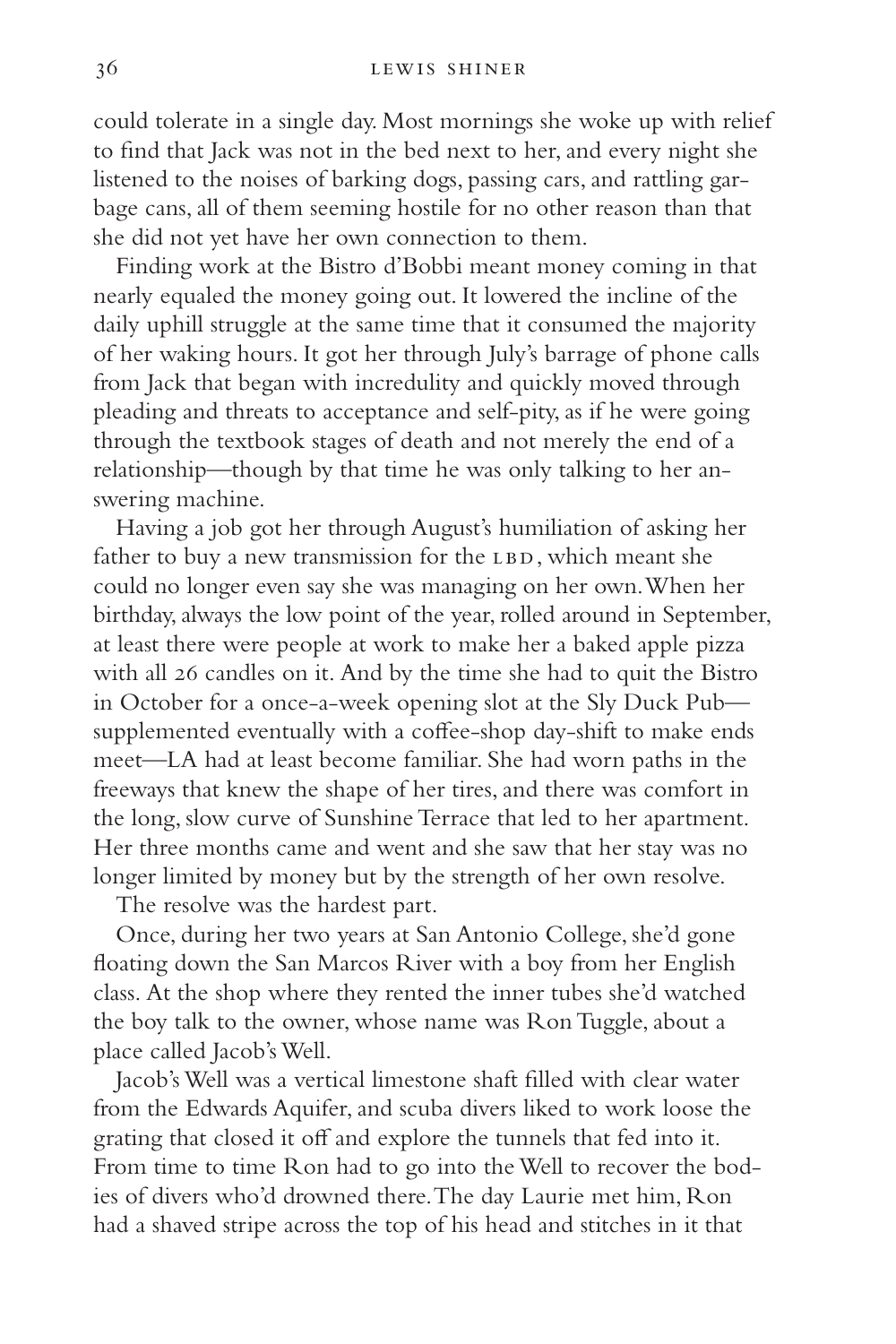belonged on Frankenstein's monster. He was explaining how a cave had collapsed on him the last time he'd tried to bring a body out. He talked in a low voice, his eyes dazed and haunted-looking, stopping periodically as if he couldn't quite remember what he'd just said. His partner had been ten or twenty feet behind him when the roof fell in. And of course his dive light went out. He was in total blackness, pinned by boulders, deep underwater, and running out of air. He knew he was going to die, he said, only he had this obsessive thought that he couldn't get rid of. He was absolutely convinced that if he panicked, the doctors would be able to see it when they autopsied him, and he would have set a bad example to all the people he'd taught to dive. So he lay there in the darkness and took the smallest sips of air that he could manage. In the end, he said, he sucked so much air out of the tank that it collapsed under the pressure of the water around it. He'd just lost consciousness when his partner finally got to him and dragged him back to the surface.

The idea of someone she had met and shaken hands with lying in the cold and dark waiting for death was not one that rested quietly in her head. Humor was the only defense. Whenever anything went wrong for the rest of that weekend—a long wait at a restaurant, or a rude and meddlesome clerk at the motel, they would look at each other and say, "What would Ron Tuggle do?"

She was still thinking of Ron Tuggle on Thanksgiving in Los Angeles as she carried a small, hemispherical mound of turkey and dressing to a table in a deserted downtown cafeteria. She was fifteen hundred miles from her family and the house she'd grown up in but only hours away from a job she hated, so tired at night she could barely open her guitar case, thinking that good luck was perhaps not inclined her way after all. "What," she asked herself, "would Ron Tuggle do?" less as self-exhortation than as an admission of hopelessness. She took tiny bites, imagining that each one was a sip of air, possibly her last, and in that way made it through the meal. But the next morning, peeing in the coffee shop's dank and airless restroom, one feeling of release unleashed another and she was overwhelmed by a flood of homesick tears. When she got back to her apartment that afternoon she called her mother, who offered up a round-trip ticket to San Antonio for Christmas. Laurie said yes, not knowing the change that waited just around the corner of the new year, when she would meet Gabe at the Duck in January and ask him to play on her demo.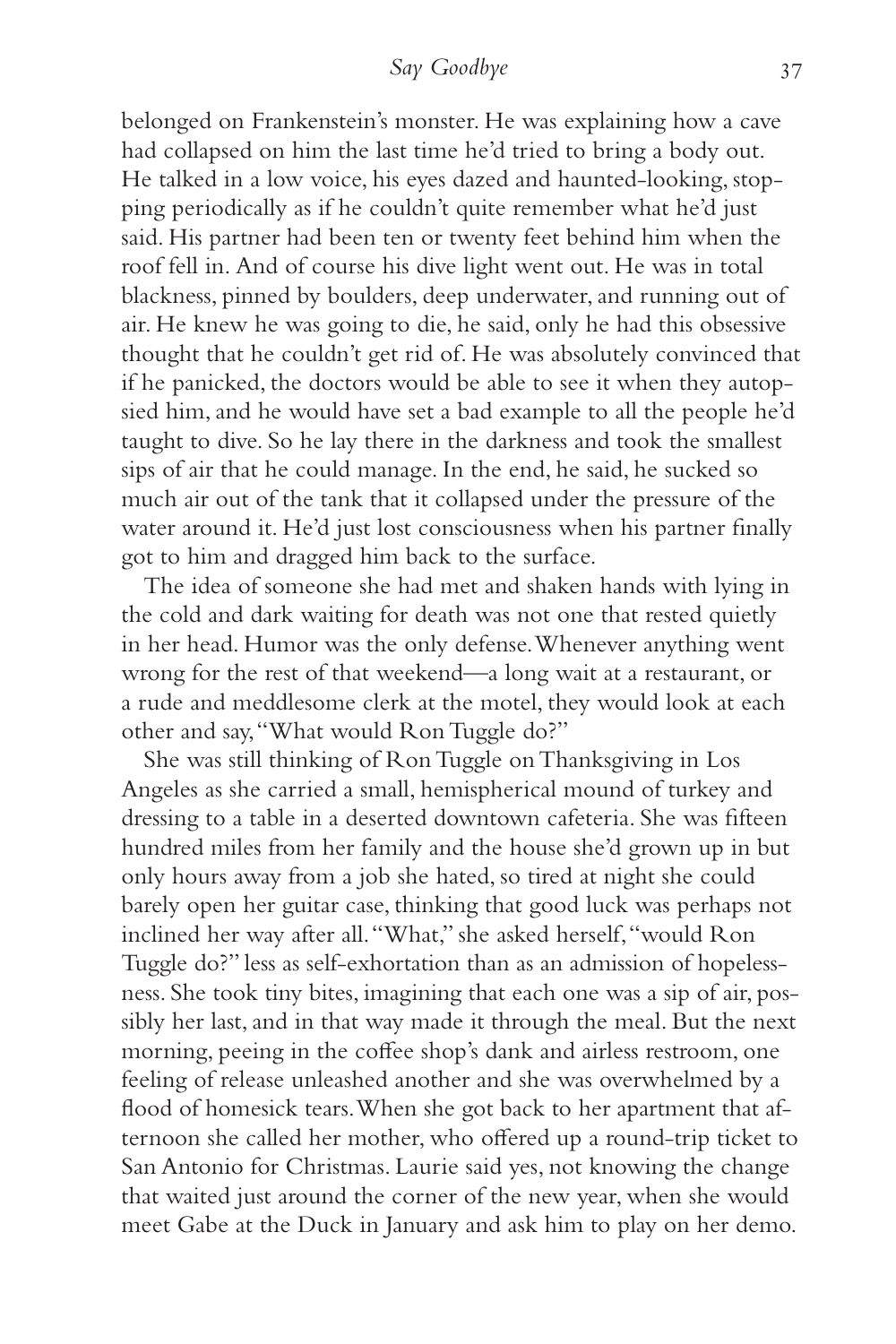## Texas

Grandpa Bill was standing next to her mother when Laurie got off the plane. He was dressed like a college professor in herringbone, pressed cotton, and corduroy, though he was in fact a retired postal clerk. He seemed terribly thin and pale to her, and there was more gray in her mother's long, dark brown hair than Laurie remembered, as if Laurie's own subjective sense of enormous time lapse had somehow aged them. But she was groggy from airplane sleep, which, like airplane food, had left a bad taste in her mouth without satisfying her.

When she and Grandpa Bill finally let go of each other, her mother hugged her quickly then held her at arm's length. "What in heaven's name did you do to your hair?"

"Henna, Mom," she said, "just henna," hating the defensive tone that came so automatically from her mouth.

She woke up at ten o'clock the next morning—only eight California time—in the same worn-out double bed she'd slept in all through high school. She remembered countless vertiginous mornings-after with pale pink stucco looming above her and endless broiling summer afternoons with a guitar lying across her sweatdamp stomach as she imagined herself on the big concrete open-air stage of the Sunken Gardens Theater in Brackenridge Park. She'd conceived and made endless mental revisions to her first album cover in that bed and worked on her Grammy acceptance speech. She'd sought the appropriate attitude to take when Mick Jagger called to say he loved the album and would like to see her naked.

She'd dreamed of being transformed, not just different hair or more perfectly-matched breasts, but a different walk, a new expression behind her eyes, like she'd glimpsed once in her father and seen again in other men with guitars, Paul Westerberg in the early days of the Replacements, or local hero Charlie Sexton, or countless others on the mtv of her adolescence, and so rarely seen in women, except of course for the iconic Chrissie Hynde, with her defiant stance and trademark eyeliner, tough and vulnerable and rebellious, the snarl that launched a thousand careers.

Her fantasies were simpler now, though still the fuel that kept her engines turning during hard times. That fewer than one in a thousand had ever materialized was irrelevant, or should have been if she'd been able, in the gray December morning, to see past the other nine hundred and ninety-nine.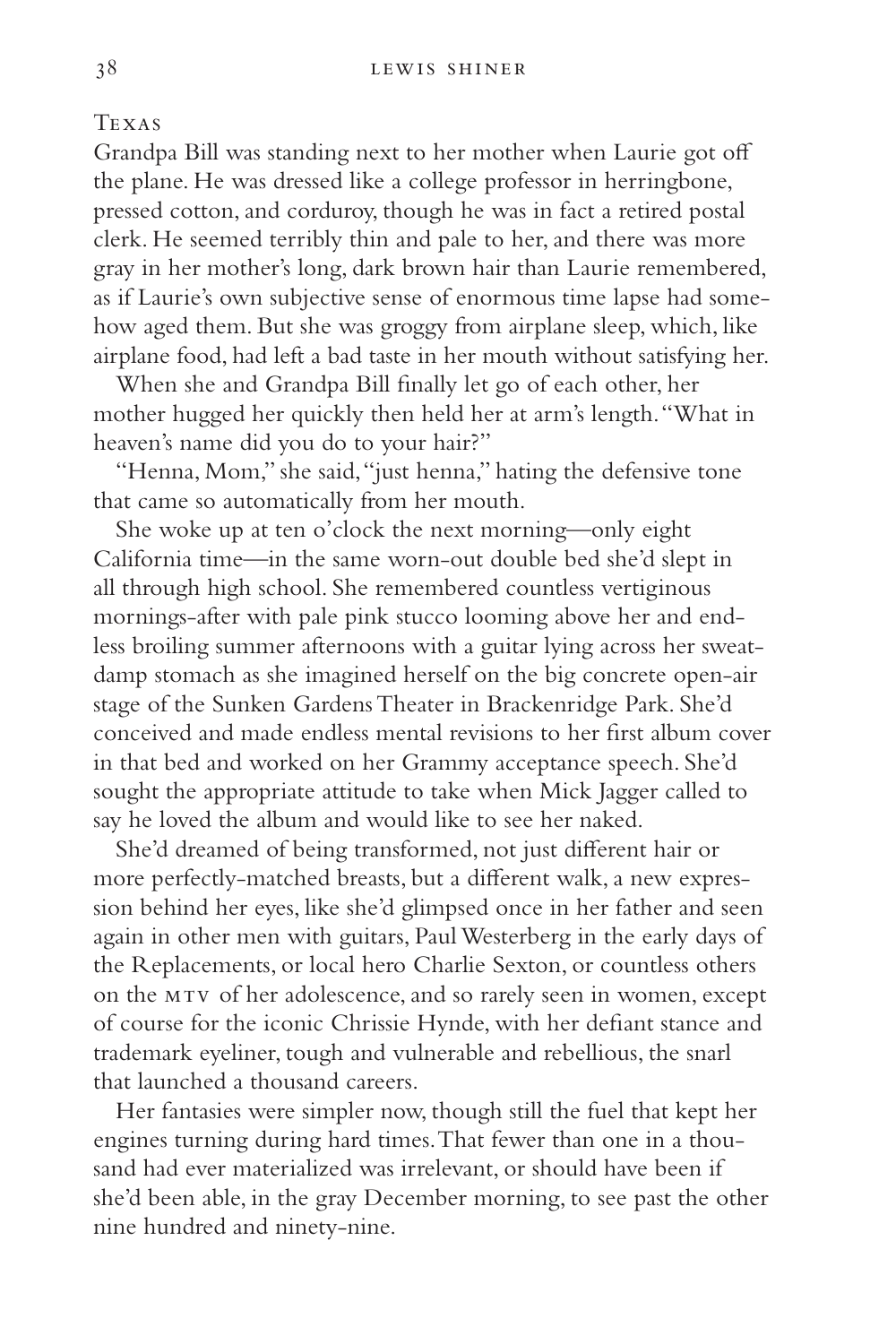## *Say Goodbye* 39

She dragged a box of old cassettes out of her closet and played them on her mother's stereo: Bowie, Replacements, Scandal, inxs. Her head felt swollen with memories of dancing at the pavilions at McAllister Park, drinking tequila at Freddy Sandoval's house with his parents out of town, cruising back from Austin on i-35 all alone at three o'clock on a Sunday morning. Colors and smells and overpowering emotions, family and lovers and friends.

At six-thirty Grandpa Bill showed up to take her to dinner, and Laurie hustled him out the door before he broke down and invited her mother along. Then, when he stopped to hold the door of his pickup for her, she wrapped her arms around him. She'd thought about this every Friday she'd been away: catfish, yams, and roasted corn at the Clubhouse, Fifth Army Band veterans from Fort Sam Houston playing jazz in the corner by the ice machine, Grandpa Bill with a plate of ribs, beans, and greens, eyes closed, smiling.

Unlike LA, San Antonio was not built around its freeways; the shortest route to the Clubhouse was on surface roads, through upscale Terrell Hills and Alamo Heights, then south into aging neighborhoods on the edge of downtown. Suburbs were the same across Texas and across the country, but urban San Antonio was the very essence of Tex-Mex: palm trees and red tile roofs looking out on acres of parkland, low-riders blasting conjunto and country-western, plywood shacks selling cabrito in the shadow of plastic golden arches.

She'd thought, on the days when LA had seemed ugly, cumbersome, and painful, that she would slip back into San Antonio as if it were the perfect pair of shoes. And it was in fact comfortable, and full of still more memories: milkshakes from the Broadway Fifty-Fifty; pizza in her best friend Miriam's car as they sat in Volare's tiny parking lot; her first kiss, at her father's company picnic; her first concert, Dallas's Bugs Henderson, playing the Sunken Gardens when she was fourteen.

They'd passed Incarnate Word University with its millions of Christmas lights and were only a few blocks from the Clubhouse when a street lamp highlighted the shaved place on the back of Grandpa Bill's head.

"What's that?" she asked.

"What's what?"

"On your head."

He sighed. "I had a couple of little growths taken off."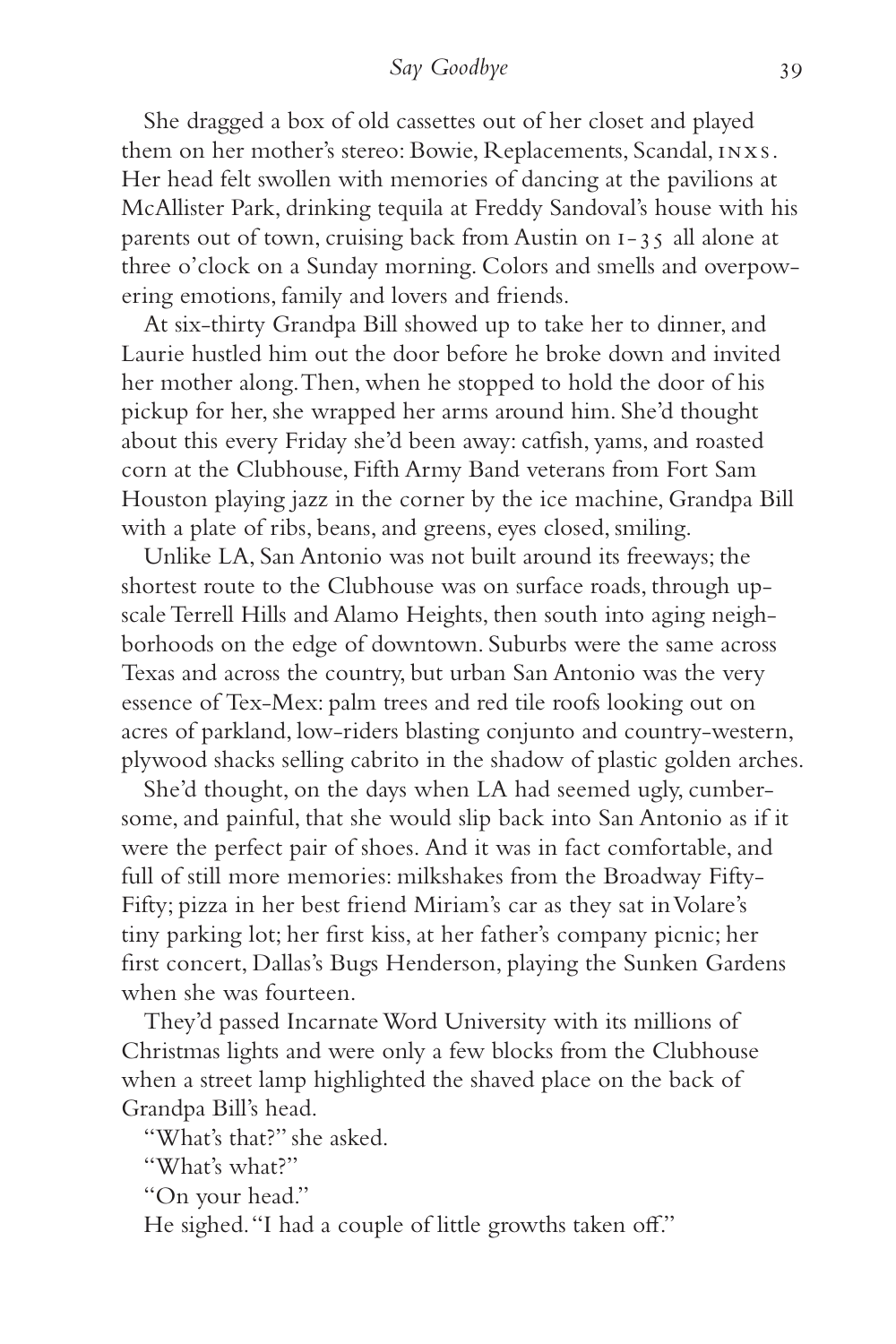"What kind of growths?"

"A couple of melanomas. No big deal."

"Grandpa, that's cancer."

"Just a couple of little skin cancers. The doctor did it there in the office with a local anesthetic. I drove myself home after. The worst part of it is I have to have a lot of annoying tests for six months to make sure they got it all."

"Mom doesn't know. Does she?"

"I told her it was a wart. You're not going to say any different, are you?"

"*If* you let me talk to your doctor, and *if* he backs up your story, then I'll consider it."

"I don't want you getting yourself exercised over this. You can't imagine the good it does me to know you're where you are and doing what you do. If I got in the way of that, if only because you were worrying about me when you should have been concentrating on your music, I couldn't forgive myself."

"Not the guilt, Grandpa," she pleaded. "Anything but that."

The parking lot was full, as always, and they parked on North Alamo. Claudis, the owner, stood by the open back door, surrounded by fragrant white smoke from the 55-gallon pit. He was well over six feet tall and massively built, with hair and beard starting to turn white. He raised his eyebrows and jabbed one finger toward Laurie as she got out of the car. "Lord, girl, where you been?"

She walked up to shake his hand, feeling a smile stretch her face. "California."

"No shit. You playing guitar out there?"

"A little."

"You get famous, don't you be forgetting your old friends, now."

"Not a chance. You'll be catering my Grammy award party."

Inside, the band was tuning up. Laurie moved automatically toward an empty booth on the north wall, Alice's station, then saw that Alice wasn't there. She looked at Grandpa Bill, who said, "She's been gone since July."

"What happened?"

"Apparently one of her customers complained about something and she quit."

Laurie understood that she had no claim on Alice. They had no relationship outside the Clubhouse, Laurie herself had left for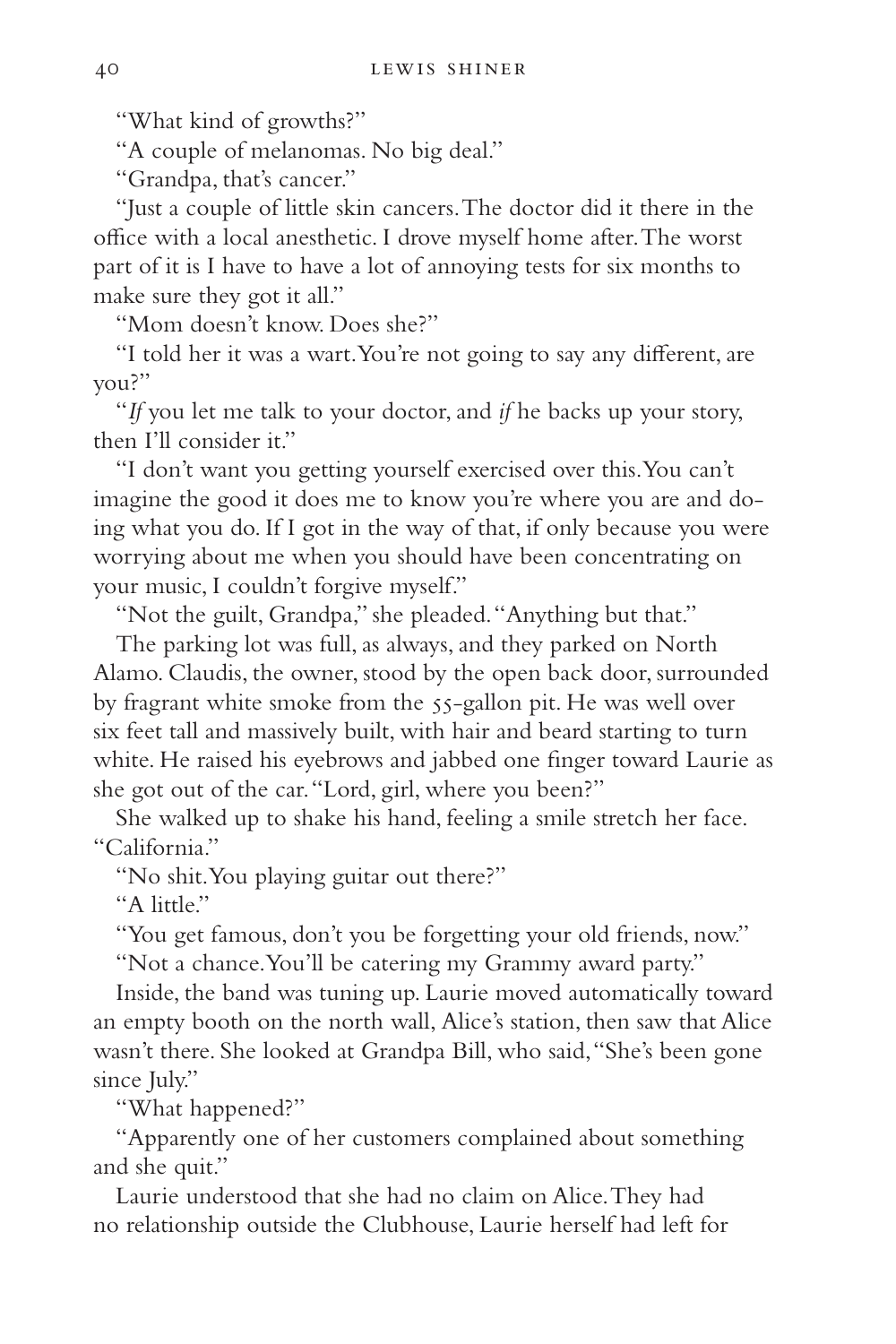California with no warning, had abandoned her customers at the Bistro d'Bobbi just as abruptly. Still she felt the loss of one more silken strand tying her to the world.

The band sat down to business, and Cecil, the keyboard player, caught her eye, winked, and without her having to ask for it, played the crisp, delicate runs that led the band into "Take the 'A' Train." In the middle he took a Basie-style solo, one perfect, ringing note at a time. Take this train, the music said. Roll with this train and don't look back.

# Feliz Navidad

She didn't get up until noon on Christmas Eve, and when she did, she found Corky sprawled in their mother's recliner, watching junk sports on espn. "Hey, Sis," he said, not looking at her. He'd dressed up for the occasion in a Rage Against the Machine T-shirt and a small, tasteful, dangling cross earring. His hair looked like he'd cut it himself with a pocketknife.

She brought in her breakfast and ate at the coffee table, watching him watch the screen, curious to see if he'd actually start a conversation. The five years' difference in their ages had seemed like an entire generation, a lifetime, when she was negotiating the social land mines of high school and he was still learning long division, and she'd been pressed into involuntary baby sitting at least once a week. It had left her feeling more like a mother than a sister. In the months she'd been gone, he seemed to have leapfrogged past her to some premature world-weariness. One arm dangled over the side of chair, the wrist intermittently twitching as he worked the remote control.

"So how's that apartment working out?" he finally asked.

"Good," she said. "I mean, it's expensive, but it's...safe. I'm glad you talked me into it."

"You needed to get away from that asshole."

"What about you? Mom said you lost your job."

"Yeah, like it fell through a hole in my pocket or something. I got fired, is what happened, 'cause I kept coming in late and calling in sick and all. 'Cause I couldn't manage to give a fuck about photocopies. Excuse me, *reprographics.*"

"So what *do* you want to do?"

"Fuck if I know. You are so lucky to have something you really care about."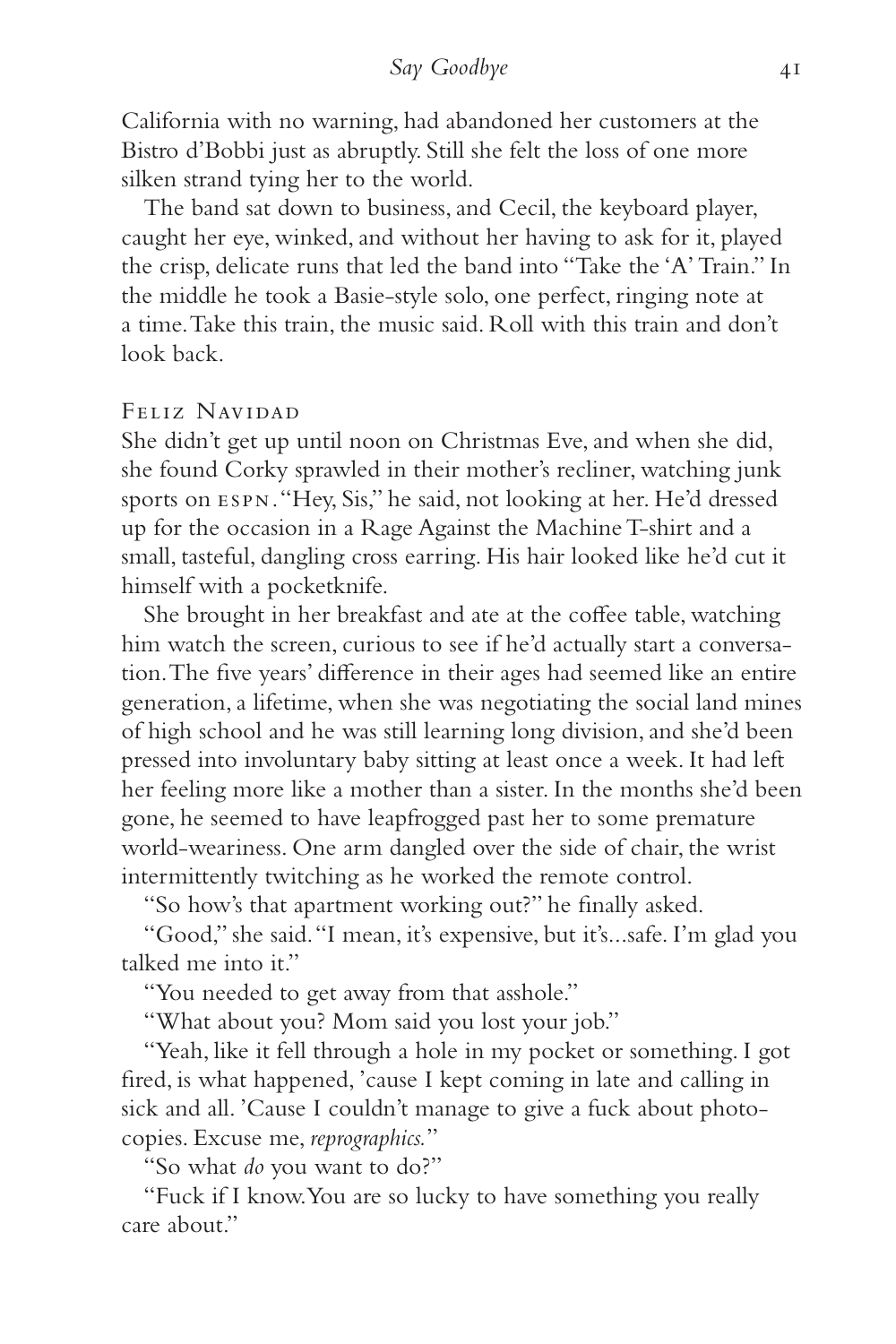"I guess. I'm still working shit jobs, just like you."

"Not for long. You're too talented. Me, I'll be doing it the rest of my life. I'll be that pathetic old guy you see at the Stop N Go at midnight, one hand on the sawed-off under the counter all night long, trying to work up the nerve to empty the till and head for Mexico."

She didn't know how to reassure him. He'd tapped into some deep reservoir of despair she'd never seen in him before.

"Have you still got your place over by sac?"

"Nah. My shit's all up in the attic, next to yours. I'm crashing on my buddy Ray's sofa right now."

"What about, um, Angela?" She'd had to concentrate to come up the name of his most recent girlfriend, who Laurie remembered as bleached hair and a pretty face with eyes always turned to the ground in front of her.

"I may be worthless, but I ain't stupid. Even if she was up for taking me in, which I doubt, she'd end up throwing me out again in a few days. Whatever we got left is pretty goddamn shaky."

He was motionless while he talked, still in the way that a drawn bow is still, or a baited rat trap. The sympathy she wanted to feel for him seemed to evaporate in his presence.

In the afternoon, her mother began her Christmas Eve tamales, a matrilineal tradition that stretched back for unnumbered generations, lately (and reluctantly) modified to use vegetable oil instead of lard and black beans instead of pork in a separate-but-equal batch. Grandpa Bill took up his accustomed place at the kitchen table while Laurie assisted, the house gradually filling with warm seasonal smells.

Corky played his father's part, numbing himself in front of the TV with Miller Hi-Life. By the time dinner was over and Laurie had seen Grandpa Bill to his truck, the recliner was horizontal and Corky was snoring quietly. Laurie's mother threw a coverlet over him and turned off the lights and the TV.

"Thanks for dinner, Mom," Laurie said quietly. "Great tamales." "I'm glad you liked them."

Laurie lingered another moment in the hallway. "Are you okay?" "Just tired," her mother said. "I'll see you in the morning."

It wasn't that she and her mother didn't talk. It was that the substance of the conversations hadn't changed in years, only the details. "You look so thin," her mother might say, or, "This California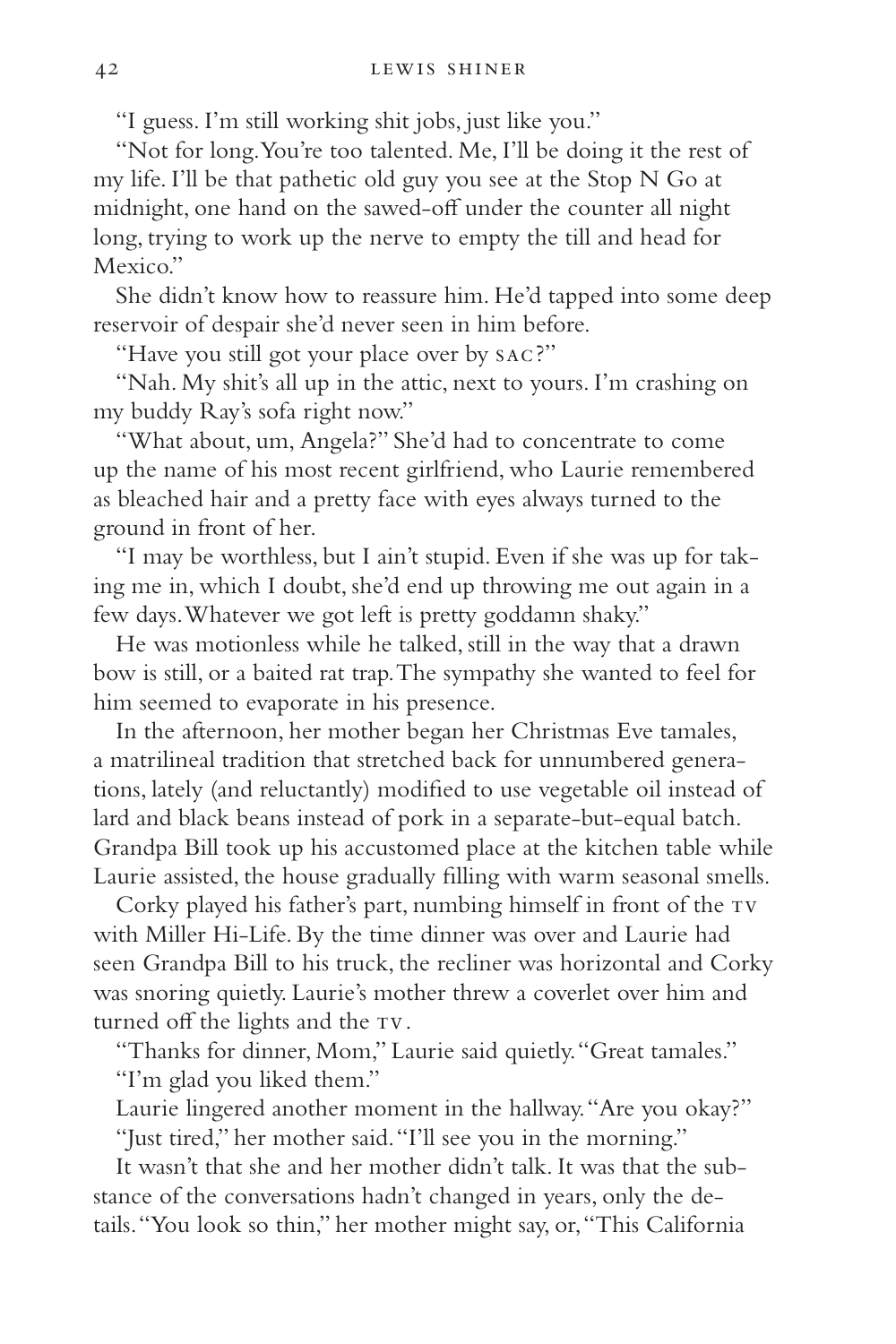business isn't really working out." If Laurie mentioned Mazola Mike, the balding, oily, forty-year-old manager of her coffee shop, her mother might say, "Is that what you drove all that way out there for? To work in a coffee shop and play once a week in some bar?"

In ninth grade, sneaking home late through the back yard, Laurie had recognized the smell wafting from her mother's open bedroom window. Once past that momentous discovery, it had been easy to deduce the rest: a single joint every night at bedtime, supplemented with medicinal use at certain high stress periods—such as Christmas, when she would put off shopping until the last minute, then wander through the mall in cannabis fog, buying shiny things at the Imaginarium and the Nature Company.

For her part, Laurie was happy with what she'd done on a microscopic budget, and she put the results under the tree the next morning. She'd found her mother a set of matching Art Deco ring, earrings, and necklace at an antique store in Pasadena. For Corky she'd gotten CDs by up-and-coming LA death-metal bands that had yet to score national record deals. For Grandpa Bill there was a history of LA jazz, lavishly illustrated, which he didn't look up from for the rest of the day.

Throughout Christmas afternoon people dropped by for a plate of tamales—neighbors, Laurie's fifth cousin from Helotes, lawyers from the office where her mother worked as a legal secretary. Around seven o'clock, Laurie answered the phone and heard her father say, "Merry Christmas. Did you get your present?"

"No..."

"I mailed it last week. Better ask your mother."

She covered the mouthpiece and asked, and her mother did in fact come up with an envelope that looked suspiciously like it held a check, moving Laurie to equal parts hope and guilt. Inside, instead, she found words and music to a song called "Last To Know."

She picked up the phone again. "I found it."

" $[t]$ "

"Shhh. I'm reading."

It was a story song, her favorite sort, with a natural voice and unforced rhymes, about a boy whose girlfriend was going to leave him rather than let him find out she was pregnant. When he does find out, though he's the last to know, he makes her stay and marry him because he loves her and wants the baby. At the same time he has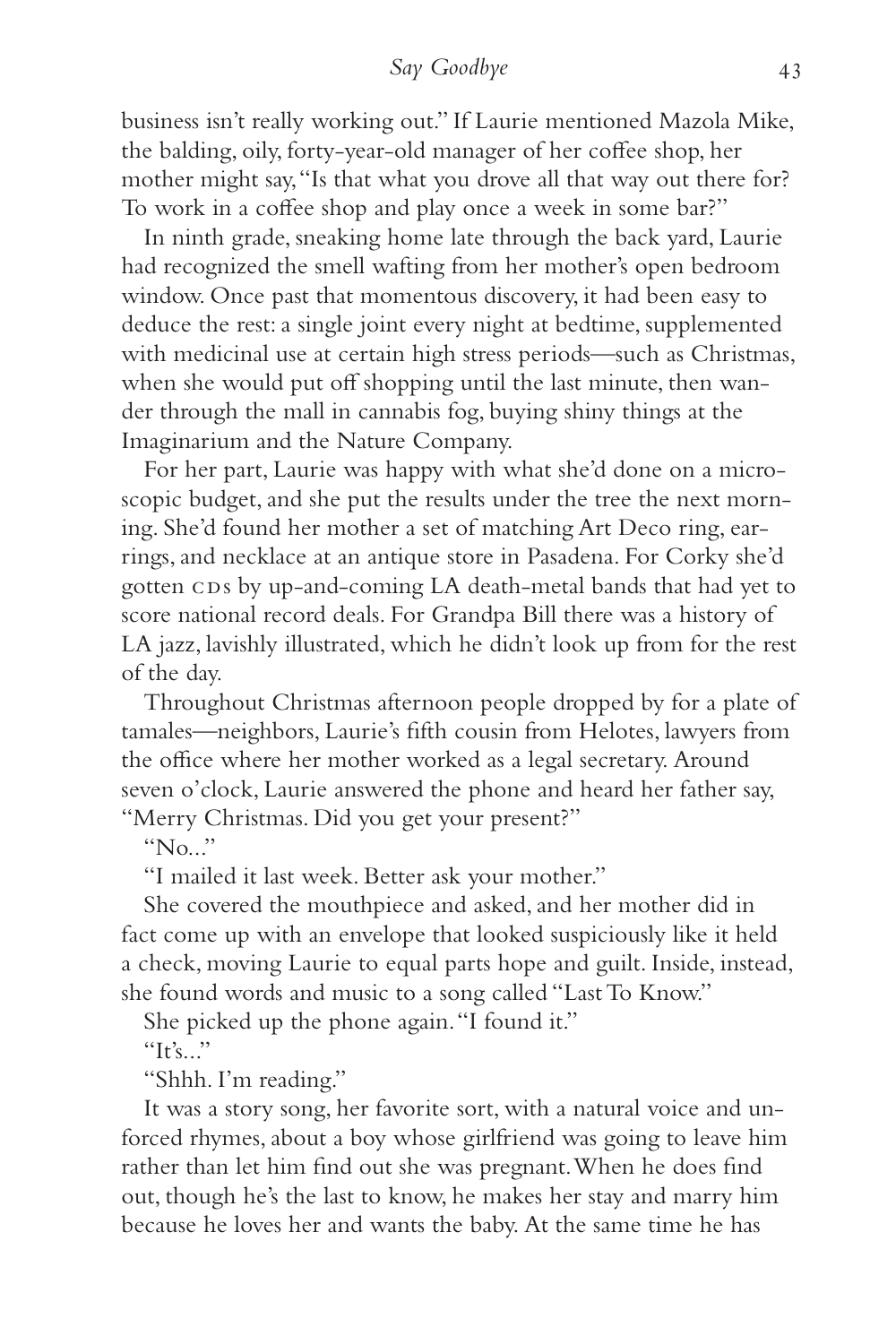figured out what she knew all along, that it's going to change everything, that it already has, and once again he's the last to know.

Though it was a story she'd never heard before, she was not so naive as to believe he'd made it up. She was touched by the lyrics at the same time that she felt disoriented and a little hurt that the singer—she made herself think of him as the singer—had entered into the marriage with so many reservations.

"Sing it to me," she said.

"I wrote the music out..."

"I want to hear you sing it."

"Besides which, I don't even have a guitar, thanks to you." "Please."

Eventually, hesitantly, he began to sing. It was good enough, she thought, that if he'd ever recorded it, he would at the very least have made it to where-are-they-now status.

"Daddy, it's wonderful."

"It's the only song I ever kept, out of all the ones I wrote. I thought it was pretty good, except by the time I wrote it I didn't have a band anymore and I didn't know what to do with it."

"I do. That's what this is, isn't it? For me to sing?"

"If you want it."

"I want it."

When she got off the phone, she read the song through twice more to fix it in her memory. Then, since no one was looking, she held it tightly against her chest.

# Class reunion

She was scheduled to fly back on Tuesday. On Monday, when she got up, she found a note from her mother saying Rudy had called, with a local number under the name. Rudy had been a minor guitar hero in high school, possessed of more swagger than real skill, and had moved to Austin afterward to pursue a career in death-metal. The last time Laurie had seen him, more than a year before, he'd had dark brown hair to his waist and a shaved chest. She and Rudy had been friends and intermittent lovers until she'd gotten involved with Jack, at which point she'd lost track of everyone. Including, she thought, herself.

She called and got his mother. Rudy was out, but he'd left directions for a party that night at Christian Walker's house, one of the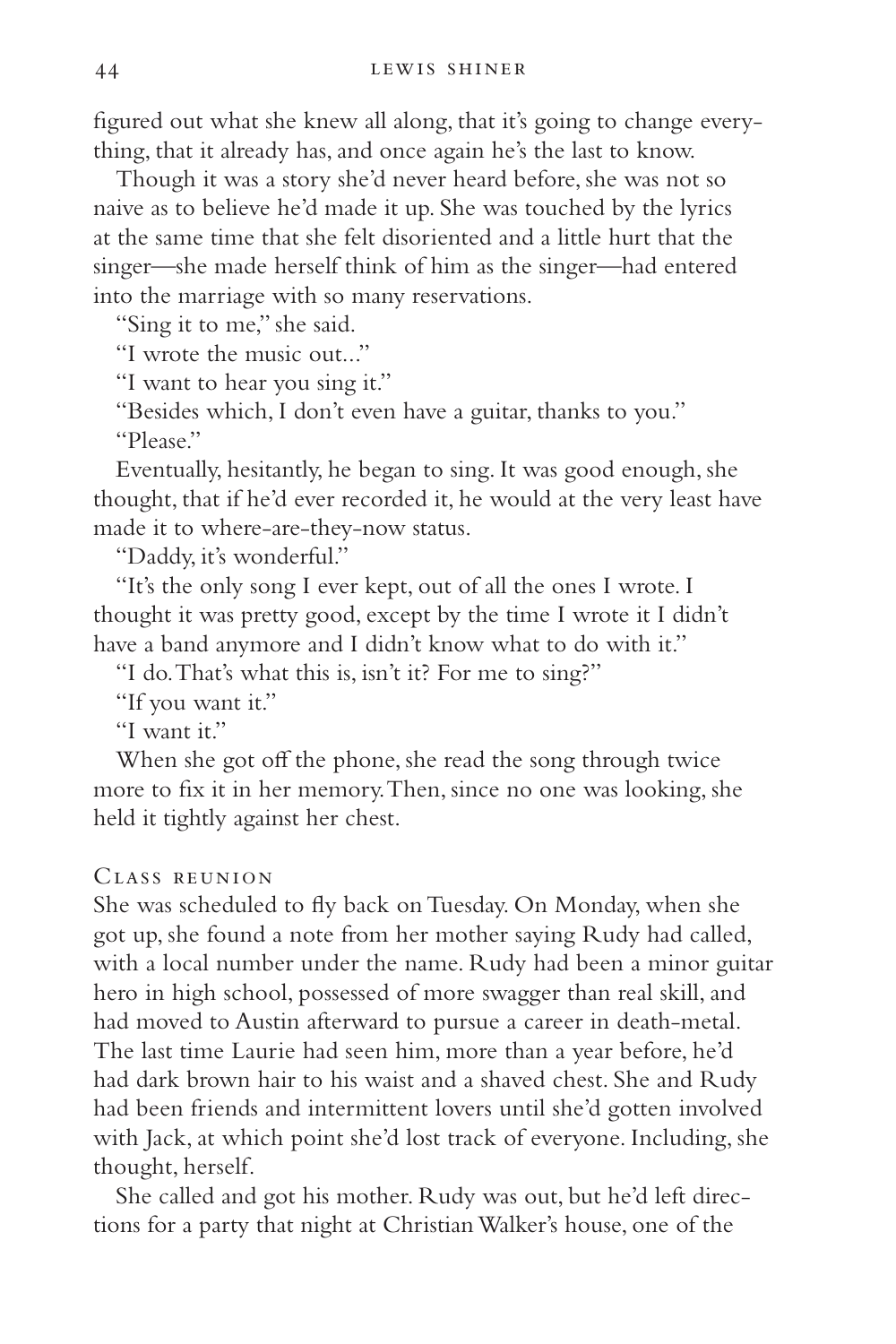socialite kids from high school who'd always tried to hang with musicians. No, Rudy's mother said, Jack wouldn't be there, Rudy had made sure of it.

A party, Laurie thought. Just the thing.

She roamed the empty house, missing her guitar, knowing that if she had it she might never leave. It was so safe here. By working fifteen or twenty hours a week she could pay her own way and have enough left to help her mother with the mortgage. There would be barbecue at the Clubhouse every Friday, coffeehouse gigs in Austin an hour and a half away, and all the sleep she'd been yearning for.

After dressing carefully in new jeans, antique silk blouse, and black blazer, she took her mother out to an early dinner at Aldino's and then borrowed the car to drive to old-money Olmos Park, where Christian's parents lived on Contour drive, as narrow and twisting as it was exclusive. The Walker house was fieldstone and high hedges on a block of scrub oaks and palms, lush December lawns, Spanish-style castles and drab brick blockhouses.

The front door swung open to her touch, decanting shouts and high-decibel music and the fumes of beer and popcorn. She walked over hardwood floors and under vaulted ceilings to the sunken living room, with its walk-in fireplace and Victorian curved, padded, and skirted furniture. Two dozen people drifted in a great circle from the den to the living room to the kitchen. Laurie nodded to familiar faces with unremembered names, who nodded back. In the kitchen, she found a stash of Snapple in one of five identical plastic tubs, drowned in half-melted ice. Through sliding glass doors she could see the vortex of the party spin around the edges of the L-shaped swimming pool, where the obligatory *Queen's Greatest Hits* played and dancers camped it up in their best Travolta style. She could hardly wait for the seventies to be over again.

"Laurie?"

It was Shawn Moore, heartthrob of MacArthur High in his day: six foot one, rumpled blond hair, track, tennis, family money, a nice enough guy who'd been lockstepped onto his career path since day care. Everyone knew Shawn; he only knew Laurie because of the way institutions turned alphabetical proximity into physical.

"Hey, Shawn." He stuck out an awkward hand and she took it, noticing at the moment of contact how his hair had thinned and his middle thickened, taking a sudden and irrational dislike to his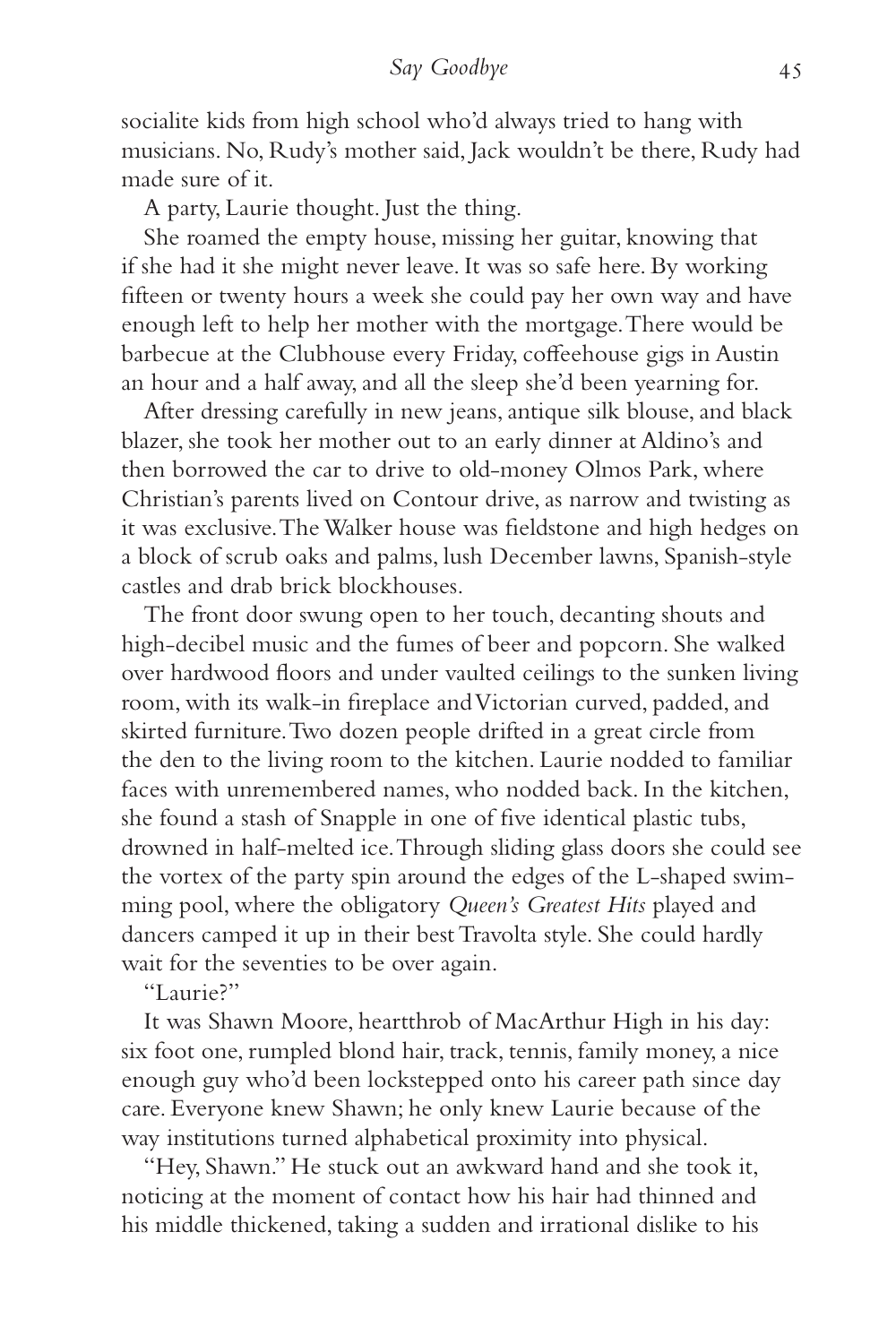expensive leather deck shoes and the white strip of T-shirt that showed under his polo shirt. "How's law school? You must be almost through with it."

"Oh," he said, turning still more awkward. "I guess you didn't hear. I'm, uh, taking a break from that."

"What happened?"

"My grades took a pretty bad slump last year. I just kind of, I don't know, burned out, I guess. I'm going back. Next year, probably. I've been working for my old man at the dealership in the meantime."

"How do you like it?"

"Are you kidding?" He said it with a bitterness that made Laurie want to run away. "So what's up with you? Still in San Antonio?"  $"LA."$ 

"No kidding? Hey, that's right, you used to sing, didn't you?"

She had inadvertently ignited Shawn's interest eight or nine years too late, now that he could no longer change her social status or perk up her self-esteem. It took her five minutes to extricate herself to the sweet cool air of the patio.

She found Rudy on the far side of the pool near the beer keg, with Christian hovering nearby. Rudy had trimmed his hair to his shoulders and was wearing baggy olive shorts below his knees and a black Nine Inch Nails T-shirt. "Hey, Rude," she said. "Hey, Christian."

Christian, in jeans and a brown sport coat, smiled vaguely and let Rudy thrust him aside.

"Laurie!" Rudy threw slightly drunken arms around her, then stepped away for another look. "What you been doing in LA, starring on *Babewatch* or what? You are fully foxed out."

"Waiting some tables, playing some solo gigs. How about you?"

"Doing good, really good. That whole Black Sabbath thing is happening again, we've been playing a lot, same lineup for four years now. This guy wants us to come to Houston and cut a record for him, I don't know, maybe next month."

"Maybe next month" was Rudy's "mañana," and Laurie knew he didn't have a record deal. It was, however, all he could talk about, and whatever interest he might have had in Laurie's West Coast adventures evaporated next to the heat of it.

She hadn't meant to do it, hadn't known it was happening, but apparently a low-grade fantasy had been simmering in her mind all day. She'd come to the party prepared to be seduced, if sufficient care and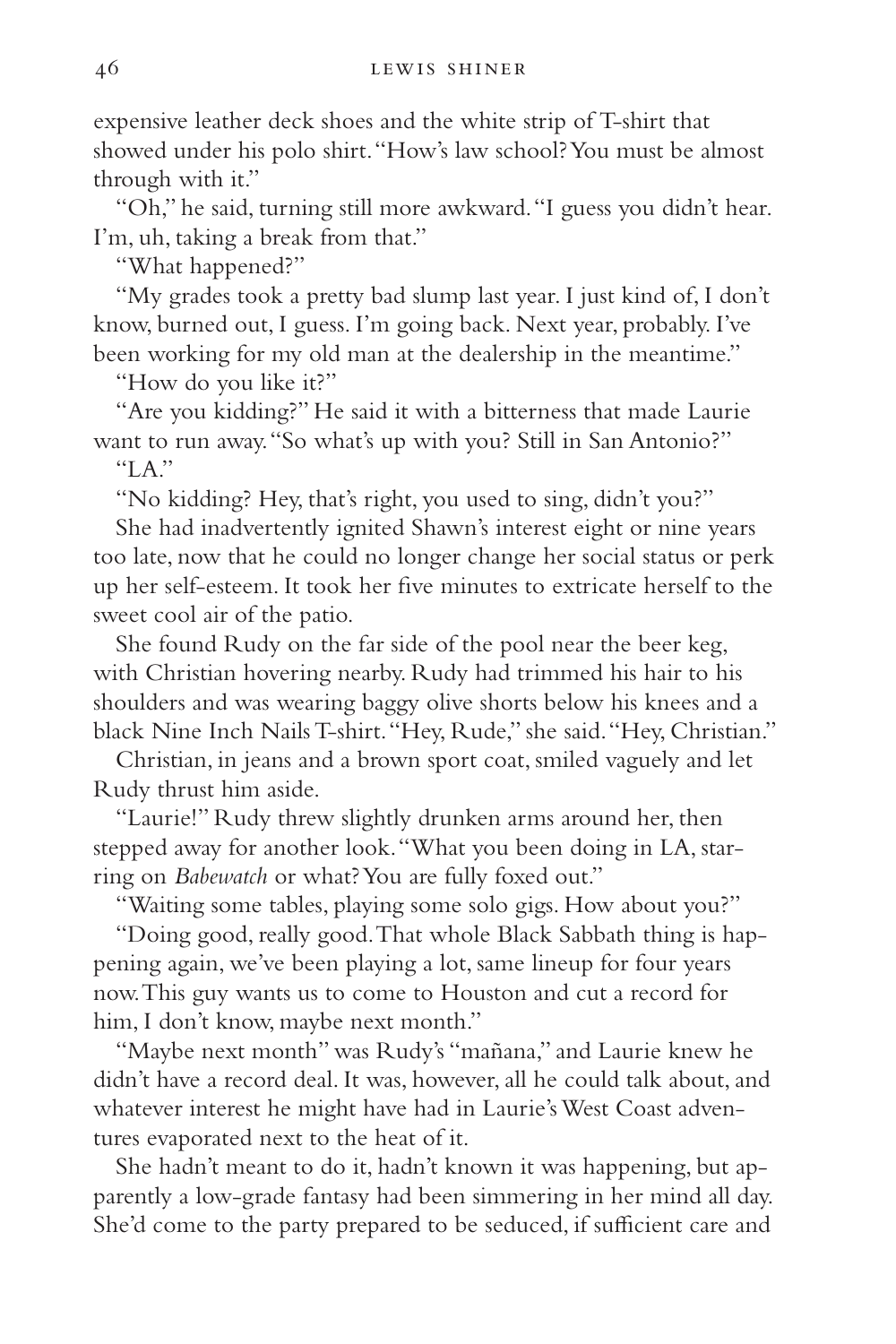effort were taken. Sex with Rudy was only part of the distance she realized she'd been willing to go. Once, years ago, Rudy had wanted to abandon metal godhood and start a pop band with her, and she saw she'd been waiting for him to ask again tonight, and that such an offer could have become a reason to stay.

She felt like a fool, like she'd fallen for a retouched photo in a catalog, and now the merchandise would have to go back. "Listen, Rudy," she said, driving a wedge into the first crack in the conversation, "I have to circulate a little, but you hang tight, okay?"

Toward the back fence she saw Connie Sigurdson, part of Shawn Moore's high-school A-list, leading lady of drama club and senior musical, in a knot of admirers. She was dressed in a black silk sweater and black slacks, her blonde hair cut sharply to chin length. It didn't hurt her popularity that she was sharing a couple of tightly-rolled joints she'd brought with her from New York, where she'd landed an understudy role on Broadway. "I do some Tuesday nights," she shrugged, "and all the Sunday matinees." Her acting had improved; Laurie nearly believed her nonchalance.

"So," Connie said as Laurie moved into the circle and accepted a hit. "I hear you're in LA now."

"Waitressing, mostly."

"But you *are* playing, aren't you?"

"Yeah, I've got a regular club gig." Laurie was embarrassed to find herself resorting to false modesty in the face of Connie's palpable hunger for an audience. In high school, Connie had promised suicide if she wasn't a star by twenty-five; but that was high-school, and understudy on Broadway was the real world, and closer to stardom than 99.9 percent of anybody ever got, closer in fact than Laurie had ever been.

"See?" Connie said, looking around. "She knows. I love San Antonio, and I'll always think of it as home, but pro basketball and a Hard Rock Cafe do not a cultural Mecca make. If you're headed anywhere, the very first thing you have to do is leave town. Laurie? Am I right, here, or what?"

Laurie shrugged, feeling her heart sink. "You're right."

"So," Connie said, the argument, if there'd been one, clearly over, "how long are you in town for?"

"Tomorrow," Laurie said. "Just till tomorrow."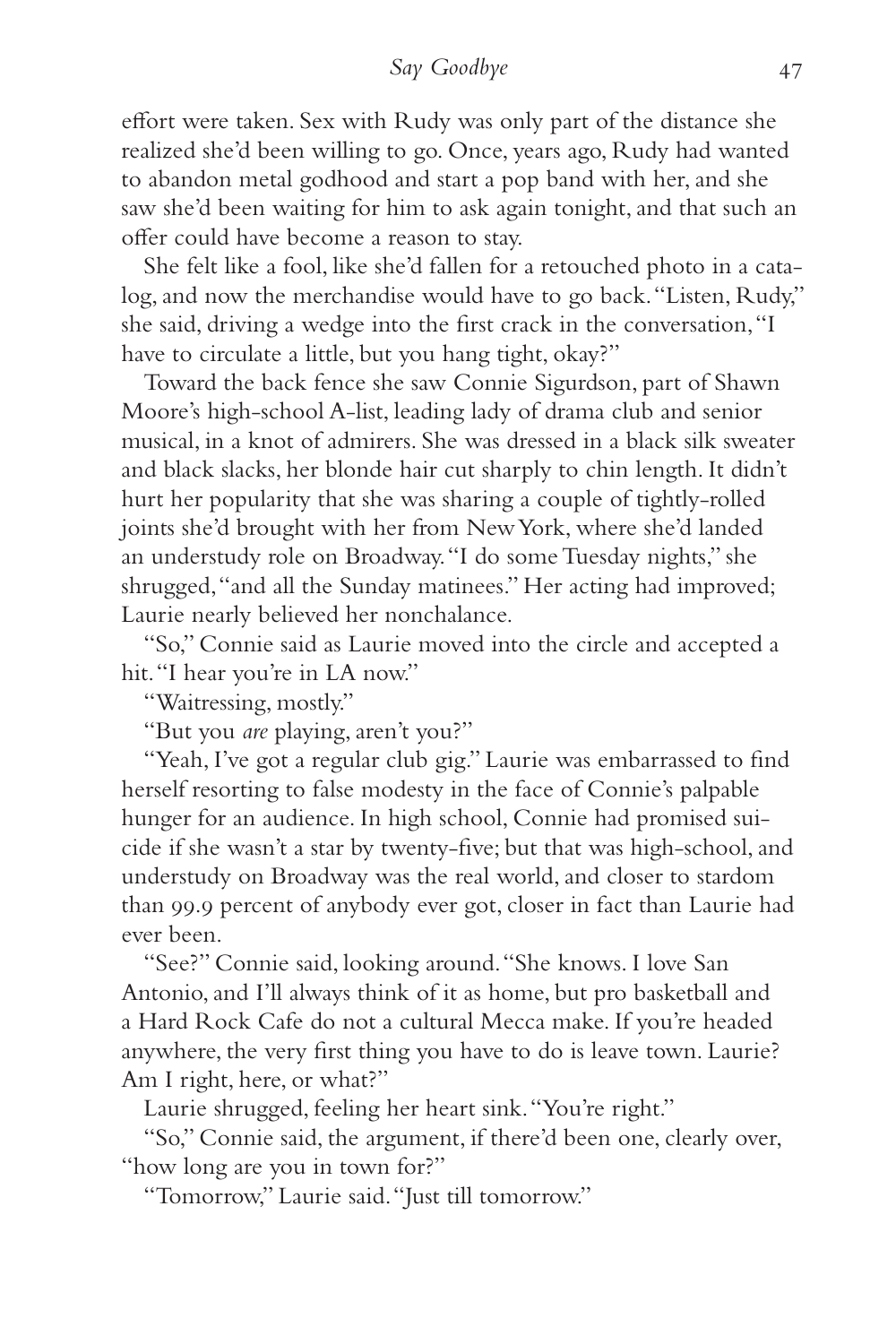## Auld acquaintance

She regained the two hours she'd lost and was safely back in her apartment, showered, and tucked into bed by ten Tuesday night. She apologized to Los Angeles for being tempted to return to her mother's. "I didn't mean it," she said. "I'm glad to be home."

If it hadn't been true before, it was true once she said it, both the "glad" and the "home."

On New Year's Eve, she and Summer did the Strip until eleven, then opted for a bottle of cheap champagne and a slumber party at Laurie's. They watched the countdown on TV, where the commentators had already seen the clock roll over in three time zones and there was not much left for California but empty bottles and confetti all over the stage. But then, Laurie thought, being in her twenties at the end of this particular century, she was used to the party being already over.

They made Summer a bed on the couch and talked by the flicker of a candle on the coffee table, Laurie sitting on the floor so their heads were only inches apart. Summer told her that Fernando was married, and that was why they weren't together for New Year's. Laurie played her the song her father had sent her for Christmas.

There was a quiet tap at the front door, and Laurie opened it to find a slightly inebriated Catherine from next door, her hair up, wearing a low-cut black dress that no longer fit as well as it once had. "Join us," Summer said from the couch. "There's a little warm champagne left."

"No more champagne," Catherine said.

"Where's Shannon?" Laurie asked, sitting back where she'd been.

"With her grandmother in Santa Barbara for the weekend.

Allowing Mom to go out on a real date and get a little schnockered." "How'd it go?"

Catherine sighed and sat on the floor next to Laurie. "Maybe I will have just a taste of that champagne." She topped off Laurie's glass and drank half.

"A jerk?" Summer prompted.

"No, he's actually very sweet. Known him since college, brought me flowers, good looking, not gay, not married."

"Maybe you should introduce me," Laurie said. "What's the matter with this guy?"

"It's not him. It's me. I'm bored. I can't help it. I think I'm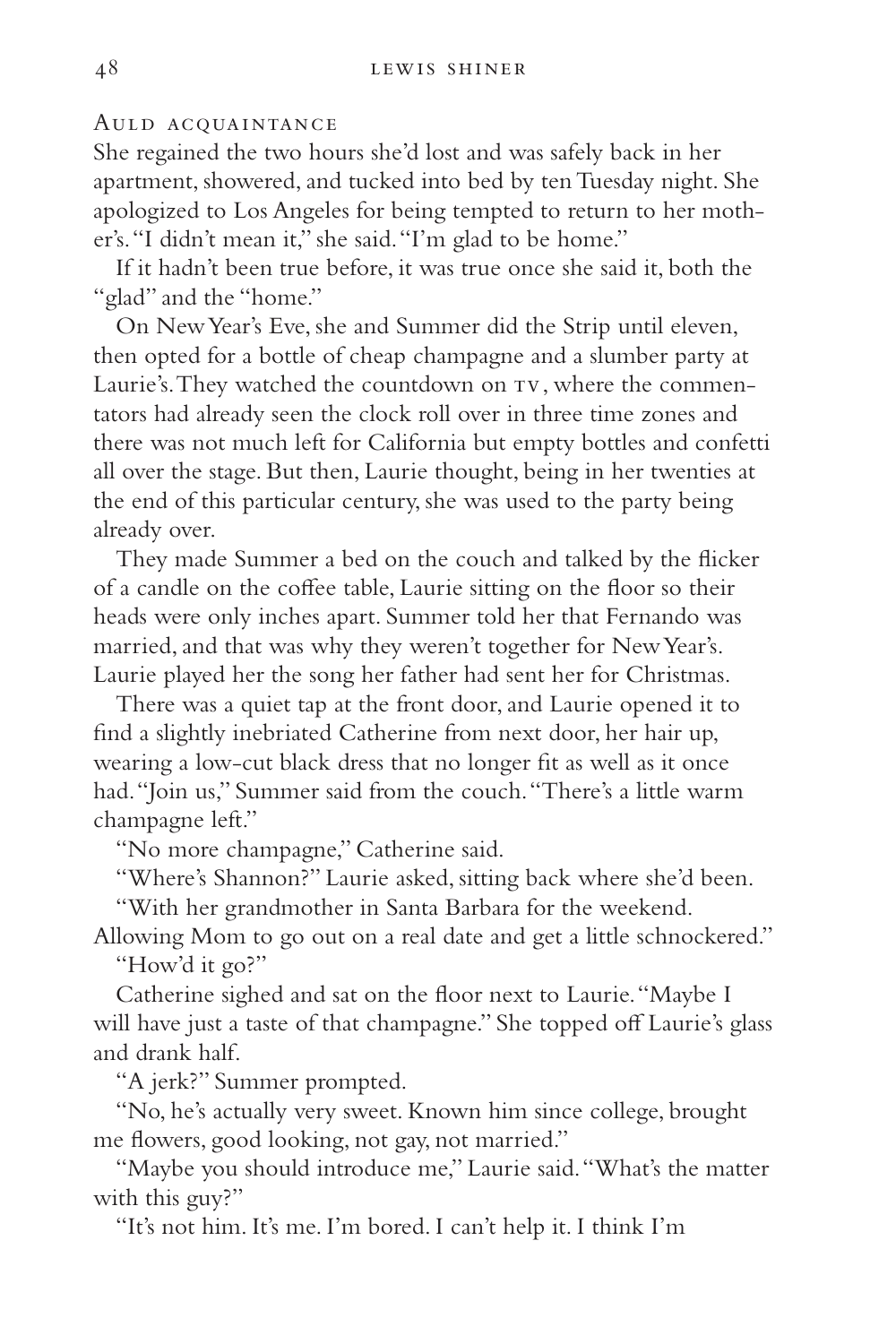genetically programmed to fail. The only men I'm attracted to are jerks like Shannon's father. Cocky, arrogant jerks who never grew up and who will inevitably dump me for somebody closer to their own mental age."

"Maybe it's all part of Nature's plan," Summer said. "If we hooked up with somebody stable, instead of these philandering Neanderthals who knock us up and move on, they'd always be around to screw up the kid"

Laurie got another glass and split the rest of the champagne three ways. "A toast," she said. "To 1995. May this be the year for all of us. May we find fame, fortune, and true love."

They touched glasses and Summer said, "Or any two out of the three."

# FIRST CONTACT

A week later she met Gabriel Wong at the Duck. She kept her foot inextricably in her mouth for the entirety of their first conversation, rescued only when Brad announced her second set. The warm tide of resultant applause carried her back toward the stage. I'm for real, she reminded herself. People clap for me.

She set about her conquest of the audience as a stepping stone to winning Gabe for her demo. It started with one stranger and then another setting down a drink, looking up at a break in the conversation, allowing her voice to slip from background to foreground. At some pivotal moment the very nature of the experience changed; then none of them were strangers, and a silence opened up under the music where the murmured voices and scraping chairs and clinking glasses had been only a moment before, and she owned them.

It never lasted long, but it came that night when she needed it, and it came with the reckless energy of falling in love. When she walked offstage, soaking wet, giddy and exhausted, Gabe was there to hand her a business card and say, "Call me. It'll be good."

And it was good, despite her terror, despite her fleeting regrets at the hundred dollars she could ill afford to pay him for the work, despite the fact that as soon as it was time to actually start she was seized with profound loathing for her songs, for her voice, for her pitiable lack of talent.

And it was good on that Sunday in the garage in Whittier, where, of all the emotions that surged through her, the strongest was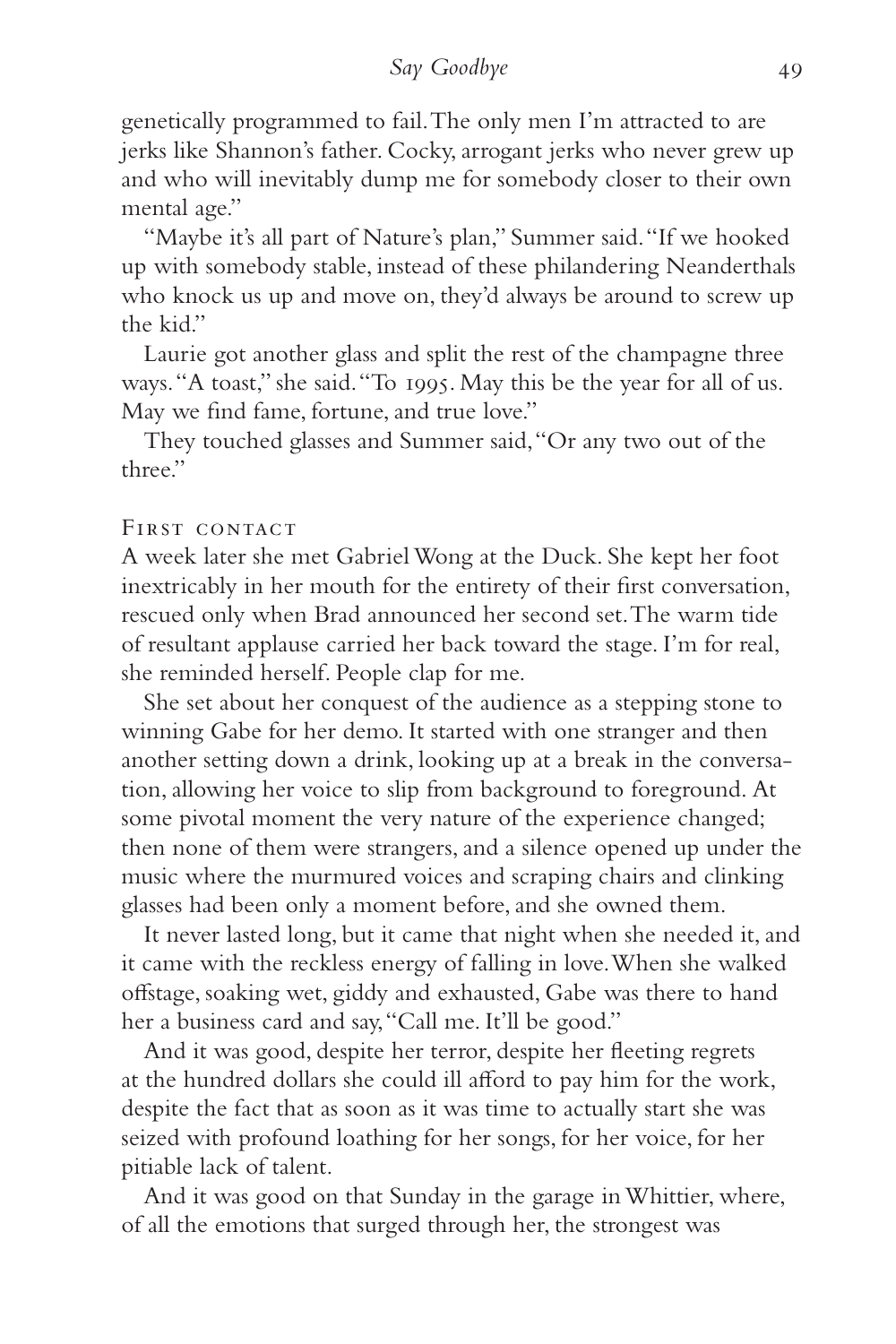wonder: that her familiar song could be transformed into this rich new entity with life of its own; that she could be drawn so deeply, so suddenly, so comfortably, into a sense of community with these men that she barely knew, one of them a certified legend; that they could simply sound so good.

The next night she called Gabe and he confirmed that yes, it had really gone well.

"I knew that"

"Sure you did. That's why you called, right? Well, it went so well, in fact, that I think some of us got scared."

"Like maybe one of you in particular? Maybe with the initials Skip Shaw?"

"Maybe."

"So you guys all, what, sat around and talked about me after I left?"

"Some. We all think you're too good to be playing in a garage in Whittier. Not merely too good. Too commercial. We think you're going to be very, very big."

Her heart was in her throat. "If that's true, then you could all be very big with me."

"Maybe, but some of us seem to like garages."

"One of you? Skip again?"

"Two. It *is* Jim's garage."

"It's very safe there."

"Right the first time."

"So," she said. "What happens next?"

"We thought maybe we should try it again. Wednesday night, day after tomorrow? Maybe it'll be terrible."

"I can see how that might make things a lot simpler for some of us."

"It might indeed."

## ONE TO GO

On the lunch shift Tuesday she'd served too much coffee to a girl with matted hair and last night's mascara bruising her eyes. The boy with her, shirtless under his black leather jacket, seemed disappointed with whatever he kept seeing on his watch. At the end the girl said, "Two more cups of coffee," and he said, "Make one of them to go."

The words had lodged in her head and anchored a refrain that played there all afternoon. Once at home with a guitar, the right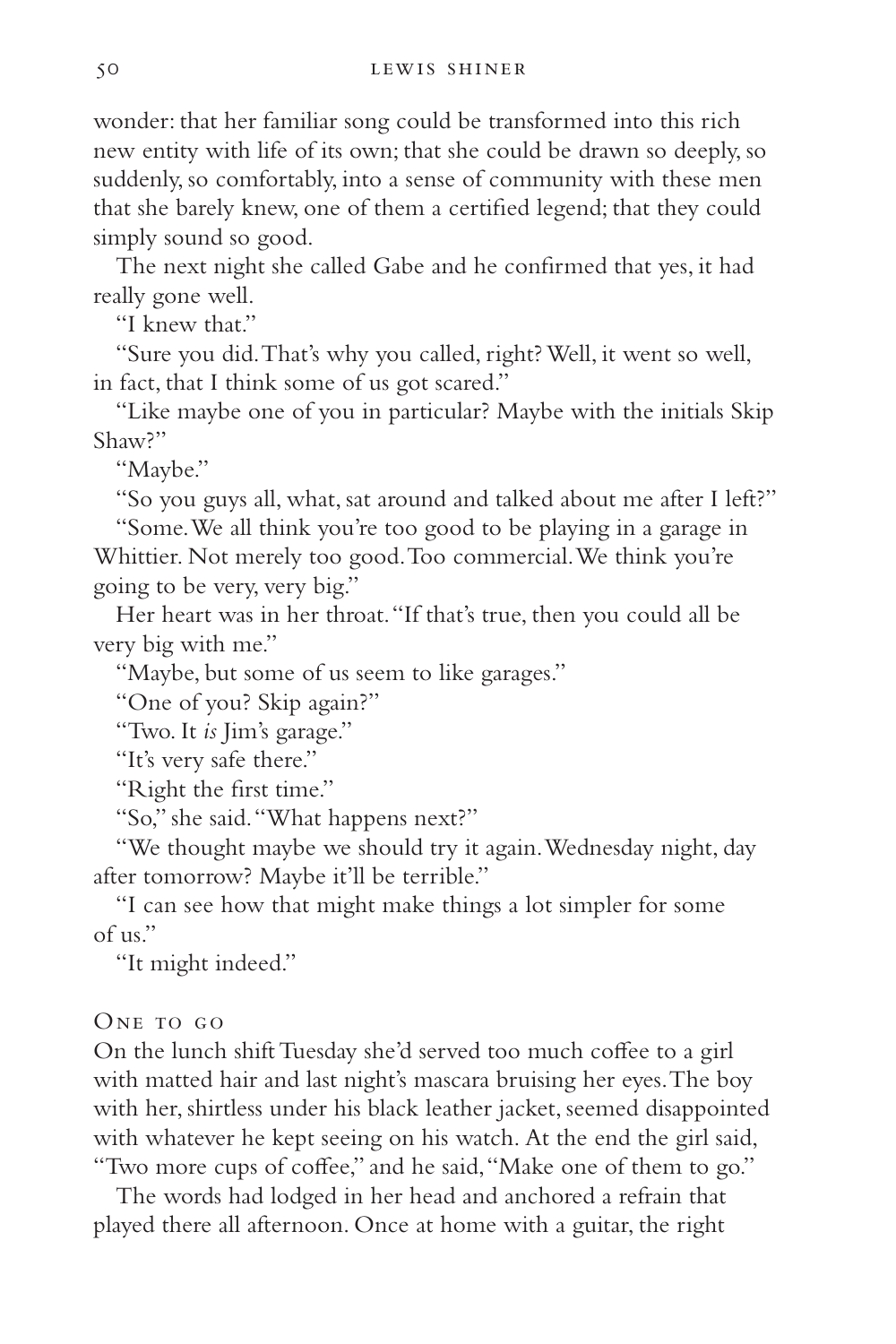chords all seemed to recognize each other and settle in comfortably together. Verses followed, winding up with an extended meditation on an empty styrene cup clattering down a deserted gray-guttered street.

If it was a bit bleak, at least the pieces all snugged together perfectly, and what's more she'd written it top to bottom in forty minutes, a time not, perhaps, in league with some of Skip Shaw's, but a new personal best.

Wednesday, faced with two girls sick, unable to persuade Laurie to work a double, Mazola Mike said, "You find this all rather puerile, don't you?"

She had seen him on break studying a battered red paperback called *Vocabulary is Power*! "Of course not," she said, showing him the truth in her eyes while her mouth went through the motions. "It's just too late to change my plans, that's all."

Five minutes later he'd cornered Mildred, late thirties, three kids, no husband, in debt twenty or thirty dollars to every woman in the place, and he had her nodding tiredly to the rhythm of his supermarket erudition.

That will never be me, Laurie thought, holding the new song in her head like a plane ticket and a passport, like a numbered Swiss account.

She and Jim and Gabe and Dennis had been working on "One to Go" for an hour when Skip arrived, wearing jeans and a stained white T-shirt, unshaven, his hair apparently unwashed since the last time she'd seen him. She attempted to keep playing despite his looming in her peripheral vision as he set his guitar case by his amp and stood with folded arms, staring, Laurie thought, right at her.

He waited until she had struggled through to the end of the song to walk slowly to the refrigerator for a beer. Once he had everyone's undivided attention he said, "Don't mind me. You just go on ahead."

Jim said, "We've been here since seven." It sounded to Laurie more like apology than accusation.

"I got held up." Skip took a leisurely drink, then opened his guitar case as if unsure what he might find.

"Did you hear the new song?" Jim asked.

Skip paused in the act of strapping on the guitar. " 'The new song,'" he repeated, as if these were words he could not be expected to interpret.

"Laurie's new song," Gabe said.

"Yeah, I heard it."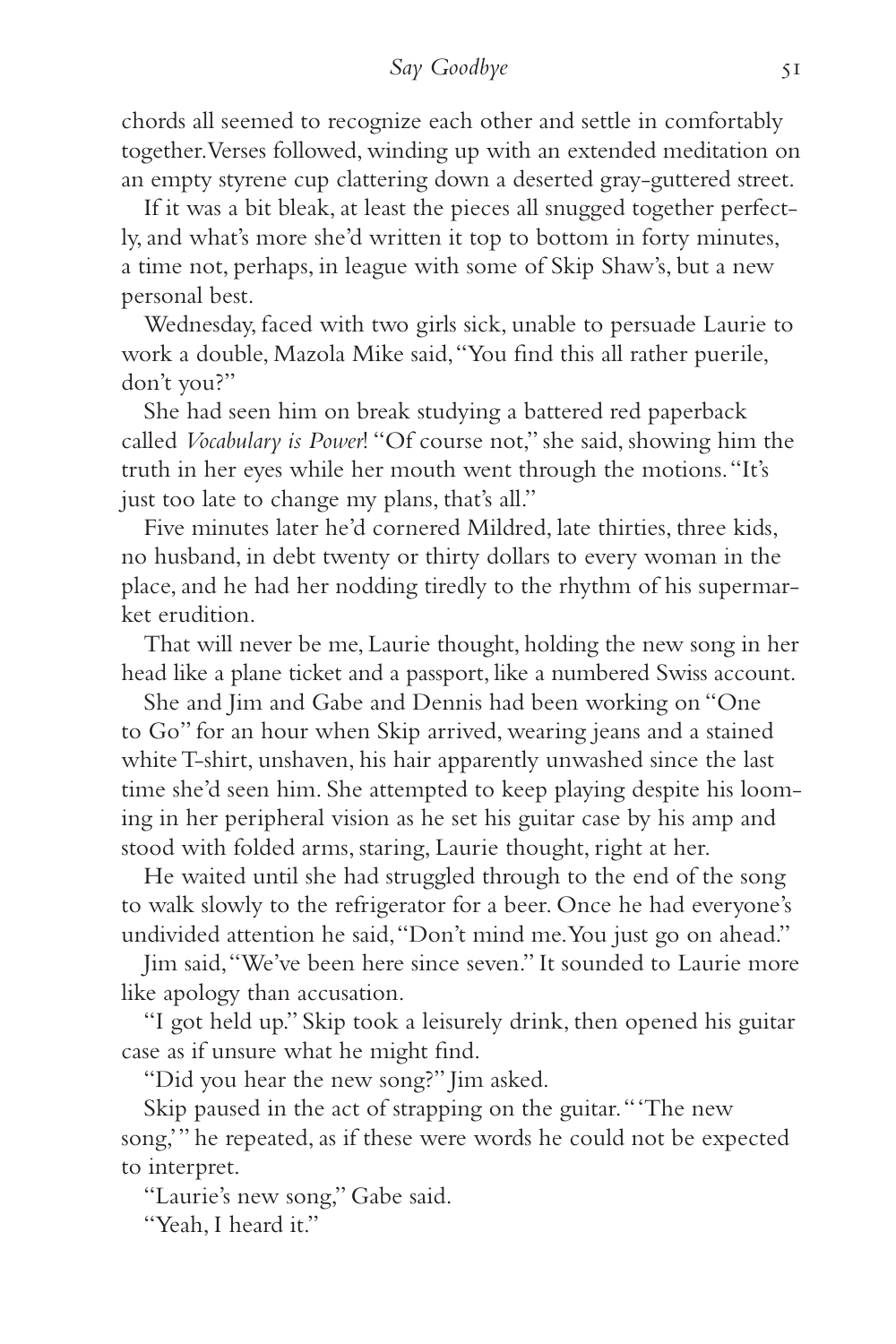Jim and Gabe both looked away, avoiding confrontation without, she thought, being consciously aware of it. The song was barely a day old, fragile, with no strength of its own yet. It could be so easily crushed. "What is it, exactly," she said, "that you don't like about it?"

He finished plugging in his guitar and turned to face her. His eyes, if they indeed opened on his soul, had steel shutters over the windows. "Nothing, darlin'," he said at last. "There's nothing I don't like about it."

He hit his low E string and waited for Jim to sound his pitch. It was the alpha male's call for submission, and the sight and smell of it made her queasy and desperate for fresh air. To her disappointment, Jim played the low E.

Skip tuned up quickly, at high volume, and went immediately into a shuffling blues. He played by himself for a long time, long enough to have sensed the reluctance all around him, if he cared to, while Laurie stared at him. His own expression was vacant, as if she'd ceased to exist, or at least to matter. Behind her, Laurie heard Dennis take up the rhythm on his cymbal. Jim hit a tentative chord and Laurie unplugged her guitar.

Gabe crouched next to her as she packed up. "Listen, I'm sorry about Skip." He was not playing, but neither was he unplugged. "Stick around, will you? He'll calm down in a minute."

"I don't need this," she said, hating the way her voice came too close to a scream in order to top the noise. Jim's hands dropped away from the keyboard as she passed him, and by the time she'd slammed the door to the studio, Dennis had dropped out as well. That left only Skip, and she heard him all the way out to the street, where the car keys fell out of her trembling fingers twice before she could open the LBD's trunk to stash her equipment, and a third time opening her door. He was still playing as she drove away.

#### **PARTNERS**

She was home and showered by ten, making sleep an unexpected option—though in fact she was so tense that the mattress felt like steel plate. She called Summer and let her wring the entire sordid story into the open. At the end of their commiseration, Summer proposed the duo and the timing, it seemed to Laurie, couldn't have been better. Skip had flattened her ego with the indifference of an interstate trucker running over a soft drink can, and if a duo with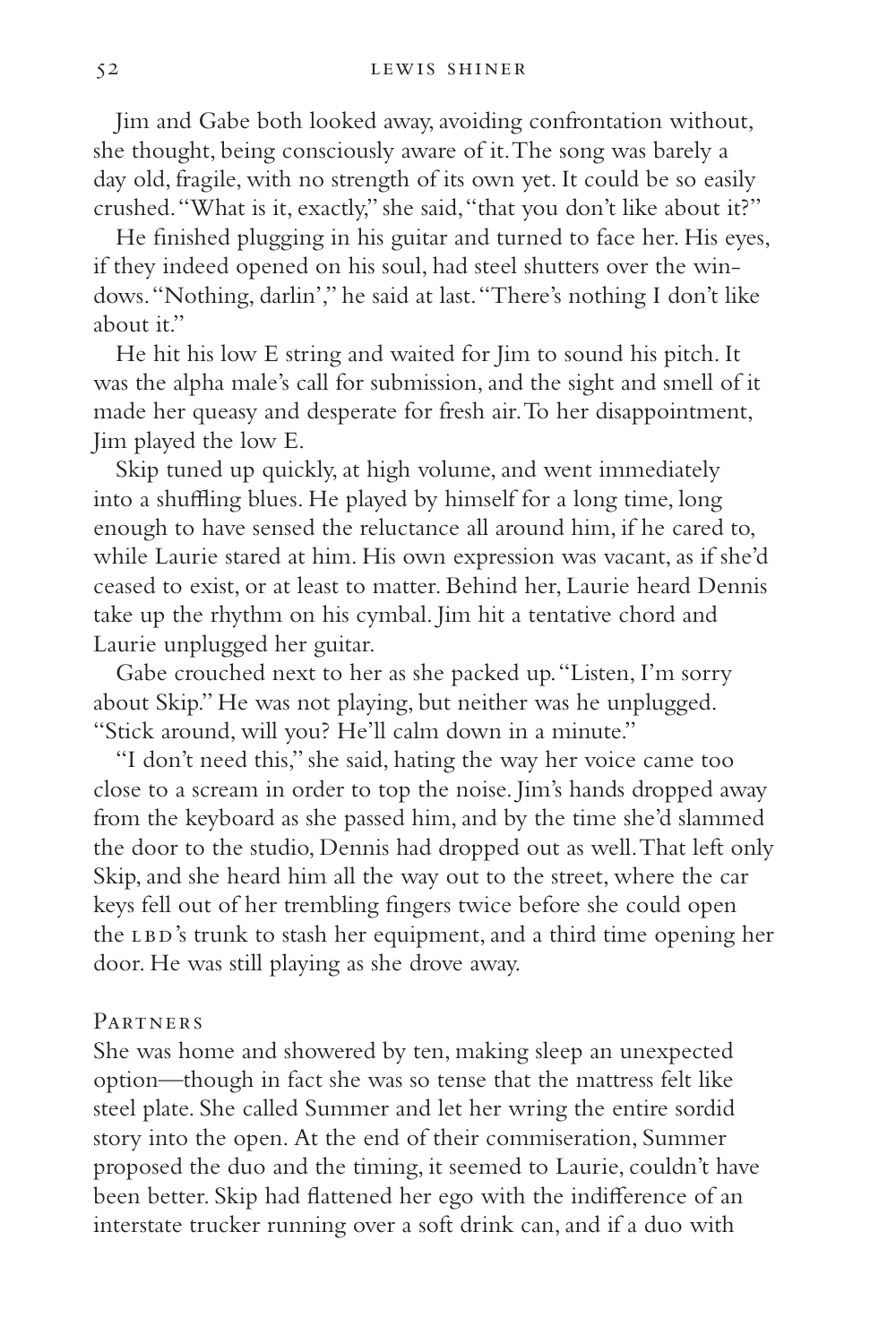## *Say Goodbye* 53

Summer wasn't the future she'd been imagining since the previous Sunday and her first very different trip to Whittier, at least it was a future where somebody wanted her, and not a future of lying on a sheet metal bed listening to her bones creak as her muscles wound ever tighter. "Come over Saturday," she told Summer, "and we'll work a few things up."

Saturday, cloudy and cool, was a dozen glazed and two Styrofoam vats of decaf, five hours of guitar and gossip, a song list and tentative arrangements. Sunday night was a long black knit dress fresh from the thrift shop, two songs on her own then the crowd's eager pleasure as Summer joined her, a performance that felt like an event, that felt, Laurie tried to convince herself, like history in the making. All in all it would have been perfect, had she not looked into the audience during the third set and seen Gabe.

When, during the next break, he came to her table and told her Skip was outside, she saw disappointment flicker over Summer's face, and tried to ignore the sudden jump in her own pulse. "And?" she said coolly.

"He didn't tell me what he wanted. I would guess he wants to apologize."

"Go," Summer said. "If you don't you'll be pissed off at yourself, and probably me besides."

When she got out to the car, in the clouds and moonlight, with the Pacific crashing into the rocks below, she found herself leaning with her back to the car, talking to a disembodied hand with a cigarette in it. "So," Skip said. "What exactly is it you want?"

"Excuse me? I didn't call this meeting."

"If you were to come back to Jim's studio, if we were to play again, what would you want out of it? What would your intentions be?"

"You sound like I'm trying to date your daughter."

"I had a daughter, as a matter of fact, and she would have been about your age if she'd lived, though that doesn't have jack shit to do with the topic at hand. Just spitball a little for me. If you could have your way, what would you want from us?"

It wasn't the death of his daughter as much as the offhand way he exploited it that upset her balance, and of course that was exactly what he'd meant to do. Still she let herself be lured inside and even smoked a little weed with him, and she told him exactly what she wanted. "I want to be part of a real band, not just have some backup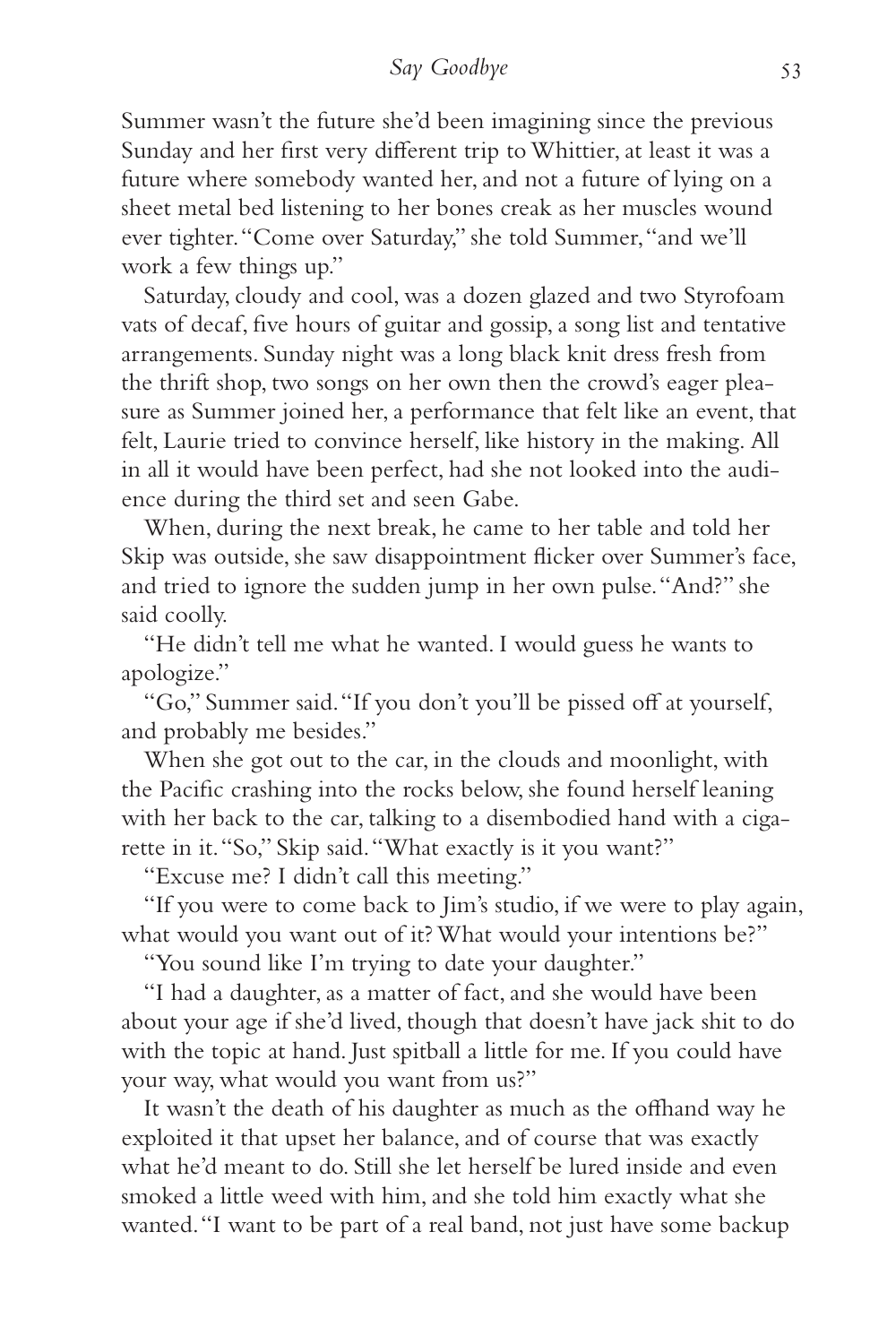musicians. I want to make a record, with my name on it, and hear it on the radio in my car. I want to play out a couple of hundred nights a year, some of it on the road. I want to make enough not to be in debt and not to have to waitress anymore."

Skip barely seemed to have heard her. "I stood outside," he told her, "and listened to your new song for a while before I went in the garage last Wednesday. I stood out there and thought, man, you better run this little girl off right now. Because if you don't you're going to fuck up and let her down and break her heart."

The rest of what he had to say was a variation on the same theme: a species of arrogant masochism, with no gesture of contrition or of commitment. When she got back to the club Summer was already on stage, singing "One More Lie" by Skip Shaw, and when she saw Laurie she winked and smiled.

"How'd it go?" Gabe asked her.

"I think you were wrong," she said. "He didn't seem to want to apologize after all."

Laurie waited out the end of the song, then took the stage to no inconsiderable applause. She knew Gabe heard it; she allowed herself the small fantasy that Skip might have pulled up to the curb outside long enough to hear it too.

They played until two, counting the four encores, and afterward Brad called them into his office to offer them a standing Saturday night gig as a duo, two hundred apiece, two sets instead of four, approval of opening act. "Give us a minute," Summer said.

With Brad out of the room she said, "I don't know about you, but I loved tonight. I think we make a hell of a combination."

Laurie, buzzing with Skip's dope and the crowd's approval, said, "Me too."

"Should we do this?"

"We should absolutely do this," Laurie said.

"Your thing in Whittier, that's not going to happen?"

"It doesn't look that way." She stuffed her second thoughts where she didn't have to listen to them and stuck out her hand. "Partners?"

Summer took it and drew her into a hug. "Partners," she said, and after they told Brad, the three of them repaired to the Rock and Roll Denny's to celebrate. At three-thirty, however, consensual time took hold again with the suddenness of an enchanted carriage reverting to a pumpkin. She saw that, with the exception of the clientele, this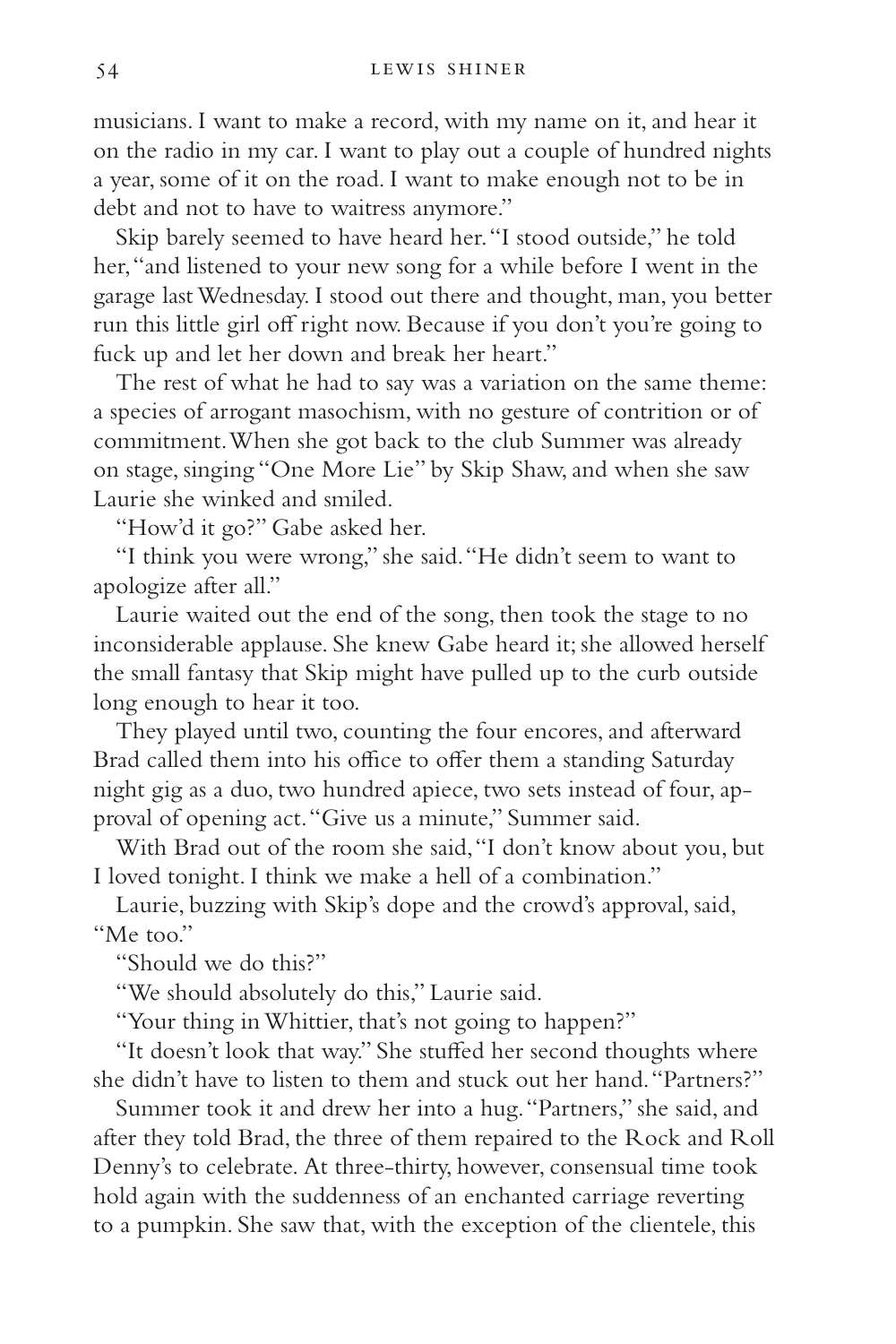was a Denny's like any other, with ugly plastic booths and brown Formica tabletops, too much like the booths and tabletops where she was due in three and a half hours.

She woke up in her own bed at a quarter of seven from a dream of a room filled with telephones, where as soon as she answered one of them another began to ring. She saw then that she'd slept through forty-five minutes of alarm with her head under a pillow.

She was an hour and a quarter late to work, and as Mazola Mike wrote out her termination check he said, "Here's a week's pay in lieu of notice." A banner day for him, she thought. He not only got to fire her, he got to say "in lieu of."

At home with blinds drawn, having laboriously gone through all her uncollected mental trash without coming upon sleep hidden behind any of it, she found herself returning to two items over and over:

With all the jobs she'd walked out on, she'd never been fired before. What had the world come to when she couldn't even hold on to a crummy waitress job?

And...

Why had she committed herself to a semi-acoustic duo when what she really wanted was a band with bass and drums and high amperage?

By afternoon she'd developed all the symptoms of a full-blown cold, contracted, she was sure, while standing drenched with sweat in the chill night air talking to his highness, Skip Shaw. No recrimination too petty for me, she thought, no forgiveness in view.

Gabe's phone call caught her on Wednesday afternoon when her immune system, having triumphed over the forces of disease through the application of Nyquil, sitcoms, and Vitamin C, was back in the driver's seat. She had, after all, her severance pay and two hundred a week coming from the gig with Summer. She could find another job. She was freshly showered and dressed in clean black jeans that fit her for the first time in months. It was enough, in the words of a song she'd written in college, to make her carry on.

If Gabe had not caught her in such an up mood, if Skip had not been cute and funny with his Lichen act, history might have sauntered onto another path. As it was she grabbed her guitar and amp, got in the LBD, and drove to Whittier, putting on mascara and Carmex on the 101 South.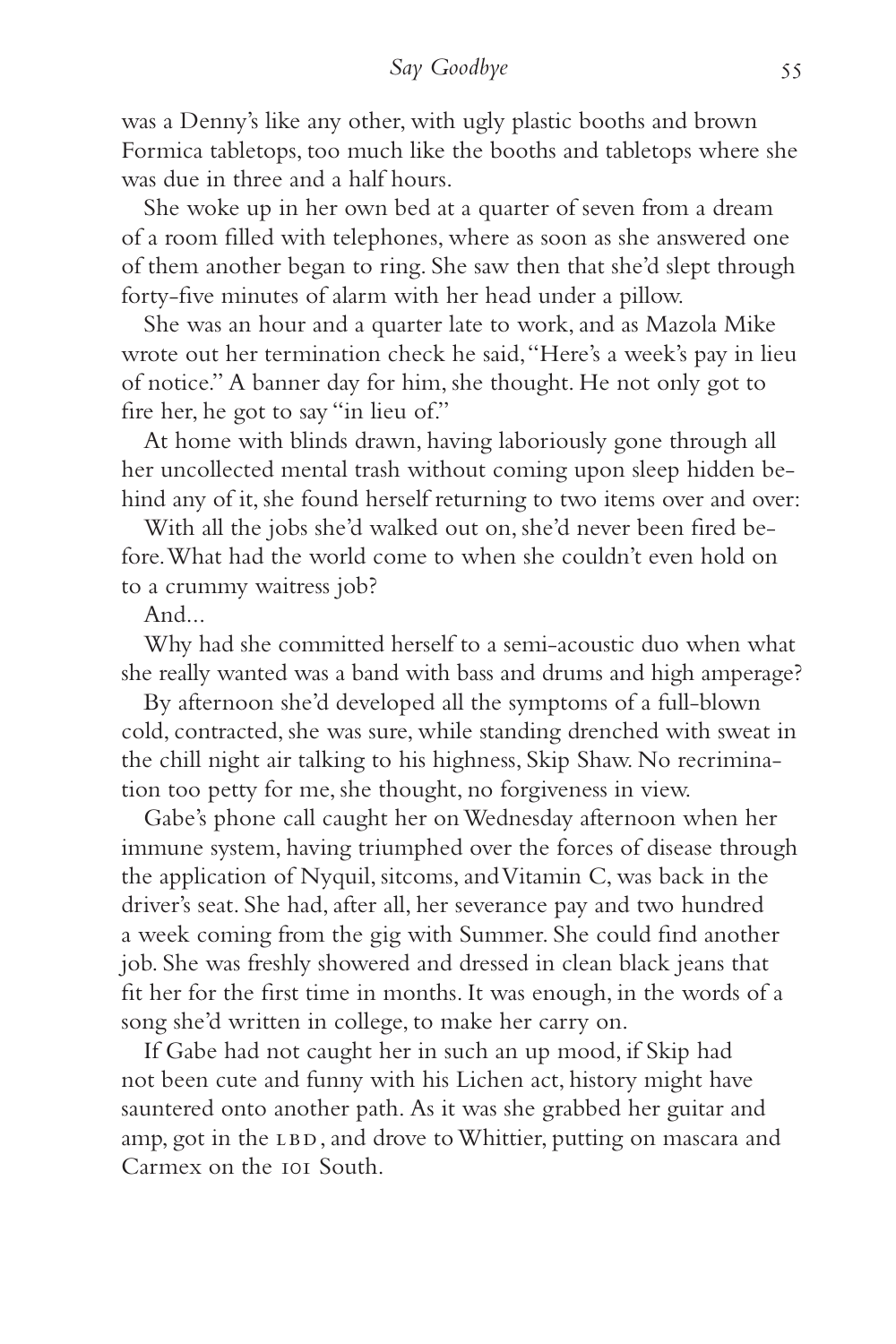## Game plans

Back in San Antonio, in another life, Jack had once explained male sexuality to her. Put a balloon over the end of a faucet, he said, and turn the water on. If it doesn't get relief on a regular basis, something's going to explode. Her first reaction had been horror, then eventually a grudging pity as she saw how well the explanation fit her own observations.

For Laurie sex was more like eating dessert. It was a pleasant habit she could fall into, but the longer she went without, the less she missed it. Except, of course, for the occasional craving.

Jack had been very concerned about his balloon exploding, which meant there had been a number of times that Laurie had ended up with dessert without a meal first, dessert when she wasn't hungry, dessert first thing in the morning when she hadn't yet brushed her teeth.

And yet there had been times when what she'd begun in resignation had become so much more than that, when their bodies had locked into a call and response so effortless and universal that it seemed as if she'd just that moment fallen in love. As if love and contentment were imprecise synonyms for the simple, mechanical state of existing in synchrony with an external rhythm.

It was the only explanation she could find for the way she felt when she walked into the garage where the band was already playing "One To Go," when she tuned up, plugged in, and fell into the rhythm. Skip was exactly the same person who had driven her out of the garage a week before, the same person who'd sat next to her in his Mustang on Ocean Boulevard, staring straight ahead into the red and green neon reflecting off the damp streets, and yet now they were both wheels on the same locomotive, roaring down a steep grade in total darkness.

They did three takes, and after the last one Laurie said, "Harmony. Anybody here besides Skip sing?" Gabe and Jim both raised their hands and they spent another two hours working out parts for "Neither Are We" and "One To Go" and doing overdubs. It was after one o'clock when they settled around the kitchen table to watch coffee trickle into a pot.

"Is it too soon," Jim said, "to start talking game plan?"

Skip looked uncomfortable and Gabe cleared his throat. "Jim always wants a game plan." He seemed to be apologizing to Skip even as he looked directly at her.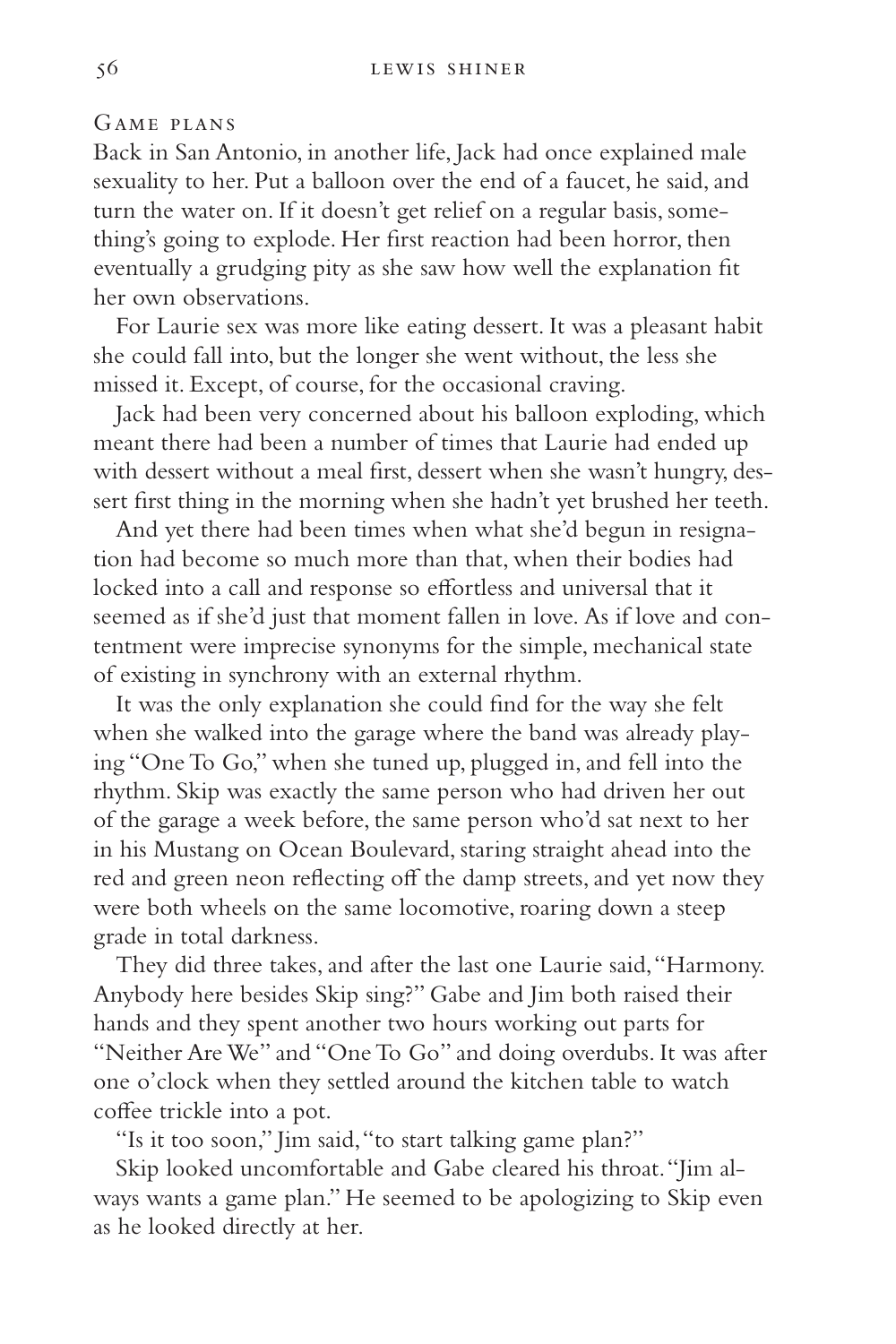"Thinking out loud," Jim said. "Four or five songs is a good number for a demo. We've already got two. I could get us listened to. If we do a few live dates, get any kind of press at all, I can probably swing us a showcase at the Whiskey."

Images stampeded through Laurie's mind. Before she could recover, Skip said, "To what end?"

Jim shrugged. "Get Laurie a record contract. Go on tour. Become obscenely rich. Buy a huge farm and raise rabbits and live off the fat of the land."

Which was when Skip finally shook his head and made his speech about how he was on some mysterious "never work in this town again" list, and how he would play on the demo and maybe do some gigs, and if there was an album, maybe that too, but in his own way and his own time.

And so what they'd had in the studio began to slip away, and eventually she did too—after promises to meet them again on Friday back to Studio City and unemployment, back to an answering machine with Summer's voice on it wondering where she'd been, back to guilt pangs and the worry of where her next month's rent would come from, back to an uneasy sleep from which she awoke more than once with "One To Go" still playing in her head and visions of record contracts shimmering just out of reach.

# Don't make promises

Summer caught her flat-footed after they practiced on Thursday, suggesting they do it again the next night. As Laurie stammered out transparent excuses, Summer looked straight into her eyes, as if daring her to tell the truth. But she couldn't, not yet, not when all the band had was a game plan and one scheduled rehearsal. She still didn't know for sure who would be there Friday night, whether it would still be the Good Skip or whether the Evil Skip might be taking alternate practices.

In fact it was yet a third Skip who showed up. This one sat on a folding chair to play and drank one beer after another all night long. He was pliant and subdued, and at one point Jim actually had to ask him to turn up his guitar. They spent most of the night on "Angel Dust," Laurie playing thick, distorted power chords while Skip strung slow, single-note phrases between them.

Inevitably they found themselves sitting at Jim's kitchen table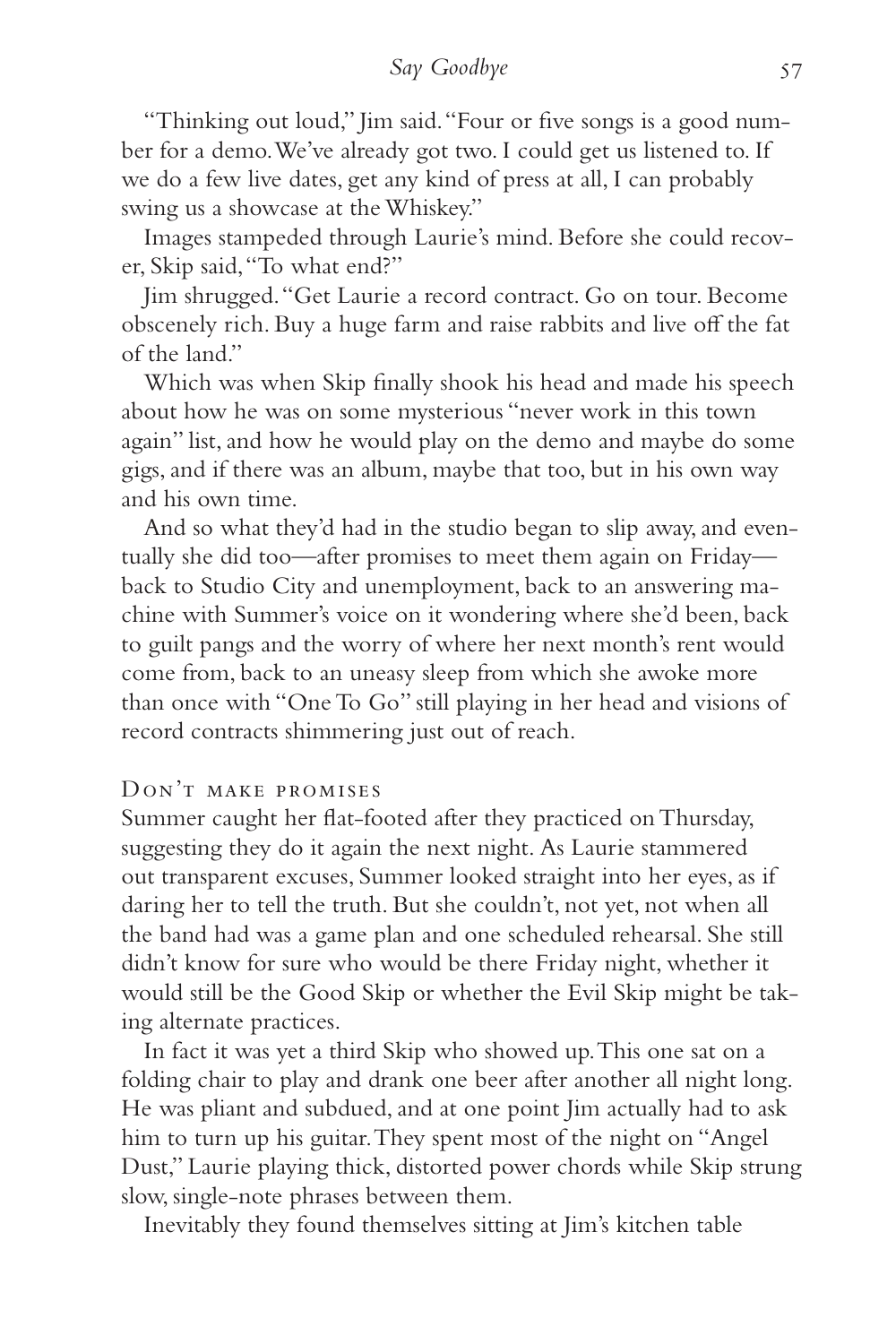afterward. Ley lines must have crossed there, or some Indian mound lay directly under the linoleum; the spot's emanations of comfort had little to do with the tubular steel and blue-and-green-patterned plastic of the chairs. While Laurie warmed her always-cold hands on her coffee cup, Dennis paged through the sports section of the *Times* and Gabe read an essay that Sam had brought home from kindergarten. Skip put his boots on the table and tilted his chair back as he drained his sixth or seventh beer, then crushed the can and hooked it into the green recycling bin by the back door. "So," he said, suddenly focusing on Laurie, "where'd you learn to play guitar?"

Other than lending a reddish tint to his eyes, the beer didn't seem to have affected him. His attention rendered her excruciatingly selfconscious. "When I was twelve, my dad showed me, like, a G and a D, and told me that now I could play every Velvet Underground song ever written. That was the beginning of it. I'd had enough piano lessons to know some theory, so after that, every time I saw guitar players on tv I would watch their hands. It went from being, like, the Eleusinian mysteries to something possible, like using a sewing machine."

Skip nodded encouragement.

"Then, in ninth grade, there was this boy." She tried to ignore the rush of blood to her face and neck. "He kept asking me to come watch his band practice, and one time I did. And it was the same as when I saw my father play, only more so. This scrawny little kid put on a guitar and he was still bratty and he still had bad skin but he was completely transformed. He was instantly sexy."

"So did you sleep with him?" Skip asked.

She looked at her hands, folded on the table, and did not look anywhere in Skip's direction, but she could nonetheless see the gently mocking smile on his face. "Yeah, eventually. But it wasn't what you're making it out to be. It wasn't sex for guitar lessons. It was because of the way he made me feel when he played. And part of me was amazed and appalled that anything could affect me that way. So I asked my mother for a cheap guitar for Christmas, and I made Eric teach me so I could break that hold he had over me."

Finally she looked at Skip, expecting condescension at the very least, and what she saw instead was another scrawny kid who used to get beat up on the playground, who knew exactly what it meant to find redemption in the electric guitar. She couldn't seem to look away.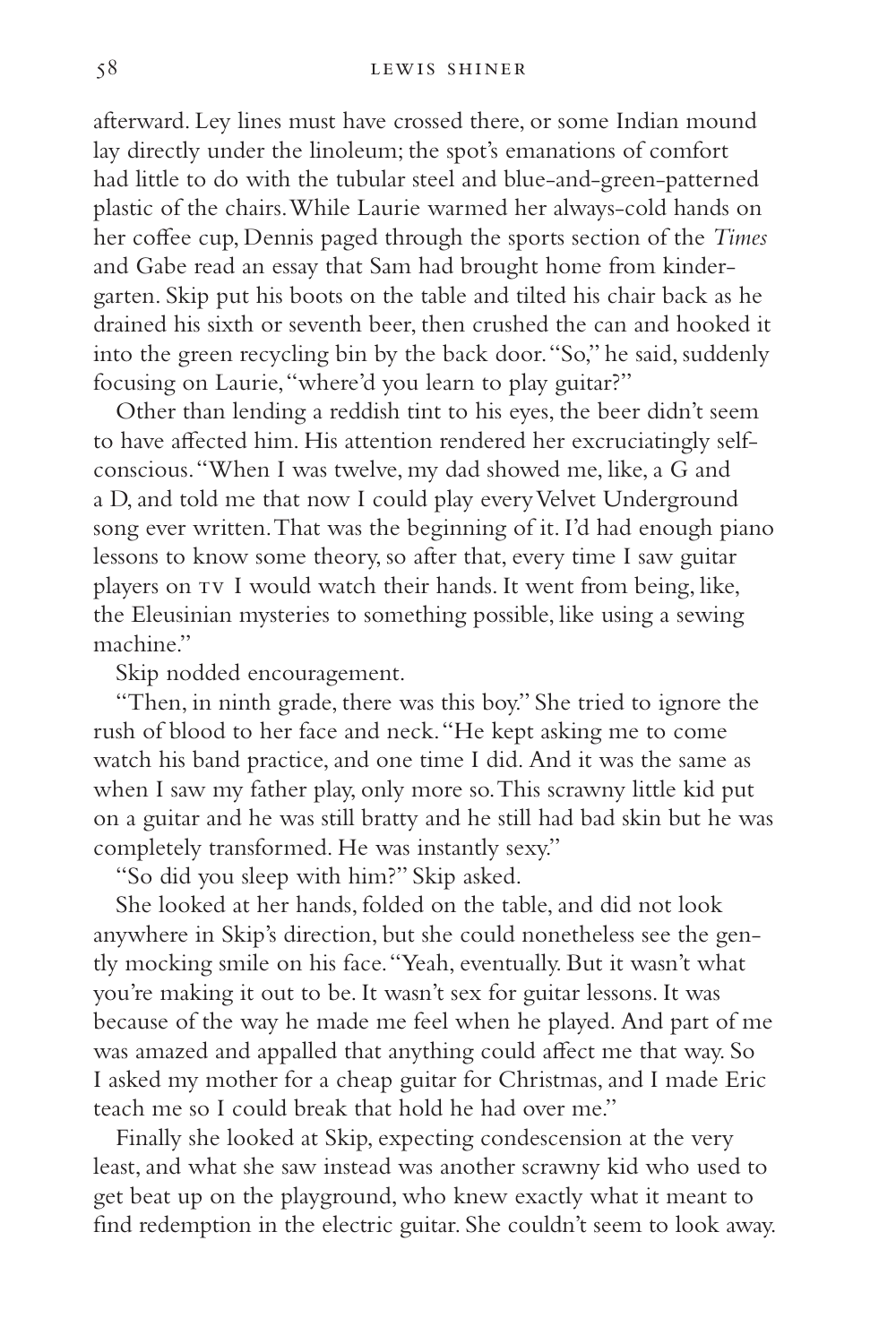"So," Jim said finally, splintering the moment, "are we going to do cover tunes?"

After a sip of coffee, Laurie's parched mouth worked again. "Sure," she said, and went to the garage for her guitar. She was weaker about the knees than she would have preferred to be, so she perched for a second on the edge of Skip's folding chair to catch her breath. She could smell the ashtray on top of his amp, and she could see the stains and scratches that he'd worn into his guitar over the years. For God's sake, she thought. He's halfway civil to you for once and you go to all pieces.

She brought her guitar into the house and showed them "Say Goodbye," from Tonio K.'s *Amerika* album, a raggedly pretty song about the death of everything and how to let it go. Everybody liked it and Jim wrote the title on the right-hand side of a legal pad page he'd labeled "Originals" and "Covers."

Then Skip took the guitar and started talking about Tim Hardin, about knowing him in the strange twilit interval in the seventies between the time Hardin stopped writing and the time he OD'd. All the while Skip was sounding chords very quietly, and at some point he started singing "Don't Make Promises," a bouncy little countryish song full of the blackest hurt and despair. It was the first time Laurie had heard him sing an entire song, live and in person, and his singing revealed things that most professional singers learn early on to hide.

She slept badly that night. She kept seeing Skip's face, and it seemed to her that the face wanted something from her, or, more precisely, it wanted something and was asking her if she was the one who could give it to him. Every time she found herself going down that road, she would hurl herself into a new position and pound her pillows into a different shape and start with a fresh thought, like, how many other women has he given that look to this week? Or, this is why men complain about having women in the band, because they want to go to bed with us, and God help us if they get what they want. Or, why don't you just act like a professional and go to sleep?

Summer knocking on her door at noon woke her up. As Laurie wandered through the apartment in a fog, making coffee, putting on odds and ends of clothing, it seemed an easy thing to simply tell her everything. Then, when she saw the hurt and disappointment on Summer's face, she wished she could suck the words back into her mouth.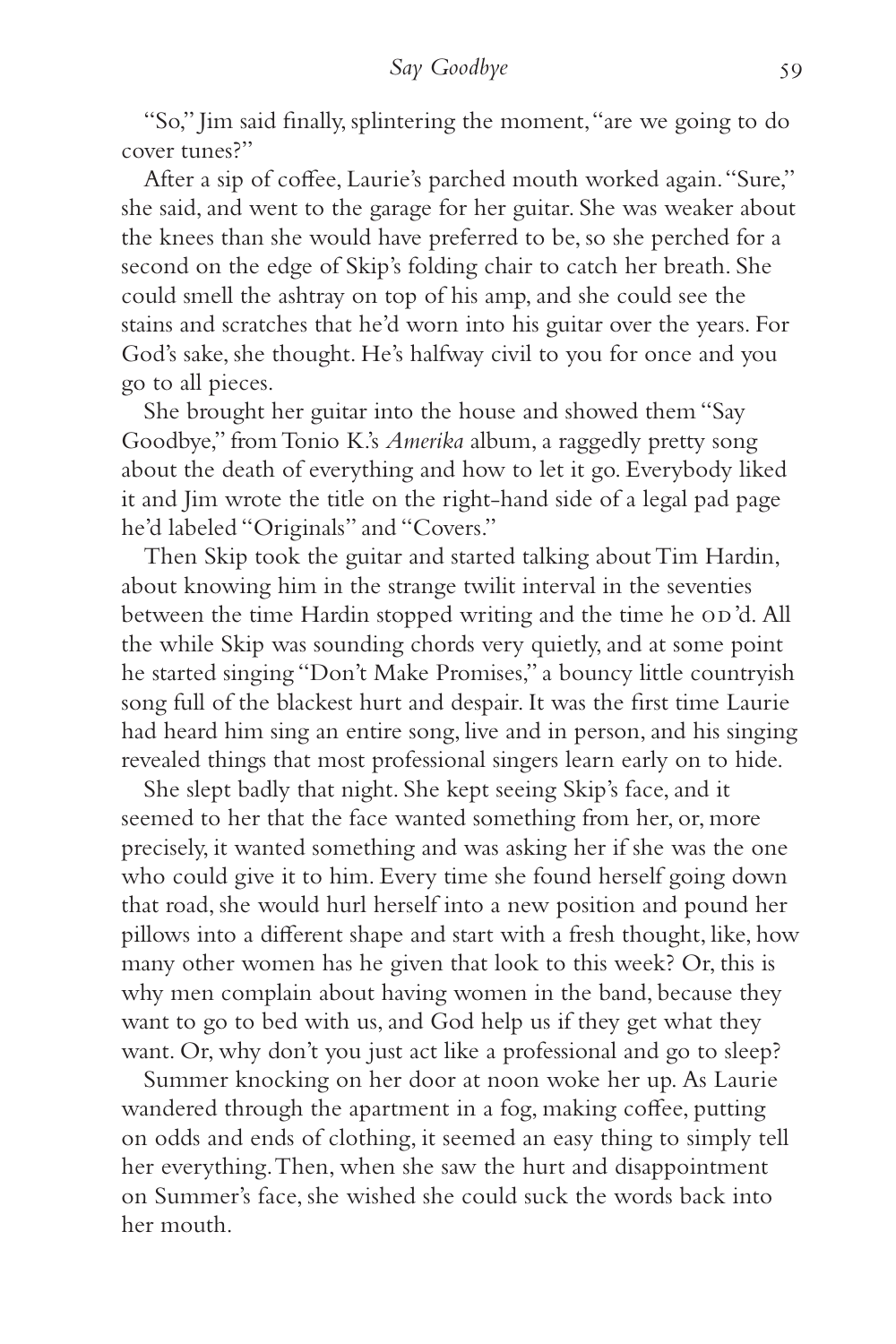"A week ago," Summer said, "you said the band wasn't happening." She had her arms folded over her chest and her eyes were glacial.

"A week ago it wasn't. I'm sorry, okay? Look, this doesn't change anything between you and me." The sentence trailed off unconvincingly.

"Of course it does. Don't play the naïf. It's insulting."

"What I'm saying is, I want us to keep playing together. I already told them I have to have Saturdays off."

"And what happens when you get a record deal and a tour?"

"*If* that happens, then I'd have to make a decision."

"Sounds to me like you already have. I can feel your footprints on my back as you climb right over me."

"Come on, Summer, everybody in town is in more than one band." "Not me. I'm over thirty, which makes me an old woman by the standards of this industry, and I don't look like I'm on sabbatical from *Melrose Place.* Which means this is about as far as I'm ever going to go on my own. I haven't learned to live with that—I mean, who could really learn to live with a thing like that?—but I'd kind of gotten used to the idea. Then you come along and start throwing hope at me, and then inside a week you're gone again."

"I'm not gone," Laurie said. "I'm right here. Playing with you at the Duck is the only *real* thing in my life right now."

"The only thing that pays real money, you mean. But that's okay, don't panic. I need the money as much as you do. So I'll see you tonight, and we'll do our job and collect our pay." She picked up her guitar and was gone so fast that Laurie was left staring at the open door.

## GET READY

At the Duck that night Summer apologized and Laurie apologized and they got up and played two great sets, better sets, ironically, than they'd played the week before, even as Laurie knew that the crack that had opened between them would only get wider and deeper.

Over the next two weeks the band learned her father's song, "Last to Know," and one of Laurie's oldies, "Carry On." She brought in "Just Another End of the World," her song about the fireworks over Disneyland, and they did Tonio K.'s "Say Goodbye." Not to mention a half dozen other attempts that didn't stick. The process seemed virtually effortless.

Late on a Sunday in February, while everyone else repaired to the kitchen, Laurie stayed with Jim in the garage and watched him mix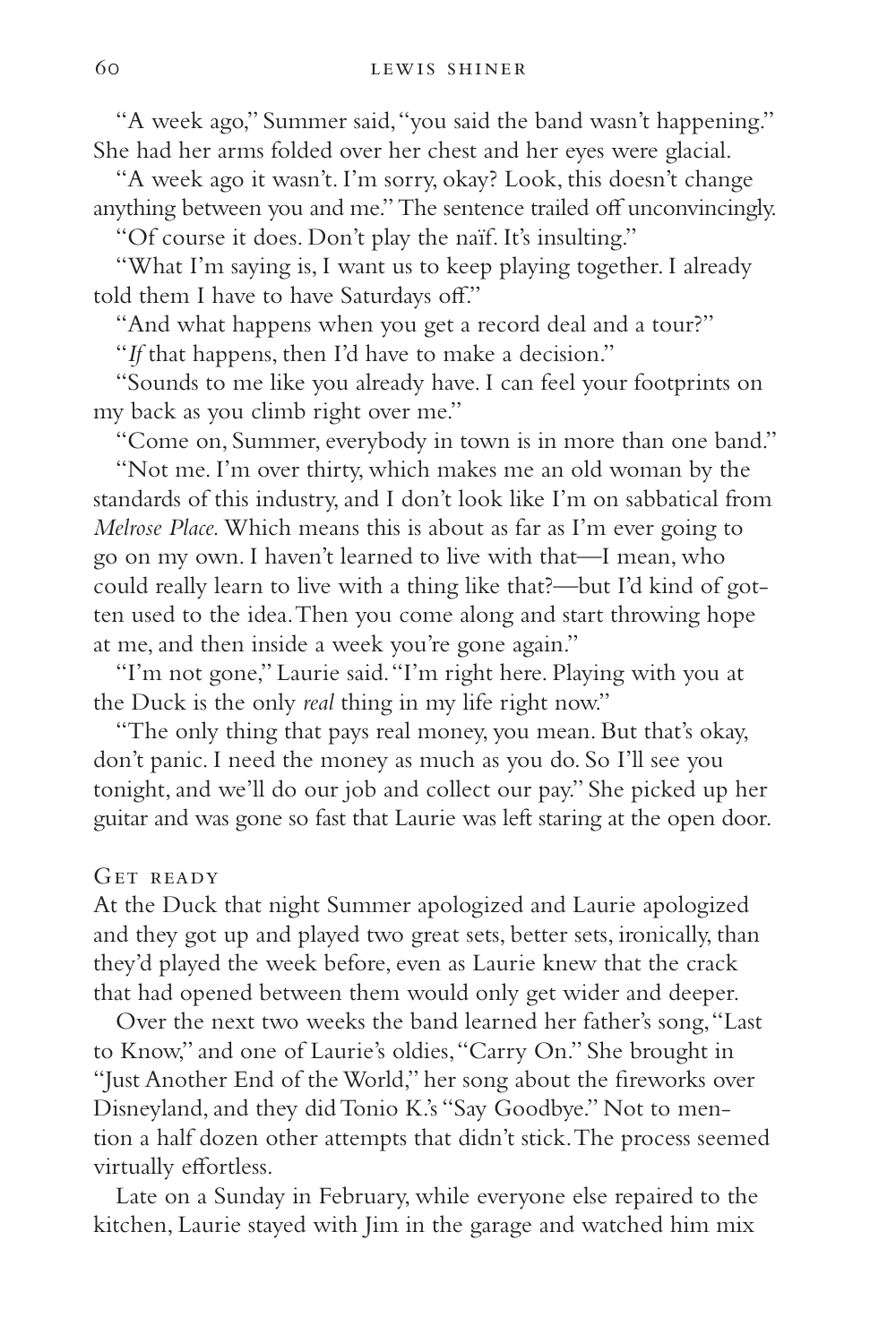her five originals onto a cassette. "Voila," he said. "Une demo, as the French say."

Laurie took the cassette into the kitchen and they listened to it on Molly's jam box that sat over the sink. Dennis's feet tapped out the drum parts on the linoleum. "This is good," he said, smiling.

"I could get a cleaner sound," Jim said. "One instrument per track, get more control over the levels..."

"Would you guys be quiet?" Laurie said.

When it was over, Dennis said, "I'd hire us."

"Wouldn't that be nepotism?" Jim asked.

"Gross!" Dennis said. "No way I'd do it with a dead person."

"It sounds great," Gabe said. "Really great." Even Skip was nodding. For her part, Laurie was fairly sure it was either brilliant or it was the Emperor's New Demo and club owners would laugh her out of town. She desperately wanted to listen to it another eight or ten times but was embarrassed to ask.

"So," Jim said, "whose name goes on the label? Do we cobble up some hokey band name, or are we Laurie Moss?"

"How about Mohammed Dali," Gabe said, "after the famous surrealist boxer?"

"That would be good," Jim said. "Or the Pro-Crust Dough Boys, from the makers of Procrustean Bread."

"I think we're Laurie Moss," Skip said quietly. Jim and Gabe turned to look at him. "I think she wants to hear a record with her name on it on the radio."

So, Laurie thought. He'd been listening after all, sitting in his car that night. For him to repeat her words was a gesture of such intimacy that she could feel a bright spot of heat in the exact center of her body.

On the drive home she pushed Skip out of her mind and focused on the tape. She played it over and over, objectivity eluding her. She'd have gone deeply in debt to buy herself temporary amnesia, to let herself hear her own music with innocent ears, but instead she was left hanging on every note, searching for clues.

Tuesday was Valentine's Day. She took Summer to the LA Natural History Museum for the day rather than sit around the house. "You're a genius," Summer said, looking at the life-sized woolly mammoth replicas in the La Brea tar pits. "On this day of days, to have found the perfect metaphor for love."

On a Wednesday in early March, Laurie took a couple of old,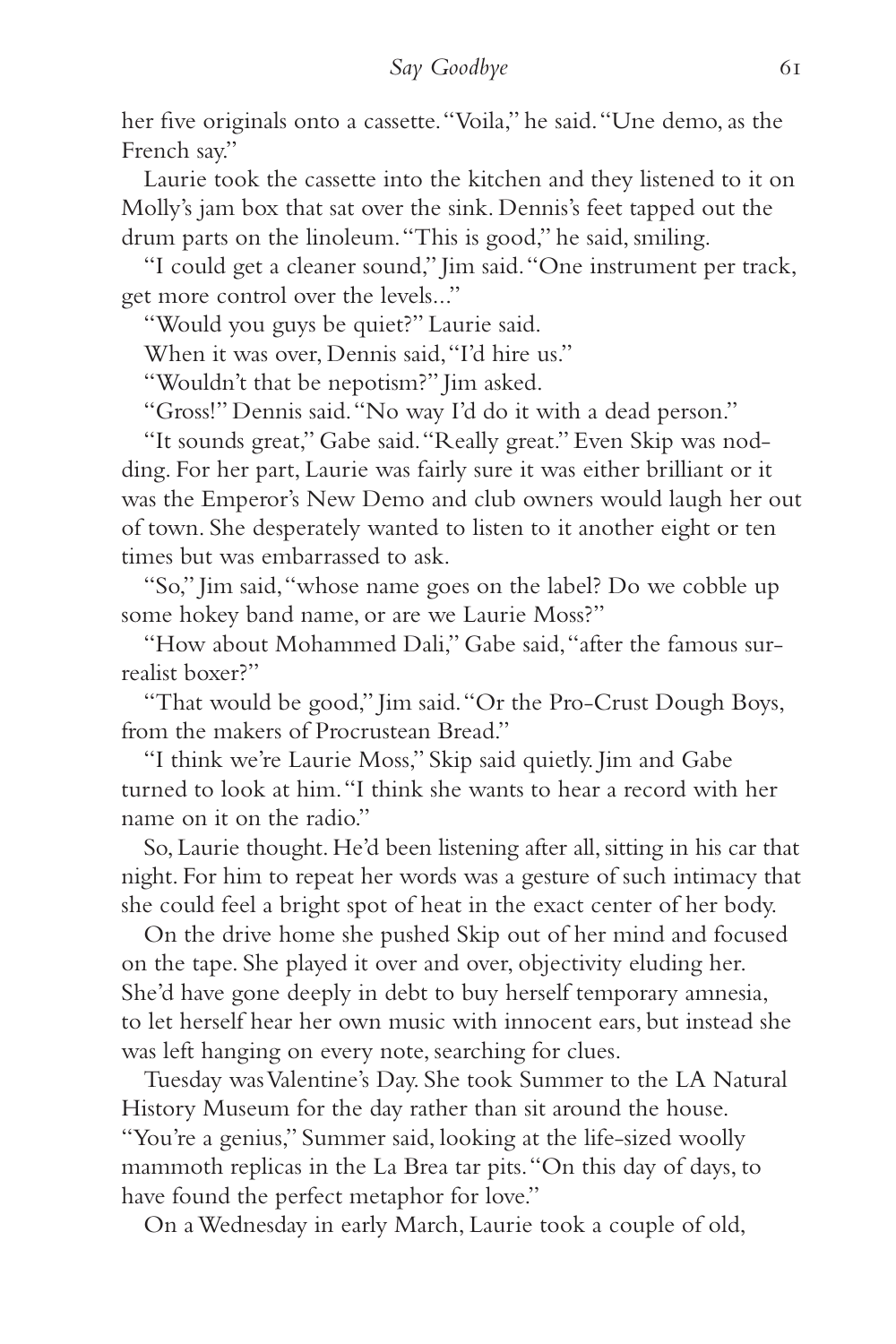unfinished songs to Whittier. Skip was late again. She'd run through what she had of "Brighter Day" for the others, remembering the last time Skip was late and promising herself that nothing, absolutely nothing, would bring her back if it happened again, when Skip's voice behind her said, "That was nice. Why'd you keep going to the F? The B seventh is a lot prettier."

"I don't know," she said, giddy with relief. "I was young at the time. Do you always sneak up on people?"

Skip picked up the scrap of paper with the verse and a half and the chords. "Is this all there is?"

"I never finished it. I thought maybe we could..."

Skip nodded and turned toward the kitchen with the paper and his guitar case.

"What are you doing?" she asked.

"I was going to take a shot at it." She could see him start to retreat into himself. "That is, if you wanted me to, of course."

"Uh, yeah. Sure. I guess."

Skip nodded again and closed the door behind him. Laurie looked at Gabe, who shrugged. "Who is he supposed to be?" she asked. "Lord Byron? Heathcliffe?"

Gabe and Jim looked at each other and then Gabe said, "He hasn't written a new song, all by himself, in fifteen years. But he's still Skip Shaw. He's got that voice, and he plays the shit out of the guitar, and he knows more about songwriting than anybody else I've ever known. And he's got history. You can hear it in everything he does or says. I guess that buys him a lot. From me, anyway."

Jim nodded and gave Gabe an E.

"So anyway," Gabe said when he was tuned. "How do you feel about Motown?" By the time they'd worked their way twice through "Get Ready," with Laurie faking the words and Gabe and Jim stepping up for the "ah ah ah ah ah" harmonies, Skip had returned. He was smiling. He laid the sheet of paper on Jim's Yamaha and Laurie turned it to face her. He'd added two verses and a bridge, crossed things out and written between the lines, drawn circles and arrows and sketched a couple of chord diagrams.

"This is weird," Laurie said. "I never wrote a song with anybody else before."

"I didn't write it with you," Skip said. "I just doctored it a little, that's all. Hell, I used to do it for Elvis."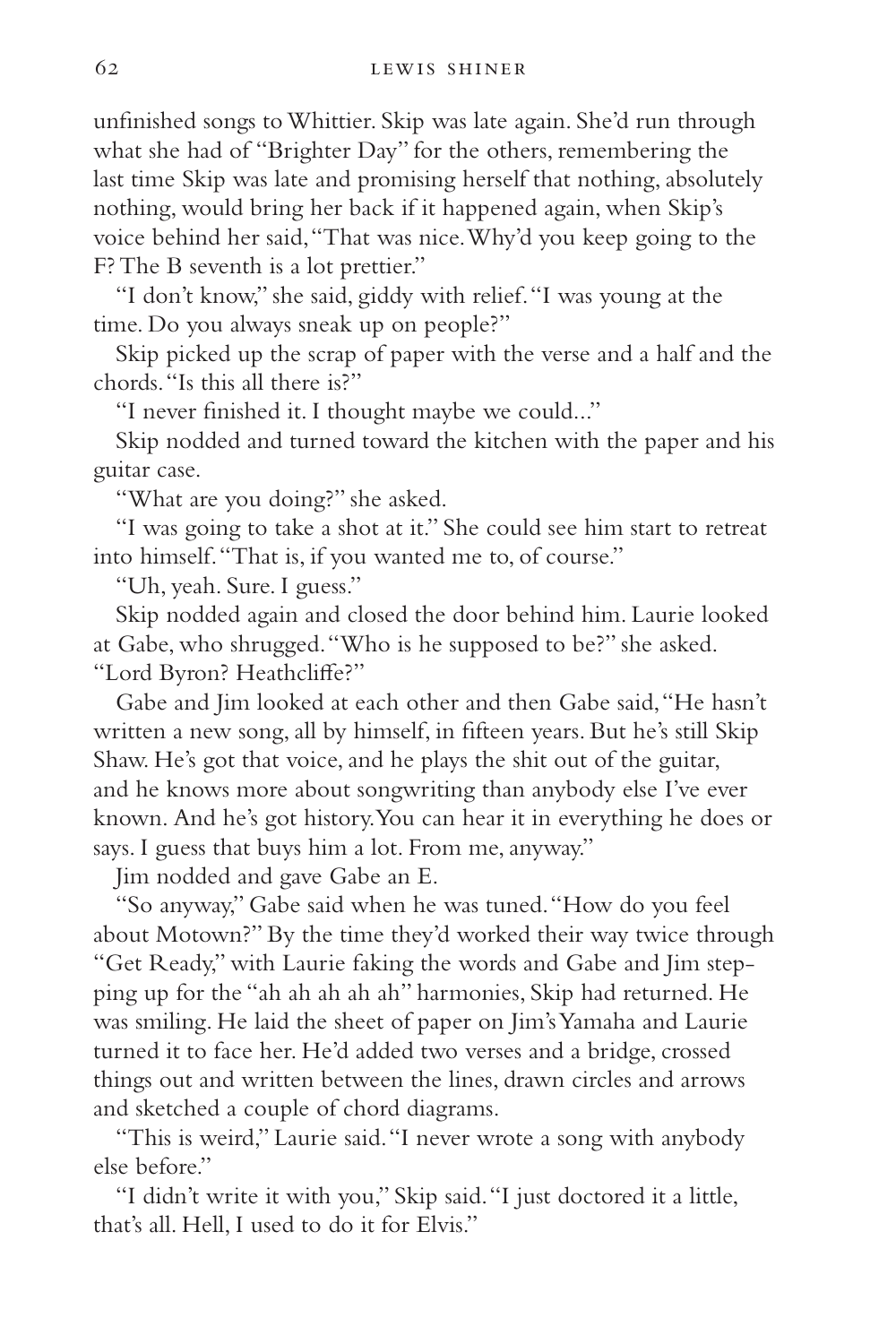Laurie looked to Gabe for confirmation and Gabe shrugged.

Skip said, "Those last few albums, in '75, '76? *Promised Land, From Elvis Presley Boulevard*? I'd come in, do a polish in an afternoon, pick up some change. Some of them turned out okay. You ever hear 'Moody Blue'? It got pretty big after he died."

"You worked on 'Moody Blue'?" she asked in amazement.

Now it was Skip who shrugged, as if it didn't matter. He seemed to want her flustered and confused, and she preferred to disappoint him, if possible. "Okay," she said, "fine, whatever you say." She pointed to "Brighter Day." "What does it sound like, now that it's been doctored?"

The answer was that it sounded good. Still jazzy, yet anchored by a rhythm guitar on 2 on 4. Still her song, only now a complete thought, with an edge to the words. And he'd used the B7 instead of the F on all but the last line of each verse.

"Works, doesn't it?" he said.

"I can't believe you're really this good," she said, hung up between her renewed pleasure in the song and her annoyance that she hadn't found it on her own. "I think you're just lucky. I think sooner or later your luck is going to run out."

"Sweetie," Skip said, "if I was lucky, I wouldn't be in a garage in Whittier."

"Untrue," Laurie said. "If you *weren't* lucky, you'd be in a garage in Whittier with somebody besides *us*." Gabe and Jim whistled and applauded quietly.

She strummed idly through the chords again. They not only sounded better, she liked the way they made her hands feel. "This is so amazing," she said. "I can't believe you did this in fifteen minutes."

Skip uncoiled a slow, cocky smile. "I'm a fast worker."

For an instant it seemed to slip her mind that she and Skip were not alone in the garage. Since the night they'd first met, Skip had been pulling rugs out from under her—flirtatious, then hostile, then indifferent, running hot, cold, and lukewarm—and she'd begun to suspect it was deliberate. She had no choice but to call his bluff, or at least that was what she tried to tell herself later, after she had looked straight at him and said, "You couldn't prove it by me."

He flinched first, glancing down at his guitar and saying, "Maybe we could roll a little tape on this one?" in a cramped voice.

Jim attended to the tape deck and Laurie faced the wall, feeling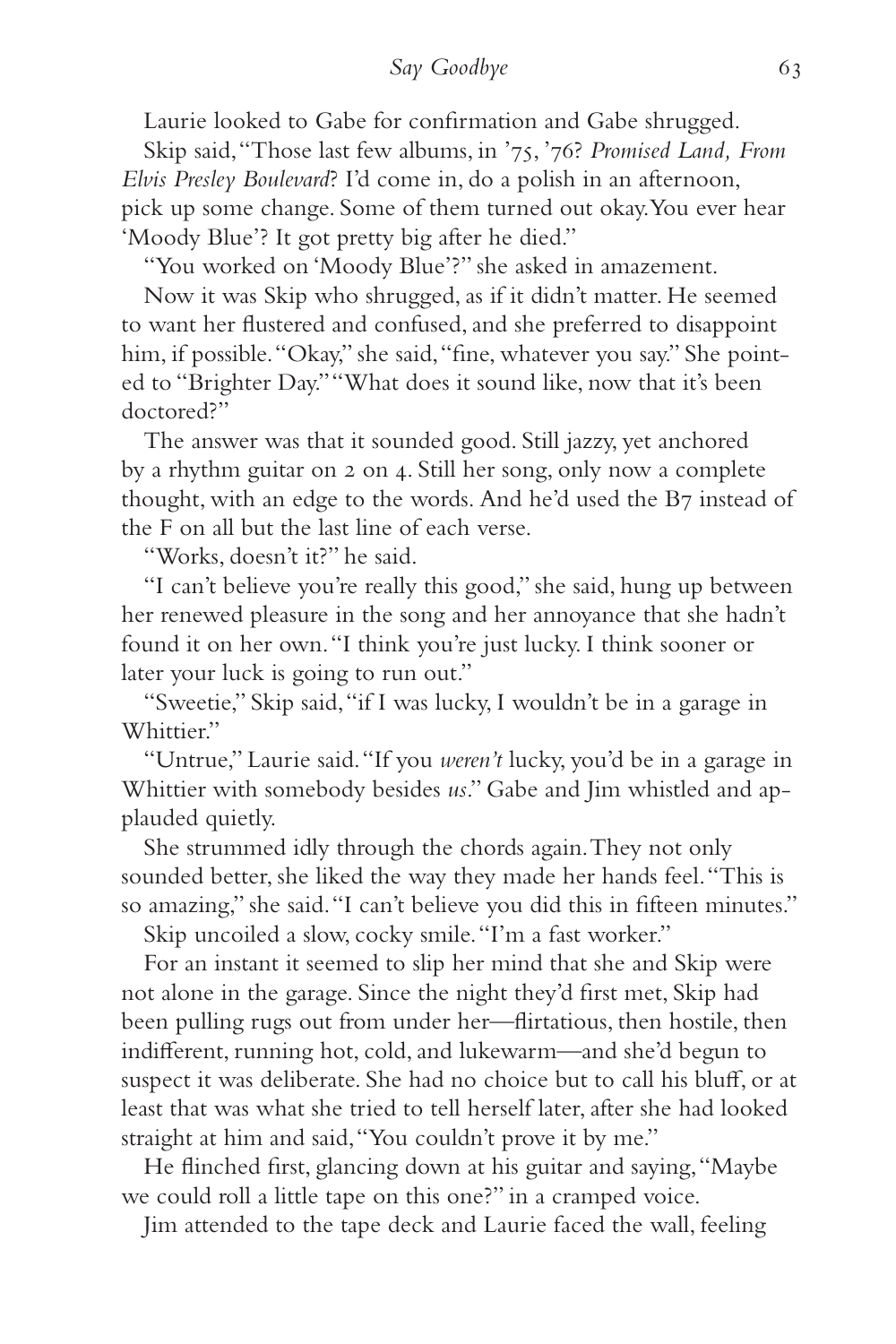the flush burn across her face. What in God's name had she been thinking, swapping high-school double-entendres with a man the same age as her father? At least, she thought, the tape hadn't been running, but when she was finally able to look around again, she saw that Gabe was not laughing at her but in fact looked sad and scared, and she saw that this, in the words of her sixth grade teacher, was going to go on her permanent record.

They practiced again Friday. Laurie taught the band her favorite of Summer's songs, "Tried and True," and one of her own stalwarts, "September 19th," a song she'd written in the gloom of her 18th birthday. Skip was dressed in new jeans and a tattersall shirt with the sleeves rolled to the elbows, pacing while he played, conducting with the neck of his guitar, drinking a lot of beer but actually seeming to enjoy it for once. It was drizzling outside and the garage was warm and dry and no one seemed to want to leave it.

"We could play through what we know," Jim said.

Laurie nodded. "Or..."

"Or what?" Skip said. She'd been feeling his glances all night.

"Or we could do that Tim Hardin song."

He smiled privately, as if he'd seen this coming. "Okay. I'll write the words out for you."

"Okay. Or..."

"Or what?"

"Or we could try singing it together? Like a duet?"

"Shit. For a minute I thought you were going to let me sing the whole thing."

"Do you want to?"

Laurie saw that she had successfully called his bluff again. "Nah," he said at last. "You're Laurie Moss. I'm just a Mossquito."

They worked out the arrangement as he showed her the words. It seemed to fall naturally into place: they began alternating verses, then lines, then sang the chorus together. After a couple of false starts they pushed on through, watching each other intently, finding themselves at the end trading the title line back and forth, slightly overlapping each other, each time changing the feel: accusation, admission, promise, acceptance.

When they were finished Laurie could not manage to get her breath.

"Once more?" Jim said.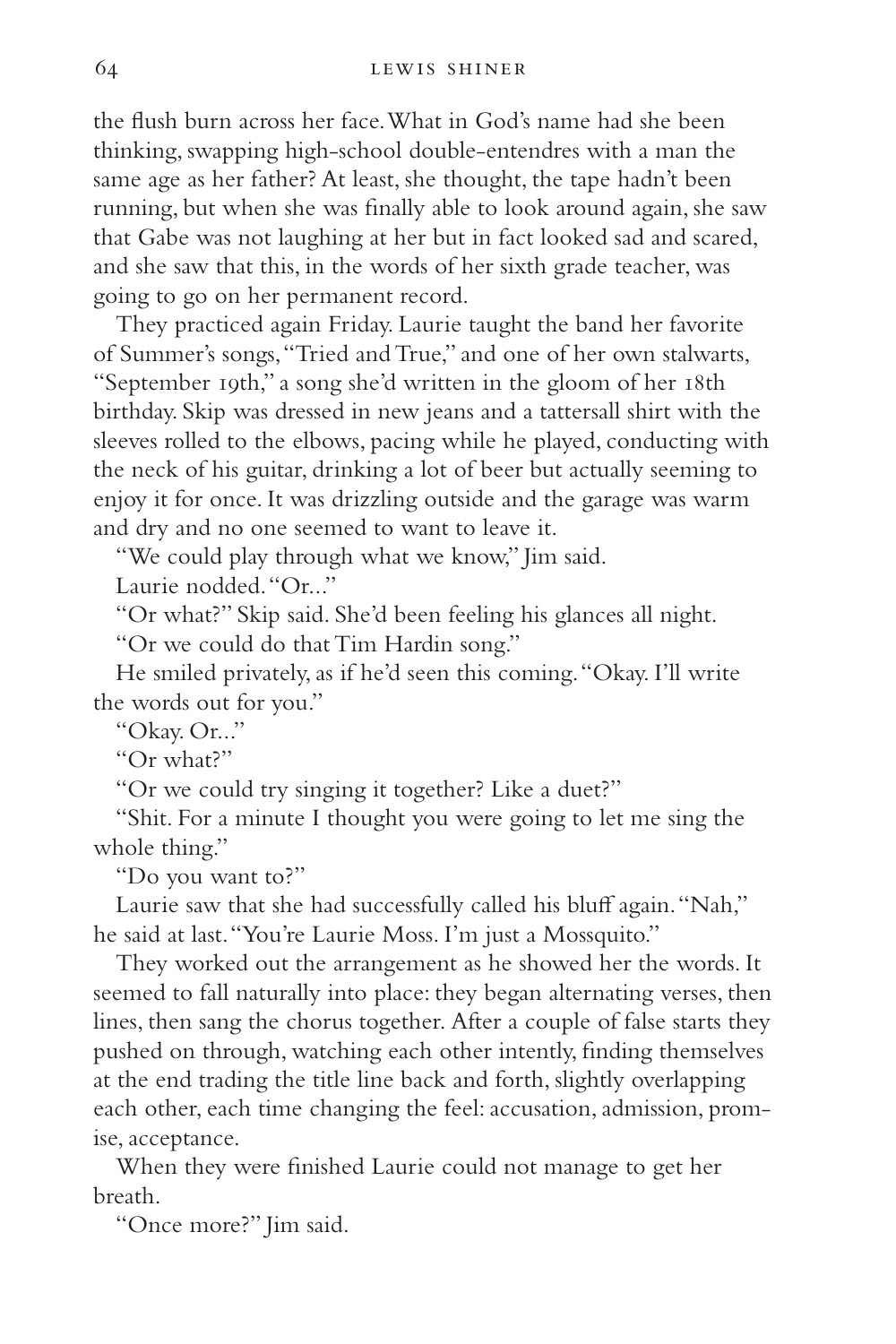Skip was looking at Laurie. "No," he said. "I think we got it."

In unspoken agreement they began to wipe down guitar necks and unplug patch cords. Laurie had the Duck the next night and Gabe had a gig in San Diego. They all agreed to the following Monday and Laurie walked out the door with Skip close behind her. She couldn't remember the two of them ever leaving at the same time before. The rain had stopped and the air was cool and sweet with the scent of something flowering. She was acutely conscious of the movement of her hips and thighs as she walked, feeling gangly as a heron.

She set her guitar and amp by the trunk and turned toward Skip as he passed. " 'Night," she said.

He seemed to slow just long enough to smile at her. Not unaffectionate, she thought, but a trifle condescending. And then he passed her and got into his Mustang and drove away with a guttural roar.

#### Sunday morning

Though things had gone well enough at the Duck, Laurie still woke with a sense of foreboding. She had promised herself she would get the Sunday *Times* early and call the likeliest ten jobs, and instead she lay for another two hours with the covers over her head.

Her life in San Antonio had not prepared her for the intensity of the Southern California spring, a continuous ambush of brilliant color and delicate perfume. It was a day to stay in bed, preferably not alone. It was not a day for financial responsibility, even if her rent was now two weeks overdue and she'd given up hope of ever being able to pay it. Still, a deal was a deal, and the price for breaking a promise to herself was guilt, depression, recrimination, then a little more guilt for good measure.

She put on her ugliest clothes to teach somebody—she was not quite sure who—a lesson: oversized sweatshirt, jeans that had suffered a Clorox accident, Docs. She tied her hair into a loose ponytail and drove down to the market at the bottom of the hill for a paper, a cup of bad coffee to go, and a blueberry muffin.

She spread the paper out across the dining room table and started on the Classifieds while she ate. She wanted three things: part time work, because she was making some money already with Summer; an afternoon shift, so she could sleep in after a late night in Whittier; a decent place, so the tips would actually signify. These did not seem like impossible conditions to her, but then she had not had her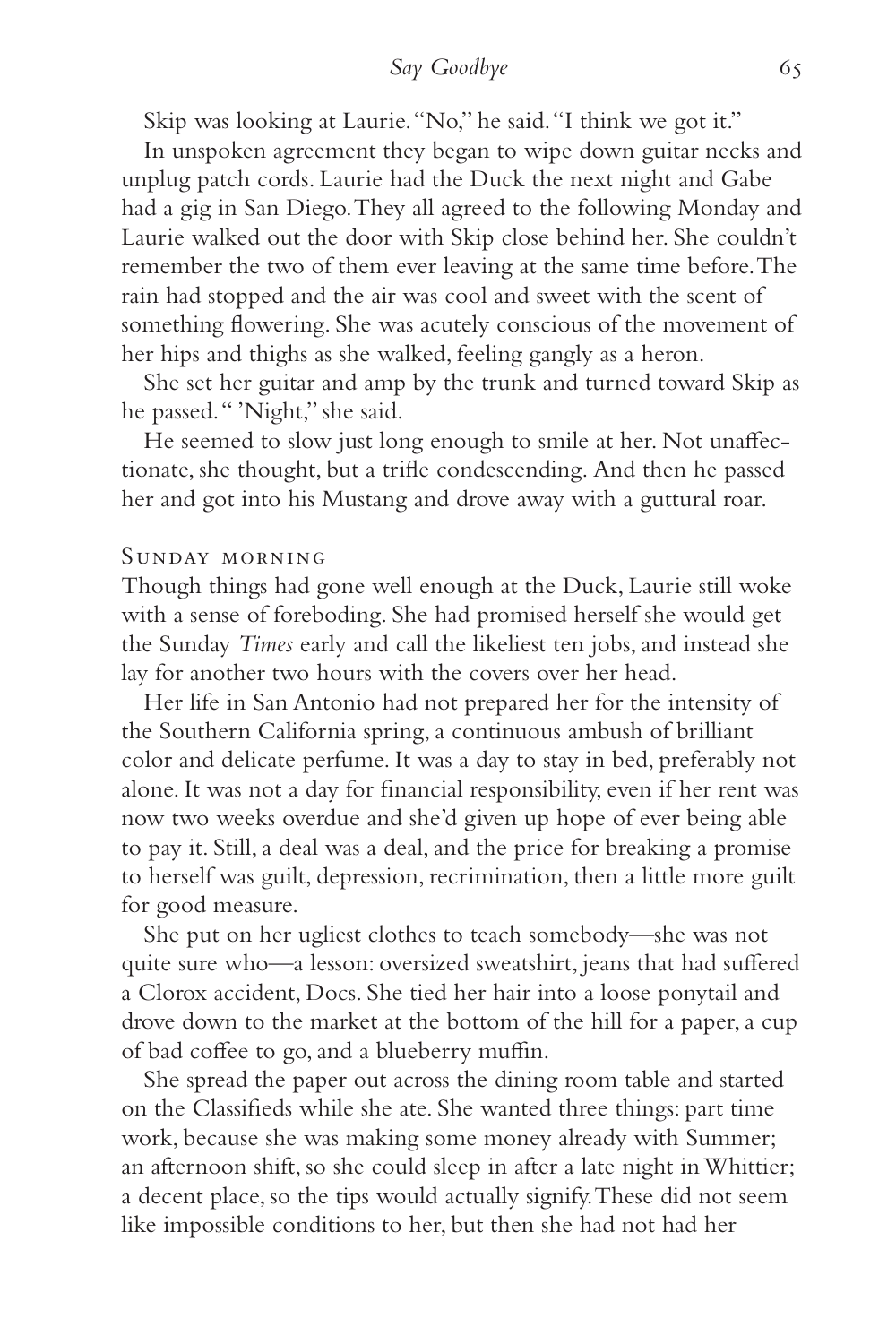compassion surgically removed so that she could become the manager of a restaurant and treat all staff, past, present, and potential, like an ancient, tedious aunt that she hoped would die soon.

She started her own pot of coffee and made her ten phone calls, from which she gleaned one unlikely interview the next day in Pasadena. Then she pushed the phone away and pillowed her head on her folded arms. How had she gotten to the point of complete financial disaster? What would be the end point of this metamorphosis? She'd developed weird habits from living alone too long, like snacking on cold leftover Kraft Macaroni and Cheese at all hours, and leaving her underwear to dry in the dish drainer next to the sink. She'd come to structure her days around the back-to-back Brady Bunch episodes every weekday at noon.

Worst of all, she'd begun to ponder the metaphorical dessert cart, and more and more it was Skip she saw bringing it around.

When the knock came, however, her first irrational thought was that it was the landlady, possibly with the police. It wasn't until she looked through the peephole and felt her knees weaken at the sight of Skip leaning against the door jamb that reality collided with fantasy and completely uncoupled her train of thought.

It was entirely too late to repair her wardrobe. She could only open the door and stare at the bright yellow Tower records bag in his right hand.

"I found a CD with all the really good Tim Hardin stuff on it," he said with a nervous smile. "Only I don't have a CD player."

"Come in," she said, slipping into autonomic hostess mode as she tried to remember if there was anything he shouldn't see in the dish drainer. She backed into the living room, reflexively grabbing clothes off the furniture as she went. "Sit down."

"I should probably go," he said unconvincingly. "Maybe this is a bad idea."

"No," she said. "No, it's great. Want some coffee?"

"Please. Three sugars."

As she snatched a pair of errant panties and stuck them in a cupboard above the kitchen sink, she could hear Skip pace the living room. His boots seemed to stake a claim to everything they touched. Her heart pounded and the smallest tasks—finding a spoon, say confounded her. "I like this place," she heard him say. "Kind of early Swiss Family Robinson. You probably never heard of them."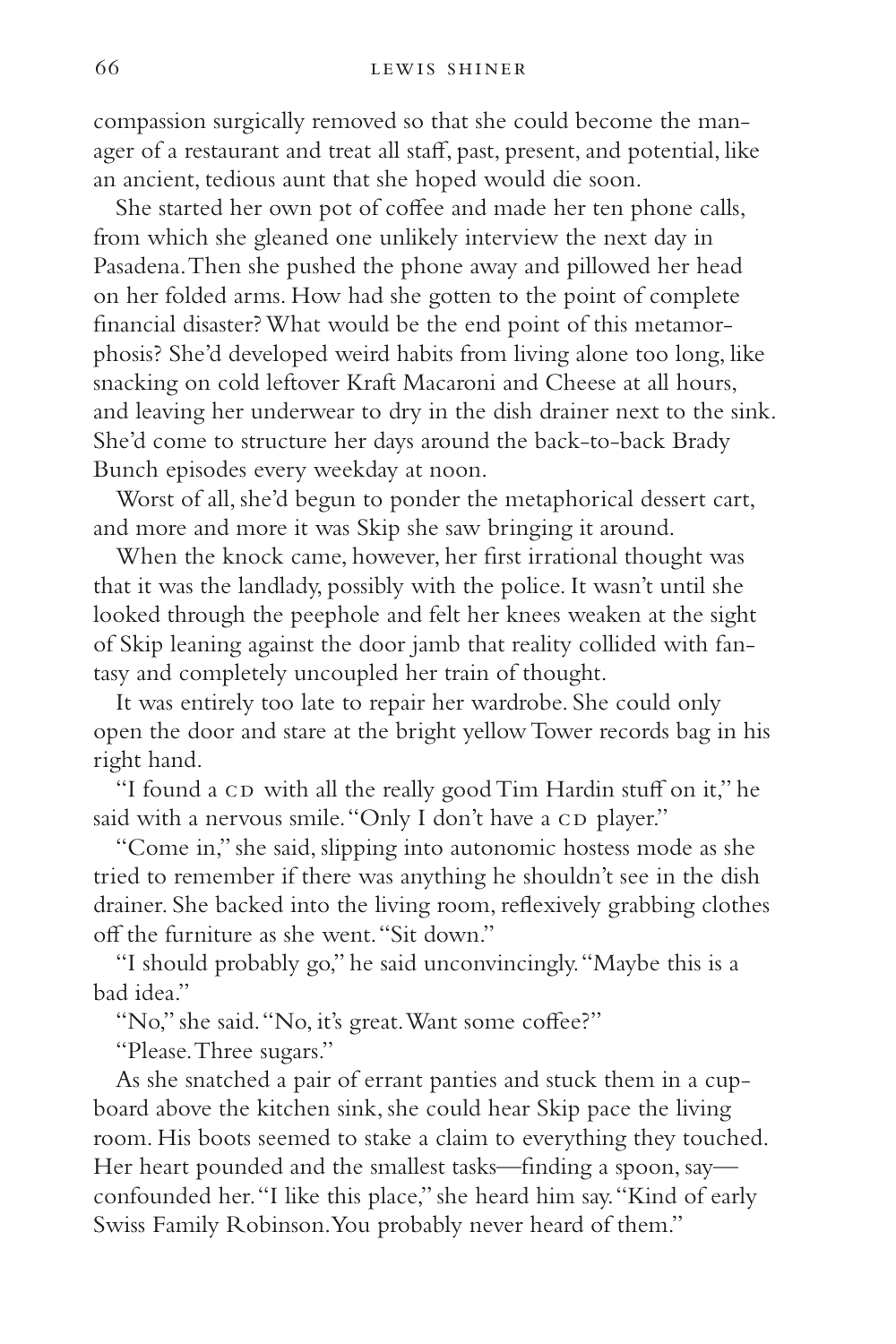"The Disney version's on video," she said. She brought him a cup with a Boynton kitten on it.

"Thanks," he said. "How bad would it piss you off if I smoked?"

"I'll risk it," she said, and gave him the brown clay ashtray that had come with the place, made in summer camp by some stranger's child before she was born. Her hand didn't touch Skip's, not then and not when he handed her the  $CD$ , but she knew within a millimeter exactly how close she'd come.

The first song was "Don't Make Promises," faster than Skip played it, deadpan except for the cracks in Hardin's voice. She stood at the mantel in front of the boom box and looked at the pictures of Hardin in the booklet: receding hair, rumpled shirt, halfway between a wino and a class clown.

"You could turn it up a little," Skip said. "If you don't mind." He'd slumped on the couch, eyes closed, and he hadn't actually lit a cigarette, though he'd set the pack and a book of matches next to the ashtray. He'd made himself so thoroughly at home, and made her feel so taken for granted, that she hovered on the verge of annoyance.

"What's that?" she asked. "Marimbas or something?"

"Vibes," Skip said without opening his eyes. "Tim wanted to be a jazzman, so he had vibes on a lot of his stuff. Gary Burton, mostly." He opened one eye to check her lack of reaction. "Gary was hot shit later in the sixties. Why don't you sit down and listen?"

She perched on the farthest edge of the couch from him, tired of the emotional hoops he had her jumping through, more tired still of the calm amusement with which he did it. She waited through a couple of songs and then said, "Tell me what happened to your daughter."

He sighed and took out a cigarette and turned it over and over in his fingers. "I wasn't driving, thank God. But it amounts to the same thing. It was twenty-five years ago, fall of 1972. I was living in San Francisco, married to a woman named Carol. Everybody called her CC, like in 'CC Rider.' I was drunk and laying in the back seat and I started to throw up. It had been a long, long day and we were coming back from a party and CC wigged. I mean, she lost it. She turned around and started hitting me when she should have been driving. Our little girl, SueAnn, was lying on the front seat in a blanket, two years old—they didn't have all those laws about car seats for kids back then. And CC rear-ended an eighteen-wheeler."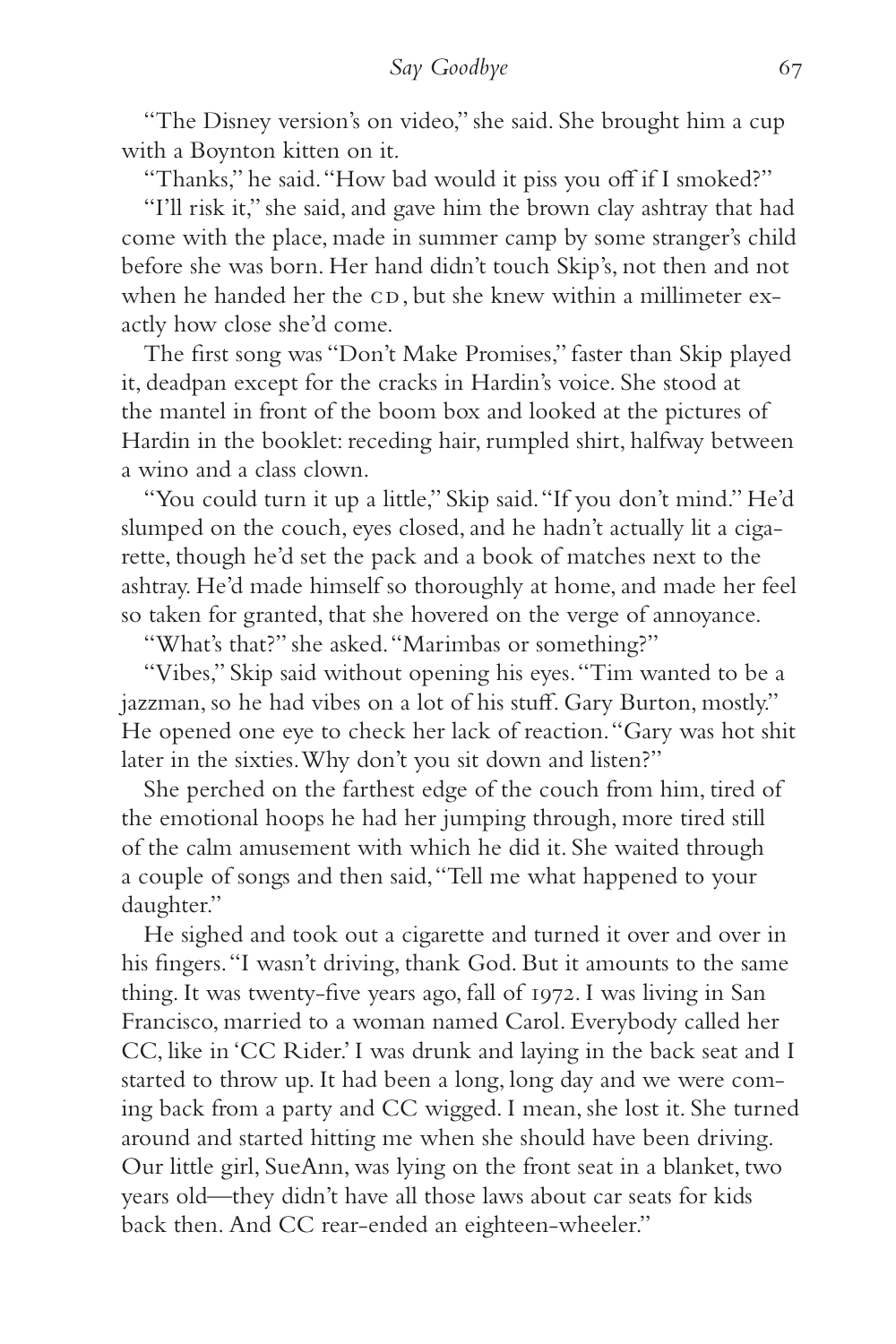He finally lit the cigarette. "You got anything stronger than coffee?"

She brought him a glass of wine and watched his Adam's apple move as he drank half of it. Then he wiped his mouth on his sleeve and said, "SueAnn went through the windshield. The driver door came off and CC got thrown. I was sealed up in the wreck for four hours, they tell me. They had to use acetylene torches to cut me out. I never heard a thing. I wasn't bad hurt—that was the booze, it really shows you how to roll with the punches—but there was this noise like a waterfall in my head, so loud I couldn't hear anything else. It started to fade after a few days, and it took six months to go away completely. It was a mercy, really. Otherwise I would have had to listen to my own thoughts."

"I'm sorry."

"Hell, it surely wasn't your fault."

"I mean I'm sorry I brought it up. Made you talk about it."

"I can talk about it or not. After a couple of years it got to where I could go on living with it, but it's never going to go away. It's not like I ever forget it happened."

He emptied his glass, and as she reached to refill it a new song came on, sad major-seventh chords on a piano, and she saw it hit Skip between the eyes. It was called "It'll Never Happen Again," and like most of the others it was only a couple of minutes long. She waited it out, and poured more wine, and then said, "What do you think of when you hear that song?" From where she was sitting, with one arm along the back of the couch, her left hand was very close to the warmth of his neck.

"It's not like that," he said slowly. "There's not one specific memory. It's more the sound of his voice, the mood of the words. He's got a song he wrote to Hank Williams where he says, 'I never knew you, but I've been to places you've been.' And I did know Tim, a little, but it's the same thing. I've been to places he's been"

He looked over at her with a look that seemed destined to end in a kiss. She was self-conscious, curious, scared, and terribly impatient, all at once, and she knew that she'd crossed the line into inevitability minutes, if not days, before.

The phone rang.

Skip was the first to look away. "Don't you need to get that?"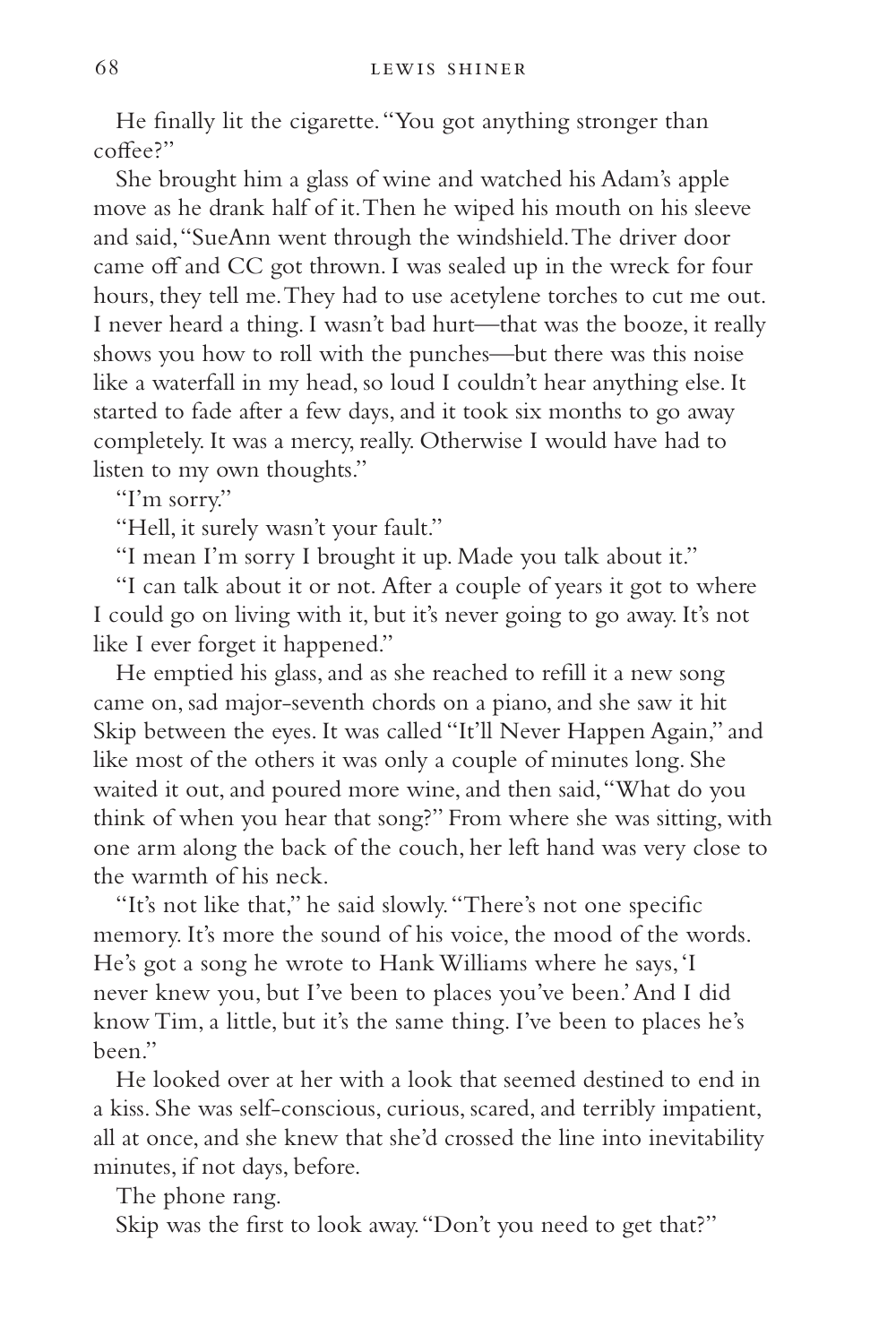"It's probably my mother," she said. "We always talk on Sunday. I can call her later."

The ringing seemed to put Skip on edge. He knocked back the last of the wine, took a last drag off his cigarette before crushing it out. The answering machine clicked on and a voice said, "Laurie, it's Gabe. If you're there, pick up, will you?"

Something in Skip's look make her pick up the phone. "Is Skip there?" Gabe said.

"What?"

"Don't play coy with me, Laurie, is he there or not?"

"Yeah, he's here."

"Put him on, will you?"

"What's going on?"

"Just put him on. Please?"

She held the receiver out toward Skip, who looked as guilty as a dog caught with its head in the kitchen trash. He got up and took the phone and said "Yeah," listened for a while, then said "Yeah, okay," and hung up.

"I got to go," he said to Laurie.

"What's going on? How did he know you were here?"

"I didn't know where you lived. I had to ask somebody."

"Well, what did he want?"

"He...reminded me of something I have to do."

"This is all way too mysterious for my taste."

"It's no mystery, Laurie." She couldn't remember him ever actually using her name before. She loved the sound of it in his mouth. It was like a caress. "I got to go," he said again.

She followed him to the door, befuddled, unable to think of what to say, either to make him stay or to make him explain himself or both. "Your CD," she suddenly remembered.

"You might as well hang on to it," he said. "I got nothing to play it on."

 $"But$ .

He touched one finger to her lips. It sent a wave of heat all the way down to her ankles. She reached up and took his right hand in her left and kissed it, just behind the thumb.

"You got to stop that now," he said. He didn't take the hand away. She took one more step toward him and he backed quickly out the door. "I'll see you," he said. "Tomorrow night."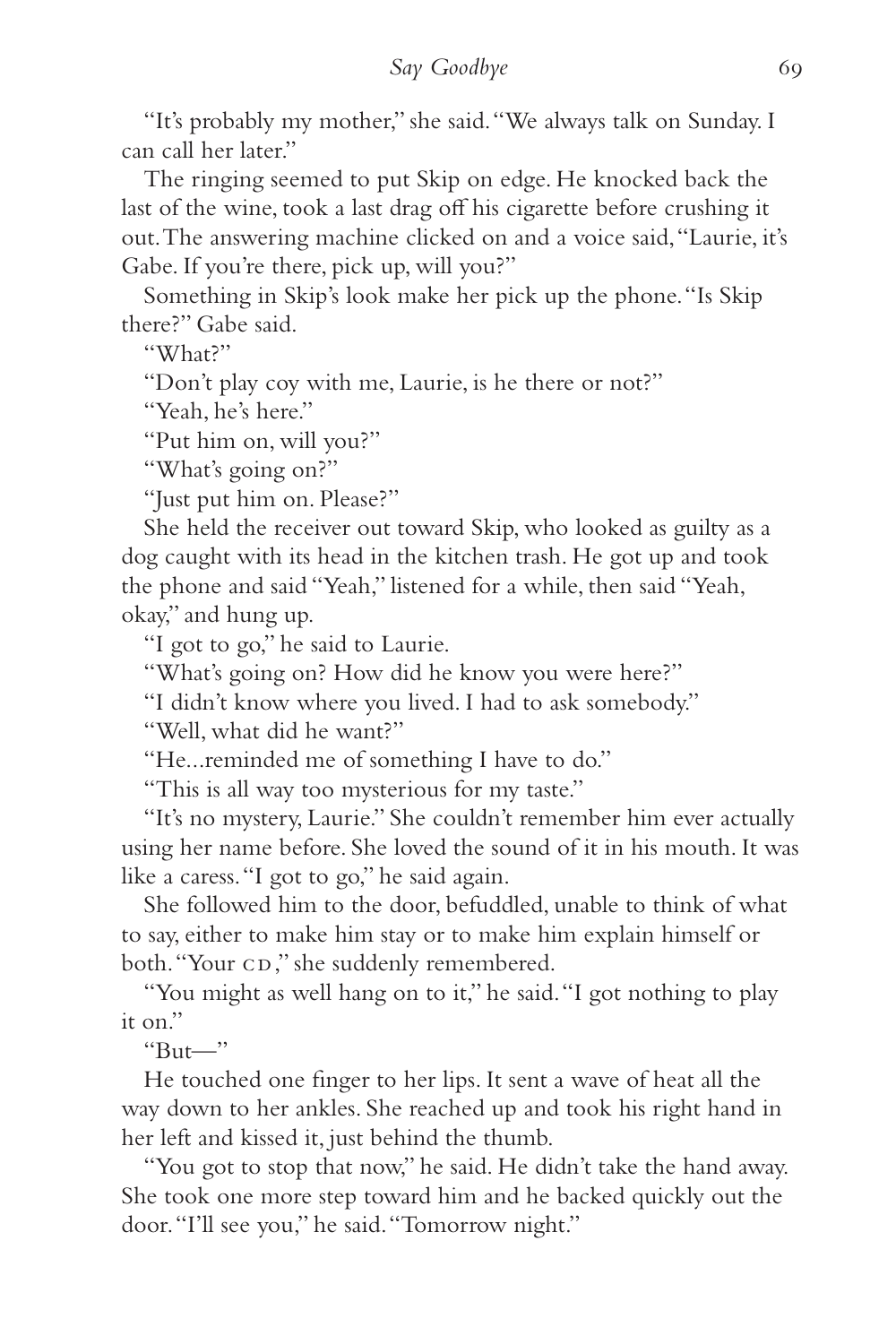She had to hold on to the door frame to keep her balance. Skip hesitated as he opened the door of his Mustang, looked at her but didn't speak or wave, then got in and drove away.

She slammed the door and dialed Gabe's number. "What the hell was all that about?" she said.

"Down, girl. I just reminded him of something he had to do."

"That's what he said. So what was it he had to do?"

When Gabe didn't answer she felt her muddled emotions snap into focus. "You're treating me like a little kid, and that really sucks, Gabe."

"Yeah, okay, you're right. I'll be there in fifteen minutes."

She was listening to a dial tone. She slammed the phone down and furiously cleaned the apartment until Gabe arrived.

"So what was it you had to reminded him about?" she said to him at the door.

"Hi, Laurie, it's nice to see you too. Come in? Why yes, I'd love to."

He sat on the couch where Skip had been and put a brown clasp envelope on the coffee table. "Something to drink? Why, yes, that'd be lovely. What do you have?"

She stood in front of him with her arms folded across her chest. "What did you remind him about?"

Gabe sighed. "I reminded him not to break up the band by screwing the lead singer."

"Whoa," she said. "Back up. Start at the beginning. Remind me when I appointed you my nursemaid. Convince me this is any of your business."

"I never wanted to be in somebody's band before. Part of what makes this different is your songs and part of it is this thing between you and Skip, that tension. If you two get in bed together you're going to end up not talking to each other and it's going to screw everything up. If you're lonely, need a boyfriend, I can sympathize. But not Skip. For God's sake, not Skip."

"Because he's in the band?" She looked at the manila envelope. "Or is there something else you're not telling me?"

Gabe seemed to lose his momentum. He picked up the newlycleaned clay ashtray and turned it over in his hands. "Did you make this yourself?"

Laurie grabbed it away from him. "Talk to me, Gabe."

"Did Skip tell you any stories while he was here? About his deal with Warner, maybe?"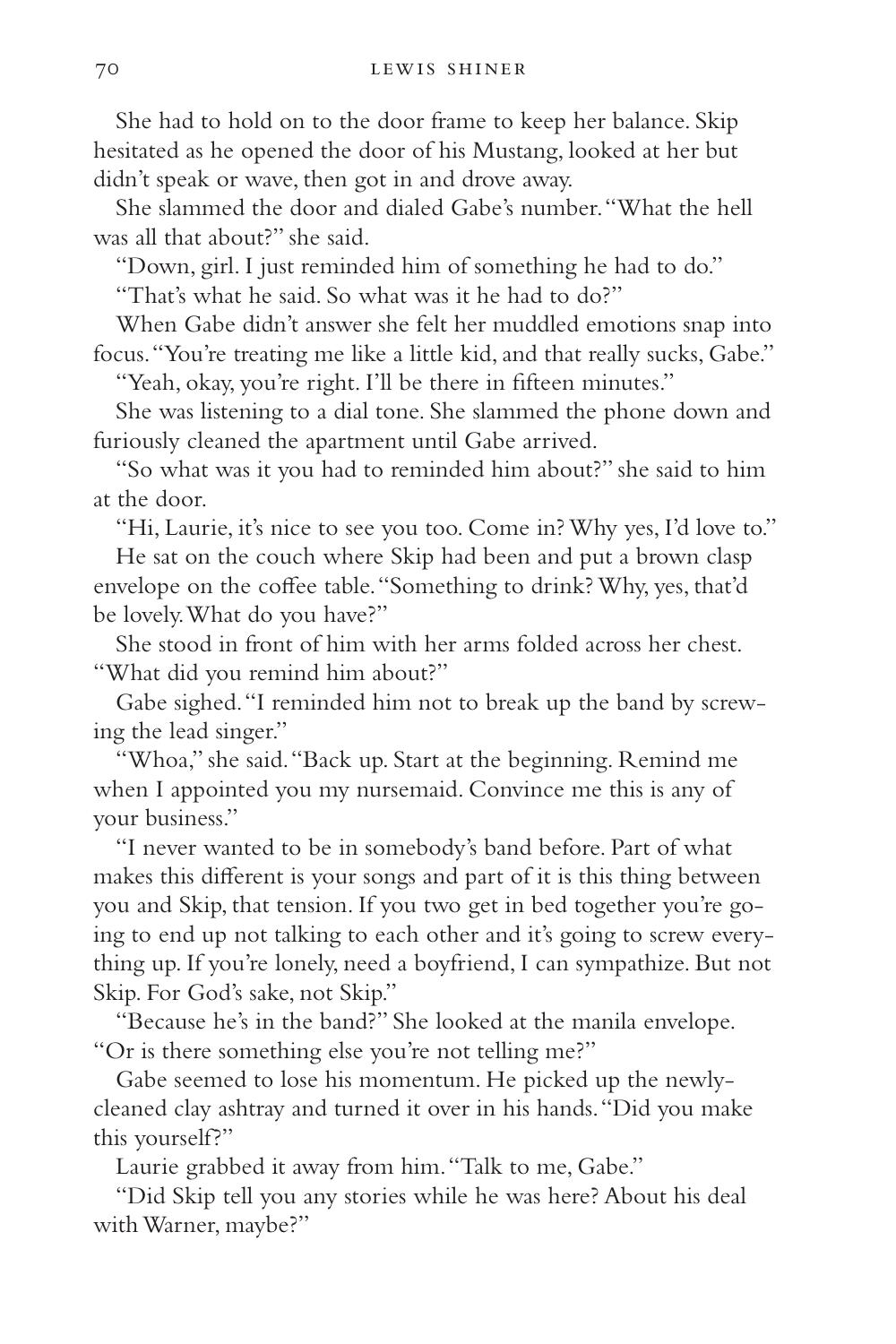"No, what about it?"

"Later. Did he mention his daughter?"

"He said she died in a car wreck in San Francisco. His wife was driving and he was throwing up in the back seat."

"Interesting," Gabe said.

"Is that all you can say? 'Interesting'?"

"It's just, it's a story he likes to tell a lot. When he told it to me, it was set in New York City. His wife had just left him and taken Janey with her."

"Janey?"

"His daughter's name, supposedly. He hailed a cab and was following them when his wife went through a red light and a truck hit them broadside."

She couldn't seem to find solid ground, and it was making her panicky. "You're not making sense, Gabe. Are you jealous of Skip? Did I miss something?"

Gabe opened the envelope and took out a stack of photocopies. He paged through them and handed one to her. It was part of a page from the *LA Times* dated October 10, 1972, copied from microfiche: "Singer Faces Manslaughter Charge." Skip Shaw, who'd had a hit a few years earlier with "Tender Hours," had been involved in a fatal accident the previous evening. His daughter Jenine, age 3, was pronounced dead at the scene. Arresting officers claimed that Shaw, 23, was "highly intoxicated and belligerent, possibly under the influence of narcotics, certainly in no condition to have been driving." After treatment for minor injuries, Shaw was charged with manslaughter as well as driving under the influence and criminal negligence. Shaw's wife Carol, in New York at the time, could not be reached for comment.

"What are the rest?" she asked.

One was from a 1979 issue of *Billboard* with the headline, "Former Folk-rock Frontman Fails to Fork Over Five Figures." Sources at Warner Brothers records were quoted as saying they had no plans to take Skip Shaw to court to recover the \$30,000 advance he'd been given to record an album for them. The money was gone, Shaw was destitute, they only hoped that one day he'd make good on his contract. "We'd still love to have a Skip Shaw album," the source said. "We just don't know if such a thing is possible anymore."

"I take it this isn't how he tells it?"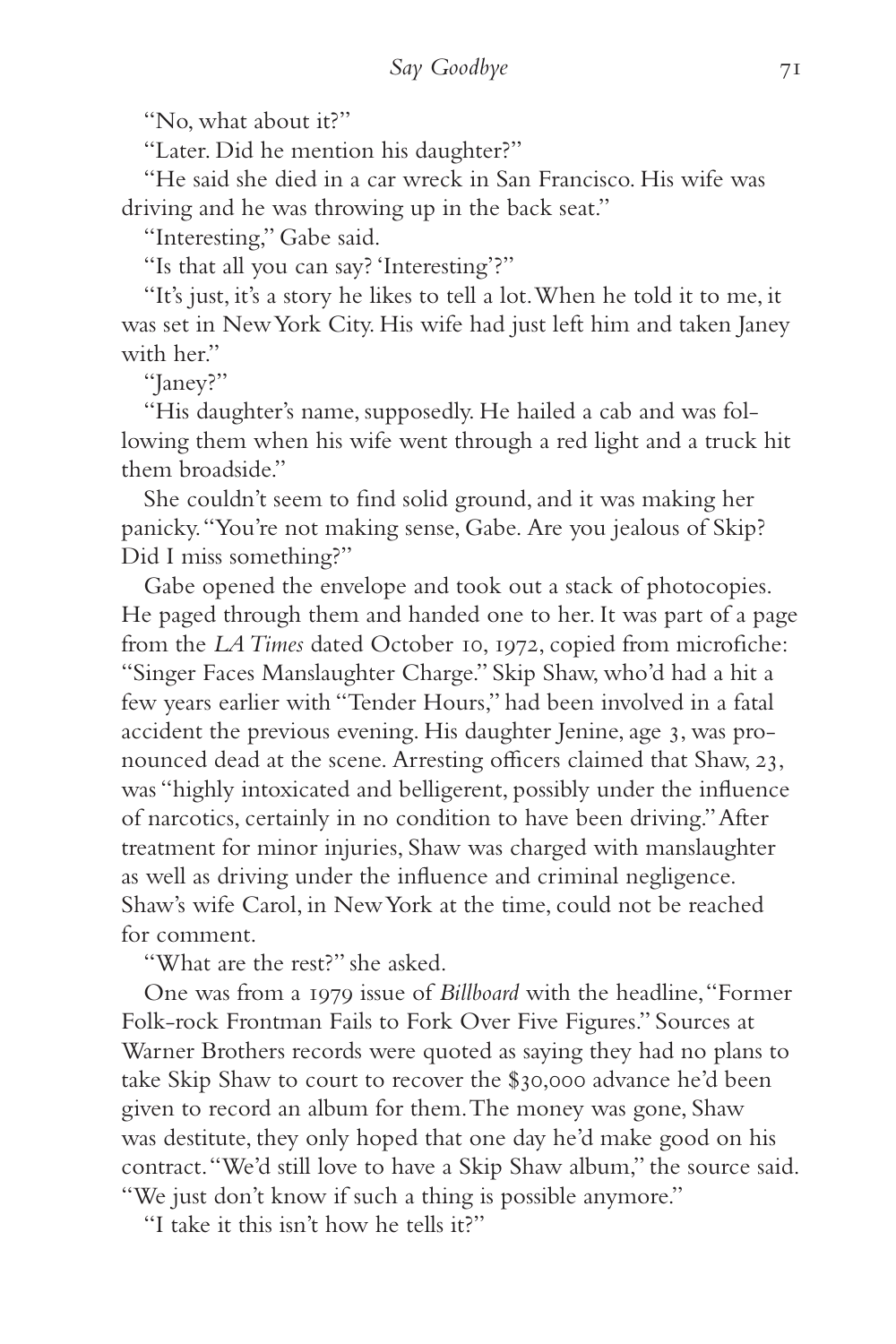"In one version, he told me a vice-president at Warner tracked him down to a motel in Mexico and set fire to his room. In another, he actually delivered an album—a brilliant album, of course—and Warner was 'afraid' of it and destroyed the master. Look, Laurie, don't get the idea I like doing this. I hate this more than you can imagine."

"Do you? I find it disturbing, to say the least, that you're keeping this little secret file of evidence on somebody you claim is your friend. You're a regular one-man CIA, aren't you?"

"You don't know what it's like yet. Being around Skip can make you doubt everything you ever knew. It's dizzying. It's hard to remember which way is up."

"Does Jim know about this?"

"Jim helped me put it together."

"Dennis?"

Gabe nodded.

"Have you ever showed this to Skip, given him a chance to explain?"

"I tried. Either the papers got the stories wrong, or he was trying to protect somebody else, or I wasn't remembering what he'd really said, or somebody was lying to get even with him."

Suddenly it was all simply too hard to think about. She didn't want to do it any longer. "I think you should go."

He got up. "I'm sorry, Laurie."

"Just go."

He stopped again at the door. "I know how you're feeling. I really do. And if you want—"

"Get the fuck out, okay?"

She locked and chained the door after him and curled up on the couch with a blanket, hugging herself until she stopped shivering, watching TV until she drifted into an uneasy sleep where she was trying to solve a sort of three-dimensional crossword puzzle, fitting letters into words and words into meaningless phrases like "the ashtray was full of dimes."

It was dark when the phone woke her. A tentative voice said, "It's Skip."

"Hi," she said fuzzily.

"I just...I wondered—"

"Don't wonder," she told him. "Don't explain. Just come over. Come over now."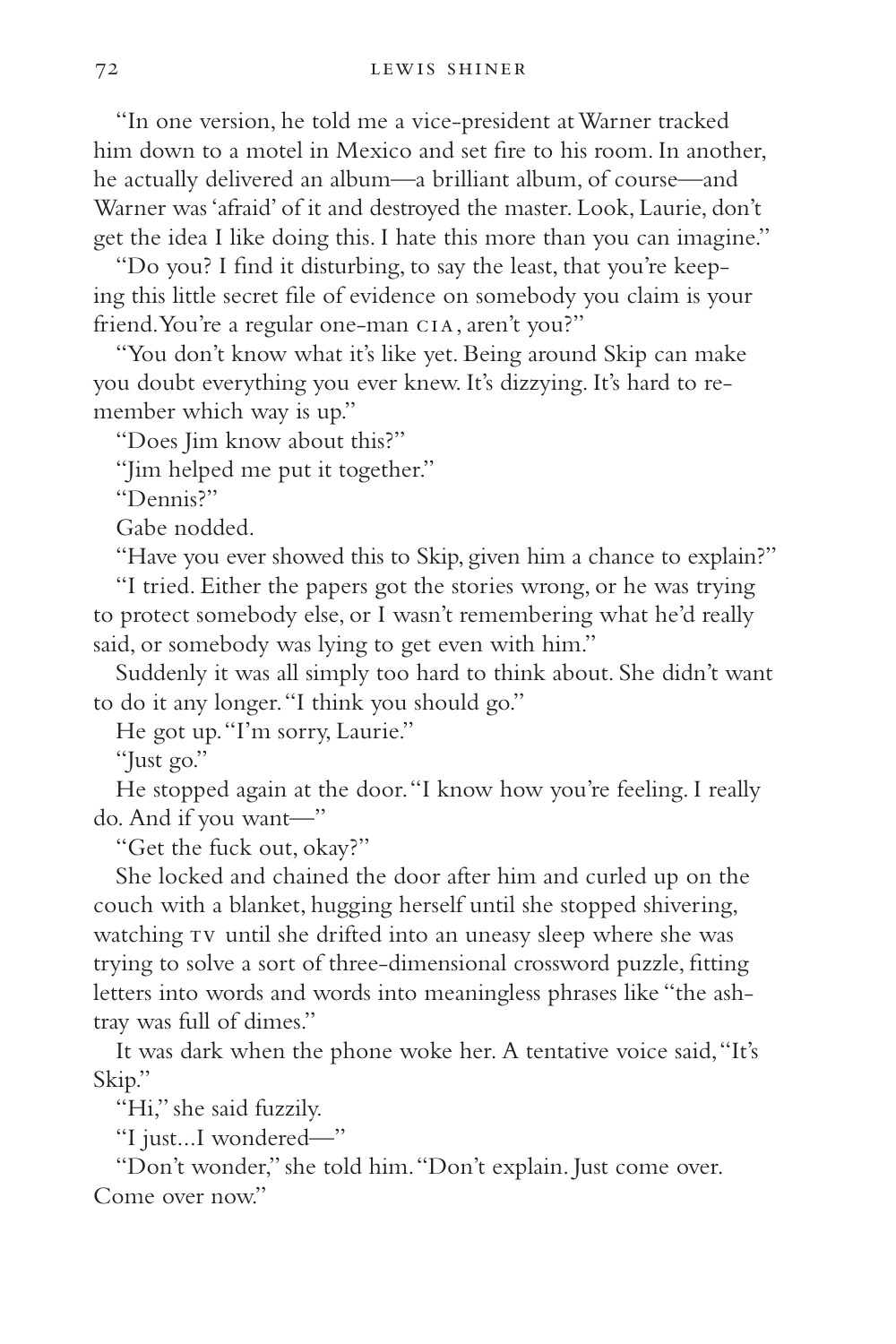AUBADE

She woke late, smelling coffee and cigarette smoke, at first startled at the slap of bare footsteps in the living room, then relieved, amazed, flattered, to realize they were Skip's, that he hadn't pulled his boots on and escaped in the night. Only then did terror flood her heart.

She pulled the covers over her head and curled fetally around a pillow, her eyes squeezed shut. They had not even, for God's sake, used a condom, though at the moment she was less afraid of disease than she was of facing Skip in the light of day.

When she tried to see herself through Skip's eyes, she found only her high school self-image: awkward, naive, poorly formed, tonguetied, childish. Why hadn't he run away?

By far the worst was her sure and certain knowledge that she had destroyed the band. It could not possibly survive the contempt for her that Skip was surely feeling now. She pictured each step on the path ahead: the awkward silences at practice, the knowing looks passing from face to face, then Skip finally disappearing somewhere into the bowels of LA.

As he surely would. The man was a liar, a drunk, a bitter has-been, as Gabe had tried so hard to tell her.

She found her sweatshirt tangled up in the bedclothes and put it on. Even that small gesture of independence gave her strength. She got out of bed, pulled the sweatshirt down to her knees, walked into the living room, and screamed.

He looked up from the spiral notebook he'd been reading. His jeans and belt were on and fastened, but his shirt was unbuttoned to the waist. He exhaled cigarette smoke through a bemused smile and said, "Good morning to you, too."

"What are you doing? That's *mine*!"

"Some of this stuff is pretty good. The one with the foolscap and the dunce—"

She lunged for the notebook and tore it out of his unresisting hands. He was still smiling. "This is not funny, you asshole!" she yelled, wrapping the book against her stomach with both arms. "This is private. You've got no right—"

"Hey," he said, hands halfway up in tentative surrender. "I'm sorry, okay? I just wanted to see the rest of your songs—"

"If you want something that's not yours, you ask for it. Understand?" She took the notebook to her bedroom, pitched it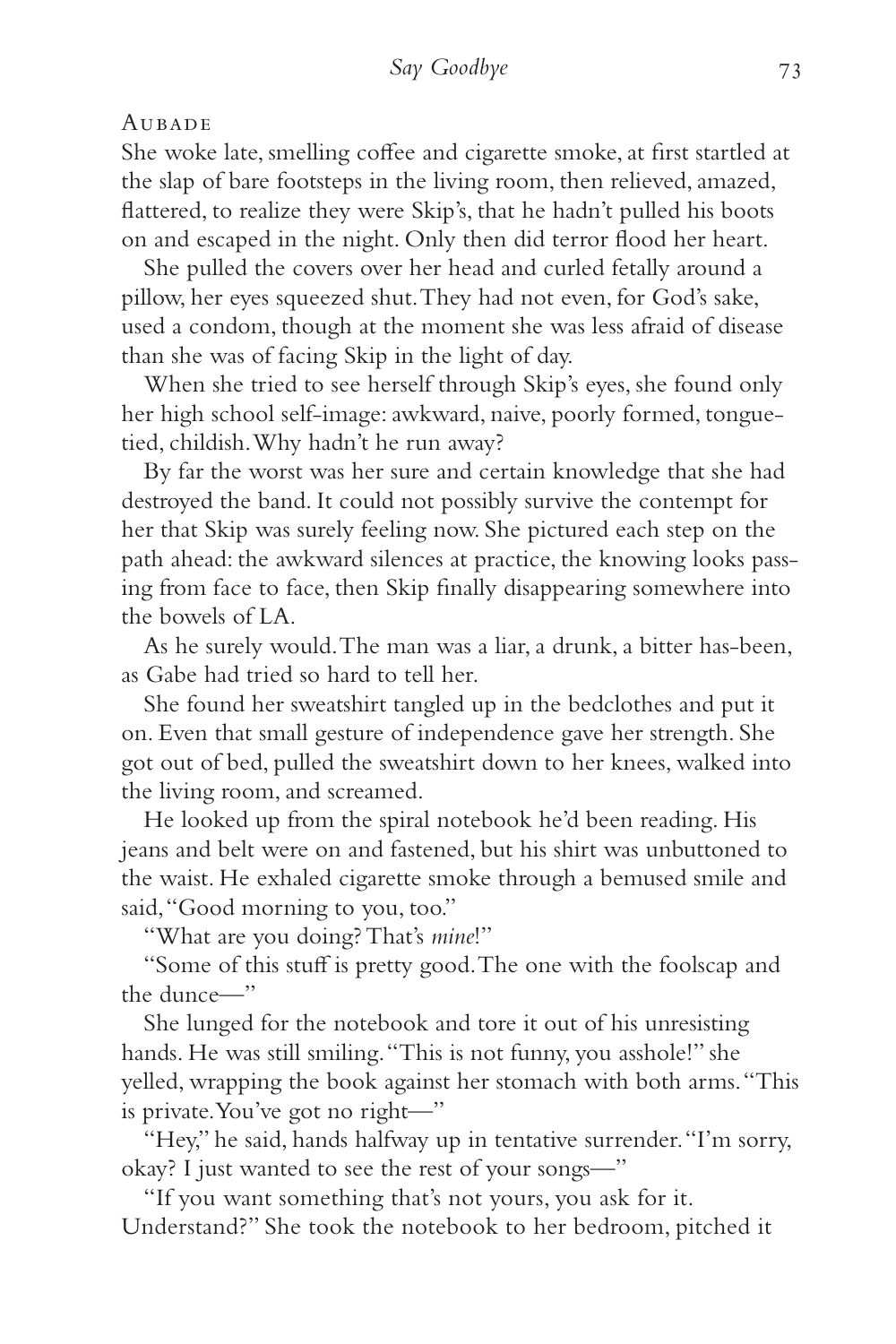into a drawer, and slammed the drawer shut again. If there'd been a lock on the drawer she would have turned it and swallowed the key. No, she thought, lock and key were not enough. Obviously she would have to burn it, so that when he mocked her, there would be no evidence to support him and she could deny everything.

She jumped when she felt his hand on her arm. "Don't touch me," she said.

"It was just laying there," he said. "I promise I won't ever look again unless you tell me."

"You're goddamned right you won't."

"I said I was sorry and I am."

She turned around and looked at his bare feet. He hadn't put his socks on, let alone his boots. "Okay?" he said.

"I guess. I woke up feeling awkward, and then I saw you going through my stuff..."

"Me too."

She looked up at him, which was probably a mistake. His eyes were soft and dark and full of hurt. "What?" she said.

"Awkward. Me too. I was laying there in bed next to you, and I felt this chill of pure remorse, like I'd screwed something up."

"You're sorry we made love?"

"Darlin', that would be like a comet being sorry it fell into the sun. It wasn't like I could keep away from you. If this hurts the band, if it hurts your chances, I don't know how I could live with myself."

"It's your chances too."

"I used up my chances a long time ago. Besides, you're Laurie Moss, and I'm—"

"I know. You're just a tree." Without quite meaning to, she found her cheek pressed against his tanned, hairless chest. His skin smelled like a lawn on a late summer afternoon. And then somehow they were in bed again.

Later he brought her coffee and said, "Can we at least talk about the song?"

"What song?"

"The foolscap song."

"That. That was my Elvis Costello period. Too clever for my own good."

"Is there a tune?"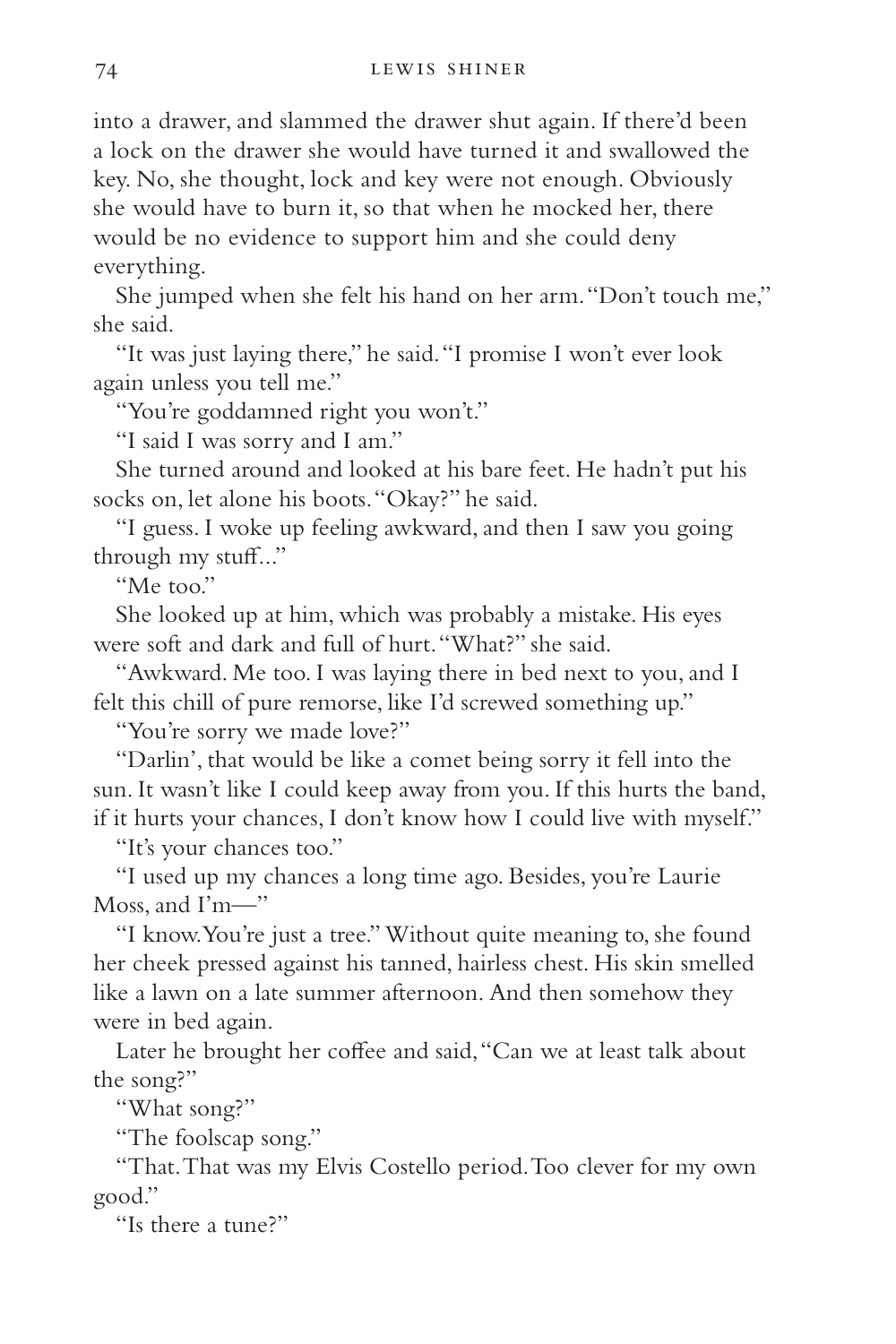#### *Say Goodbye* 75

When she got up for the notebook, she knew she'd somehow lost a contest she'd never meant to enter. Paging through the half-baked ideas, clichés, and shopworn revelations made her cringe. "This song," she said, "is exactly the kind of thing I didn't want you reading." The lyrics were full of forced puns and odd rhyme schemes:

> *Leaves of empty foolscap Left me feeling like a dunce I've gone so wrong Every time I try to write The phone has wrung me uptight With a long Wrong number More than once*

"Yeah," Skip said, "but is there a tune?"

She brought her father's guitar back to bed with her and sat naked, one leg crossed over the other, working through the chords, the melody returning to her in fits and starts.

"Have you considered playing the Duck like this?" Skip said. He was propped up on a mound of pillows, his hands behind his head, long strands of brown hair fallen across his weathered face. "You'd really pack 'em in."

She sang through one verse, ignoring him. Skip had her do it again, then said, "Go up a step to the C for two bars, then to the E-flat." She played and he sang, " 'The phone rings around the roses/You sent to deliver me/Everything stems from this...' or something like that."

"It needs to go to A minor instead of E-flat," she said, and for the next hour she didn't think about the consequences of what they'd done, only about watching the song open like a flower in time-lapse photography. Before Skip touched it, the song had been words and nothing more. After, it meant something; it glistened with subliminal sadness.

"How do you do that?" she said. Beneath her sense of wonder lay the conviction that she was doomed to a life of waitressing, that greatness was simply not in her.

"Practice, my dear." Skip got out of bed, his back to her, and pulled on his pants.

"You're leaving me," she said. "I'll never see you again." She'd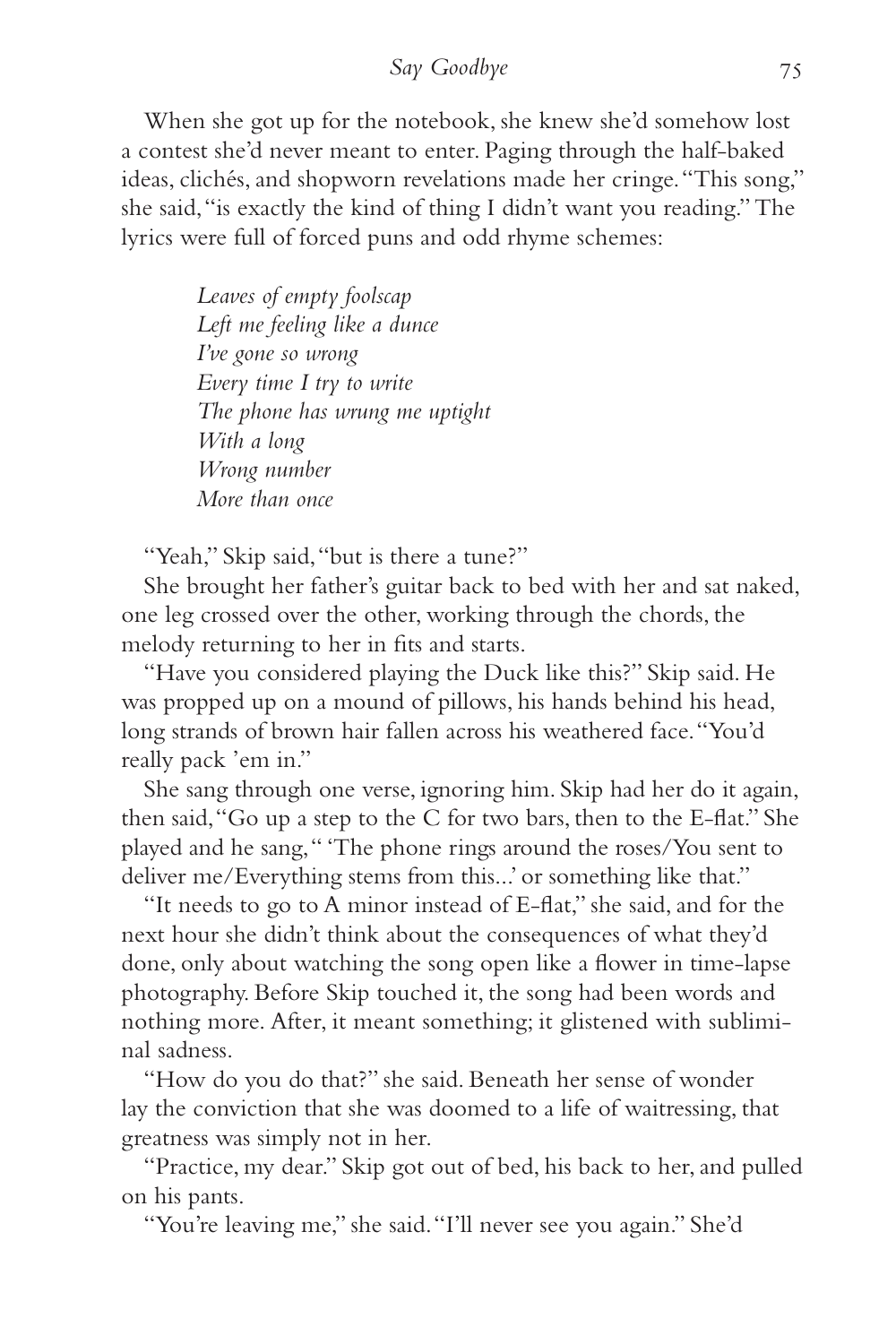meant it to be a joke, had let it escape before thinking how it would sound, how nakedly the words would hang in the air.

Skip put on his watch and said, "You'll see me in six hours." He put on his shirt and his boots while she sat on the bed, hunched over her guitar, and then, as he stood looking for an exit line she climbed over the bed to him and wrapped him up in a kiss. When she let him go he smiled and said, "You got to stop that, now."

## Panic

The apartment was a hundred times emptier when Skip left than it had been before he came, as if he were a particularly insidious thief. Overnight she'd lost all comfort in silence. Dressed again in sweatshirt and jeans, she huddled on the couch, knotting her fingers until the knuckles crunched. She didn't even have Skip's phone number. Probably for the best. She'd missed her interview in Pasadena entirely. Gabe would know what had happened the minute she showed up at practice, and that thought made her cringe. Looking ahead, she could always start planning for her eviction, which couldn't be far off.

More than anything, she hated the idea of sinking without a trace when she had been so close. If she could just finish the master tape, she thought, she could endure the humiliation. She could hold the CD in her fingerless gloves as she lay starving in her cardboard box on Venice Beach. Worse come to worst, she could make do with a cassette that Jim dubbed off for her.

Then that's it, she thought.

We'll finish the tape.

## Of the Same Name (1)

That night they learned "Fool's Cap" and two more originals: "Linda," which went back to college and a friend of Laurie's who'd cut off all her hair and tried to kill her boyfriend, and "Midnight Train," which wasn't about much of anything beyond its own "na na na na" chorus. Laurie had spent the entire afternoon frantically reworking them both, going through the notebook that Skip had violated and folding down the corner of every page that held a scrap of poetry capable of being hammered into a bridge or an extra verse.

After practice, sitting at the kitchen table, Jim added them to the song list and said, "You know..." He stopped and counted the songs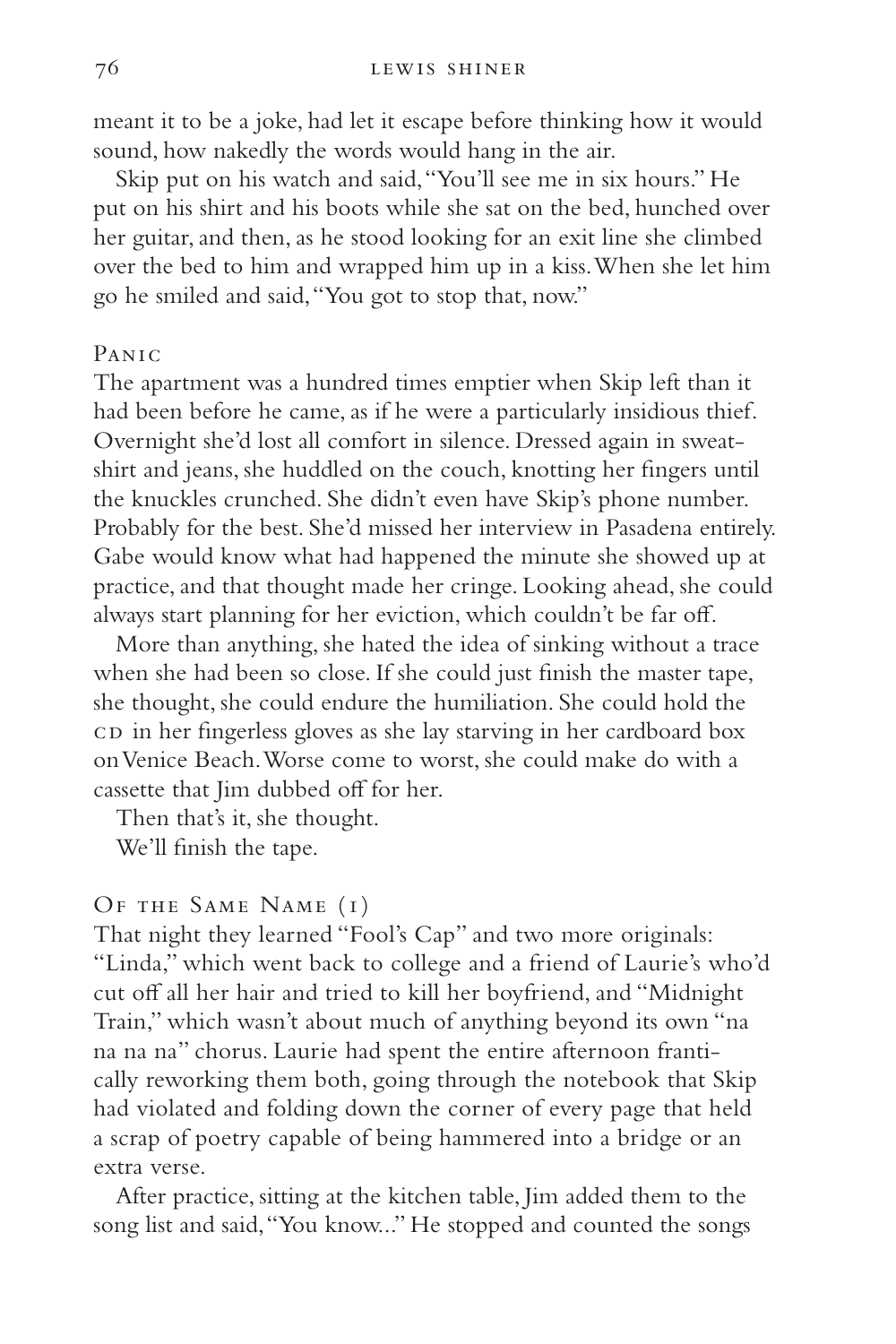again and then scratched his orange beard with the butt of the pen. "You know, there's enough songs here for an album."

"Really?" Laurie said. "No kidding." She should have been grateful that Jim had raised the subject first, but instead she was full of the sudden and rare terror of getting what she'd asked for. What if I get what I want and it still doesn't make me happy? she thought. There were so many ways to be wrong, so few ways to get things right. How was it ever possible to know?

"I make it ten originals," he said, "your pal Summer's song, your dad's song, and 'Don't Make Promises. '"

She and Skip were both shaking their heads. She said, "Skip already told you—" at the same time that Skip said, "I can't sing lead on—"

They stopped and looked at each other across the table. "We'll discuss it," Jim said. "But I'm telling you right now, that arrangement is killer. It's a great piece of material, it was born to be a duet, and I can't believe nobody ever thought of it before."

She looked at Gabe, but Gabe was still neither talking nor meeting her eyes. She and Skip hadn't deceived anyone—when she presented "Fool's Cap" and Skip kept suggesting lines they'd thrown away that morning, she could barely maintain a straight face—but they'd all pretended nothing was happening. Everyone except Gabe.

"I think we should go ahead and start it," she said.

"What," Dennis said, "you mean tonight?"

"We could start tomorrow. Work on the set for a couple of hours every night, then spend a couple of hours recording."

"It's your band," Skip said. "Only what's your hurry?"

She held onto her coffee cup with both hands, needing heat. "I'm broke," she said. "I can't find a job. I'm scared. I want to feel like something in my life is for keeps." Her gaze caught on Gabe as she said that, and she wished she could close her eyes, but he stared right into her until she finally turned her head away.

"We can talk about it," Jim said.

"Let's," she said. "I want to talk about what it would sound like. Here's what I think. I think you should be able to hear the space between all the instruments. I think it should sound like everybody's playing really hard, but you can hear everybody, all the time. Everything should have texture and rough edges that catch in your brain. Weird instruments—toy pianos and plastic trash cans and tonettes, tucked away for people to discover."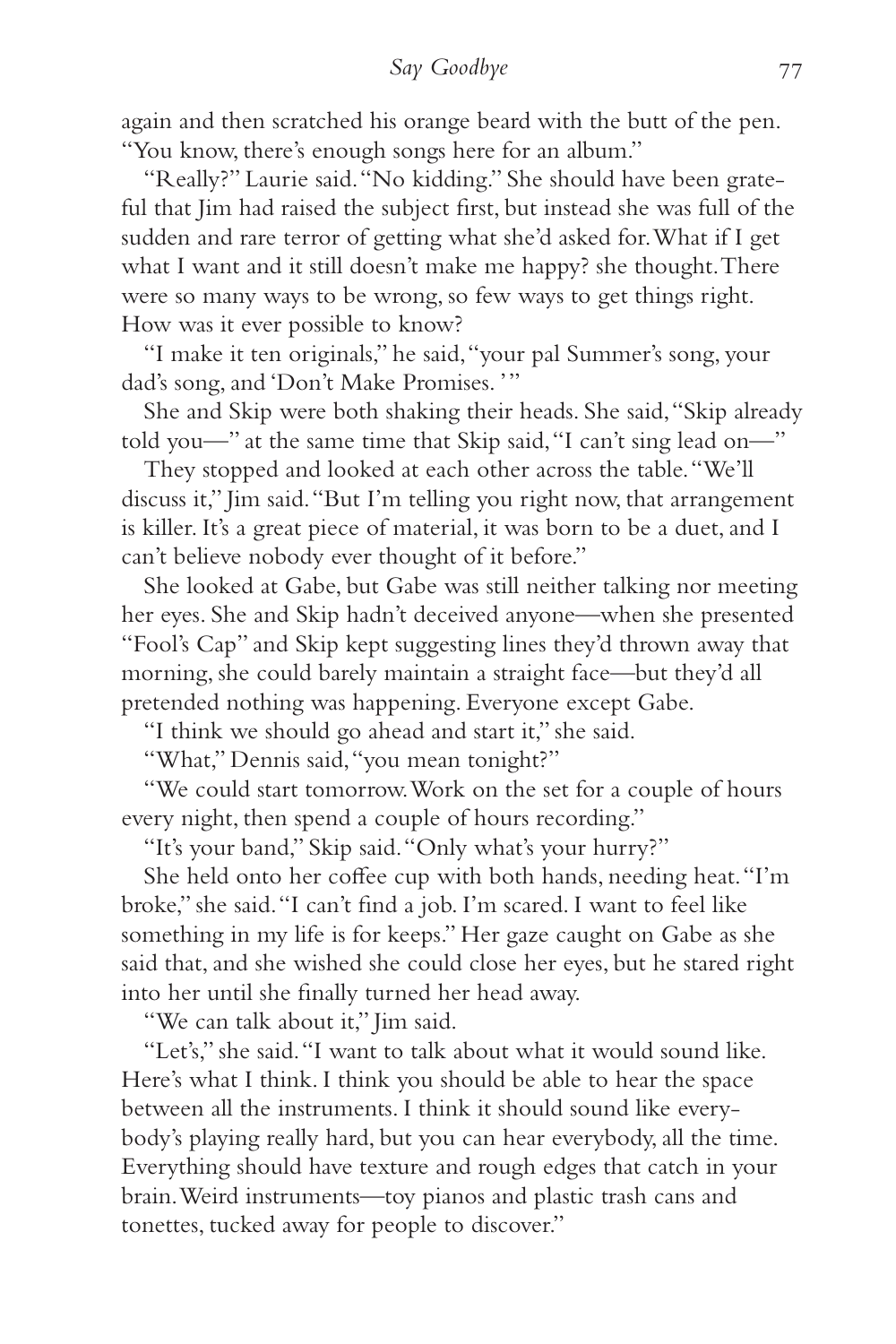Jim's eyes lit up. He had a glockenspiel, he said, that would fit on "Brighter Day" and a cheesy 12-tone electronic doodad that had exactly the right sound for "Fool's Cap."

He went to Sam's room to find it and in the silence Dennis said, "So, what are you going to call the record?"

"Laurie Moss," Skip said. "What else?"

Dennis leaned forward, hands clasped on the green Formica tabletop, blond hair falling in his eyes, an intent expression on his face. "You know what I always thought would be a good title for a record? *Of the Same Name.*"

Jim, on his way back with the doodad, stopped in the kitchen doorway to listen.

"That way," Dennis said, "when they announce it on the radio? They could say, 'That was Laurie Moss, from her album *Of the Same Name.* "

Jim, standing behind him, looked stricken. "My God," he said. "Dennis made a joke."

"You guys think I'm stupid—"

"Yes," Jim said, "we do."

"—but I'm just keeping my lice under a bushel basket."

For a second Jim didn't seem to believe what he'd heard, then he sank to his knees and started to roll around on the floor. Gabe bent over in his chair and Skip shook his head in silent laughter.

"What?" Dennis said. "What'd I say?"

"Nothing," Laurie told him. "I think it's perfect. It's exactly right. We'll call it *Of the Same Name.*"

When the silence wore off Gabe said, "And then what? Do we shop it to the majors or what?"

"Of course," Laurie said. "Columbia and Warner first." "Well," Jim said.

He'd left a black hole in the conversation. He sat down again and put the doodad in front of him. It was a six-inch miniature keyboard with an octave and a half of little round buttons instead of keys. He played a three-note version of the "Neither Are We" riff.

"You could get really hurt in the majors, even if we did get a deal. They pretty much want a gold record first time out anymore. And if you don't hit with the first single, they won't even take your phone calls."

Laurie's hopes began to melt and run. Her father had done this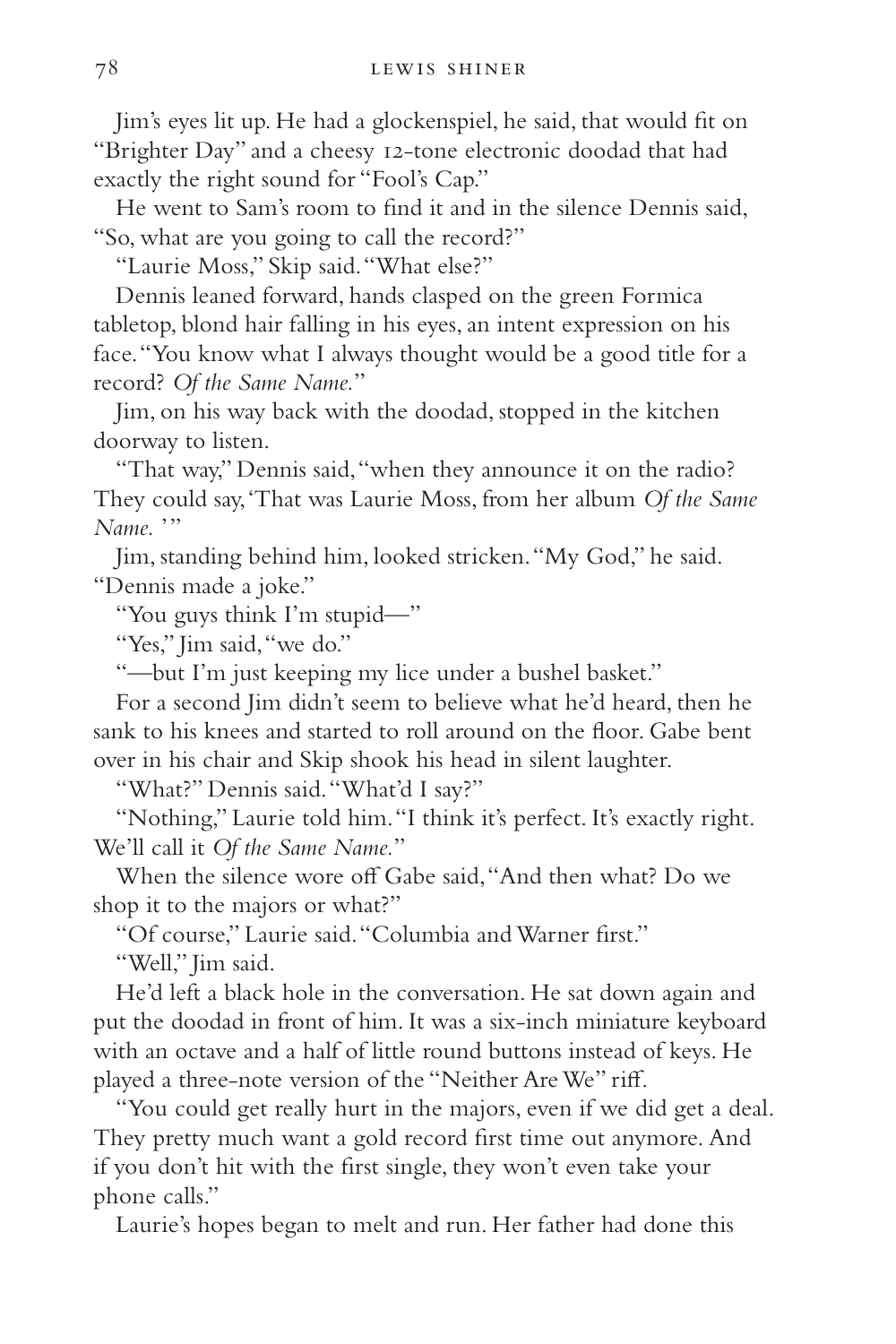to her in grade school, and her mother stepped into the role when he left. If she wanted a new dress, he told her she'd just grow out of it. A puppy would be endless work. The lines were too long at Disney World.

"Let's not do this now," she said. "No pissing on the album until it's done, okay?"

"Fair enough," Jim said. "Let's see what we end up with. Anything could happen."

"You got that right," Gabe said, a bit ominously, she thought.

She stood up. "Tomorrow?" Everybody agreed, and Skip got up, too. She felt her heart pick up speed.

She leaned down for her guitar case and Gabe said, "Hang on," in her father's voice.

It had gone so well. Skip fully present and playful, rehearsal productive, the album now consensual. She might have convinced herself she was going to get away with it if not for Gabe's relentless guilt-inducing stare. "It's late," she said, the way she would have said it to her father in sixth grade. "Can't we—"

"No," Gabe said.

She looked at Skip, who crinkled his eyes in a way she believed no one else could see. She realized she would have to settle for that. "See ya," she said. He nodded and walked out.

She looked at Gabe. "What did you want to talk about?" "Let's take a walk."

They got outside as Skip was pulling away. Laurie wanted so badly to be sitting next to him, smelling stale smoke and leather, night wind in her eyes, that it felt like some essential part of her had in fact stowed away in the Mustang's passenger seat and left the rest of her behind to cope alone.

"So," Gabe said. "I hope it was worth it."

"Were we really that obvious?"

He sat on the trunk of the LBD. "Give me a break."

"Okay." She sat down next to him. "It was pretty fantastic."

Gabe sighed. "Maybe I should have pushed you two at each other from the start. Gotten it over with." He folded his arms across his chest. The effect was somewhere between stern and pouty. "The band will either survive this or it won't."

"I'll hold it together with my bare hands if I have to. At least until we finish the record."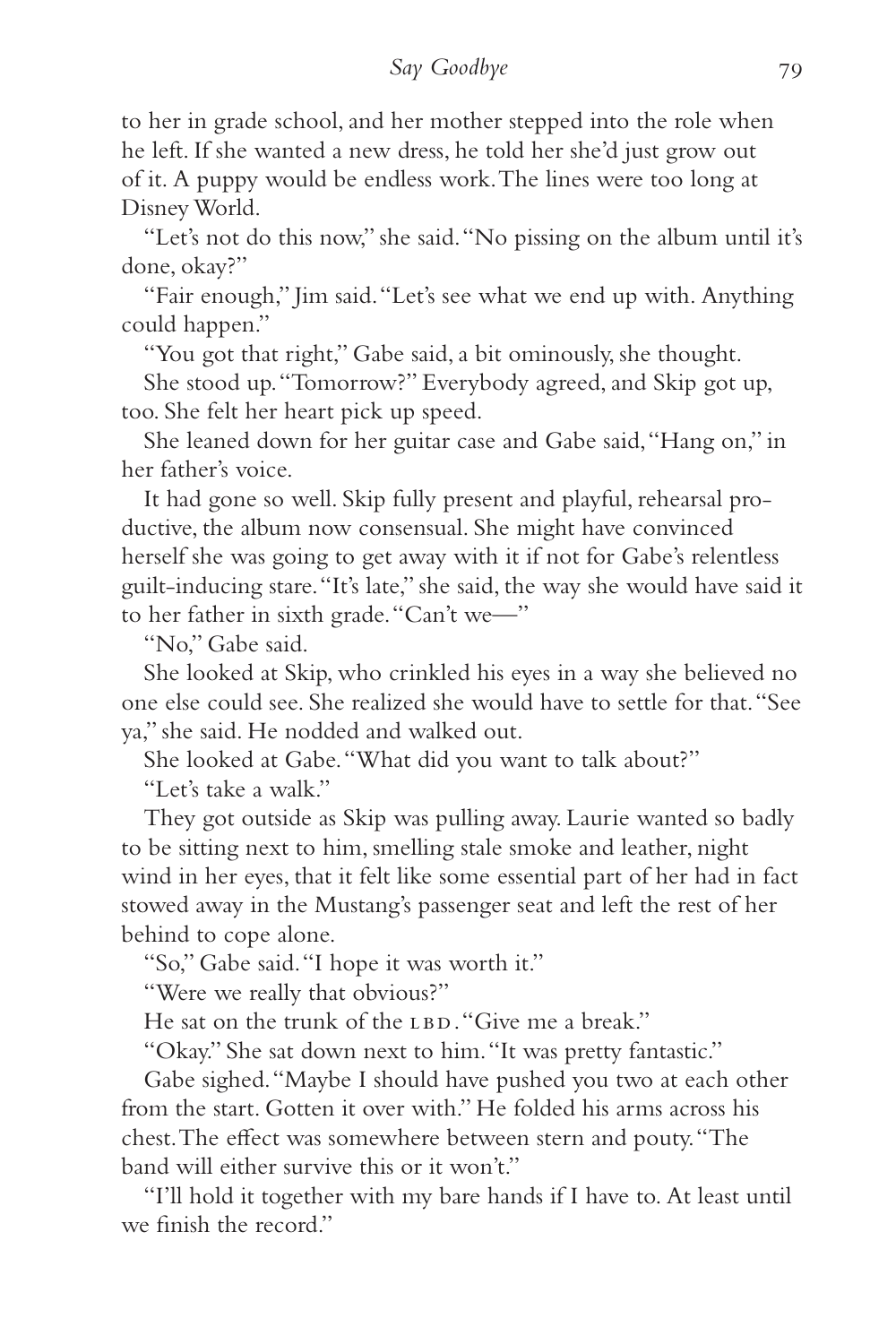"If making a record is so important to you, why did you have to oh, never mind."

"Where do you get off being such a Puritan? What did you do with that black-leather fantasy at the Duck the night I met you? Play mah jhong?"

"I've known L'Shondra since grade school, actually. We've only been lovers for five years. She's an orphan too. Neither one of us has got much in the way of family history, you know? But we've got each other. She's got a Masters in social work, by the way, and helps run United Way for LA county. She dresses differently for work than for clubbing, if that's any of your business, but then I'm not sure there's a huge difference between judging people by the way they dress and judging them by their skin color."

"Are you ever going to slow down long enough for me to apologize?"

"I don't know. Should I bother? I'm still pretty pissed off at you."

"I'm trying to tell you I'm sorry."

"Yeah, okay. I guess you are."

They sat and looked at the night sky, muffled in haze and reflected light. "Your real parents," Laurie said. "Did you ever find out who they were?"

"My birth parents, you mean?"

She'd never seen Gabe this way before: quibbling, sarcastic, contentious. This is my fault, she thought.

"Yeah," he went on. "My father was a black soldier in Viet Nam. He died over there. My mother was what you call Eurasian—half French, half Vietnamese. She died over here, when I was five months old. Heroin OD. My dad got her hooked on it when they were shacked up together. That's one of the reasons I'm so rabid on the subject."

"I don't remember that being the subject."

"We were talking about Skip, remember?"

"Oh my God. Are you saying Skip..."

"You mean you didn't know? You honestly didn't know?" She shook her head and Gabe sighed. "As far as I know he's clean right now, been clean as long as I've been playing with him. And I think I could tell. In his day, though, he was one of the king junkies of all LA."

At the same moment that she was thinking, My God, I had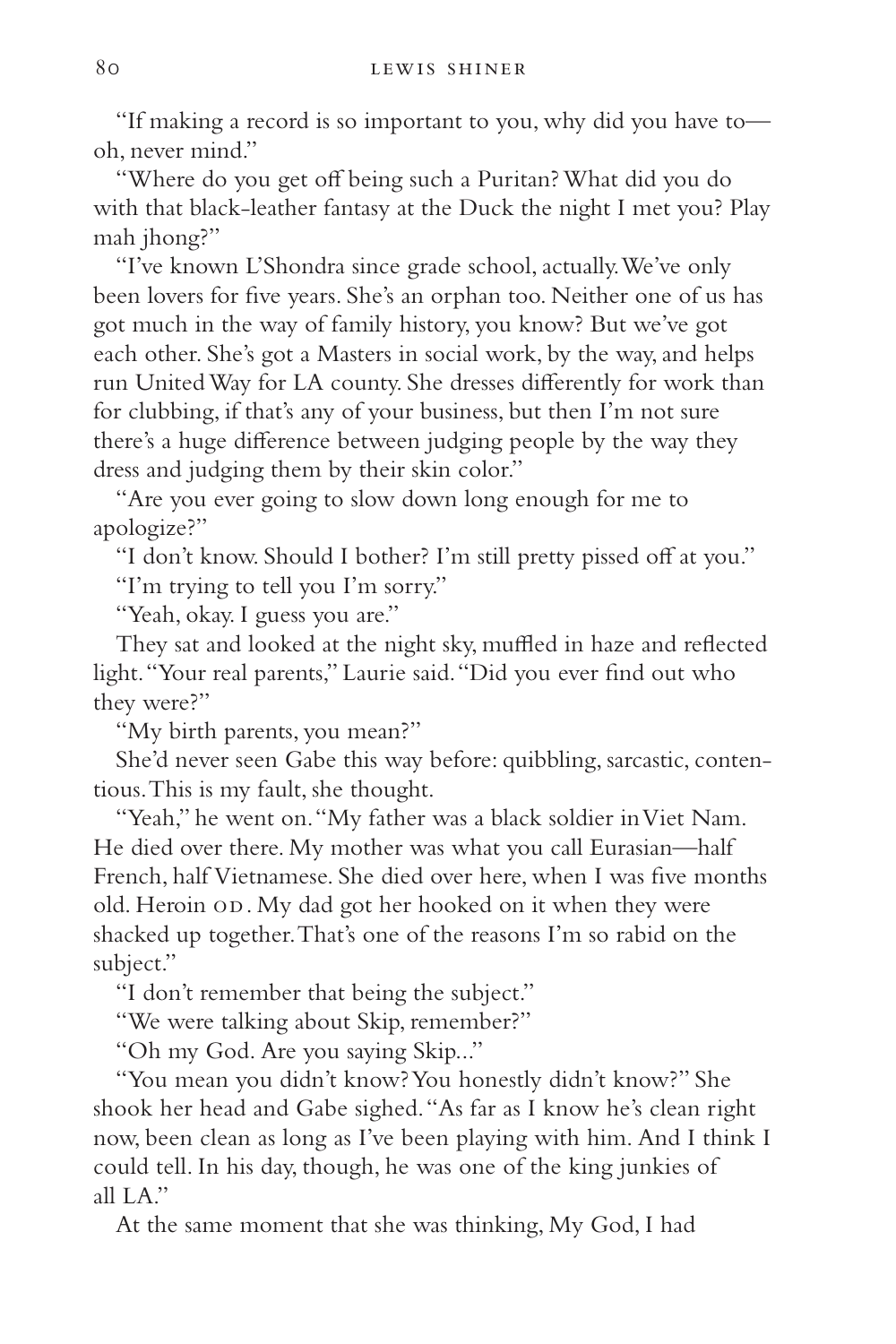unprotected sex with an iv drug user—at that exact moment she was also thinking, You poor son of a bitch, there truly is a world of pain in those eyes.

"So you can see," Gabe was saying, "why he has a lot of mixed feelings where success is concerned. That 'five-figure' advance from Warner you read about went straight into his veins. If he ever really hit the big time he'd probably do himself in."

"My God," Laurie whispered. "What else is there I don't know about?"

"Well, there's Dennis. He's into teenage prostitutes."

Laurie stared at him and he waved one tired hand. "Kidding. Just kidding, for Christ's sake."

"We're doomed," Laurie said.

"That," Gabe said, "would be the most obvious conclusion."

She thought of Ron Tuggle and took a modest sip of air. "What are we going to do?"

"We'll do what you said. We'll rush right into making the album instead of waiting until the songs are road-tested and refined and totally solid, because the more successful we get, the faster the clock is ticking down."

"You must hate me."

Finally Gabe unfolded his arms and scratched his forehead. "Nah. I'm a little pissed off, but I'm not going to hang on to it. If it wasn't for you, we'd still be pissing our lives away, going nowhere, twice a week." He stood up. "I guess I'm done, if you are."

"Gabe? Thanks."

"For yelling at you?"

"For giving a damn."

"The Buddha says the more you care the more you get hurt." He shrugged. "Let's go see if there's any coffee left."

# TRACKS

Nothing on the answering machine from Skip when she got home, and by the next afternoon he still hadn't called. Three washouts from the want ads left her nostalgic for Mazola Mike. She cleaned the entire apartment for the third time in a week to distract herself from the twin specters of guilt and anxiety.

When the phone rang around three o'clock she snatched it on the first ring. It was Jim, who had just finished using Dennis on some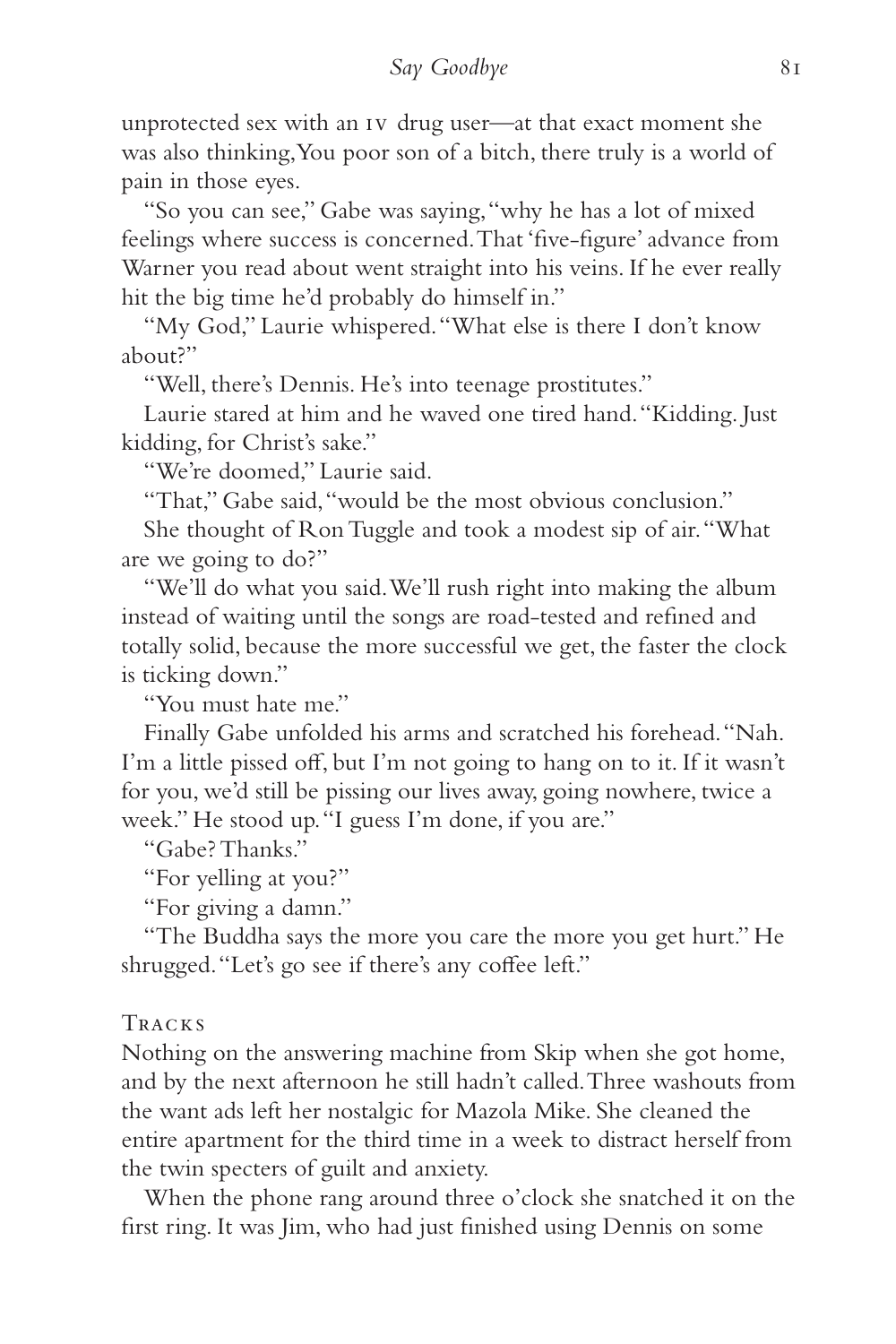other singer's demo. "You want to come over and work on a couple of drum tracks?"

She'd been so sure it would be Skip that she had trouble orienting herself. Working on drum tracks was exactly what she should have wanted, but she had to struggle not to let disappointment creep into her voice. "I'm there," she said. "That's me, knocking on your front door."

She made it to Whittier in forty minutes flat, under a cold, gray sky. Intellectually she knew Skip wouldn't be there. Reality tapdanced on her emotions just the same.

For the first half hour, Dennis battered away while she and Jim moved microphones and fiddled with echo and eq to get the drum sound she wanted: crisp, contained, not the Led Zeppelin recordedin-a-stairwell boom she was tired of hearing every day on the radio. Periodically she glanced over her shoulder, convinced someone had that moment walked in behind her.

Finally they went to work. Isolated behind padded plywood partitions, Laurie did a guide vocal and guitar track so that Dennis could keep his place in the song. Playing helped. She was able to lose herself in the music for entire seconds at a time.

They ended up with finished drum tracks for "Neither Are We" and "Angel Dust," and Jim took them to Taco Bell to celebrate.

They ordered and took their drinks to a table by the window. Jim stripped half the wrapper off his straw and shot the other half at Dennis. "Cheer up," he told her. "We got two tracks today."

"Two *drum* tracks," she said. "With four more instruments, plus vocals, plus overdubs, plus eleven more complete songs, to go."

Their number came up and Dennis went after the food.

"You don't realize how good that guy is," Jim said, once he was out of earshot. "Two tracks in an hour and a half is major league. And even without the rest of the band, or a click track, he still moved around the beat, swung in behind it to push on the choruses, and never lost the tempo."

"Despite my screwing up."

"It's a different discipline, that's all," Jim said. "You'll get used to it."

"If Dennis is so good, why do you give him so much grief?" "He's a drummer. It goes with the territory."

Being on the road, she thought, would be like this. Junk food, casual put-downs, all the music talk she could ever want. And Skip would be there, with nothing to distract him from her.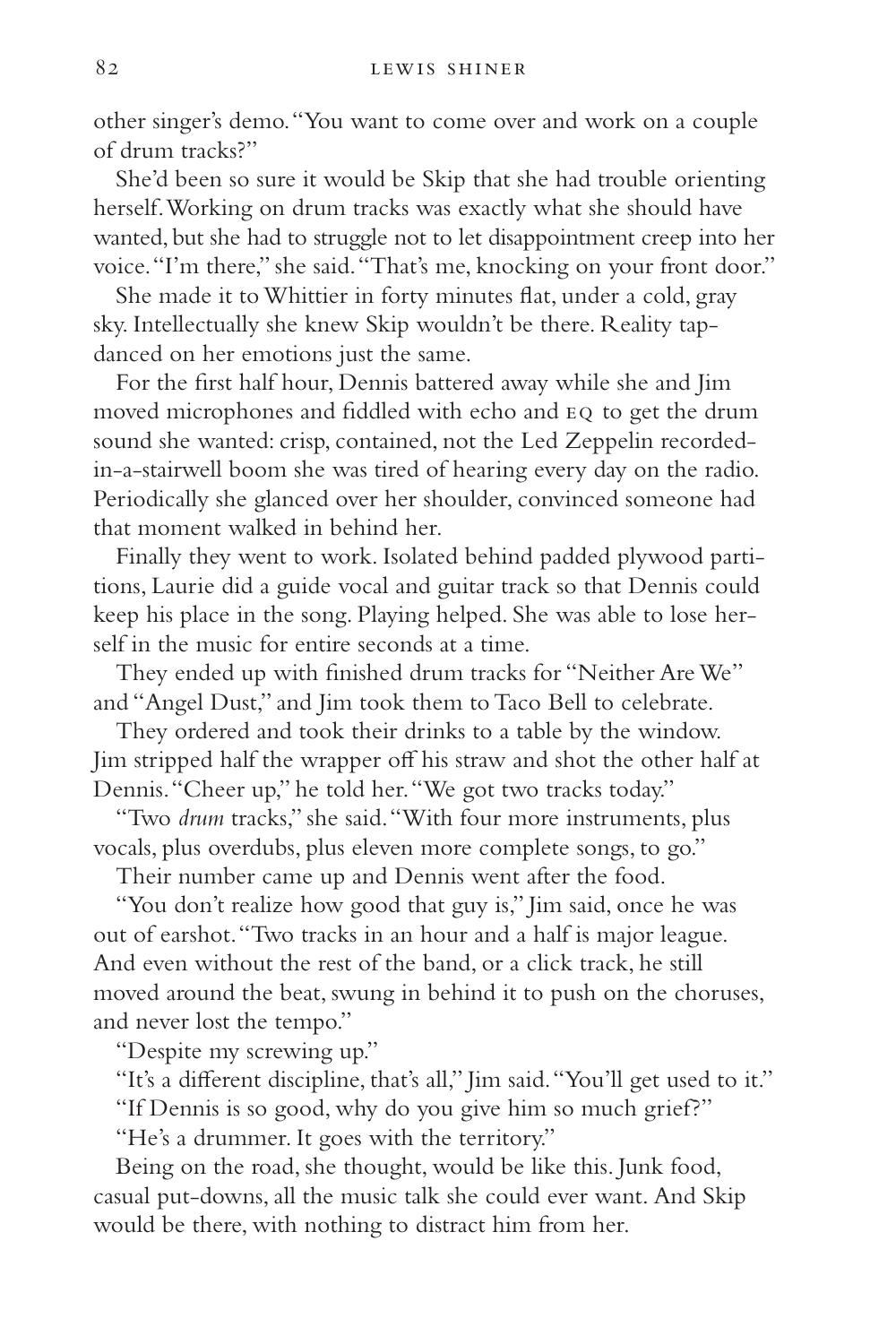Dennis returned with two heaping trays. "What did he say about me?" he asked Laurie.

Jim didn't give her a chance to answer. "I was telling her our motto. 'Those who can, play. Those who can't, drum. '"

"Can't what?"

"Never mind, Dennis. I'll explain it to you later."

Laurie poured hot sauce onto a chicken taco. "Your wife," she asked Jim. "Molly? Does she work?"

"She's a secretary for Parks and Recreation. High stress, low pay. With me working only half time at my real job, and never knowing what money's going to come in from the studio, we've always depended pretty heavily on her paycheck. But it's getting better now, and we're almost to the point where she can quit. Unless Sam wants to, like, go to college or something ridiculous like that."

"I went to college once," Dennis said. "It sucked. If I'm going to get up at eight in the morning, I expect to get paid or laid, one." He looked at Laurie. "Speaking of which, is it true that Skip has this really enormous dick?"

She felt her face go hot and then cold. "Excuse me," she said, with a reflexive smile. She went to the bathroom and stood over the sink, scrubbing at her face, thinking, this is exactly what you were so convinced you could handle. How do you like it? Still want to shut yourself up in a van with these people?

She gave Dennis long enough to think about what he'd done—a favorite concept of her mother's—and then went back to the table. Jim said, "He's sorry. He's an asshole and doesn't know how to behave."

Dennis said, "Sorry."

She'd had time to think it out. Pretending she hadn't slept with Skip had no mileage in it, and she wasn't about to apologize for it. "So," she asked Dennis. "Who told you he has a big dick?"

"I don't know," Dennis said, squirming like an adolescent. "I read it somewhere. What d'you call it, *Vanity Fair* or something."

"*Vanity Fair*?" Jim said. "*Vanity Fair*? You've never read *Vanity Fair* in your life. They have a minimum iq requirement for *Vanity Fair.*"

"You're making that up," Dennis said, in a mildly offended tone.

"You ever read *Harper's*? *Atlantic Monthly*?"

"Hell, no. Why should I?"

"Well, see? There you are."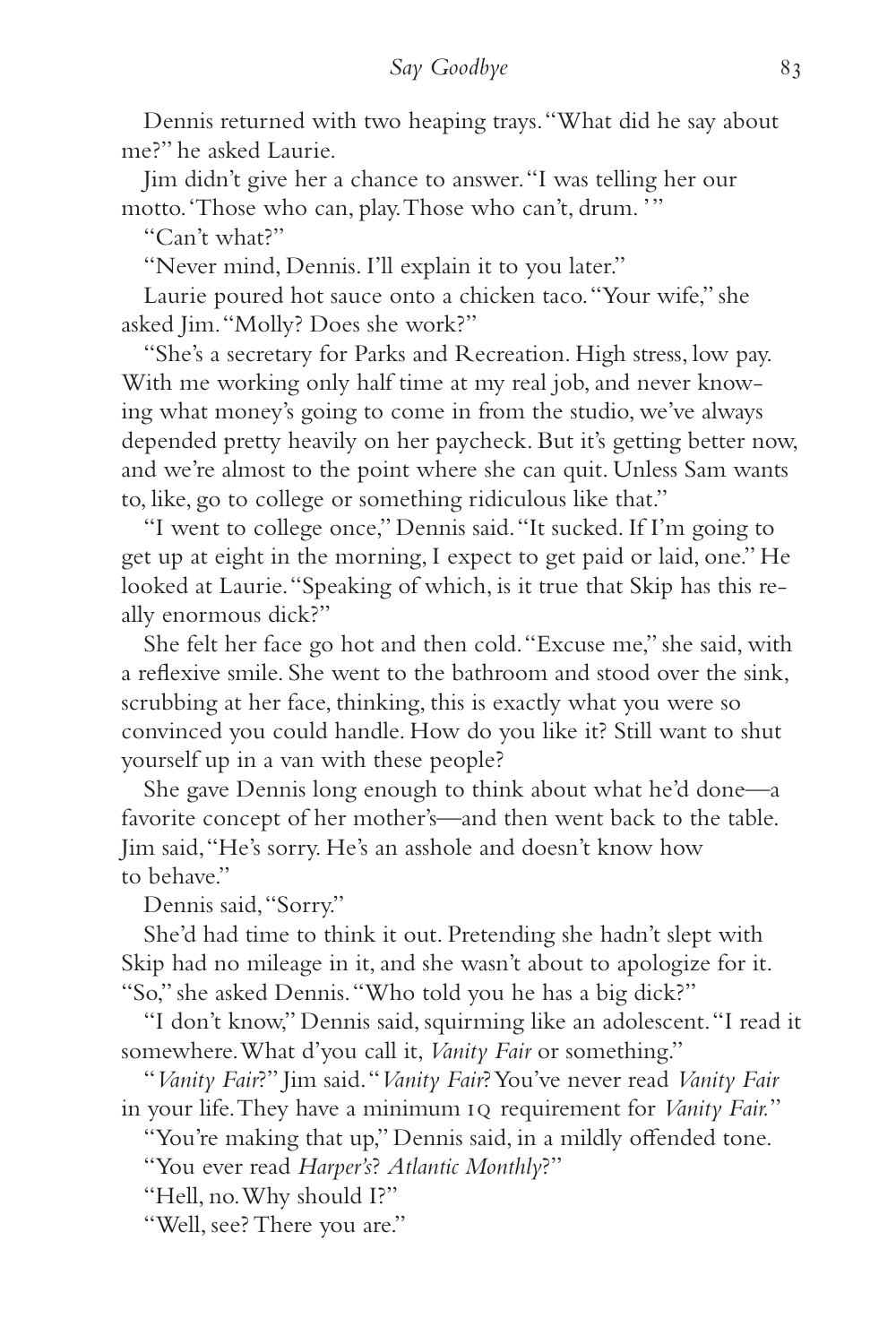Dennis ate a taco in two bites, wiped his mouth, and said, "Neither of them ever had Demi Moore naked on the cover."

It was over that quickly, the crisis more or less averted and the subject changed, albeit self-consciously. Dennis hadn't meant anything, Laurie saw, had simply said the first thing that popped into his head. Still, the knowledge of what she and Skip had done was loose in the general population, free to multiply. The first cracks had appeared in the band's foundation, and it was nobody's fault but her own.

## The set

Skip was plugged in and waiting for them at the garage. Laurie's heart jumped when she saw him. He showed her a smile she hadn't seen before, knowing and intimate, that made her blush for the second time in an hour.

They had fifteen songs on the set list now, an hour's worth, and with stops and starts they made it from top to bottom in two hours. They took a break and then played it again, this time in an hour and a half, with the tape deck rolling.

"Don't Make Promises" chilled her as they sat on the dirty carpet and listened to the playback. The lyrics now seemed prophetic: songs that were all about tomorrow, people telling lies in their sleep.

She left when Skip did, and this time Gabe didn't move to stop her. She had to hurry to catch up to him on the driveway. "So," she said. "You want to come over to my place?"

His smile seemed tired, but she dismissed the thought as paranoid. "Sure," he said. "Why not?"

Once on the freeway, he kept disappearing from her rear-view mirror. The first couple of times, she slowed until he came roaring up behind her again. The third time she decided he could find his own way to her apartment. He'd done it before.

He pulled up as she unlocked the front door. She waited for him and let him walk in first. Inside, with the door locked, she turned to him, her breath caught in her swollen throat. He came to her in four pounding, cowboy-booted steps, tangled one hand in her hair, and kissed her.

On the drive home she'd made herself a promise, and now, with the last of her fading will, she went through with it. "Uh, listen," she said. "Don't you think we should be, um, using a condom or something?"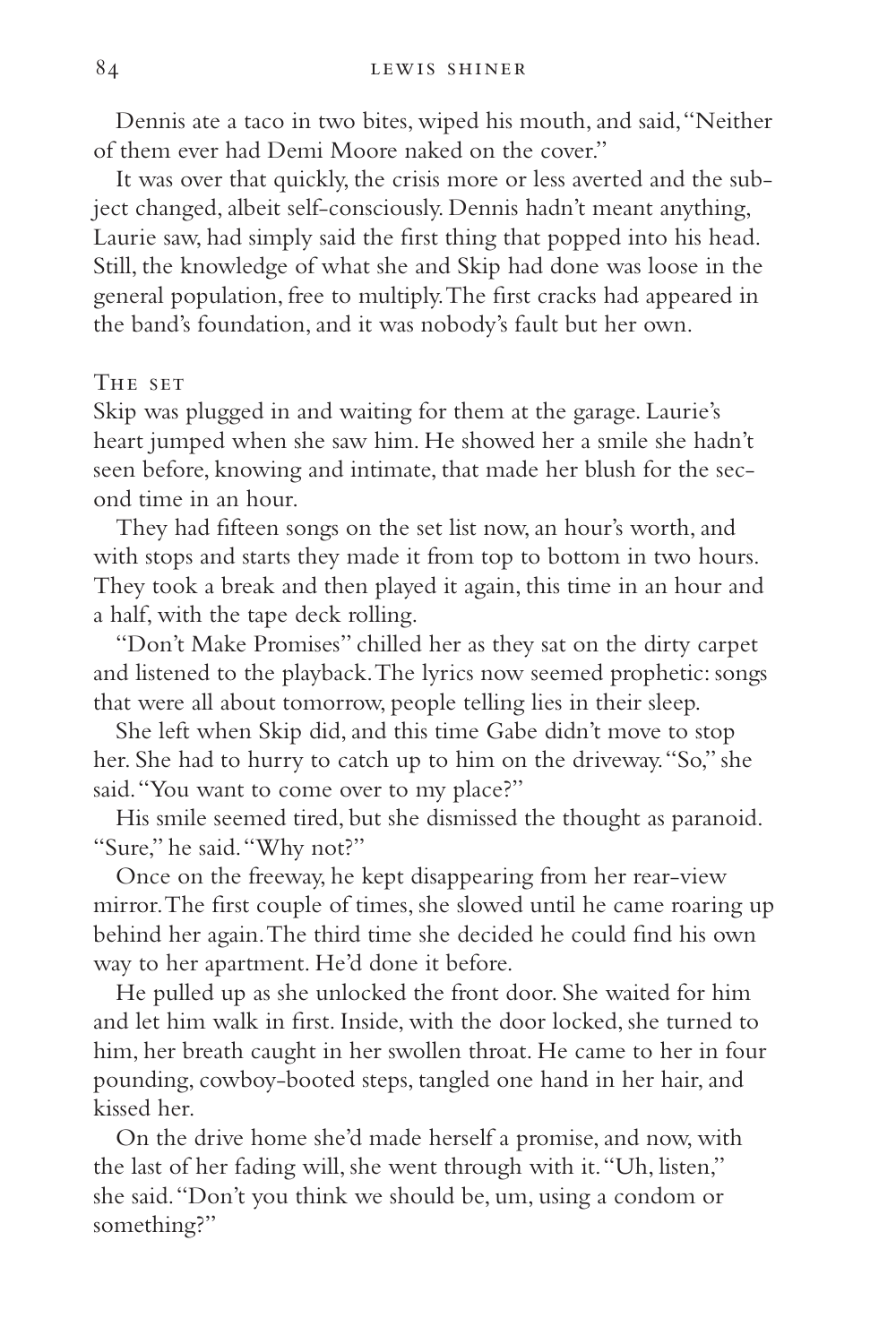"No," he said. "I hate those damned things. They're not natural."

"Well, have you ever been tested?"

"Yeah." He took a step back. "I've been tested. Heterosexual AIDS is a myth. Men don't get it, not from women, not doing the things you and I did."

The past tense and the tension of his shoulders made her wish she'd never said anything, but it was too late now. "Women do," she said. "From men. And I wasn't implying you might have gotten it from sex. Hetero or otherwise."

"What's that supposed to mean?"

"Needles," she said. "I was worried about needles."

"I don't know what the hell you're talking about."

"You're saying you've never shot heroin?"

"That's what I'm saying. Who the hell told you I did? Gabe, again?" When she didn't answer he said, "Maybe we should just skip it." He looked at the door but didn't actually move toward it.

"I didn't mean to make you mad," she said. "A girl can't be too careful, you know."

"Of course she can. It's easier to be too careful than anything in the world."

"Hey," she said. "So you've been tested. So I'm satisfied."

But satisfaction proved not to be so simple after all. Skip had lost the mood and she was unable to coax it back.

"It's late," he said at last, reaching for his clothes. "I should go."

"Don't," she said. "Please. I don't want to fight. Can't you just stay with me? I don't care about the rest of it."

The miniblinds above the headboard broke the glow from the streetlight into stripes across his bare chest. He shrugged and turned away from her. She got up to brush her teeth, and when she came out of the bathroom she saw him quickly shut his eyes.

She lay with her back to him, her brain buzzing with thoughts of her aging car and the rent she could not pay, of the meals she'd missed in the last six months, of the long hours wasted at Mazola Mike's coffee shop, of the clothes at Nordstrom's that she couldn't afford to try on, let alone buy. For a second or two, listening to the playback of that night's rehearsal, she'd let herself believe her life might change, but she saw now she'd only been kidding herself. She couldn't even cry properly, or so much as reach for a Kleenex, because there was someone next to her in bed that she didn't want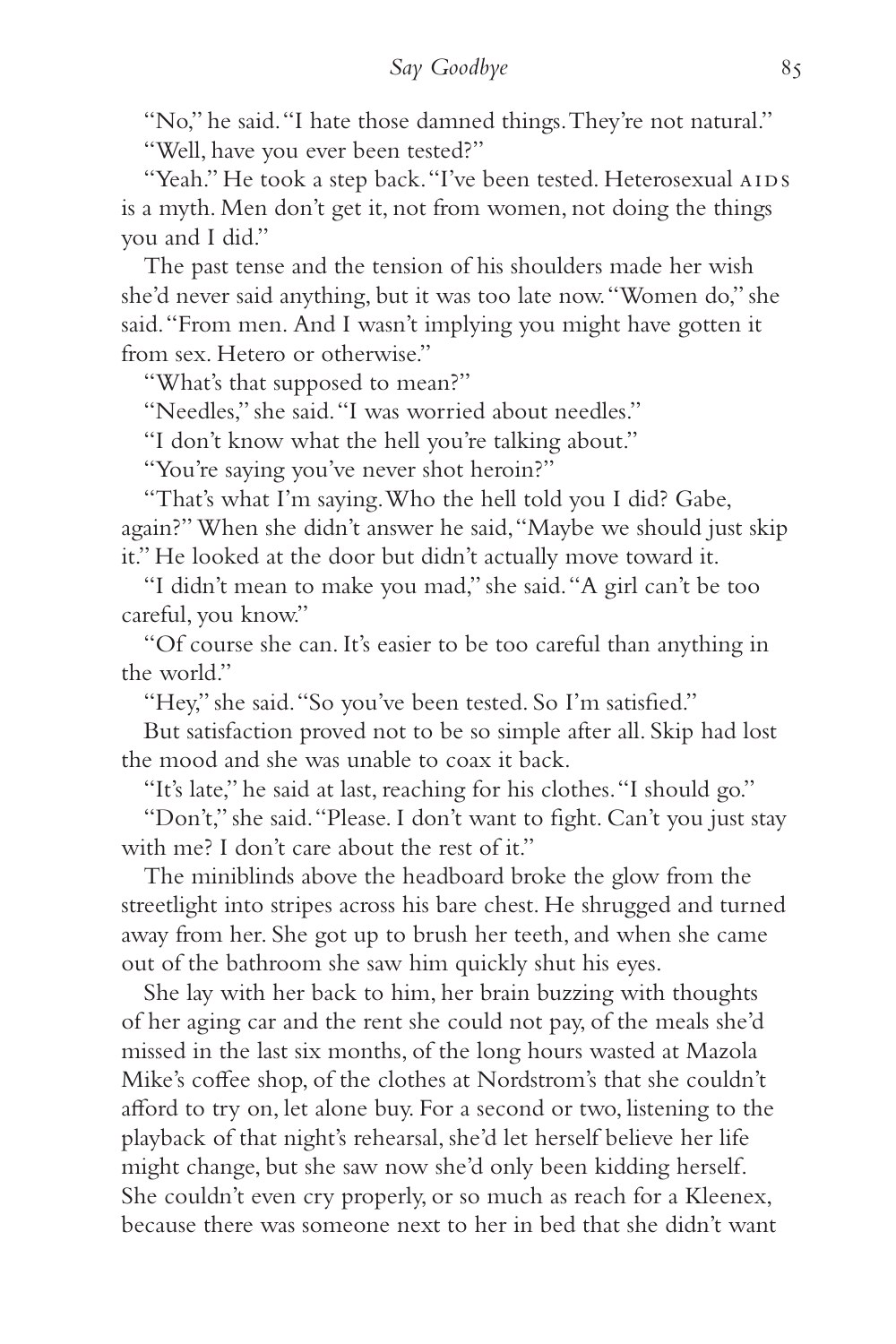to be there. It was a situation she'd promised herself she'd never let herself get into again, and yet here she was.

Around three o'clock—she'd been watching the second hand crawl around the lighted dial of her alarm clock for an hour—Skip said softly, "You awake?" She didn't answer or turn to look as he dressed in the dark and let himself out.

When she heard the Mustang roar away, she got up and locked the door and put on a T-shirt to cover the body that no one wanted, and, finally, fell asleep as the sun crawled out of the darkness.

Double lead

Practice was scheduled to start at seven. She made herself wait to leave the apartment until 6:55, just to show them, then chewed her fingernails all the way to Whittier as she tried to anticipate how Skip would react when she finally walked in.

In the end it was an anticlimax of the mildest sort. Skip was fully present, neither flirtatious nor distant. Once Laurie got past her nerves, she felt like a key turning in a lock. Everything meshed, especially between her and Skip: the double lead on "Neither Are We," the duet on "Don't Make Promises," the words Skip had written for "Fools Cap."

They broke for coffee and played the set again, and there were long seconds at a time when she didn't seem to have an existence separate from the others. When the last notes of "Carry On" died out, Gabe looked at Laurie and said, "We're ready."

Everyone was a little giddy, Laurie included. She felt like she might start laughing at the smallest thing and be unable to stop.

Jim nodded. "I'm going to make some calls, follow up on that demo."

"Yes," Laurie said. "Yes, I want to play somewhere."

Everyone looked at Skip.

Skip popped his guitar strap loose and laid the guitar in its case. "Go ahead and book some things."

"Does that mean we can count on you?" Laurie said. She hadn't meant anything beyond the most immediate context, but in the sudden quiet she could see that it sounded much worse than that.

Skip straightened up slowly. "Don't worry about it," he said. They looked at each other for a second or two as Laurie wondered how she was supposed to take it. Don't worry because yes, he would be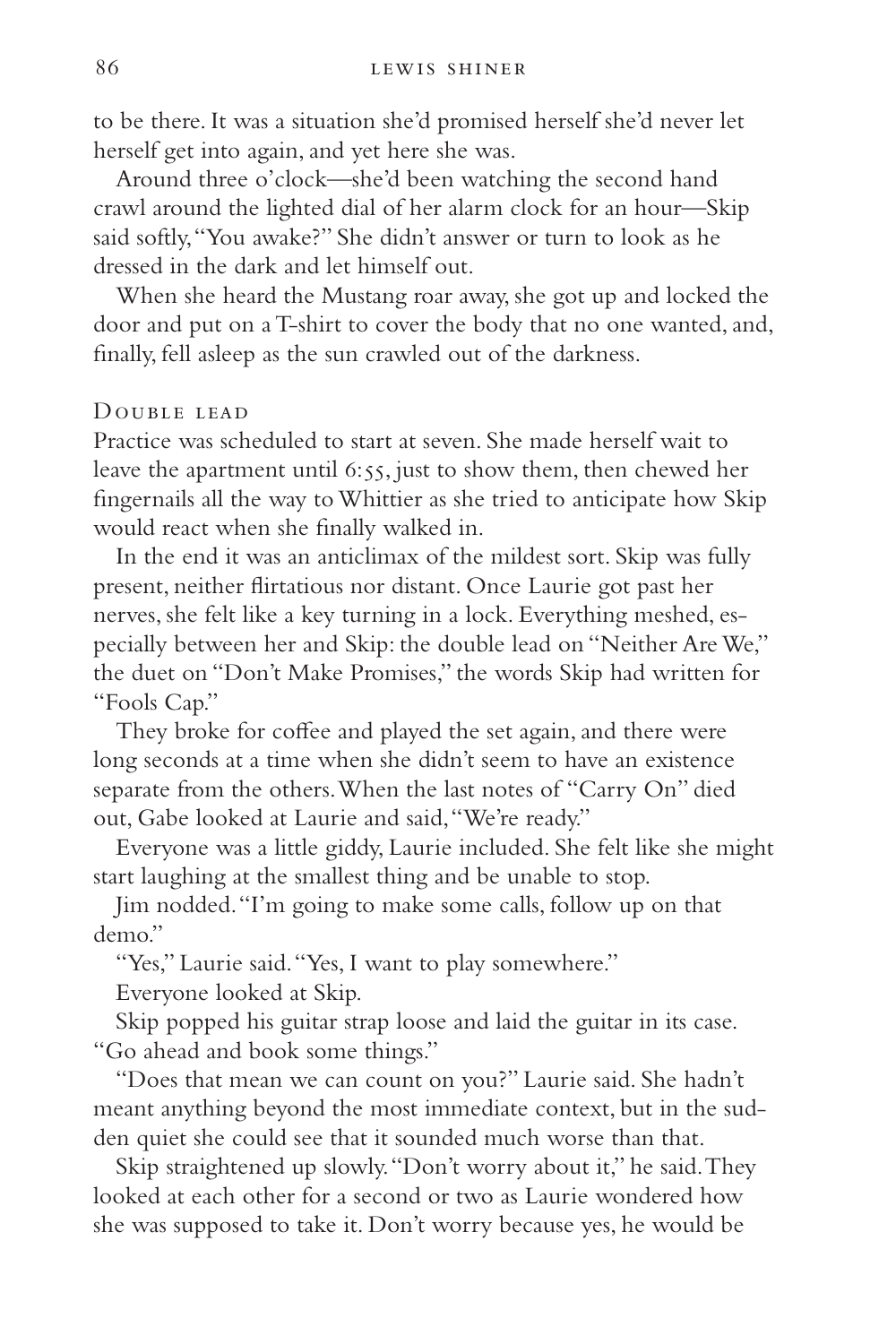playing? Don't worry because the band was going to break up any minute, so the question was irrelevant?

Jim said, "You want to work on some more tracks tonight?"

The elation from the set was already fading. "I'm tired," she said, and it seemed true once the words were out. "Maybe tomorrow."

She was the first one out the door. It's come down to this, she thought. Searching every word, every act, for signs and portents. If he speaks to me before I get to the end of the driveway, it means he loves me. If I step on a crack, we're doomed.

She walked straight out to the LBD, low heels clacking on the damp pavement in a brisk, no-nonsense rhythm, in case anyone was listening. Guitar and amp into the trunk, not turning to look behind her. Unlock the driver's door and get in. No fair peeking in the rear view mirror. Count to three, start the engine. Nothing to hold her here. Let the brake off, ease away from the curb, now check that mirror for cars.

No cars, only Skip. Stopped in the middle of the misty midnight street, hands palm out at his sides. She rolled down her window and looked back.

"In a hurry to get somewhere?" Skip asked. He had a half smile on his face, bowed legs, the boots, the big silver buckle on his belt.

"Depends," she said.

"Give me a ride to my car?"

His car was all of thirty feet away. "Sure," she said.

He put his guitar in the back seat and got in next to her. When she glanced over at him his eyes were closed. He looked years older that way.

"Suppose," she said, "we could drive two blocks and be anywhere in the world. Where would you be?"

"Home." He didn't open his eyes.

"No unfulfilled desires to see Katmandu or Mount Kilimanjaro?" "Well, actually..."

"You've already seen them."

"Sorry."

She pulled away from the curb. "So which way is home?"

He opened one eye. "We're leaving my car, I take it?"

"You tell me."

He shrugged. "It's just a car. Go west on the 72 and get off in Hollywood."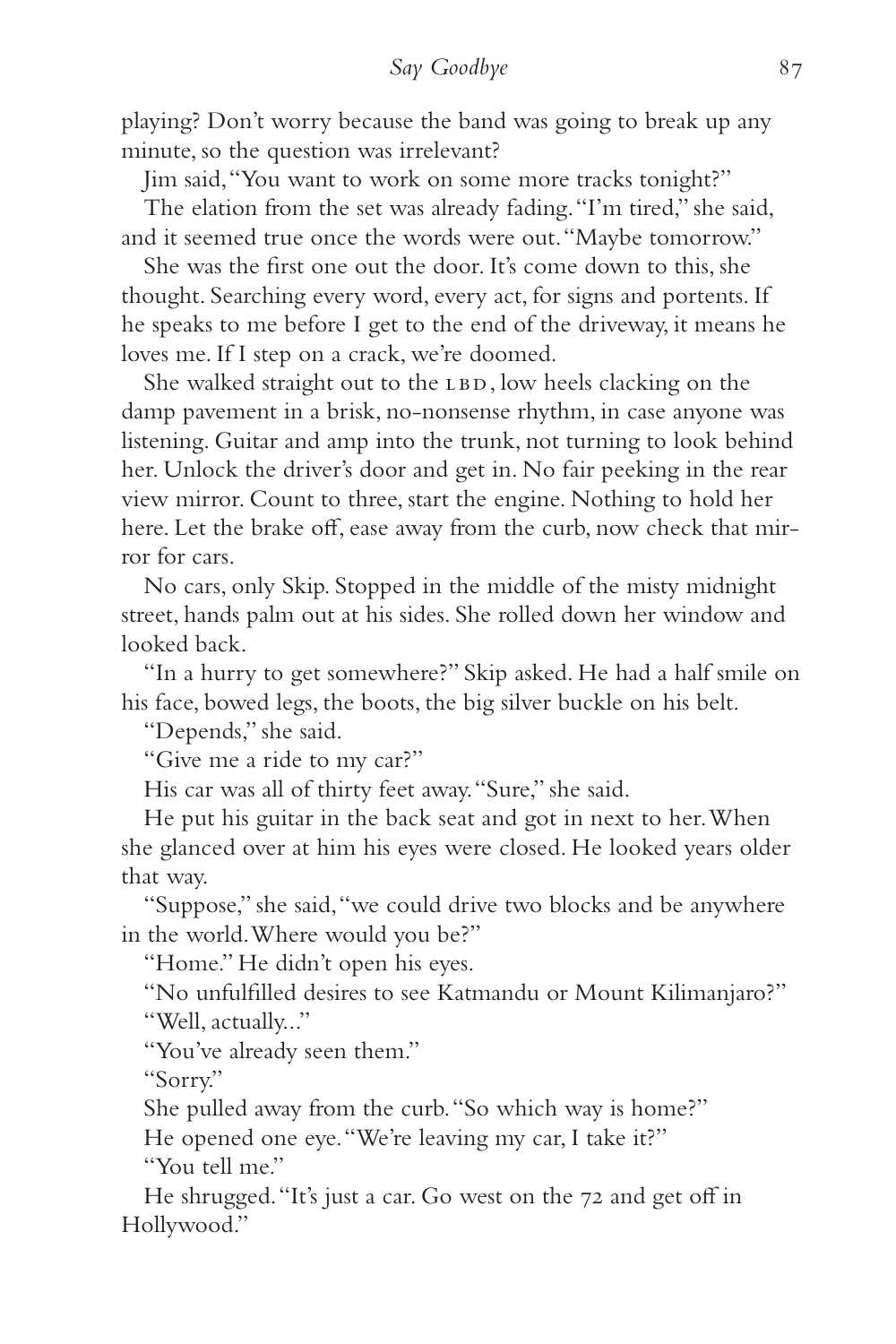#### Gallery

It wasn't what she'd imagined the apartment of the legendary Skip Shaw to look like, though it made perfect sense once she'd seen it. The building dated from the early sixties: white brick, concrete slabs, aluminum and louvered glass, thin straight lines intersecting everywhere, the whole of it buried behind oleanders and dying palms.

He'd furnished the inside to match, with a Naugahyde sofa, a curtain of wooden beads between the living room and the kitchen, and an assortment of mismatched chairs and tables. A bookshelf made of boards and bricks, stuffed full of battered paperbacks, covered one wall. The air smelled of old cigarettes; years of them had left a yellowish haze on the paint.

What completely surprised her was the art. There were two or three prints on each wall, all of them matted and expensively framed. They were the kind of prints that named the artist and the picture and the gallery, and she hadn't heard of half of the painters: Fernand Khnopff, Arnold Böcklin, Egon Schiele, Max Ernst, Max Beckmann, Jean Delville. They all had people in them, they were all more or less realistic, yet were all at the same time very painterly, full of intimations of doom and allegory.

She stopped in front of Edvard Munch's *Madonna*. Sperm swam in a red border around a naked woman, dark, with the contours of her head and body receding into the background.

"Beer?" Skip called from the kitchen.

"No thanks."

He came out with a long-necked bottle of Bud and stood next to her, looking at the print. "When you're on the road," he said, "you can stay in the hotel and get wasted, which God knows I did my share of. You can do the tourist thing, which ends up reminding you that you don't belong there. Or you can find yourself a hobby. I used to go look at pictures. When the tour guides would come around, I would always walk away. I just bought whatever made me feel something.

"I used to be a tough guy about shit like this. You know, the whole 'I'm just a yarn spinner' kind of crap, like writing songs isn't fundamentally different from making furniture. Except it is. It's more like what these guys do, which makes you cut off your ear or jump off a bridge."

"Do you not write at all anymore?"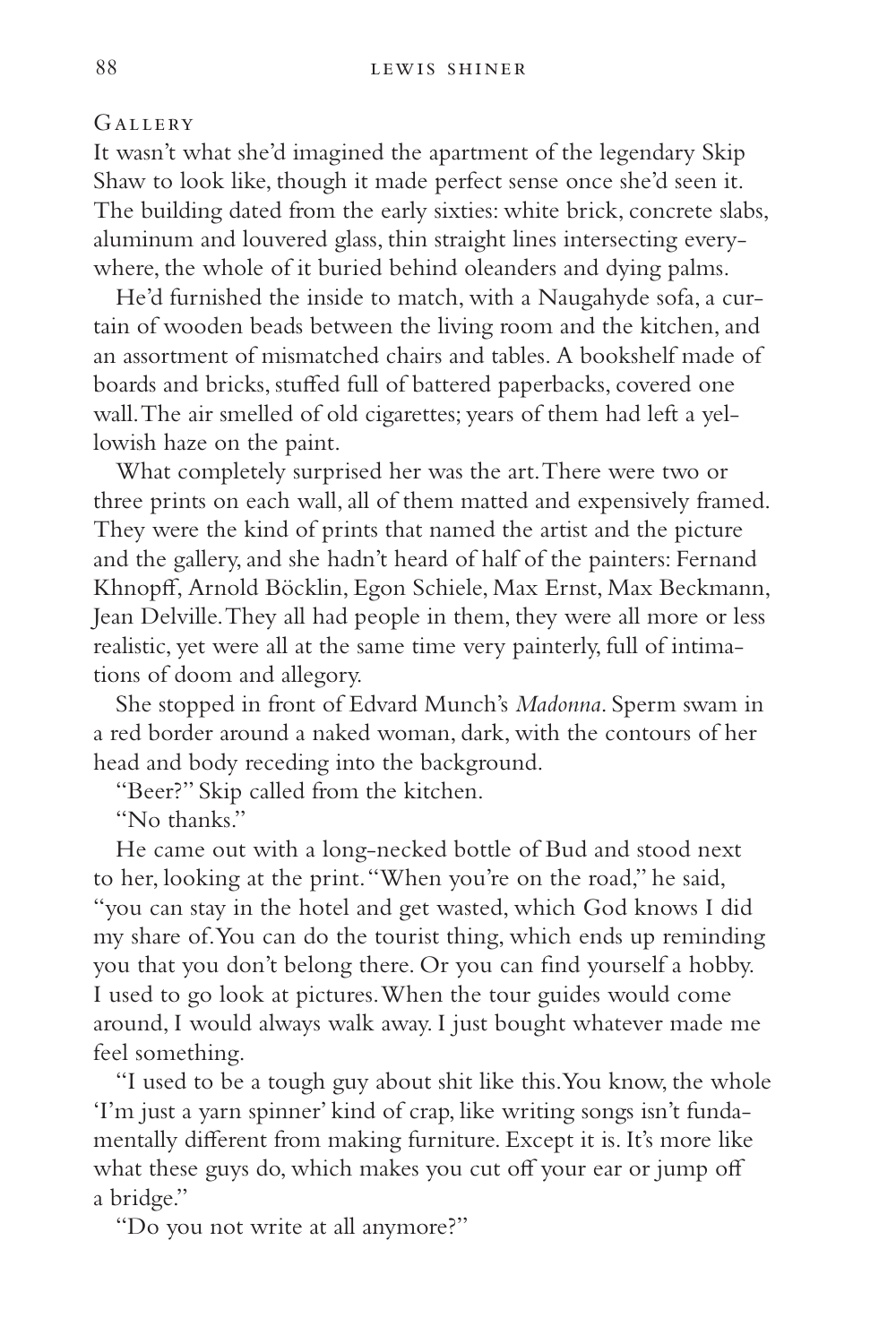"A line or two, maybe a snatch of melody. Mostly I don't bother to write them down because the pieces don't ever fit together they way they used to. One line doesn't lead to the next, you know?"

She pointed to the *Madonna*. "So what does this make you feel?"

"I think it's sexy. Nudity and death and conception and responsibility. Not silicon-and-airbrush sexy—real-life sexy."

She turned to him to see if he had something in mind besides the painting. Evidently he did.

Later they lay in bed by the reflected light from the front room and smoked a joint, her head resting in the curve of his left shoulder. She asked what he did all day and he told her about the jingle factory in Van Nuys.

"What commercials are you on? You have to tell me."

"By the time I get out to the parking lot, they're gone out of my head."

She turned to audit his expression. "I don't know if I should believe you or not." Only after the words were out did she remember Gabe and his newspaper articles.

He didn't seem inclined to take offense. "Hell, what else am I going to do? Flip burgers? Sell encyclopedias door to door? I'm too old to get hired for a real job. There was this guy I knew in my bohemian days. He'd sold some short stories to the *New Yorker*, wrote this one novel that got great reviews, but somehow he never made a living at it. He didn't know how to do anything else either. Ended up writing educational comics. Learned to do his own lettering, too, which made him a kind of a double threat in the educational comics marketplace."

"Was he happy?"

"Happy? Writing educational comics after being the toast of New York? He was a fucking junkie, when he could afford it, and he sure as hell didn't talk about his day job."

The conversation was headed places she didn't like so she changed tracks. "You don't even own a stereo, do you? I didn't see one anywhere."

"No," he said. "Playing's one thing. Listening to somebody else...it just makes me frustrated."

"Because you could do it better?"

"Because I could be doing it. Instead of listening to it."

"Let me guess. You don't dance."

"No," he said. "I don't dance."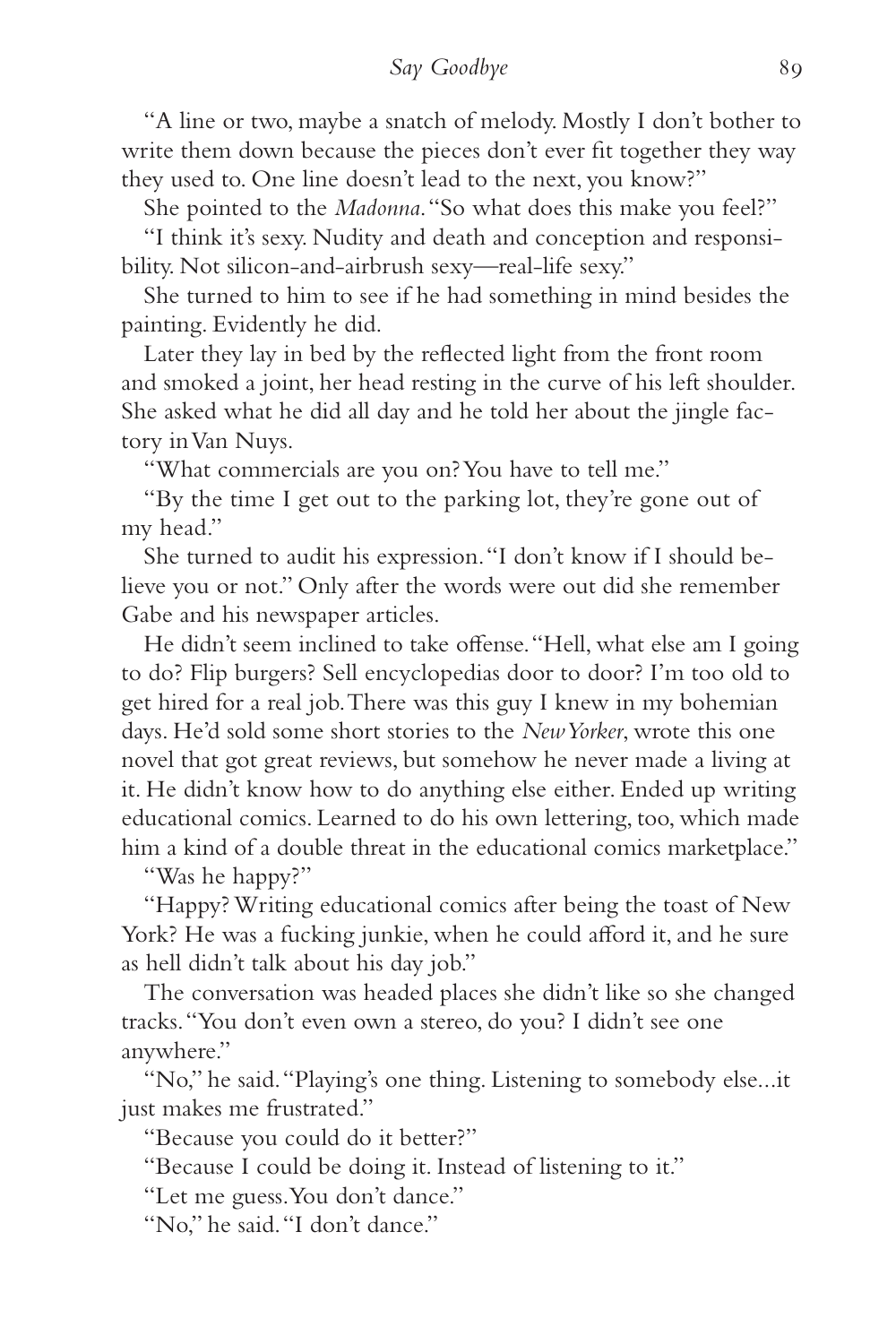He reached for a pair of tweezers on the bedside table to hold the roach. She asked, "What were you like as a kid?"

"Intense. I hated being a kid. All I wanted was to grow up so nobody could tell me what to do. My dad walked out when I was four. I remember him mostly from photographs. He used to eat Butter Rum Life Savers and I remember that smell. I grew up with this fantasy that he would simply show up one day and take me away with him. We used to move a lot, my mom and me, and it drove me crazy because I thought my father would come looking for me and not be able to find me. He died when I was thirteen and it turned out he'd been living in Florida with a new wife and kid and he hadn't been looking for me after all. I wanted to go the funeral and my mom wouldn't let me because we didn't have any money. After that, well, after that I put my head down and slogged it out because I knew there wasn't going to be any rescue."

"Where did you live?"

"A long string of middle-sized California towns. Bakersfield, Fresno, Atascadero. Mom was a seamstress. We were so poor we lived out of the car sometimes. California always had good roadside rest stops, with showers and barbecue grills and everything.

"The first few weeks in a new town were always the worst. Mom would be trying too hard to impress everybody we met, and I'd be going to a new school and getting into fights."

He was quiet for a long time and finally she said, "Where'd you go off to?"

"I was remembering my first day in third grade at Bakersfield. Christ, I haven't thought about this in years. There was this fat kid named Chuckie Welch who sat in the back of the room and played with these little-bitty toy cars all through class, and I hated him because he didn't get in trouble for it, the way I knew I would have. Then during lunch I got in a fight with this other kid and he threw me down on the playground and I skinned up my elbow and tore one knee out of my new Levis. And I started crying in class, and everybody thought it was because my elbow was all bloody, but it was because I didn't know how I was going to face my mother and tell her I'd fucked up my brand-new jeans that were going to have to last me the rest of the year."

As she listened, she realized she had no idea whether he was lying or not. She wanted it not to matter, the way it didn't matter if a song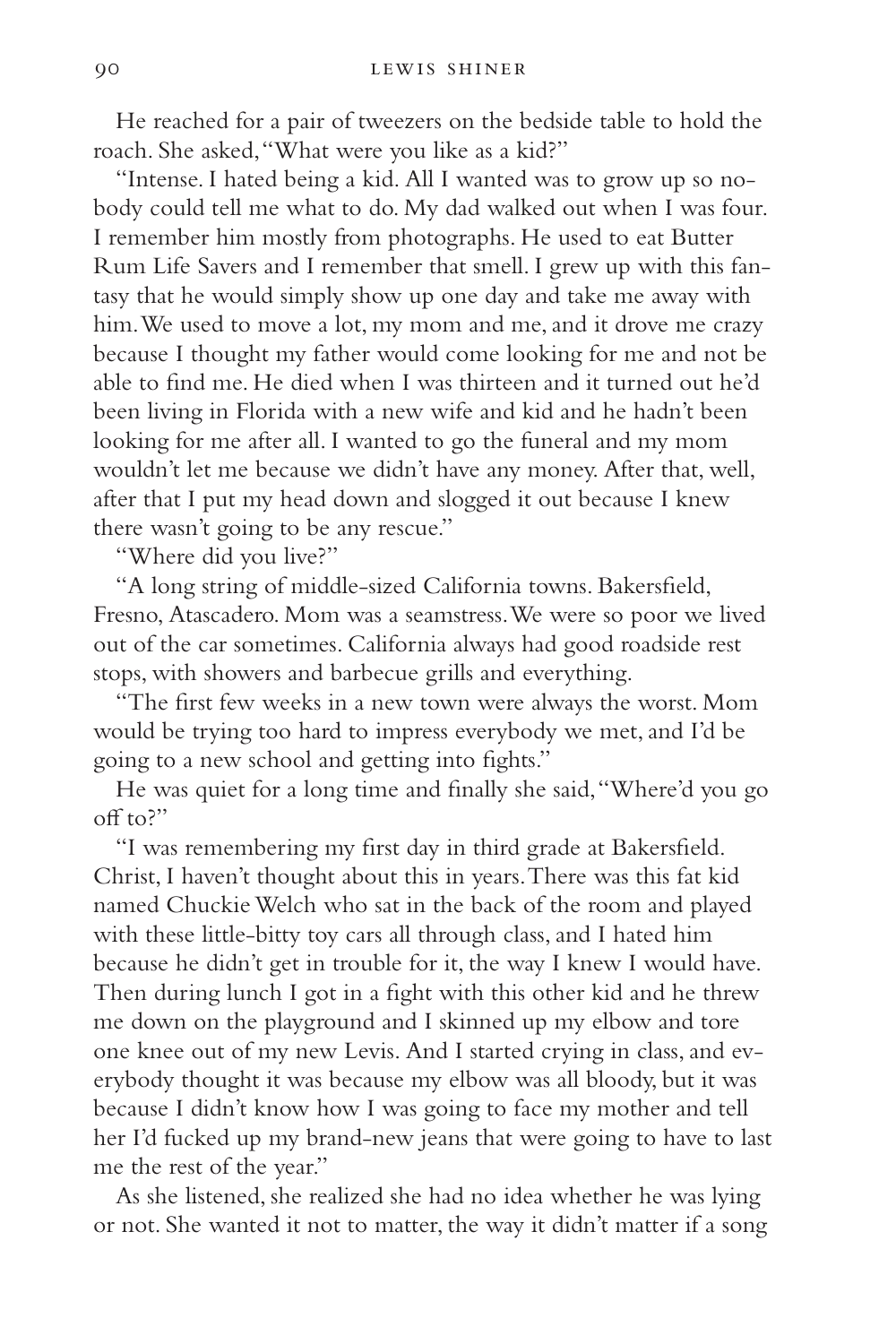#### *Say Goodbye* 91

or a short story was strictly autobiographical. But the only time it didn't matter was when they were playing music or making love.

As she drifted off to sleep, she called up one more time the memory of how good the band had sounded, regardless of the previous night's disaster with Skip. Despite all her premonitions of doom, her ears lulled her with comforting messages, reassuring her that sleeping with Skip would not affect the band after all.

No, she thought. Don't get your hopes up. You've got too far still to go.

## A day at the beach

Catherine and Shannon were in the driveway getting into their tidy white Accord when she got home the next morning. It was only nine o'clock and she'd thought of nothing but going back to bed since she'd left Skip's apartment, but when Catherine said, "We're going to the beach, want to come?" Laurie found herself saying yes.

No need to bring a bathing suit, Catherine told her. The water wouldn't be warm enough for swimming until June, two and a half months away. So she went as she was, going inside only long enough to drop off her guitar and amp, change her shoes, and use the bathroom, not even checking the answering machine to see if there was yet another call from her landlady. And somehow, just sitting in the passenger seat instead of driving, discussing with Shannon the unlikely trio of Barney, Beavis, and Butthead instead of arguing music with the band, all of that combined with the knowledge that she was for the moment utterly unreachable, made her feel as if she'd stepped sideways out of her own life, as if she were watching an autobiographical film.

"Little did she realize," she said aloud, watching the highway unroll in front of her, "that tranquil spring morning, how soon she would become a prisoner of her own global fame."

Catherine looked over at her, laughing. "What?"

"In those days she could travel in an ordinary passenger car, and walk on the beach without fear of being recognized."

"Aunt Laurie," Shannon said, "you are being a very silly person."

"Soon she would look back upon those times with a nostalgia that bordered on the melodramatic."

"Should I start looking for the nearest mental hospital," Catherine said, "or is this a side-effect of your staying out all night?"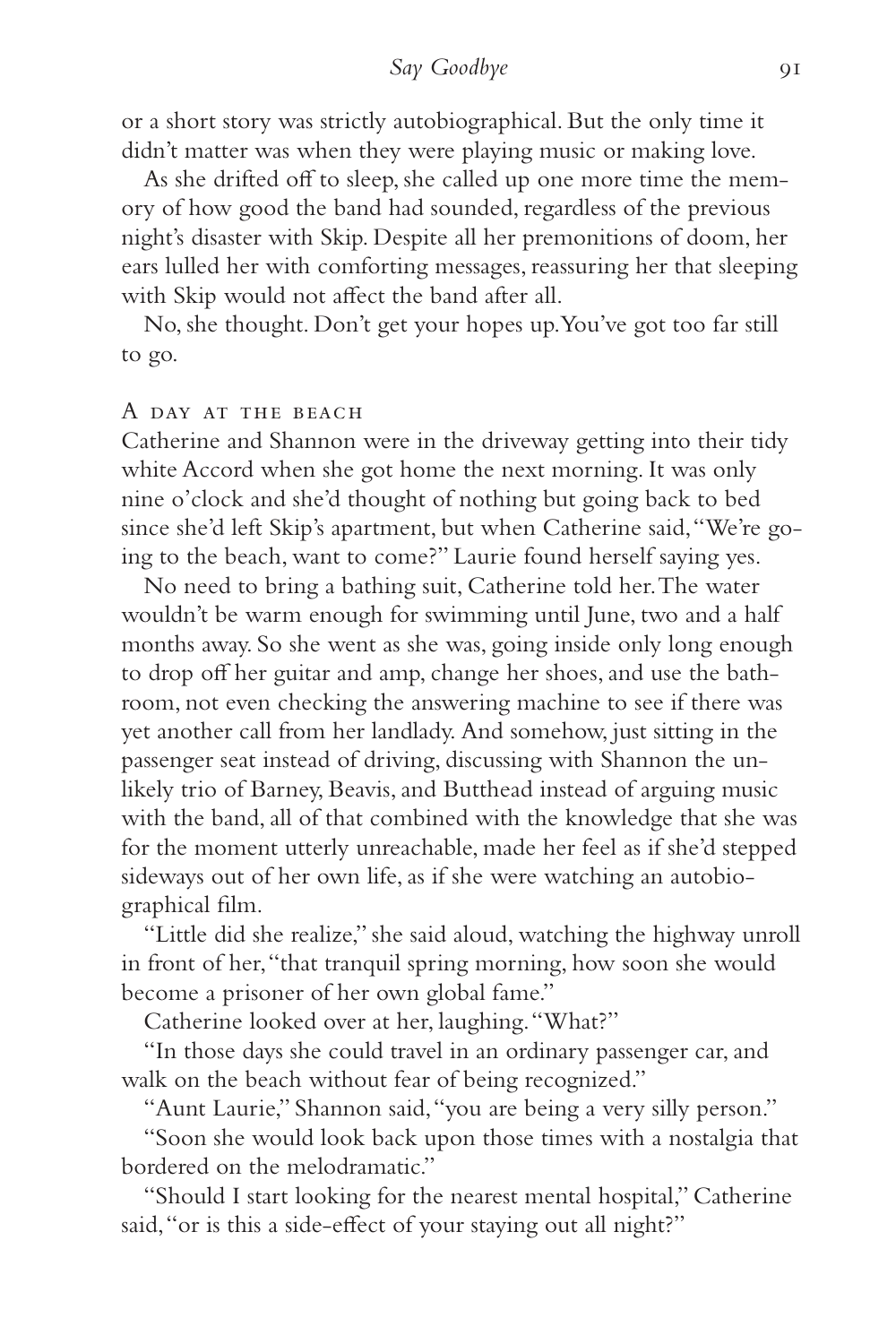"Yes," Laurie said. "Both. Either. None of the above."

"Are we going to the Wedge, Mommy?" Shannon's interest had already moved on.

"We'll have to ask Aunt Laurie that, sweetie. But first she has to tell your mommy who she was out all night *with.*"

"I'll tell you everything once we get there."

The Wedge was a scrap of beach south of Marina Del Rey where a stone jetty and a sharp drop-off combined to create waves up to eight feet high, lurching up alarmingly only to crash moments later into the hard-packed sand. The water was muddied to the color of weak cocoa from the violence of the assault, while a hundred yards north it was a limpid turquoise. Surfboards were outlawed and only pathologically fearless body surfers, wearing wet suits, goggles, and small yellow plastic rudders strapped to their hands, would get in the water.

The repeated explosions of wave against beach were loud and dramatic and irregular enough to keep Laurie, who had more than once thought of herself as leisure-impaired, from becoming restless and longing for something constructive to do.

While Shannon assembled alien landscapes from sand and kelp and leaves and sticks, Laurie talked about Skip. When she was done, Catherine said, "Sounds like somebody I'd fall for."

"Ah. That bad?"

"You tell me. Where do you see it going?"

"It's hard to fit a happy ending on this particular chassis," she admitted. "On the other hand, I don't see me married to a doctor in Darien, Connecticut, ten years from now either."

"God, I could. Let him be rich and very, very busy."

Laurie watched a heavily-tanned man in his forties, his graying hair in a thin braid down his back, fight his way out past the break, catch a monster wave, and get slammed into the beach. When the tide pulled away, he was on his hands and knees. He shook himself off, ducked under the next wave, and paddled out again.

"What does it take," she said, "to make you want to do something like that?"

"You mean," Catherine said, "as opposed to what you do?"

They were home by three o'clock. As they pulled into the driveway, Laurie saw a badly dressed woman with thinning brown hair pin a note to her front door. No chance to hide out at Catherine's, either; the woman had already spotted her.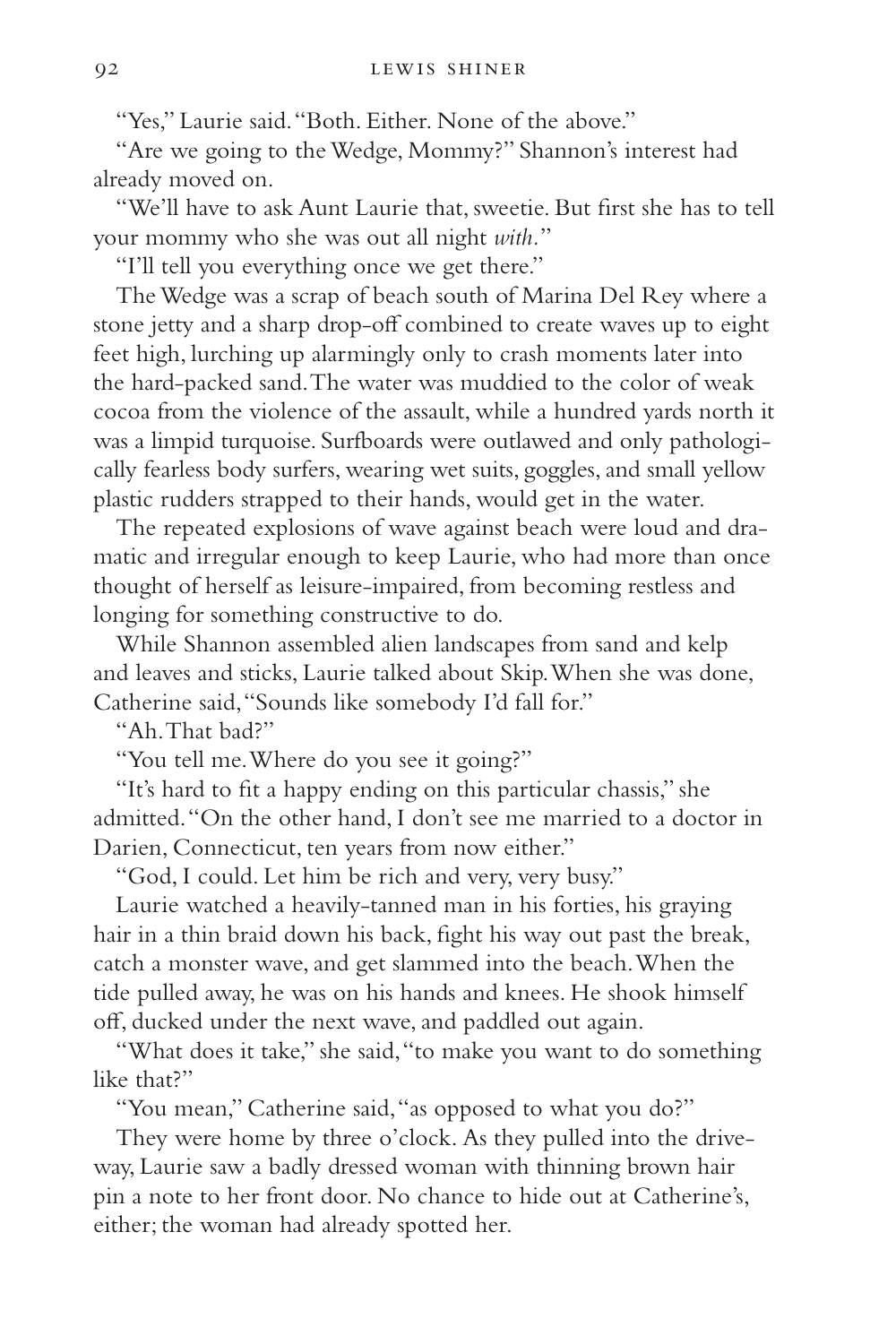"I've been calling all week," she said as Laurie climbed the driveway toward her. "Didn't you get my messages?"

"I'm sorry, Mrs. Donnelly," Laurie said, "but I don't have any money. I can't pay the rent." She was still beside herself and listened in amazement to the words that came out of her mouth. "I don't know what happens next."

Mrs. Donnelly let the silence stretch painfully, then said, "What about tea?"

"Pardon?"

"Do you have any tea, then? Since you don't have money?"

Laurie let her in and got iced tea for both of them.

"Since you were honest with me," Mrs. Donnelly said, "I'll be honest with you. It's a lot of trouble to evict somebody. Maybe we can make a deal."

In the end Laurie wrote her a hundred dollar check, leaving herself with a not entirely reliable bank balance of \$7.36, and promised her another hundred the following Thursday, and every Thursday thereafter until she could pay the rest of what she owed, including late charges. Which meant that out of her two hundred a week from the Duck she would have a hundred left to buy gas for the  $LBD$ , feed herself, and pay all her bills.

And yet the longer she went without a job, the more her life expanded to fill the space that the job had formerly occupied. As, for example, when Jim called an hour later, before her hair was dry from her shower, to tell her the studio and Dennis were available if she wanted to work.

## The ringer

They did drum tracks for "Carry On" and "Midnight Train" because she wanted to play something that rocked. "Dinner?" Jim asked when they were done. Dennis had already retreated to the kitchen to begin his intense nightly study of the *Times*' sports page.

"Rhythm guitar?" Laurie said. It was idiotic for her not to agree to food, both bank-account-wise and hunger-wise, since she hadn't eaten all day, but she didn't want to lose the groove. "On 'Carry On'?"

Jim hesitated. "You mean, you want to do the rhythm part yourself?"

"I am the rhythm player, aren't I?"

"You're the lead singer. And the songwriter. And, really, a very good guitar player."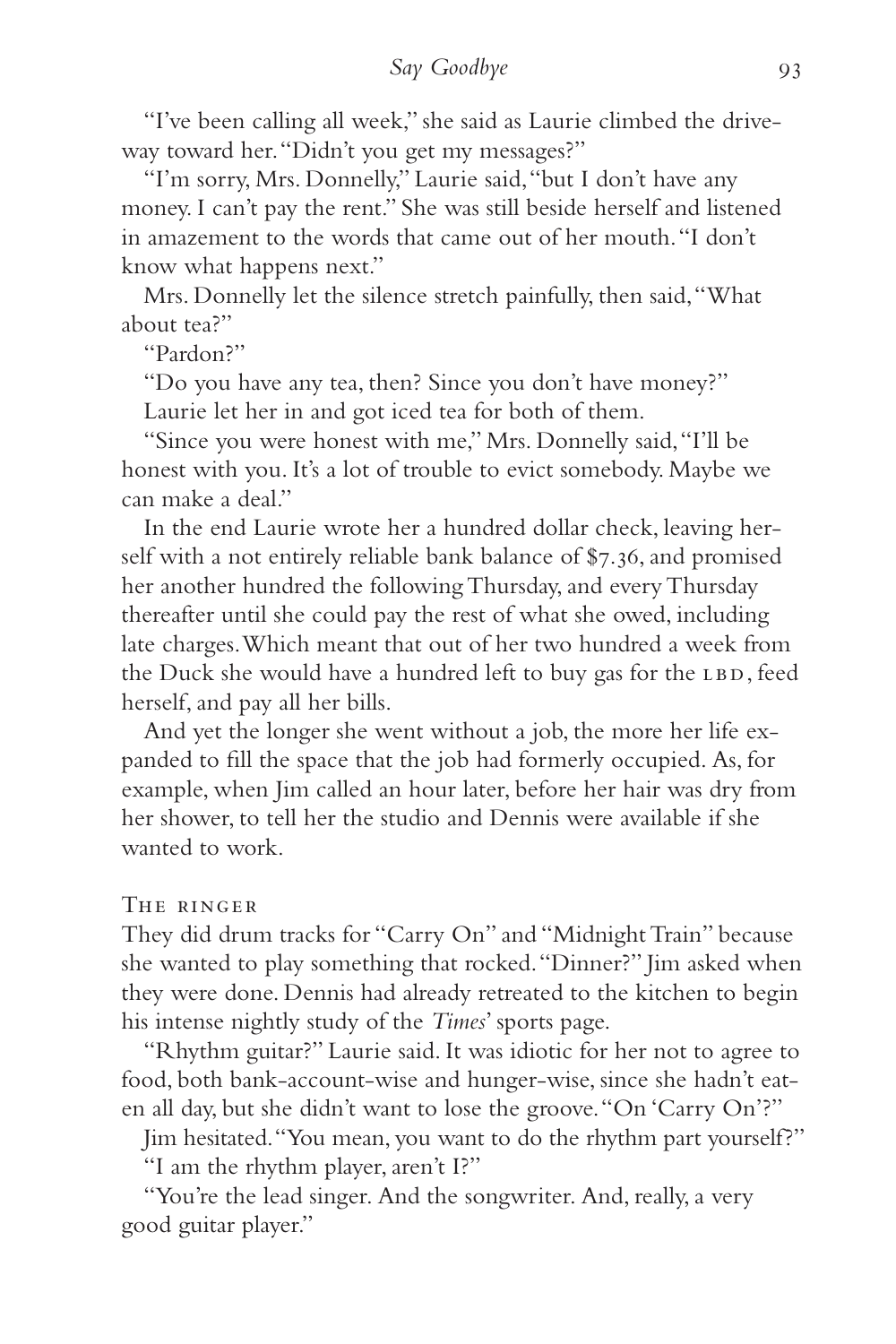"But...?"

"But we do have Skip available. He's done more session work than any other ten guitar players I know. And every time that brand new reel of tape passes over those analog heads you lose fidelity."

"You're saying I shouldn't play my own guitar parts on my own record."

"I'm just saying—"

"—that Skip could do it better, faster, more reliably. Too bad. It's my record, I'm playing guitar on it. You've already told me I should give up on landing a major label or getting any money out of it. If all I'm doing this for is the record itself, I'm not going to listen to somebody else play my guitar parts."

"Okay, okay," Jim said. "Really. It'll be fine."

She considered the song. Each chord in its necessary and inevitable place, its name and its shape. She made everything that was not the song go away. No hunger, no pain in her back, no anger, no consciousness of the tape or the microphone or Jim waiting for her to either prove something or not. In her headphones Dennis clicked off the beat and she played the song correctly and passionately, exactly the way it unfurled in her mind, start to finish.

"I apologize," Jim said. "That was perfect."

"Thanks. Now how about 'Neither Are We? '"

She got it in two takes, and the only reason she needed three for "Midnight Train" was that it was getting on towards seven o'clock, time for their regularly scheduled practice, and she couldn't keep Skip from jumping her carefully constructed mental fences.

Gabe got there first, so they laid down his parts on "Carry On" and "Neither Are We" while Jim and Dennis ate bologna sandwiches. Laurie could smell the meat across the studio and it made her faintly sick to her stomach. After "Neither Are We" there was a scratching at the door and Molly stuck her head in. "Jim? There's some guy here looking for Skip."

She stood aside. From the dark hallway Laurie saw a heavy-duty gray airline-proof guitar case edge into the light, followed by an emaciated man in a black leather jacket. "This is weird," he said. "Skip didn't tell you I was coming?"

"No," Laurie said, startled by the open hostility in her voice. As was Gabe, who turned to look at her.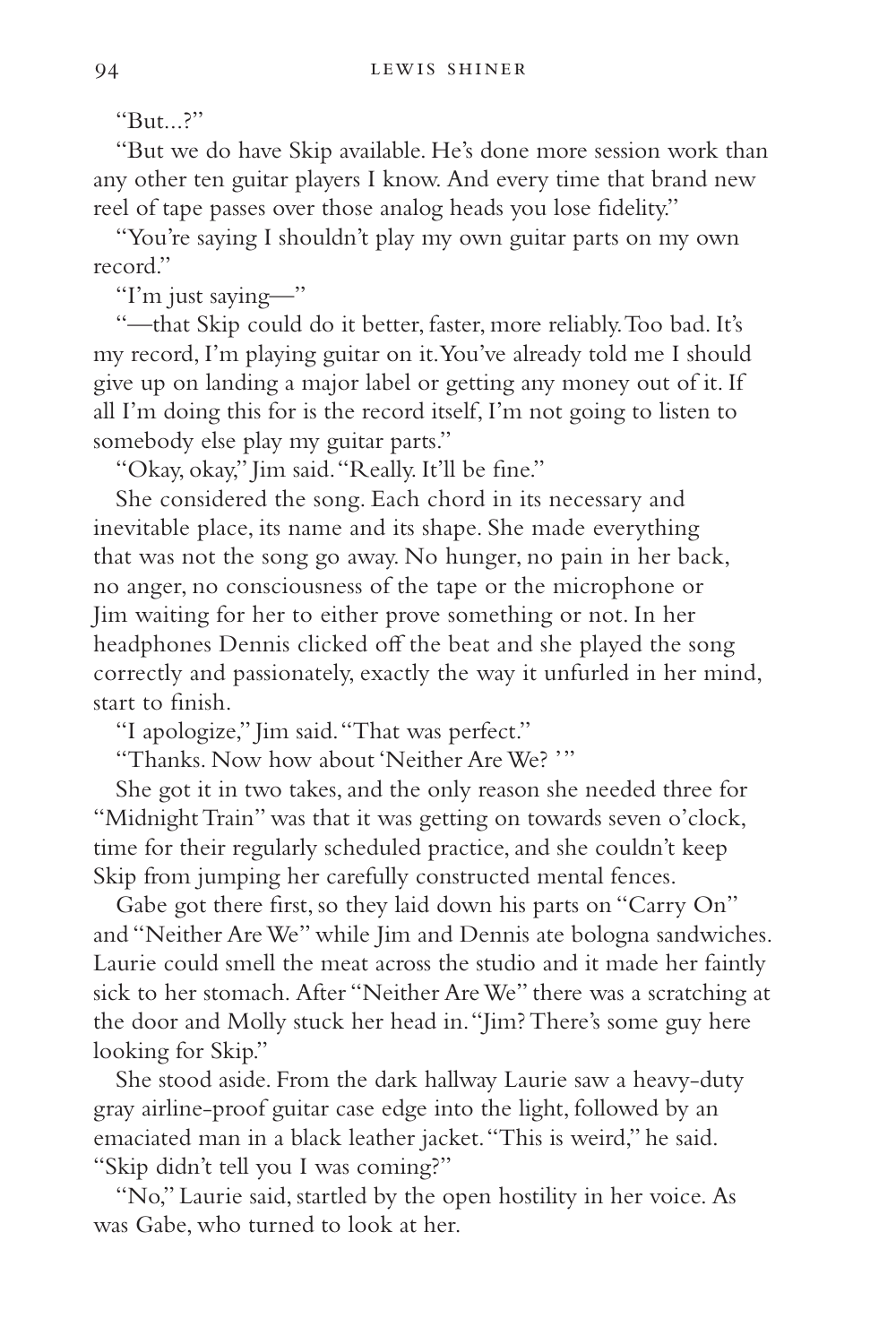"He said something about learning his guitar parts? That he might need me to sub for him at some live gigs?"

"This is the first I've heard of it," Laurie said brightly.

"Gosh," he said. "This is kind of awkward."

"Isn't it?" Laurie said. She was trying to remember the last time she'd felt such instantaneous dislike of anyone. Part of it was physical—he could have been any one of the look-alike, big-haired, lethally-tanned, scarecrow-thin, lightning-fast, scale-regurgitating, lite-metal guitarists that had ruined pre-Nirvana  $MTV$  for her. The rest of it was misdirected anger at Skip, who had inflicted this walking disaster on her and done it behind her back.

"Well, it's not your fault," Jim said, and held out his hand. "I'm Jim." "I'm Mitch," he said. "Mitch Gaines."

Laurie wrinkled her nose. An odor had followed him into the garage: incense, maybe, or patchouli oil.

"I thought so," Jim said. "You were in the house band at the China Club for a while, weren't you? You're really good."

"Yeah, thanks, man, that was a nice gig."

"This is Laurie. She's the real talent. She writes the songs and sings lead."

"And plays guitar," she said, wanting to be a grownup but watching herself act out anyway, wondering when this bizarre detachment would pass, and how much more damage she would do in the meantime. She forced herself to shake his skeletal hand.

"Um, Skip told me he'd be here," Mitch said. "Is it okay if I wait a little bit?"

"Sure," Jim said, motioning toward the ratty sofa. "Have a seat. We were about to listen to some playback."

Now she was misdirecting her anger at Jim, for being nice to Skip's ringer. "Are you sure it won't grind too many molecules off your tape?" she asked him.

"I think we can afford it, just this once." He went behind the board and played "Carry On," rhythm, bass, drums, and Laurie's scratch vocal, at substantial volume. Laurie watched Mitch out of the corner of her eye as he bobbed along to the music; she was sure he'd practiced in a mirror to get the most effect from his big hair.

"Nice guitar sound," he said afterward. "Is that Skip?"

"No," Skip said from the doorway, "just Skip's amp."

Laurie cringed. Her tiny practice amp had no tone or sustain, so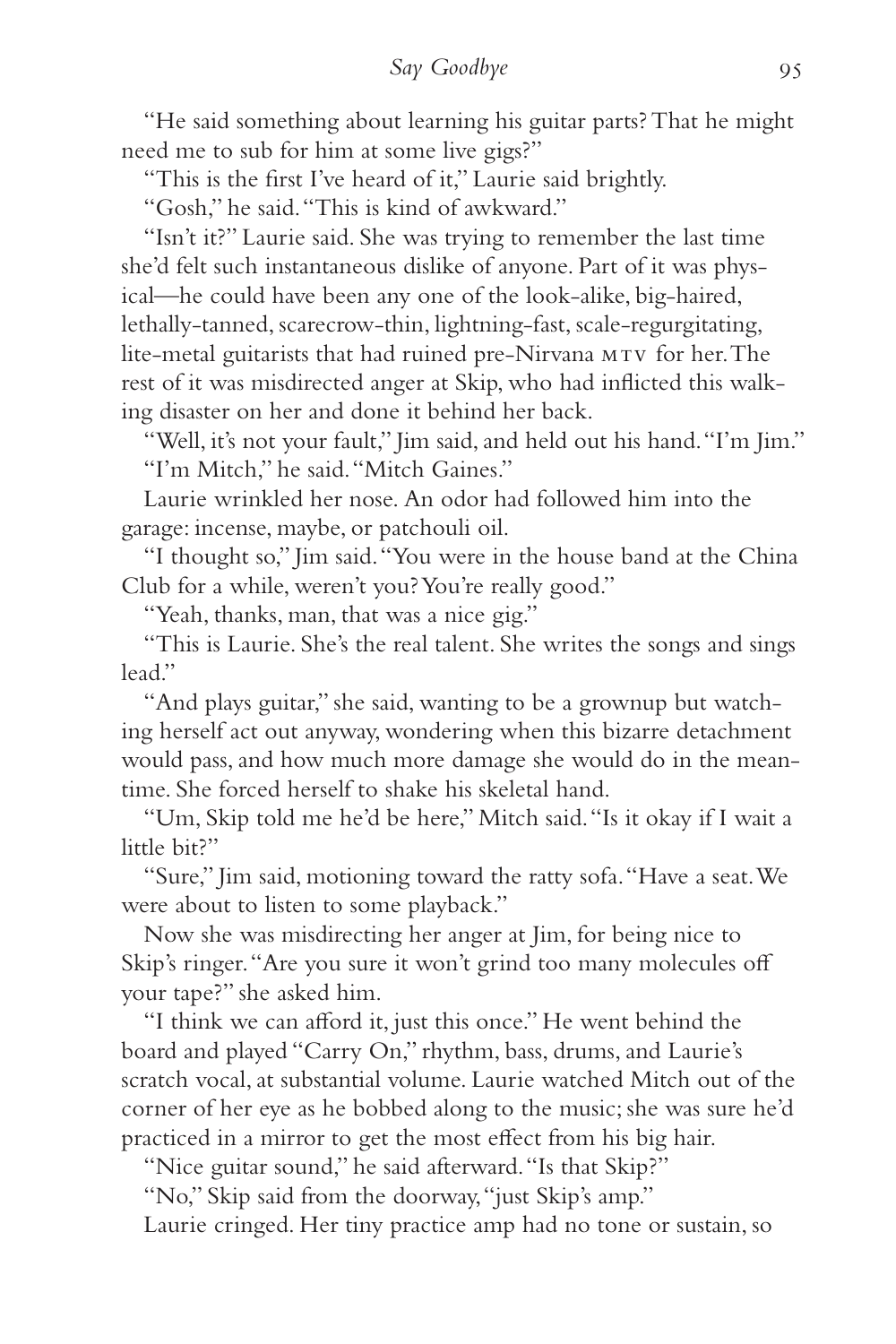she'd talked Jim into letting her use Skip's Fender Twin. She'd meant to find a better way to break it to him, and now she would have to face the repercussions. Skip gave Jim a Look and then said, "Mitch, how the hell are you?"

Skip and Mitch shook hands like they were arm wrestling. That apparently wasn't enough, so they had to grab each other's shoulders with their left hands at the same time. "Lookin' good, bro," Mitch said. It made Laurie glad she'd used Skip's amp. She wished she'd blown it up.

"So, have you met everybody?" Skip asked him.

"We've met," Laurie said.

"Jim, if you could dub off one of our rehearsal tapes for Mitch, he could be working on it in case we ever need him." Jim nodded, put a fresh cassette in the deck, changed out the big reel.

"Skip, could I talk to you outside?" Laurie asked.

"No. If you've got something to say, say it."

"Okay, fine. What I wanted to know is, is this the Skip Shaw Band now? Because if it isn't, I think the rest of us get a vote on who's playing in it. No offense, Mitch."

"No sweat," Mitch said. "None taken, man."

Skip locked eyes with her. "Mitch can do the work, learn it fast, and step in without rehearsing. You got somebody else can do that, bring 'em on. If not, we should get started. It's late."

Laurie turned away and picked up her guitar. Before she'd slept with him, she thought, she could never have hated him this much.

Mitch sat on the couch and played through a pocket-sized amp and headphones, inaudible over the band, looking at Skip and never down at his instrument. Laurie led them through the set twice, with only a ten minute coffee break in between, and what her performance lacked in empathy it made up in raw power.

At the end of the second set Mitch took the rehearsal tape from Jim, packed up his guitar, and left with Skip in tow. Everyone else adjourned to the kitchen table.

Jim said, "He didn't seem that pissed off about us using his amp, really, did you think?"

"Jim, for God's sake," Laurie snapped. "Can't you see what's happening?"

"Skip said from the start there'd be gigs he didn't want to play," Jim said. "We all agreed."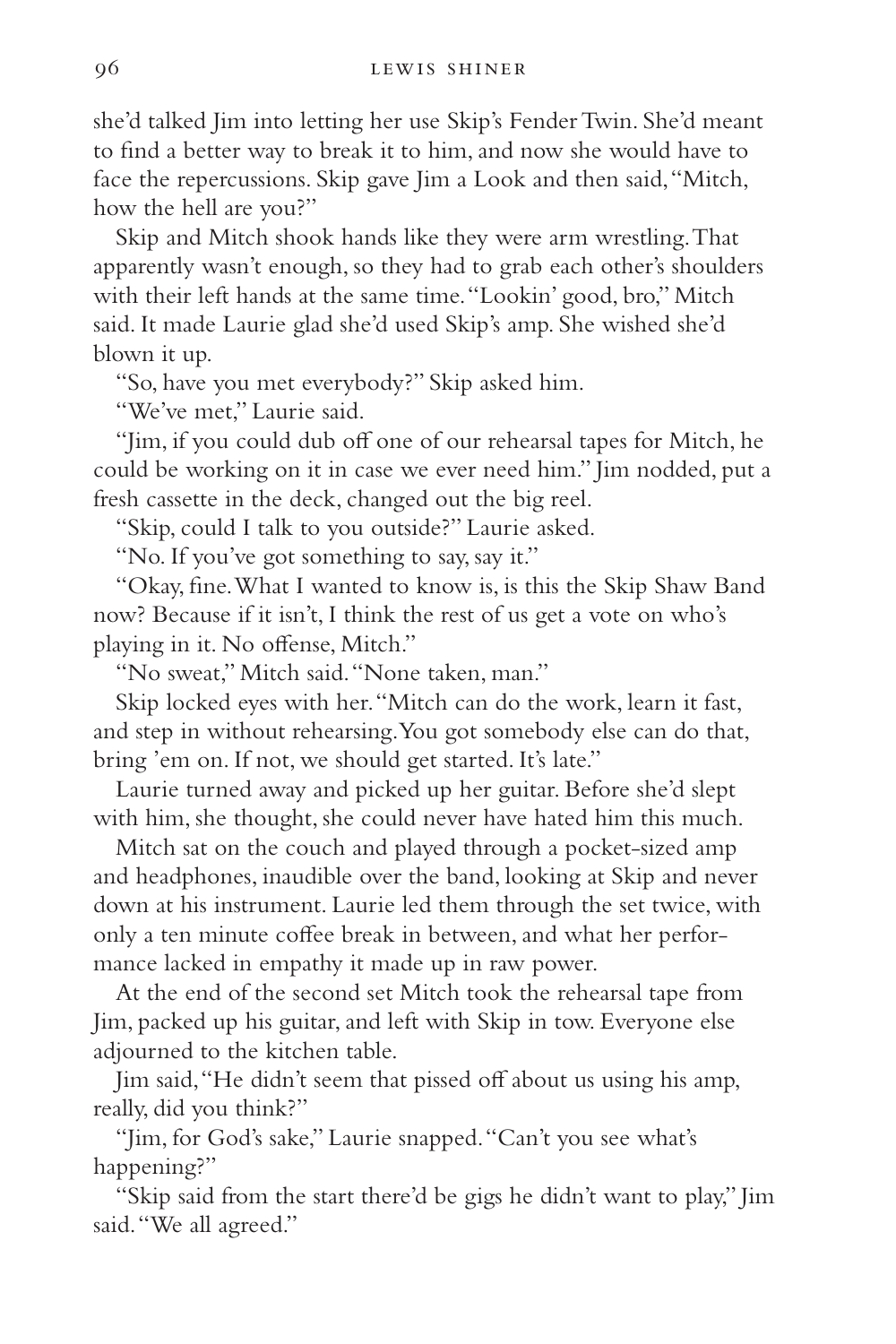Gabe cleared his throat. "I think Laurie may be concerned that Skip's getting ready to quit."

Jim said, "Oh come on, he—" He stopped and thought.

"If he never shows up again," Laurie said, "he doesn't have to deal with his conscience, because he gave us this...this *Mitch* to supposedly take his place."

"What have you got against Mitch?" Jim said. "He's actually a very good player, you know."

"He looks like some 80s hair band refugee. People will laugh at us." Gabe and Jim looked at each other. Gabe said, "Have you been getting enough sleep lately?"

"Yes, thank you, and I'm not having my period, either." At that instant she had a sensation over the entire surface of her skin as if she'd just dived into cool water. For two or three seconds she was completely and perfectly in two places at once: Jim's kitchen on a spring night in California, and the boardwalk at Fiesta Texas, outside San Antonio, on a fall afternoon. She smelled rain and felt a breeze tug at her hair.

"Laurie?" Gabe said gently. "What's going on?"

"I'm fine," she managed to say. It was very peaceful there on the boardwalk and she didn't want to come back.

Distantly she heard the rattle of Dennis's newspaper, and then his voice saying, "She needs food."

"Is that right?" Gabe said. "When was the last time you ate?"

The sensation faded. There had been words in her head, possibly important, and they were gone too.

"I don't know," she said. "Yesterday?"

Jim's chair squeaked on the linoleum. "How about scrambled eggs. You like eggs?"

"I'll be okay in a second," she said. "You can stop humiliating me now."

"You're not driving until you eat," Gabe said. "We'll take your car keys away if we have to."

"You and what army?" she mumbled. She suddenly realized she didn't have enough strength to stand up.

Jim put a glass of orange juice in front of her. "Drink this," he said, "and tell us why you stopped eating."

All she wanted was to find Fiesta Texas and the smell of the rain again. She didn't know where it had gone. She picked up the orange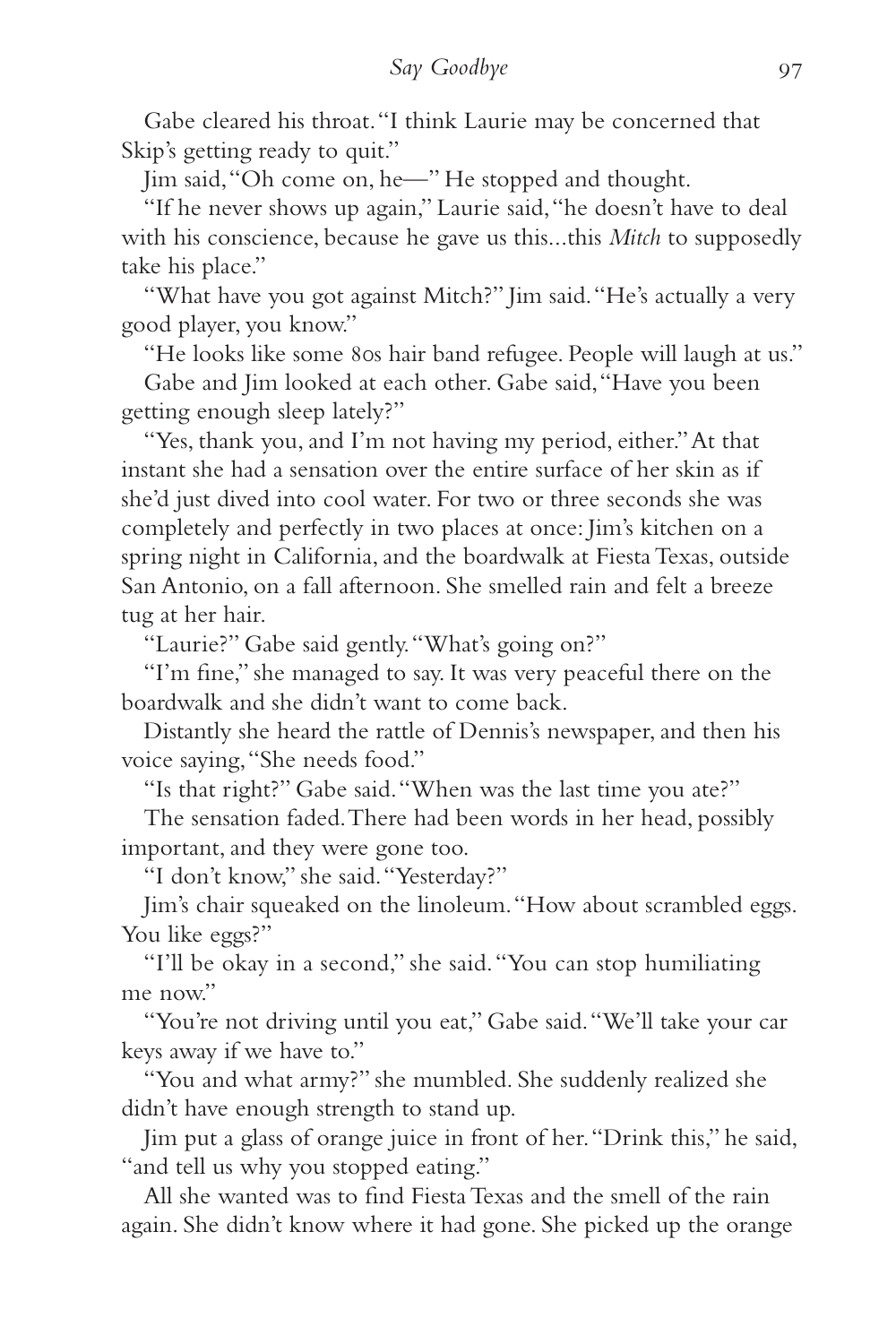juice glass with both hands and drank. Then she told them about her landlady and her last ten job interviews, and she barely stopped herself from going on to Skip and Grandpa Bill and the kitty she saw run over when she was seven and a half.

Jim gave her a plate. Eggs scrambled with cheese and hot sauce, a couple of flour tortillas. He opened her hand and put some pills in it. "Vitamin C," he said. "Now eat."

She ate, and at the taste of the food she started to cry.

"Too much hot sauce?" Jim said. Then, "Oh. Sorry."

Gabe handed her a Kleenex. "Would you all stop staring at me, for God's sake?" she said.

Jim ran some water in the skillet and sat down again. "First things first," he said. "Your landlady's right. It would take months to evict you."

"Second," Gabe said, getting out his wallet, "I want you to have this." It was the hundred-dollar check she'd written him in January for playing on the demo tape, now creased and stained.

"Come on," she said, pushing it back toward him. "You earned that."

"Give it to me when we get our record contract," he said, and tore the check to pieces. "Right now it'll buy some groceries."

"Third," Jim said, "can you type? Also, you might want to slow down a little, with an empty stomach and all."

"Okay," she said, crying more now because of Gabe, "and yes, I can type okay."

"I may be able to get you some part-time clerical work at a place I know."

"That would be...that would be great. But couldn't we just start getting some paying gigs?"

"I talked to Art Fein, who books Club Lingerie, and he's pretty interested. I'm also working on the Teaszer. So that's going to happen, maybe pretty soon. But it's no money. We'd be getting a split of the door after they pay the sound man and the guarantees for the headliners. We're talking five or ten bucks apiece if we're lucky."

"Classic Ronnie Reagan supply-side economics," Gabe said. "The clubs get all the breaks. People got to be in three or four bands to get any work. You get a virtually endless supply of goods, in this case bands, who have to take whatever they can get. It's a real inflationstopper."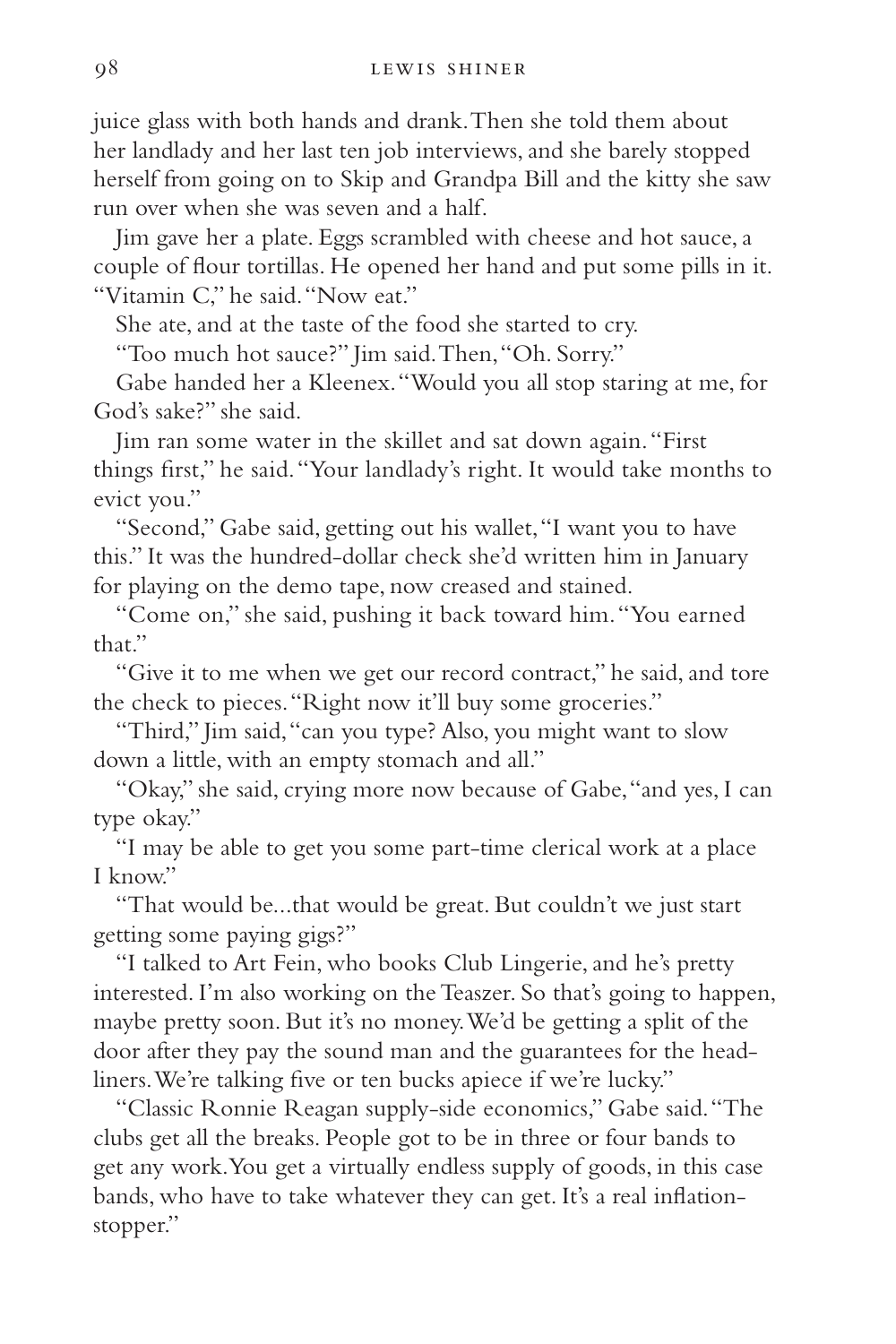"Thanks," she said, blowing her nose on her napkin. "Get me depressed enough and I stop crying every time."

"So," Jim said. "You want me to check into that job or what?"

"Yes," she said. "I guess maybe you'd better."

"One more thing," Dennis said. "Cheer up, will you?"

## **TEMP**

And so it was that she started word processing at Sav-N-Comp, a service bureau that operated out of a storefront in Glendale, thirty hours a week at eight dollars an hour, and her life was once again transformed. She was suddenly free of the guilt of sitting in her apartment without making money and yet, at the same time, she was frozen in a reverse metamorphosis, halfway between the band she'd nearly imagined into reality and a regression to the quotidian caterpillar existence her mother had always pushed her toward, where one hour of no creativity followed another.

Five days a week she got up before eight, pulled on jeans and a T-shirt, knotted her hair, grabbed a muffin and a glass of juice on her way out the door. She got to the office by nine and then typed, proofed, and poured text into templates until three. Mondays, Tuesdays, and Thursdays she drove from there to Jim's house to work on the album until six, sat down to dinner with Jim and Molly and Sam, then practiced with the band until midnight or so. Wednesday night for laundry, Friday to collapse and put herself back together for her Saturday gig with Summer.

From "Angel Dust" right up until Sav-N-Comp she'd been writing steadily, at least a song every week or two, and if only one out of four gave her the little chill that made her want to play it again, at least she was productive. Not even waitressing for Mazola Mike had kept her from it. Now she didn't dare let go of her emotions long enough to see where they might venture on their own. She opened her guitar case on Saturday nights at the Duck or in Jim's garage, and some nights she didn't bother to take it home from Whittier.

As for Skip, he'd been a model of responsibility ever since the Big Hair Incident. That had happened on a Thursday, and the following Sunday Skip was early, diligent, and left a half-hour before Laurie did. When she went outside she found him lying on the hood of her car, smoking. He said, "You want me to go away, you just say so." Only much later did it occur to her that she could actually have said it, and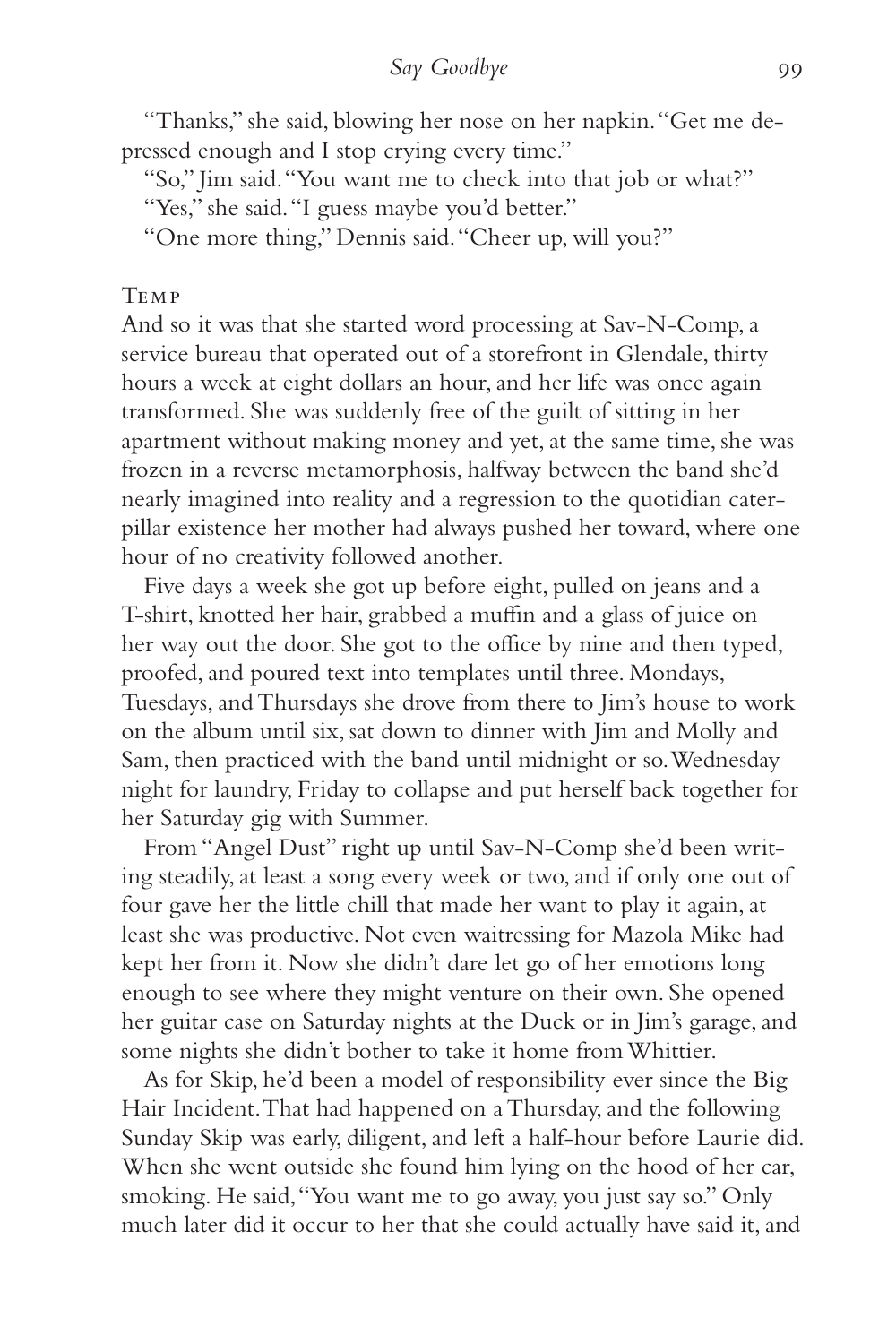by then they'd already been to bed and Skip was curled in sleep with his back to her.

By mid-April of 1995 they had three finished tracks in the can, half a dozen more nearly there, and the rest with at least drums and scratch vocals. They'd had to replace two cover songs in the live set to keep it from going stale, and it was going stale anyway. They were becalmed.

Laurie arrived for a Tuesday recording session to find Jim even more obsessive than usual, adjusting mike stands, shuffling tape boxes, leaping up to empty Skip's ashtray or carry out a half-finished Pepsi can.

When Laurie refused to take "Nothing" for an answer, he finally admitted that Art Fein had called an hour before. "We've got a gig. A week from tomorrow, Club Lingerie. We're opening, Estrogen second, Caustic third."

The inside of her brain lit up like a pinball machine. "We're ready," was the first thing she said. Then the bells began to go off, bingbing-bing. "This is fantastic. Great! Is Skip going to do it? Do you think anybody's going to be there on a Wednesday? Club Lingerie. This is so great."

"Art's got this cable tv show he does called *Art Fein's Poker Party,* and I asked him about us doing that, but he was, uh, noncommittal. He goes for cult bands, rockabilly types, people even I've never heard of. I get the feeling he thinks we're a little mainstream."

"Is that bad?" She cared less for her credibility than she cared about finding a place to play. The sooner the better.

"Not necessarily. Maybe we *are* going to be mainstream. Maybe we're going to be big."

She felt big, bigger inside than out, as if she'd swallowed the future and it was expanding inside her. "Can we work?" she said. "I really want to work right now."

Later, over dinner, Laurie said, "What if it did happen? What if we did get big?"

In her peripheral vision she saw Molly set her silverware on the table and look at Jim. Sam, following the action, put his own silverware down and looked too.

"We've talked about it," Jim said carefully. "If something actually did happen, I'm old enough and smart enough now that I'd know what to do with the money. And some real money would be nice. It'd be worth the effort."

"You been waiting a long time," Molly said. She reached across the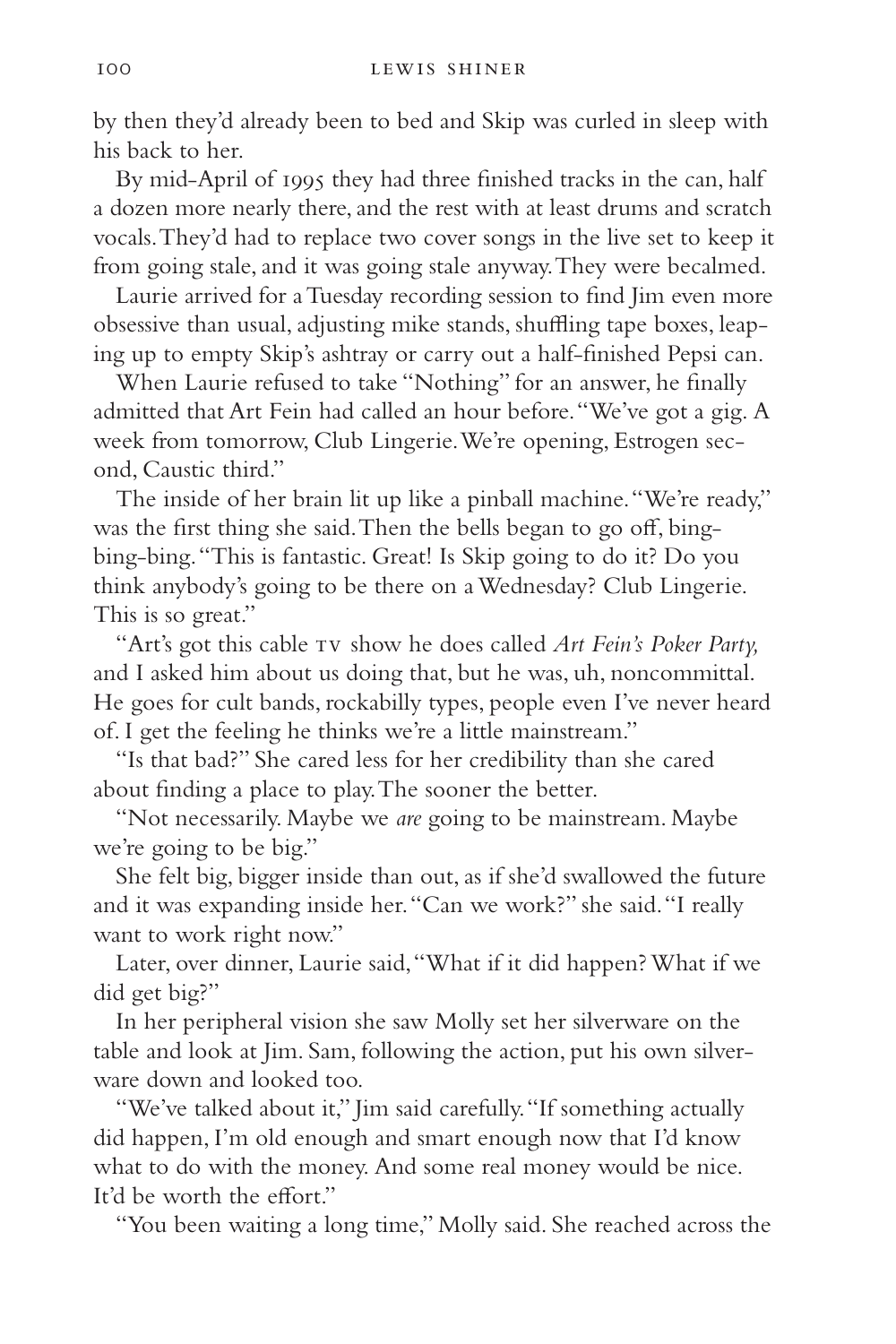table for his hand and he stretched it out to her. "You deserve another shot."

"Another?" Laurie asked.

"I was supposed to be big back in the 80s," Jim said. "I was with this band called Harm's Way, and we were hot stuff in Jacksonville, Florida. Headlining clubs, winning talent shows, getting played on the local radio. We'd gone as far as we were going to get locally, so we threw everything we had in the van and drove the entire length of Interstate 10, Jacksonville to LA, in two days. This was back when 'Money for Nothing' was on MTV every fifteen minutes. Live Aid, the Jacksons' Victory tour, Hall and Oates. We all had short hair and skinny ties and played Two-Tone ska bands in the van all day and night.

"We'd been putting money aside for two years to get out here. All five of us lived together in this crummy garage apartment in East LA, which wasn't too bad except we couldn't leave anything in the van overnight and once a month somebody would shoot one of its windows out. We hustled our demo all day, played auditions and open mike nights and went to clubs every night. And it never happened.

"Later we found out our manager had no clout at all, was kind of a laughing stock in the business. On the other hand, she had a couple of big names and *they* were working. So maybe it was her, maybe it was bad luck, maybe we weren't really all that good. Anyway, we stuck it out for four months, then the other guys went back to Florida and broke up."

"Why'd you stay?"

"I had a job, for one thing. And LA had started to get under my skin. And I'd met Molly and I thought maybe I was in love."

"You *were* in love," Molly said. "It was nearly tragic to watch you." "Did you try to start another band?"

"I didn't have the heart for it. Or the time, by that point, between work and chasing after her."

"Did you miss it?"

"Did he ever," Molly said. "He was a wreck. I wanted him to get another band, just to shut him up, but he didn't want to do it. I wonder how I managed to put up with him sometimes."

"It was easy," he said. "I'm hysterically funny when I'm bitter."

"Was that when you started the studio?" Laurie asked.

"Eventually. I spent a couple of years not playing at all and that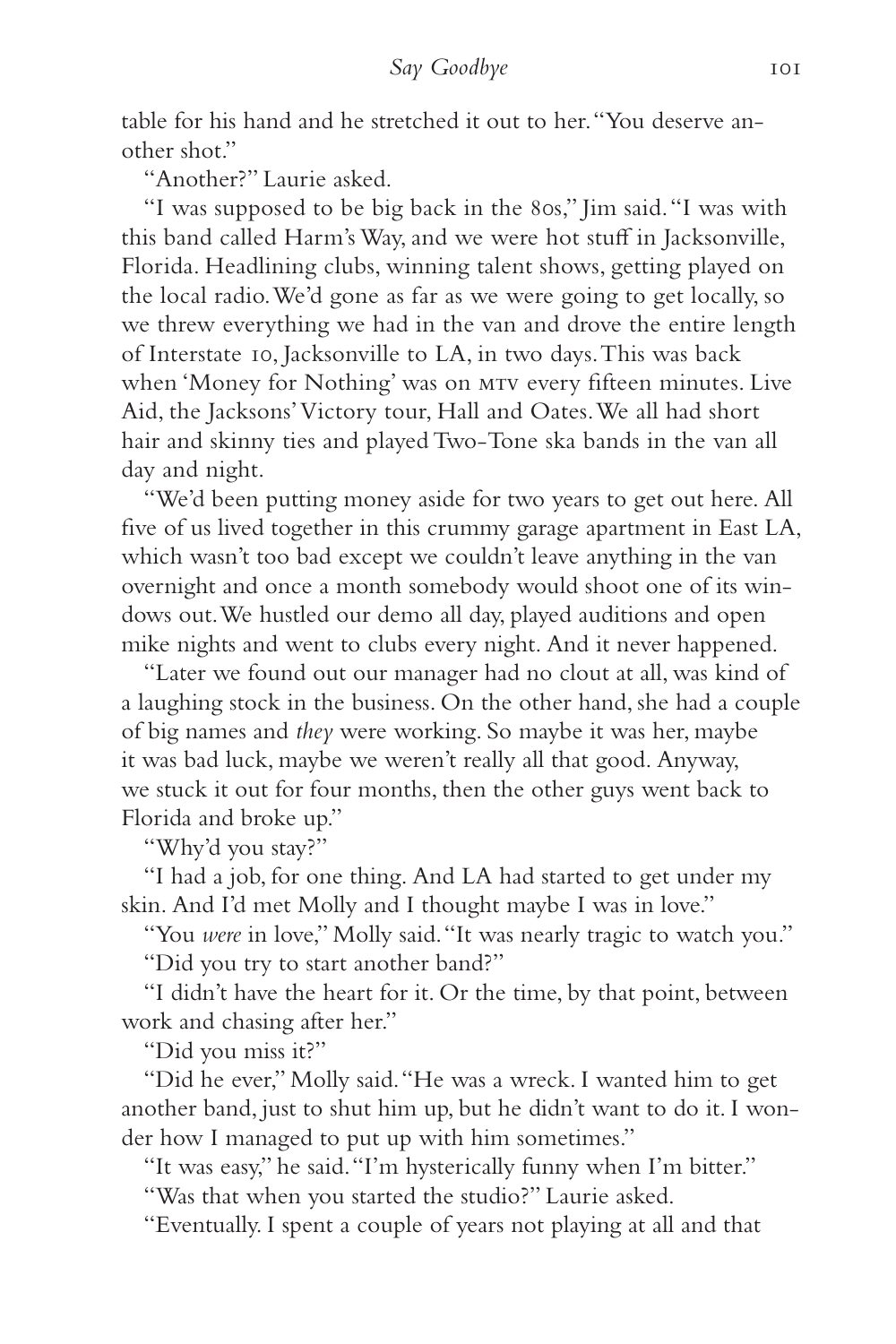almost put me in a rubber room. I guess it was like an alcoholic trying to dry out."

"No," Molly said. "It was like somebody with a brain-chemical imbalance going off their medication. Wasn't any twelve steps or higher power would have helped you. You weren't healing up, you were getting worse and worse."

Behind the kidding Laurie could see old wounds that had scabbed over but never healed. Even so she envied them, envied the two hands clasped together, brown and cream on the green Formica. She wanted to picture herself sitting like that with Skip—not married and living in the suburbs, necessarily, merely openly affectionate but her inner eye refused to go even that far. "After all that you're ready to go out again?" she asked. "You're not scared?"

"Sure I'm scared. Molly's scared too. But it's different now. I need to play, but I don't need the fame, not the way I did then."

"The way I do now."

"Yeah."

"But you're not going to big-brother me and try to talk me out of it?"

"I'd be wasting my breath."

### **NERVES**

Instead of sleeping that night she agonized over what she was going to wear, over the set list, over whether Skip was going to take the entire band down in a phosphorescence of self-destruction.

Wednesday night she practiced guitar instead of doing laundry, searching for the gist of Skip's lead parts. Nothing flashy, nothing she might fumble under stress, no more than a musical life vest to float her through a show if Skip should happen to founder.

Thursday afternoon the new *Weekly* hit the street and there she was, "Laurie Moss," in the Club Lingerie ad, "And Band" a few points smaller underneath. She took five copies and left one folded open on the seat as she drove to Whittier, so that it could provide peripheral comfort and reassurance.

That afternoon she ran the boards while Jim laid down a cheesy organ part for "Carry On" with a borrowed mid-sixties Farfisa. Then they sat together at the console and mixed it onto a DAT master that already contained "Neither Are We," "Angel Dust," and "One to Go." In playback the sound quality was so pristine that they could hear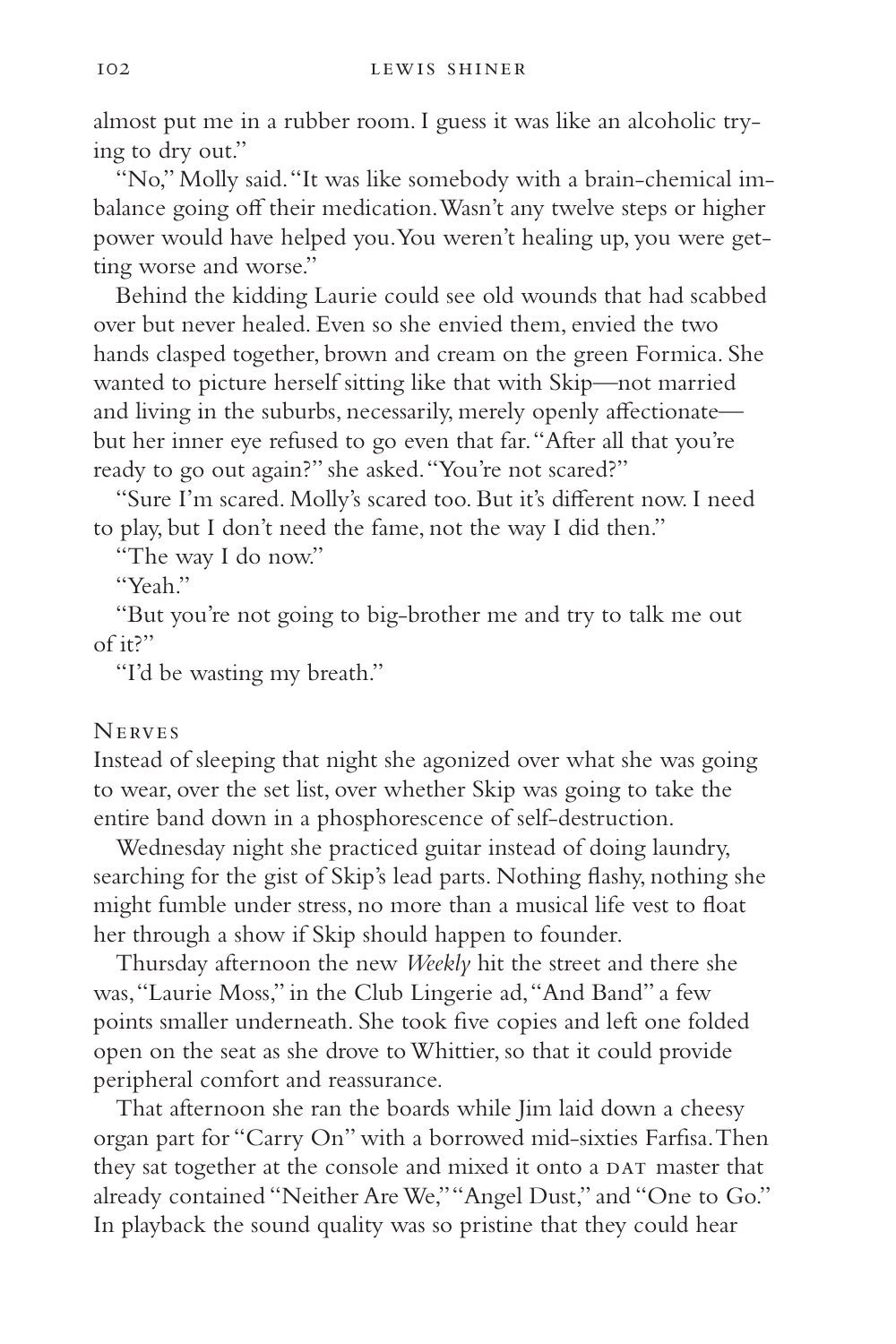the catch of the pick as it first hit a guitar string, hear the ridges of a cymbal as a drumstick brushed across them, hear the air subside after a bass note.

After dinner Molly stuck around to help address FedEx way bills to a dozen independent record companies. "FedEx is just to get their attention," Jim said. "It doesn't mean they're actually going to be in any hurry to get back to us."

"Okay," Laurie said.

"They get approximately one million tapes a day. And just because I know these people, that doesn't mean they want to listen to a tape I happen to be on. In fact, a couple of them are probably going to feel like I've betrayed some kind of a trust by making them do it."

"Okay."

"I just don't want you getting your hopes up too high, you know?" "I know," she said.

"So it turns out a guy I've worked with at Matador is going to be in town next week, and he told me he's coming to the show. Because he's coming, a guy from Alias Records said he'd come too, and a guy from Cargo." Jim was deadpan, as if trying to deliver bad news in the least alarming way possible.

"That's good," Laurie said. "Isn't it?"

"I don't want to scare you, but this is kind of an important window for us. People in this business are very jaded, and the things that get their attention are either old established bands with track records, or brand new bands that might possibly be the Next Big Thing. So I've been working hard to get a buzz going about this gig. If we don't get noticed right away, it could take years. We become familiar and they lose their sense of urgency about us."

"Okay," she said.

She concentrated on her pen strokes, holding everything inside her like an explosion at the bottom of a mine shaft, watching for tremors. She opened up a hairsbreadth at practice and was barely able to make herself quit playing; after which she took a cassette dub of the four finished songs and drove half the night with it, past Riverside to San Bernardino and back, out to where the mountains and the desert reclaimed the right of way and stars burned fiercely through the smog.

She understood that hope and common sense were the green and red lenses of the glasses that would give perspective to her career. She closed first one eye, then the other, as she drove.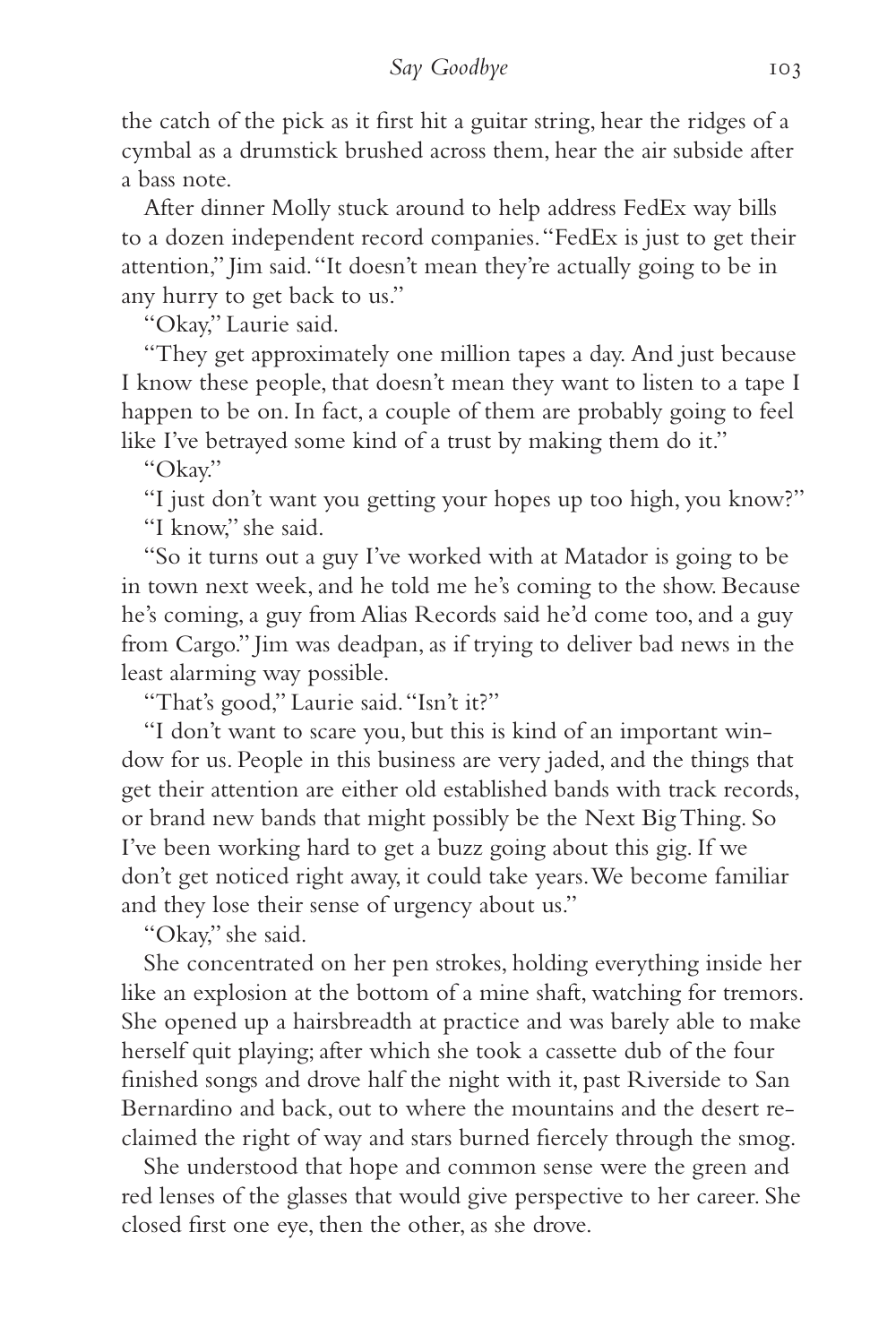Saturday night Summer was cool and distant and Laurie knew she'd seen the Club Lingerie ad. Summer's hurt and anger and Laurie's guilt seemed to provide as solid a foundation for the music as the joy they'd started with. If the audience was quieter and more introverted, beer sales nonetheless continued to climb.

Afterward, Summer went to Brad's office to collect their money. She was gone a long time. Laurie sat at the bar while waitresses stacked inverted chairs on tabletops and herded the last of the customers out the door.

"Here," Summer said, snapping her out of a fog of exhaustion with a damp stack of tens and twenties.

"Sit down?" Laurie asked.

"I don't think so."

Laurie sighed. "I don't like this. It's no fun anymore. I don't want us to be like this."

"What do you want us to be like? Do you want to split up?" Before Laurie could answer she said, "I know you need the money. I talked to Brad just now and he can give you at least one night a week, solo, a hundred guaranteed, but you'll probably end up closer to one-fifty. It's a pay cut, but you've got your straight job now, so you don't have to use that as an excuse to keep playing with me."

"What if I *want* to keep playing with you?"

"You just said it was no fun anymore. Make up your mind."

"It doesn't matter what I say tonight, does it?"

"You don't have to decide tonight. Take your time. *I'm* not going anywhere." She picked up her guitar and left.

Brad had clearly been watching through the one-way mirror behind the call brands. When he came out he said, "She's in a lot of pain."

"Oh, please. Even if it's true, can't you find another way to say it?"

"She's a brilliant songwriter, but she's not moving to the next level. Everyone takes her for granted. Meanwhile you come in and overnight you're playing at Club Lingerie."

It was the very pitfall Jim had pointed out to her on Thursday. Brad should have understood this already, and Laurie saw it was inappropriate for her to tell him so. "Actually it's been almost a year," she said, "but who's counting? Look, Brad, I think Summer's great, too. She doesn't need me to carry her. And I've worked for this. I can't remember the last good night's sleep I got. I've missed meals, I've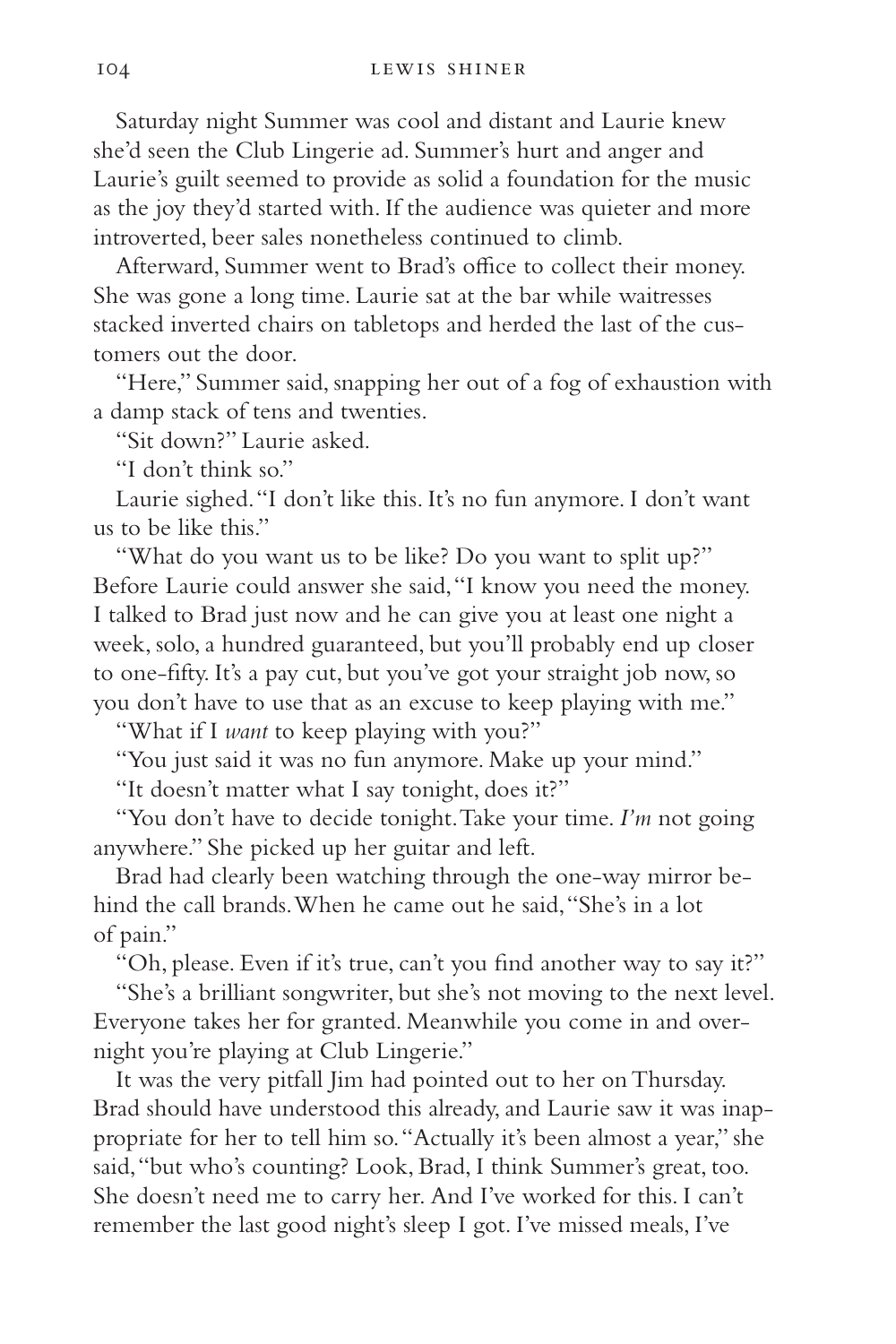worn the same week's worth of clothes until I'm sick of the sight of them, I've driven my car into the ground, I—"

"What if she did?"

"What?"

"What if she did need you to carry her?"

"What are you saying, that I should give up the band to play with Summer?"

"Not give it up, just...put it on hold for a while."

"This band can't wait. They may not last until Wednesday. This could be the only shot *I* get. They're the greatest band I've ever heard, but my guitar player's psycho, my keyboard player's afraid to leave his family, and I'm already afraid to tell anybody how old I am because it could hurt my chances with a major label. And you want me to *wait*?"

She was halfway to the door when Brad said, "See you next Saturday?"

"I'll be here," Laurie said.

Skip was drinking rum and belligerent at Sunday night's practice. Monday he didn't show up at all.

At eight o'clock Jim said, "Let's call Mitch. If we're going to end up with him Wednesday night, we should at least get a couple of rehearsals."

"No."

"Laurie—"

"Be reasonable," Gabe said. "This is, like, really important. We need him."

"He's got—"

"Laurie," Gabe said, "if you say one word about his hair, I swear to God I will strangle you where you stand."

She looked to Dennis, who shrugged. "At least," she said, "let's try a couple of songs without him. Maybe Skip'll show."

They went to the garage. Laurie put on her guitar and blew into her curled fingers, which had suddenly gone cold.

"What are we supposed to play?" Gabe said.

"The set," Laurie said. "Play the set."

They started "Get Ready," and instead of chords, Laurie played Skip's part, a tricky double-stop lead that was supposed to sound like horns and strings combined. She'd been practicing it for days, and she got it close enough to right to see Jim and Gabe trade amazed looks.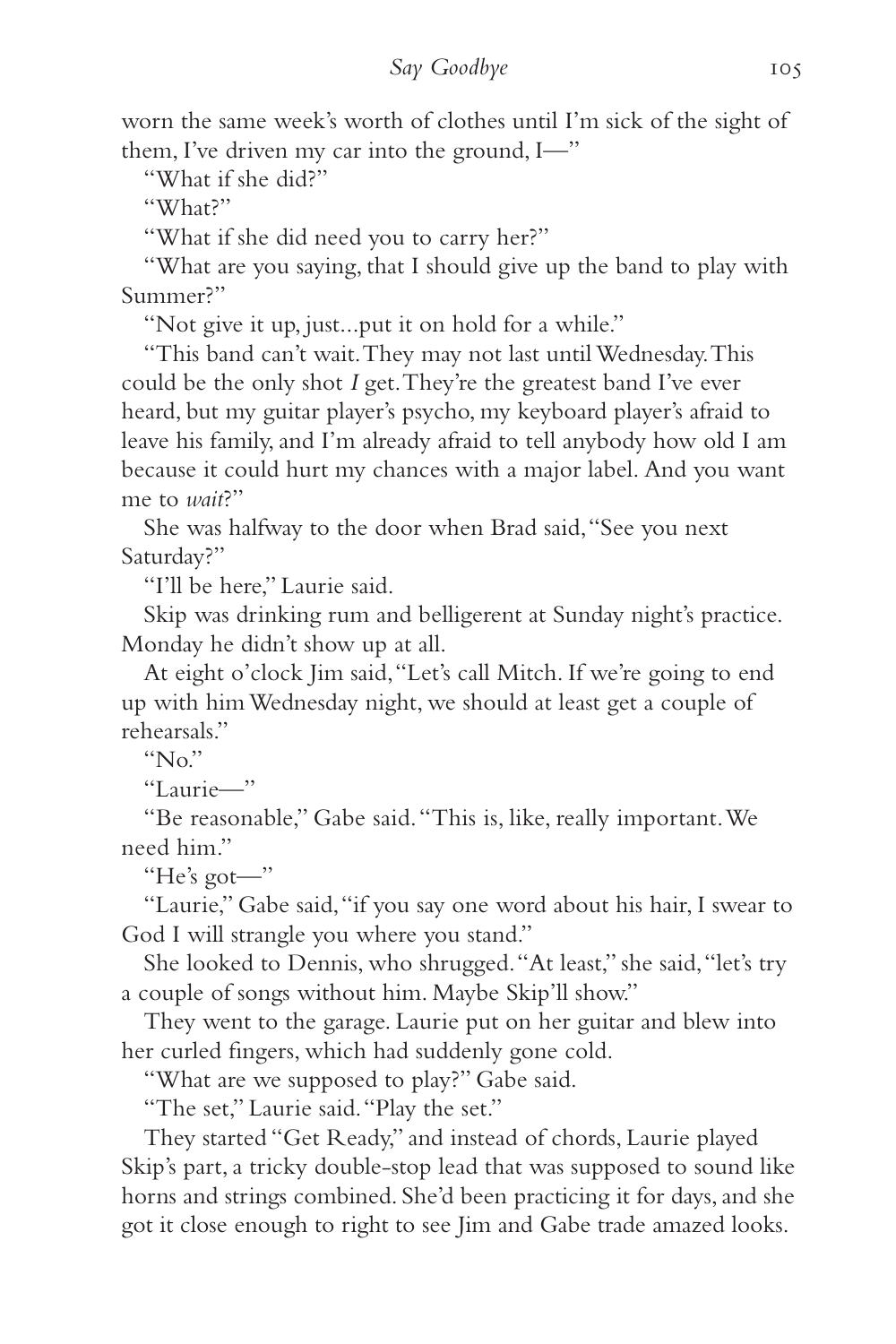Unfortunately it went downhill from there. She fumbled the jazzy solo on "Brighter Day" and ran out of ideas halfway through the lead to "Angel Dust." After that she tried to regroup, sticking mostly with rhythm and salvaging a nice melodic line on "Neither Are We," but it was too late.

They put down their instruments in unspoken consensus and trudged into the kitchen. "If Skip isn't here by seven-thirty tomorrow," she said glumly, "you can call Melvin."

"Mitch," Jim said.

"Whatever."

"Look, you impressed hell out of me," Gabe said. "You were great on 'Get Ready.' I don't think any of us realized how good you are. You could play lead guitar in a lot of bands."

"But not this one"

"Even in this one," Jim said. "We could rework the arrangements, practice the hell out of them."

"Meanwhile," Gabe said, "the gig is Wednesday. Day after tomorrow."

"I already gave in," she said. "You don't have to rub my nose in it."

"You're missing the point," Gabe said. "You're a really good guitar player, but this is supposed to be a band. You're not responsible for every single thing. If Dennis was to accidentally crush his right foot—"

"Which could happen," Jim said. "He could mistake it for a badger or something."

"Thanks," Dennis said. "Thanks a lot."

"—it wouldn't be up to you to play his bass drum and still play guitar and sing too. You can't control everything. Hello? Laurie? Is any of this getting through to you?"

They gave up at 10:00 and Laurie drove straight to Skip's apartment. She felt much like she had when Jack smashed her guitar; she could hear rushing water in her head and the world looked floodlit and pale.

The entrance to the building was locked, but an open window looked into Skip's living room from the front porch. As she reached up to slide the screen out of its aluminum frame, Laurie saw that her hands actually seemed blurred due to their slight but violent tremors. A bookshelf blocked the lower part of the window, and she methodically stacked the top row of books onto the concrete slab of the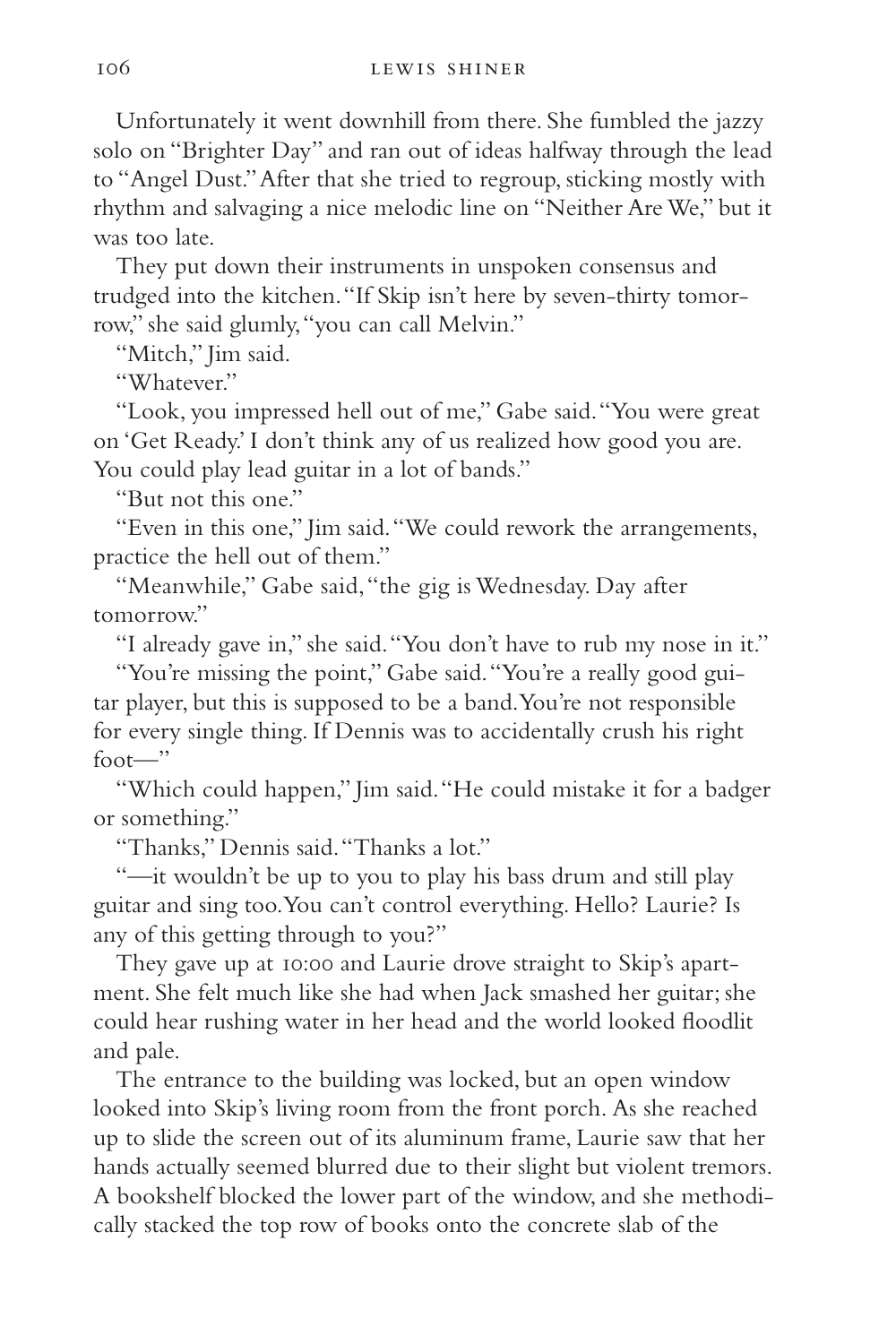porch and then climbed inside. Let him be in bed with somebody, she thought. I could burn this thing to the ground.

She walked into the bedroom. Skip was naked except for a pair of black-framed reading glasses. He had Mick Fleetwood's autobiography open in one hand and with the other he was eating Hydrox cookies out of a package that lay next to him on the bed. His head jerked up and for a satisfying second she saw real fear on his face. Then, without her being able to say what specifically had changed, he was staring at her with annoyance.

"What the hell are you doing? You about scared me to death."

"We were supposed to practice tonight," she said.

He nodded slightly, as if impatient for her to get to the point.

"You didn't show up. You didn't call. And I'm sick of it. We don't know if you're going to show up on Wednesday or not, we don't know if your name's going on the album, we're all just sitting around waiting on your fucking pleasure, and I don't feel like waiting anymore."

He smiled. "Are you kicking me out?"

"If you want out of this band you're going to have to quit. Personally I don't care, go or stay, as long as you make a decision and stick to it."

"Well," he said. She seemed to be amusing him, and that only made her more furious. "I've come this far. I guess I want to see what happens Wednesday night."

"'I guess' isn't good enough."

"Okay. You have my word. I, Skip Shaw, being of deteriorating body and infantile mind, do solemnly promise to attend, play, and sing with Laurie Moss and the Mossbacks on Wednesday, the twenty-sixth of April, Year of Our Lord Nineteen Hundred and Ninety-Five."

"And the rehearsal tomorrow?"

"And the rehearsal tomorrow. Is that good enough, or do you need it in writing?"

"That's fine," she said, turning away.

"Hey," he said.

She stopped but didn't turn back. "I have a name."

"Hey, Laurie."

She faced him. He still had made no effort to cover himself, still had his reading glasses on. She saw that one earpiece was attached with a safety pin. "As long as you're here," he said, "and I'm already naked and everything, do you want to fool around?"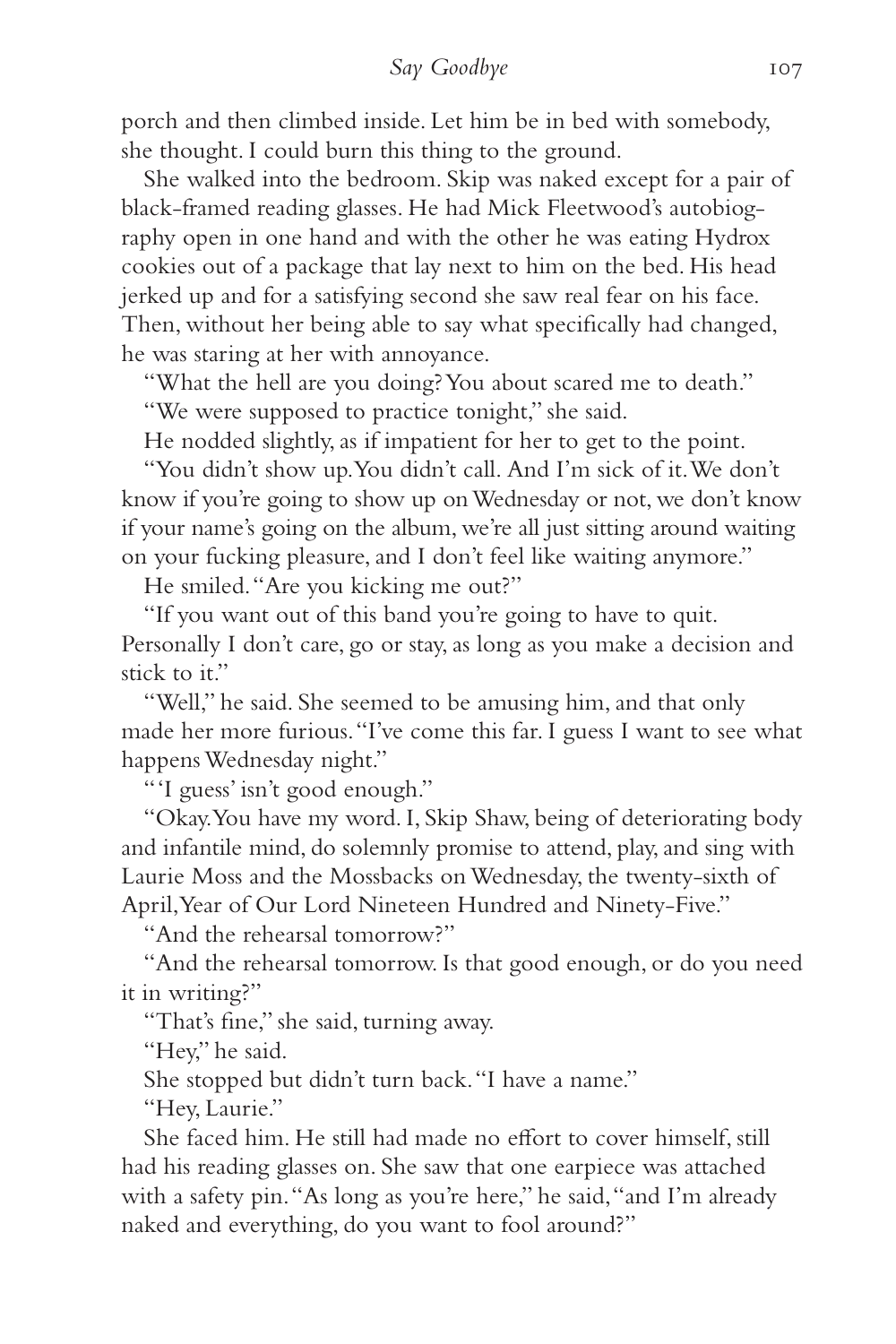"I don't think so," she said. She left the screen off his window and the books on his porch and slammed his front door on her way out for good measure.

## SOUND CHECK

Skip was on time for Tuesday's practice, as if nothing had happened. Laurie forgot the words to "Carry On," which she'd been singing in public for seven years, started "Neither Are We" in the wrong key, and hit herself in the upper lip with the microphone on "Say Goodbye."

"You're getting it all out of your system," Jim said kindly. Laurie glared. Skip disappeared as if by magic between the time Jim shut everything off in the garage and the time everyone else arrived in the kitchen.

"How are we supposed to move everything?" It was approximately the fifteenth increasingly desperate question she'd asked in a row.

"I've got a van," Dennis said. "You've probably seen it? Parked outside?"

"Go home, Laurie," Gabe said. "Pretend to chill. Take some Xanax if you got any."

Skip was parked at the far curb when she pulled into her driveway. She crossed the street to his Mustang, self-consciousness lending an inadvertent sway to her walk, and he rolled his window down. "Hey," he said.

The streetlight turned his crow's feet into stark black slashes. The lean fingers of his left hand gripped the chrome that surrounded the window and his right hand held the wheel. He was Skip Shaw, living legend, and he wanted her. A puff of wind brought her the smell of jasmine and caressed her with a lock of her own hair. She gave herself a long moment to catalog the desire in his eyes and then she said, "Why don't you come inside?"

She opened her eyes at 7:00 on Wednesday morning and knew she was awake for good. While Skip slept, she tiptoed around the apartment, making coffee, reading, playing through the set with an unplugged guitar. At 10:30 he sat up on the edge of the bed and coughed for five minutes or so, a morning ritual. Then he lit a cigarette and padded naked into the bathroom.

When he came out she handed him a cup of coffee and began trying on clothes for the gig. Black seemed her last best hope. Skip quickly tired of being asked his opinion and said, "I'm out of here."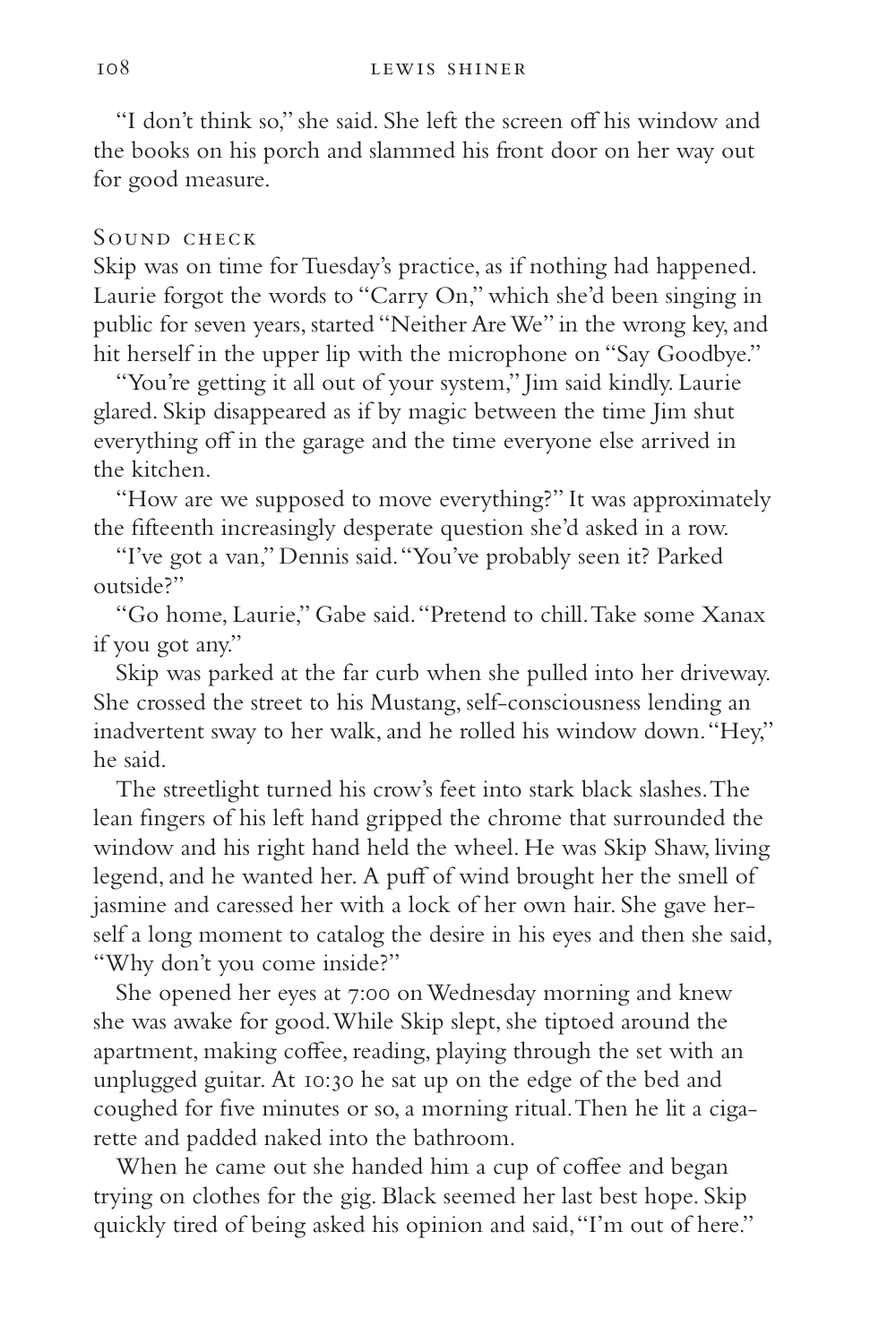"Sound check's at six."

"Did I promise to do the sound check too?"

"Skip..."

"Kidding. I'm kidding."

She parked around the corner from Club Lingerie at 5:30. She'd been there three or four times since she'd been in LA and knew a little of the history: it had been the Red Velvet in the 60s, when the Knickerbockers had been the house band, and then it was Souled Out in the 70s. It hadn't changed its name since 1979, making it a venerable institution by LA standards. Its biggest exposure came when Walter Hill dressed up the interior as a redneck joint in *48 Hours,* leaving little to recognize beyond the long red-brick wall behind the bar.

She carried her guitar and amp over to where a friendly-looking white-haired guy was filling a beer cooler. "I'm Laurie Moss," she said. "I'm early."

"I'm Dominic," he said, and shook her hand. "I own the place. Ace'll be along in a while—he's the sound man." He looked at his watch. "You got a bit of a wait, if there's anything else you need to do. You guys'll be up last, probably not until eight, eight-thirty."

She appreciated his not hammering home her naiveté. Of course they would be up last; their amps would go in front of the other bands' and they would make do with what little of the stage was left. Dominic gave her a Snapple and told her to make herself at home. He looked twice at her amp as she carried it and her guitar to a table near the bar, but he was gentleman enough not to make fun of either her or her equipment.

It had the ancient odors of any nightclub in daylight, old smoke and older beer, with a hint of Lysol from the open doors of the bathrooms. Tonight, she knew, it would instead smell like perfume and sweat, like wine and electricity. There would be moments of highly charged possibility, moments in which spirit would transcend flesh through chemicals artificial or hormonal, and moments when the music, all on its own, would seduce, batter, or sweep someone away from causality and dread for at least one infinite fraction of a second.

It was seven o'clock before Caustic was set up and miked and the slow ritual of sound check began—each instrument, each drum, each vocal mike auditioned in turn, notes and levels scrawled on masking tape on the mixing board, and then only a minute or so of driving,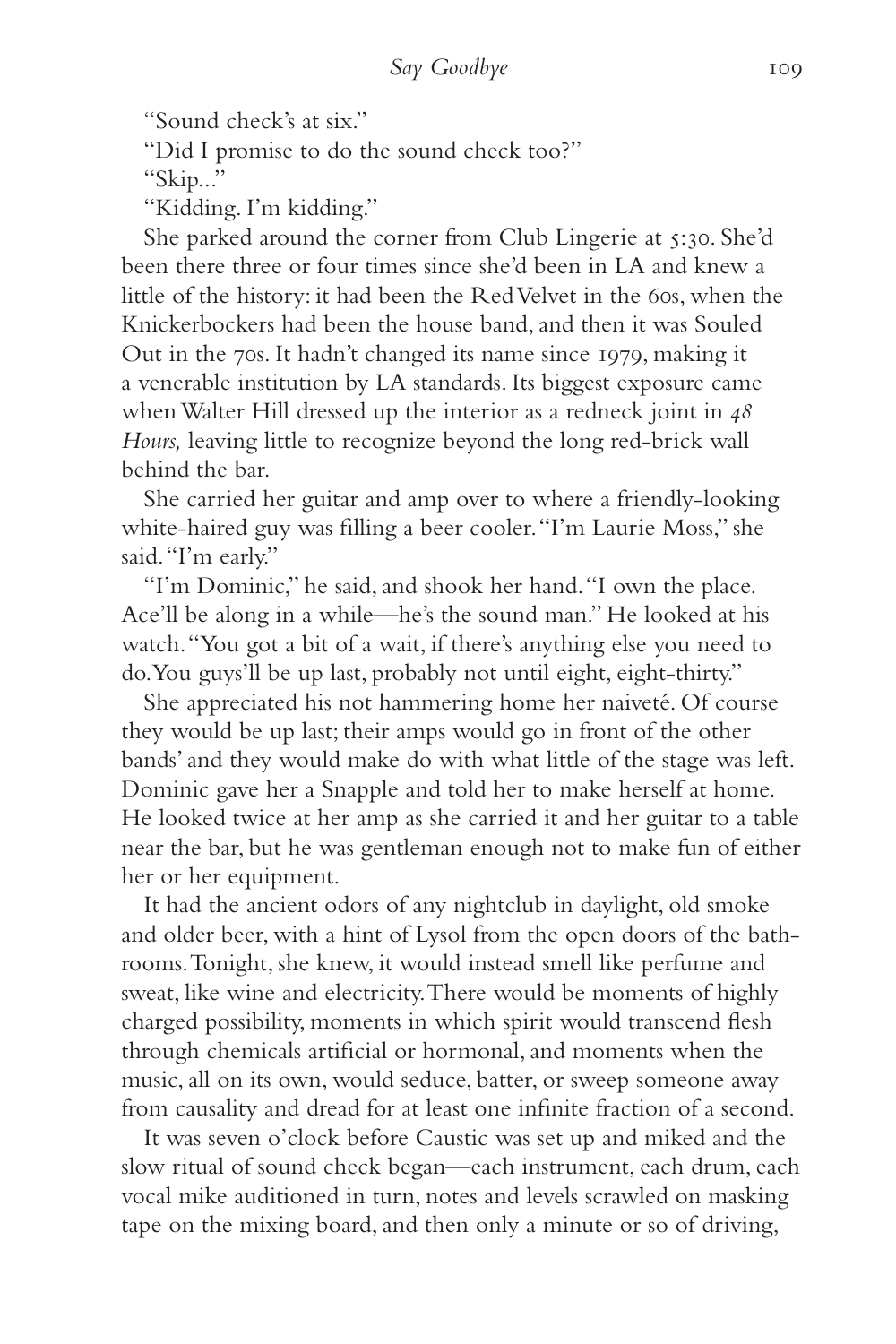horn-fueled ska before the music passed briefly through chaos on its way to silence again. Laurie loved the process the way she thought a surfer would have to love the distant sound of breaking waves, for the sheer promise it held.

Despite an undercurrent of nerves, she felt honed and ready, alive in the moment. Her senses and emotions were resonating theatrically to everything around her. As Caustic cleared the stage, the front door opened on the last incandescence of the sunset, silhouetting a man with an amp and a guitar. Though she could see it wasn't Skip, it still felt to her like it should have been. A pang of loneliness played in her head like distant violins.

The man with the guitar was heavyset and vaguely familiar-looking, with straight, shining black hair and copper skin. He stopped at the bar for a beer and then glanced at Laurie, taking in the equipment next to her chair. "You want anything?" he asked.

"I'm fine."

He brought his beer over to the table and said, "I'm Dan Villanueva, the token boy in Estrogen."

She offered her hand. "Laurie Moss."

"Ah, the mysterious opening act."

She nodded. "I saw you guys at a Monday night at the Whiskey last fall." Monday was no-cover night on the Strip and the Whiskey would sometimes shoehorn in six or seven bands. "You were really good."

 "Thanks," he said shyly. "We're way better now. Are you solo or are you a band?"

"I'm a five-piece," she said.

"And that's your amp?"

He took her up on stage and let her plug into his new Fender Blues Deluxe, which sounded so sweet and soulful that she hated not having one just like it, hated her financial condition that forbade the slightest thought of it.

"You might as well use it," he said. "It's going to be sitting up here anyway."

"This is truly kind of you."

He shrugged. "We're all struggling, right?"

When she got down off the stage, Jim and Dennis were carrying in Dennis's drums. Her emotions were still running high and it was all she could do not to tell them how ridiculously glad she was to see them.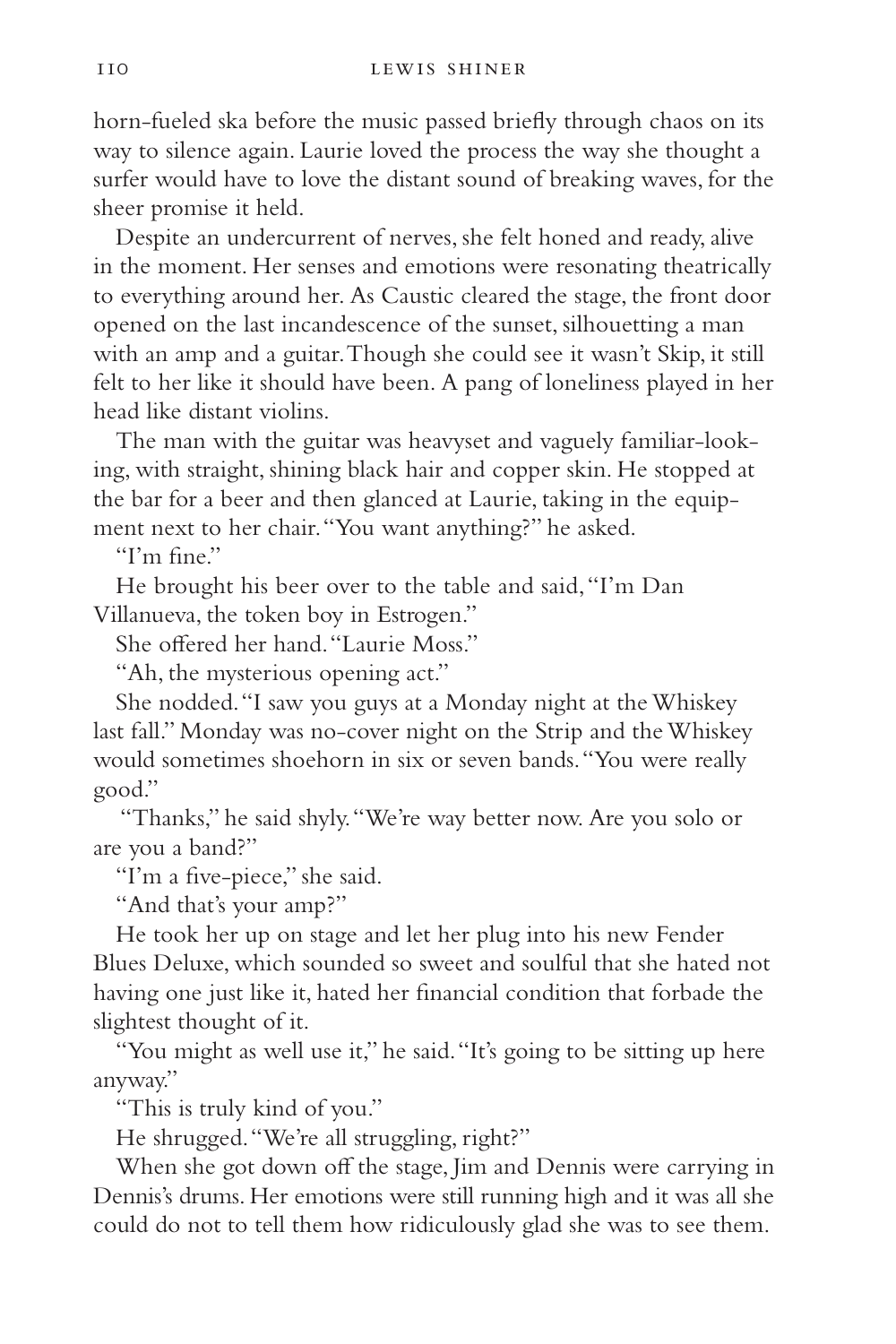Gabe and L'Shondra came in, carrying either end of Gabe's speaker cabinet, and, unexpectedly, L'Shondra gave Laurie a hug. "I love that dress," she whispered. "Am I allowed to wish you luck? Or do I have to tell you to break a leg or something?"

"Luck is good," Laurie said. "Luck is fine."

She was too restless to sit during Estrogen's sound check, barely noticed what they sounded like. Jim brought her another Snapple from the bar. "He'll be here," he told her.

"Why does he have to do this?" she said. "This is such bullshit."

"I'm not arguing with you," Jim said. "Want me to call Mitch?" "That is so far from funny," Laurie said.

Estrogen finished and Laurie introduced Dan to the rest of the table. "Are you the same Jim Pearson that produced that Random Axe EP?" Dan asked.

"Nominally," Jim said. "They were pretty clear as to what they wanted."

"That was good work, man. A lot of the buzz around them now is because of the way that record sounds. I wish we could afford you."

"It's easier than you think," Jim said. "Some canned goods, a share of your T-shirt revenue..." He passed Dan a business card from his wallet. "Give me a call."

Laurie's attention focused on Ace, the sound guy. He was young and good-looking in his sweat pants, running shoes, leather jacket, and pony tail, and he was positioning mikes around Dennis's drums. Any minute now he would be finished and ready for the rest of the band. Ready for Skip.

He's fired, she told herself. Even if he shows up this second, he's still fired. I can't take the stress.

"Okay, we got everybody?" Ace asked.

Laurie opened her mouth to make an excuse, but before the words came out, she heard Skip say, "Let's do it."

She turned around. He was somehow ten feet behind her, the massive Twin Reverb amp in his right hand, his guitar case in the other. "You're late," she said.

Skip shrugged and smiled. "Apparently not."

She plugged in to Dan's amp again, switched it off standby, and felt the serious amplification bring the guitar to life in her hands. The difference from playing in Jim's garage was absolute and qualitative. At this volume the guitar seemed to emit light and heat as well as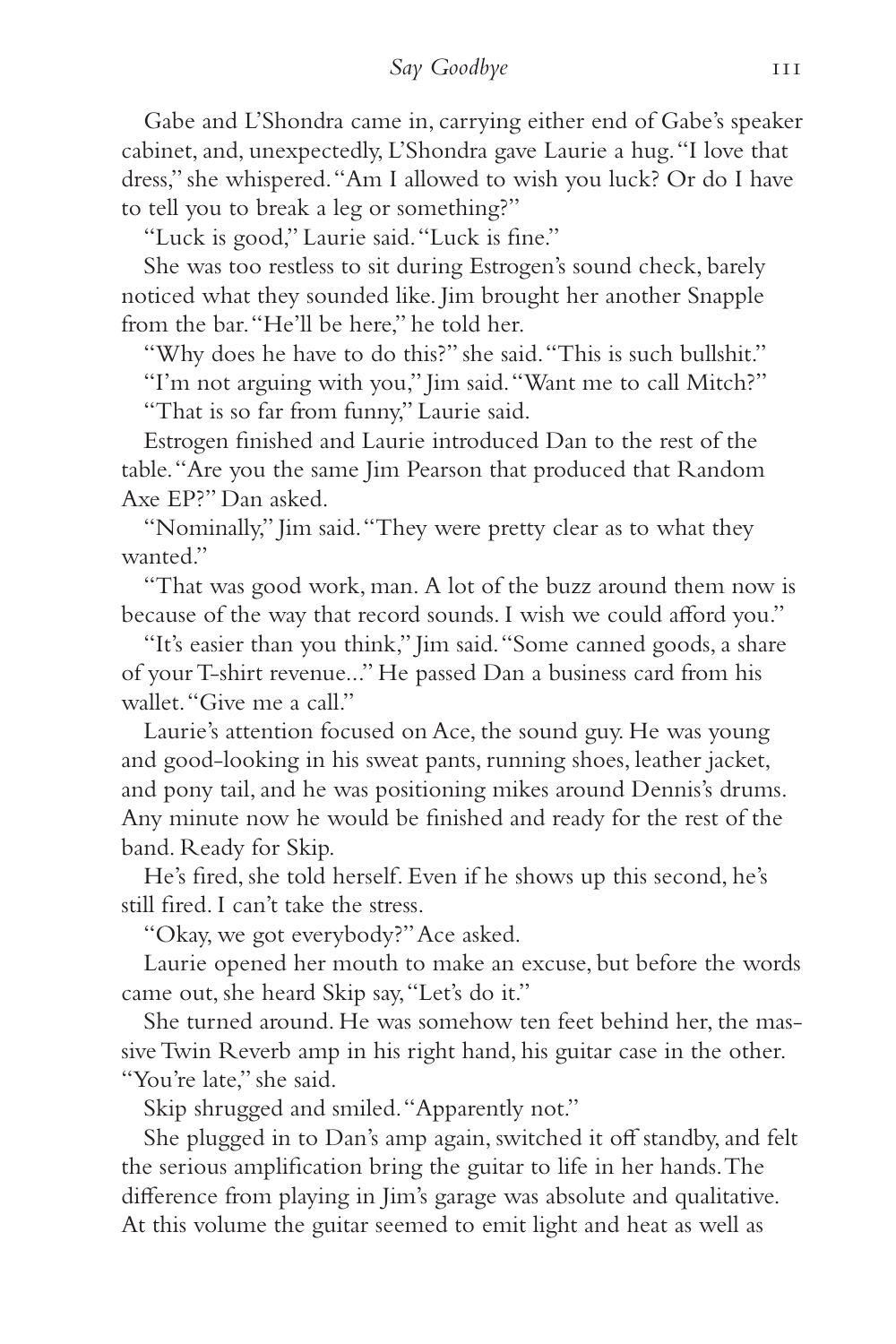sound. When she turned from side to side she could hear the change in air pressure through the speaker. Trailing one finger lightly up a string sent rasping squeals to the far corners of the big room.

The truth of the electric guitar is that the electricity is contagious, passed from wall outlet to guitarist to audience if the emotional humidity is right. Laurie was too filled with her power to hang on to her anger with Skip, her money worries, anything, in fact, beyond the sound.

To her right, Jim had the  $Dx7$  at the lip of the stage. Laurie was in the middle with Gabe, Skip on her far left. It was the same configuration they'd been using in the garage for the last two weeks. Skip was duct-taping his effects box to the floor. Gabe was screwing in earplugs, and Dennis was stomping on his bass drum pedal with evident satisfaction.

"Hey, Dennis," Jim yelled. "How can you tell if the drum riser is level?"

"I don't know," Dennis yelled back. "Who cares?"

"No," Jim said, "it's a joke. The answer is, 'If the drummer is drooling out of both sides of his mouth. '"

"That's not funny, man."

"Sure it is," Jim said. "Trust me."

Laurie walked to the center stage microphone and said, "Test, one, two." Her voice boomed across the empty club.

Skip crossed in front of her. "Nice amp," he said.

She wondered if he might be jealous, and found she liked the idea. "I've always depended," she said, "on the kindness of strangers."

Skip made a face and hit his low E string. Jim, like Pavlov's piano player, answered with a low E from the keyboard and Skip tuned up. Ace got his levels and suddenly, finally, it was time to play.

Laurie turned to Dennis. "'Get Ready,'" she said.

"I *am* ready."

"Dennis, I swear to God..."

Dennis counted off. Laurie turned to the mike and laid into the opening chords.

The band sounded thin at first, and the monitors seemed comatose. Laurie didn't care. She knew how the song was supposed to go. The greater danger was that people would think her simple-minded due to the idiot grin stretching her face. She remembered exactly how it felt to be an awkward 14-year-old at the Sunken Gardens in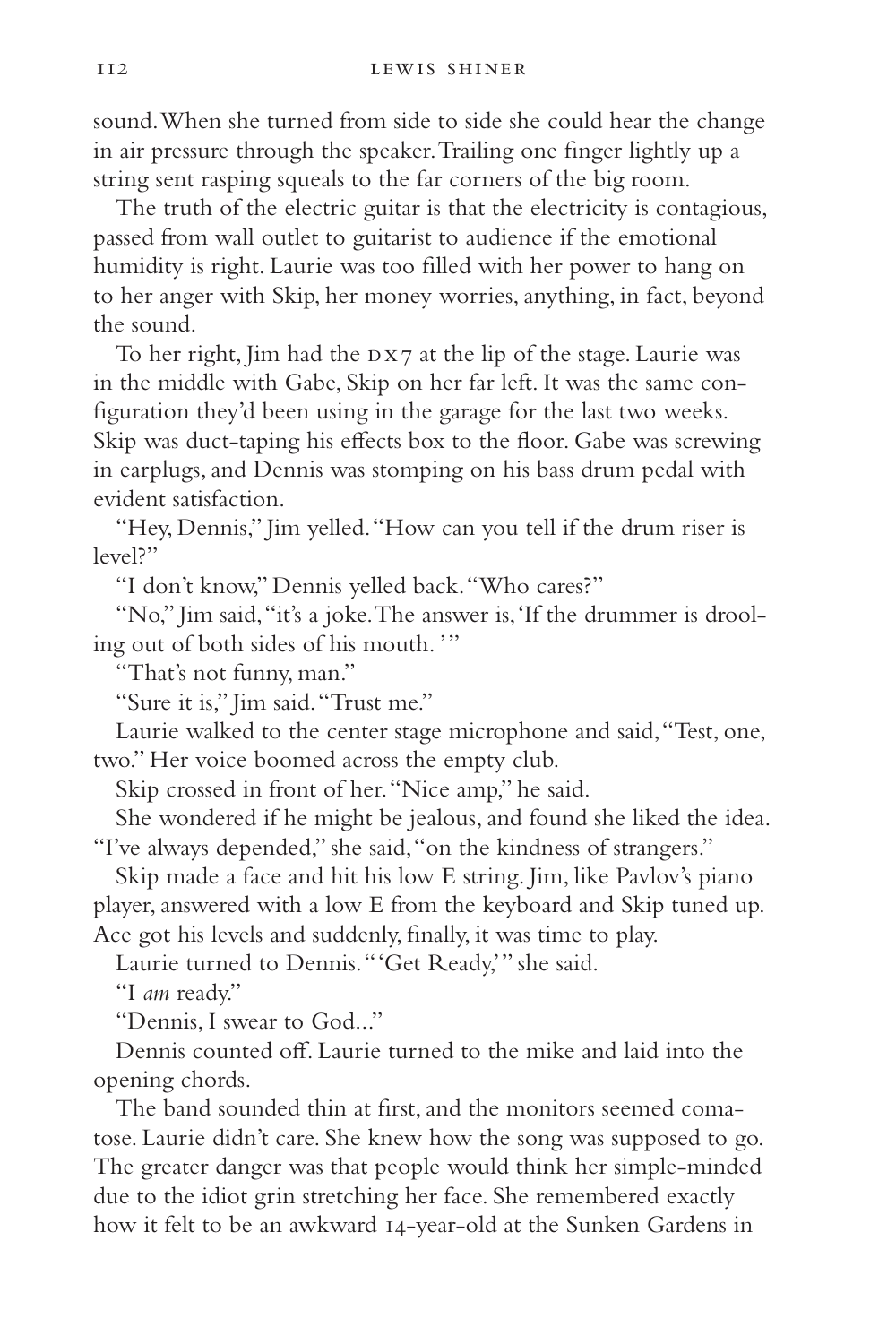San Antonio, in love with a sound, and now that she was making that joyous, inexorable sound herself, it was everything she'd known it would be. It was over too soon, leaving her out of breath as she looked into the darkness and said, "Need a little more?"

"That's plenty," Ace said. "Sounds good, guys. See you tonight."

She realized she'd been hoping for an excuse to go on, dreaming that Ace, who heard a couple of dozen bands every week, would be so blown away that he would ask for a personal encore. She laboriously shifted gears, put Dan's amp on standby, and unplugged her guitar.

As she climbed down from the stage, Skip said, "You were rushing it a little."

She turned to look at him. His hair was disarrayed and not especially clean. His once-black pearl-snap Western shirt had faded to a darkish gray except for the sweat stains under the arms. He held her eyes for a moment and then popped his guitar strap loose and laid his battered Gibson in its case. She thought about the different stages Skip had played on, from the Royal Albert Hall to the Hollywood Bowl, and for the first time it didn't intimidate her.

This is the best band he's ever been in, she thought, and he knows it.

"I'll try to watch it," she said. "And if I don't? Just see if you can keep up."

### Opening night

It was the first official Band Dinner, all of them out together, so they took the van to the Rock and Roll Denny's just down the street. Spirits were high, even Skip's, right up until nine o'clock when they returned to an empty club for their nine-thirty start time. Not entirely empty—there were a dozen or so bored and listless drinkers at the back of the room—but no entourages, no expensive leather jackets, no AmEx cards waving in the smoky air.

"Don't panic," Jim said, unconvincingly. "These guys are notoriously late to everything."

"If they're much later," Laurie said, "they're going to miss us entirely."

"Well," Jim said. "We did what we could."

Laurie went outside to sit on the curb and watch traffic on Sunset, trying to clear her head. The sound check had been great with no one there. What difference did it make who was in the audience now?

All the difference, of course. It made all the difference.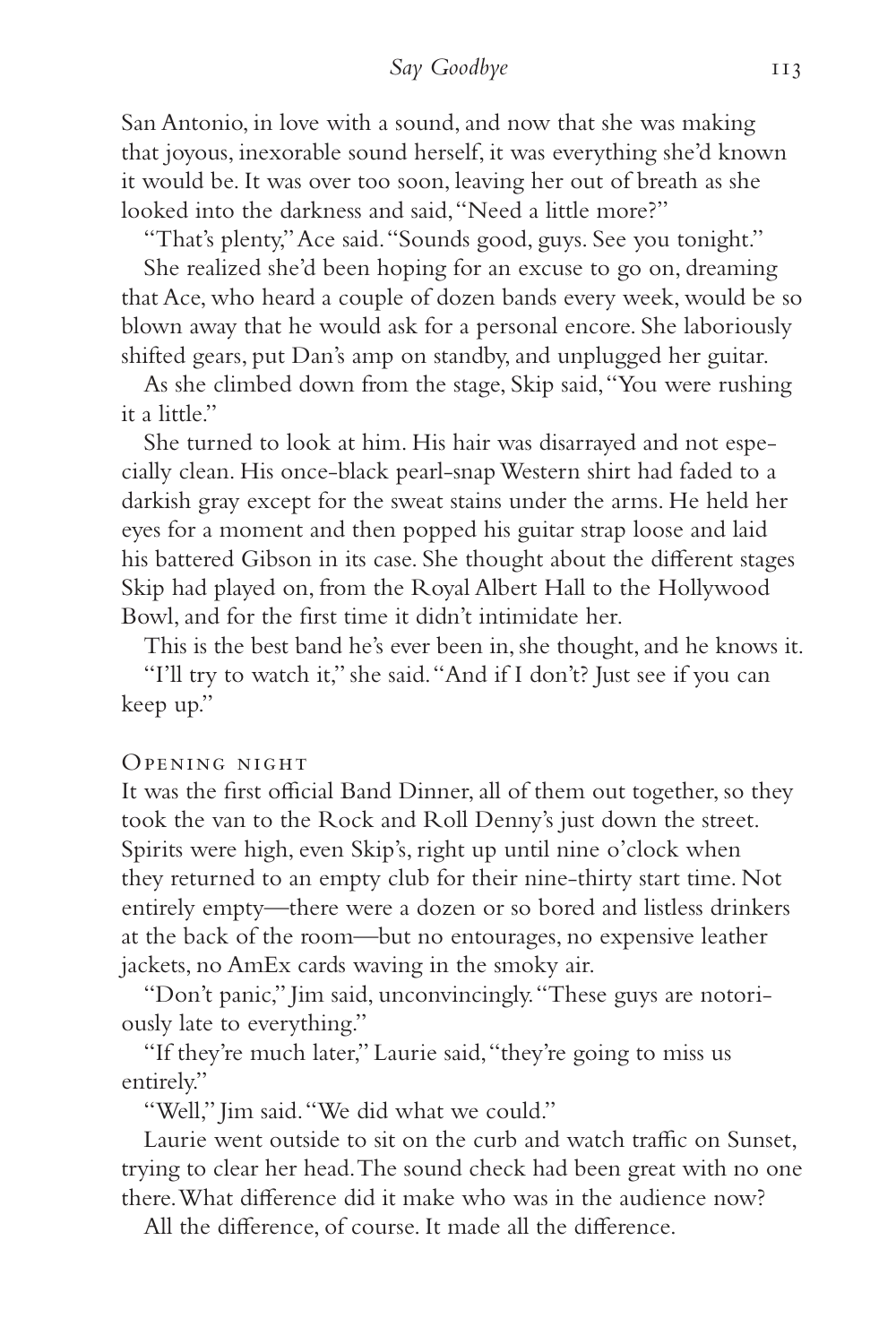She didn't notice Gabe standing behind her until she stood up and dusted herself off to go inside. "You all right?" he said.

"Yeah. Emotions running a bit high and fluttery tonight."

"No shame in that. I wish Jim hadn't said anything about those industry people. They're a bunch of damn vultures is all. They never get onto a scene until it's dead. They're probably all out at some plastic punk club trying to find the next Green Day."

"So who needs 'em?"

"Not us," Gabe said. "We're Laurie Moss and the Mossmen."

The dressing room was the size of the guest room in a very cheap apartment, with dark paneling and dark, damaged carpet to make it look even smaller. There seemed to be a single 25-watt light. At ninethirty, Ace knocked on the door and said, "Ready when you are."

Dennis led the way, Gabe and Jim behind him. Guitar strapped on, holding its neck high to make it through the narrow door, Laurie followed them toward the stage, Skip bringing up the rear. It took a long time. She could hear her footsteps on the carpet, hear her own breath in her mouth. She tried again and again to swallow, though her constricted throat seemed to have forgotten how. Her eyes focused on Gabe's short dreadlocks and the sheen of his gray polished cotton shirt; in the edges of her vision she saw empty tables and cavernous space.

They climbed onto the stage and she went straight to the red glowing light on Dan's amp, found the jack at the end of her cord, ran it through her strap, and plugged it, with stiff and uncooperative fingers, into her guitar. When she looked up, she saw Jim run his fingers silently over the keys of his  $Dx7$ , then rub his hands together with glee.

She turned to look at Gabe, his legs a shoulder's width apart, fingers already poised to hit the first note, smiling, utterly calm and motionless. Even Dennis was eerily silent, the first drummer in her experience who didn't make a nervous clatter at the start of a show. They all watched her, all waited for her, Skip included, and it became real to her for the first time that she was a second or two away from playing her own songs at one of the top clubs in LA, backed up by the band of her dreams, who were even now tuned, aligned, fueled, and ready for her to turn the key. Nothing else matters, she thought. Not right now.

She nodded to Dennis, and walked toward the mike as he clicked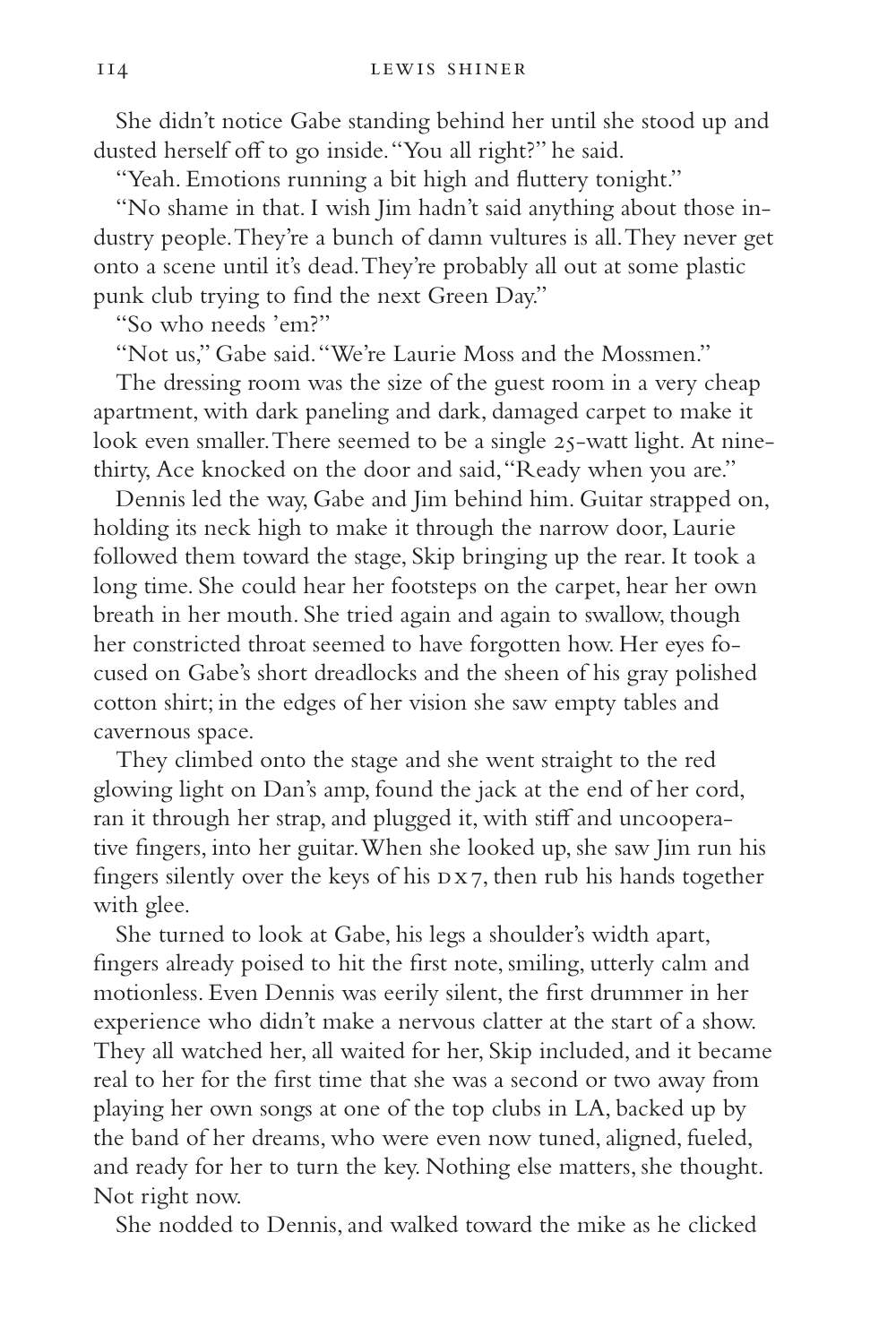#### *Say Goodbye* 115

off the tempo. "How ya doin'?" she said to the empty house as Jim and Gabe dug into the first two irresistible bars of "Get Ready." Dennis led into the third bar with a perfect Motown drag roll and she laid her guitar part squarely on top of the drums. Then came Skip with the string part, played Albert King style, hard and stinging. A spotlight hit her in the face, and she opened her mouth and started to sing.

The words were laid out in her head like cross ties, the music like rails, and she rode them for all she was worth, Skip, Gabe, and Jim throwing the weight of their voices behind her on the chorus until she no longer knew if it was in her power to stop, or to want to stop.

Skip played the sax solo on anguished guitar and together they roared into the final verse, into the final chord, and finally into the inevitable silence afterward, broken by applause and even a few whistles.

"Thanks," Laurie said. "I'm Laurie Moss, and this is my band, the Mighty Moss-Tones." A flurry of applause erupted from a table near the front of the stage. She squinted into the lights and saw Catherine, Molly, and L'Shondra with three or four friends. She was giddy, and she realized that if she wasn't careful she could turn into the Medicated Elvis and not be able to shut up. So she stepped away from the mike and nodded for Dennis to count off "Brighter Day."

#### MARK ARDREY

After the lead in "Carry On," the last song, it dropped down to bass and drums, quiet enough for Laurie to introduce the band. When she got to Skip—carefully qualified as "sitting in with us tonight"—there were yelps of recognition from the audience, and a couple of requests for "Tender Hours."

Skip stepped reluctantly up to his mike and said, "Not tonight. Tonight I'm just a Moss-Tone." He nodded to Laurie and they started the build-up to the last verse and the end of the set. The applause was substantial, but by the time they'd said their thank-yous and unplugged, it was over.

The first thing Laurie noticed after she got offstage was the return of self-consciousness. She caught herself wondering, am I okay? Am I bummed that it's over? She wouldn't have asked those questions with the set actually in progress. But now that they'd come up, the answer seemed to be that she was fine. Suddenly, deeply tired, at the same time that she was buzzing with the pleasure of what she'd done.

They loaded the van while Estrogen's drummer set up, the *Best of*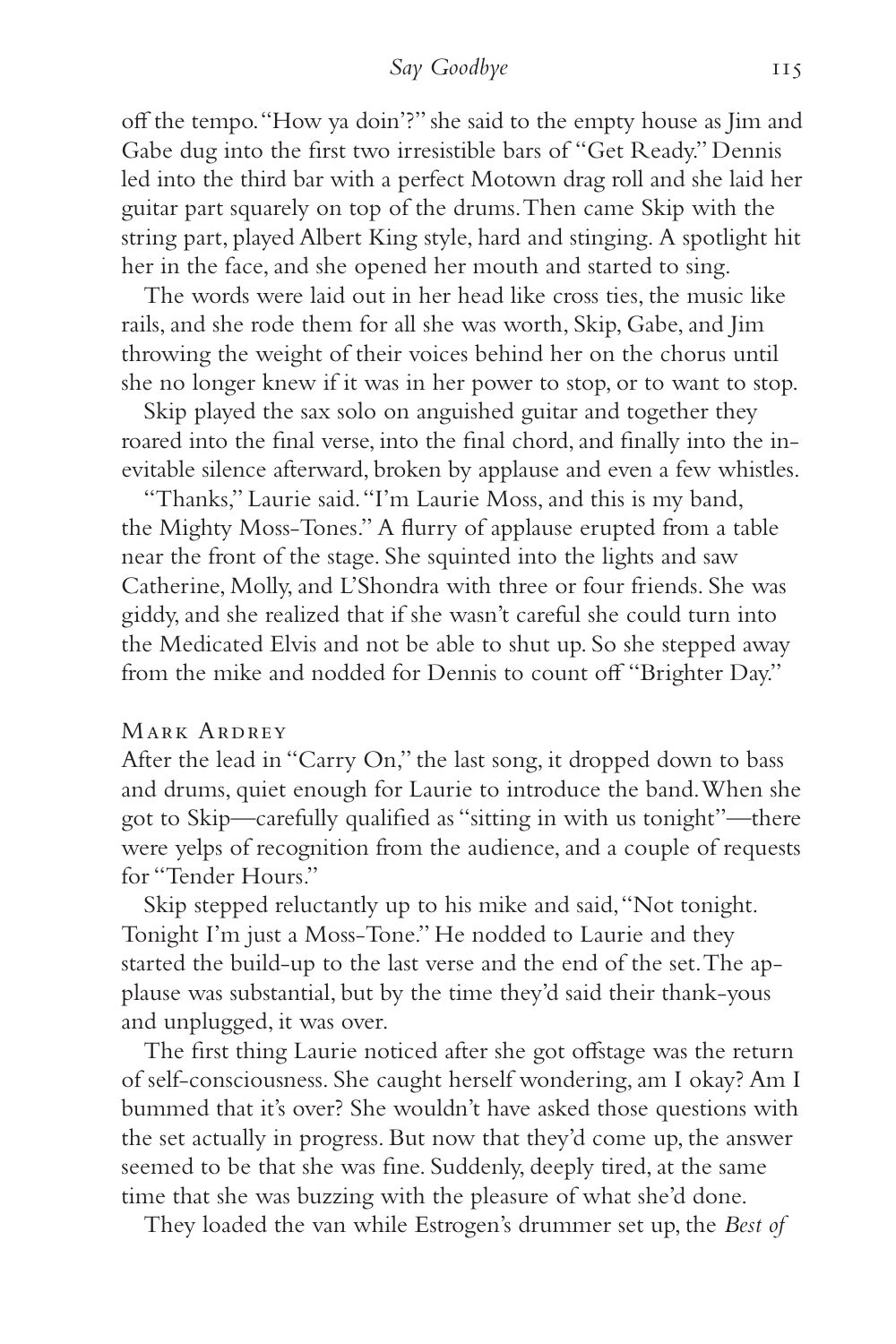*Blondie* blaring over the sound system. Okay, she admitted, an encore would have been nice. She knew an opening band getting an encore at a club would have been a miracle slightly more astonishing than raising Lazarus, but then, when did desire ever stop to figure the odds?

"Okay, that's it," Jim said, and Dennis waved and drove away down Sunset. Laurie stashed her practice amp and guitar in the dressing room and sat down at the table where Jim and Gabe had already joined L'Shondra and the others, adding a second concentric ring of chairs around the outside. Skip, apparently, had simply disappeared.

"You were incredible," Catherine said, eyes shining. "You were good with Summer, but this, this was like a whole other level."

"Thank you," Laurie said, surprising herself yet again with sudden regret that she hadn't invited Summer, with a completely unreasonable wish that Summer could have been there to share this.

L'Shondra reached across the table to squeeze her hand. "She's right. Gabe's played with about a hundred bands, but this is the best ever."

"Thank you," Laurie said. She smiled at L'Shondra and then couldn't stop herself from looking behind her. "Did Skip just take off? Is Dennis coming back?"

Jim and Gabe gave each other a look that Laurie recognized. "All right, what's going on? What is it you're not telling me this time?"

"Dennis has another gig, down at the Teaszer," Jim said.

"What, you're saying Dennis is in another band?"

"It's not a big deal," Gabe said. "You've got your Saturday night thing with Summer, Dennis has a couple of other bands he plays with."

The fact that they hadn't told her upset her more than anything else. Don't let this spoil things, she pleaded with herself. Please. "How many exactly?"

"It depends which week you ask," Jim said. "This is LA. One band breaks up, the guitarist starts a second band, the bass player starts a third."

"What happens if we have a gig?"

She could see Jim and Gabe both searching for the perfectly reassuring answer, but before either of them could get it out, a voice behind her said, "Is this a bad time?"

Laurie turned and saw what she at first took to be a plainclothes cop. He was medium height with short dark hair, black-rimmed glasses, black slacks and shoes, pressed white shirt, black knit tie. "I was wondering," he said calmly, "if I could talk to you for a minute."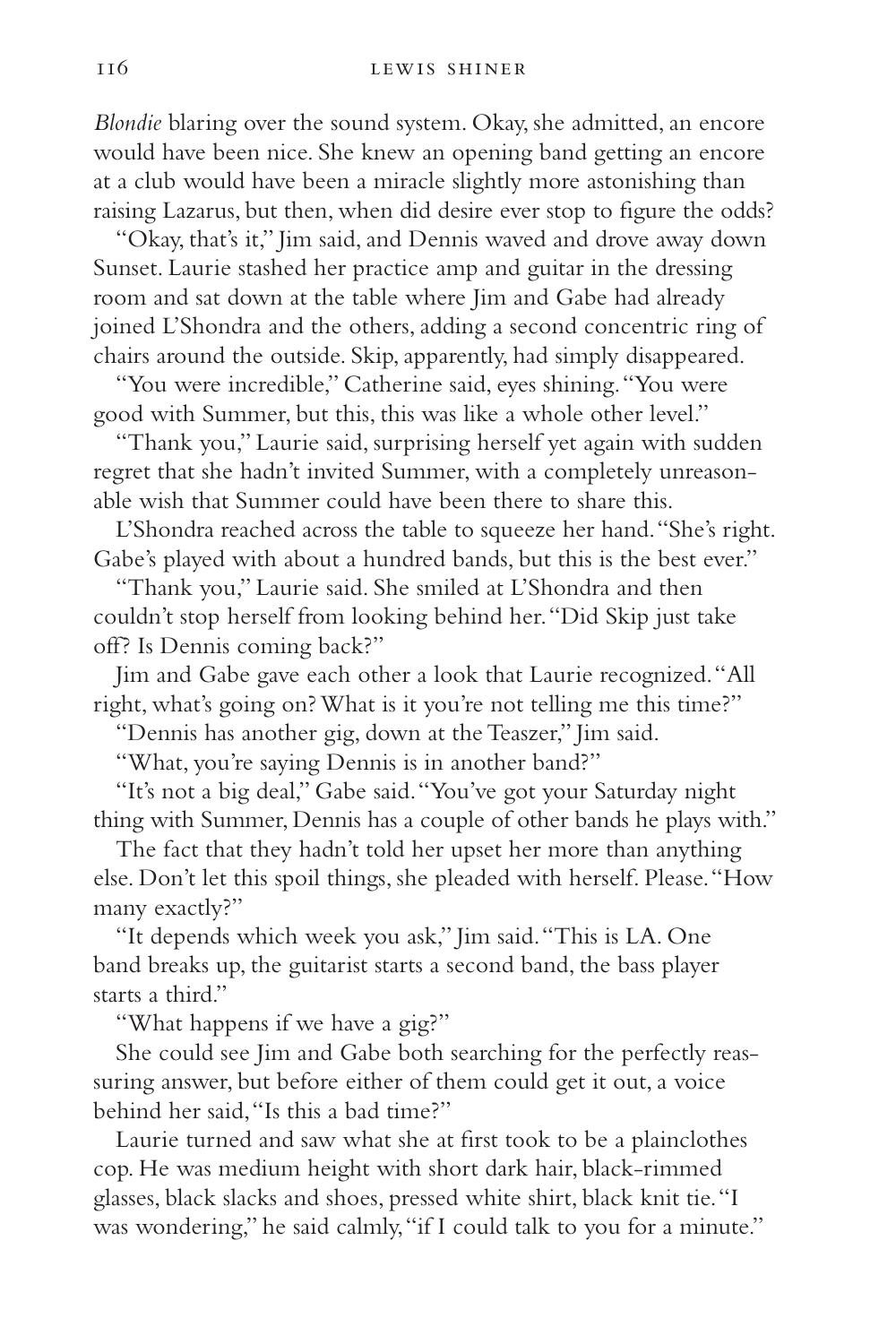A surge of panic sent her down a chain of associations: police, Skip, heroin, evidence accidentally in her guitar case, bungled trial, prison, despair, suicide. She noticed the man was holding out a business card and took it in suddenly clammy fingers.

"Mark Ardrey," he said, offering his hand. She shook it limply, trying to read the card in the attenuated light. Gradually she began to realize that the logo behind his name consisted of a G and an R crushed together to form a circle.

"General Records?" she said. "For real?"

"For real," he said. "Can I buy you a drink?"

Now that she had a moment, he looked less like a cop than a shoe salesman from 1959. If he'd looked the way he was supposed to—silk shirt, mousse, unstructured jacket—she was sure she would have been falling all over herself. As it was, she couldn't seem to take him seriously. "Sure," she said. "Pull up a chair."

Laurie had been reading *Rolling Stone* since the age of 12, and she knew the history of General Records the same way she knew about Hank Williams or the Moog synthesizer. General had been a bonafide major label through the early 60s, then gone under, as so many had, in the wake of the Beatles. Warner had bought their back catalog in 1965 and then, in the late 80s, revived the name as a boutique label under the Warner/Elektra/Atlantic umbrella.

"Jim," she said, "Gabe, this is Mark..."

"Ardrey," the man said, leaning across the table to shake hands. "General Records." To Gabe he said, "I've seen you around town. You're really good." To Jim he said, "You produced the *Kindness* EP, right?"

"That was me," Jim agreed.

"So I was talking with Brett Gurewitz yesterday, you guys know Brett? Bad Religion, Epitaph records?"

"I know him," Jim said.

"Well, he told me he was going to be here to check you guys out tonight, only he never showed up. I kinda feel stood up, here."

"You and me both," Jim said.

"I mean, I feel like I'm missing the boat, you know, that these guys are all off at some A-list party and they didn't tell me about it."

"Sorry you got stuck listening to us," Laurie said. She'd let the words out thinking they'd come off as mildly ironic and amusing, but she'd apparently misjudged. The high from playing was slowly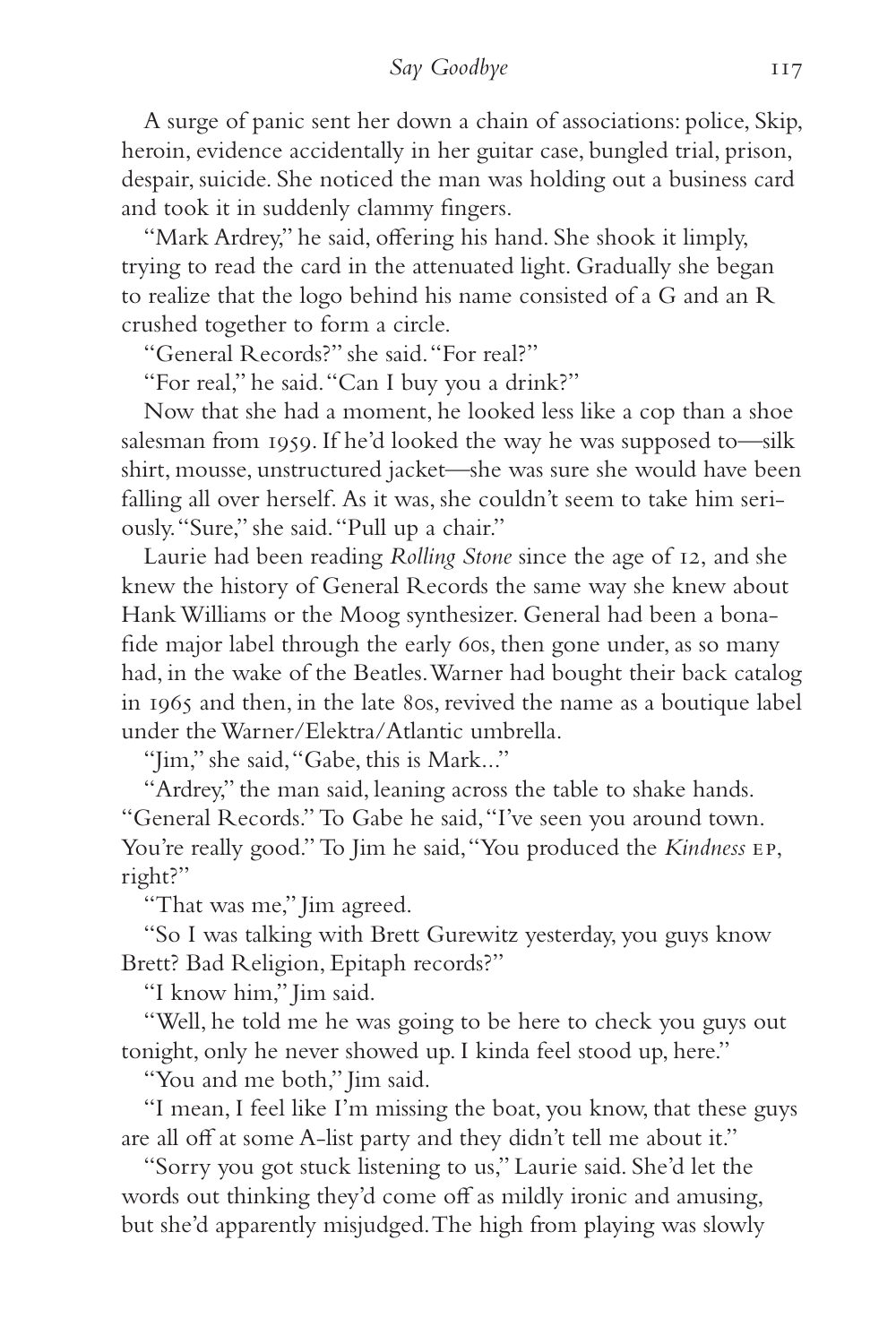receding, the train disappearing down the track without her. She could barely hear its whistle.

"No, hey, you guys were terrific. I didn't mean it like that." He signaled to a waitress, who ignored him. "Have you been playing out much?"

"This was our first gig," Gabe said.

"You're kidding."

"We've been holed up in a garage in Whittier for four months," Laurie said.

"Whittier? No kidding. I live in Whittier. How long have you been together?"

"Laurie's been with us since January," Gabe said. "The original stuff is all hers. The rest of us have been jamming together off and on for a couple of years."

"Including Skip?"

Gabe looked at Laurie and said, "Off and on."

"Where do you know him from?"

"I met him at a jingle session," Gabe said. "We got along, and I brought him over to Jim's."

"What's he like?" Ardrey asked. He was leaning forward now, elbows on the table, genuinely interested.

Discussing Skip had fallen off the list of things for which Laurie was in the mood. She excused herself and went over to the table where Dan Villanueva was selling Estrogen CDs and T-shirts.

"When are you guys up?" she asked him.

"Any minute. I caught the end of your set. You guys are hot."

"Thanks. Your amp made a big difference." She picked up one of their CDs. The cover art looked like it had been thrown together in a couple of minutes in Photoshop. "Do you guys sell a lot of these?"

"Couple of thousand in the last year."

"Wow, that's good."

"Not exactly major label numbers, but the profit margin's better. We made back what they cost in a couple of weeks. I can give you all the info if you want." He looked over at her table. "Speaking of major labels, is that Mark Ardrey over there?"

"You know him?"

"He hangs around the scene a lot. He never signed anybody that I knew personally."

"But he's for real?"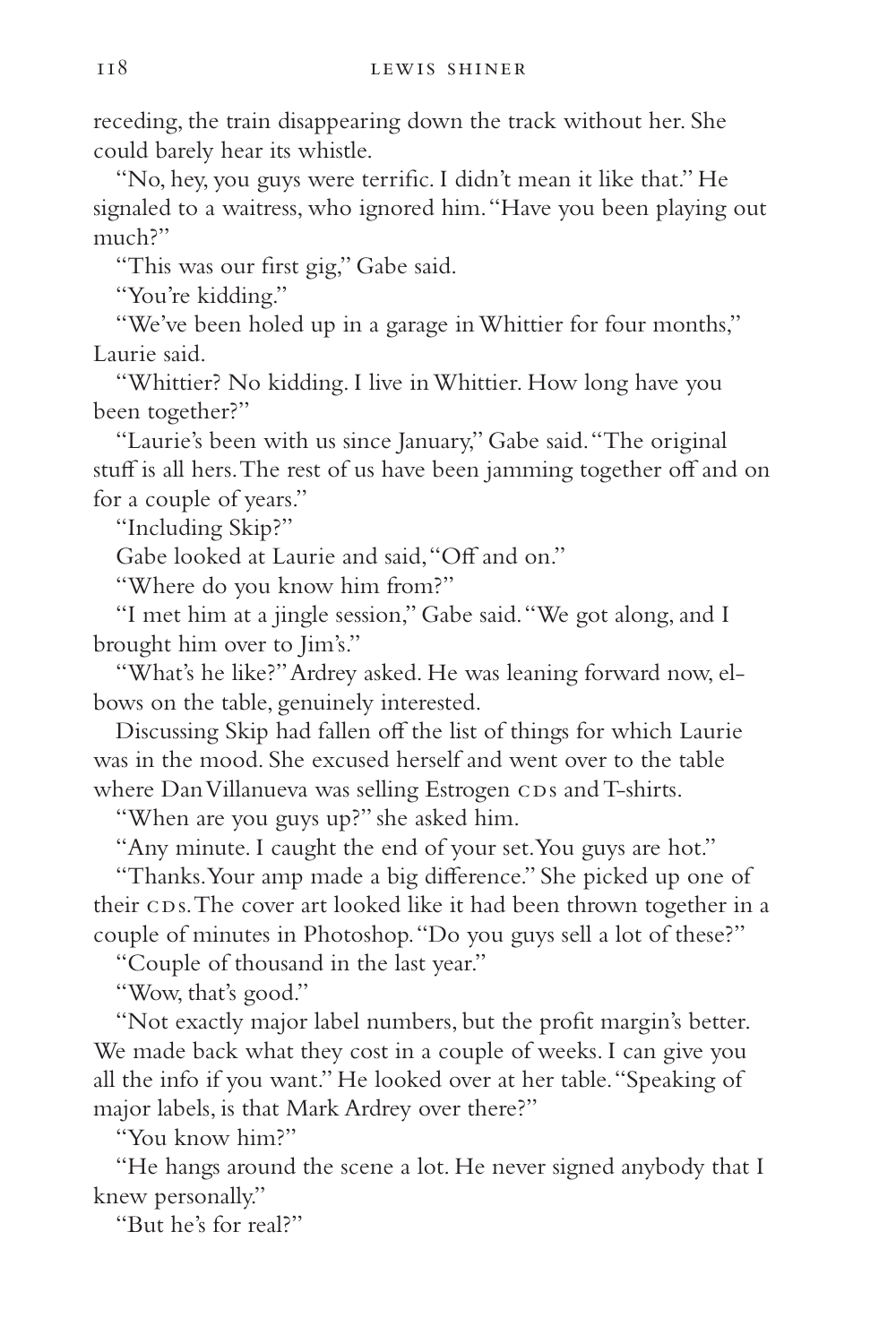"He does a&r for General, at least this week. The word on the street is they're looking for an excuse to get rid of him. Just thought you should know that. I mean, the fact that he's here tonight shows how out of it he is. Everybody else is at the Viper Room to hear Random Axe."

"You were talking about them earlier."

"Yeah, everybody says they're going to be the next Green Day."

"Which explains what happened to everybody who was supposed to come hear us."

"This business sucks. I love playing, but the business sucks." He looked at his watch. "Sorry. My wife was supposed to be here 15 minutes ago to run the table while we play."

Laurie wondered if he'd brought up his wife to distance her. She was embarrassed that he might have thought she was coming on to him. "Got any kids?"

"Two. Makes it hard sometimes, but I wouldn't trade 'em for anything. Ah, there she is." He got out from behind the table and then paused on his way to the stage. "Don't take my word on this Ardrey business. Maybe he can help you. He sure can't hurt, as long as you don't get your hopes up too high."

"I don't know," Laurie said. "He can't even seem to get waited on."

Laurie went back to the table. As Dan had promised, Estrogen was indeed "way better now." Without talking or looking at each other they segued crisply from one tight, disciplined song to the next.

After ten minutes Ardrey said, "I like these guys. They got a lot of heart." It struck Laurie as an unusual thing for him to say. "You guys were better, but they're good."

"We're not better," Laurie said. "Not yet."

"I actually don't know a lot about this business," Ardrey said. He'd moved closer to her to talk into her ear, almost shouting to make himself heard. "Which is okay, because nobody does, and the people who say they do are lying. But my point is this: there is only one universal currency in this business, and that is melody. It's the great unsolved mystery. It doesn't translate into any other art form. You can't write about it, you can't paint it, you can't sculpt it. Nobody knows where it comes from, or why one pattern of notes will lock into your brain and another one just blows away. Whatever the hell it is, you've got it."

Laurie couldn't shake the feeling that the man was a flake. He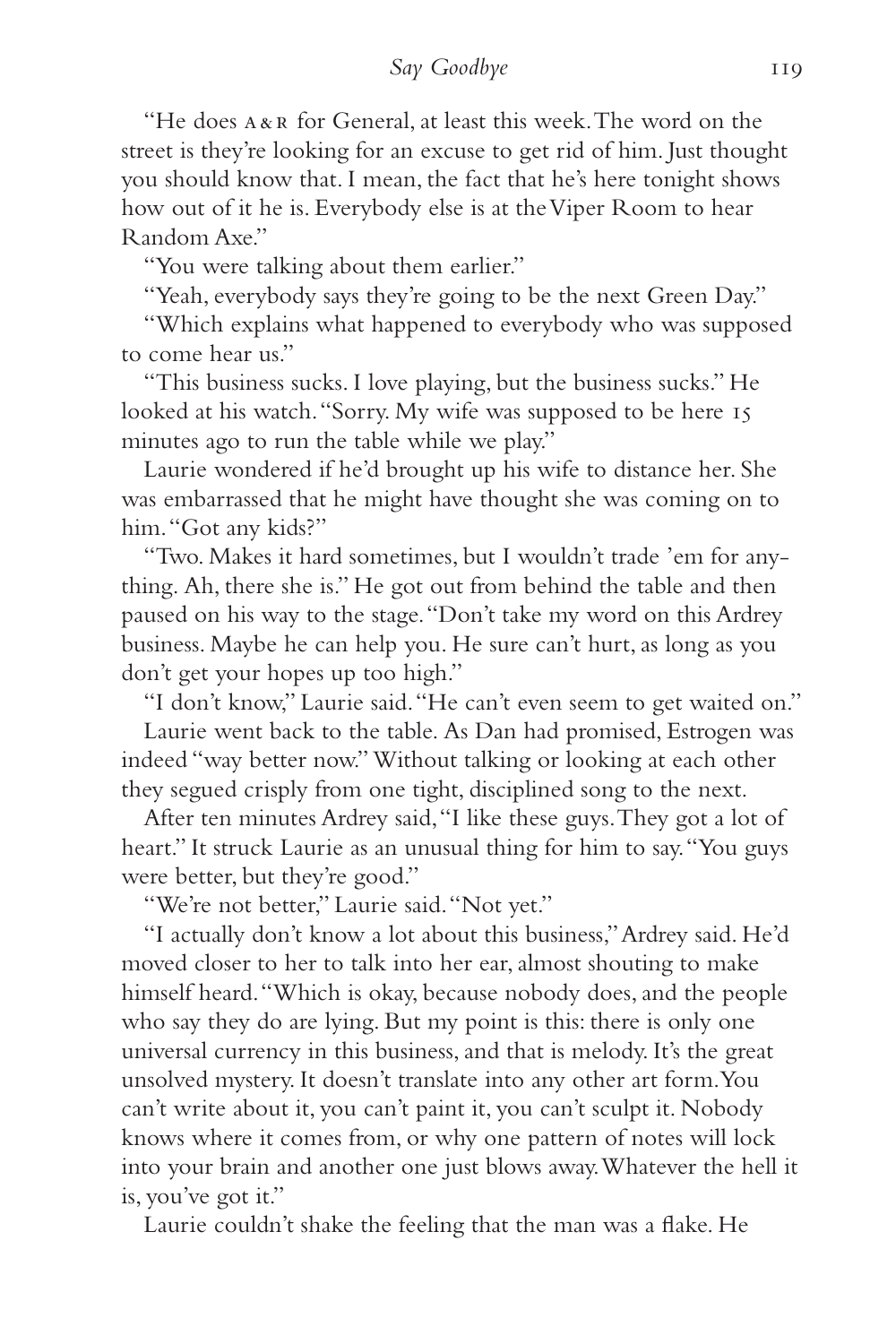dressed badly, he was in bad odor with his own record company, and he was simply too free with his sincerity. "Then you should sign us," she said, standing up.

Ardrey shook a mock-reproving finger. "Now, now. Doesn't do to get pushy. When are you playing again?"

"Who knows?" she said. She was suddenly so tired that she wondered if she could make it to the LBD, wondered if she had will power enough to force it up the steep slope of the Hollywood Hills and down again to her apartment. She managed a costly smile. "G'night, everybody. Y'all were great."

She stopped for her guitar and amp, and on the way out the door she saw a slender redhead slide into the chair next to Jim and lean over to hug him. The woman looked to be in her mid-thirties, pretty, expensively dressed in a black blazer and half-unbuttoned silk blouse.

I don't want to know, Laurie thought. I've had enough for one night. She walked out of the club unrecognized and unmolested, breathing cool, clear air, still hearing the low throb of the bass guitar through the wall behind her.

## The last days of Summer

She showered the smoke and fumes off and sat up for an hour or so letting her hair dry, watching ancient sitcoms on Nickelodeon and drinking water to wash the last residues of excitement and despair out of her aching muscles. Even then she had to fight for sleep, only to wake up at seven forty-five to a snarling alarm clock and go through the motions of getting dressed, eyes squinting against the sunlight, groggy consciousness tiptoeing around the hard questions waiting to be asked.

As soon as she got to work she called Jim, who said, "You should have hung out another five minutes."

"So I could meet your girlfriend?"

"That's okay, Molly will only kill me if you say that in front of her. Yes, I wanted you to meet Melinda. She manages bands. I've known her for years, and she wants to take us on. In fact..."

"What?"

"Well, she had something for Saturday night, only I know you've got your thing with Summer, so I told her we couldn't make it."

"What kind of a thing?"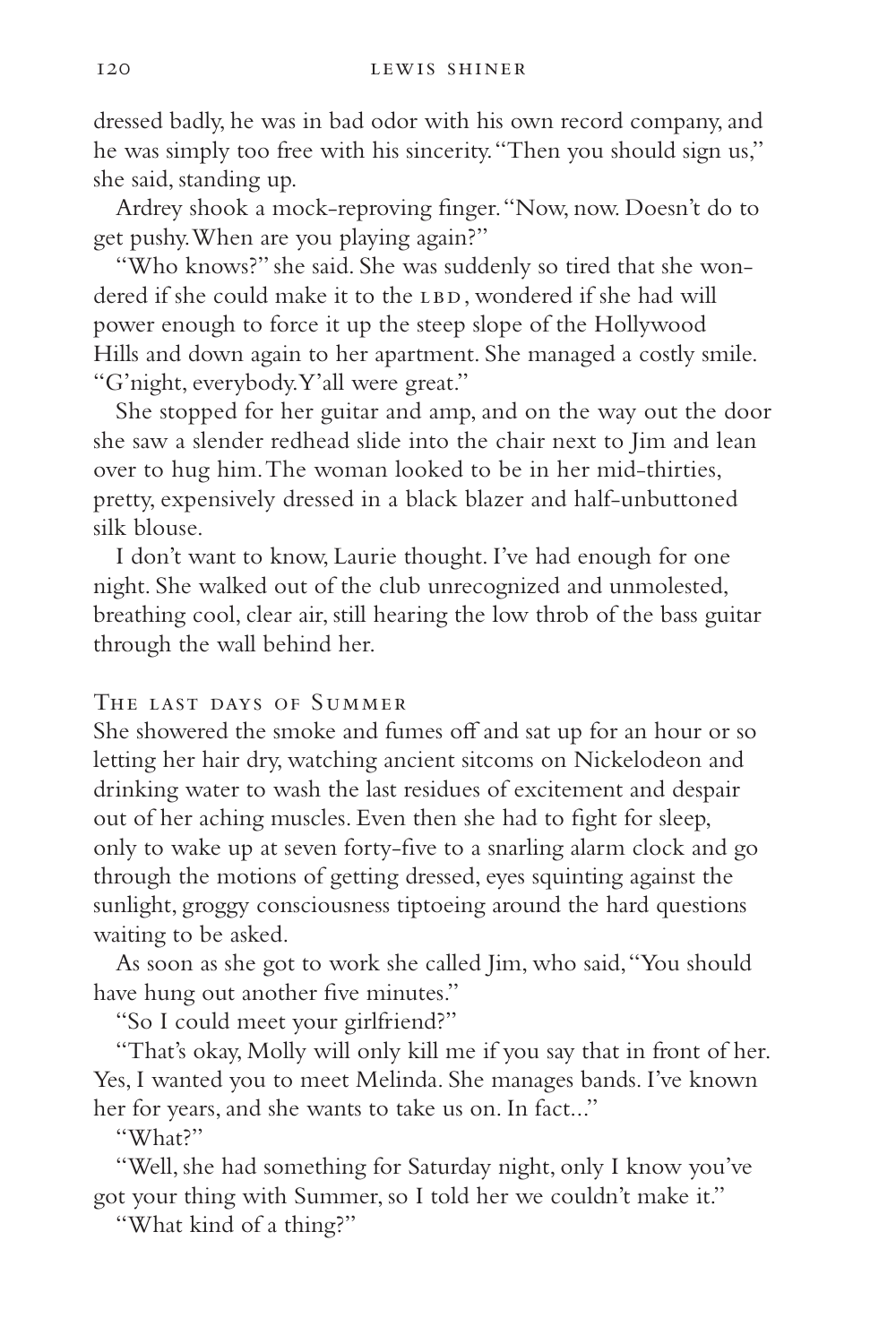"A benefit, medical care for the homeless type deal. No money, good karma, good press after."

"I can't do it, Jim. I told you from the start—"

"I know. I know. I was trying to find something that could be construed as good news to lead off with."

"Oh God, what now?"

"It's not the end of the world, but...both Matador and SubPop passed on the tape. Both very nice letters. Both mailed on Tuesday."

"They probably decided together, while they were making plans to ditch our show and go see Random Axe."

"Both of them said it's a very professional, very commercial demo and it ought to be on a major label."

"Anybody's label but theirs?"

"Maybe they're right. Maybe we should be on a major. That guy Ardrey last night said—"

"Dan was telling me about him. Nobody expects him to be at General next week."

"I've heard the rumors too, but he's there today, and he did like us. It's a start. Look how far we've come since January. We've got a master tape almost done. We've debuted at a major club on the Strip. We've got a potential manager who thinks she can get us work and we've got, as they say, 'major label interest.'"

Laurie said, "We've got a guitar player who can't decide if he wants to play with us, an audience who'd rather hear him than me, and a handful of rejection letters. My landlady could change her mind and evict me any day, and if I'd actually been free to play this benefit thing, I wouldn't have a proper amp to play through. You said yourself that if we don't get noticed when we first come out of the gate, it's going to take years. On top of all that I'm fighting to finish an album that nobody wants."

"I take it you won't be over tonight to work on the vocal tracks?"

She sighed. "I don't think I can face it right now. I'm sorry. When we're actually playing, everything is great. Especially last night, when we had a real audience to play to. It's the best feeling I've ever had. It's just...everything else. The real world. I can't stand the inside of my own head anymore."

Jim was quiet for a long time. "So do we go with Melinda?"

"Go with Melinda," Laurie said. "Tell her any night other than Saturday."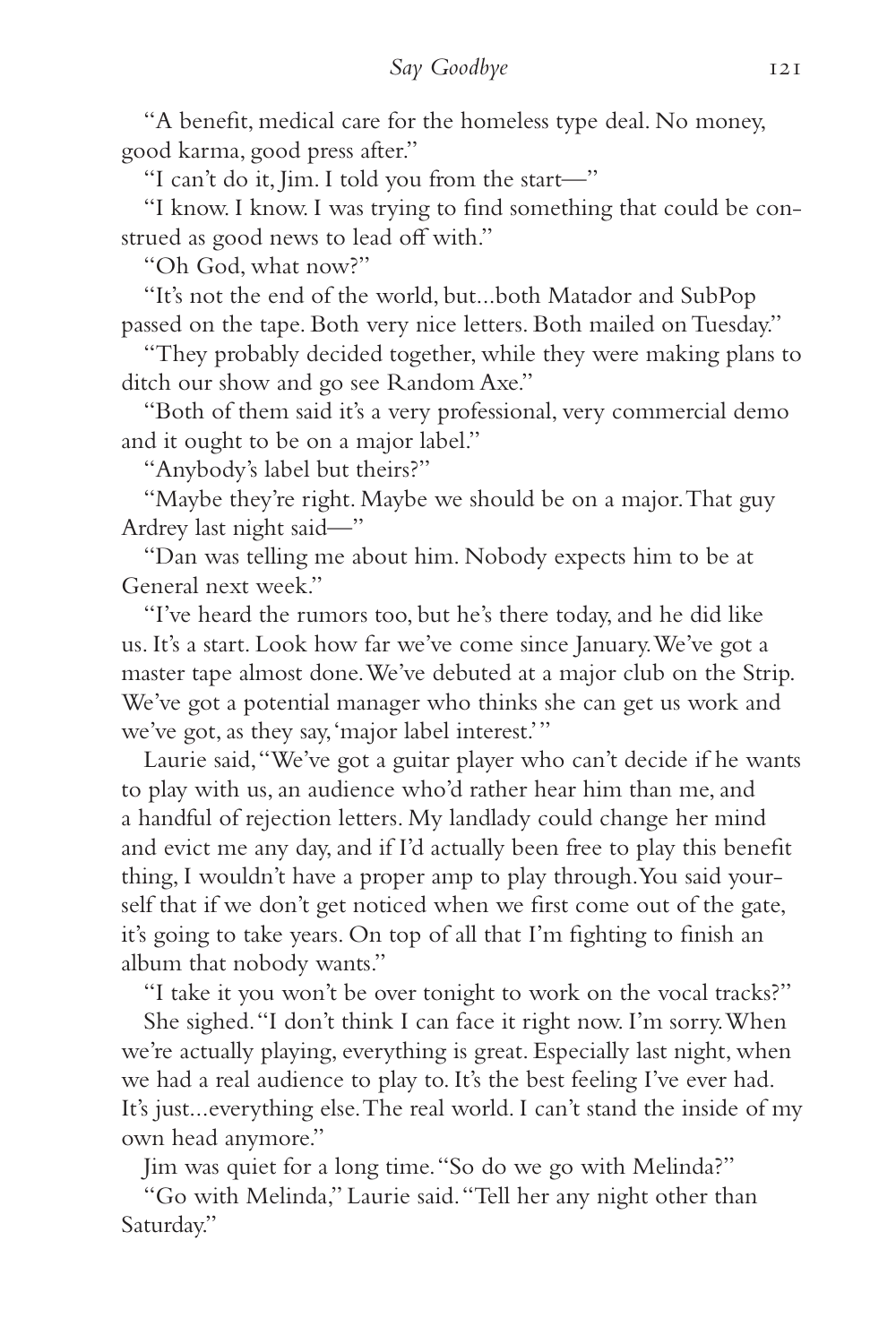She went straight home after work. Summer's vw Rabbit was parked on the street across from the apartment, and Laurie's first thought was, please, not tonight. She contemplated driving on past, but no, Summer was on the porch, was standing up to wave at her, the breeze pulling at her brown flannel shirt.

Laurie pulled into the driveway and parked. As soon as she got close enough to see the creases around Summer's eyes and the flat, forced smile that kept dropping away and returning to her mouth, Laurie knew that whatever this was, it was not going to be easy.

"You okay?" Laurie said.

"Sure," Summer said, then quickly, awkwardly, reached out to hug her. Laurie, already turning toward the door, recovered as best she could and patted her keys against Summer's back.

"Come on in," Laurie said, unlocking the door, turning on lights, throwing her purse on the table by the door. "You want something to drink?"

"No. No, thanks. You go ahead. I mean, if you want to."

Laurie stopped halfway to the kitchen and turned to face her. "Summer, what in the world is wrong with you?"

Summer sat on the couch, sank into the cushions, then scooted forward, forearms on her knees. "It was very sweet what you said about me last night."

"Last night?"

"When you introduced 'Tried and True.'"

Laurie couldn't remember what she'd said. Something about Summer being one of her favorite songwriters, she imagined. "How did...oh. I get it. You were there."

"I left at the end of the set. I couldn't face you last night. I'm not sure I can face you now."

"Why not? Will you tell me what's wrong?"

"Knowing you were playing with them wasn't the same as seeing it. It was like actually running into Fernando with his wife or something. I guess you knew that, which is why you didn't invite me and I had to read the ad in the *Weekly* like everybody else."

"I thought you didn't want to hear about—"

"It doesn't matter. Really, it doesn't matter. What I saw last night..." Her eyes had turned red and puffy.

"What exactly did you see last night?"

"I saw your future." She looked straight at Laurie for the first time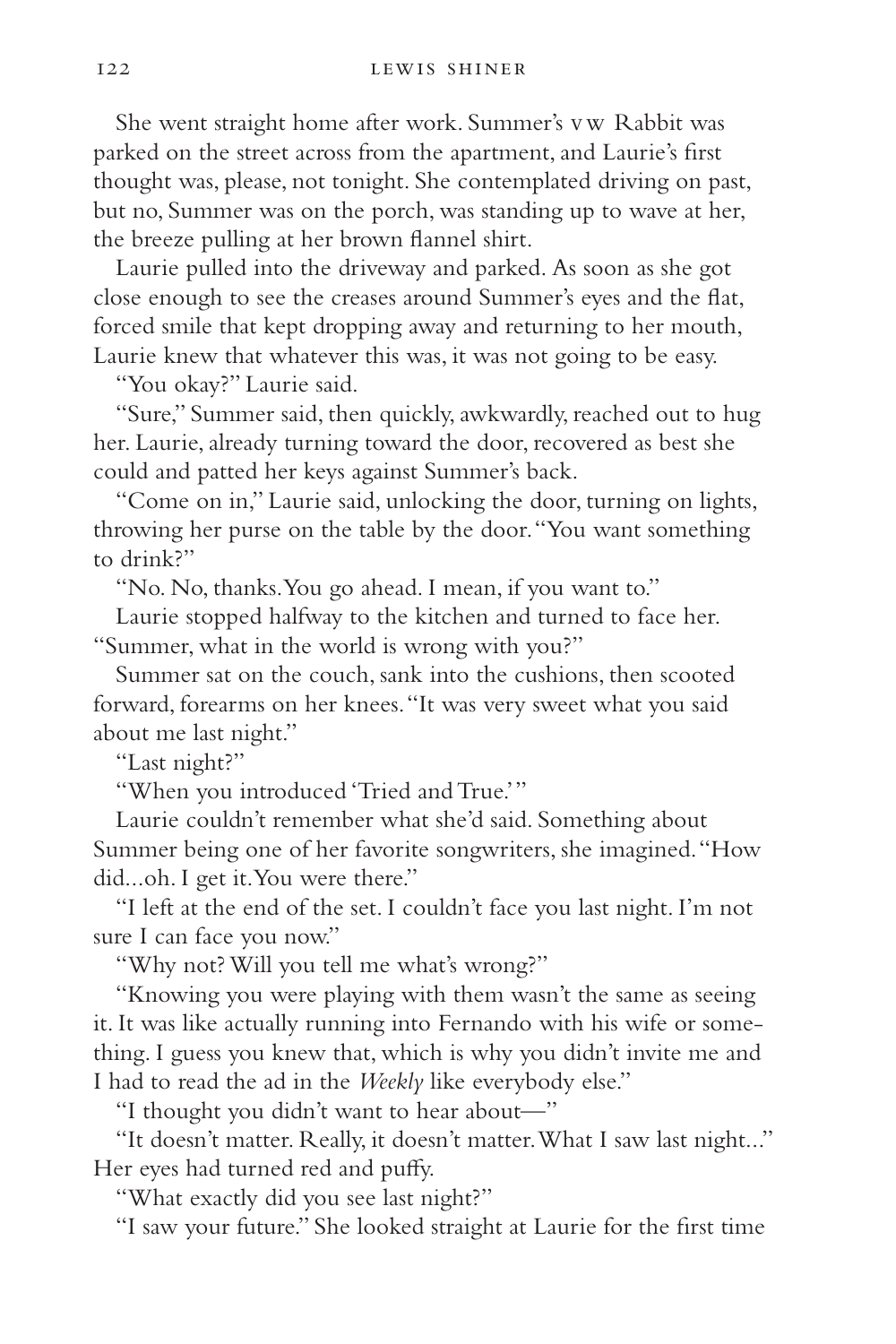since she'd come inside, and the tears were now overflowing and running down her face. "I'm not in it."

Laurie sat on the couch and took one of Summer's hands in both of her own. "Summer, that's not true. The rest of the band knows that our Saturdays are strictly off-limits—"

"That's ridiculous." Summer wiped her eyes on her shirt sleeve and seemed suddenly in complete control. "You can't be in a working band and not be able to play Saturday nights. How many gigs have you already given up because of me?"

"None," Laurie said, but it sounded like a lie even to her own ears.

"Even if that's true, and I don't believe you, and it wouldn't stay true for long in any case, what about me? Am I just supposed to sit around and wait for you to get tired of me holding you down?"

"You're not—"

Summer started crying again. "We should split up now." Then, barely a second later, she was back in control. "The longer we put it off, the uglier it's going to be. I already talked to Brad. He wants two weeks' notice, tomorrow night and next week, so he can push the farewell concert angle. He's not happy, but he understands."

"Understands *what*? Because I don't understand this at all."

"That I'm going to be playing the Duck and places like it for the rest of my life. And that he's going to be booking people like me as long as he's there. And that he's only going to get talent like you on your way up."

"Or on my way back down?"

"It's way too early to think about that."

"I can't believe you talked to Brad before you talked to me."

"That's what I'm trying to tell you. This isn't about you anymore. It's about me protecting myself."

"How did we end up where we have to protect ourselves from each other?"

Summer, to Laurie's relief, didn't answer. Instead she got up and went to the door. "I love you, you know," Summer said.

"I love you too," Laurie said. "I don't want you to go."

"I know that," Summer said, and went.

And so, two nights later, they played their next-to-last duet together. Summer talked too much between songs, about Laurie's new band, about the songs themselves, about, for God's sake, the weather, and the audience loved her for her lack of self-control. It made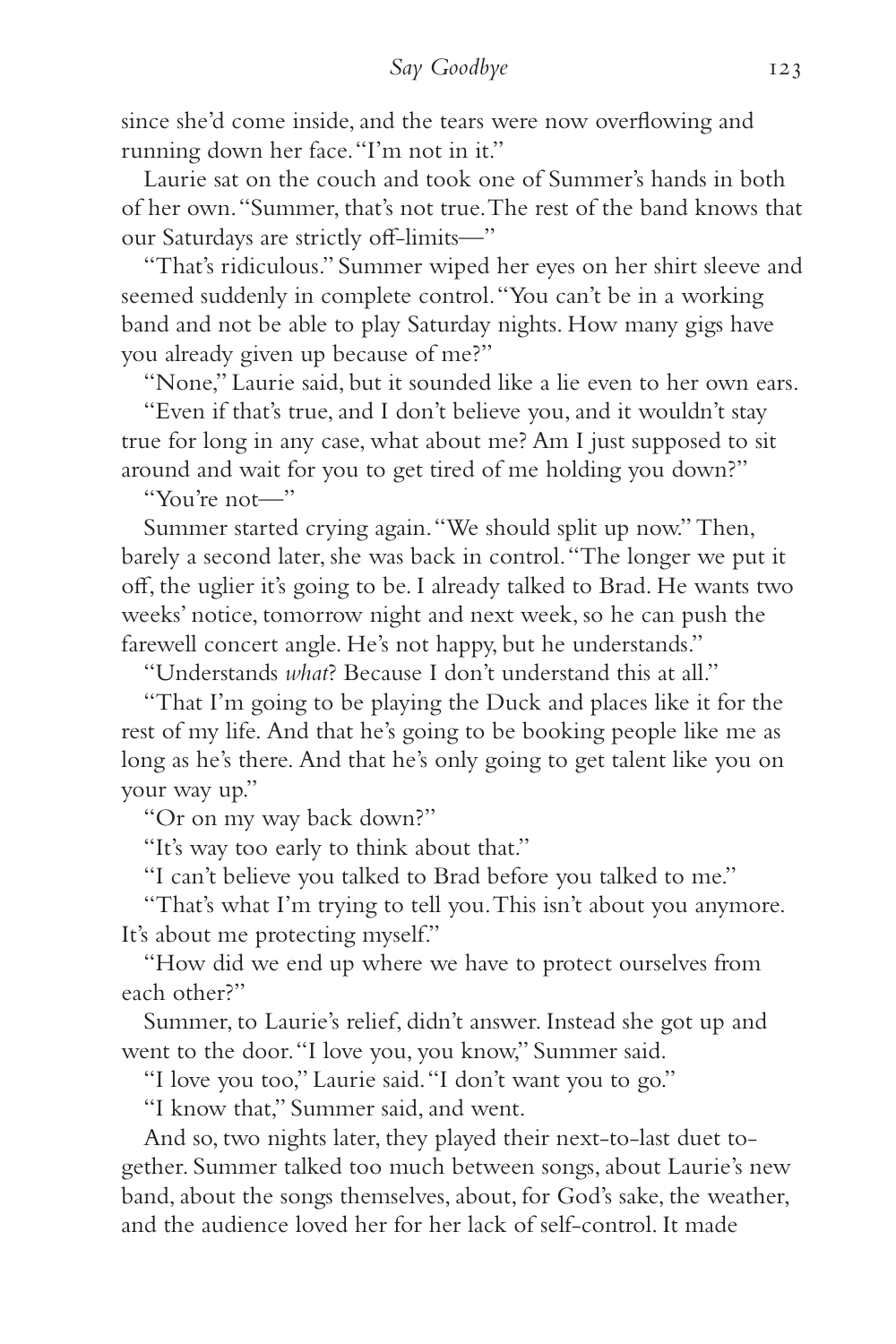Laurie seem sullen by contrast, even to herself, though she was sure she hadn't started out that way.

Sunday she went to Whittier to work on the album. "I knew you'd come around," Jim said. "What is it you guys say in Texas? Get back on the one that threw you?"

"'Throwed,'" Laurie said. "The word is 'throwed.'"

When she hadn't heard from Summer by Thursday night she called and got her answering machine. The same on Friday. Saturday night Summer was sitting on the edge of the stage when Laurie walked in the Duck. "Hey," Laurie said. "I tried to call you."

"I know," Summer said. Laurie couldn't yet tell if her smile was more than superficial.

When Laurie left Jack, it was over. She never had to see him again, let alone to do something as intimate as this: to get up together on a stage in front of two hundred people, to blend one voice into the other, to move in rhythm, to let all defenses down. "Are you sure you're up for this?" she asked.

"I'm a professional," Summer said. "So are you."

"Professional. A perfumed word to cover a myriad of ills."

"That's just your guilt talking," Summer said. "If you have to, remind yourself that this was all my idea, first to last. Let's both try to live through it."

In the end it was anticlimax. There was a whiff of the perfunctory about it, more wistfulness than true regret, more professionalism than epiphany. When it was over, Summer collected her guitar and her two hundred dollars, kissed Laurie, promised to call, and melted into the crowd.

## A hypothetical question

After Laurie's father moved out, she'd spent months remembering every time he'd ever been disappointed in her. Her mother had sensed it and used her own disappointment as a weapon throughout what was left of Laurie's childhood.

She sat up late Saturday night imagining she had Aladdin's magic lamp on the table in front of her. On this hand, a record contract with General Records. On the other, the ability to go through the rest of her life without ever disappointing anyone again.

Which do you choose?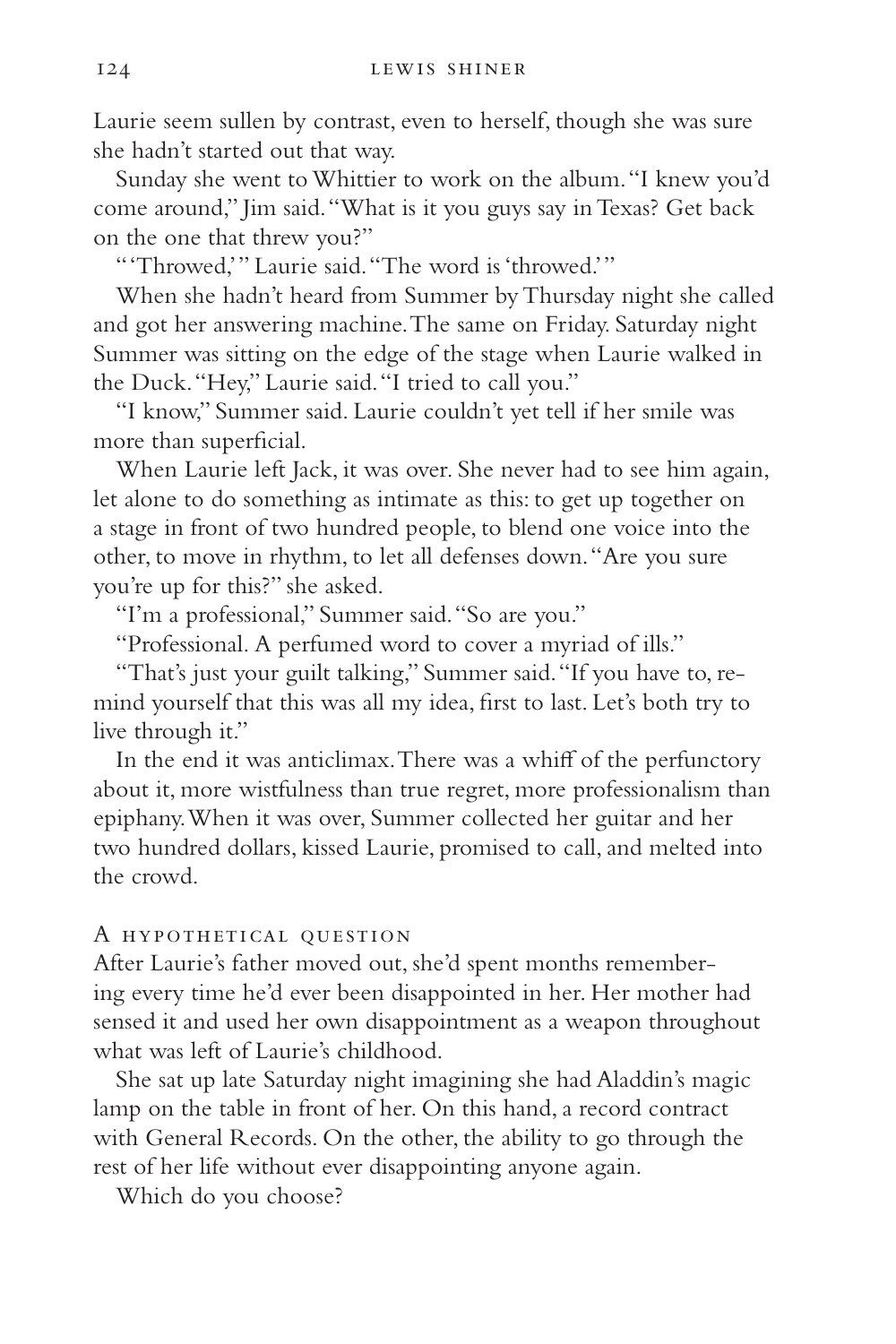# Of the Same Name (2)

It was three months and one week from the time Laurie decided in a February panic that she had to have a finished master tape to the afternoon in mid-May when she recorded the last of the vocals. After that final session, Jim took Laurie to her first major league baseball game, then they worked on the mix until five Saturday morning. Laurie crashed in the guest room until ten and then they started again.

It was like mixing on her Tascam four-track, except for the size of everything involved. It took both of them to work the faders on Jim's mixing console, sometimes colliding as their hands moved from one channel to another. It seemed to Laurie that for every song there was a single true and correct mix. She knew exactly how each instrument should sound at any given point in the song—how loud, how much reverb, how much treble and bass, where exactly it should sit between the listener's ears.

Saturday afternoon, as they took a breather, Jim said, "Estrogen seemed to move a lot of CDs at Club Lingerie."

It sounded like a tentative step toward something Laurie herself had been considering. She answered carefully, not wanting to frighten him off. "Dan said they made back their investment in a couple of weeks."

Jim nodded. They rehearsed their moves for "Linda" and then Jim said, "I guess they put, what, about fifteen hundred in it initially?"

"I made a couple of calls. It's around that. For a thousand CDs and five hundred cassettes."

Jim nodded and they tried a take using the master, dubbing it down to its own individual Digital Audio Tape cassette. When she listened to the DAT Laurie shook her head. "The bass should be going *pooom, pooom,* like this monstrous explosion halfway across town."

They tried again and listened again. Jim said, "If you've been making calls, you've been thinking about this."

"About what?"

"About us doing the record ourselves."

Laurie shrugged. "I wake up at five am sometimes. It's that or relive childhood embarrassments."

"So what were your thoughts?"

"That we wouldn't have to listen to a lot of asinine opinions if we did it ourselves. We'd only have to listen to five."

"You're leaving Molly out?"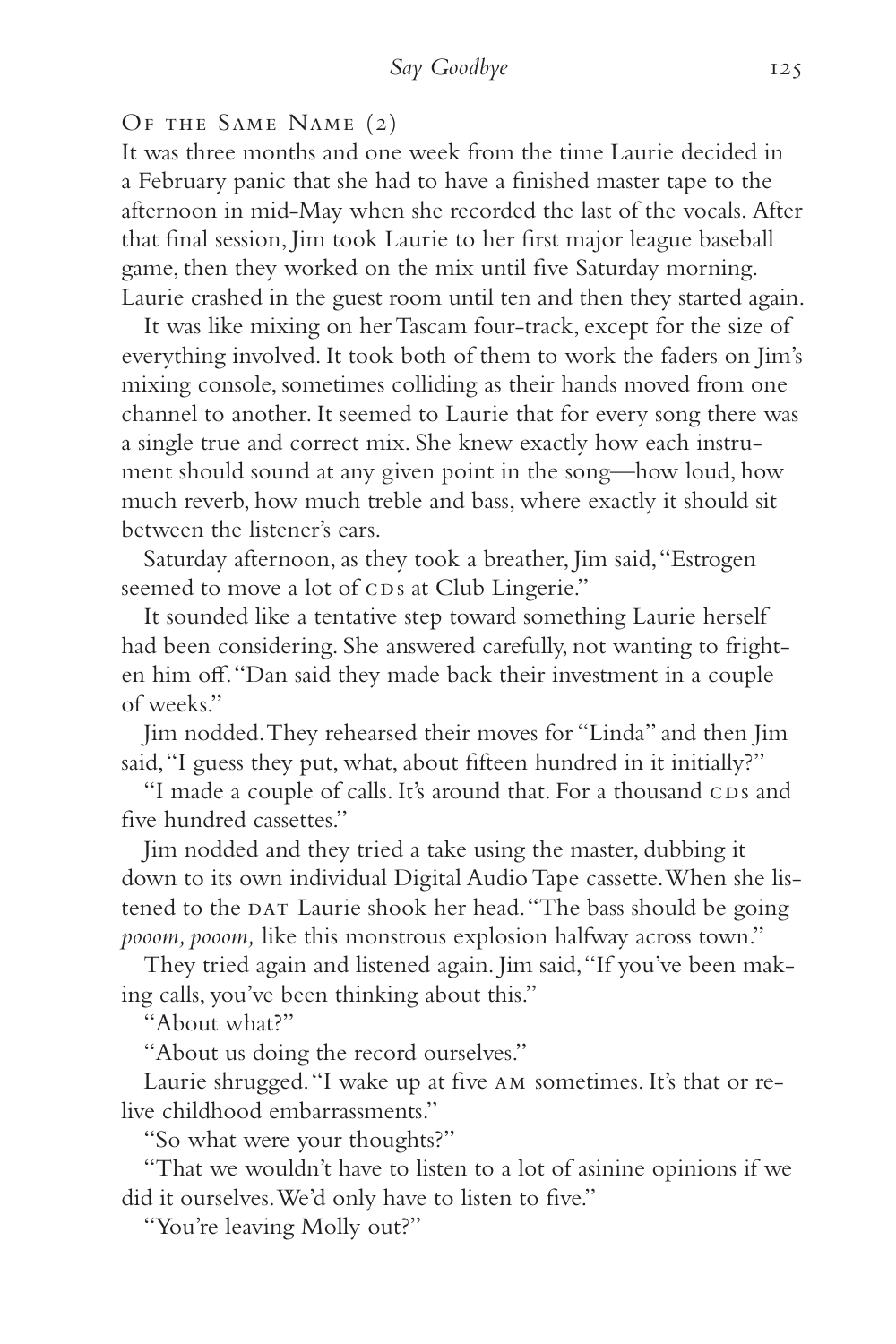"No, I was leaving Dennis out. Drummers aren't legally *allowed* to vote, are they?"

They made two more tries on "Linda" and then still one more, the fifth, where they caught it perfectly, volume up, swaying unselfconsciously, hands crawling like independent robots over the alien landscape of faders and knobs.

They took the finished song from DAT to standard cassette and then took the cassette to the kitchen, where they played it through Jim's jam box. "Fifteen hundred dollars is a lot of money," Jim said.

"Nobody's looking at you on this one. You've already paid all the recording expenses so far, not to mention feeding me."

"Who else is there to look at?"

"I don't know that yet. But I don't know that I'm ready to pursue this yet, either. I mean, I'm not Bob Dylan, with basement tapes and trunks of unpublished songs lying around. This record is five years worth of work for me, and I'm not sure I'm ready to throw it on the self-published scrap heap."

"The one doesn't necessarily mean the other. I mean, if we should happen to consider this seriously at some point. Industry people don't like to listen to tapes anymore. A  $CD$ , with nice art, would actually get listened to. And if we did get a label deal, we could include a re-release of this record in the contract."

"If we did happen," Laurie said, "to talk seriously about this. And if fifteen hundred dollars should happen to land in one of our laps."

But the idea had seized her. A CD now, with her name on it, and a record deal later. An hour or two later she asked, "Who do you know that's an artist?"

"Believe it or not," Jim said, "Dennis is pretty good." He got a CD down from the shelf behind them. "He did the cover." It was a mixture of collage, pencil, colored pens, and type, striking and confident. "Figures, really. Visual arts and coherent speech are usually mutually exclusive."

They finished at twenty minutes after midnight Saturday night. Jim put together a cassette copy of the finished album and Laurie sat at the kitchen table for ten minutes, just looking at it.

"Are you okay to drive?" Jim asked.

"Yes."

"Then go home. Sleep."

She drove back to Studio City with the tape in her left hand. The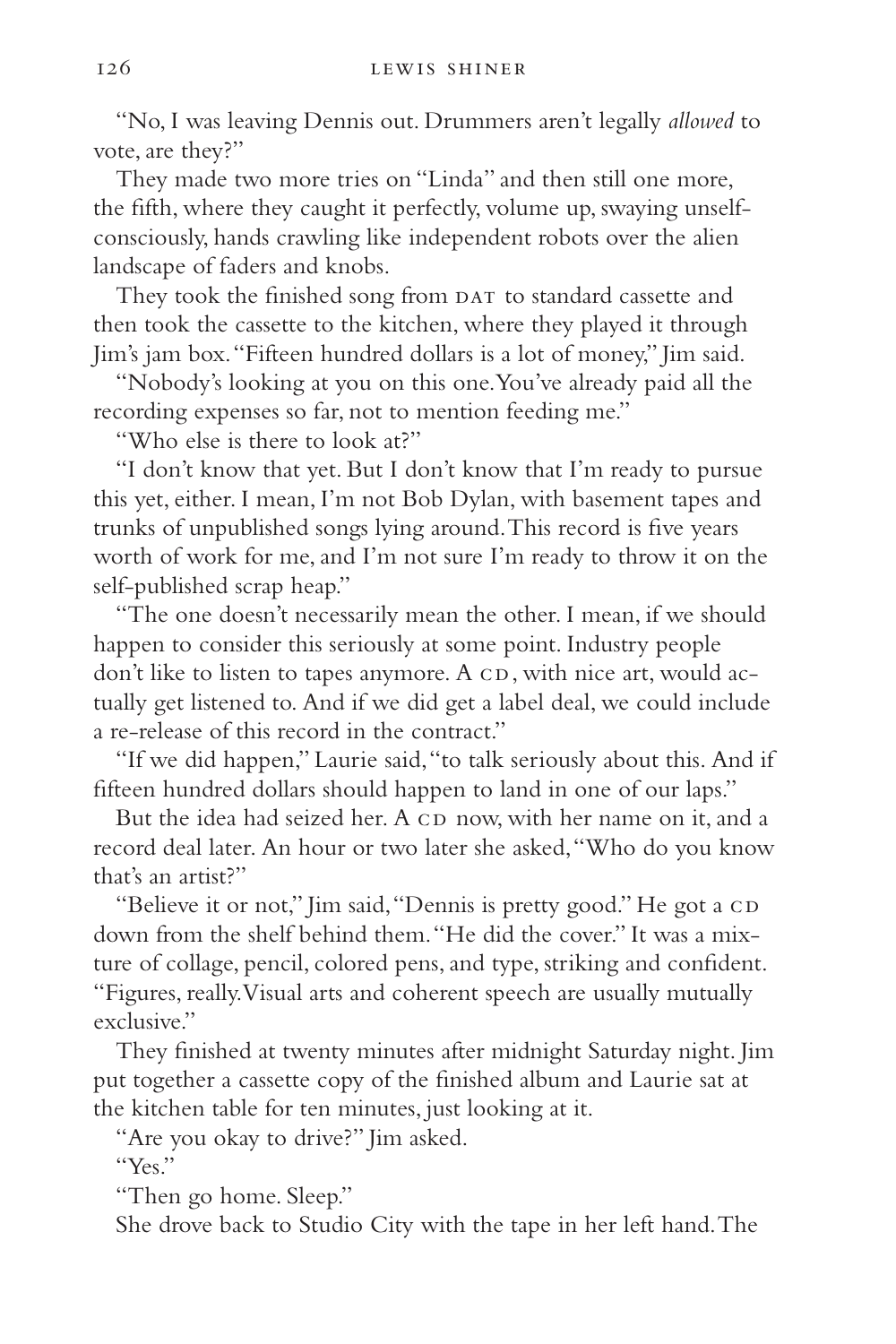album was complete in her head and it never occurred to her to put the tape into her deck. When she got home she lay down in her clothes and slept for twelve hours.

The finished tape was still unplayed on Sunday night when, after a long bath, with clean sheets on the bed and the apartment at least tidy, she made her weekly calls home.

Her mother first, for conversation that was perfunctory at the same time that it was reassuringly familiar: Corky still out of work, the San Antonio heat already in the 90s, when was she coming home?

Then Grandpa Bill and a chance to brag about the album. "Will you send me a copy of the tape?" he asked.

"Of course, but...I don't know if you'll like it."

"That strikes me as a particularly foolish thing to say. I'd love it for no other reason than that your voice is on it. Add to that the fact that you wrote the songs—"

"Most of them."

"Even if it was only one. How could I not love it?"

He seemed to expect an answer. "I don't know, Grandpa. I guess, being who you are, you'd just have to love it."

"Much better. Now, you said something about putting it out yourself. What would that cost? "

"Grandpa, no. That's not why I told you about it."

"It's a simple question. Surely you can answer a simple question."

"Well, I said I'd looked into it..."

"So you must already know the figures."

"It'd take about fifteen hundred dollars."

"And you'd have to sell how many to pay me back?"

"A hundred or so."

"From everything you've said it sounds like a perfectly reasonable investment to me. Why don't I send you a check?"

Part of her had hoped for just such an offer, but now that it lay in front of her she felt deceitful, manipulative, and hideously guilty. "Wait, wait. Let me talk it over with the guys. If I can feel okay with this, and you still want to do it, I'll get a firm quote, okay?"

With the help of a woman named Janice, the art director at Sav-N-Comp, Laurie picked up enough Photoshop and Quark to lay out the CD and cassette labels and inserts. She brought Dennis in one weekend in early June, and they tweaked the album art until they were both happy with it, then added the titles: LAURIE MOSS and OF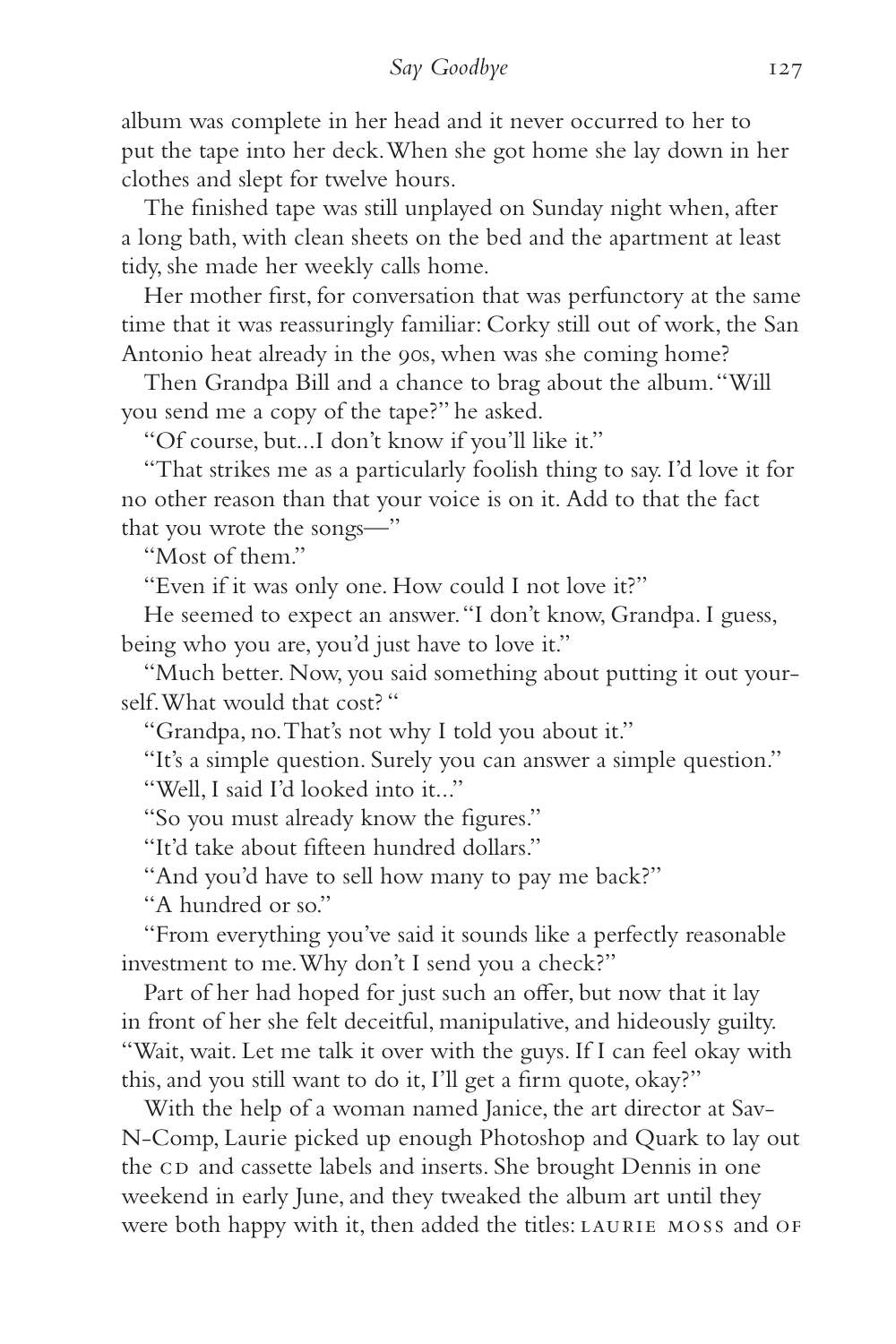THE SAME NAME. That Monday they FedExed a DAT master and a zip disk of the art to EvaTone in Florida.

All this time Melinda, true to Jim's word, had been finding them work. None of it amounted to more than double figures for the entire band, but their third gig got them a mention in the "Critic's Choice" column of the *LA Reader*:

"*Laurie Moss and Band.* Whatever happened to Skip Shaw? A legend in the early seventies and several times nearly an obituary by the end of the decade, Shaw has suddenly surfaced again as, of all things, a lead guitarist. He's backing a young songwriter with powerful hooks and a distinctive voice who looks to have a bright future; catch them Friday opening for the hot ska-funk of Save Ferris at the Teaszer."

She kept a copy on her bedside table for days. Half the time her heart would start to pound at the words "powerful hooks" and "bright future," and she would think: This is it. It's happening. The next time she wished she'd never met Skip, or that she'd had the foresight to walk away from him, to take Gabe and any of the others who'd been willing, and start fresh without him.

On Thursday, June 22, they played the Casbah in San Diego. It was the anniversary of the day she'd met Summer at the Silk and Steel, a year and three days since she'd first entered the greater Los Angeles city limits. She'd tried to reach Summer on the phone, hoping they could celebrate together, and gotten her inevitable answering machine instead.

slamm, the San Diego music paper, worked the same ground as the *Reader,* two-thirds Skip ("a living—but God knows how legend of the seventies" who "regrettably played none of his own songs") and one-third Laurie ("infectious tunes and a joyful energy onstage").

You asked for this, she told herself. You made a deal with the devil. With Skip in the band, she had probably shaved two or three years off the time it took her to get noticed. And back when she was still in San Antonio, mopping the kitchen floor, she would have lost her mind to think she'd one day be playing with Skip Shaw. Let alone sleeping with him.

Not that she was sleeping with him that often. Playing out, which they did about once a week, seemed to energize his libido—provided Laurie was not overly aggressive herself. His rules were clear and Laurie was left to take him or leave him.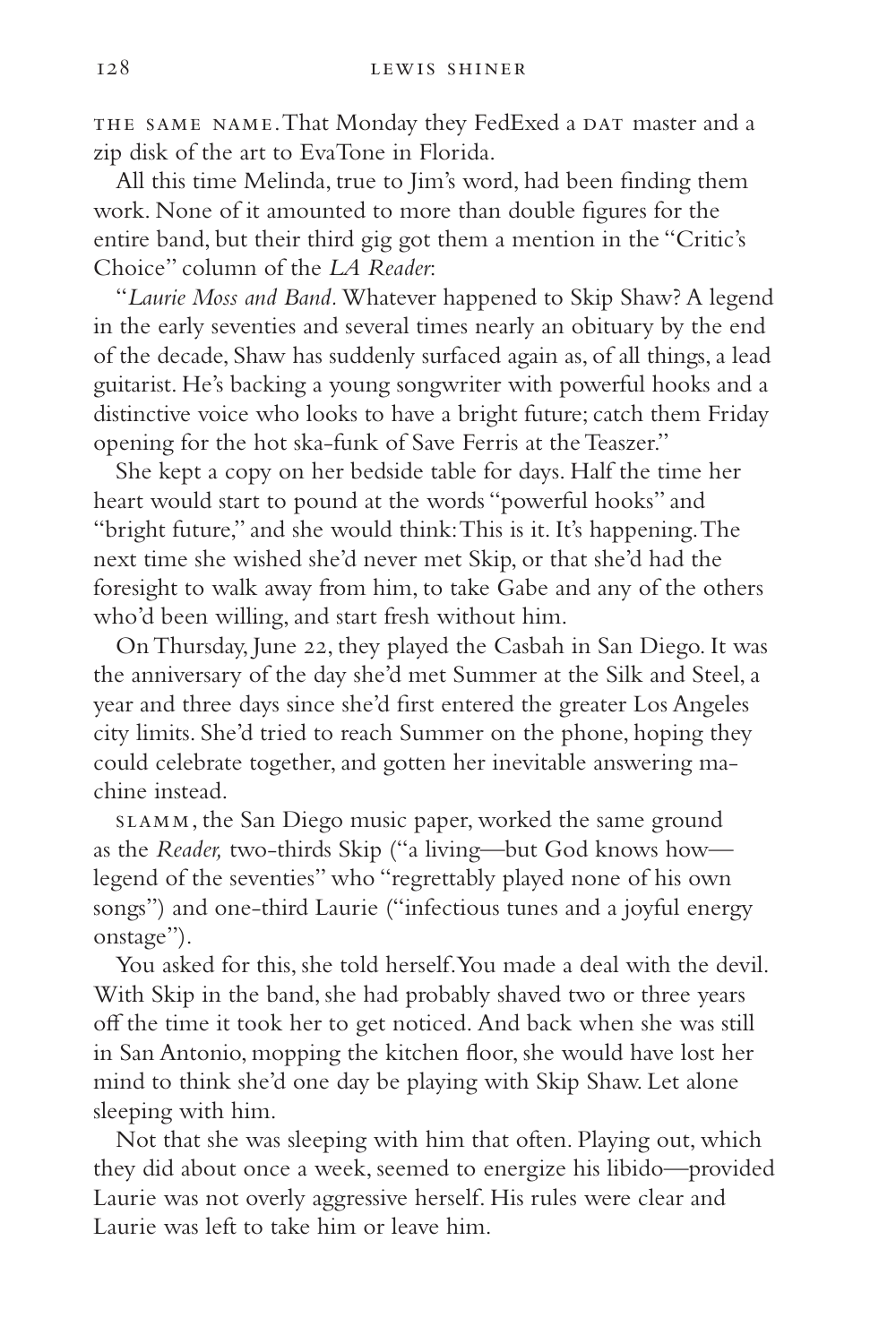*Say Goodbye* 129

Usually she took him, her post-coital bouts of self-disgust notwithstanding. Some nights she felt like a screenplay that had been optioned but never bought, stuck in a relationship that never developed while off-limits to potentially higher bidders. Other nights, when she looked over from center stage to see his eyes half-closed, his fingers working the guitar neck with passion and tenderness and restraint, when she heard his raspy voice flow into and around hers, then her forces retreated in disarray and she settled for whatever terms he offered.

Some nights they would sit up and Skip would smoke and they would talk. "What was it like," she asked him once, "when you were starting out? Were there bands underfoot everywhere you went, like now? Were club owners put out because you wanted to play there?"

"It was different, and it was the same. There weren't so many places to play, and a lot of the places we had weren't used to electric instruments, so they were always trying to get us to turn down. There was a lot of hitching rides in the rain, sleeping on floors, missing meals. All the same, though, I knew where I was going and when I look back now it's like it was this straight line from nowhere to a record deal."

"Did you always know? That you were going to be famous?"

"Yeah. Always. My mom couldn't take a picture of me when I was a kid without me trying to set everything up—dramatic lighting, moody expression—I was a prima donna beyond my years."

"Me too. I was always thinking how something would look when they filmed it for the movie of the week about me. When I'd come out of a door into the sunlight and a flock of birds would take off, I'd hear this dramatic music in my head. Laurie Moss, based on a true story."

"That's what you should call the second record. After you're famous."

"Am I?" she said. "Going to be famous?"

"I knew it the first time I laid eyes on you. You've got the looks, the talent, the need. Whatever it is that famous people have, you've got it. In spades." He crushed out his cigarette and turned off the light. "Now go to sleep, for Christ's sake."

In July the finished CDs arrived. Laurie had moved to full-time, eight-to-five Monday-through-Friday, so she'd had the order delivered to Sav-N-Comp. She brought the first of the cartons back to her cubicle where she cut the tape and lifted out a cellophanewrapped CD. She'd spent so many hours working on the art and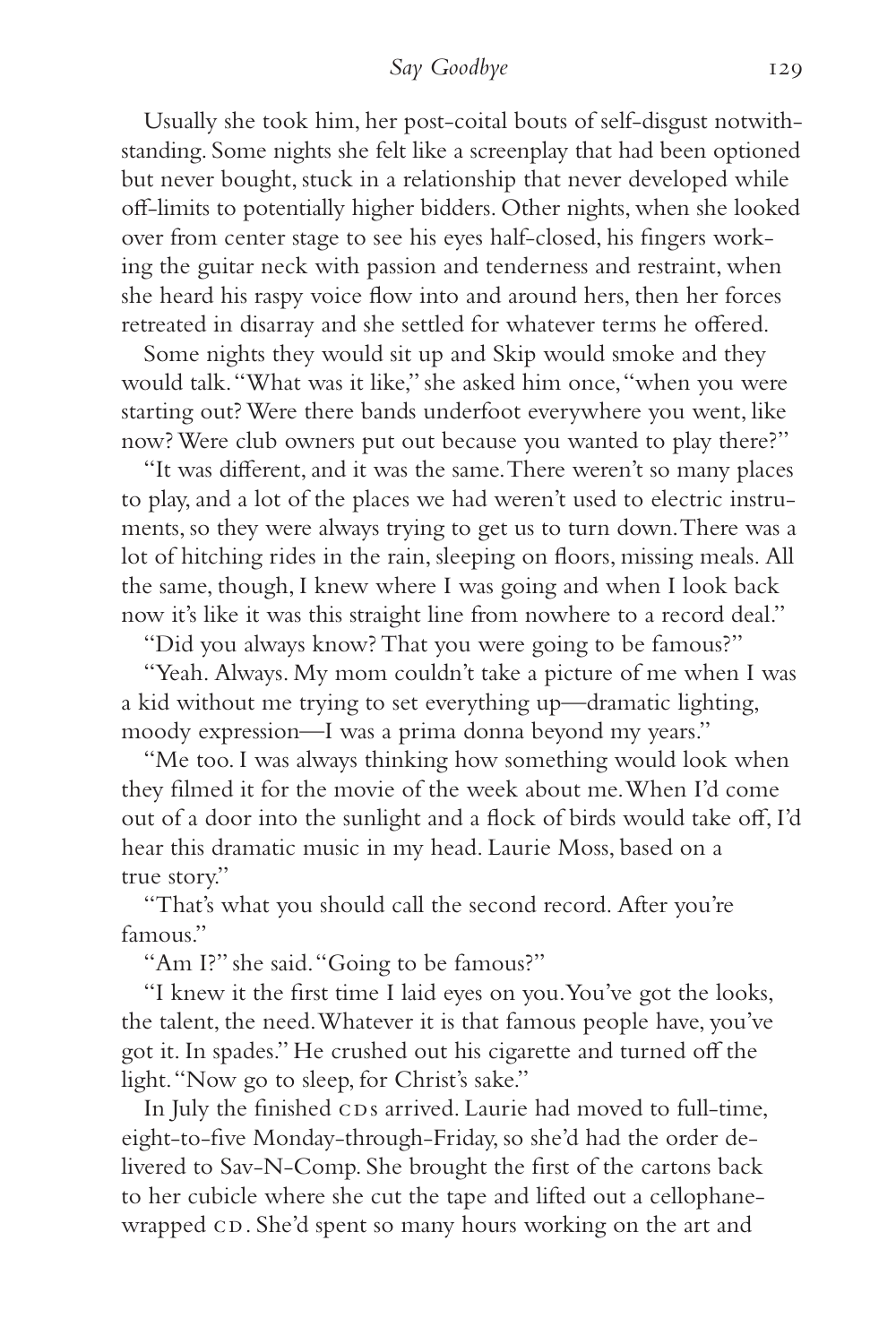staring at print-outs cut to size and stuffed into a CD jewel box that she could feel the emotion of the moment only obliquely, like a memory of the future.

That Friday they were back at Club Lingerie for a record release party. They'd sent advance copies to the *Weekly,* the *Times,* and the *Reader*; the *Weekly* had put them in their "Pick of the Clubs" section, saying they were "the alternative to alternative" and how the "distinctive twang and churn" of Skip's guitar "permeated" the album.

Full-time work meant the cacophony of an alarm every morning before six o'clock, fewer practices, lapsed housecleaning, too much fast food and too little songwriting. It also meant paying her rent again, and meant her very own Fender Blues Deluxe, which Fernando sold her at his employee discount. Summer had patched things up with Fernando when she and Laurie were still doing their weekly duets; when Laurie had gone to see Summer at the Duck in June the three of them had sat together during the breaks, and if it was awkward, it was better than silence.

Summer returned the favor that Friday night. Fernando and Catherine were there, as was a booking agent named Sid "The Shark" Modesto, drawn by the chum of publicity in the water. Sid looked to be about sixty, with fringes of white hair at each ear, aviator-style bifocals, and a blood-red terrycloth shirt. He handed out cards to everyone at the table, including the waitress.

Also on hand was Mark Ardrey from General Records. Laurie had seen him half a dozen times since April, once at Tower Records, the others at her shows. He'd waved and smiled and she'd waved back and hurried away in another direction.

They were third on a bill of four bands. They played for over an hour, plus encore, and while it was happening Laurie forgot the long work week, the growling in her stomach, the precarious feeling of a thousand CDs and five hundred cassettes that no one might actually want to buy. She came off stage soaked and exhausted and had to sit for a minute in the dressing room before she could go out onto the floor of the club.

"Everything okay?" Gabe asked.

She nodded. "It's just the transitions."

When they finished the load-out, Ardrey was waiting for her. "So," he said, "are you giving out promos of this CD to industry heavyweights like me?"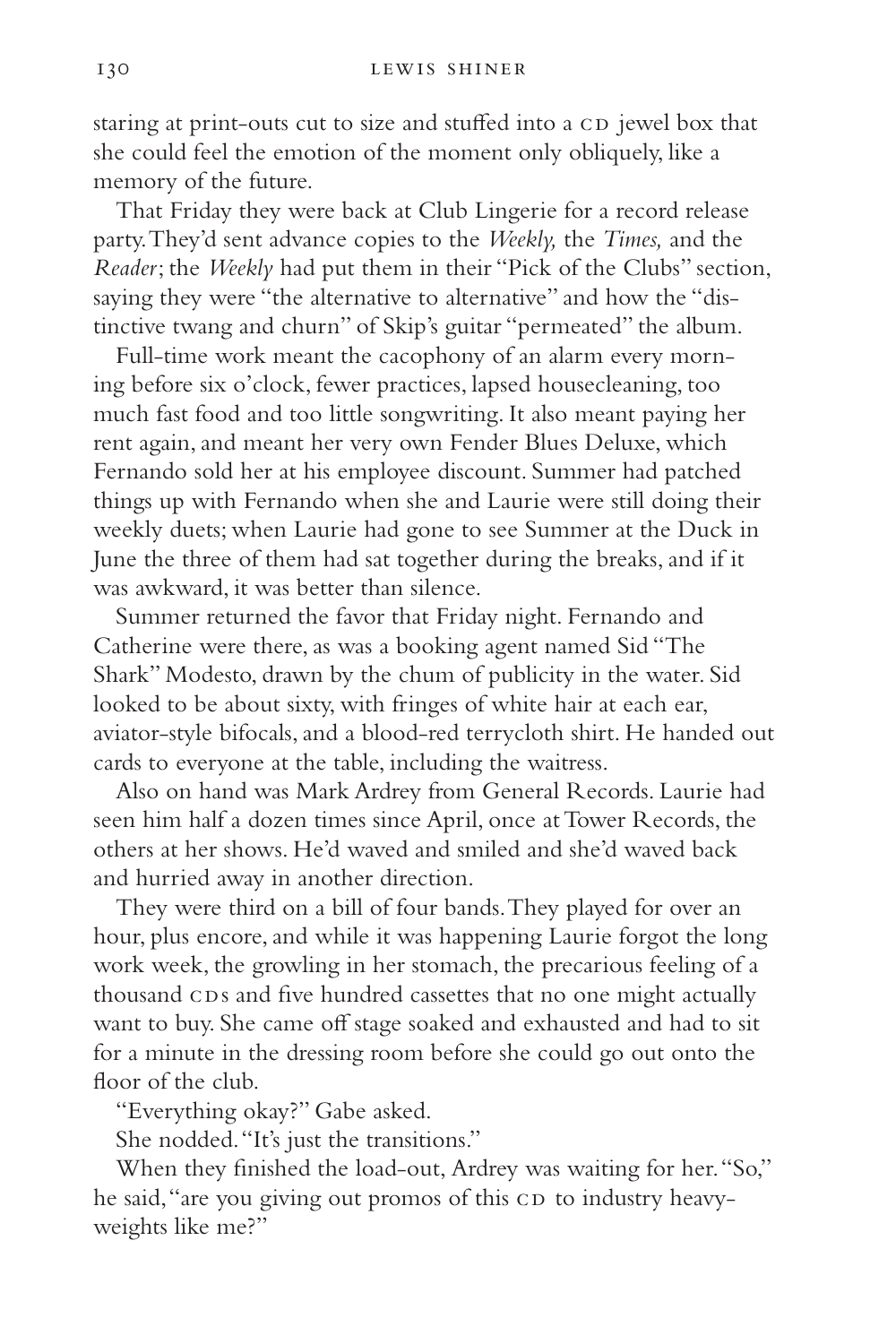"What's the matter, Ardrey, doesn't General give you an expense account?"

"I don't understand," he said, giving her a dejected look that she was unsure if she should take seriously. "Why is it you don't like me?"

"It's not that I don't like you," she said. "I don't trust you. I don't believe in you."

"You don't believe in me? What am I, God? I can think of a few people who'd be surprised to hear me say this, but that particular pair of shoes doesn't really fit me."

"No, you're the Easter Bunny. I'm supposed to believe that if I'm a good little girl you'll leave me a basket of gold records. Only I don't think it's going to happen. I don't think you're seriously interested in this band at all. I don't think we're 'alternative' enough or 'techno' enough or 'punk-pop' enough or whatever-adjective-you're-lookingfor-this-week enough for you to actually have the guts to sign us."

"Hey, now, what did I ever do to deserve this?"

"Nothing," she said. "Nothing is exactly what you've—"

Jim walked up with a copy of the CD. "Hey, Mark," he said. "Hope I'm not interrupting." He gave Laurie the kind of look she'd seen him give his son that meant there would be a lecture later. "Have you got one of these yet?"

"No, in fact I was just—"

"Great, well, here you are. First printing, going fast."

As Laurie walked away, she heard Ardrey say, "She doesn't seem to like me, and I don't know why."

L'Shondra had the  $CDs$  at a table near the stage. "Eight  $CDs$ , three tapes," she said. "That's good, isn't it?"

"Yes," Laurie said, relieved. "It's good."

At the band table, Skip was signing a beat-up *Tender Hours* lp sleeve for a balding man in his forties wearing jeans and a polo shirt. "So," the man said, "uh, writing any new stuff these days?"

"I write a rent check once a month," Skip said. He looked up and saw Laurie. "There's the songwriter in the group."

The guy nodded at Laurie, clearly not wanting to offend, and returned nervously to Skip. "Is it, like, okay if I hang out for a minute?"

Skip shrugged. It meant, Laurie knew, he was trying to think of a way to say "no" that wasn't blatantly offensive. The guy misread it and sat down. "So," the guy said. "What was it like? Smoking dope with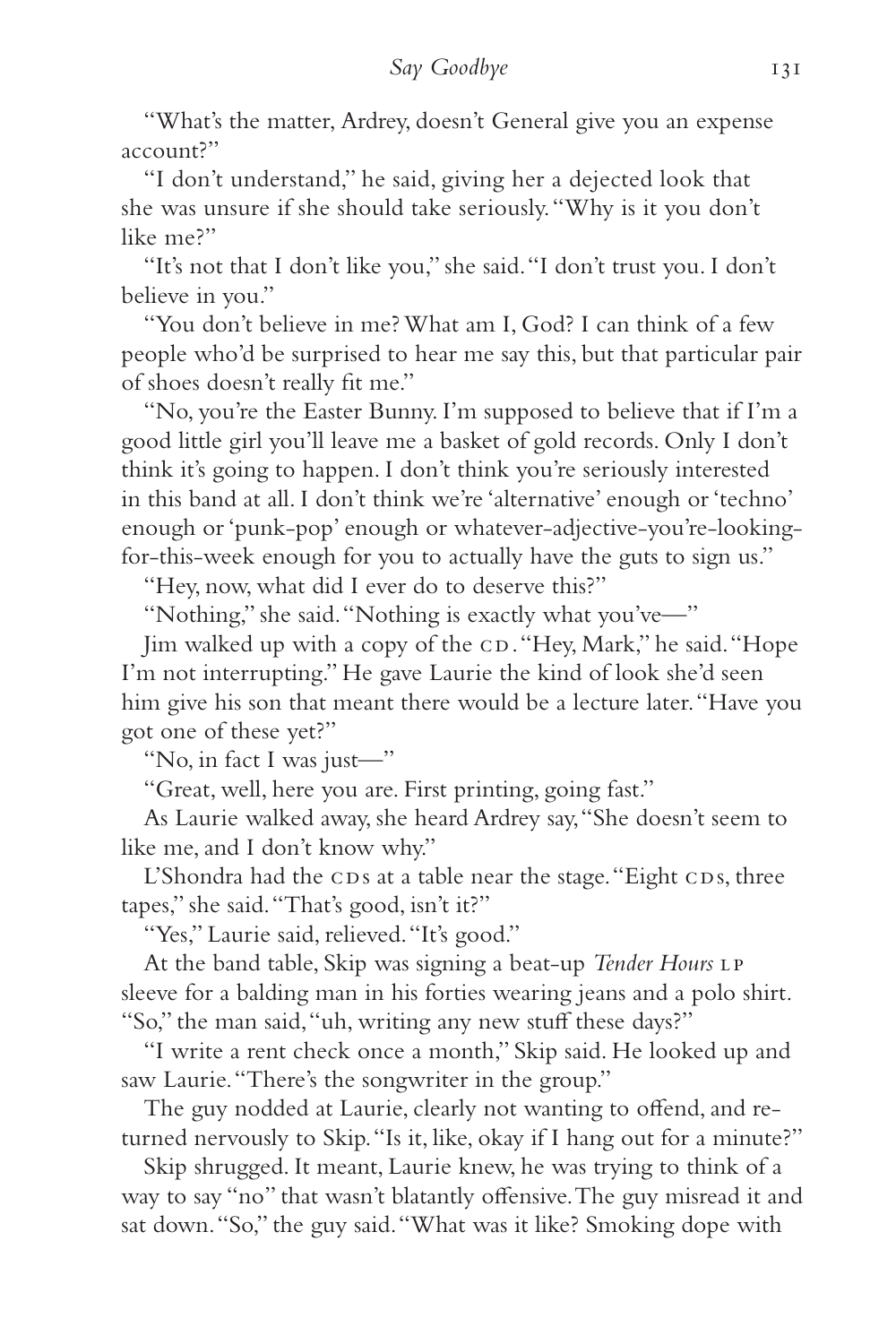Dylan and jamming with Lennon in Toronto? I mean, how heavy was that?"

Skip was literally squirming. He was unable to look at the man's face, and his mouth spasmed between a scowl and a death-mask rictus. Laurie was so embarrassed for the stranger's sake that she would have stepped in had it not been for the immense quantity of Skip's attitude that she'd swallowed over the last six months. The moment stretched agonizingly until Skip finally managed to say, "Uh, yeah. Yeah. Unbelievable." He looked at Laurie with utter desperation in his eyes.

She relented. "Listen, Skip, we've got that thing..."

"Oh, yeah, yeah," he said, leaping to his feet. He patted the guy awkwardly on the shoulder. "Take it easy, man."

"Okay," the guy said, holding up the signed album and smiling radiantly. "I will!"

They stopped by the dressing room for their guitars, and Laurie nearly had to run to keep up with him as he shouldered his way to the street. Hands reached out to slap his back as he passed, but he didn't seem to feel them. On the sidewalk he turned to Laurie and held out his keys. "Can you drive a four-speed?"

"Sure," she said, startled by the intimacy of the offer. Skip led her around the corner onto Wilcox, where they put their guitars side by side in the trunk of the Mustang. She got in and reached across to unlock the passenger door. Skip, hugging himself, was looking off into the distance and she had to knock on the window to get his attention. "Your place or mine?" she asked as he got in. "I can't believe I just said that."

"I don't care," Skip said.

She started the engine and then nearly killed it again as she pulled away from the curb, fighting the weight of the clutch. The brakes and the steering were both manual and she had a bad moment where she thought she'd have to let Skip take over. But Skip didn't seem to notice and within a block or two she found the hang of it. That left her free to worry about leaving the LBD overnight—though she had to admit, as attached as she was to the car, it was insured. Skip, on the other hand, was nursing the single most extreme and melodramatic mood she'd ever seen in him.

"Are you going to tell me what's going on?" she asked.

"I should never have done this."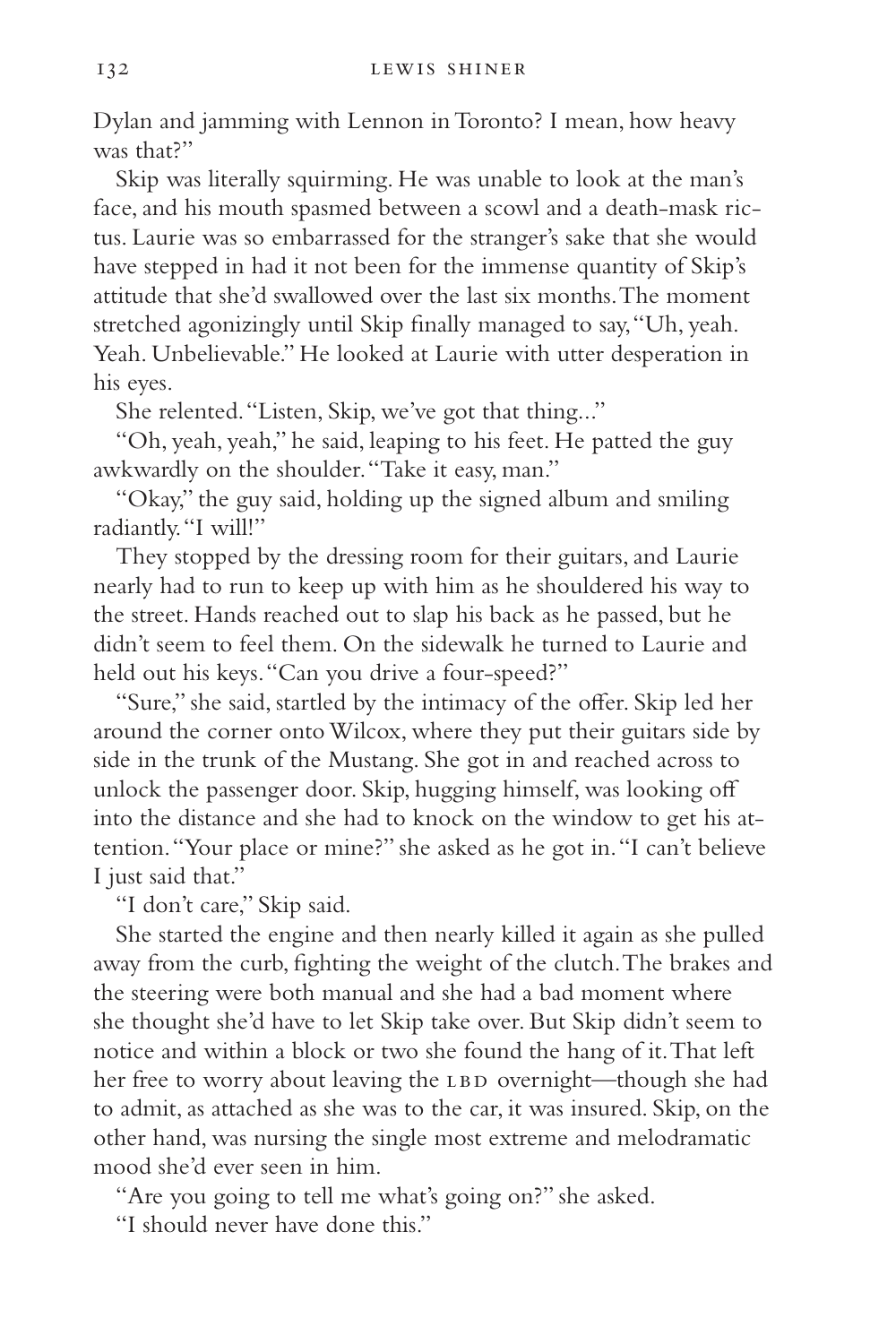"Let me drive, you mean?"

He glanced at her as if only a lunatic would dare to distract him with jokes, then his eyes dulled into a thousand-yard stare that she could see reflected in the passenger window. "The band," he said. "Playing in public. I should never have come out of the studio."

"All the guy wanted was a brush with greatness," Laurie said. "I don't see the life or death issue here."

"*What fucking greatness*?" he yelled. Laurie nearly put the Mustang into a street lamp. "Show me the fucking greatness," he said, in a more reasonable tone, then lit a cigarette and sucked the smoke deep in his lungs. "I live in a one-bedroom apartment in a crappy neighborhood, I haven't written a new song in twenty years, most of the people who've actually heard of me assume I'm dead, and the rest I owe money to. I don't have a single record in print, I haven't toured since Nixon was in the White House, and out of the eight million oldies stations in the world, they're all playing the same hundred and fifty songs, and not one of them is mine."

It was an Everest of self-pity she'd never seen him scale before, and it left her with nothing of merit to say. After five minutes or so he went on, "I heard this guy on the radio the other day talking about how third grade was the best time of his life. And I thought, you pathetic shmuck, that is really sad. And then I started trying to figure out what the best time of my life was. And you know what?"

He waited for an answer until Laurie finally said, "What?"

"There wasn't one."

"Come on."

"It's the truth."

"What about *Tender Hours*?"

"It came out two weeks before Dylan's *Nashville Skyline. Nashville Skyline* went to number one. *Tender Hours* peaked at number 51. I was 20 years old. I thought I was as good as Dylan. I thought *Nashville Skyline* was shit. And all anybody could talk about was how brilliant and innovative Dylan was to rip off a bunch of tired old  $c$  & w licks that those Nashville guys tossed out in their sleep. It was the 'new direction' everybody was looking for, despite the fact that the Byrds and everybody else had already been there and back again. I got left in the dirt."

"You're saying there was never any time in your life when you thought, 'this is it, I'm happy, this is what it's all about'?"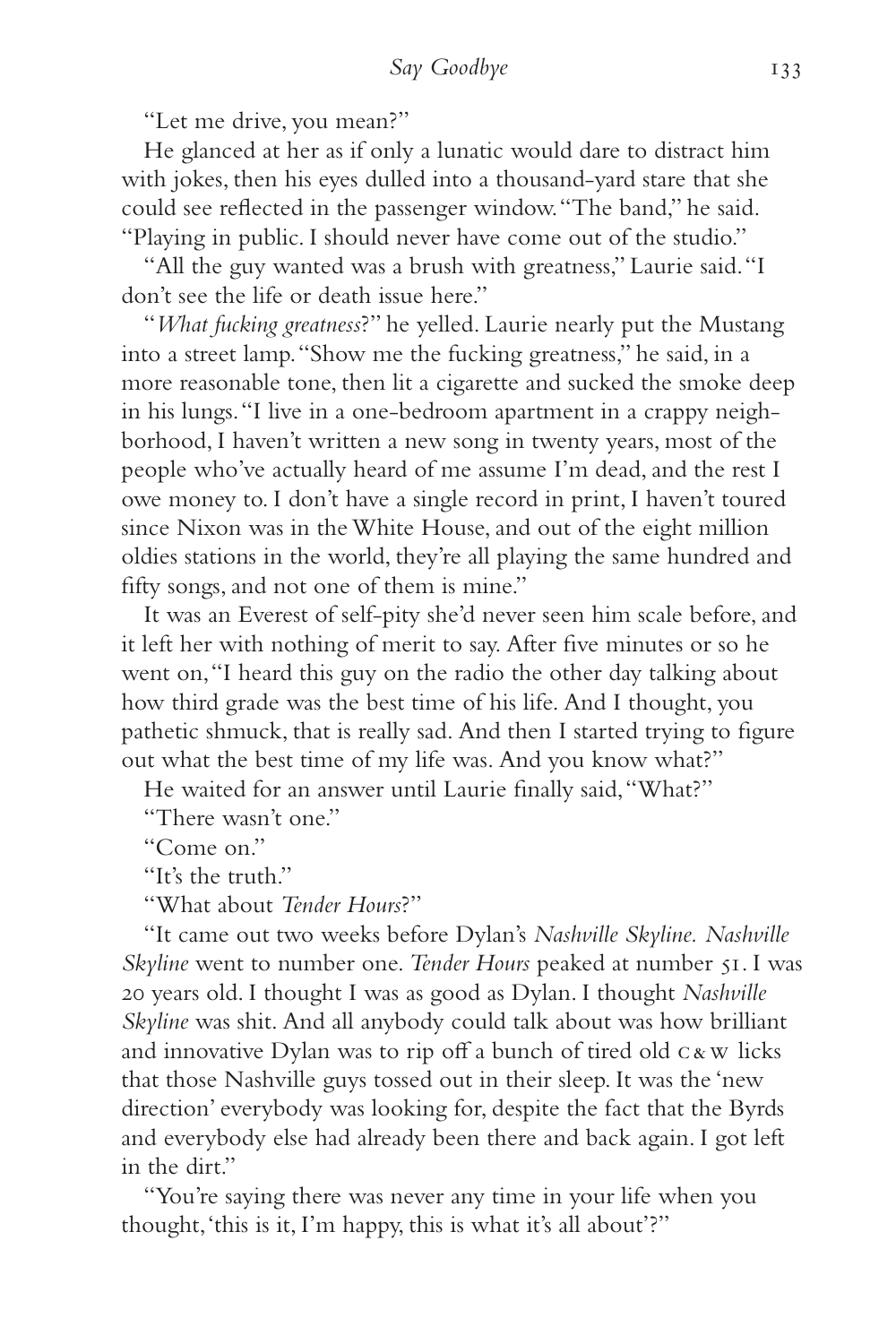"In bed, maybe, for ten or fifteen minutes. The rest of the time I was always living in the future or the past. Things would start to move for me, and I'd get into this adrenaline frenzy, I'd get so worked up I'd have to get high to cool out. Getting your first record deal is such a rush, your head is on fire with all these possibilities. Then the possibilities don't come true and you pay for all that emotional energy you borrowed against your success, the success that didn't happen. Or didn't happen as big as you needed, or as big as they promised."

His evil mood worked its way into her system like a contagion. If Skip Shaw—Skip Shaw!—feels this way, what hope is there for me? Why do any of us do this to ourselves?

He'd turned away again, looking out the window. He had both hands against the glass, his long, thin fingers arched like spider legs, the cigarette still burning between two of them. Then he pushed his face against the glass like a five-year-old, and Laurie saw the driver of a car in the right-hand lane double-take as he passed them.

When Skip finally tired of that he slumped down in his seat, eyes level with the dashboard, and said, "Other than sex, I guess I was happiest when I was shooting smack."

"You told me you never shot heroin."

"When did I say that?"

She knew perfectly well when he'd said it; he'd said it when she asked him to use a condom. She was unwilling to bring that conversation up again, and she wondered if he was taking that reluctance for granted. "I asked you and you said no."

Skip shrugged. "Maybe you misunderstood. You ever try it?" " $No.$ "

"Don't. Because if you like it, you'll spend the rest of your life thinking about it. Knowing it'll kill you, one way or the other, and trying to decide if you care." Just talking about it, Laurie thought, seemed to cheer him up. "That's what really happened to the sixties, you know. It turned out that the only reliable way to get the peace and satori and oneness that everybody wanted was to shoot poison in your veins. Which you bought from criminals, and which you needed God's own worldly goods to pay for."

"Tell me what it would take," Laurie said. "What would it take to make you happy?"

He was quiet again for a while, then he said, "Sorry. I guess the time I could even process that question is long gone. It's like asking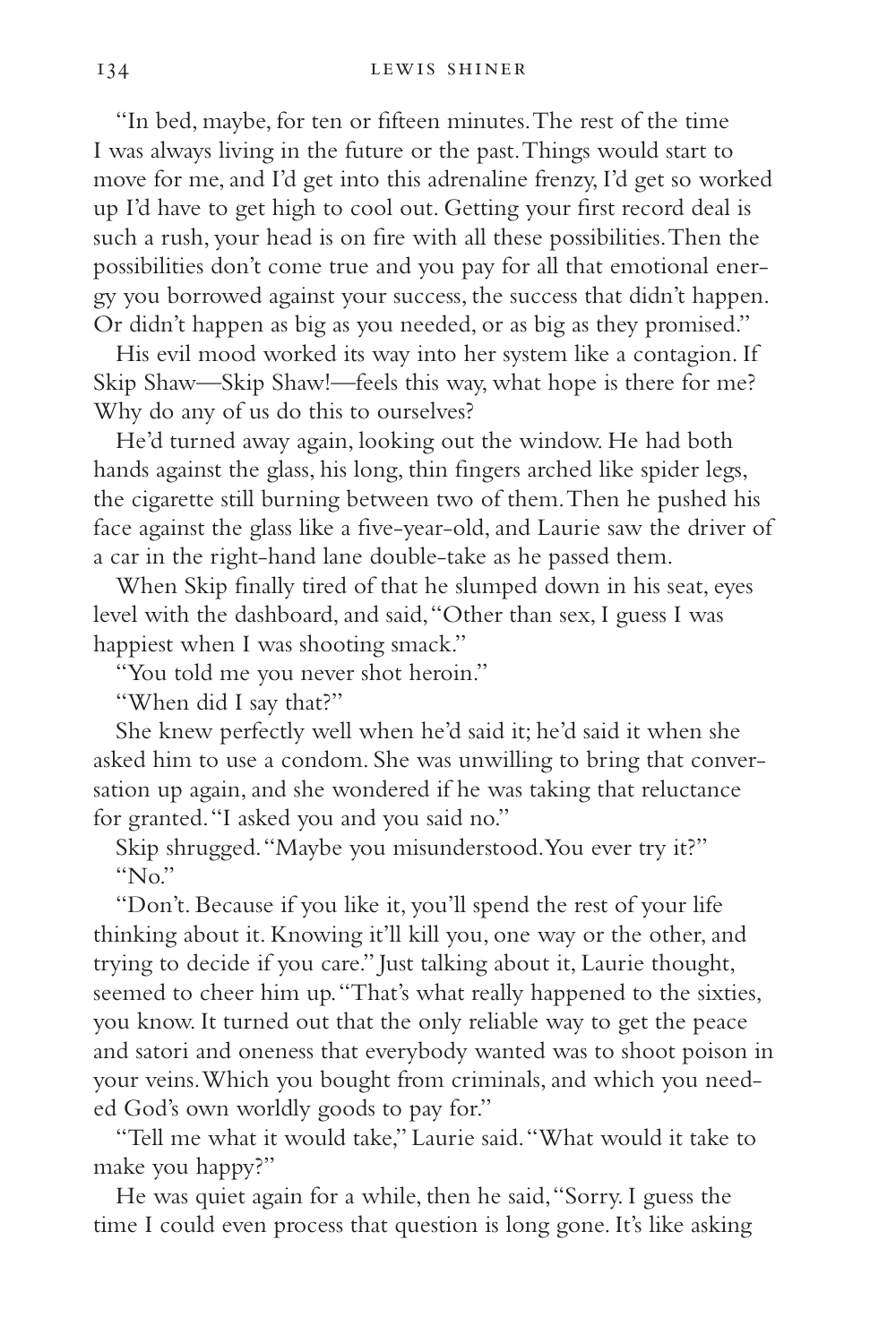me what it would take to make me a fifteenth-century Chinese woman."

She shook her head. "All of this is because some guy wanted you to sign his album?"

"He wanted me to ride the mystery train again. He wanted me to be a star so bad that it made *me* want to be a star all over again. And I can't do it. I don't have the heart for it."

"So what exactly do you have the heart for?"

He looked at her and the whole naked moment sank into the LaBrea Tar Pit of the Skip Shaw persona. "You, baby," he smiled. "I got the heart for you."

You do tonight, Laurie thought. And tonight would do.

Mystery train

The next weekend they packed a box of CDs and all their equipment and drove all day to play San Francisco on Saturday and Berkeley on Sunday. Skip insisted on following behind in his Mustang; Laurie, who was not in the mood for him, stayed with the others in the van. Lately it seemed to her that he was hugging the fine line between charm and bullshit, between tortured genius and depressive loser, and small variations in her own body chemistry could make the crucial difference.

The band—minus Skip—did their first radio interview at Stanford's kzsu, an awkward affair punctuated by questions like, "Laurie, how did you convince Skip Shaw to come out of retirement and play with you?" and "How many Skip Shaw classics are going to be in your set tonight?" When Laurie tried to get the DJ to cue up "Carry On" from the CD she'd brought, he said, "Whoa, is this the Tim Hardin 'Don't Make Promises?'" and played that instead.

After the Berkeley show they loaded out and got on the road for LA. Laurie arrived home at nine in the morning, showered, and made it in to work by 10:30.

When the phone rang after 3:00, it caught her nodding off in front of her terminal. It was Jim. "Did you not give Ardrey your work number?" he asked.

"No," she said. "Why?"

"He's been calling you at home all day and he finally gave up and called me instead."

Something in Jim's voice alerted her and she swallowed the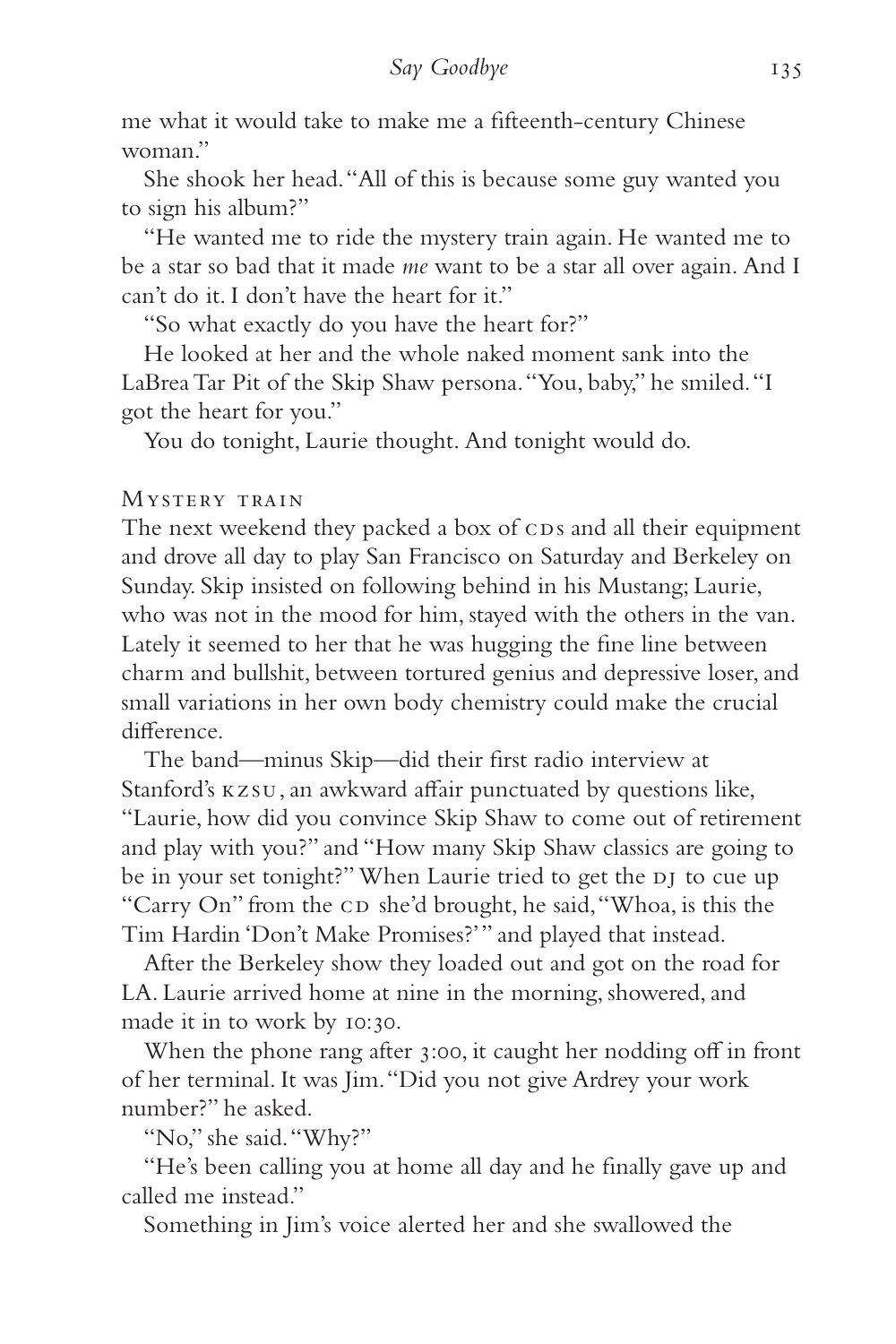cynical remark that had been sitting on the end of her tongue. Her heart, which had slowed after the initial shock of the ringing phone, began to race again. "Why?" she repeated. Her voice came out thin and reedy.

"Because," he said, "General Records wants to offer us a contract."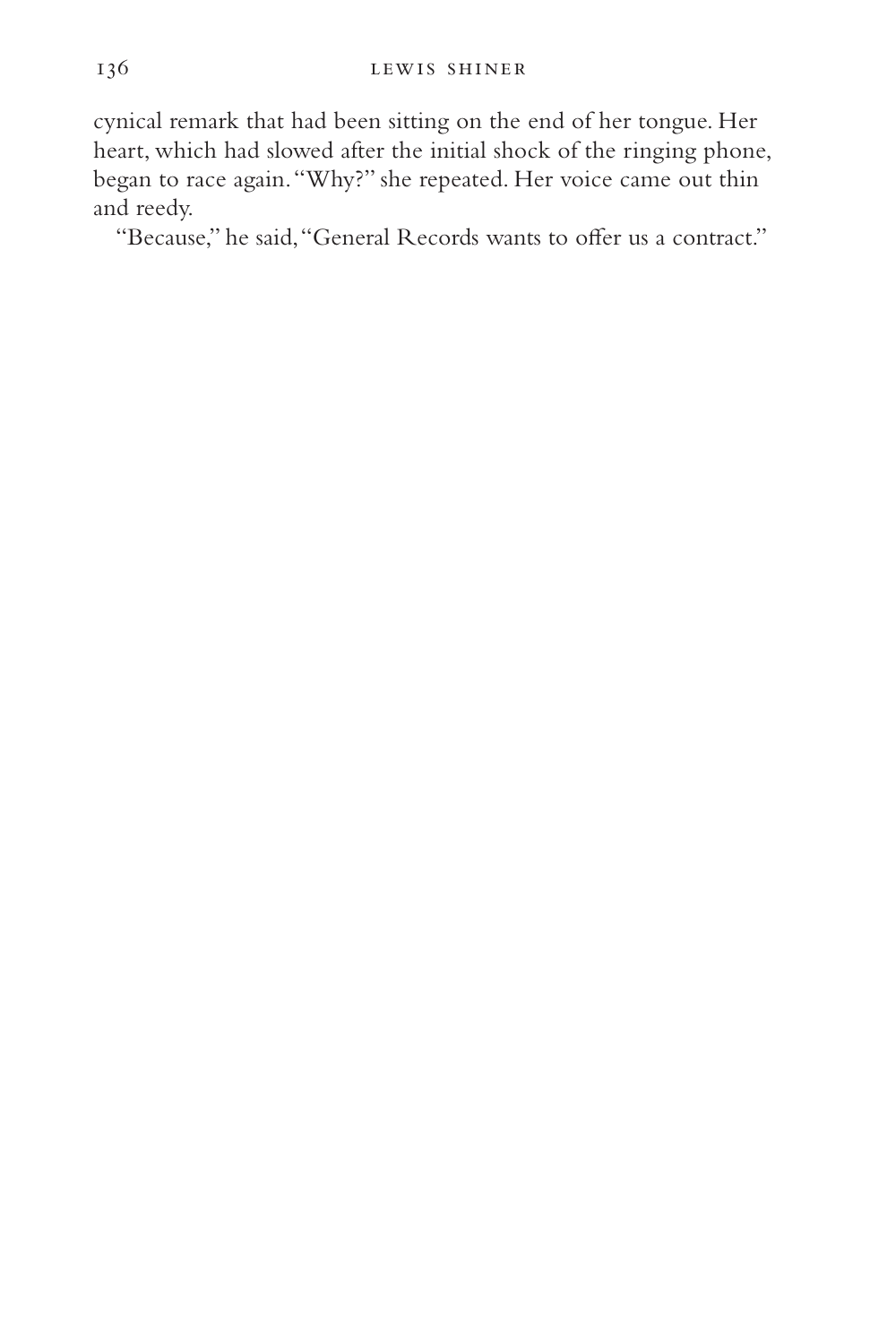# THE TOUR

#### The first time

Music magazines don't like first person. I hate the clunking contrivances they insist on instead: "this reporter" or "when asked about..."

I can't talk about *Of the Same Name* without talking about who I was when I first heard it, and who I am when I listen to it now. Life is not a hypothetical question, and when the tree falls in the forest, it doesn't sound the same to the raccoon it falls on as it does to the logger that cut it down.

I first heard Laurie Moss on Stanford's kzsu in early August of 1995. I was driving into San Francisco on the Junipero Serra and "Neither Are We," with its jazzy-but-distorted chords and Laurie's hurt and weary vocals, simply blindsided me. I turned up the radio and tried to fix the details of the song in my mind, afraid the DJ wouldn't back-announce and this music would pass out of my life without my ever knowing what it was.

One reason it hit me so powerfully was the refrain:

*My heart and my mind They're not talking to each other But then again Neither are we.* 

My wife Barbara and I were not, at that time, talking to each other. The only thing holding us together was Tom, then three years old and starting to spend mornings in day care.

After Tom, the thing that most defined the marriage for me was the fact that Barb was chair of the Department of Psychiatric Medicine at Stanford, pulling down a six figure salary, and I was a writer and house-husband whose income ran to a couple of very significant figures less. Barb has sworn to me that she never once held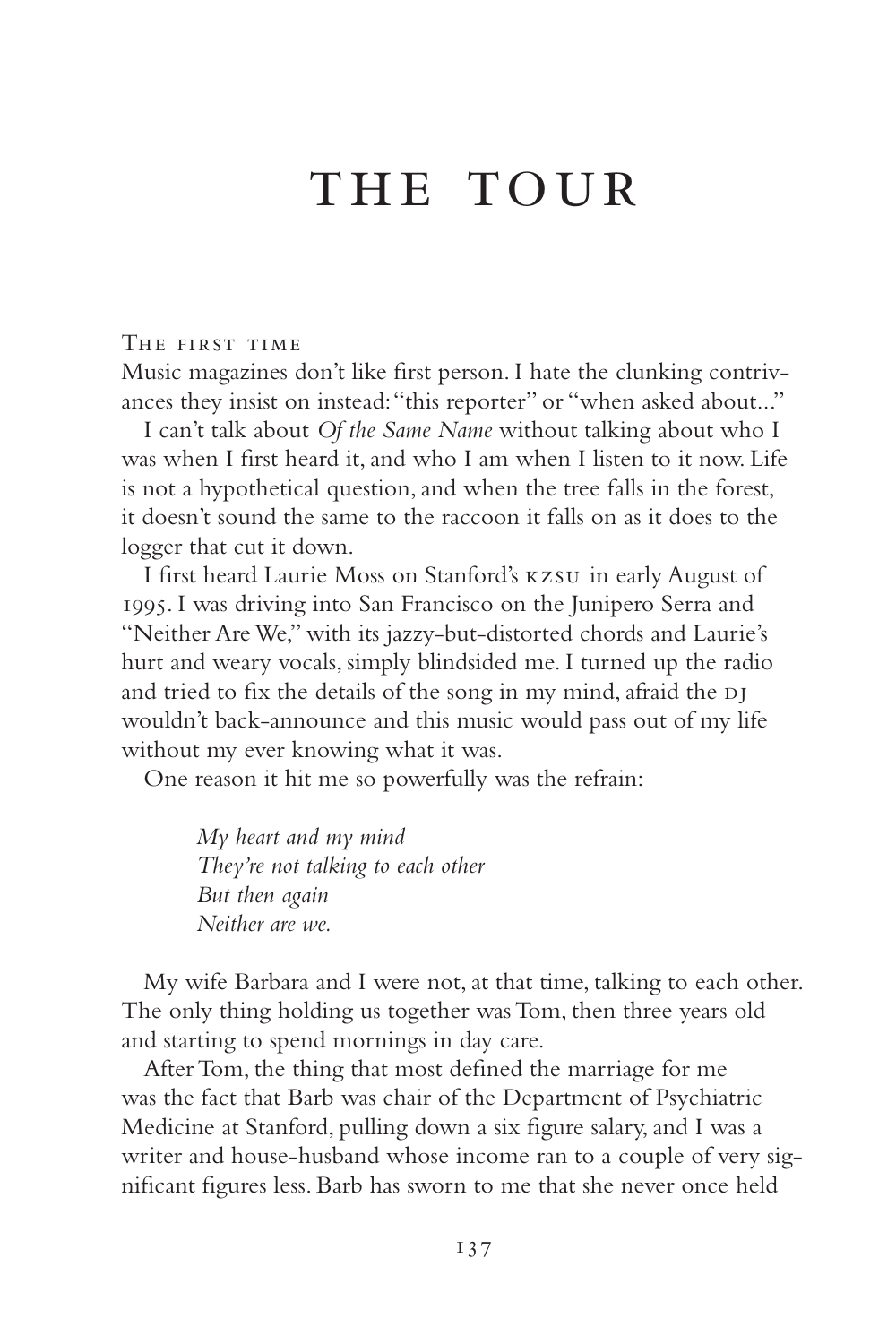that difference over my head. From where I stood, there was little that didn't remind me of it.

Barb has five siblings (her preferred term), all but one of whom are driving fast track careers: her oldest brother is a broker on Wall Street, her little sister is a hospital administrator in Houston. The one exception is her next-to-oldest brother, who dropped out of college, worked for two years in a used bookstore, then hanged himself. The not speaking comes from her side of the family—on any given day you need a score card to know whether or not it's safe to pick up a ringing phone.

When Bobbi D'Angelo or Brad from the Duck talks about damaged people, they don't have to draw me a picture. Barb is on Prozac, with Ritalin to ease a tendency toward compulsive behavior and Xanax to smooth out the peaks. The easy answer is to say that her father, an obsessive small-town real-estate czar, pushed all of his children relentlessly toward success, and I've used that answer more than once. Another is to say that her genes have prepared her to function perfectly in some kind of bizarre high-stress environment that doesn't happen to exist in the real world just now.

Barb's first reaction to anything is anger, shading occasionally to rage. Mine, though we're not talking about me at the moment, is to feel sorry for myself, and it turns out the two don't mix well. Before Tom was born, we swore we would never fight in front of him, and of all the betrayals and broken promises, I hate that one the most.

I ended up calling kzsu to ask about the song, and they told me it was self-released and that Laurie had left the CD at the station when the band had been through town the week before. I finally tracked down a copy at Neurotic Records in the city and didn't take it out of my stereo for a month.

I won't pretend that it was the music alone. There's a special feeling of possession that comes from discovering a brand-new artist on your own, a bond you just can't form with an established act in the top ten. The CD folder included photos of the band and I spent much too long studying Laurie's picture for the signs and portents she always talks about. I liked the obvious intelligence in her eyes and the challenge in the angle of her head, but it was her mouth that fascinated me: sensual lips that were amused and vulnerable at the same time. I read life histories, entire worlds into that mouth. I was prickly from lack of physical affection, I was worried about a career that was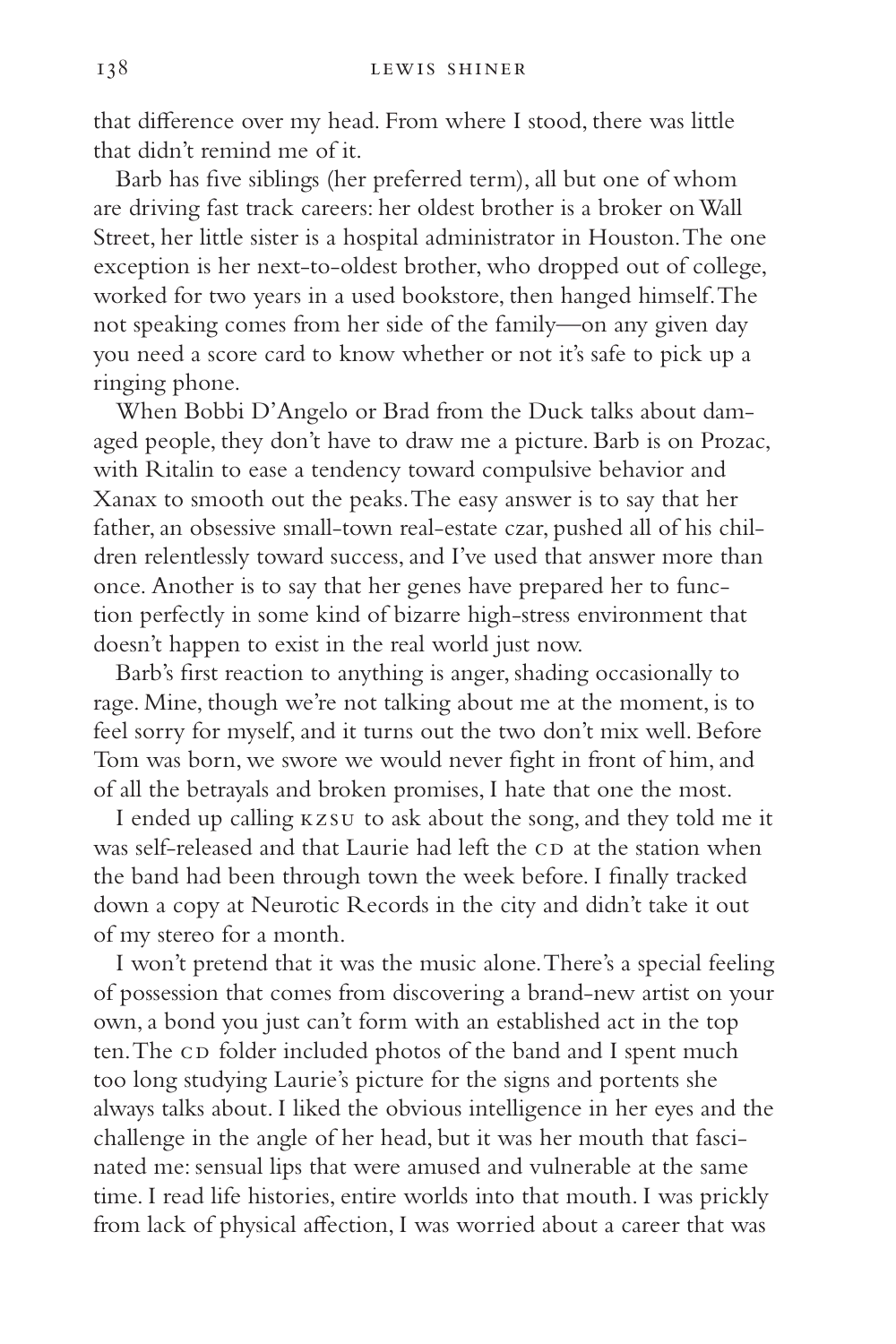subsiding without ever having reached a peak, and I was at least twothirds in love with Laurie Moss.

# General Records

Meanwhile Laurie was preparing herself for her first meeting with General Records, scheduled for Monday, August 14. Expectation management was an ongoing battle that she and Jim fought together over the phone.

"We're going to get there," Laurie said, "and they'll have never heard of Ardrey."

"No," Jim said, "Ardrey will be bigger there than we'd ever dreamed, only he won't have told anybody else about us. And he's going to get run over by a truck tonight."

"Too dramatic. This will all turn out to be a stunt that Ardrey pulled in hopes of rallying support for us at the label. We'll get in there and Ardrey's boss will have to apologize to us."

"No, no, they'll all know about us, only they won't be able to look us in the eyes. There'll be some smothered laughter. Then it will come out they're only hiring us to do backing tracks for a posthumous Liberace album."

A week before the meeting Jim told her that Skip would not be attending. "There's a small matter of an advance that Warner paid him in the seventies. He never turned in an album and never gave them back the money. General goes through the Warner accounting department."

"What if they won't sign us without Skip?"

"I happen to know Melinda already told you about this. She told you General had offered you a solo contract and it was you who said it had to be for the whole band. Thank you, by the way."

"Did I say that?"

"Yes, you did. The point is, General only cares about you."

"But the contract is for the band."

"With a clause that says any of the original members, excepting you, can be replaced on terms acceptable to the remaining original members."

"I swear to you, if Skip screws this up..."

"I talked to him, and at least on this one I think he's right. There's a better chance of him screwing things up by being there than if he stays home."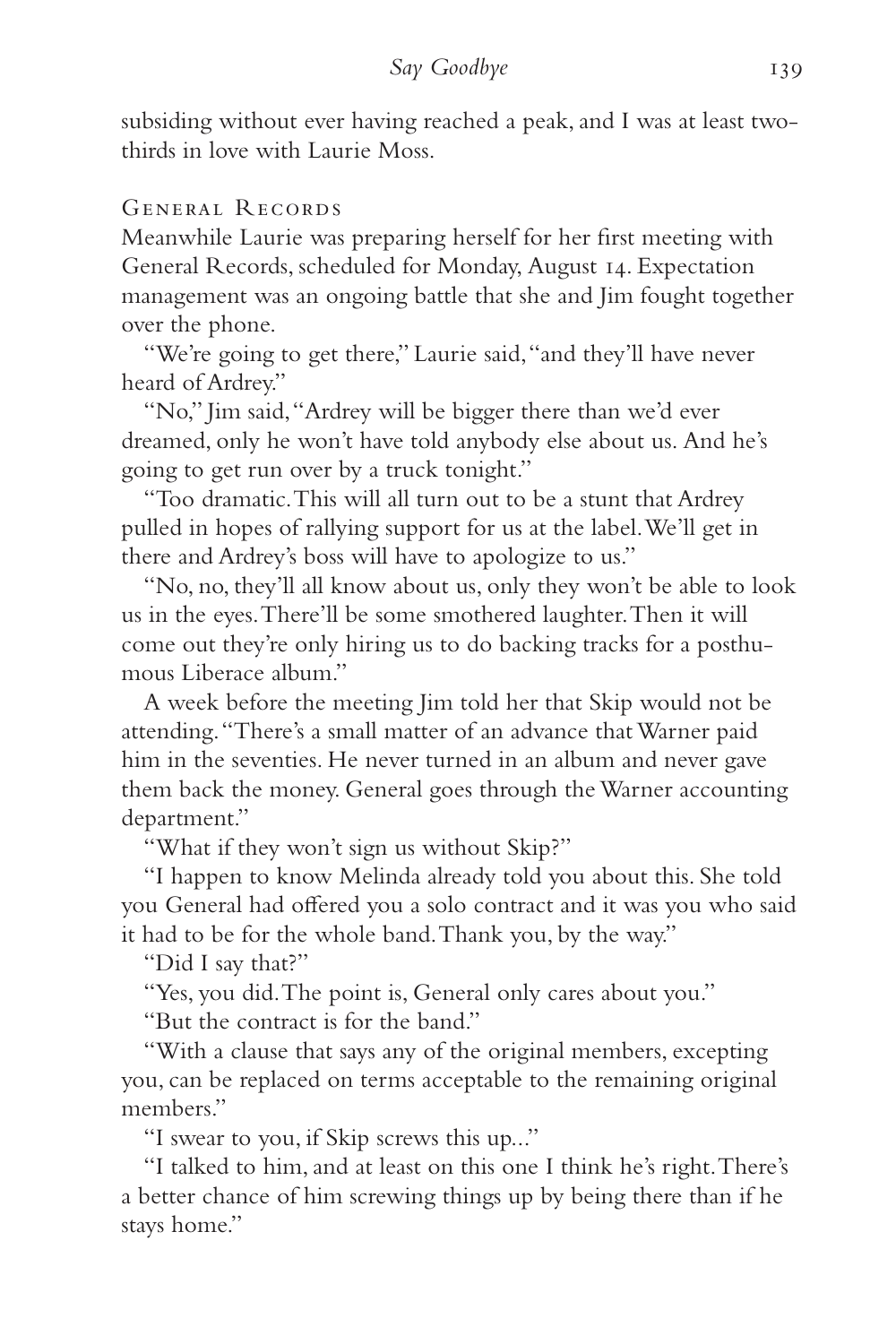"It also keeps him from being committed to anything."

"What difference does it make? Since there's going to be a virus in their computers that's going to wipe out any trace of our existence anyway?"

"You're right, of course," she admitted. "What was I thinking?"

They'd agreed to a \$40,000 advance—chump change by superstar standards, yet a lot of money compared to the independents. At least it seemed that way at first. Once Melinda's fifteen percent came off the top, and they repaid Grandpa Bill for what they'd already spent to press the CDs and tapes, and reimbursed Jim for his recording expenses, Laurie estimated she would make \$7,800. Out of that at least a thousand had to go toward her back rent and God knew how much she'd have to put into the LBD to get her long-overdue California plates and inspection sticker.

She bought a new outfit with her visa card anyway.

"I only tried cocaine once," she wrote me in email. "It was in high school, and I felt like I'd had way too much coffee and something great was just about to happen to me. As opposed to feeling cozy and sleepy, tucked into bed after something good has already happened, which is how I'd prefer to feel. At any rate, I felt the same way walking into the General Records offices as I did on cocaine."

General Records was scattered across one wing of the Warner building in Burbank, a two-story, earth-toned, heavily-landscaped island in a sea of concrete. They rode there together in Dennis's van and met Melinda in the parking lot.

"Did you talk to them about the album?" Laurie asked her. The band had decided they weren't ready to go back into the studio yet, and that they wanted General to release *Of the Same Name.*

"Not yet," Melinda said. "This could be a hard sell. I want to wait for the right time, which is almost certainly not today." She looked Laurie up and down. " 'Kay?"

"I guess," Laurie said.

"Cheer up. This is a pack of cruel, heartless bastards who are guaranteed to be nice to you at least until you've signed the contract. Which also isn't going to happen today."

Once past the Warner reception area, it seemed to Laurie that there were twice as many people as the building had room for those at the bottom of the food chain had their desks in hallways and closets and cul-de-sacs, with memos and artwork taped to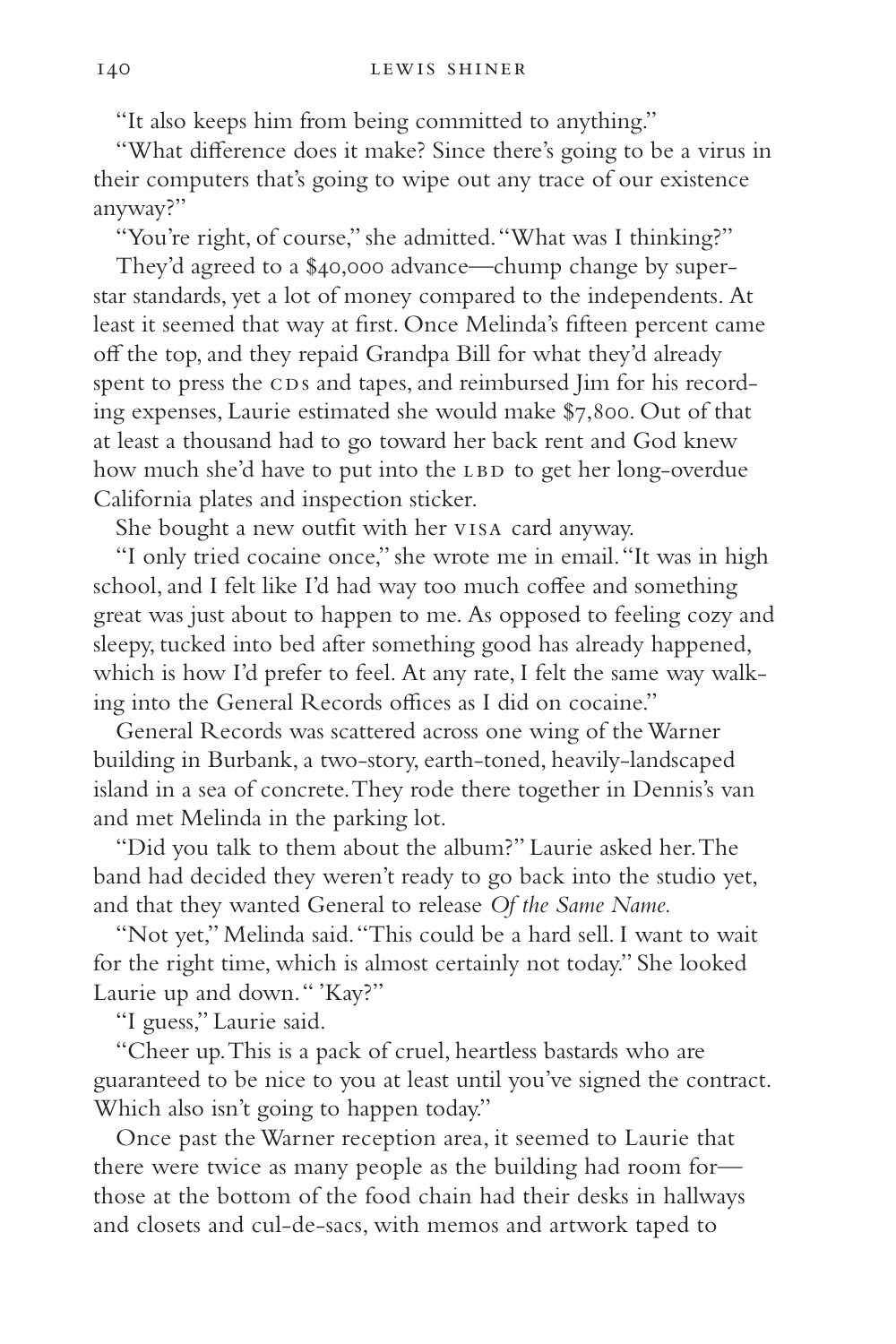virtually every inch of every wall. Laurie had expected steel and leather and glass and instead found wood, threadbare carpets, and chaos.

After a quick tour, the receptionist left them in a conference room where a magnum of champagne sat photogenically in a bucket of ice. At five places at the table sat black folders with the General Records logo stamped in gold. Laurie opened one of them and saw a thick sheaf of paper headed "Exclusive Recording Agreement." It ran to over forty pages, with subheads like "Engagement and Term" and "Lender's Master Delivery Obligations." She felt like a fairy-tale princess, about to sign away her firstborn for the privilege of having her straw spun into someone else's gold.

Ardrey came in five minutes later to put the lie to at least half the scenarios she and Jim had agonized over. Jim looked at her and mouthed the word, "Unbelievable." Laurie giggled and Ardrey turned on her.

"What?" he said. If he was a little paranoid, Laurie thought, he was overall happier than she had ever seen him. She wondered how long it had been since he'd actually signed anyone. "Do I have toilet paper stuck to my shoe?"

"You're perfect," Laurie said. "We're glad you're here."

There were two men with him, one in his fifties and wearing a pin-striped gray suit, introduced by Ardrey as Ross Claybeck, a senior vice-president at General. He had thick white hair, combed straight back from his forehead, and manicured fingernails. The other, a publicist named Dave Rosen, was young and dressed in a Lakers sweatshirt and a Dallas Cowboys cap.

Eventually they settled at the table. Claybeck adjusted his left cuff and said, "We don't have any special agenda today. This is just to feel each other out about what directions we might want to take, what we can do for each other, that kind of thing. Dave is looking for handles he can use to promote the group. I'm basically interested in getting to know you."

She imagined the band sprawled on Claybeck's tasteful living room furniture, feet propped on his glass-topped coffee table, drinking his imported beer, watching an Angels game on a big screen tv that had appeared in the teak-paneled wall by remote control. No, she thought, you don't want to know us.

"There's copies of our standard contract for each of you," Claybeck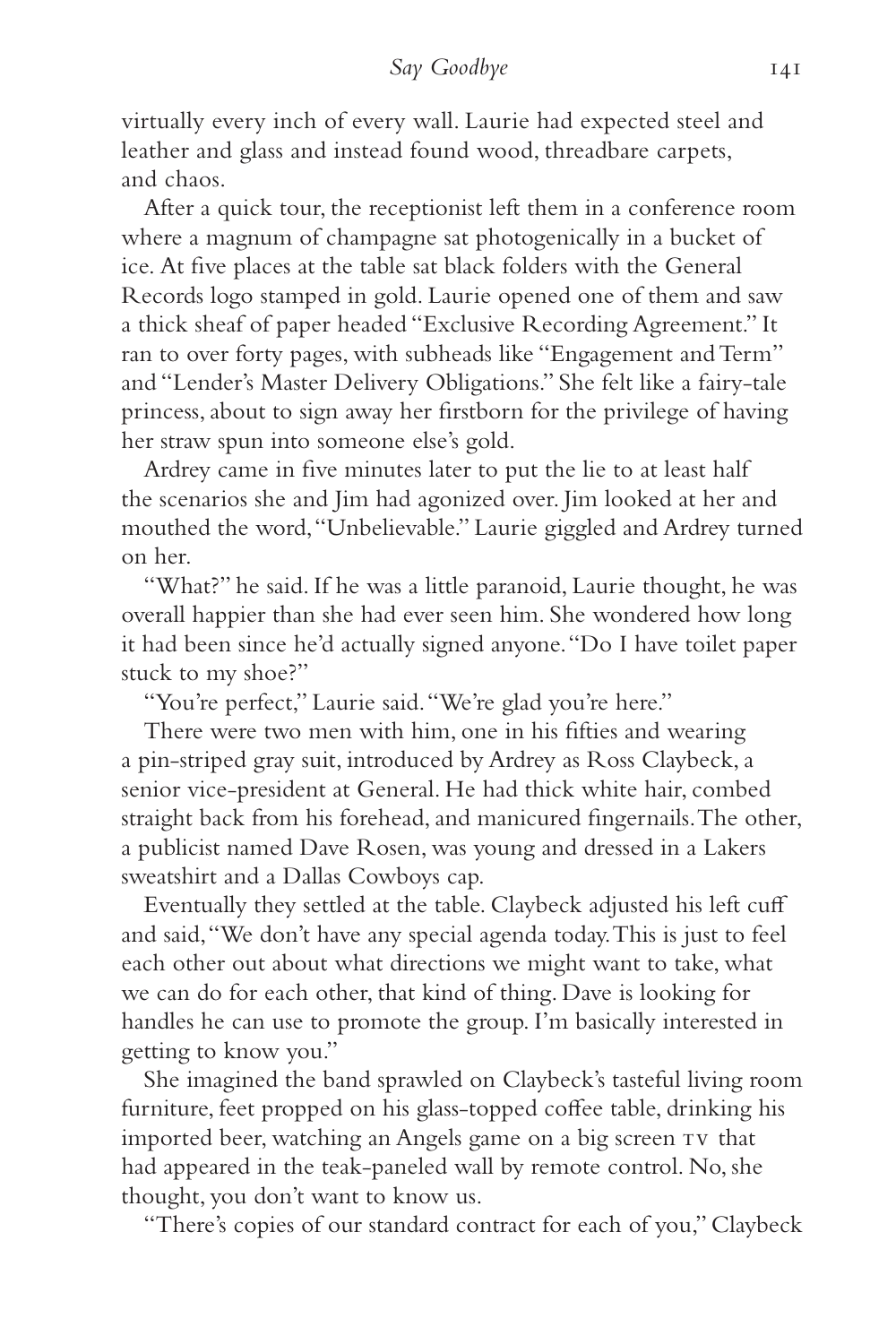went on, "so you can take them home and look them over, and we can answer the hard questions next time."

Melinda said, "I've already looked, and this is the same boilerplate I've seen before. You already know what I think of it." Claybeck opened his mouth and Melinda waved the entire topic away. "We'll go over all that later."

"Of course," he said, and Laurie felt herself losing her grip on consequence. She'd worked for ten years to get into this room, and now the whole thing—General Records, the contract, the very idea of a music *business*—suddenly seemed irrelevant and unreal to her. Irreal.

"Now, I understand you just put out an album yourselves. What kind of backlog of material do you have? How soon would you be ready to go into the studio again?"

"Well," Laurie said. She looked at Melinda, who raised one shoulder in the slightest of shrugs. "I don't understand why you guys can't release the record we just made."

Claybeck smiled at her like she was slightly retarded. "Well, for one thing, the difference in sound quality between a garage recording and the work of a professional studio is enormous."

"With all due respect," Jim said, "it *was* recorded at a professional studio." Echoing Melinda, he held up his right hand. "We could argue about it, which is not what I meant to do, or we could listen to the CD together. If there's anything on there that's not up to General's sonic standards, you can tell me."

"This is very unusual," Claybeck said.

"Not really," Melinda said. "It's getting to be pretty common practice in the rest of the non-General universe."

"It's not our practice to release home demo tapes," Claybeck said.

"It's not a demo," Laurie said. "It's a fully finished album. It's the reason you signed us in the first place." She wondered masochistically if Claybeck could name a single song from the record. Fighting to hang on to her good mood, she looked at Ardrey, who reluctantly cleared his throat.

"She's got a point, Ross. It's not like we still had our own studios and producers and all that. They've got a finished album that's already paid for, which means that much less to recoup. There's a good business case for it."

Claybeck shifted only his eyes in Ardrey's direction while the rest of his body remained rigid. He did not convey warmth. Laurie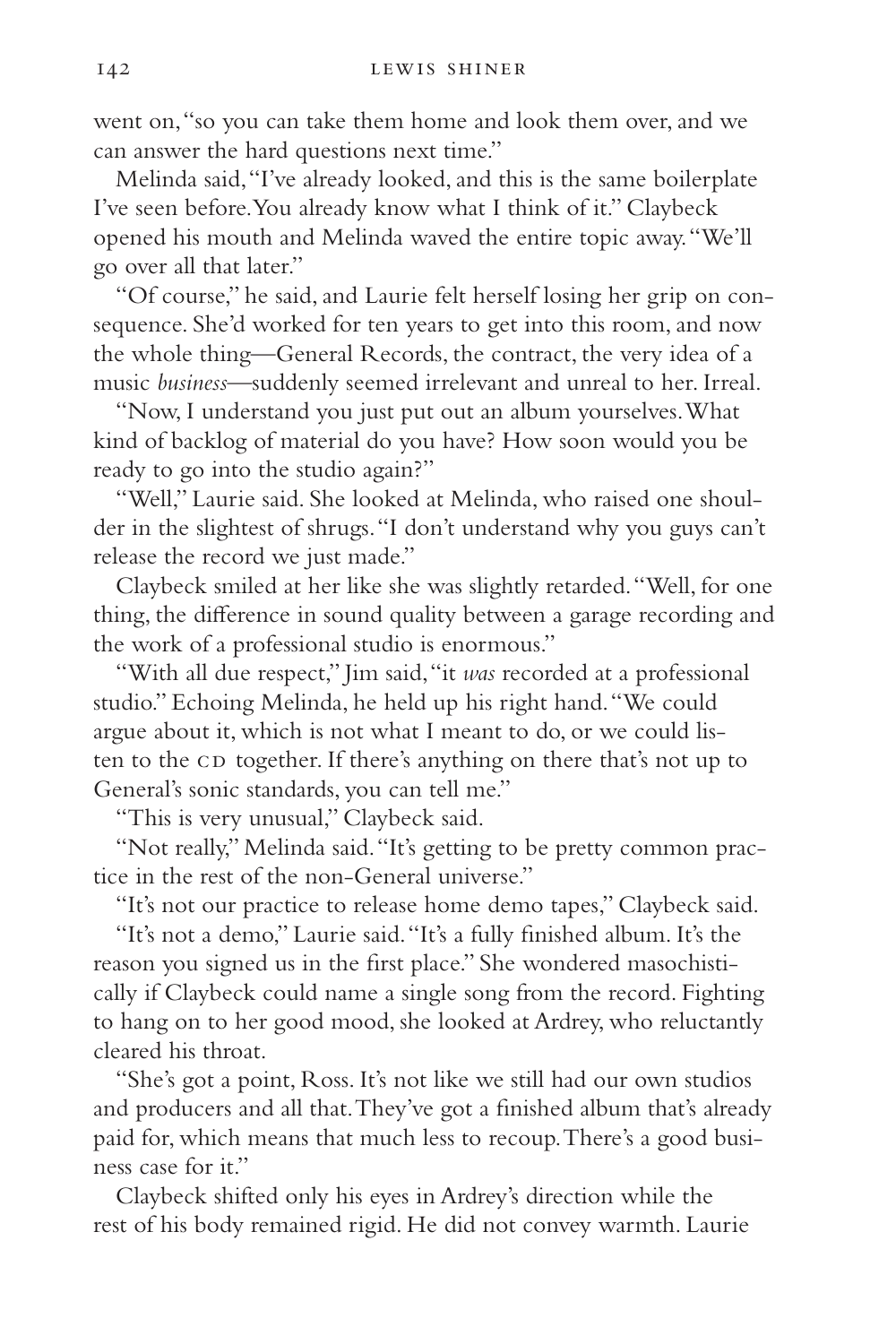realized that Claybeck was simply too old for this business, that he was tired of younger dogs nipping at him. She also saw that his accumulated money and power would let him take the company down with him if he chose.

Claybeck changed the subject, conceding the point without having to agree to it. Eventually Dave Rosen opened the champagne and they all stood up for a toast, and then everyone was moving around the room and clumping into individual conversations.

Laurie turned and almost ran into Ardrey. "Thanks," she said. "For sticking up for us."

"Hey," he said. "I know what people say about me behind my back. They say old Ardrey's on the way out, old Ardrey's got no clout, old Ardrey's never on to anything till it's over. But who came through for you?"

"You did, Mark." She couldn't help flinching.

"Look," he said, "you guys earned this contract, it's not like it was a favor I did you. I don't expect you to fall in love with me for it. But is there some reason you couldn't at least *like* me a little?"

"Think about it," she said. "Would you have said what you just did, about me falling in love with you, if I was a guy?"

"Maybe," Ardrey said, grinning. "You never know what I might say. You think you know me, and you don't know me at all."

If he'd said it with Skip's dramatic self-pity she would probably have walked away. Instead she offered him a raised eyebrow.

"I've got kind of a goofy history," he said. "I try not to make a big deal about it, about the way I dress and everything, but people always think I'm weird anyway. See, my parents are Friends."

She pretended to misunderstand as a way of keeping her distance. "That's more than I can say. Mine can't stand each other."

"As in Society Of. You know, Quakers? They founded Whittier, where your band practices. Named for John Greenleaf Whittier, the Quaker poet?"

"Okay," Laurie said. "So you guys are against war and everything, right?"

"First of all, I'm not a Quaker. I grew up with them, and some of it rubbed off. I like plain clothes, I don't like violence. Which makes it a little hard to sign bands in LA, as you might imagine."

"I just seem to have this immunity to organized religion. Everyone around me can have it and I never seem to come down with it."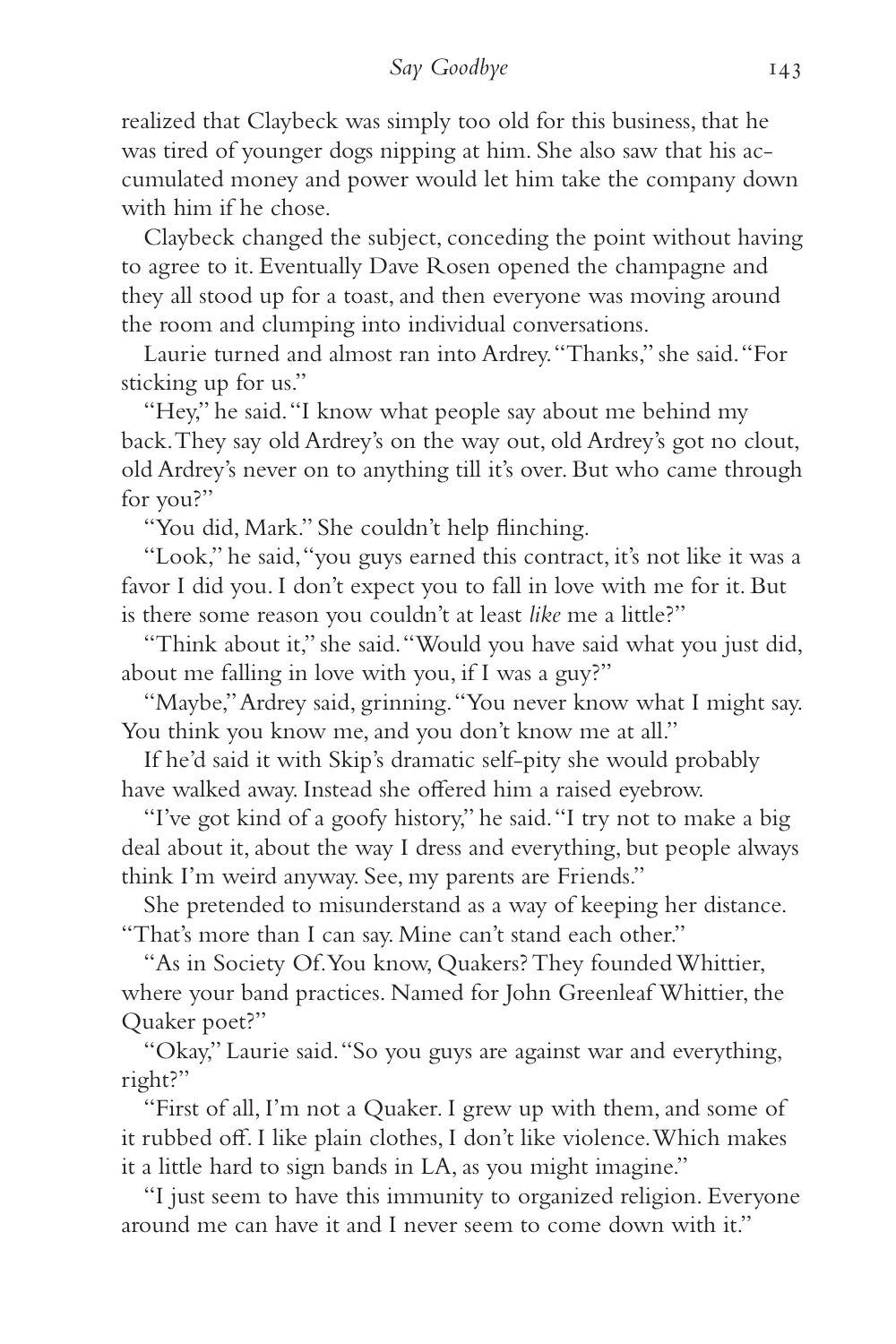"Not to quibble again, but the Friends aren't organized. A lot of meetings don't even have anybody in charge. They believe in the 'inner light,' which I always kind of liked. I mean, there's a few gray areas, but most of the time it's not that hard to know what to do. Share what you've got. Don't have sex with children or rob people at gunpoint. Pick up after yourself." He gave her a sidelong look. "Admit it. You're warming to me."

"I'm thawing a bit. It's true."

Melinda and Claybeck appeared at Ardrey's side. "Where have you been?" Claybeck said to him. "Melinda is breaking my kneecaps, here. Help me."

"I'm on their side," Ardrey said. "Artists and repertoire. It's my job."

"I only want one more thing," Melinda said. "We need to put this band on the road, and I want some money to make that happen."

"Not out of the advance, I assume?"

"That would be correct. Now Jim talked to a booking agent who thinks he can get them into some clubs in Arizona and New Mexico starting in three weeks. With any luck he can keep them on the road for at least six months after that. But not without tour support."

They'd talked about a tour in the abstract but these were the first dates Laurie had heard. Three weeks? Six months? It meant getting out of her lease, quitting her job, doing something with her car and the rest of her possessions. Could she handle six months on the road with Skip? Could she talk him into going in the first place?

"Which agent?" Ardrey asked.

Melinda wrinkled her nose in disgust. "Sid Modesto."

"Sid the Shark?" Ardrey said. "Well, he's got a few character problems, but if anybody can put a tour together that fast it's Sid."

"Character problems?" Melinda said. "The man is pond scum. But I don't have his contacts."

Claybeck said, "We can't possibly fit an album by a baby band into our schedule for six months, maybe longer. There's no point in touring before there's product. You don't want to go roaring up to the intersection just to sit and wait for the light to change."

"I'm betting you can get the record out in three months, maybe two," Melinda said.

"Either way," Laurie said, choosing to ignore for the moment that nobody had told her about the consultation with Sid the Shark, "we need the tour."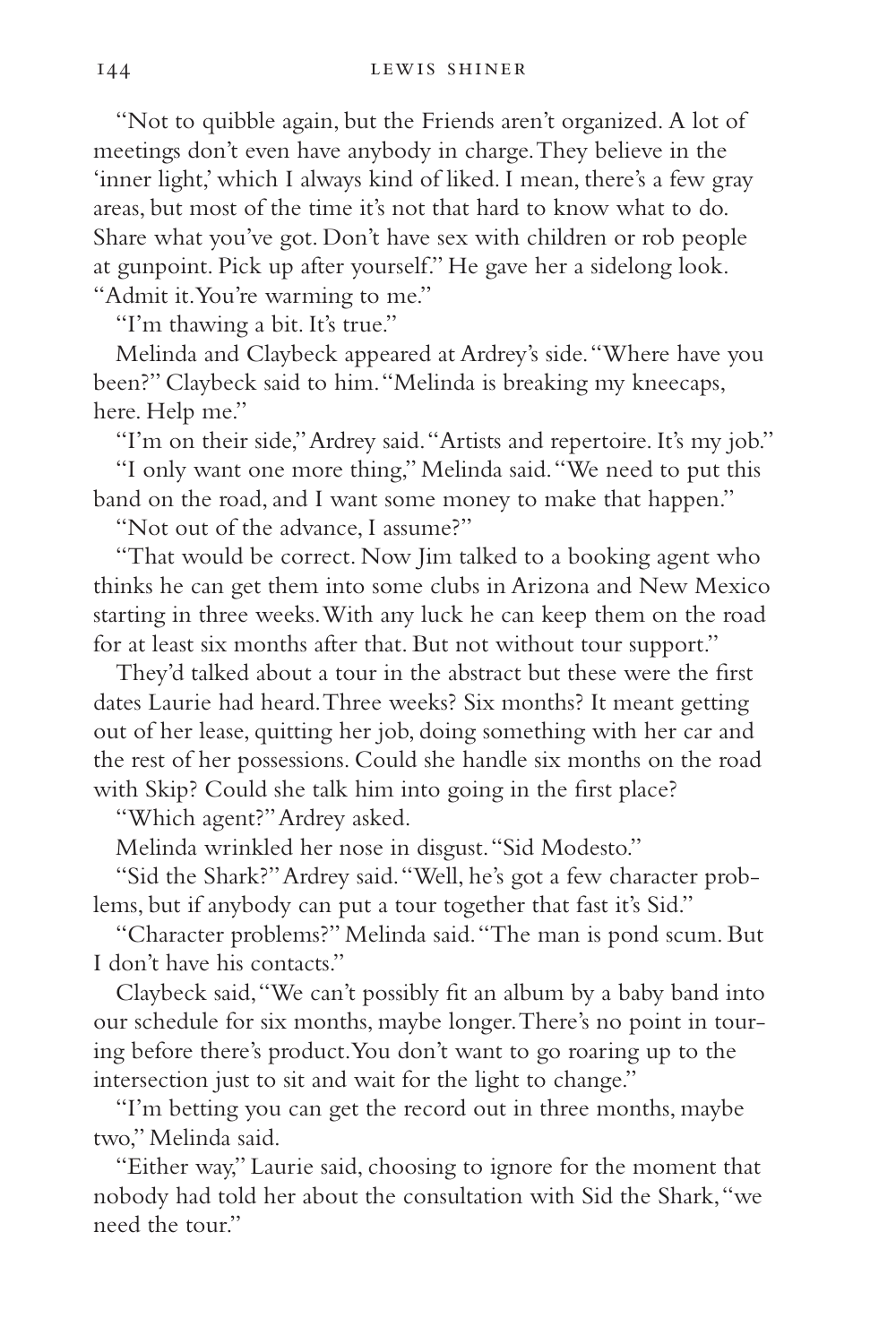"Okay, okay." He looked at Melinda. "Call me tomorrow, we'll work something out." Then he turned to Laurie and held out his hand. "I believe we have a deal. You're a very impressive young lady. And quite a talent."

Laurie told herself he didn't mean to condescend. She took his hand and smiled bravely. "Thanks."

Then Claybeck was gone, with a magisterial wave, and Laurie said, "Three weeks?"

Melinda nodded. "Start packing."

# PATRICE

Laurie signed the General Records contract on August 16th, two days later, in Melinda's office in Venice. Dennis voiced concern because it was the anniversary of Elvis's death, but cooler heads prevailed. Gabe and Jim were also there; Skip and Ross Claybeck were not. Skip's signature, however, was already on the contract. Ardrey was there and Melinda took pictures of him with the band and the contract in the fond hope of getting one into *Billboard.*

With Ardrey was a Frenchman named Patrice who spoke almost no English. He was about fifty, with long gray hair combed behind his ears, blue doubleknit pants, and a leather jacket. After the signing, the photo op, and the requisite champagne, Ardrey introduced him around. General had hired Patrice, Ardrey said, to direct their first video.

"Everybody's agreed to 'Angel Dust,' like you wanted, for the single," Ardrey said. Laurie had an involuntary pang of delight at the word "single." "Though I still like 'Don't Make Promises.'"

"But we settled that, correct?" Laurie said. "Because it doesn't really represent the album? Being kind of old and folky and countryish and not written by Laurie Moss and having Skip singing on it?"

"Except for one thing. Chemistry. That song has chemistry to burn, as Werner Von Braun used to say. But that's okay. Poor old washed up Mark Ardrey doesn't get to pick the singles anymore."

"Spare me," Laurie said. "Patrice is going to shoot 'Angel Dust.'"

Ardrey opened a catalog from a Guggenheim exhibit of Patrice's black-and-white photos. They were mostly of street kids in early adolescence, grainy and full of desperation. Ardrey said, "We thought we'd turn him loose in Hollywood, let him shoot the kids here."

"You'd be doing their parents a favor," Laurie said. She plunged on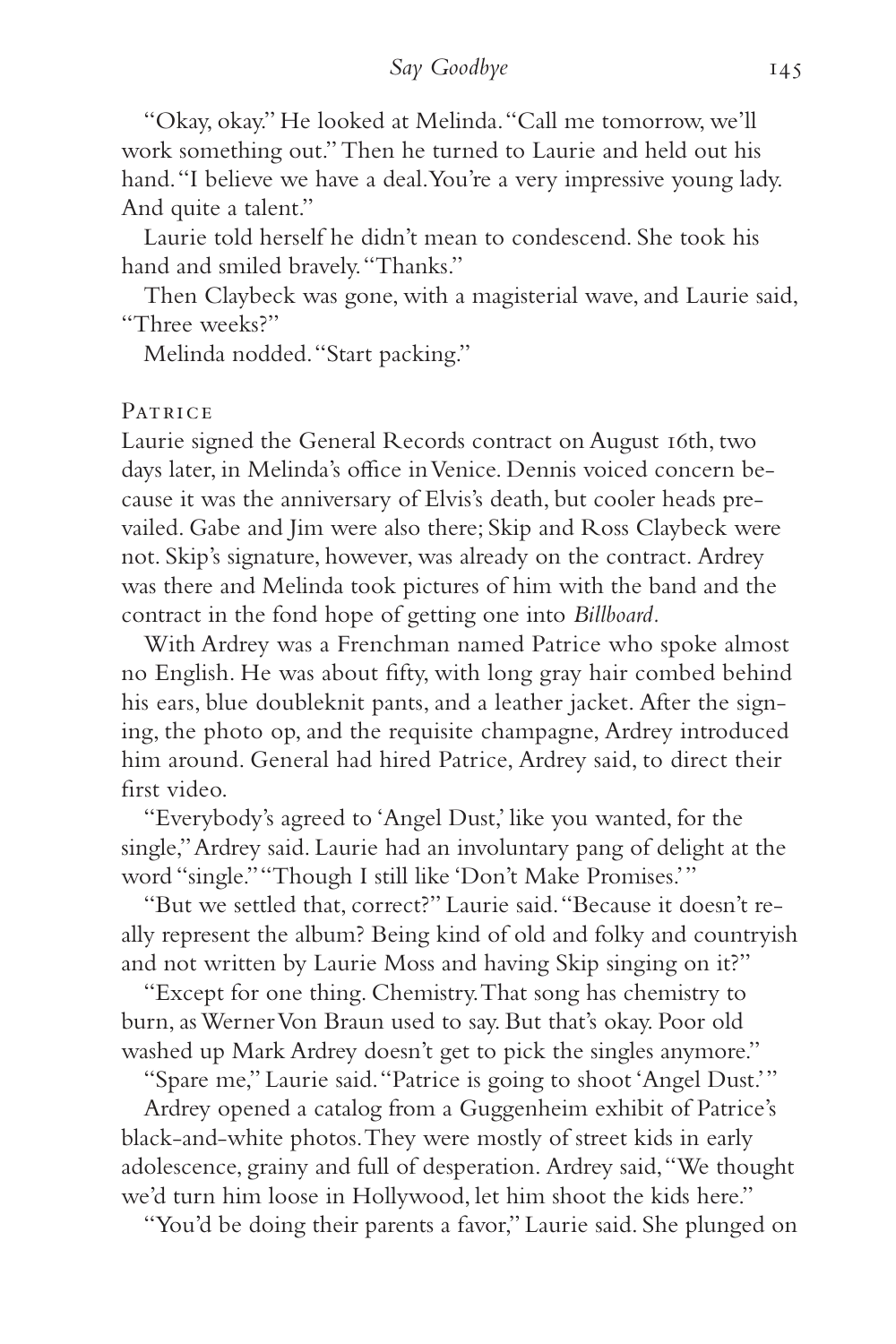past Ardrey's puzzled look to ask, "Didn't Soul Asylum already do this in 'Runaway Train?'"

"This is different," Ardrey said. "We're going to hire some of the kids, put them in the audience with you at a club, give it more of a story."

Jim was still looking at the pictures. "I like this," he said, pointing to a photo of a boy of thirteen or so crouched on a surfboard on a brick street in a French resort town. The boy, in baggy shorts and no shirt, had bent his legs as if riding a wave, the board upside-down with the fins sticking up. Laurie could see the ocean behind him, and she could see the rich kid that he and his friends had taken the surfboard from, standing off to one side looking frightened and angry at the same time. The friends were laughing and clowning, and the kid had a cigarette burning in one corner of his mouth. The defining detail, however, was the expression on the face of the girl, also maybe thirteen, who had turned away and was now walking toward the camera, hurt and disgusted and lost, clearly sick of the kid and all his smart-ass friends.

"There's a whole movie here," Jim said.

Laurie looked at Patrice and pointed to the picture. "I like this too. It has a lot of heart."

Patrice tapped his right fist twice on his chest. "Thank you. I think the same about your song. I make you a video with a lot of heart, okay?"

"Okay," Laurie said.

Ardrey and Patrice left, and Gabe said, "Hey, babeee. I make you the feeelthy vee-joe."

"Don't complain," Laurie said. "I just got you into pictures and you didn't even have to sleep with me."

Immediately she wished she hadn't said it. Gabe, Jim, and Dennis all looked embarrassed in declining order of intensity. Laurie sighed audibly. "Okay, now that I've so tactfully conjured the absent Skip, has anybody told him we're touring?"

"He's been informed," Melinda said.

"Do we know if he's coming?"

Melinda shrugged. "If we knew which side of the deck he was going to end up on, he wouldn't be a loose cannon, now would he?"

Laurie sighed again, more quietly. "I'll handle it."

Jim said, "Maybe I should..."

"Nope," Laurie said. "Not this time."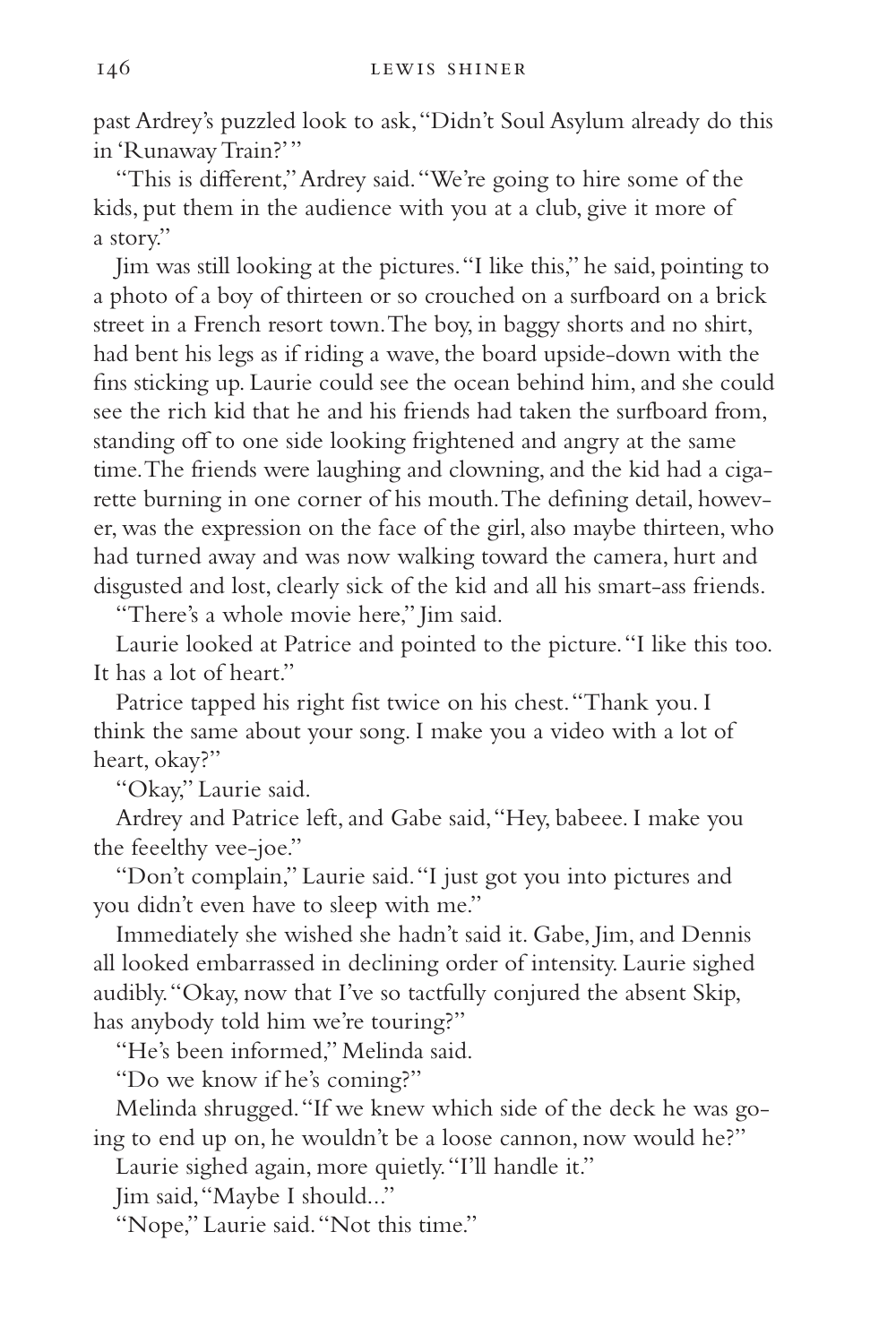# Celebrity bowling

She got to Skip's apartment before eight. The sun was still up, the air cool and sweet, the way it was in Texas once a summer, the way it was in Hollywood almost every night. It finally hit her that she was about to leave LA. She sat on the curb and watched palm trees turn to silhouettes as the sun went down behind them.

Saturday would be her 14-month anniversary. It seemed like no time it all when she tried to conjure it as a single entity. When she thought about the moments, though, there seemed to be more of them than in the rest of her life put together. The way she'd always thought true love would be.

She heard the whisk of one denimed leg against another, and then Skip was sitting next to her. "You said eight o'clock," he said.

She nodded. "Here I am."

Skip was barefoot, in jeans and a white T-shirt. His hair was in his face and he hadn't shaved in a while. He combed through his hair with his fingers and lit a cigarette, and the two of them sat and watched the deep, lacquered blue of the coming night.

"I'm going to miss this place," Laurie said.

"Everybody wonders why it's so crowded out here. Then they come out themselves and they don't want to leave either."

She let the peaceful moment stretch as long as she was able, and then she said, "You're not going to tour with us, are you?"

"Why do you say that?"

"I don't know. I guess I've been waiting for you to let me down ever since this whole thing started."

"Just don't forget who was the first to tell you I would do it." He took a deep drag and blew the smoke out his nose. "Melinda called me this afternoon."

He seemed to be waiting for a response. "Yes?" she said.

"Ardrey had just called her. Very apologetic. He'd fought and argued and done everything he could do."

"About what?"

"My share of the advance. Your pal Clay Dick's got a long memory and loves a grudge. He got the lawyers to dig up some fine print in my old Warner contract that lets them keep anything I make off this record until that old advance is paid back. With interest."

"You're kidding."

"Kidding? I don't think so."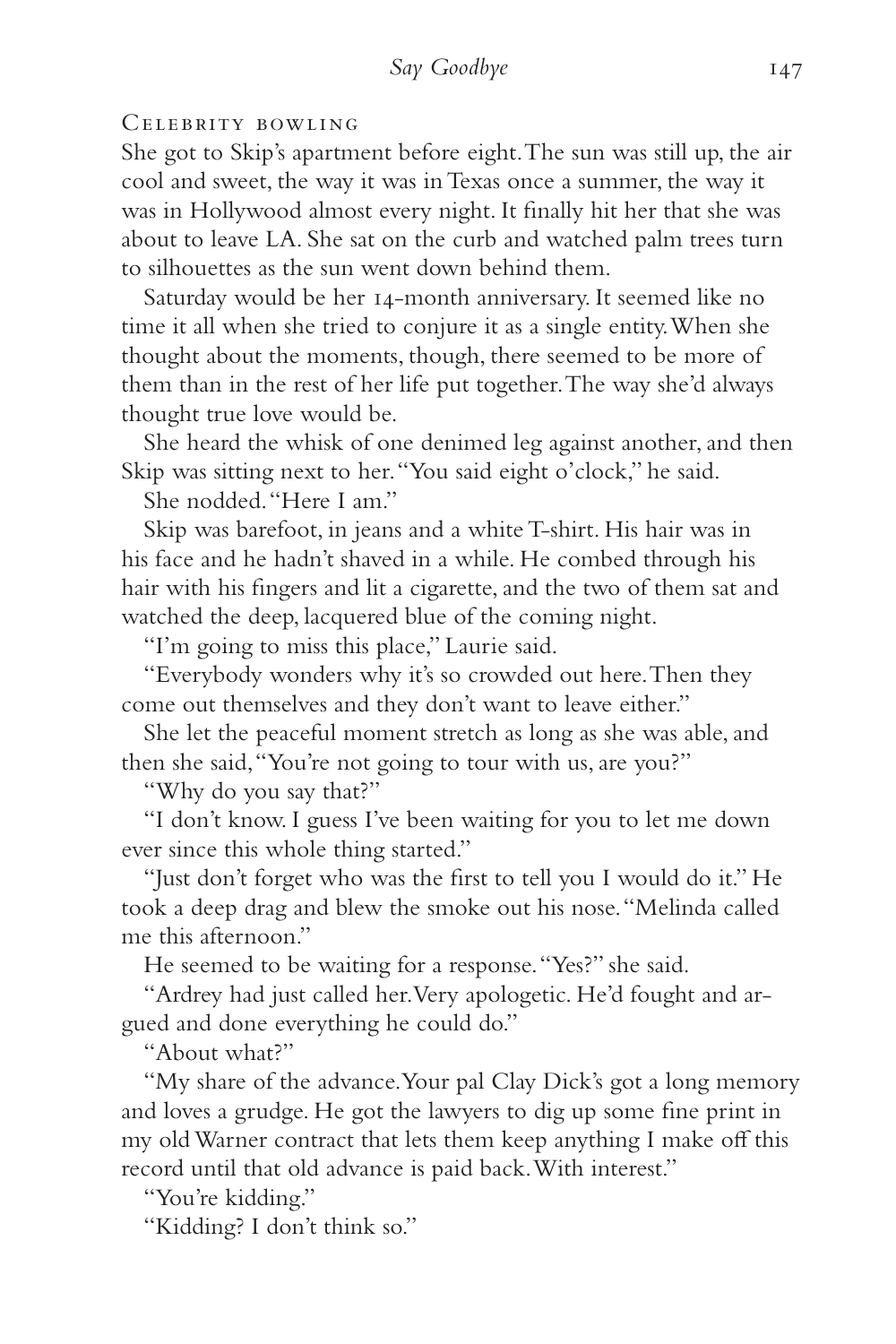"Can't you fight them?"

"Sure. I could pay thousands of dollars I don't have to some shyster of my own to take on the entire legal department of Time-slash-Warner. What do you think my chances are?"

"I can't believe they'd do that."

"Believe it. This is still fairy-tale time for you. What you haven't seen yet is that the fairy Godmother and the wicked witch are one and the same."

The temperature seemed to have dropped ten degrees with the sunset. Skip didn't seem to notice, though Laurie had to cross her arms to keep from shivering.

"So," Skip said. "Who told them I was in the band?"

"What do you mean 'told them'? Ardrey's been following us for months. How could he not know?"

"There's a difference between being a sideman and getting a full cut as part of the band. Who put it in the contract that I was part of the band?"

"All I did was set it up so we'd all get an equal share. Now wait a minute. Are you blaming *me* for—"

"Back when this whole thing started, I made you promise me something. I made you promise that anything I did beyond playing—like having my name on the record, I specifically remember mentioning—had to be in my own way and in my own time. Remember?"

She did remember, and it was a cold, hard lump in her stomach. "Are you telling me you wanted me to cut you out of the money?"

"I told you not to get me involved in any legal bullshit without asking me first. That seems pretty clear to me. As for the money, I'd have to ask you: what money? I'm sure as hell not going to see any of it now."

Despite her chill, Laurie could feel the sweat start under her arms. "This is ridiculous. You're just looking for somebody else to blame because you pissed away your own career. You're the one who took that advance and didn't deliver. You dug this grave with your own two hands."

Skip shrugged, stood up, dusted off the seat of his jeans, and started back toward the apartment building. He was halfway there when Laurie finally called after him. "Skip?"

He turned around without speaking. She stood up and tried to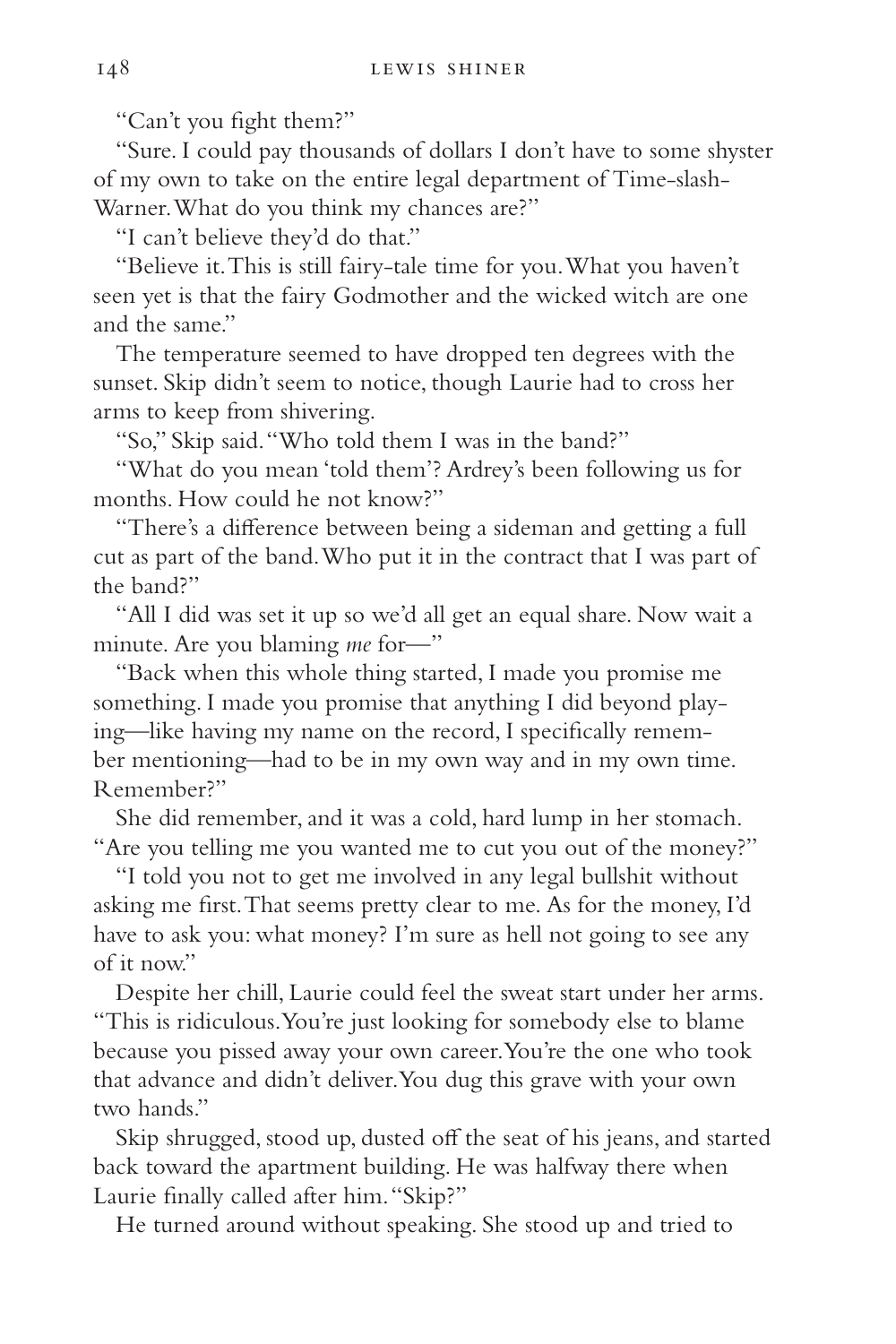find something to do with her hands. "I'm sorry," she said. "I felt so goddamned noble, writing the contract that way. I didn't think..."

He nodded once, very slightly.

"I have to know," she said. "If you're not coming on the tour, I have to find somebody else."

He let her twist for a few seconds and then he said, "Here's the deal. Take it or leave it." He started counting off with his left little finger. "First, if I come, I'm not sleeping on somebody's floor. I'm not going to have some fool kid's parents come home and throw me out in the middle of the night. Either we do Motel 6 or we get a bus we can sleep on. Two. I bring my own car. I'm too old to have to ask somebody for the keys to the van if I want to go drive around by myself. Three. As long as I make the sound checks and the gigs, the rest of my time is my own. I don't have to do interviews or radio jingles or celebrity bowling."

 Three seemed to be it. She hadn't heard anything she couldn't live with. "Does this mean you'll do it?"

"I got no choice," he said. "I need the per deim."

Guilt tortured her all the way home. She felt unclean and went straight to the shower, scrubbing herself to a bright red glow. By the time she got out, she'd calmed down enough to call Melinda at home. "When Skip signed the contract, did he say anything? Like wanting to be left out of it or anything?"

"No. He just asked what I thought his share might come to. Why?" "Nothing," she said. "Just Skip."

The relief was only temporary. She lay awake half the night hearing "Don't Make Promises" over and over again in her head.

## Struggling

Even before Laurie's signing I'd tried to pitch an interview to the usual editors. I'd done an Internet search on her name that turned up nothing beyond outdated club listings and I wanted to know more.

"What's your angle?"

"I don't know," I admitted. "I haven't talked to her yet."

"What do you know about her?"

"She made a great record. You should hear it."

"The cutout bins are full of great records. Call me when you've got a story."

Such is the sensitive world of rock journalism. In the end I decided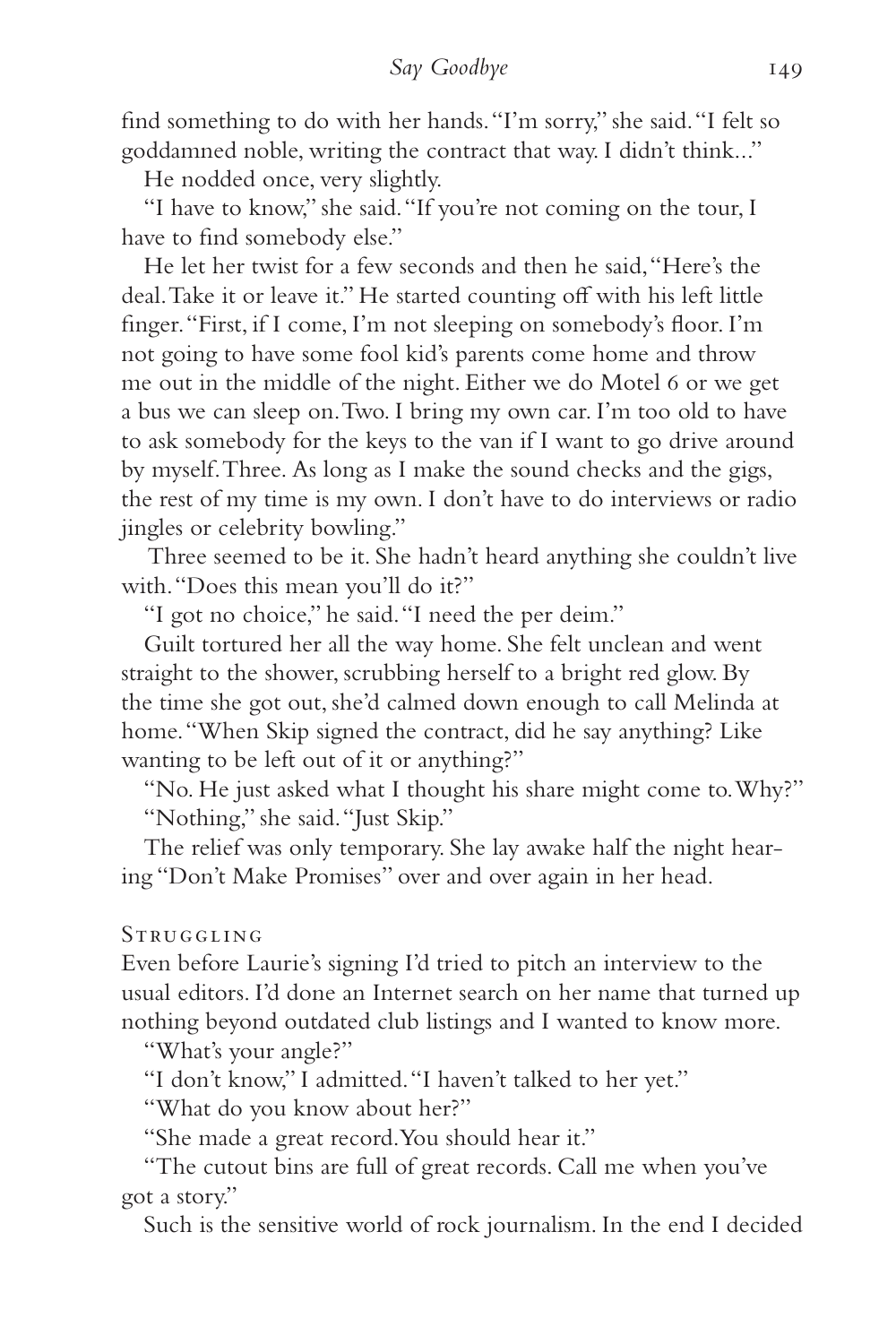they might be right: I'd built an obsession out of a few songs, a photograph, and the sudden hole in my life that came from Tom being in day care.

Day care was Tom's decision, not mine. It constantly amazed me how he'd come with parts of his personality fully formed. He'd been fascinated by animals, for instance, since his eyes had first learned to focus. I used to take him to the park in his plastic carrier when he was only a few months old, and as he sat beside me on the park bench, he would reach out to dogs and squirrels with a kind of desperate yearning that he never showed toward humans. By the time he was three, it was easy for his friends to lure him into preschool and away from his old man with siren songs of stuffed toys and the teacher's pet kitty.

It left my mornings free to write again, though the writing itself wasn't going well. I'd spent most of a month working on a piece on comics for *Spin* that, by the time two different editors were finished with it, had lost its focus and was twice its assigned length. They'd put it out of its misery and I'd had to settle for a kill fee instead of publication and the money I'd contracted for.

Then there was the book proposal I'd had going around for a couple of years. It was called *Struggling,* and it was about musicians who'd had minor hits over the years without ever getting beyond cult status, people like Gary Myrick and Dwight Twilley and Marti Jones, who'd been from label to label doing brilliant, deeply personal work, and were still playing the same clubs they'd always played, when they could afford to tour at all.

I tried to explain to one editor how the second half of most rock books was deadly dull. "It's like Tolstoy said in *Anna Karenina*—all successful bands are the same. The drugs, the writer's blocks, the concert riders for no brown  $M$ & Ms, the inevitable breakup."

"Tolstoy said that?"

"This, on the other hand, is just the good parts. The first guitar, the first gig, the first single on the radio."

"You're not getting it," he told me. "The bigger the act, the more books you sell. These people, they got no coattails your book can ride on"

I was a few months away from my fortieth birthday, a bad time to have to ask one of the all-time hard questions: What's your second choice for what you want to do with your life?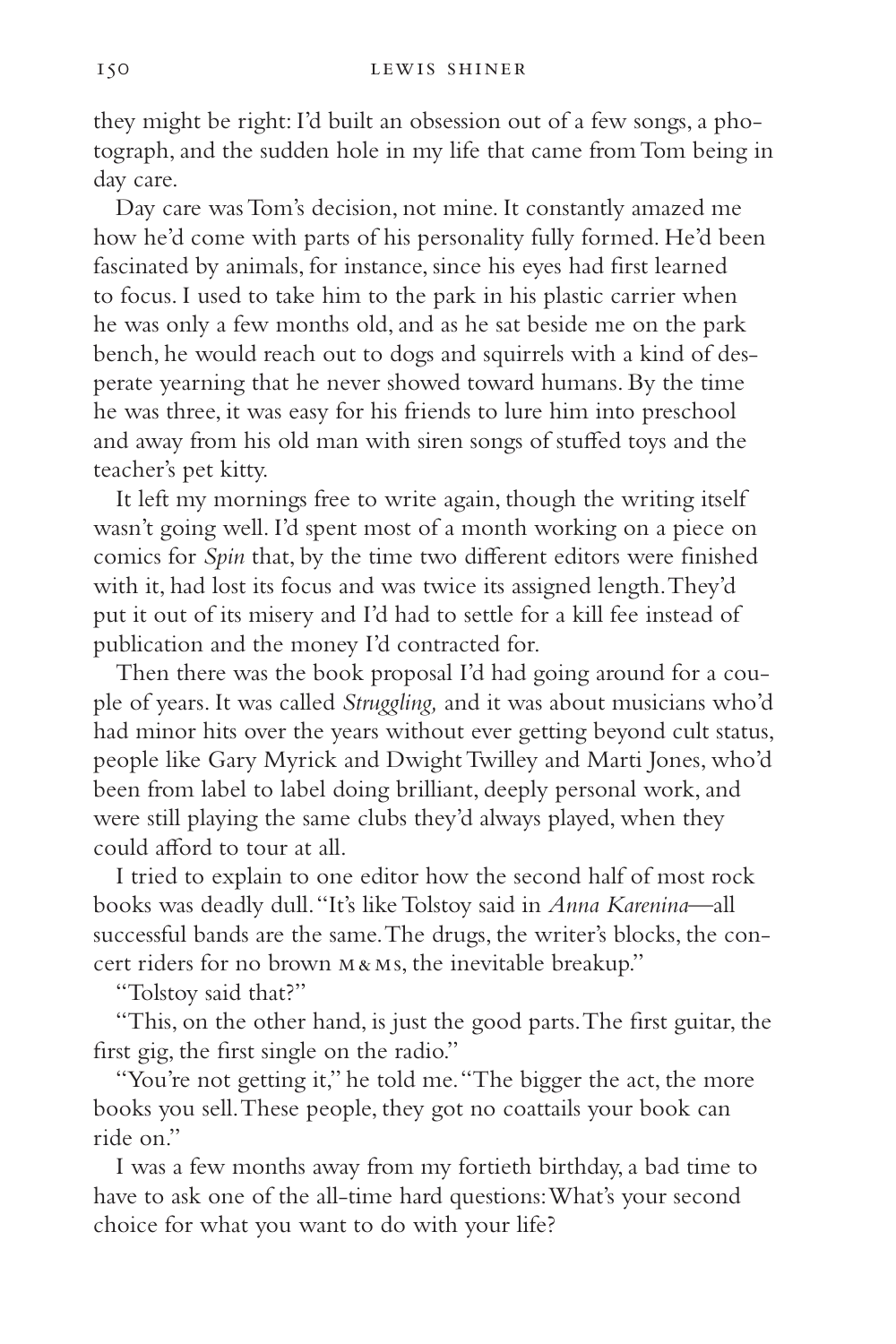# Shoot

The band was shooting the "Angel Dust" video the day after *Billboard* came out. To Laurie's amazement, Skip drove up as they were carrying the equipment into the Whiskey at seven in the morning. "I never did a video before," he said, and that was nearly the last thing he said all day.

The shoot introduced her to a level of tedium she could never have imagined. They went into makeup at 8:00 and at 10:00 Patrice started shooting master footage. They played along with the CD eight or ten times under blinding lights, then Patrice said, "I want some pictures of the guitar player singing?" Though Laurie tried to explain that Skip didn't sing on "Angel Dust," in the end it was easier to play "Don't Make Promises" a couple of times to shut him up. After that came three hours of close-ups, no more than a few seconds of the song at a time, until Laurie prayed the single would tank so that she would never have to sing it again.

At 4:00 Patrice brought the kids in, and the band began playing the song all over again. At one point a carefully-rehearsed moment happened in the audience that brought hand-held cameras swarming in on it. Patrice's attempts to explain were incomprehensible and Laurie was too tired to care. Finally, at 6:00, it was time for the Whiskey to start sound checks for the night's real bands. Patrice and his crew disappeared down Sunset on the trail of the extras, leaving the band to load out by themselves.

As they sat on the sidewalk afterward, too exhausted to move, Gabe said, "This would be a good time to talk about getting a roadie for the tour."

"Okay," Laurie said.

"We know somebody," Jim said. "His name's Chuck Ford."

"I've done tours with him before," Gabe said. "He can run sound and lights and he can do guitar tech stuff. And he's very calm. He'll work for an equal share."

"Okay."

"We need him," Jim said.

"Okay," Laurie said. "But I have to meet him."

Gabe said, "He doesn't have Big Hair, if that's what you're worried about."

Laurie closed her eyes and leaned her head against the outside wall of the Whiskey. "This could be a long tour."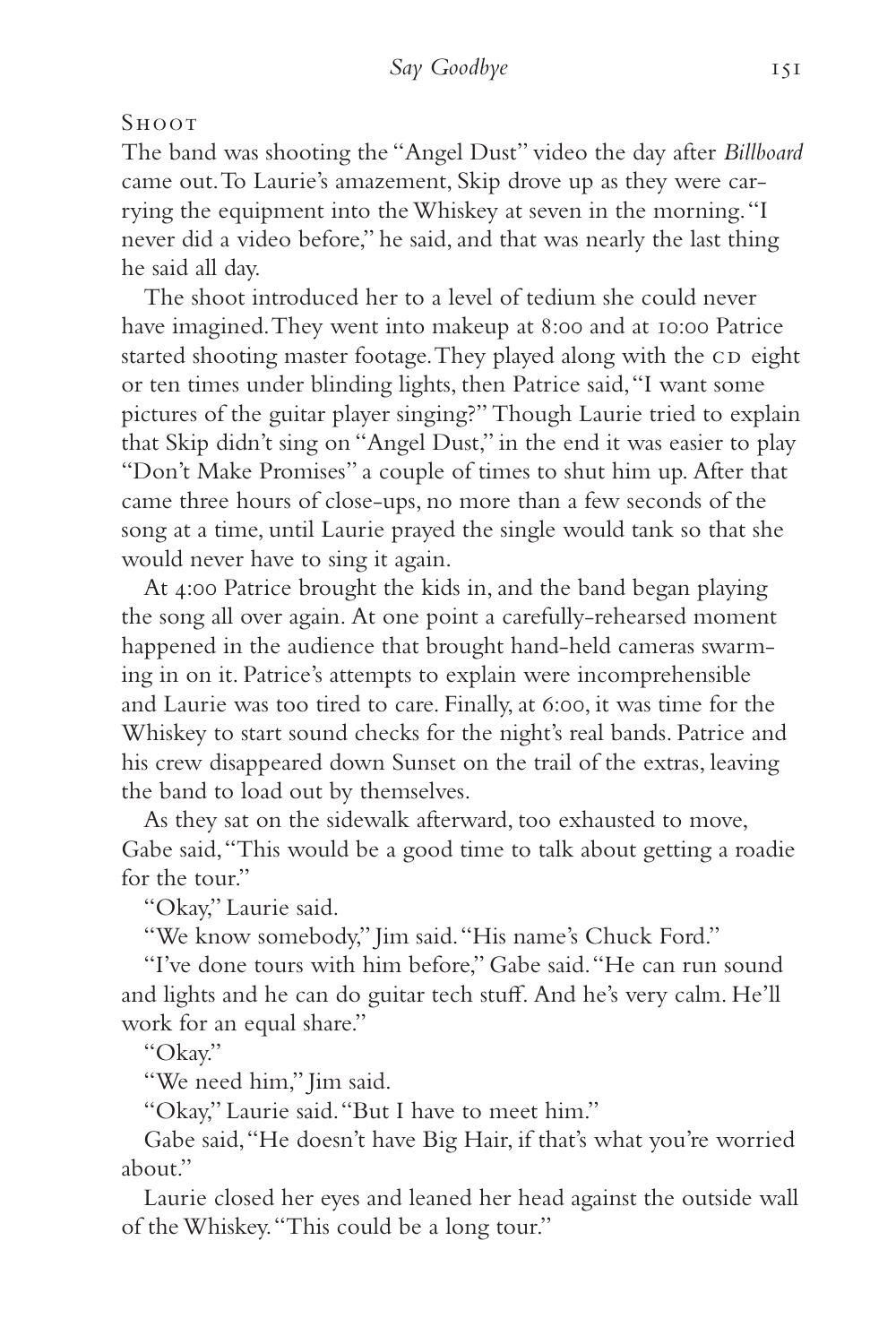#### Last week

On Wednesday Patrice decided he had to film a rehearsal. He'd come up with some ideas, Ardrey said, and needed a little more footage. To no one's surprise it took the entire evening.

Thursday night another photographer came to Jim's for pub shots. She was tall, about forty, with fluorescent red hair. Skip, to no one's surprise, failed to show. The rest of them posed with and without instruments, individually and in all their possible permutations and combinations. Laurie was relieved at not having to take her clothes off. "But then that's only because we're not shooting a cover for *Rolling Stone,*" the photographer said.

Skip also failed to show for a round of interviews on Friday. His absence, Laurie was fairly sure, had cost them getting "Angel Dust" on *CMJ New Music Monthly's* CD, since their interviewer had brought a copy of *One More Lie* to get it autographed.

 Chuck Ford came to rehearsal on Sunday. He was six feet tall, forty years old, with graying hair and beard. He had glasses and an easy smile and the voice of a late-night  $D$ . He shook Laurie's hand and said, "I love your record."

"Great opening line," Laurie said, and listened with amazement as he fiddled with the mixing console and in the space of five minutes cleaned up and sweetened the band's sound. When he was done, he sat on the battered sofa with a stillness that Laurie envied. At the end of the set she turned to Gabe. "If he can lift an amp," she said, "hire him."

Monday the 28th began her last full week in LA. She'd given notice at work and left word on Summer's answering machine. She'd told her mother, who, for the first time in Laurie's memory, accused her of being stupid. "You finally get a real job and you don't even try to keep it. I don't know what's going to become of you."

On the other hand, her landlady had seemed pleased. "You'll lose your deposit, of course, but I won't file a bad credit report. This place was more than you could afford, that's all. And now I can rent it to some out-of-town screenwriter for an extra two or three hundred a month and not feel guilty about it." She sighed. "On tour. The very words sound exciting, don't they?"

"I don't know," Laurie said. "Ask me again in six months."

She had only one thing left to do, and that was to say goodbye to the LBD. Even with the small fortune it had cost her in repairs, the mornings it had refused to start, the stale dusty smell it had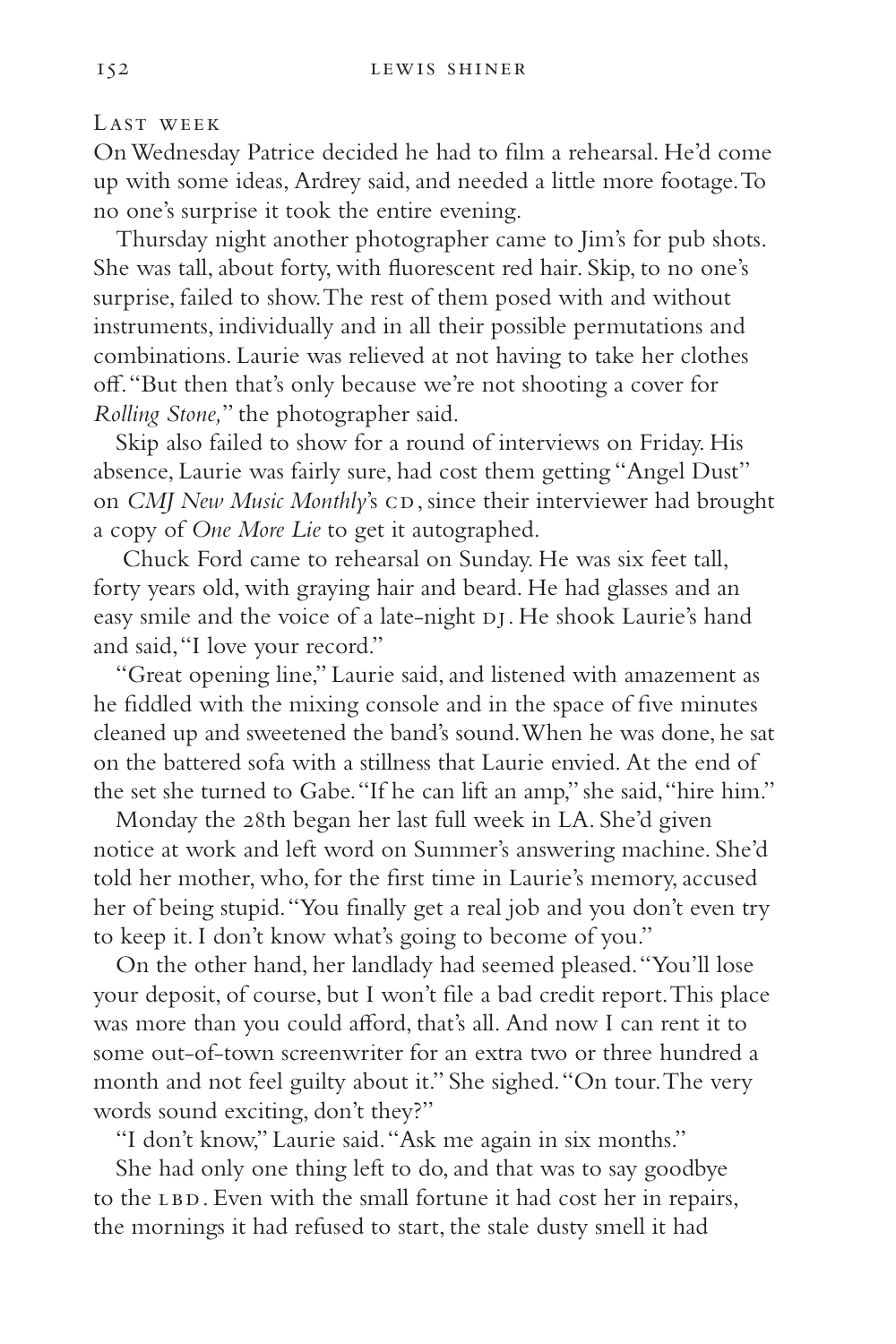developed, the shimmy that started at exactly 52 miles an hour, it was harder than she ever would have imagined to let it go. It had taken her away from Jack and brought her to her first band practice. She'd watched fireworks drip from the Disneyland skies inside it, listened to the band's first demo in its cassette deck, and slept on its cracked vinyl seats more than once. It had given her freedom in a world of struggle and uncertainty, and she would be inexpressibly diminished without it.

She called the *Times* Monday afternoon and placed the ad. The following Saturday evening she sold it for 900 dollars cash to a 17-year-old boy and his father, and cried as she watched it drive away.

On Tuesday night, September 5th, she finished cleaning her apartment by nine o'clock. She carried two boxes out to the curb that held everything she intended to leave in Jim's attic, and two suitcases that held everything she meant to bring in the van. She locked the door, put the key in the mailbox, and sat on the porch to wait for Jim to pick her up and take her to his house for the night.

The perks of success, she thought. Two weeks ago I signed a record contract with a major label and tonight I'm homeless. She was too excited to cry, too terrified to be happy, too amazed at what she'd done to consider hedging her bets.

She saw Jim's headlights climbing the hill and went out to meet him.

# L'Envoi

Wednesday morning, Dennis pulled into Jim's driveway with an eight-foot former U-Haul trailer hitched to his bumper, now painted a peculiar shade of lavender through which Laurie could see jets and lettering touting the Air Force Academy in Colorado Springs. Chuck Ford was riding shotgun, and as soon as he'd said hello, he started loading equipment. For her part, Laurie had been up since seven, sitting in the death-camp atmosphere of Jim and Molly's kitchen. Sam had gone off to day-care in tears and Jim and Molly had been sitting in despondent, red-eyed silence ever since.

As Chuck closed and padlocked the trailer, Skip pulled up to the curb with Gabe in the passenger seat. He sat idling while Dennis went out to the street to talk to him. Jim went into the house to say goodbye and came out with his glasses in his hand, wiping at his eyes with his shirt sleeve.

"We ready?" Dennis said, walking toward the van.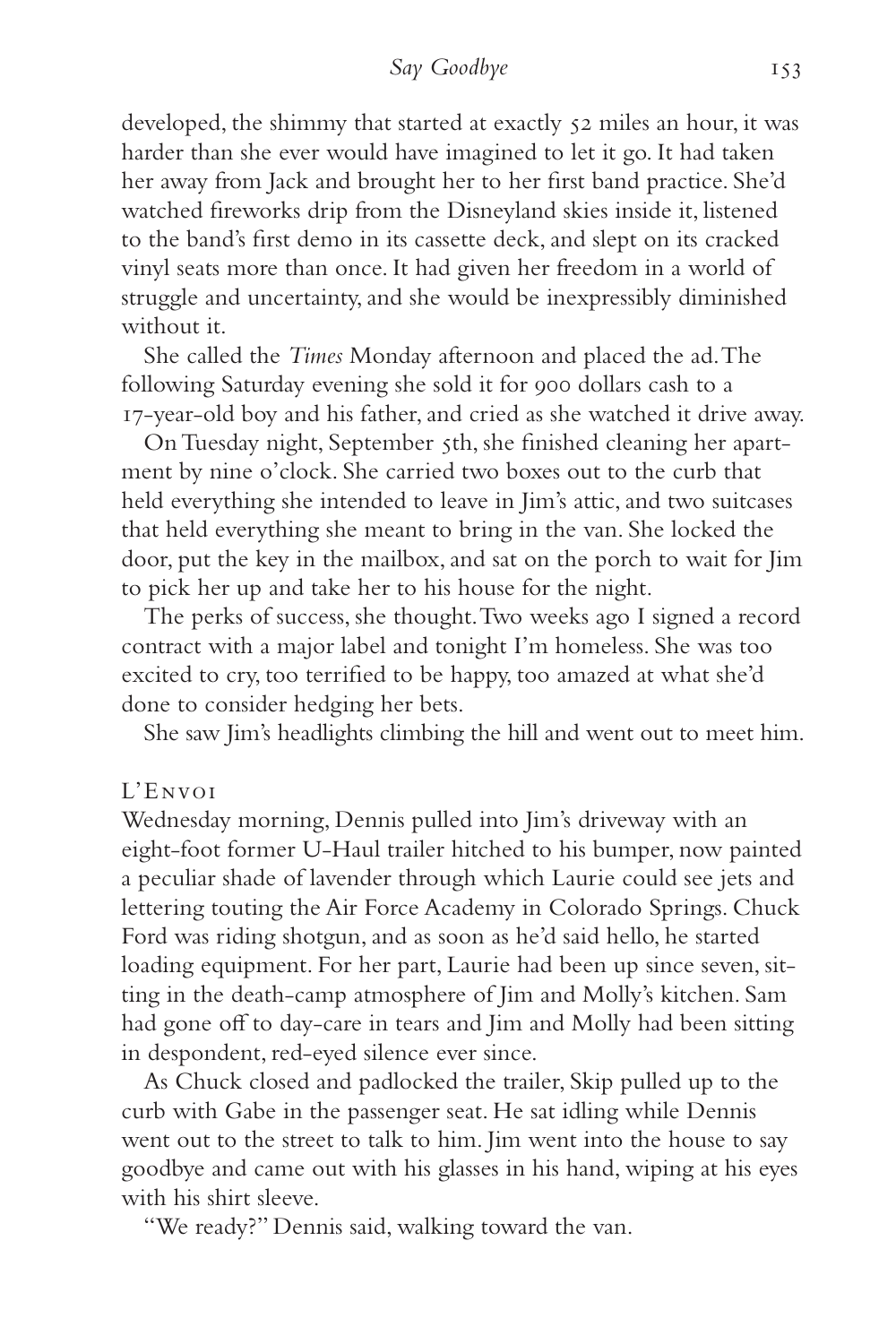Gabe showed no inclination to offer up his seat, and so Laurie's fantasy of a romantic ride through the desert with Skip, whom she hadn't seen except at rehearsal since his blow-up about the contract, withered on the vine.

"Ready when you are," she said. Jim's pain was not her pain, she told herself, and neither was Skip's. Nothing lay ahead of her but six months of hanging out with her friends and playing music. First stop Tempe, Arizona, for interviews and an in-store promotion during the day Thursday, followed by second slot on the bill Thursday night. She couldn't repress a smile as she got in the back seat with Chuck, and she looked at her watch to fix the time: 11:08 am, Wednesday, September 6. So it begins.

#### THE ROAD

Near Indio, by prior arrangement, Dennis pulled into a truck stop the size of a small city, complete with bunks, showers, restaurant, gift shop, pay phones with seats, pornographic video rental, and all the diesel you could pump. Skip waited for them under an awning, having sprinted away and left them within a mile of getting on the freeway in Whittier.

"You want to change vehicles?" Skip asked her as she stood in line to pay for her Coke and powdered sugar donuts.

In fact she did. Jim's taste in music ran to Kansas and Alan Parsons; Dennis had Kiss, Judas Priest, and various guitar instrumentals from Dick Dale to Pell Mell; and Chuck, well, Chuck didn't own any tapes. "To tell you the truth," Chuck had apologized, "I don't own much of anything at all." That was the point where she realized just how little she knew about the people she was going to spend her next six months with, most of that time in a space smaller than a jail cell.

"Do you think people would talk?" she said.

"It's their talk I'm trying to avoid. Gabe spent the whole drive out here telling me I ought to be nicer to you."

"Did you agree?"

"Hell, you know I never listen to advice." The road seemed to suit him. He was wearing a blue work shirt and black jeans, and his hair looked clean and windblown. The dry desert wind had brought out crinkles around his eyes and mouth, where a smile rested comfortably.

"Let's risk it," she said.

Once they were moving, the thunder of the V8 engine and the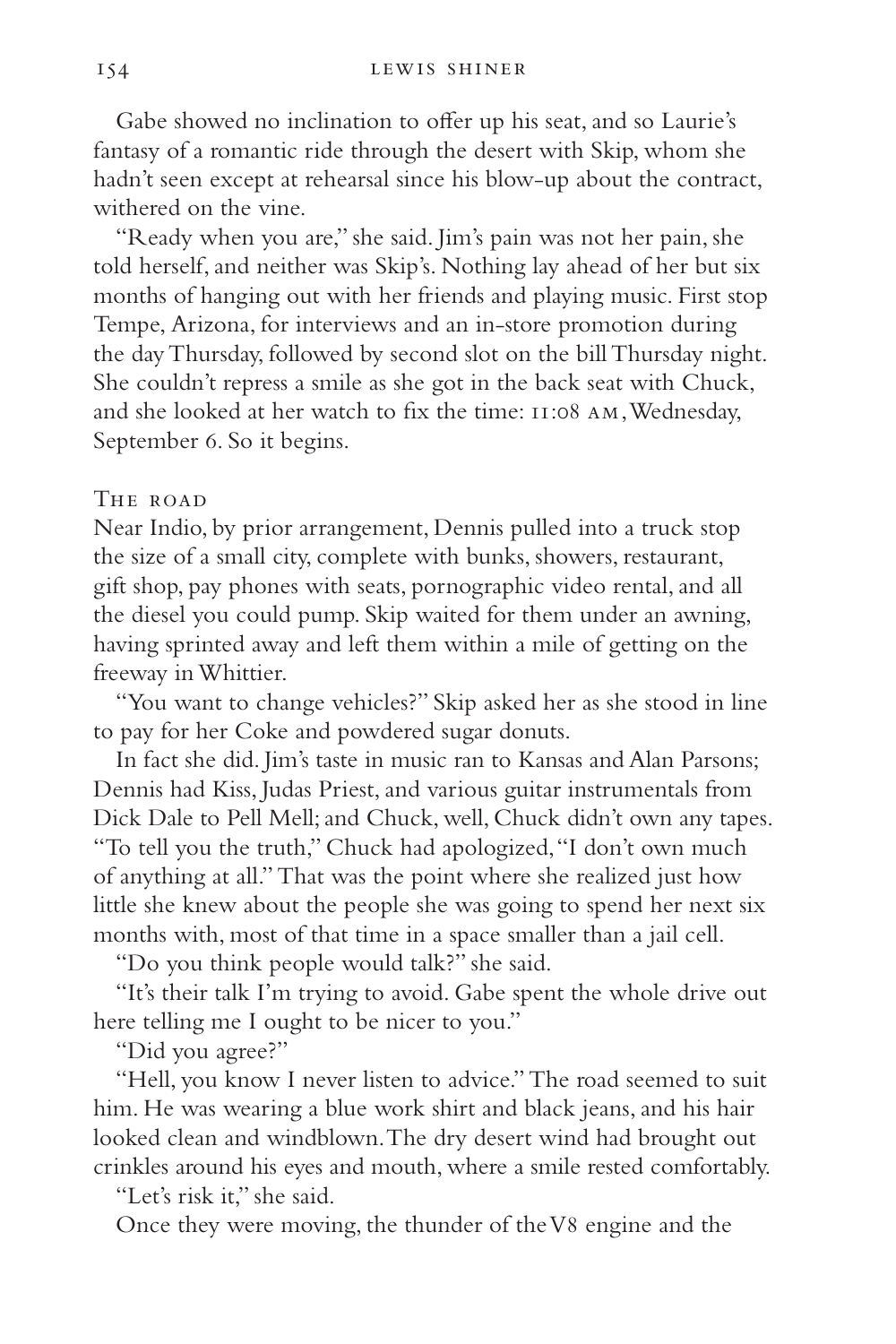roar of the air conditioner made it easy enough not to talk. Twice Skip switched on the am radio, twisted quickly through the dial, and turned it off again.

His guitar and amp took up the back seat. The longer Laurie looked at them, the more fragile seemed his connection to the rest of the band, until she finally said, "Skip? If your heart's not in this, you don't have to go through with it."

He'd been quiet so long he had to clear his throat before he could speak. "Darlin', when you say shit like that it just makes me feel old."

"I'm serious."

"Of course you are. Your heart's in everything you do, and I don't expect you could imagine a life where you didn't feel that way."

"Are you patronizing me?"

"No, I promise I'm not. And I promise, the instant I don't want to do this anymore, I'll let you know."

That afternoon he didn't seem world-weary and self-pitying as much as isolated and abandoned, the calf separated from the herd, blundering on, head down, in the wrong direction. She wondered if it would be possible to seduce him as they drove, convince him to pull over and take her out into the desert with a blanket and a canteen. Some sixth sense warned her not to try.

When they got to Tempe, Skip took one of the two room keys and shut himself up with his guitar and amp. Laurie stood in front of the closed door for nearly a minute, then walked three doors down to let herself into the second room and throw her suitcase at the bed.

"On tour for seven hours," she said to the walls, "and already set to wreck my first motel room." Then, as if the walls had actually heard, she said, "Just kidding. I promise I won't wreck you."

She stretched out on one of the beds to take her emotional temperature. She seemed a few degrees low: annoyed and hurt by Skip, tired from the drive, restless at the thought of another full day ahead of them before they got to play. She dozed off before she could work up a proper snit.

She woke to Dennis pounding on the door and yelling, "Let's eat!" All six of them crowded into the van and spent an hour in futile search of the Ching Hai Vegetarian House, which Gabe remembered from a previous tour. They finally ended up at a hole-in-the-wall Mexican place where the food tasted like Patio TV dinners, then went to check out the club.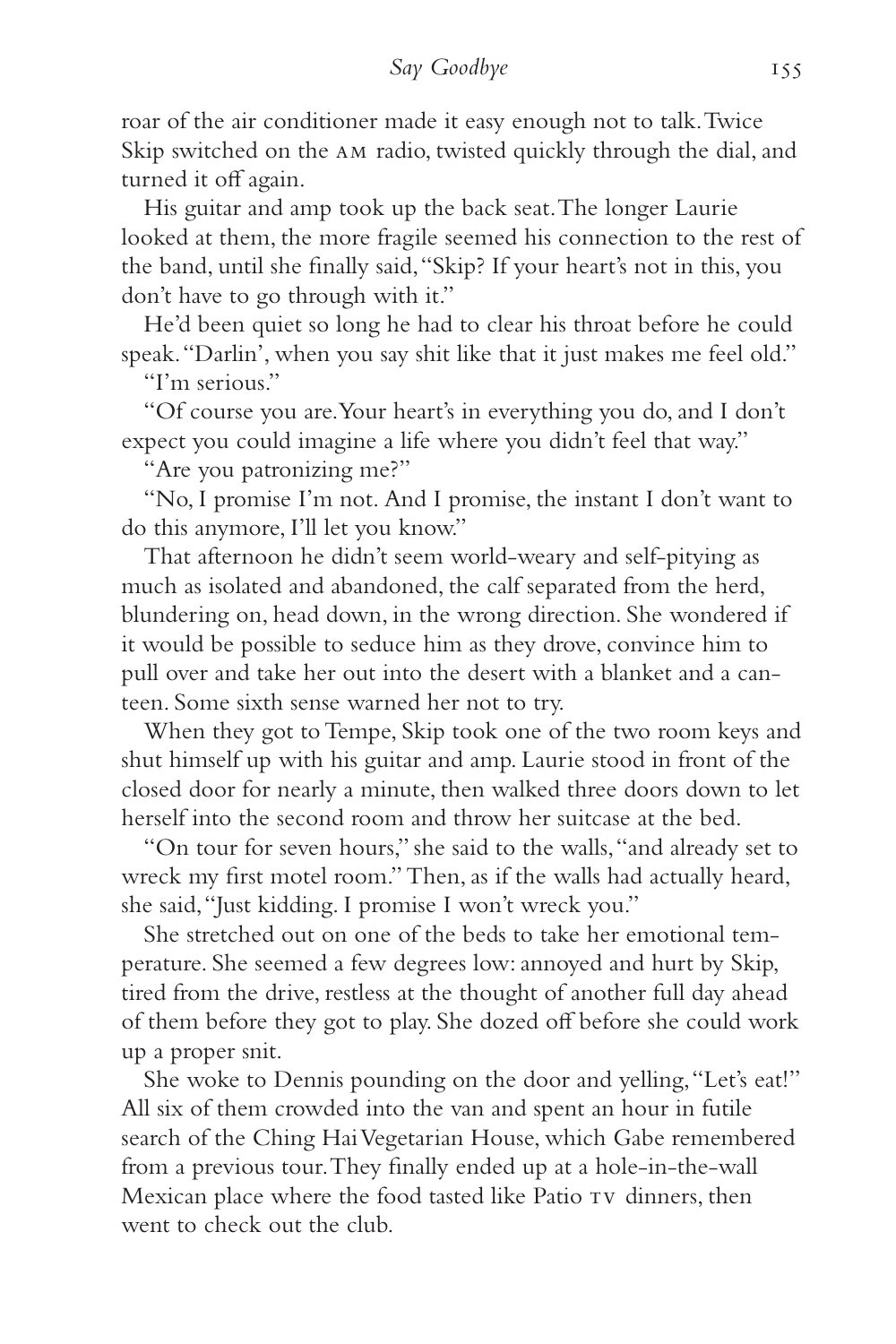Whoever named it the Egypt Club had a vivid imagination that let them see beyond the cinder block cube on an orange dirt lot dotted with low-to-the-ground weeds. Chuck bent over one of the weeds to pluck an off-white, double-pronged thorn, which he showed to Laurie. "They call them bullheads," he said, and in fact it did resemble a miniature cow skull. "Careful. There's poison on the tips that makes them really sting."

"How did you know that?"

"Pop was in the Air Force. We moved a lot. What I most remember about this area is that I could never ride my bike. I couldn't make it down the block without one of these bad boys taking out a tire."

At the door Jim attempted to explain to the manager that they were Laurie Moss.

"You're tomorrow," he said. He was thin, irritable, at least forty. "We just wanted to look around," Jim said.

"Cover's three dollars."

Laurie paid. The walls inside were black, the floor pale linoleum, the stage a small triangle in one corner. "Well," Laurie said, "the stage is sort of shaped like a pyramid."

"That must be it," Gabe agreed.

They took over one of the two tables in the room. There were four other people present; Laurie didn't know if they worked there or had paid to get in. It's okay, she tried to tell herself. We start small and work our way up. The first band took the stage and started an odd, fast, country-tinged song in the tradition of local heroes the Meat Puppets. Skip quietly slid his chair back and went out the front door.

Gabe and Jim looked at her with alarm when she got up too. "I just want to see what's going on," she said.

Skip was just hanging up a pay phone under a streetlight next to the highway. "Hey," she said. "What's the deal?"

"Calling a cab. Going back to the room."

"Were you going to tell anybody?"

"I didn't want a discussion. And I don't answer to anybody, remember? As long as I make the sound checks and the gigs. Or have you forgotten that already?"

"What got into you all of a sudden?" Though, truth to tell, she didn't remember him saying a word since they'd left the motel.

"I'm pissed at myself for not bringing my own car."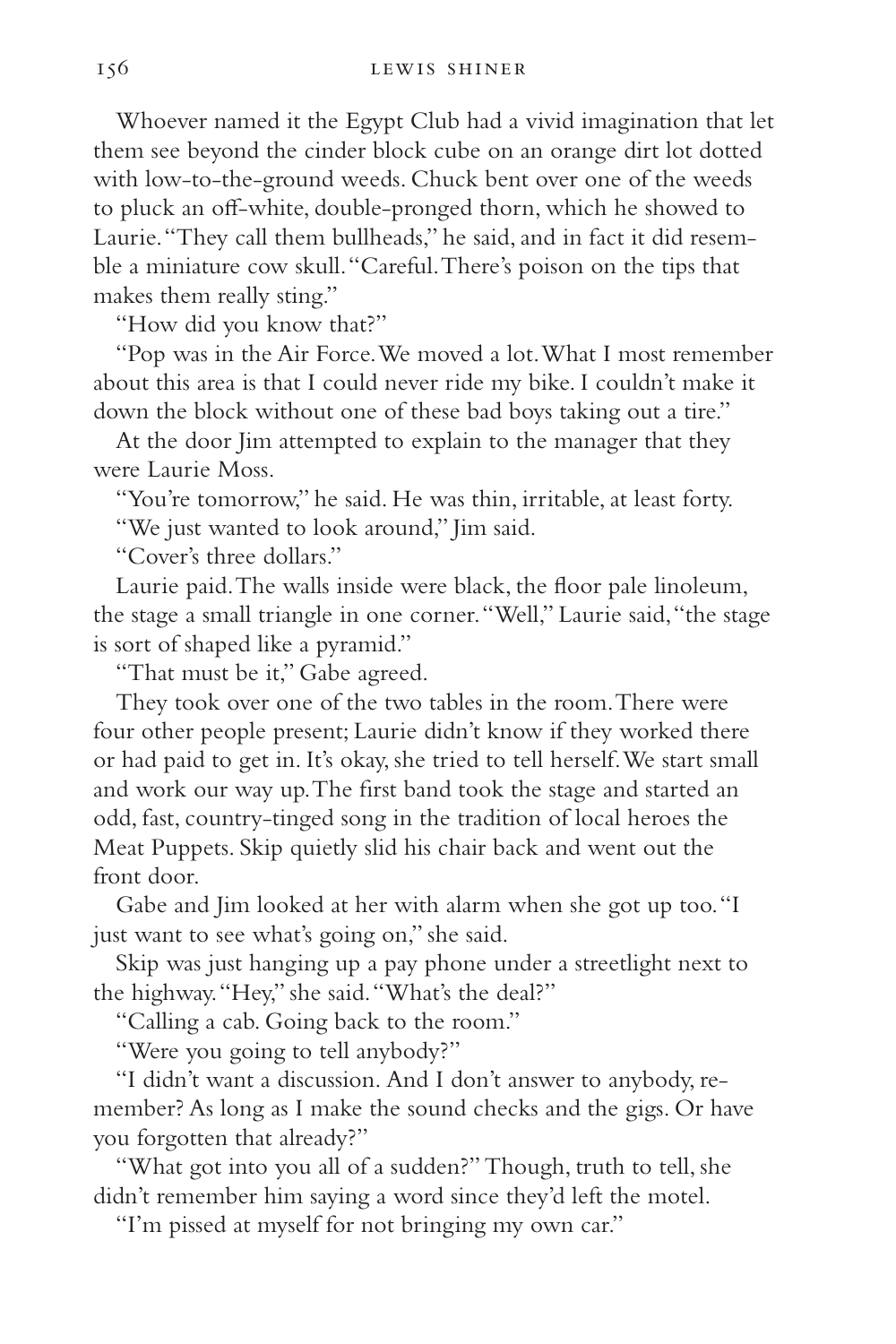## *Say Goodbye* 157

"Why'd you come with us if you didn't want to be here?"

"I thought I did. I thought it might be fun, all of us out together. It just turned out that I don't have it in me tonight to listen to one more aspiring band."

"Fine," she said, suddenly tired of him. "Suit yourself." As she walked away she listened for her name, for an apology, for an invitation to his motel room. All she heard was the groan of an 18-wheeler on the highway as it climbed painfully up through its gears.

**BLUE** 

The next morning at 11:00 she showed up at a local am station with Gabe and Jim. The station, as it turned out, had a show devoted to new music that only ran on Fridays and Saturdays. Their interview would run for the first time while they were in Flagstaff and again while they were in Durango, Colorado.

At the record store they set up in the parking lot: no Skip, stripped-down drum kit, vocal mikes run through their amps. They played five songs, plugged the gig four times, sold two CDs to people in the audience, and a third to the store to put in inventory.

They'd barely loaded in the equipment at the Egypt Club when the trouble started.

"Just so we're clear," the manager said. "We charge three bucks at the door, first hundred goes to the sound guy, the rest gets split between the bands."

Jim straightened up from where he'd been duct-taping his volume pedal to the floor. "We drove out here from LA to do this. We've got a guarantee of two hundred."

"You got a contract?"

"Right there," Jim said, pointing to the briefcase next to the bass drum.

The manager raised his eyebrows, as if to say, who knows what the future has in store? Gabe looked at Skip and said, very quietly, "Trouble."

Skip nodded.

They'd never been cheated in LA, but Laurie suddenly realized that both Melinda and Sid the Shark were four hundred miles away. She could see from the stiff, ritualized way the men moved that hormones were pumping: Male Pattern Boldness, she'd called it once. "Maybe we should just pack up and go?" she asked.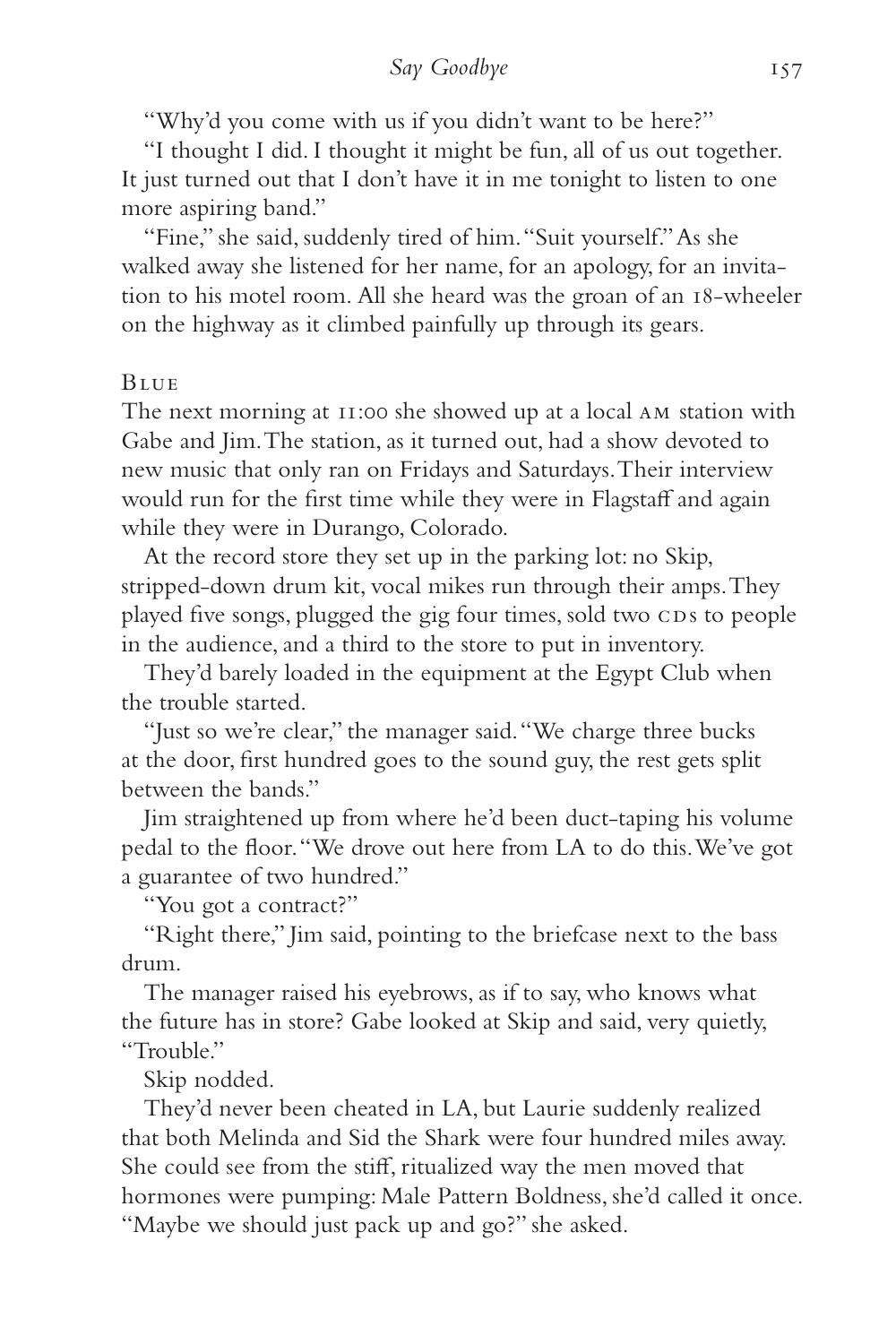"He didn't say he wasn't going to pay," Jim said. "If we play, he's legally obligated to do it." He studied her face and said, "Don't worry. It's going to be okay."

The opener was a predictable three-chord three-piece, crisp and well-rehearsed. When Laurie took the stage at eleven there were less than a dozen people in the club. She said goodbye to the idea that the place would miraculously fill up and obviate any problem about money.

"Hey there, Tempe," she said. "I'm Laurie Moss and these are the Mosstangs and this is a song called 'Carry On.'" They'd changed the set list at dinner, losing the Motown and Marley and putting in everything loud and fast they could think of. "Carry On" was as loud and fast as they got, and when they finished, Laurie was sure she could hear crickets outside.

They soldiered on. Halfway through the set they lost the end of "Fool's Cap" in the roar of motorcycles. Five large male bikers and one substantial female came in and stood by the bar while the band played "Angel Dust." Afterward the biggest of them came up to Laurie and said, "Do you guys know 'Born To Be Wild?'"

"Sorry," she said. She was on the stage and he was on the floor and he was still taller than she was. "I don't think—"

Jim said, "Laurie?"

"One second," she said to the biker, and leaned over the keyboard.

"The rest of us know it," Jim said quietly. "If you'll just trust me on this, I suggest we play it."

She turned back to the biker. "It would be our pleasure," she told him.

Skip sang lead. Laurie managed harmony on the choruses and all in all it was credible for a first attempt. What Laurie was not prepared for was the sight of a single tear rolling unashamedly down the big biker's cheek. Another lesson, she thought, about prejudices musical and otherwise.

After the set, when her guitar was in its case and Chuck was winding cords into tidy bundles, she looked up to see the big biker standing over her again. "You guys are real good," he said. "Can I buy you a beer?"

"Make it a lemonade and it's a deal," she said.

The big guy's name turned out to be Blue. She didn't get any of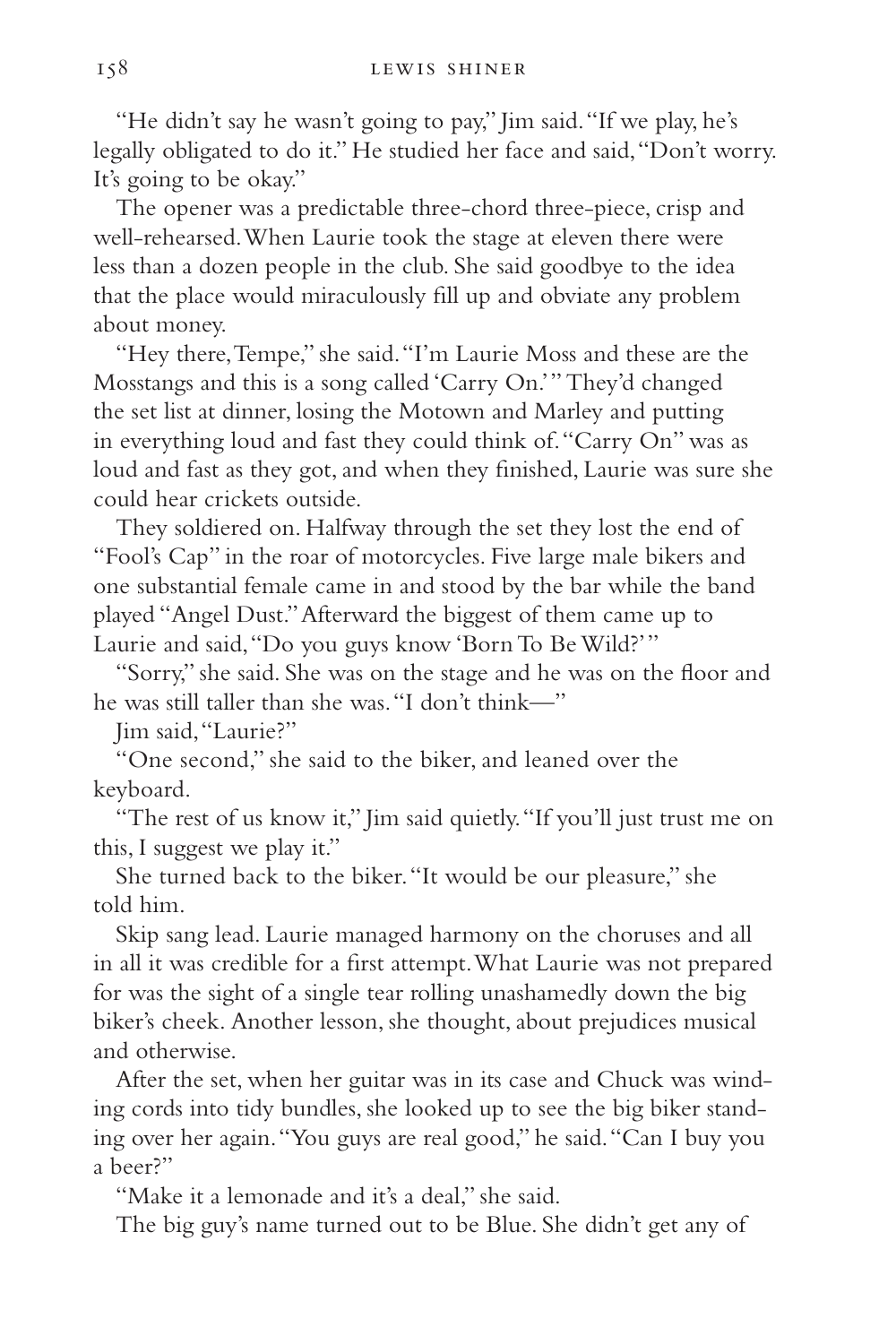the other names because the majority of her attention hung on Jim and Chuck at the bar.

"Sorry, fellas," the manager was telling them, "but I can't do it. You can see the turnout we got tonight. If you want to wait around till after we close maybe things'll pick up and I can do something for you, but as it is I'll be lucky to pay the sound guy. I can give you a few beers for your trouble."

Jim slammed his briefcase on the bar and hauled out the contract, settling in for the long argument. Chuck walked to the stage and picked up Laurie's mike. "I know y'all are looking forward to the next band," he said, an easy smile just visible behind his beard, his voice calm and intimate. "And we'd like nothing better than to pack up and get on our way, if we didn't have this slight problem. We had a contract to play here tonight, but the manager's decided not to pay us. So we'll just have to sit here until he either changes his mind or somebody calls the cops to sort the whole thing out."

"Is that true?" Blue asked Laurie.

"Sadly, yes," she said.

"You wait right here," he said.

The manager put his right hand under the bar as Blue walked up. Laurie would have called out to stop him if her voice hadn't failed her. Blue's friends saw the hand move as well and they all stood up and fanned out around the room. Whatever Blue said, he said it very quietly, and after a few long seconds the manager's right hand came up empty, opened the register, and began pulling out damp, crumpled bills. He held the money out and Jim took it, his hands shaking so badly he had to use both of them.

Blue said something to Jim and Jim nodded and tried to count the money. Finally Blue gently took it away from him, counted it, and handed it back. "It's all there," he said to his friends.

After the van was loaded, Laurie got a copy of the CD and wrote, "For Blue—Thanks for a night I'll never forget," on the booklet, and signed it with Xs and Os. Blue laughed when she gave it to him and said, "Maybe see you again some time."

"Not in this dump you won't," she said, and he was still laughing when she walked away.

Outside she found the van gone and Skip standing next to his Mustang, Lucky Strike in hand, hair blowing in the diesel wind from the highway, grinning.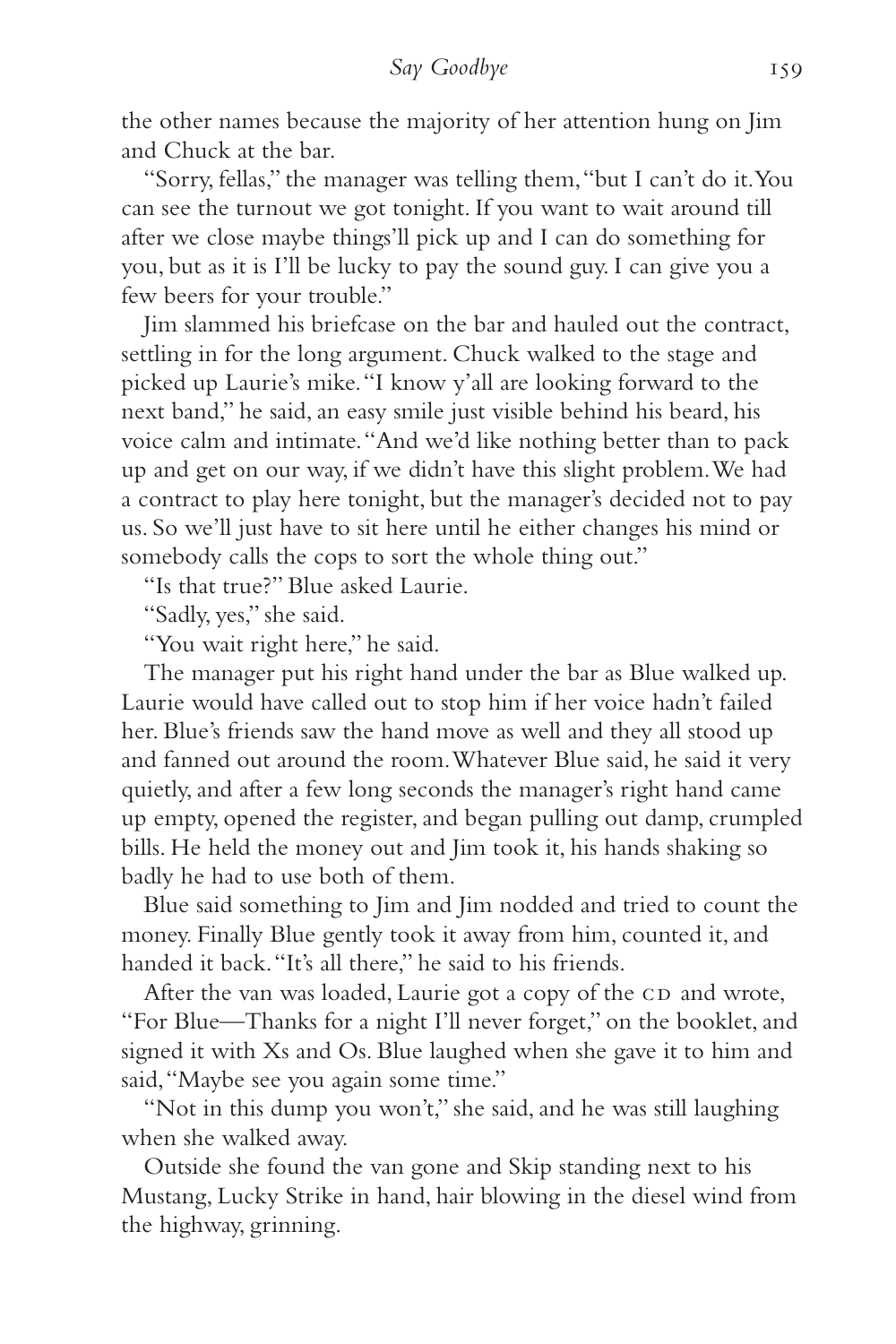Now it was Laurie that shook, shivers not just in her hands but all over. Six more months of this? she thought. Playing to empty rooms and risking her life to get paid? She hugged herself and stared at Skip. "What's so funny? Did you get a big charge out of that scene in there? Did it give you a thrill to see that asshole back down?"

"Nah. I wasn't even thinking about that. I was thinking that tonight was the first time, in all the months we've been together, that nobody knew who the fuck I was. Or cared." He took a final drag on the cigarette and flipped it away. "I was into it."

#### THE FISHBOWL

Flagstaff was better, fifty people in the audience and a young guy running the club who loved the band and wanted them back. Durango was rowdy on Saturday night, and Sunday they got to sleep in. Monday was Albuquerque's Fabulous Dingo Bar, Tuesday was Santa Fe, Wednesday Roswell and all the UFO souvenirs they could possibly want. On Thursday they had a day off and went to Carlsbad Caverns.

After that first week on the road she knew each of them in ways she'd never known anyone except Jack, her mother, and her brother: bathroom habits and personal hygiene, secret abilities (Jim's card tricks, Gabe's yodeling) and sleep patterns (Dennis's awe-inspiring ability to fall asleep literally anywhere, and stay asleep twelve to fourteen hours at a stretch, muttering quietly the entire time), vices (Laurie's stuffed Tigger toy and her secret love of lemon cream pie) and virtues (Chuck's absolute inability to take offense).

They were circumscribed by their private jokes and imaginary characters: Ken S. Masmacho and Alfred Lord Tennis-Anyone; Mama Cass Sanders, doomed to sing the truth when no one would listen and then choke to death on a piece of her uncle's fried chicken; the ancient Chinese arts of Do Zing and Tu Ning; the Sirens of the Highway; Anno Dominos. They acquired nicknames: Dennis was "Sticks," Jim was "Ivory Joe," Skip was "Dingo" (which he clearly didn't like), Gabe was "Snark," Chuck was "Spud," and Laurie was "Crunch," a name she secretly liked so much she never wanted to be called anything else ever again.

They argued endlessly over each other's top ten album and movie lists, debated the significance of first concerts attended and first albums bought, then got into the serious business of Most Embarrassing Moment and First Sexual Experience—in Jim's case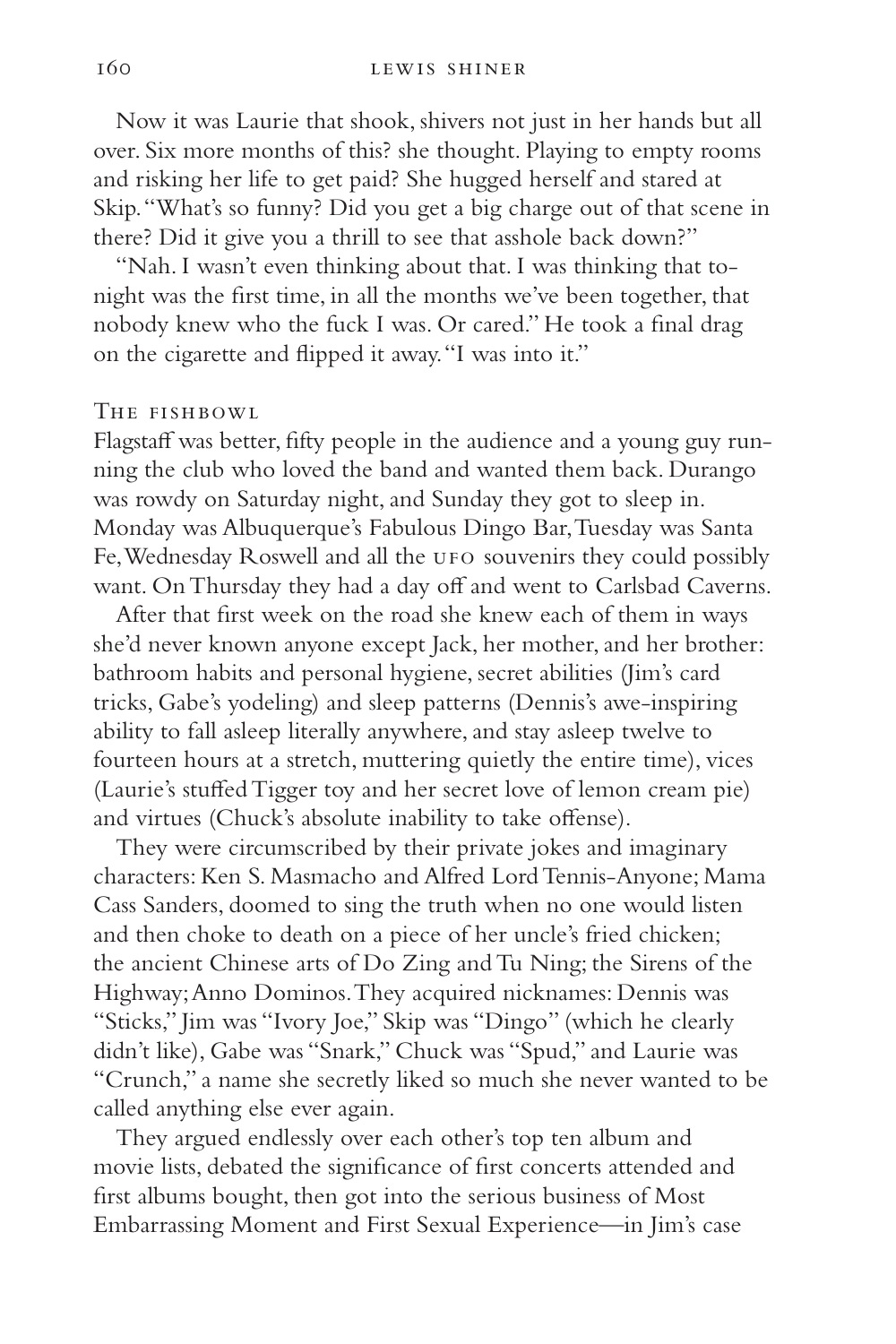one and the same—finishing with the game that never grows old, Who Would You Kill With One Week to Live and Six Bullets?

En route to Durango, on the improbably-named Highway 666 between Gallup and Shiprock, a sandstorm suddenly darkened the afternoon sky, swelling the sun to a dim orange ball. Towers of rock faded to silhouettes on the horizon while tumbleweeds came hurtling at them out of the darkness. Jim put a moody album called *Sunsets* on the tape player and they all sat in awed silence while waves of sand washed up against the windows.

In Carlsbad, Sid the Shark had actually sprung for a motel with a pool, so after getting up at six-thirty to be the first into the caves, they spent the afternoon lying in the sun, surrounded by screaming children. Skip and Dennis drank themselves into an early night, and Laurie got sunburned on the tops of her feet. The next morning, only minutes away from Texas, they turned north again to the Bluebird Theater in Denver, then on to Boulder, Bozeman, Montana, and Moscow, Idaho, home of the Karl Marx Pizza.

By the second week patterns had formed. Skip and Dennis anchored one room, Gabe and Laurie the other. Jim and Chuck alternated. Chuck always slept on the floor; one night in six each of the others slept on a rollaway.

In each new room, Gabe unpacked his travel alarm, his own pillow, a baseball-sized carving of a cross-legged man with his head and hands buried in his lap that Laurie called "The Navel Observatory," and a picture of L'Shondra in a plastic frame. Then he set up a Discman and his carrying case of Coltrane and Miles Davis CDs, and while he was waiting for his turn for the shower, or waiting to go to the gig, he would sit perfectly still under the headphones with his eyes closed.

Her 27th birthday fell on an off day, the Tuesday before the Moscow show. Laurie pretended to sleep late while Gabe and Chuck got up, stumbled in and out of the bathroom, and finally dressed and went out for breakfast. None of them had shown any sign of remembering that it was her birthday and she told herself it was better that way. The day seemed fraught with significance. Jim Morrison and Jimi Hendrix and Janis Joplin had all died at 27, and Laurie's major label debut was still at least two months away.

She called her mother and then Grandpa Bill, washed the homesick tears away, dressed in jeans and three layers of T-shirts and tank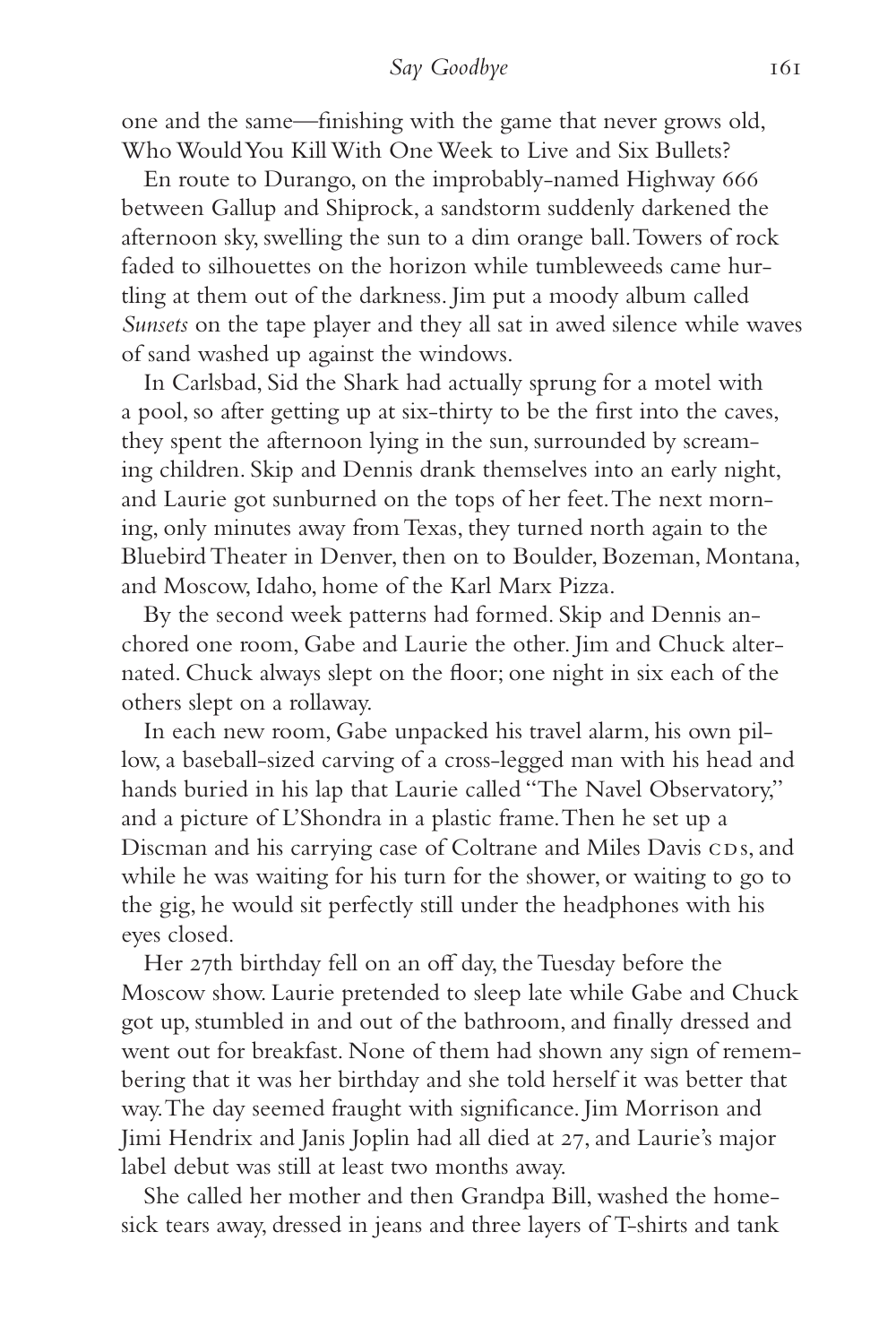tops, and went down to the coffee shop across the street from the motel. There she found the entire band—except for Skip—sitting around a lemon cream pie loaded with candles, which they proceeded to light while singing a hideously out-of-tune "Happy Birthday."

Laurie was unsure if there was more to Skip's avoiding her than one of his moods, nor could she tell if anyone else was complicit in their separate sleeping arrangements. During that second week on the road she moved from wondering what she'd done wrong to a simmering anger. On the drive from Moscow to Eugene, Oregon, she commandeered the shotgun seat of the Mustang and asked for an explanation.

"We're in a fishbowl," Skip said. "There's no privacy."

"It could be had, if you wanted it," she said, and, after a pause, amazed at herself, "So could I."

Skip licked his lips nervously and glanced at her. She was sitting sideways in her bucket seat, legs tucked up under her.

"Goddamn," he said.

It turned out that in the back of his trunk, behind his suitcases and dirty clothes, Skip kept an old sleeping bag, allowing him to fulfill her blanket and canteen fantasies almost to the letter. They were an hour late getting in to Eugene, and when she climbed in the van to go to the club she was shocked at how guilty she felt, how far out of kilter the band's equilibrium suddenly seemed.

## PHONE CALL FROM OLYMPIA

I read about Laurie's signing in the August 21 *Billboard* and my heart leaped. It was as if Laurie's good fortune held out hope for my own stagnant career. The story had no details and no photo, only a mention in passing at the end of a paragraph where Claybeck talked about landing Random Axe, a band he predicted would be "the next Green Day."

That mention was enough to give me the opening I needed. I went back to my editors with a fresh pitch, and *Pulse* went for it. With that commitment I talked to Ardrey and then Melinda and finally Laurie.

She called me collect from a pay phone at a Vietnamese restaurant called Mini Saigon in Olympia, Washington, on September 23. It was still early in the tour; when I go back to our taped conversation now I hear only a trace of exhaustion behind the bravado and excitement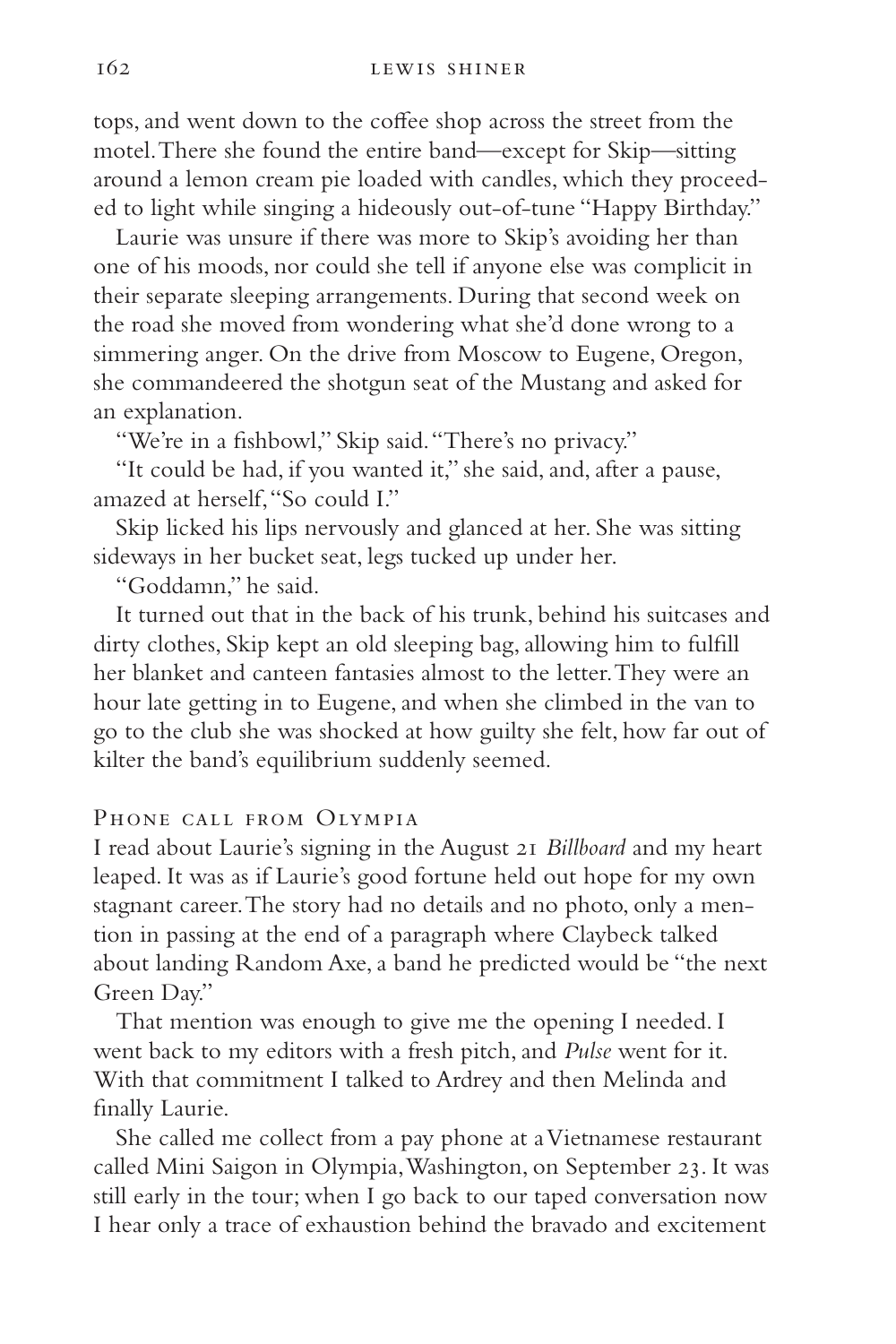in her voice. Still, she sounded unsure when I told her how much I loved the album.

"I'm sorry," she said. "I've gotten a lot of enthusiasm from people that I don't think have ever actually listened to the record. I don't know who to believe at this point." When she paused I could hear the rain pounding down outside the restaurant on the other end of the phone. "I'm not supposed to say that, am I?"

"I won't quote you," I said. I told her about hearing "Neither Are We" on KZSU and hunting down the album, and that seemed to convince her. Then I got her started on Texas music, and I remember a cynical side of me thinking at the time that I'd hooked her. We talked about Sue Foley and Steve Earle and Townes Van Zandt, and after that it was easier for her to talk about herself, about where the songs had come from and how they'd evolved in the studio, about how she liked being on the road.

"We're getting so good," she told me, "it's scary. It's like that handcarved furniture where they didn't have to use any glue. Everything just fits together and locks in place."

We used up one forty-five minute side of tape before she had to go to sound check. "Thank you," she said at the end. "I really liked talking to you. When are you coming to see us?"

"As soon as I possibly can," I said.

"You do that," she said. " 'Bye now."

## The visitors

From Olympia they had a little over two days to drive to Nashville. It meant driving in shifts, Laurie even piloting the Mustang for a six-hour stretch through Wyoming and Nebraska while Skip slept in the back of the van. They were into their third week on the road, an emotional no-man's land where jokes lost their punch, indigestion ran rampant, and there was not enough sleep to go around.

They hit West Nashville with enough time to spend five hours at their motel, during which Laurie dreamed of an endless highway unrolling before her. It hummed at exactly the same pitch as the air conditioner in the room. Then she and Jim and Gabe drove in the rain to Vanderbilt to spin the CD on WRVU, stopping en route to pick up two dozen Krispy Kreme donuts—even in a near coma she remembered the DJ in Flagstaff who'd complained through an entire interview about her failure to bring food.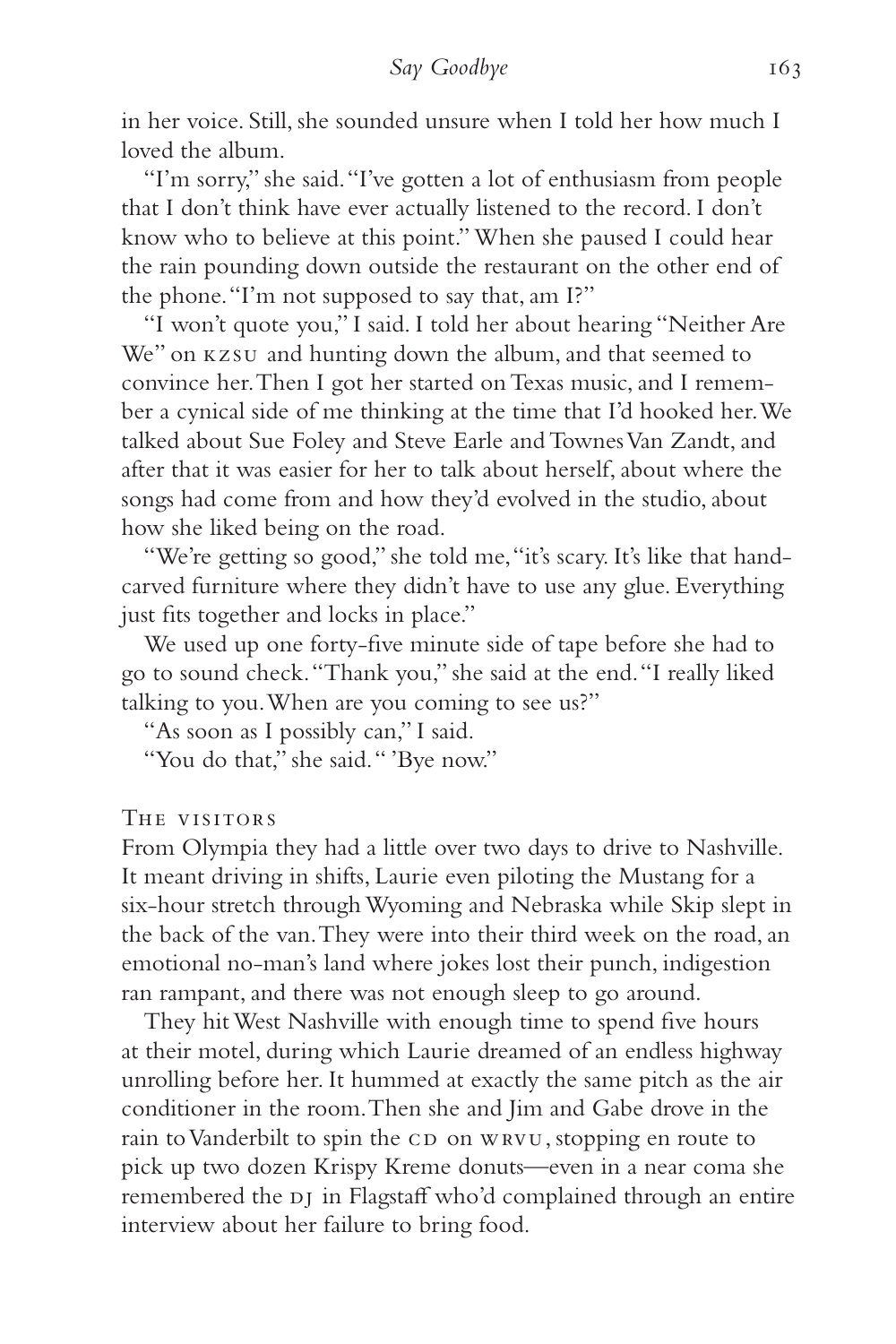By the time she got to sound check, she was so exhausted she didn't notice that Skip was missing until they had all the gear on stage and were tuning their guitars.

"He was in the room when I went to sleep," Chuck said. "But his car was gone when I woke up."

"He'll show," Jim said. "He spent a couple of years here in the seventies. He knows his way around."

"Probably went to see some old girlfriend or something," Dennis said, then blushed purple. "Sorry."

They made it through sound check, and over dinner Jim tried to configure a set list that would work in Skip's absence. Laurie was barely listening. The headlights on the rain-streaked windows of Hardee's made her feel like the world was melting, and her with it.

Skip arrived at the club thirty minutes before they were to go on, carrying his amp and guitar. He dug a beer out of the plastic garbage can full of ice in the dressing room and took a long pull.

"You said sound checks and gigs," Laurie reminded him. "No dog and pony shows, but you promised me gigs *and* sound checks."

"Really? I said sound checks too?"

She saw then that he had been drinking for hours, that the alcohol had already reddened his eyes and subtly tilted his balance. "Forget it," she said. "Can you play?"

"What do you mean, can I play? Of course I can play." He took another drink and said, "You know I would never fuck up a gig."

"No," she said. "I don't know that one. How does it go?"

She left him there and went for a look at the house. The club had red carpeting and red velvet curtains along one wall—no windows, just curtains. It was too much red and it made her feel like a bull in an arena. It was then, when she least wanted or expected it, that she saw Mark Ardrey.

He was sitting in a red vinyl booth with three men, all of them in their forties, all in jeans and boots, all wearing various combinations of T-shirts, athletic jackets, ball caps, facial hair, and pony tails. She tried, too late, to fade into the shadows; Ardrey had spotted her and was waving her over.

The three were a producer, an A&R man, and a regional VP from General's Nashville offices. Laurie had trouble telling them apart.

"We love the record," one of them said, and another said, "I'm totally a fan." The third held up his clasped hands and grinned at her.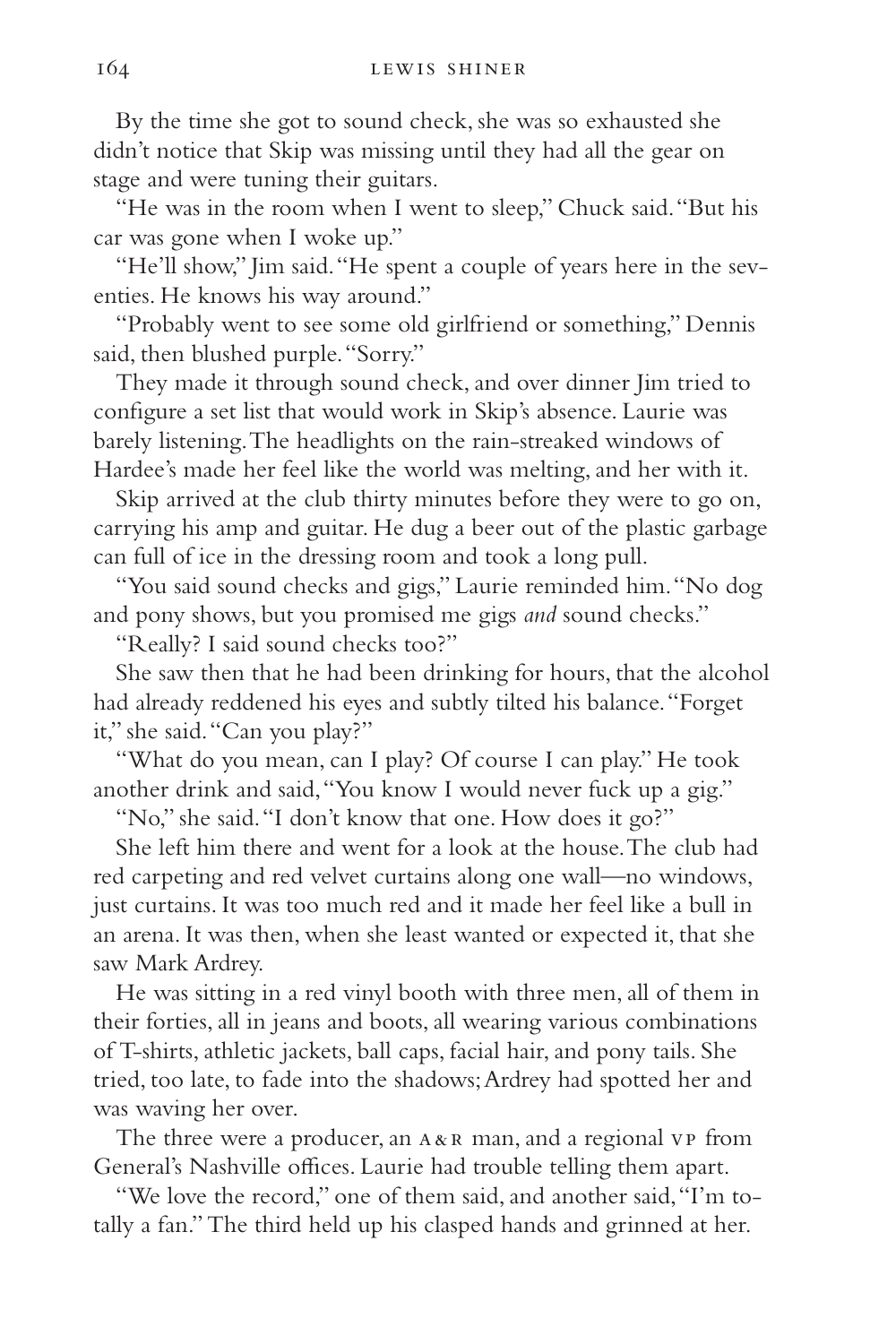#### *Say Goodbye* 165

"Thank you," Laurie said. "This is kind of a surprise."

"Got to keep tabs on my future Grammy winners," Ardrey said. "Besides, I've got a surprise for you." He got a video cassette out of the briefcase at his feet and handed it to her.

"'Angel Dust?'"

"You got it."

"How does it look?"

"I expect an MTV Video Award at the very least. I'm completely serious. I don't want to brag or anything, since using Patrice was my idea, but this is easily the greatest video in the history of the form."

She nodded, holding the video with both hands, feeling awkward to be standing while they all sat in front of her, as if she'd been accused of something, and at the same time wanting desperately to be alone in a hotel room with the tape and a vcr.

"So," Ardrey said, "how's the road treating you?"

"It's good," she said. "We're getting really tight." She thought of Skip, drunk in the dressing room. "Really together, I mean. Wait till you see us." She made her excuses and went to tell the band.

Skip was the first to say anything. "Is Egan out there?"

She thought the vp had in fact been named Egan.

"Christ," Skip said. "Tone-deaf, brain-dead, corporate ass-kissing motherfucker. It's because of him that Clay Dick stole my advance."

"Well, that's a relief," Laurie said. "Here all this time I'd thought it was my fault." She was startled to discover what she was capable of saying when she was tired, and it made her afraid to get in front of a microphone. Nonetheless it was time. "Let's go," she said.

Skip wobbled momentarily on the steps up to the stage. Other than that, and his playing somewhat more loudly and somewhat less in tune than usual, the booze didn't seem to affect him. The Vanderbilt kids, of which there were a pretty good number for a Tuesday night, didn't mind the roughness and, all in all, Laurie thought, it was not bad for the first night after a twenty-five-hundred-mile drive.

They were the final band of the evening, and the company table made enough noise to bring them back for an encore. Afterward Laurie sent Jim and Gabe to schmooze while she stayed behind to help Chuck pack. As they carried a load to the van Chuck said, "Um, I can sleep on the floor with Jim and Gabe and Dennis, no problem. If you and Skip need, you know, privacy or something."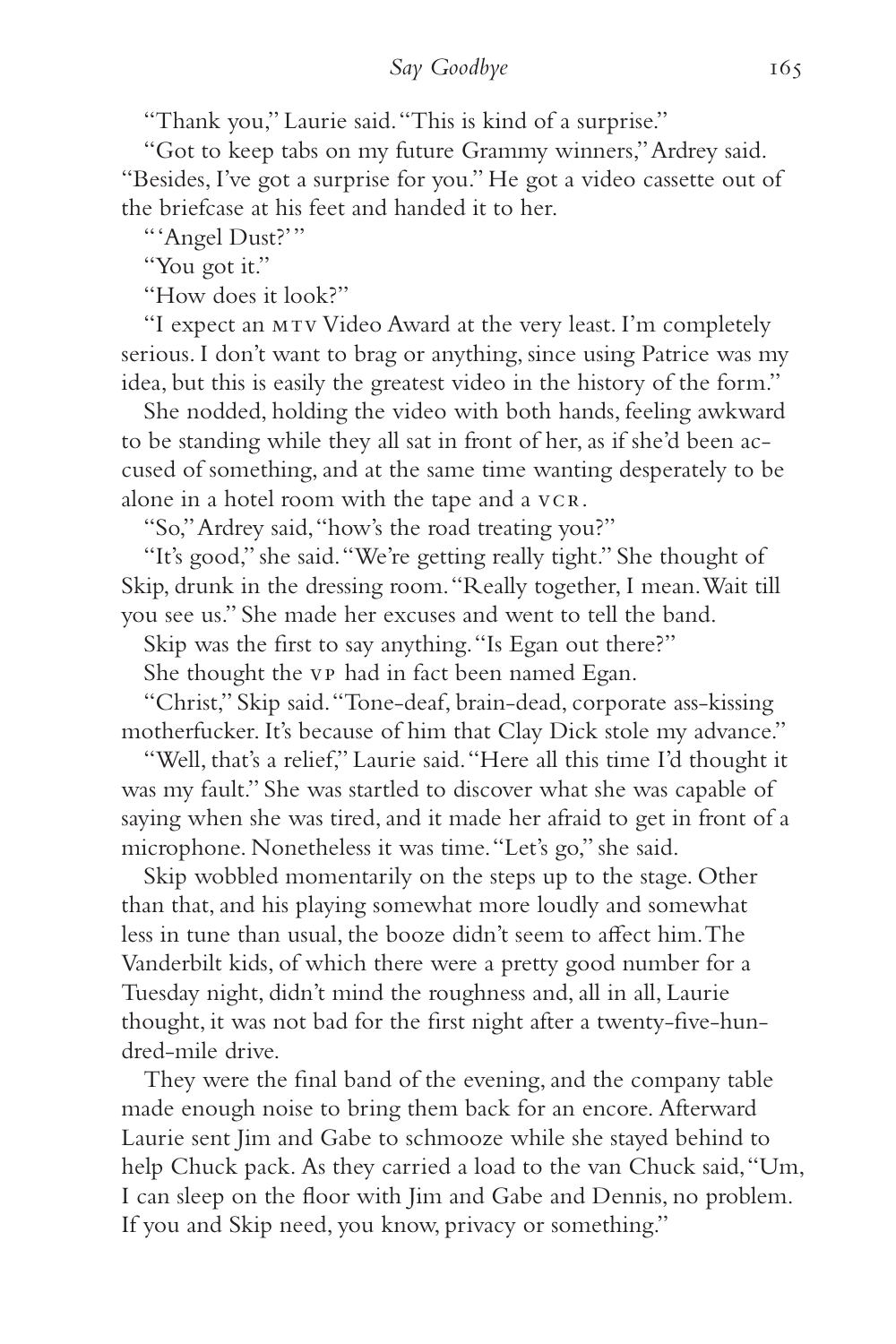"I appreciate the thought," Laurie told him, "but I have this feeling it won't be necessary."

It wasn't. Skip helped with the loadout one-handed, a beer always in the other, and once the trailer was full and padlocked, he put an extra bottle in each side pocket of his leather jacket and started back out to the parking lot.

"You're not going to stick around?" Laurie asked, regretting the question as soon as it was out.

"The sound checks are unresolved, but even you admitted I don't have to do dog and pony shows."

"I won't be long. And if you wait I could drive you to the motel."

"I know we settled that one, too. I don't have to answer to you or anybody about how I spend my free time. Or who I spend it with."

"This isn't about answering to anybody, this is about whether you're in any condition to drive."

"I'll tell you something. I've been driving drunk for longer than you've been alive, and there's a secret to it. Concentration. You can be as drunk as you want and do anything you want to. Drive, play guitar, screw, anything. You just have to focus on it and don't try to do anything else at the same time. If you're driving, don't try to light a cigarette. Playing guitar, don't try to dance."

It was as if, Laurie thought, he'd been trying to drown some nasty little scorpion creature inside him with all that alcohol, and it kept swimming up to the top. She saw there was no stopping him. "Be careful," she said.

"Why?" he asked, and walked away.

# Nobody's angel

She endured an hour or so with the industry types, despite her overwhelming desire to look at the video, despite Egan's constantly putting his hands on her, despite Ardrey's sulky complaints that she wasn't adequately happy to see him. Finally they got away, and in the van on the way to the Motel 6 in West Nashville, she pulled the video tape out of her purse and told the others what it was.

They rented a  $v$ CR in a black plastic suitcase from the front desk, and as they all walked to Dennis's room, she scanned the parking lot in vain for Skip's Mustang. Gabe caught her looking but then wouldn't meet her eyes. I don't care where he is, Laurie told herself. It doesn't matter.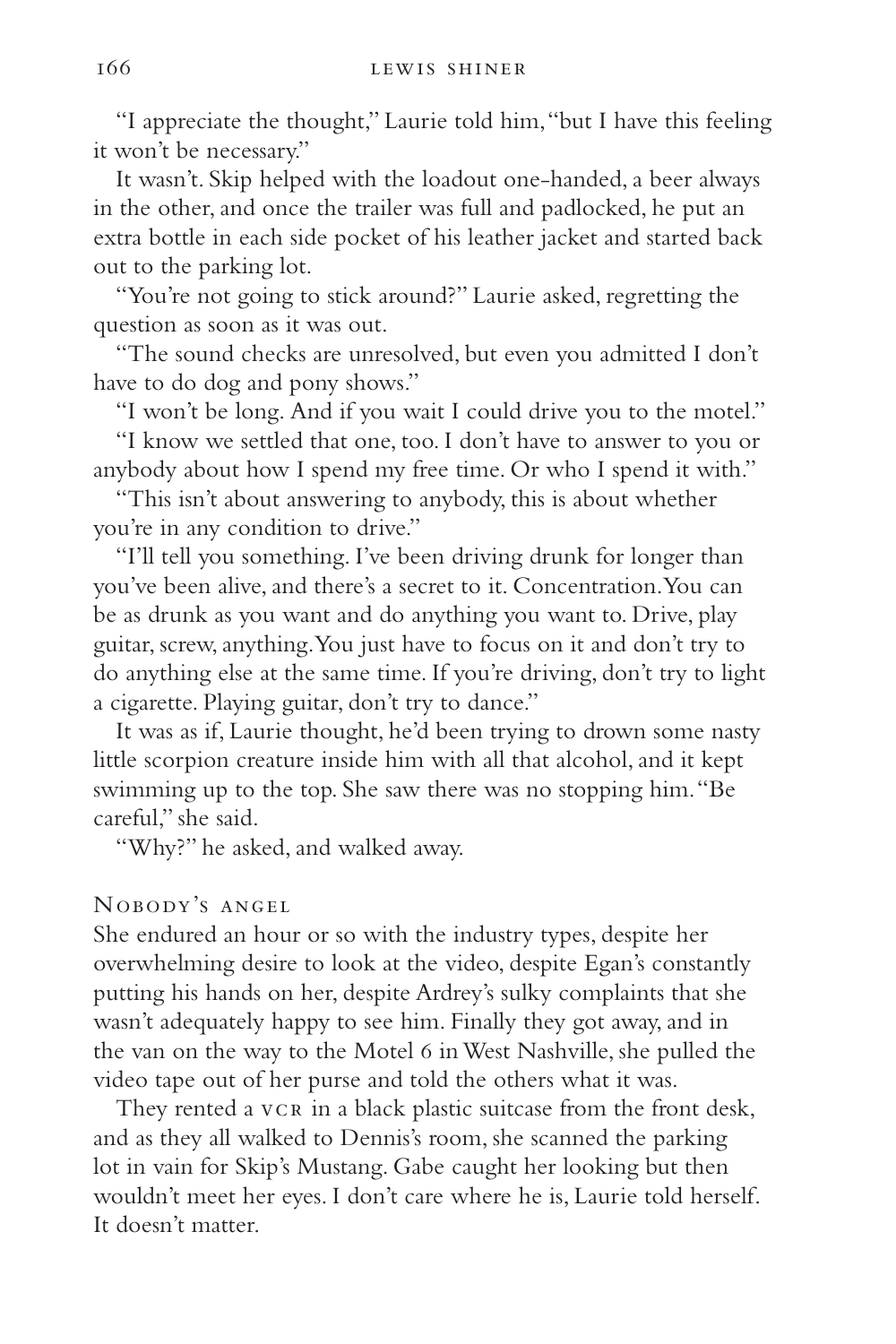#### *Say Goodbye* 167

She sat on the floor in front of the TV while Jim set up the machine. The others sprawled across the beds, hitting each other with pillows and complaining about the lack of popcorn and candy, which led to an argument between Jim and Dennis on the correct spelling of Jujubees. "Shut up!" Laurie finally told them. "It's starting."

It was very grainy, and it went back and forth between color and black and white to no apparent purpose, something that had always annoyed Laurie disproportionately. It opened with footage of the rehearsal, followed by quick, extreme-angle shots of equipment sliding into the rear of the van, all intercut with street footage of a girl and three boys in their early- to mid-teens. The girl wore a loose T-shirt and torn jeans and it disturbed Laurie to see Patrice set her up as an object of desire.

The video cut to Laurie starting the first verse in the passenger seat of the van, looking as tired as she must actually have been, because she didn't remember filming it.

Next came the shots of the band onstage, again looking haggard, alternating with scenes of the girl in the audience, being hit on by a sleazy businessman in a suit. During the bridge she goes berserk and attacks him, which, Laurie thought, finally explained the commotion in the audience during the shoot. For the coda the girl and her friends got thrown out of the Whiskey, and Patrice cut back and forth between the girl walking away, bloody but unbowed, and Laurie standing exhausted by the stage door of the Whiskey while on the soundtrack her voice sang, "Nobody's angel tonight...not daddy's, not yours, not anybody's angel tonight." The very end was lost in the band's own wild applause.

After three times through she decided she liked it perhaps too much and retired to the other room to lie awake for another two hours, wondering, if I were MTV, what would I think? If I were a thirteen-year-old boy? If I were Newt Gingrich?

It was a feeling like rolling down the runway in a plane, the engines revving higher and higher, the wheels crying out to let go of the ground. Eventually she slept in spite of it.

## Fragile enterprise

That was the high point of a week, from Nashville on Tuesday afternoon to Bloomington, Indiana, on Saturday night, that turned into an ordeal by fire. Breakage became epidemic, from guitar strings to a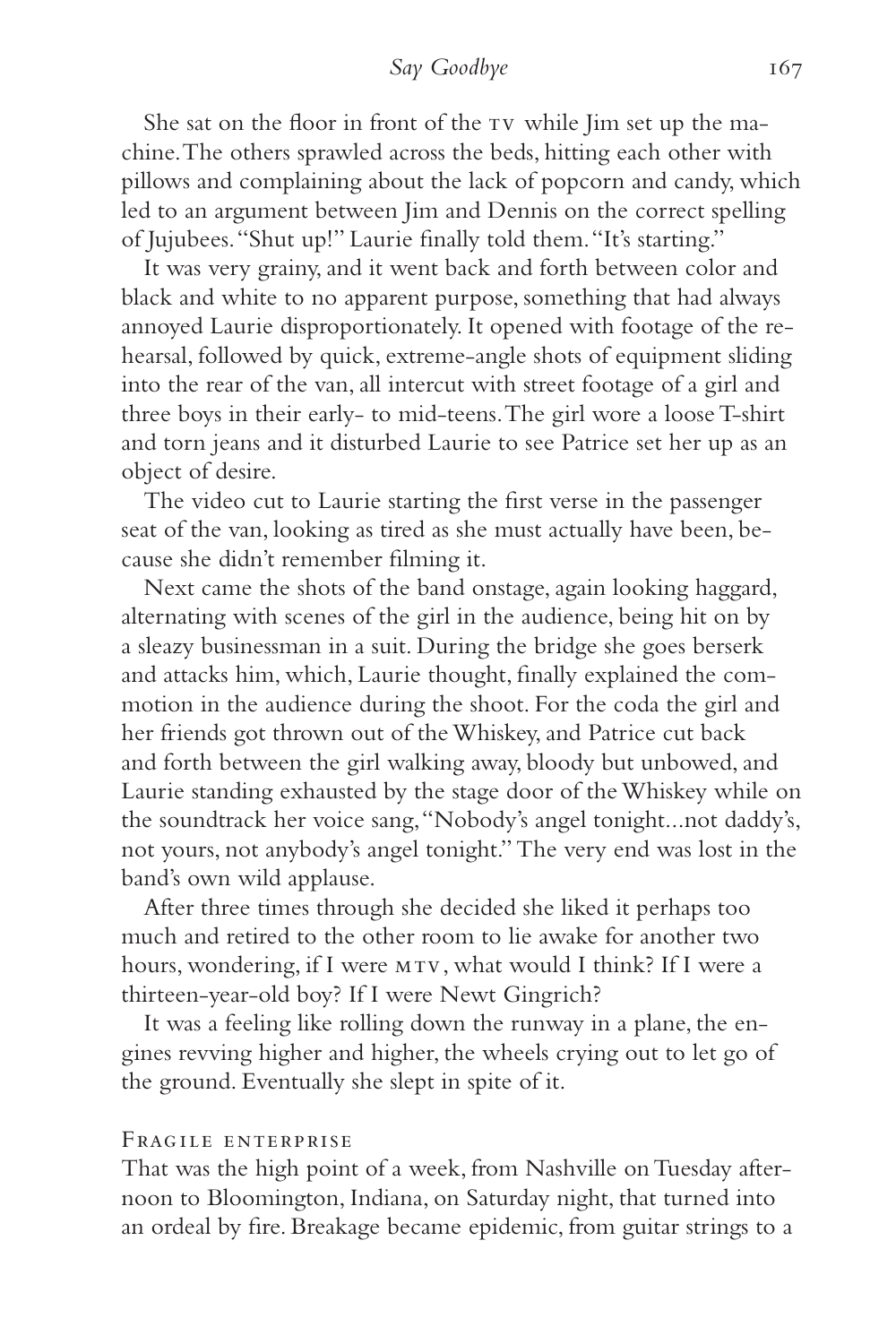bass drum head that had to mended with duct tape to the air conditioner on the van.

Wednesday was Knoxville, a thin crowd, a surly manager, a drunken Skip who made threats in order to collect their pay and then disappeared. Laurie found her internal clock hopelessly scrambled and stepped out of her room at 3 am to study the panorama of gas stations and fast food along the i-40 access road. Instead she saw Jim, who she thought was in her room asleep, at a pay phone at the end of the motel building, crying.

She waited for him to hang up and then she walked over to meet him. "Sorry," was the first thing out of his mouth.

"For what?"

"I didn't want to use the phone in the room because I didn't want you guys to see me..."

"Jim. What's the deal?"

"I miss Molly. I miss Sam. I miss the house. I miss mowing the yard, for God's sake. I miss Molly's stupid cat shoving me out of bed at night. I even miss four hours a day of printed circuit design." He dragged the back of one hand under his nose, which was leaking into his orange mustache. "I'm too old for this. My heart's not in it anymore."

"Come on, you're not too old. Skip's doing it, and he's what, three or four times older than all the rest of us put together."

"Have you looked at Skip recently? He's falling apart too. This whole fragile enterprise is crumbling all around us."

"Jim, do you want out? I don't want you to go, but I'm not going to hold you here against your will." The words took all her internal warmth with them as they left her mouth.

"I don't know," he said. "Can I sleep on it?"

"I hope so," she said. "It would be nice if one of us could sleep."

# Dining car

Two nights later, in a theater called the Clifton Center in Louisville, the thing that had been incubating inside Skip began to peck its way free. It came late in the set when someone in the depths of the comfortably seated audience called out for one of Skip's songs, "Orchids For Your Smile."

The title conjured late nights from Laurie's childhood when she would find her father listening to the stereo as she stumbled back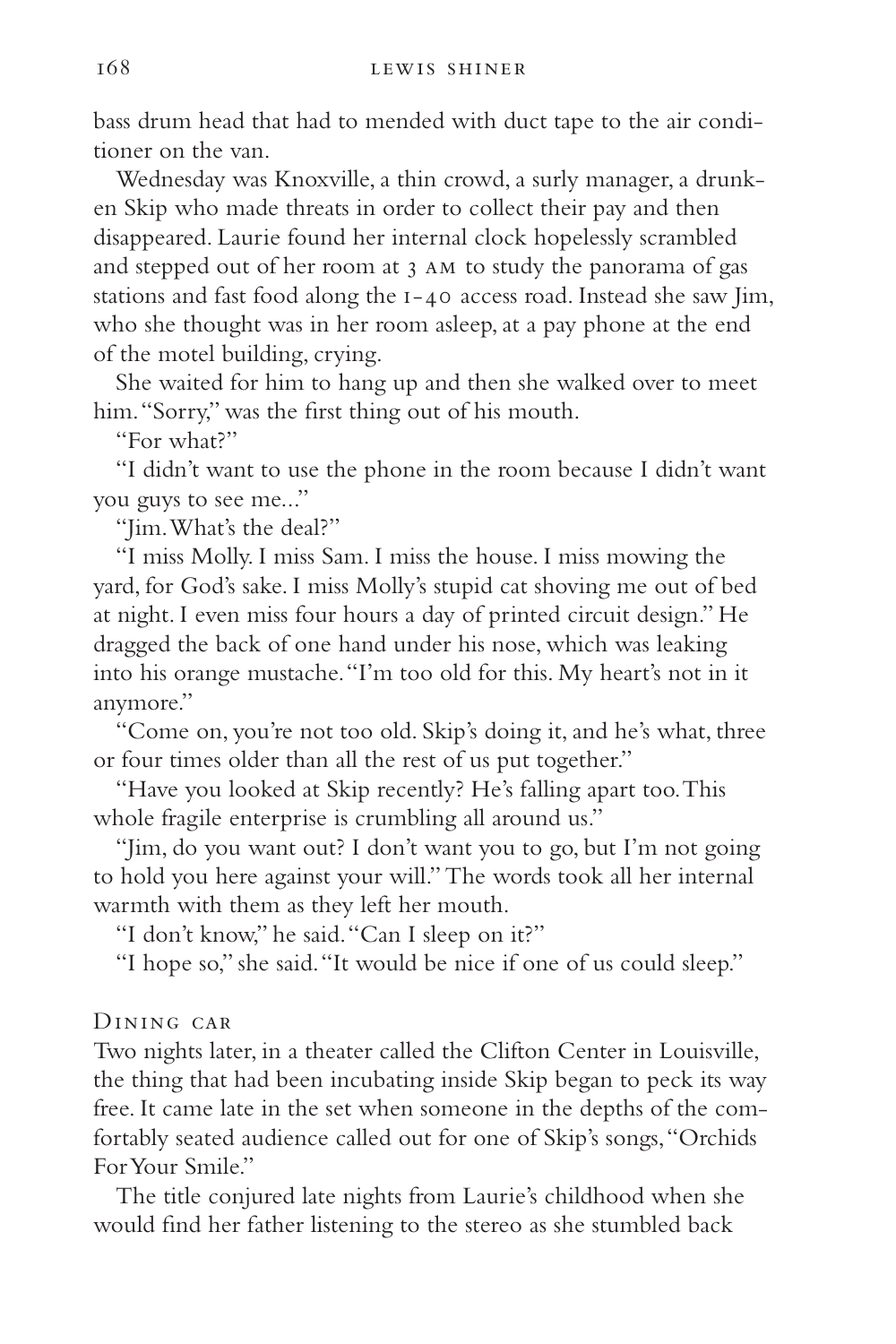from the bathroom—the Beatles' *Rubber Soul,* Donovan's *Sunshine Superman,* and "Tender Hours" and "Orchids For Your Smile" by Skip Shaw—and sometimes she would lie down in the hall to listen and she would fall asleep there, waking up in her father's arms as he carried her to bed. "Go back to sleep, Little Rat," he would say as he tucked her in, because, like one of the rats that the Piper piped from Hamlin, she would follow music anywhere.

So the opening chords at first seemed like part of the memory, until she looked around and saw that the legendary Skip Shaw was actually playing one of his own songs, something she had never seen before. And he was doing it onstage, in front of her audience. Gabe, standing behind him, stared at Laurie for a clue to what he should do about it. More out of curiosity than anything else, Laurie started to play along, and the rest of the band fell in.

Skip stepped up the microphone. Instead of the restrained, conversational voice Laurie was used to hearing on "Promises," something higher and stronger emerged from the power center behind his navel, and for a second Laurie thought she was seeing double. Somehow the man with whom she'd been rehearsing in a garage, driving across the country, arguing, making, for God's sake, love, had never completely and inseparably been the same Skip Shaw on her father's stereo until that moment, and it was at that same precise moment that she knew, like she was remembering the future with perfect clarity, that they would never make love again.

His eyes were different too, red from drinking again, but also from emotion. He leaned into the microphone like he knew the whole crowd was there to see him and no one else, and when the lead part came, he stepped out from behind the mike stand and stood on the very lip of the stage.

At the end of the song he said, "Anybody want to hear another one?" and the crowd, responding to his tone of voice, gave him enough encouragement that he started into "Dining Car," with the opening lines:

> *Sitting alone at the bar In the first-class dining car On the train that runs from Third Street Straight to hell.*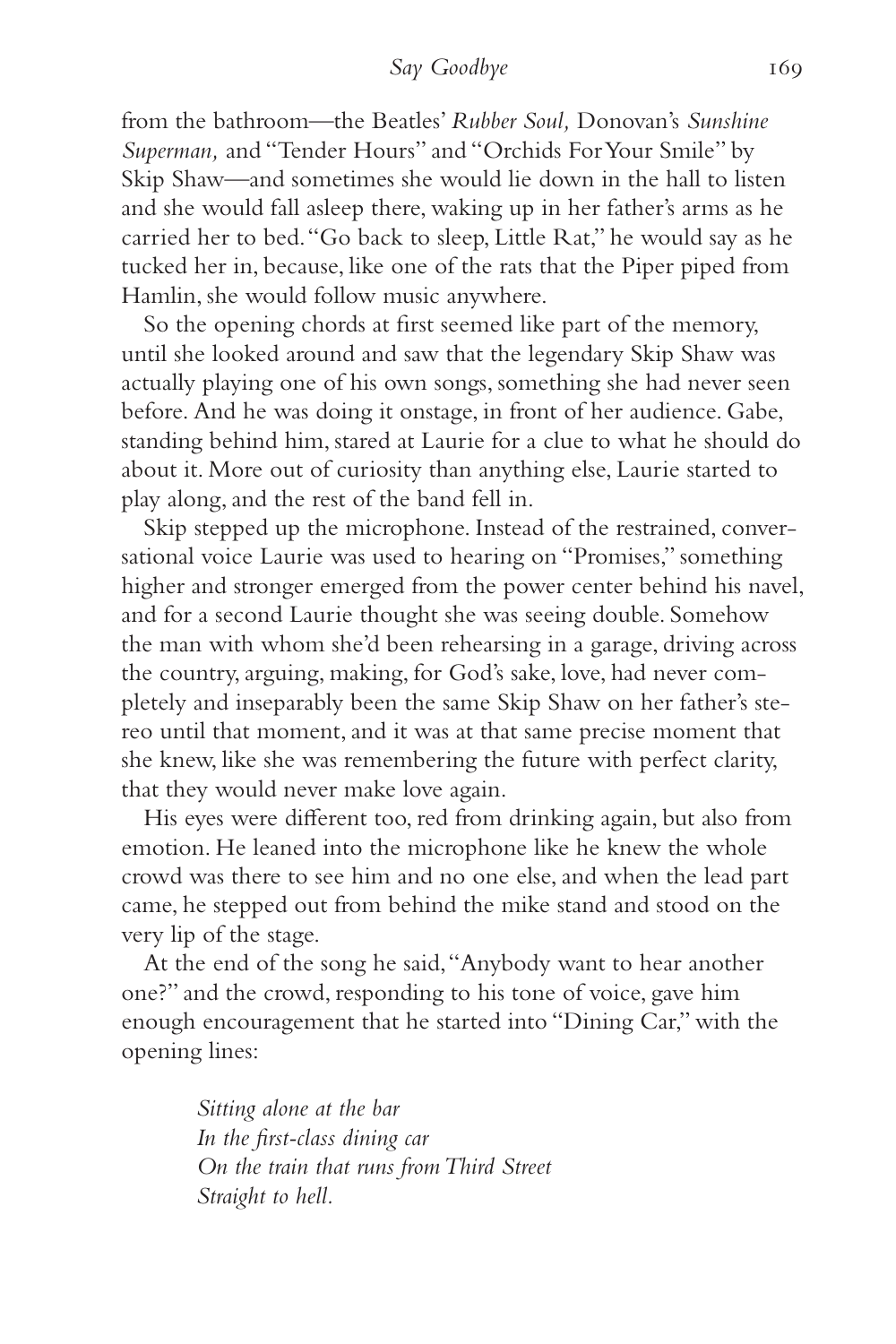Wild applause came from the vicinity of the original request for "Orchids," and the rest of the band, excepting Laurie, began to play along. Skip himself looked like he'd blown a convenience store holdup and now, with nothing left to lose, meant to take everyone in the place down with him.

"Once on board," Skip sang, "you got to ride it to the end of the line." Laurie saw that the episode was not going to end well and put her guitar on its stand rather than shovel any more coal into Skip's boiler. She walked behind Jim and said, away from his microphone, "This happen often?"

"Not to me. Got any ideas?"

"I'll see what I can do," she said.

As Skip neared the end, she picked up her guitar again, and came in on top of Skip's last G7 with the A minor chord that opened "Carry On." Over the applause, which was now more confused than enthusiastic, she said, "Skip Shaw, everybody," and then, with more bitterness than she intended, "the living legend, Skip Shaw." That made Skip turn and give her a Look, which she ignored to plunge into the first verse:

> *You there in the back of the room You haven't heard a word I've sung Right now my night is ending Yours has only begun.*

In her peripheral vision, she saw Skip stand for a second, disoriented, then pop the strap off his guitar and yank out the cord. Laurie felt her heart pound and she stumbled over the line she was singing, not from fear as much as the sure knowledge that they had passed a point of no return, that unspoken agreements to look the other way, to live and let live, to maintain pretenses, had all been rendered null and void.

She punched in the drive channel of her amp and attempted a lead, wanting to draw the song out as long as she could because as soon as it was over she was going to have to go outside and look for Skip and ask him what the hell was going on.

But by the time they were through, Skip was gone and Laurie was denied. "I'll kill him," she told Chuck. She was wired for destruction with no target in sight.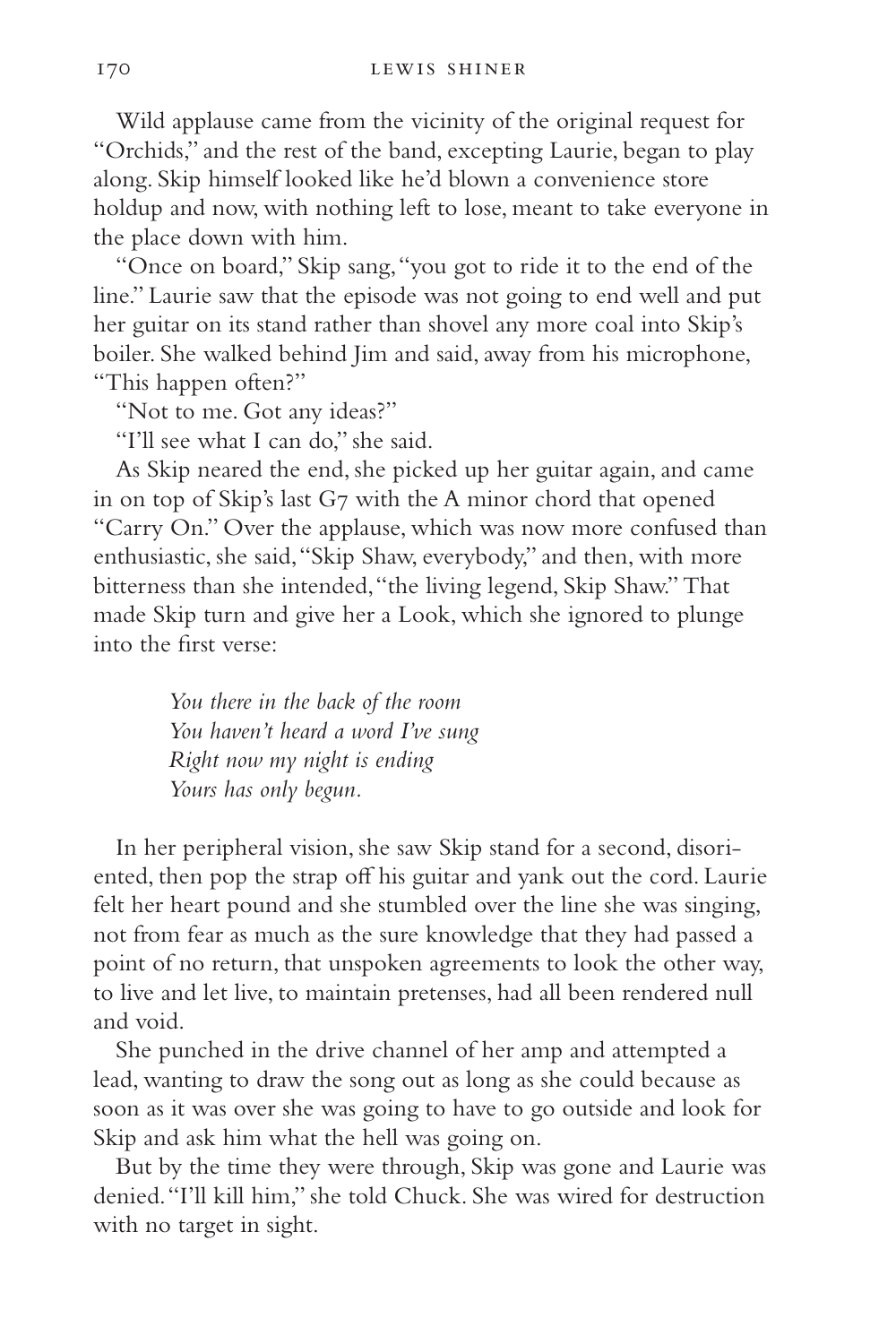"Calm down, Crunch," Chuck said. "Let *me* kill him. If we ever see him again."

"We'll see him," she said. "He left his equipment."

# **BLOOMINGTON**

By 10:00 am, though, Skip still hadn't appeared, and they departed for Bloomington without him. An hour into the trip the van's air conditioner wheezed oily smoke and died, leaving them to swelter through 95-degree late-September heat all the way to their in-store near the U. of Indiana campus. When they finally got to the club for sound check, they found Skip sitting on the hood of his Mustang near the front door, smoking a Lucky.

"I'll do this," Laurie told them. "Y'all go on inside."

She waited until they were alone before she approached him. He was wearing a long-sleeved black Western shirt and he had his arms folded across his chest. His hair looked like he hadn't washed it in days and the circles under his eyes were the dark green of old bruises.

"Sorry," he said. "It won't happen again."

"What, exactly, won't happen again?"

"That kind of showboat bullshit. If I'm going to do this it's as part of the band or not at all."

The right thing to do, she thought, would be to ask what was wrong, try to find the source of his all-too-obvious pain. The problem was, she was still furious and scared and she was tired of having to break his emotional kneecaps every time she wanted an honest answer. "So that's it?" she said. "You're sorry, and we just go on?"

"You can yell at me if you want. I've got it coming. The only thing you can't say is that I didn't warn you."

"It's not worth it," she said, and went in the club.

Details and bad timing threatened to overwhelm her. Dennis left to take the van to the local Dodge dealership to get the ac fixed. Skip followed and brought him back in the Mustang while the rest of the band did sound check. The van, it turned out, would have to stay overnight, and would be ready by noon the next day, Sunday. Neither Gabe's amp nor Dennis's bass drum case would fit in the Mustang, which meant the equipment would have to stay in the club overnight. The thought made Laurie's stomach crawl. Chuck offered to spend the night in the club, but the manager, a self-important law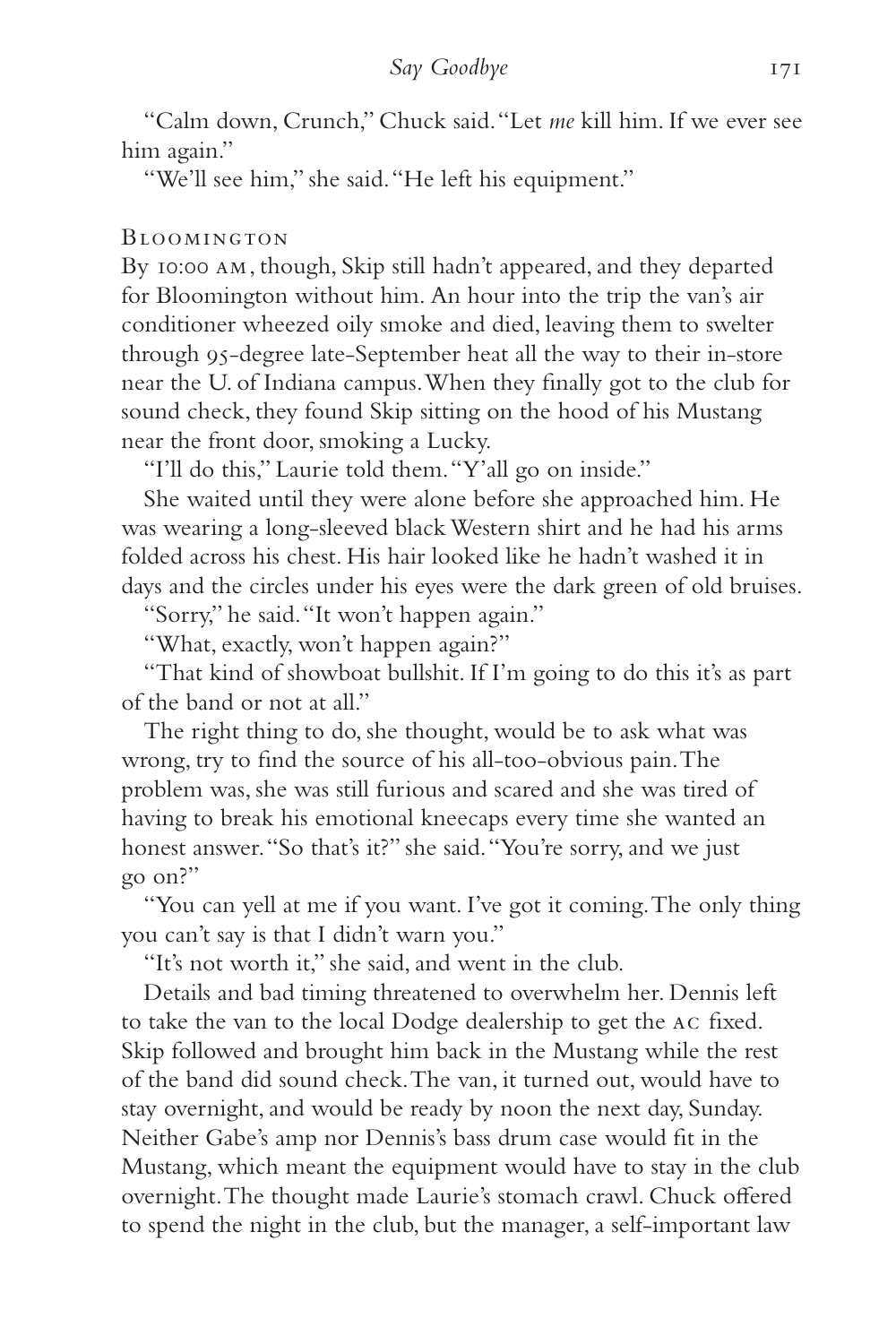school flunk-out in a hunter's green polo shirt and ironed khakis, insisted his insurance wouldn't permit it.

Inevitably, it didn't end there. Due to an "oversight" the manager hadn't printed any flyers, so they headlined for an audience of ten. Skip sulked in one corner of the postage-stamp stage, kicking at his cord, ending each song with an angry clank of his strings. When the manager tried to stiff them, Skip grabbed a handful of his polo shirt and said, "Pay us what you owe us, you son of a bitch, or I'll throw you through a wall."

The manager emptied the register and Laurie agreed to settle for the \$87 he found there. "Don't come back," he snarled, as he slammed the register drawer shut.

"We'll be back tomorrow," Laurie said, "for our stuff. Like we told you. Noon."

They left when the manager did, then had to ride to the motel in shifts. The next day the van wasn't ready until after 1:00, and they didn't get to the club until 1:30. The place was shut up tight, and when Jim tried to call from a pay phone across the street, Laurie could hear the endless ringing through the padlocked back door.

"Fuck this," Skip said, and used a tire iron to pop the hasp that held the padlock. The door pried open as easily. It was only when Laurie saw her amp unharmed, and flipped the switches and saw the comforting ruby glow of its pilot light, that she realized how tense she'd been for the last 14 hours.

As they finished loading out, Skip helped himself to two cases of Heineken and then propped the hasp back in place. Laurie, who'd been expecting sirens and bullets any minute, felt like Bonnie Parker, high on fear and defiance. Their \$87 sat in a paper bag on the back seat of the Mustang. She had a powerful impulse to stitch her name on the wall of the club with a tommygun. "Make for the state line, Sticks," she told Dennis as she climbed into the van, "and step on it."

## RED DOTS

Skip was nothing worse than sullen and distant until the first Saturday in October, in Virginia Beach. He'd shown up for meals and sound checks, disappeared for hours at a time after every gig and then reappeared, according to Dennis, some time before dawn at the motel room. Laurie had begun to keep her guitar with her in the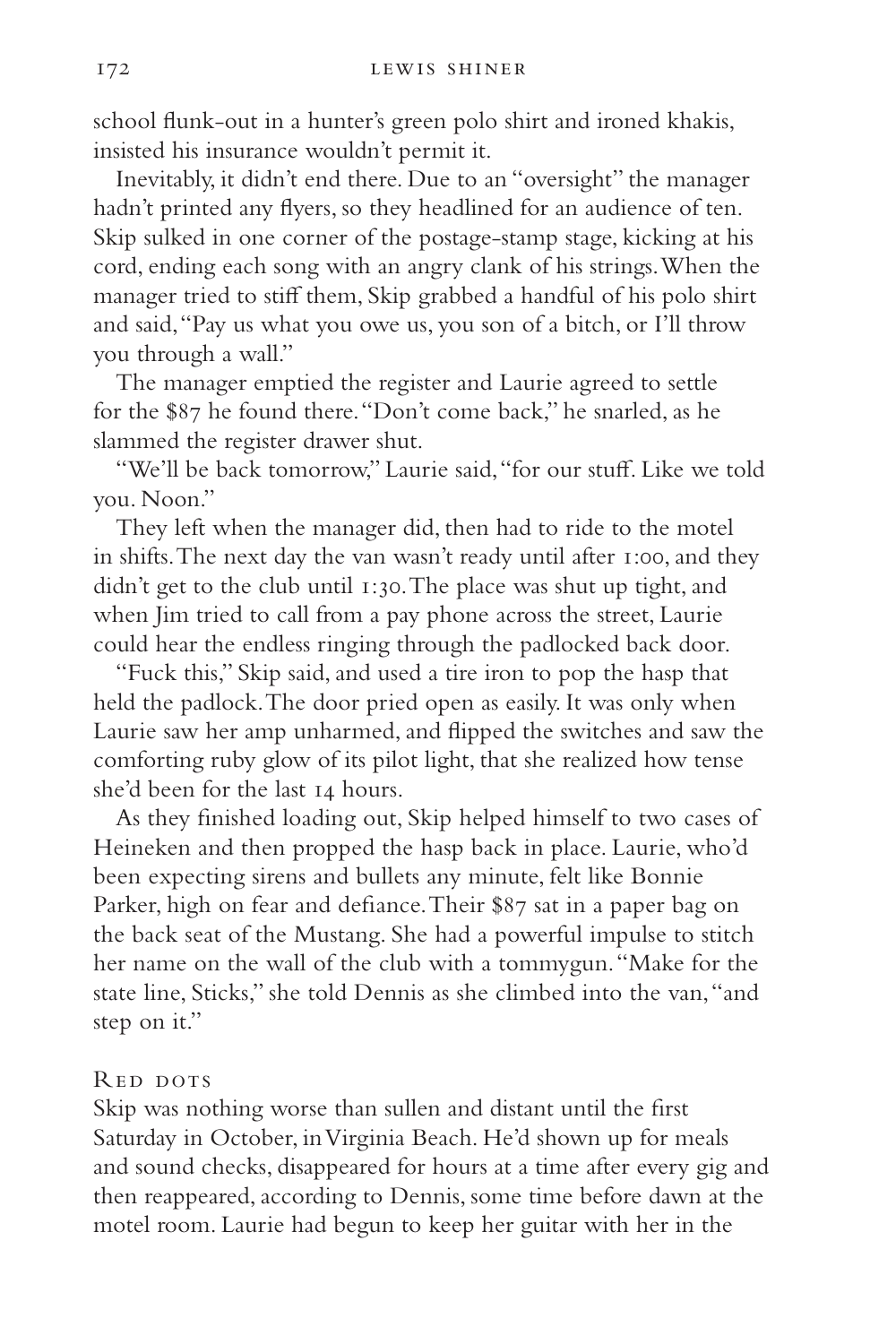van, working on lead parts as they drove, pushing her fingers to learn years of technique in mere days.

They were second on the bill at a former Virginia Beach grocery store turned nightclub, a cavernous suburban space with a big parking lot and room for two thousand inside. By ten-thirty the place had filled halfway. The first band was quirky and professional, and Laurie hated to walk out on them, but she was due on stage in half an hour and she didn't know where Skip was. To her surprise she found the blue Mustang in the farthest corner of the parking lot, windows down, the familiar arm dangling out the window with a lit cigarette about to burn the knuckles.

The arm didn't move in the time it took her to walk over to the car and get in on the passenger side. She'd seen enough movies to fear finding him with a small hole in the center of his forehead, courtesy of the manager of the club in Bloomington. He didn't react when she shut the car door, and only the slow ripple of his faded yellow rugby shirt told her he was breathing.

"That cigarette's going to burn your hand."

"I just dropped it."

"So you're not asleep."

"Nope."

"Were you planning to come in any time soon?"

"I was thinking about it. Thinking quite seriously."

"Do you want to talk?"

"About what?"

"About what the hell's wrong with you?"

He still hadn't moved. His eyes were still closed and his head still rested against the back of the seat. "Wrong?"

"You're drinking like a fish, your moods careen around from one minute to the next, you don't talk, we never know where you are... are you even listening?"

He brought up his right hand and started to rub one eyebrow. He kept rubbing it, slowly, sensually, and his stretched-out shirt cuff drooped halfway down his forearm. Laurie reached out with forced casualness and gently tugged it down farther. It took Skip a second to realize what she was doing and at that point he tried to pull his arm away. It was already too late. She'd seen three small red dots on the inside of his elbow, and the slight purplish bruise that encompassed all three.

It was like she'd grabbed bare electrical wires. She fell back in her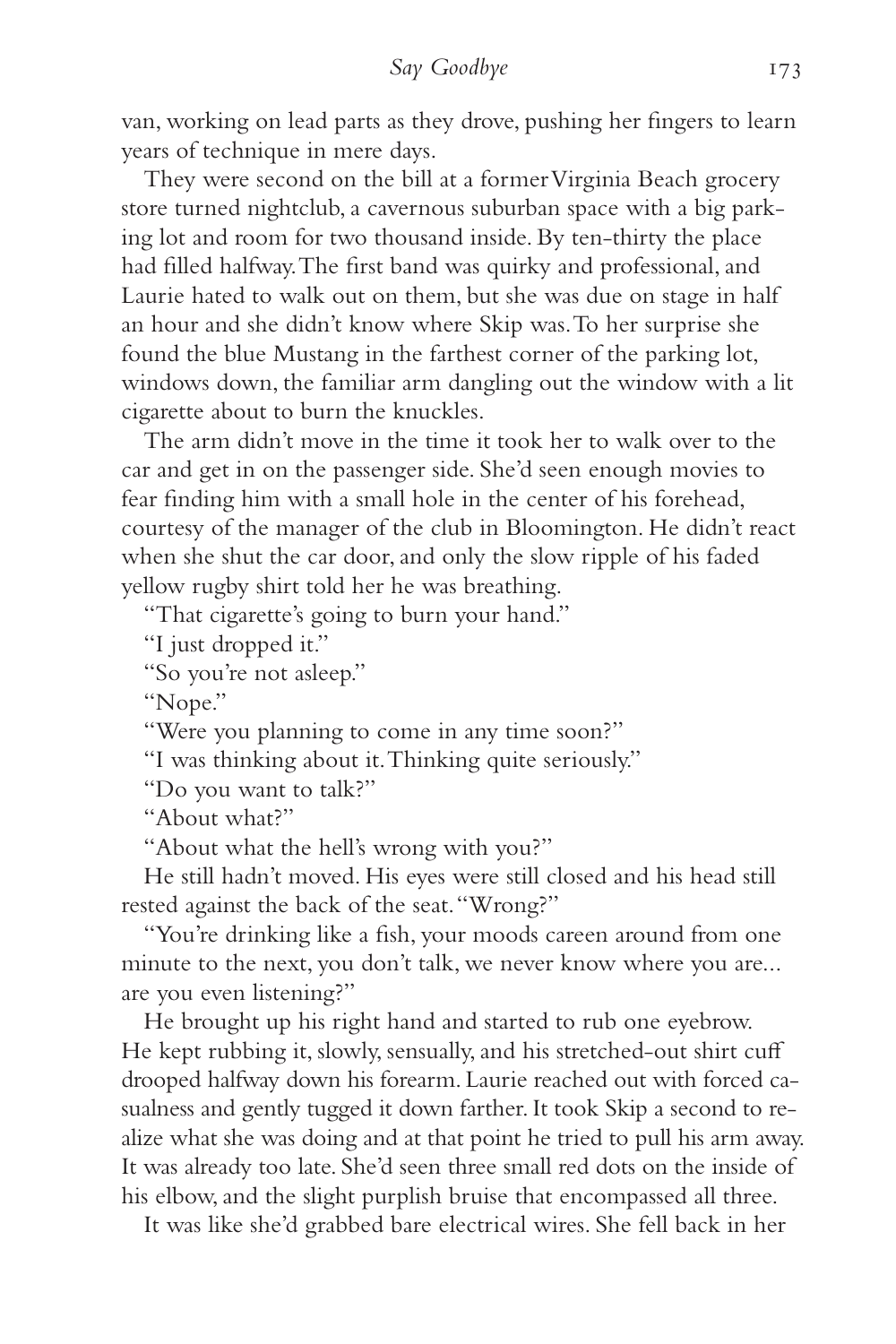seat, her mind, for one moment, wiped completely clean. Then she lurched forward to open the glove compartment and drag everything out and onto the floor: ragged maps, waterlogged match books, receipts, envelopes, business cards. "Where is it?" she said.

"Oh, man. Don't get all weird on me. Don't spoil this."

"*Spoil* this?"

"I was flying, and now you're all in my face."

"In your face? In your *face*?" She kicked the door open and got out and slammed it after her. "In your goddamn *face*?" She couldn't seem to get on to her next line, whatever it was. Back in the dressing room, she threw a beer bottle at the cheap brown paneled wall, where it failed to shatter.

"Laurie?" Gabe said.

"Skip's in the parking lot," she said. "He's been shooting up."

Jim said, "Are you sure?"

Dennis said, "Can he play?"

She wanted to start screaming at Dennis so she answered Jim instead. "Yes, I'm sure."

"Oh my God."

"Is he conscious?" Chuck asked. "Was he talking?"

"Yes and yes," Laurie said. "Maybe we should call the cops and let him talk to *them.*"

"Maybe if he's done this before," Chuck said, "we should assume he knows what he's doing and leave him alone."

"Chuck," Laurie said, "that is the first truly stupid thing I've ever heard you say."

"I must have been overdue," he said, and shrugged. "But it beats turning him over to the cops. You want me to go talk to him?"

"And tell him what?"

"To stop," Chuck said, and was out the door before she realized that he meant it.

She followed as far as the parking lot, which had turned into a scene of its own, with kids standing around or sitting on their cars, drinking from cans and bottles in paper bags, sharing cigarettes and joints. She felt them stare at her, not because they recognized her, but because she was young and female and alone. She folded her arms across her breasts and leaned against one of the building's plate glass windows, staring straight ahead and glancing at Gabe for no more than a second when he came out to stand next to her.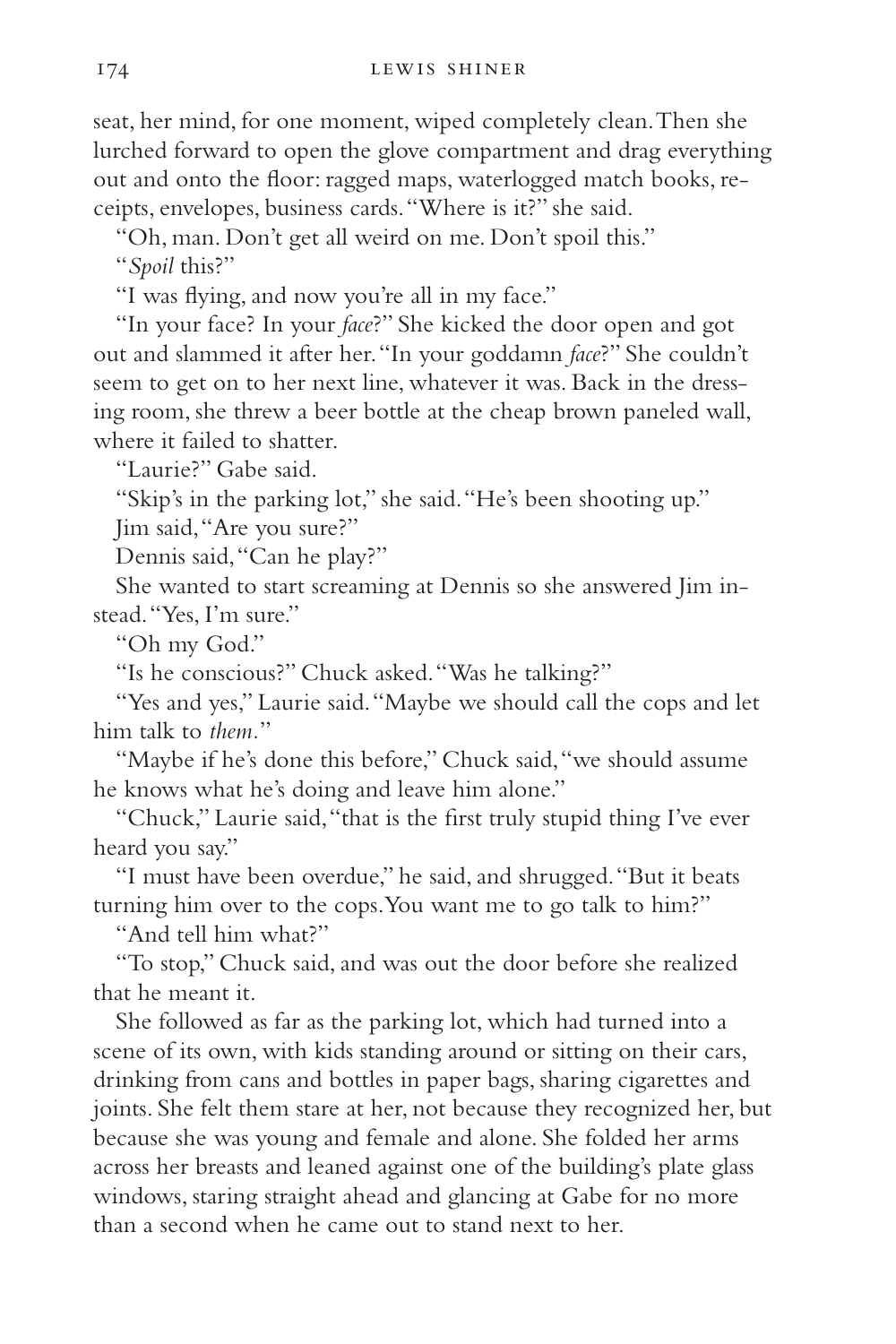*Say Goodbye* 175

Chuck hunkered down by the driver's side door of the Mustang. From that distance Laurie couldn't see anyone's lips move. After what seemed like hours, but her watch said was only five minutes, the car door opened and Skip got out. He stretched and looked around and ambled toward the front door of the club. He walked by Laurie without seeming to see her, flipping his car keys as he passed. Chuck, who was two steps behind, waited with Laurie while Skip went inside.

"So?" she said.

Chuck shrugged. "I don't know. He made it sound so good I agreed to try shooting up with him."

Laurie stared.

"Kidding," Chuck said. "Chrissakes, Crunch, you need to loosen up a little."

"Maybe another time. What did you talk about?"

"Are you sure you want to do this? You're on in ten minutes." "Tell me."

"Okay, if you want my opinion, the guy's a junkie. Though he may go years without actually shooting up, he's still a junkie and always will be. Give him the right set of circumstances and he's going to use the shit. Maybe some day he'll age out of it, or die, or maybe he'll end up an old junkie. The one thing for sure is you're not going to do anything about it tonight, and until he's willing to admit there's a problem, you never will."

"We can all stand up and tell him that unless he quits, he's out of the band."

"So he's out of the band. Feeling betrayed, broke, and a long way from home. What's that going to do except let you wash your hands of him? Shit, I told you we shouldn't do this right before the show."

So they got up onstage and played, Skip included, though he wasn't very good. To be honest, Laurie told herself, it wasn't that much worse than a couple of bad practices they'd had in LA when he'd been distracted and sloppy, but it was a long way down from what the band had become.

She stopped him after the show as he was leaving and said, "I just want you to know you were lousy tonight."

He seemed bored by the very concept of conversation. "It wasn't so bad."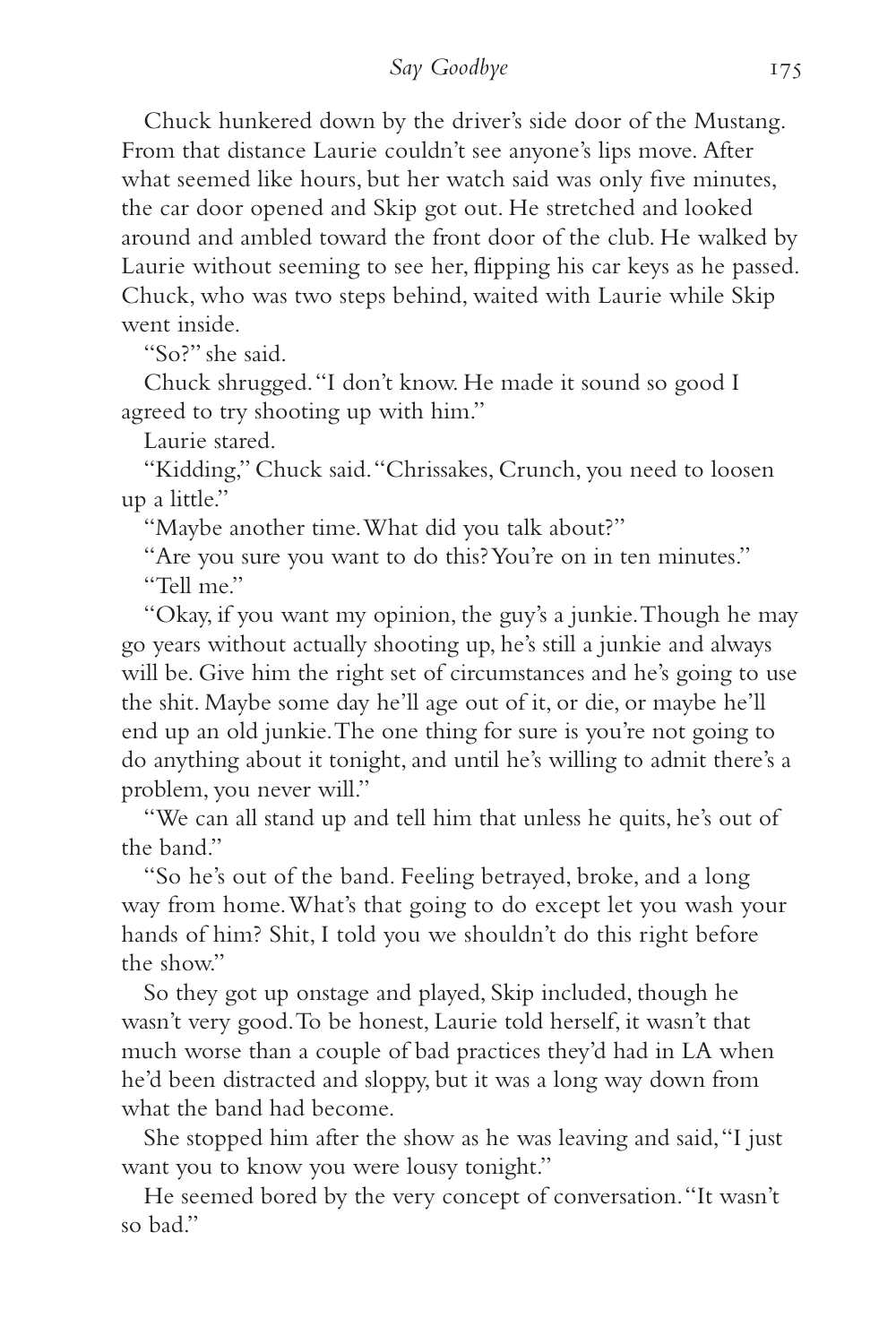"Yes it was. And it was the smack's fault." She stood blocking the hallway so that he would have to push past her to get to his car. Which was exactly what he did.

#### The frying pan

Monday morning, after a gig in Wilmington, Delaware, where Laurie couldn't tell whether Skip was high or simply playing badly, Jim woke her at 8:00 in the morning. She dressed and walked with him to the coffee shop at the nicer motel across the street from their Motel 6. She assumed it was about Skip, right up to the moment Jim told her he was quitting.

The waitress had taken their order and brought coffee, and Laurie stared at the bitter steam rising from the cup. She could smell the Clorox in the sour rag the woman had used to wipe down the table and it robbed her of any desire to eat.

"Laurie? Aren't you going to say anything?"

The only question was what they would do without him, and the answer, she supposed, was that they would go on. As if reading her thoughts, Jim said, "You play piano. I can leave my stuff with you and you could use it on some of the songs, wherever you think you need it. And I can hang out for another couple of days, work on the parts with you if you want. It's the least I can do."

"Not the least," she said. "Close, maybe."

"You're pissed off. I know that."

She couldn't sit any longer. The only reason for it was to make Jim feel better, and she wanted someone to make *her* feel better. Not that she had any candidates. She lurched to her feet, nearly running into the waitress, who said kindly, "Your food's here, hon."

"Leave it," she said. "He'll get the check."

Outside the air was damp and gray and exhausted. She had an image in her head of water droplets in a hot skillet, the way they would dance together for a few impossible seconds before evaporating. Laurie Moss and her Mosslings had, for a few seconds, looked like a real band, complete with record contract, tour, and van, she thought. Before they vaporized.

She stuck her fingers through the inevitable chain link fence between the coffee shop and the used car lot next door, torturing herself with the words that self-pity loves: never and gone and over and lost. Still the tears wouldn't come.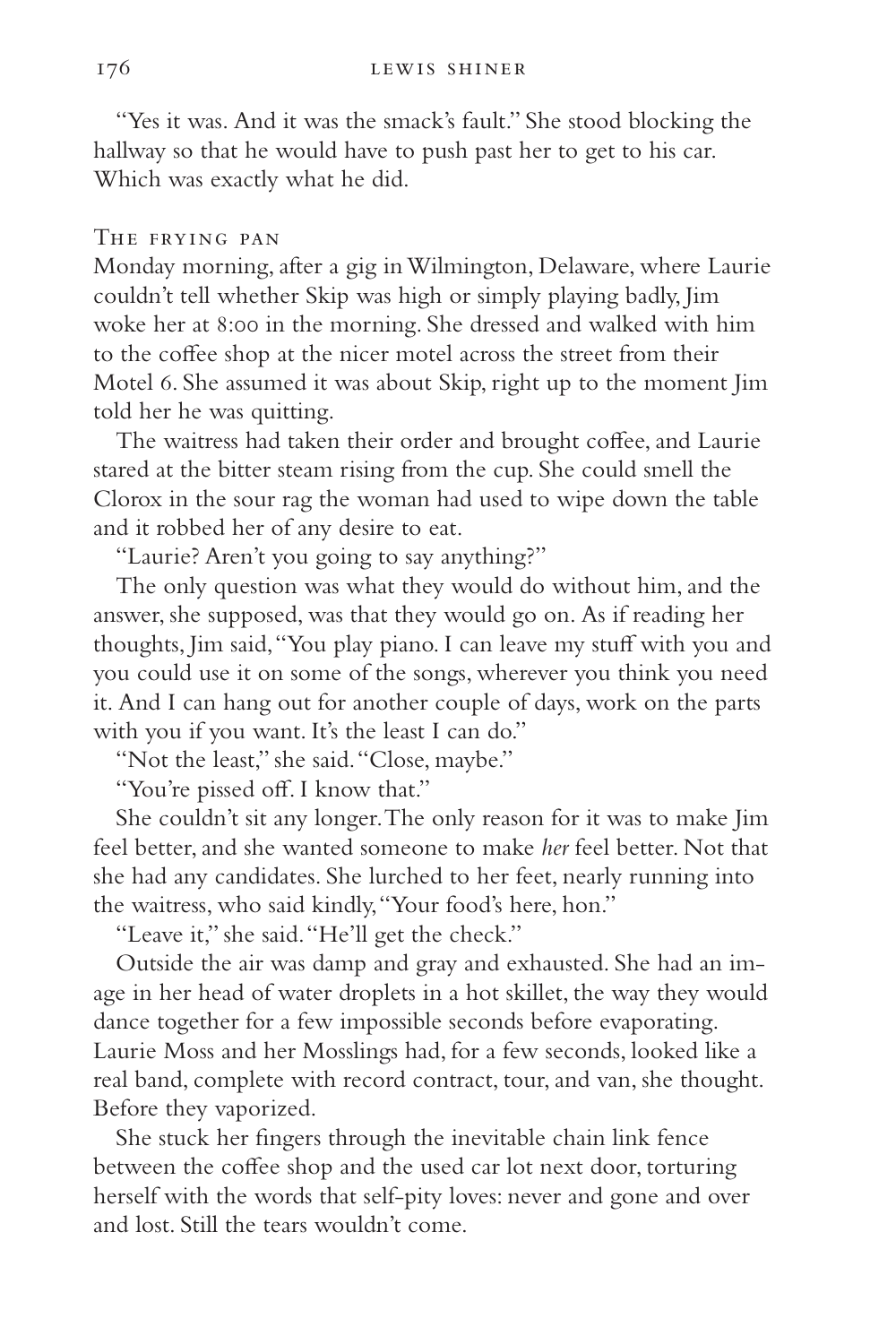She heard the restaurant door whoosh open behind her. "Laurie?" Jim said. "Laurie, I'm sorry. What do you want me to do?"

"Nothing," she said, and turned to face him. "Take the next plane home. If you want to leave the keyboard, that would be nice." Then because she couldn't bear the look on his face she said, "Tell Molly hi."

"She's going to be so surprised," he said. "She's not going to believe it."

She couldn't hate him. He had a family and a life and a simple thing he could do that would make him happy. She envied him. But he was already starting to recede, as if he were standing on shore while the wind rose and carried the rest of them away.

He was packed and in a taxi in thirty minutes. Gabe, Dennis, and Chuck crowded around to see him off; Skip was missing in action again. Once the cab disappeared, Laurie unlocked the trailer, took the  $\Delta x$ 7 up to her room, and got in half an hour's practice while everyone else packed.

## GREEN, ROCKY ROAD

They got to Baltimore at one in the afternoon of that same Monday, October 9. Laurie called Melinda to tell her Jim had left and Skip was fading. "Can you get us in the club early so we can rehearse?"

"Your pal Sid the Shark got you that gig. Shouldn't you be talking to *him*?"

"He's not my pal and I need one right now, okay?"

Melinda sighed. "Okay. Call me back in thirty minutes and I'll let you know. Sorry about Jim, but I do have some good news. I kept riding Ardrey and he's got us a release date. We've got the last Tuesday in October, the 31st. It's quicker than I thought they'd do it, and now we won't get lost in the Christmas flood or the barrens of January."

"Halloween," Laurie said. "We may be a ghost band by then."

"Cheer up. And call me in half an hour."

Melinda set things up with the club, and the band spent three hours reworking their arrangements around the looming, Jimshaped silence. Laurie elected to play keyboards on four of the songs; the rest worked adequately with two guitars. Skip dragged his feet every step of the way, making all of them regret the few times he condescended to actually speak. When it was over, perhaps a little before it should have been—at the moment that Skip abruptly shut off his amp and walked out—Laurie paused to search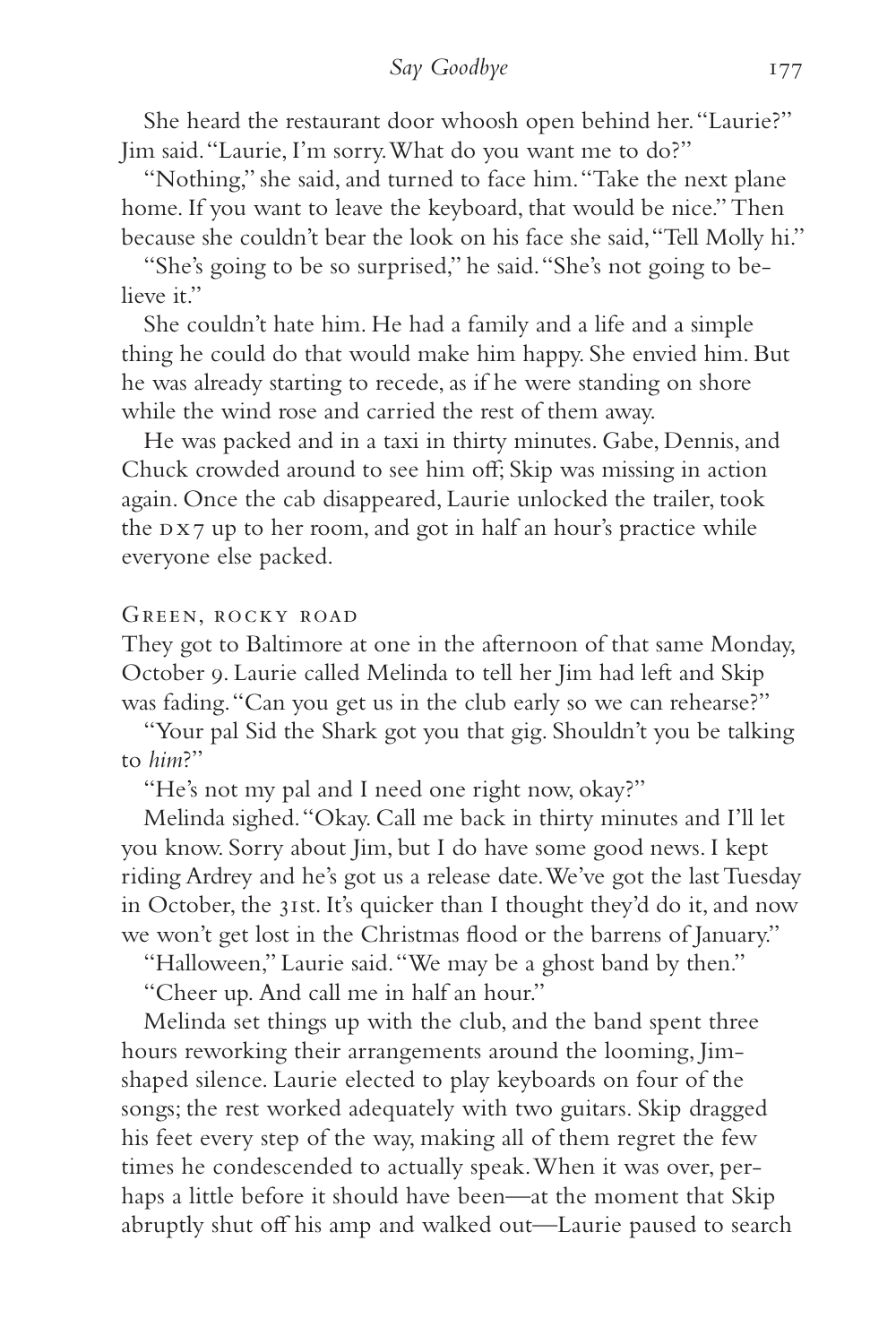her heart for any remaining trace of tenderness toward him and came up empty.

The rest of them piled into the van and drove to One Market Place, a mall on Chesapeake Bay near the aquarium and the convention center. Between the early morning, the drive, the rehearsal, and their own individual regrets, they were all stumbling with fatigue. The mall seemed to them like a stranded alien space station made of glass and primary-colored steel, and Laurie found herself puzzled more than offended by the expensive toys in the shop windows.

They didn't talk much over their various ethnic food court meals. One of them might try an experimental line like, "It didn't sound so bad with just two guitars," and then the silence would rise again like a tidal wave and smother all replies. From where they sat, Laurie could see the perfect blue of the ocean and clouds of seagulls that would suddenly break apart into individual birds that soared high out over the water and were gone.

They had a new energy that night, not necessarily better, but different. Laurie concentrated on ignoring Skip and keeping her parts simple on the songs where she played keyboards. The crowd helped. Once again Laurie was struck by how disconnected she was. One town was like another to her because it had a Motel 6 and a Wendy's and a Texaco, and the radio played Aerosmith or Mariah Carey. Yet each crowd brought its own unpredictable context, whether it was too many days of rain or somebody dead in the local scene keeping the room sparse and quiet, or else it was the local sports franchise in the playoffs or a sprawling birthday party that had everyone galvanized before she took the stage. In Baltimore they applauded wildly at the first mention of Laurie's name, stayed on their feet for the entire set, and cheered every song. It was the kind of night that she couldn't help feeling was the start of something, though she knew she was usually wrong.

For his part, Skip utterly failed to pick up on the prevailing mood. His few moments of actually giving a damn coincided with Laurie's mistakes on keyboards, which nobody in the audience seemed to mind. They played two encores, and as they left a kid jumped up on stage and gave Laurie a hug before diving back into the crowd.

In the dressing room, Skip put his guitar in its case and wiped the strings down, moving as stiffly as a dog that was about to bite. "What utter shit," he said.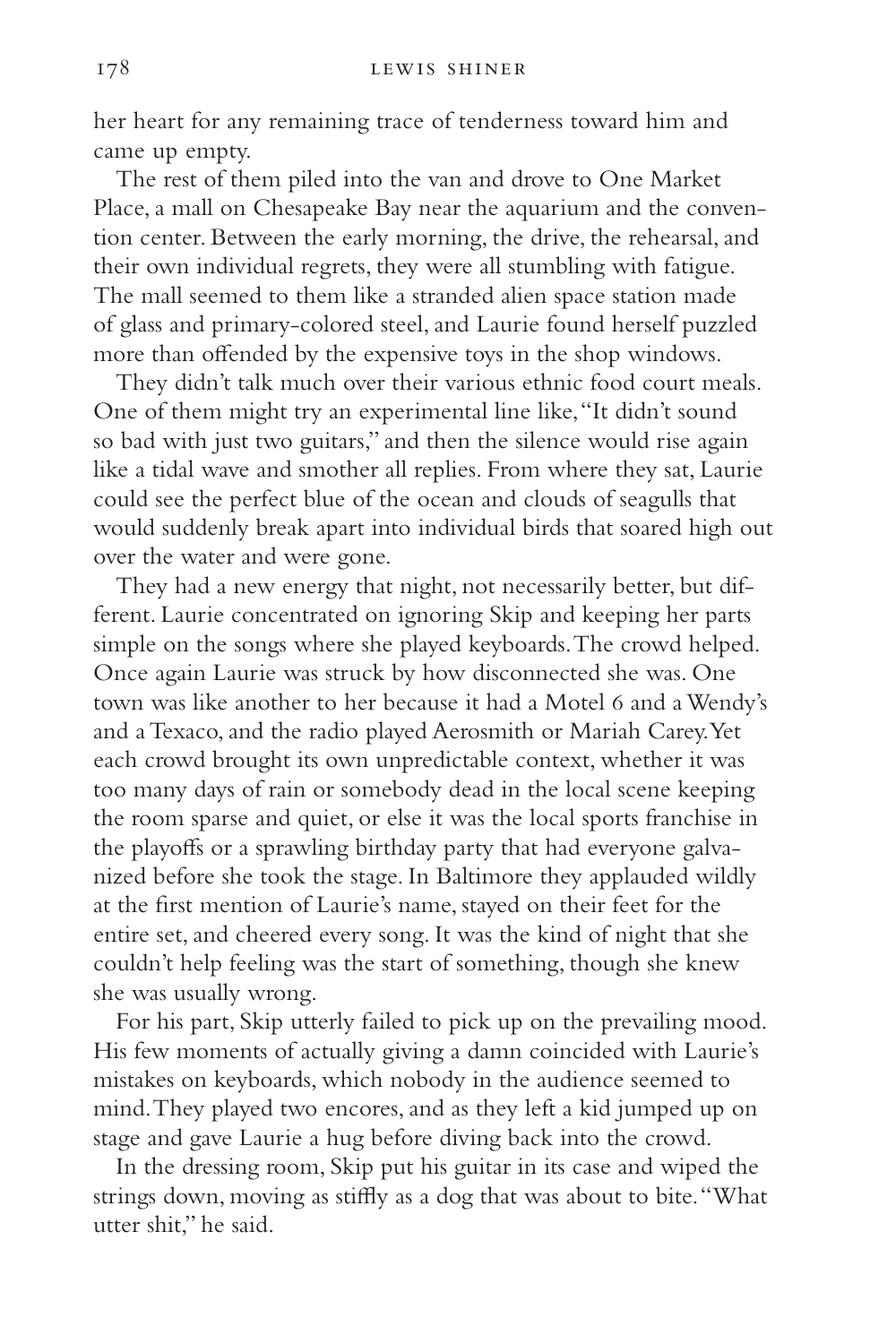"Got a problem, Skip?" Laurie asked.

"Me?" He slammed the guitar case. "I don't have a problem. This *band* has a problem, but I don't. This band sucks without Jim in it, is the problem, and I can't play guitar and keyboards both."

Laurie looked at Gabe. She felt cold and lucid and unhurried, though she seemed to have misplaced her self-control. "Am I just crazy, then?" she said. "Because I thought we were pretty good tonight. All things considered. And I thought we really went over."

Gabe looked at Skip, then back at Laurie. There was a fine sheen of sweat on the cocoa skin of his forehead that Laurie couldn't remember seeing before. "No," he told her. "You're not crazy."

"So it's me that's crazy, then, right?" Skip said, at just less than shouting volume. "As fucking usual. I mean, what the fuck do I know?"

"Well," Laurie said, counting on her fingers, "you know how to feel sorry for yourself. You know how to get drunk. You know how to shoot smack. You know how to let people down."

He took a step toward her like he might actually hit her. Laurie found herself leaning forward, into the potential blow. "What?" she said. "*What*?"

Skip froze. Though nothing moved in his face, she could see his eyes slowly disconnect. She was left looking at a mask.

He turned back to his guitar case and closed all the latches. "I'm too old for this shit," he said. "Way, way too old."

Laurie watched from the wings while he packed up his amp and pedals. She'd had a boyfriend once who got up in the middle of a fight and gathered up everything he'd left in her apartment over the last month and a half—a toothbrush, a couple of books, some T-shirts, a pair of swimming trunks—and packed it neatly into a plastic H.E.B. grocery bag and then walked out without saying goodbye. Skip had the same set to his shoulders. He rolled his amp through the crowd and out the door into the night.

Laurie turned to find Chuck Ford smiling at her. "We sold six CDs and four tapes," he said. "You guys were great."

She nodded and went back to the dressing room.

"Did he take his amp?" Gabe said.

"Yeah."

"What's going on?" Chuck asked.

"I think Skip quit," she said.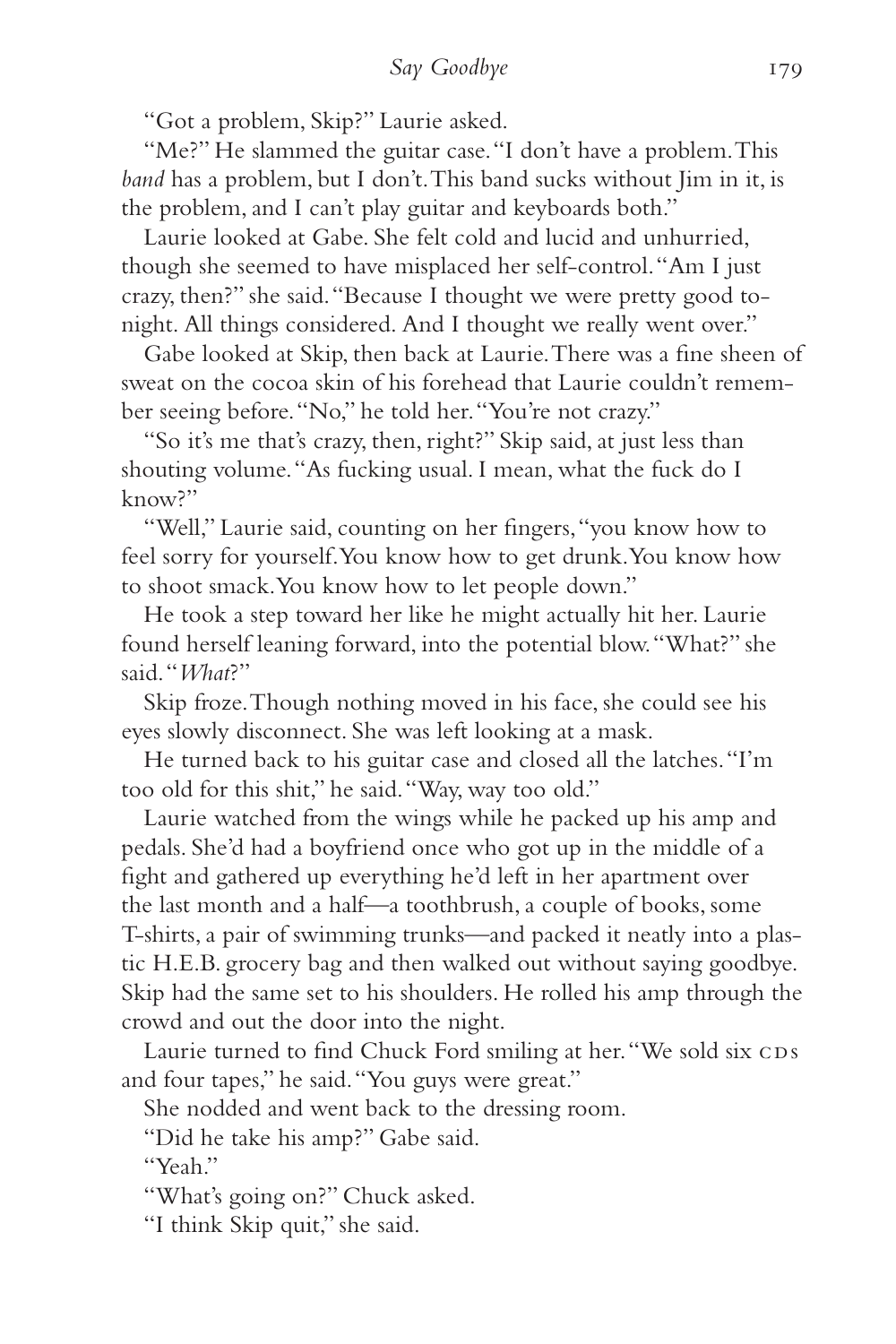"He's just strung out," Gabe said. "He'll be back."

"Not this time," Laurie said. "If he came back I'd fire him, and he knows it. He's gone."

"Hey," Gabe said. "You guys'll work it out. It'll be okay."

Suddenly she was angrier at Gabe than she'd ever been at Skip. "Will you *stop*? Sometimes things don't work out, okay? You don't have to keep crawling back and kissing up to some asshole to make them work out. You just...let...*go.*"

She went outside and got in the van and slammed the door. With her back against the side of the van and her legs stretched out across the farthest rear seat, she folded her arms and thought black thoughts. She didn't offer to help load out the equipment and during the infinitely long drive to the motel no one attempted to break her adamantine silence.

### **TRIAGE**

She had a room to herself that night, and the worst of it was visualizing the others all together, lying in the darkness, talking about her.

She barely slept. She contemplated returning to her computer job in LA, singing with Summer at the Duck again, starting all over again from scratch. That managed to bring a few hot, thick tears out onto her pillow.

Then she pictured herself getting off a plane in San Antonio, with Grandpa Bill half-walking, half-running to meet her and throwing his arms around her. She could smell the starch that Slater-White Cleaners put in his shirt and feel the stubble on his chin. She'd talked to him on Sunday before the gig in Wilmington, before Jim quit, before Skip walked out, all of what, thirty hours ago? How unimaginably wonderful to be in San Antonio, to stay in her old room and get up only to eat real food and shower and wash her hair and then crawl back into bed again.

Instead she got up in the morning to open the door to her room and lie in a patch of sunlight on the bed while she wrote a new set list, scrapping "Don't Make Promises" and restoring "Tried and True," dropping everything that depended on guitar flash and going back to two-part harmonies and verses, choruses, and bridges.

Then, in the early afternoon, she drove the van to the Northwest quadrant of Washington, DC, while Gabe and Dennis read over the set list.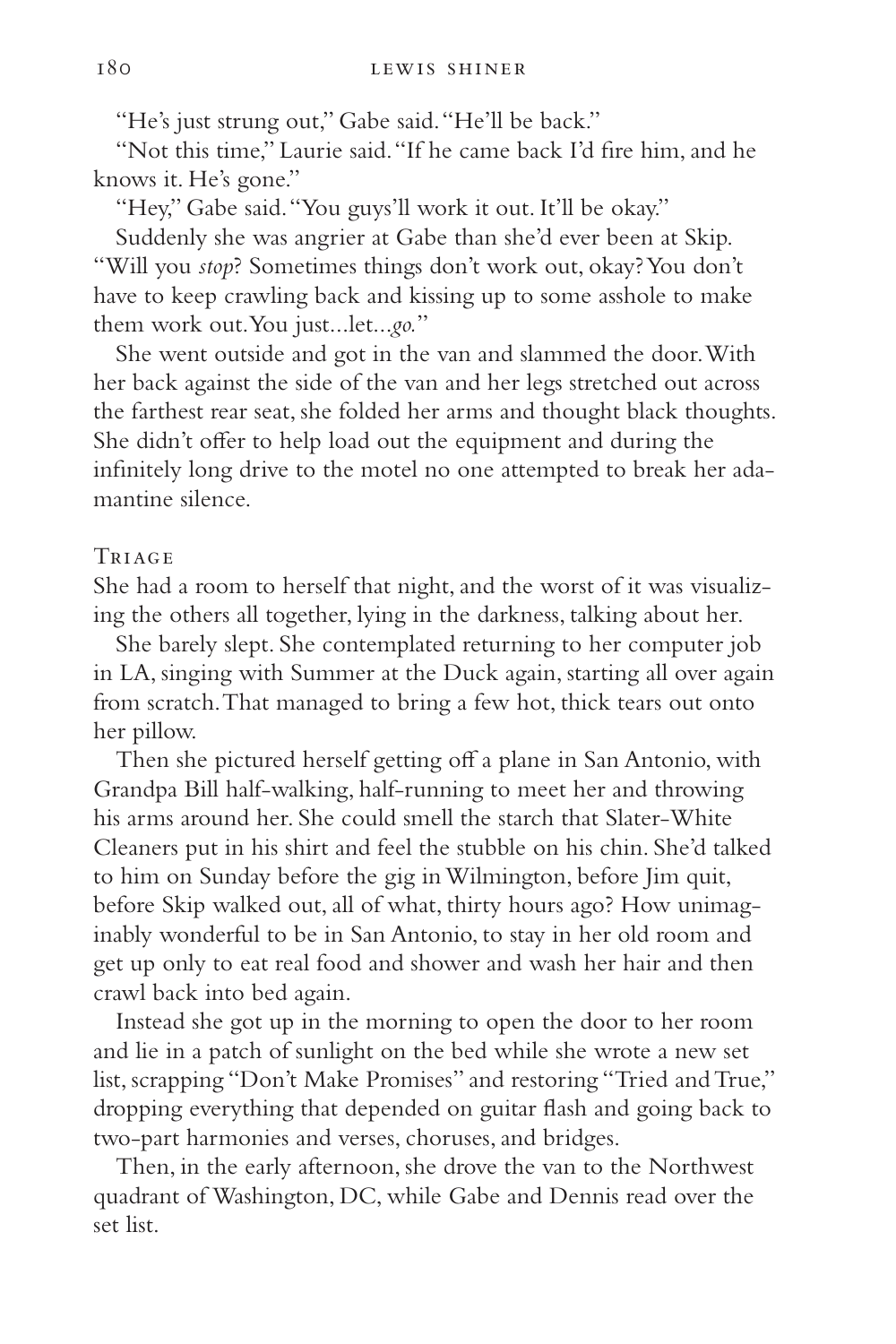"We could do 'Walk Don't Run,'" Dennis said.

"I redid the set list because our guitar player quit," Laurie explained, again.

"Okay," Dennis said. "I can take a hint."

"He maybe quit," Gabe said.

When Laurie stepped out to the front of the stage at the Black Cat to start the show and Skip had not, in fact, shown up, she was more relieved than anything else. An hour after that, when they had somehow made it through the night and Skip had not even turned up to gloat, she felt a brief pang of loss, more for the idea of Skip than the reality. They cleared their equipment off the stage and loaded the van and went to the dressing room to get something to drink. There Laurie's knees buckled with exhaustion and she sank to the stained brown carpet of the dressing room floor.

"It was different," Chuck said. "Not horrible, we even sold a couple of CDs."

"What about tomorrow?" Dennis said. He sounded like he was afraid to hear the answer.

"Tomorrow we've got the day off to drive to Columbus," Laurie said. "But I take your point."

"Skip's not coming back, is he?" Dennis said.

"No," Laurie told him. "Skip's not coming back."

They sat in silence while on the other side of the door the club's pa played "God Save the Queen" and Johnny Rotten sang "no future" over and over.

"We have to call Mitch," Gabe said. "Crunch, if you say anything about his hair I swear to God I'll kill you, here and now."

"I didn't say anything about his hair."

"It doesn't have to be forever. Just to get us through until we can find somebody else. He already knows the songs, he could start Thursday night if we got him out here."

"All right."

"I mean, you have to think about the rest of us, too. If we're a band and not just—what did you say?"

"I said, 'All right.'"

"I've got at least another half hour's worth of arguments. Are you sure you don't want to hear them?"

"Maybe you could write them all down and I could go over them later. Do you have his number on you?"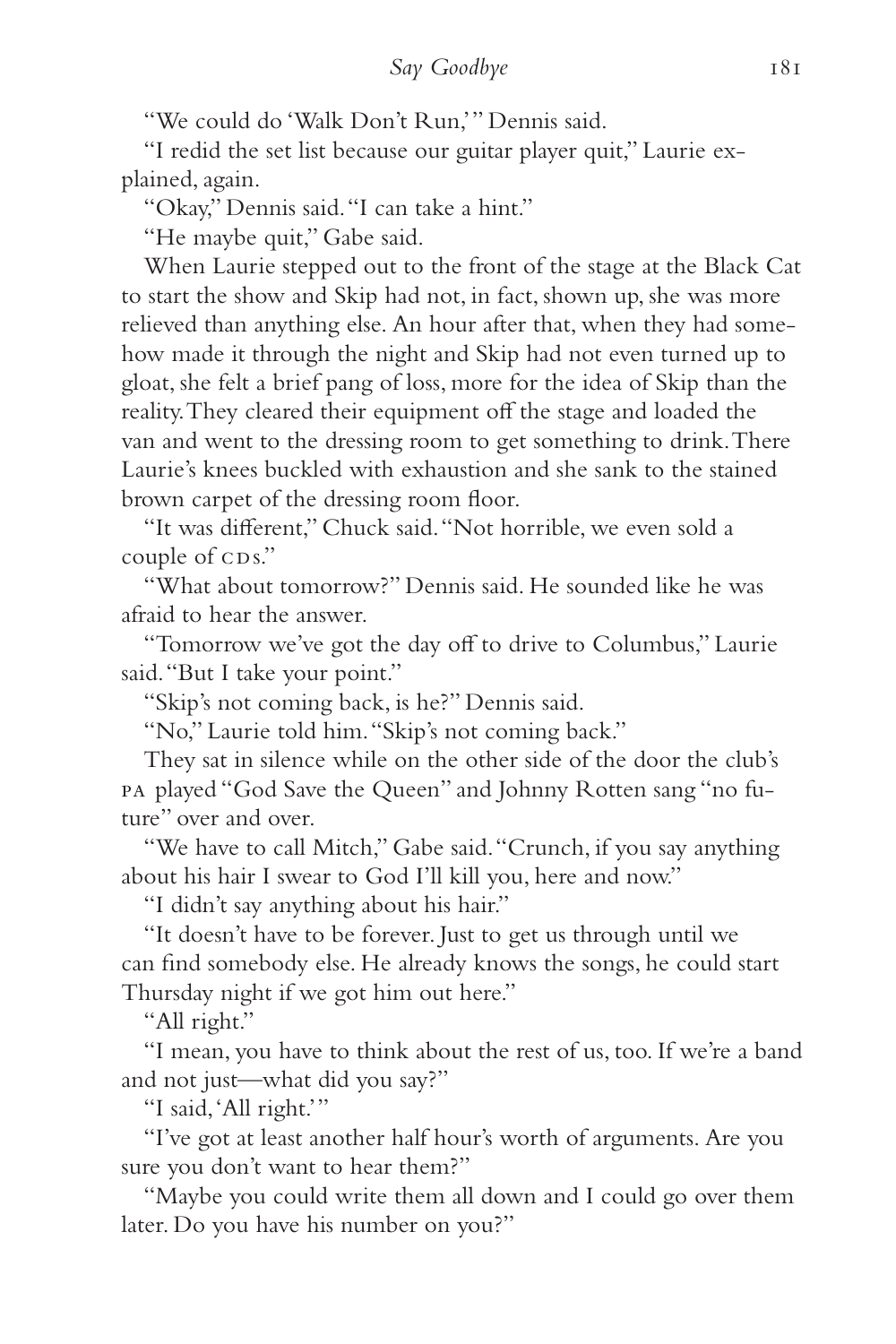He shook his head. "I'm sure Melinda's got it. I didn't think I was going to talk you into it."

"And if you hadn't?"

"Are you asking me if I was going to quit?"

"Maybe I don't want to know the answer to that."

"Well, the answer is no. I wasn't going to quit. But then again I probably wouldn't have had to."

## Epiphany

Thursday morning in Columbus. The town didn't seem to exist beyond High Street and the Ohio State campus. Everything was red and white and covered with exhortations to the Buckeyes. Alumni were already streaming into town for Saturday's football game.

Laurie woke to a phone call from the front desk telling her a FedEx had arrived for the band. She opened it in the lobby to find proofs of the General Records version of the inserts for the CD and cassette. It was Dennis's art with better reproduction, on heavier, coated stock. In her room, after the others had gone out, Laurie put the new pieces into one of their garage version jewel boxes and fell asleep holding it.

At three that afternoon she woke to a furious knocking with no idea of where she was and the guilty conviction that she'd missed a history final or a job interview. She staggered out of bed and opened her door to see Gabe and Chuck standing on either side of a person she didn't recognize. This person had blond hair pulled into a pony tail, battered jeans, Chuck Taylors, and a Sonic Youth T-shirt with Japanese lettering.

"Hey," the stranger said. "You want alternative? I can do alternative. No sweat."

"Mitch?" she asked foggily. He grinned and held out his hand and she shook it. "Thanks for coming out," she said.

"I've been listening to that tape Skip gave me all the way out here on the plane. It may take me a couple of nights to get the fine points, but I'm ready to play."

He seemed devoid of guile or cynicism. "We're not a cover band," Laurie said, "and you don't have to play what Skip played. Just play what you feel."

"No sweat," Mitch said. "I can do that."

And so it was that Mitch Gaines became the lead guitar player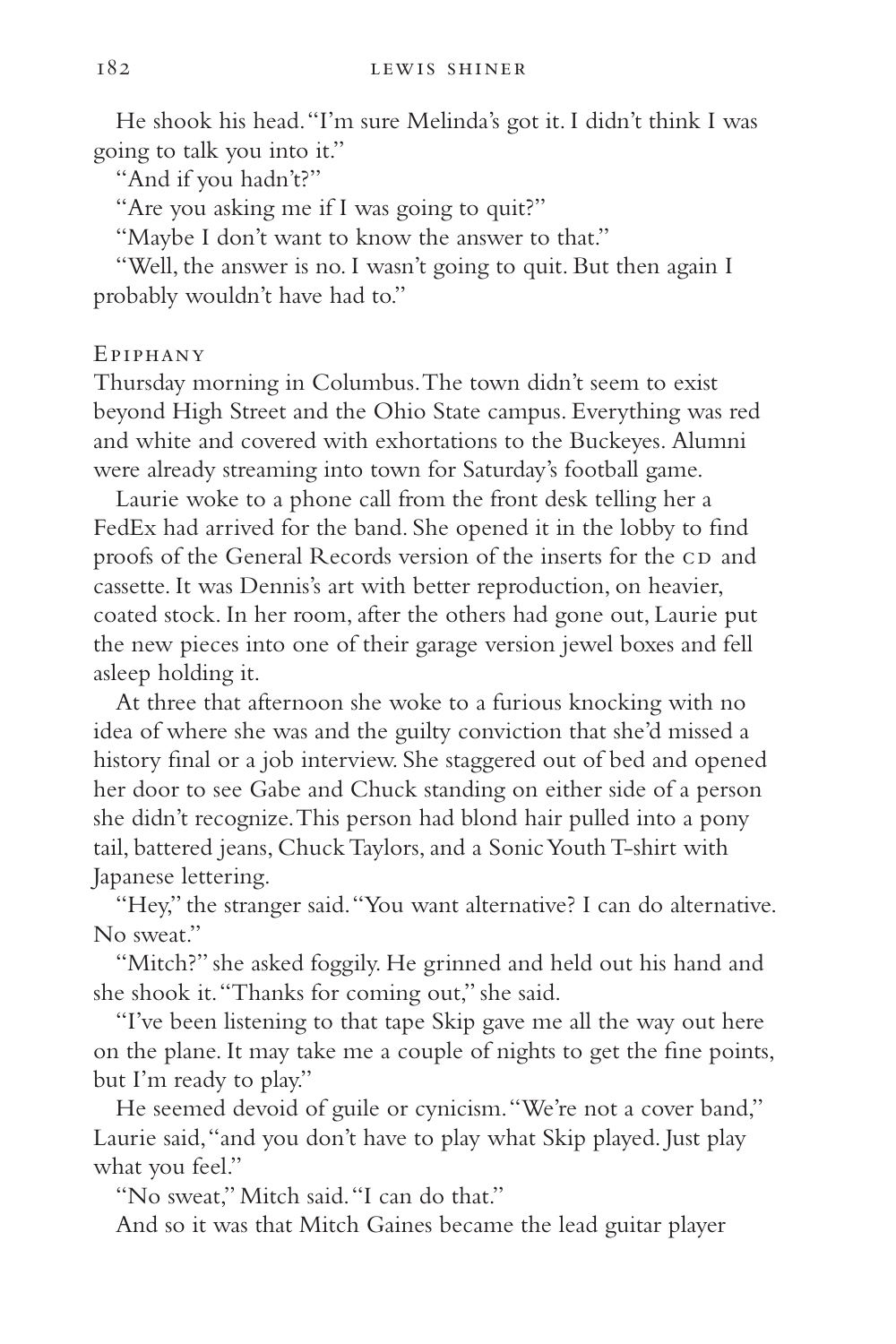for Laurie Moss and the Ticks. Laurie spent the first week gently discouraging some of his least appropriate habits: bump-and-grind theatrics, high-speed scales, shimmering chorus effects. "Sure," he'd say to whatever she suggested. "I can go with that." A limitless supply of Diet Coke seemed his only requirement.

It finally came together in a place called Club Toast in Burlington, Vermont. He'd bought a cheap Boss distortion box at Advance Music, a hangout he remembered from some previous tour, and he punched it in for the solo on "Carry On." As he got toward the end he squeezed a huge, fat, blistering note out of his B string and stood there and watched it hang in the air, and instead of chasing it with a flurry of 32nd notes, he let it decay into a whoop of feedback and then he slowly took it home, making every stroke of the pick count. The crowd liked it better than anything else he'd done all night, and their applause lit him up like a pinball machine.

"Mitch Gaines, everybody," Laurie said. "He gave up a lucrative career in junk bonds to be in my band. Let him know he did the right thing."

After the show, Mitch introduced them to the Waffle House tradition. There was not, in fact, a Waffle House in Burlington, but Mitch explained that even a Denny's would do in a pinch, and they found one in South Burlington. Laurie, who had never cared for breakfast, discovered that she'd simply been eating it at the wrong time of day. Dennis got a trencherman's platter with ham and eggs and toast, Gabe got an English muffin, and everyone else, including the two Trinity College girls who'd appeared in the van, got waffles.

"That was weird, tonight," Mitch said with his mouth full, holding up his Diet Coke glass for another refill.

"'Carry On?'" Laurie asked.

"Yeah. It was like I was trying to paint a portrait with a four-inch brush. My guitar teacher would have hated it."

"I don't think you need a guitar teacher," one of the girls said. She'd left the club with Dennis, then somehow ended up sitting next to Mitch. Dennis kept staring at Laurie like it was her fault.

"Yeah," Mitch said, "but the thing is, it was fun. I can't remember the last time it was that much fun."

Now that he mentioned it, Laurie thought, it hadn't been much fun for any of them for a while. Waiting every night to see what kind of mood—artificial or otherwise—Skip was going to be in, watching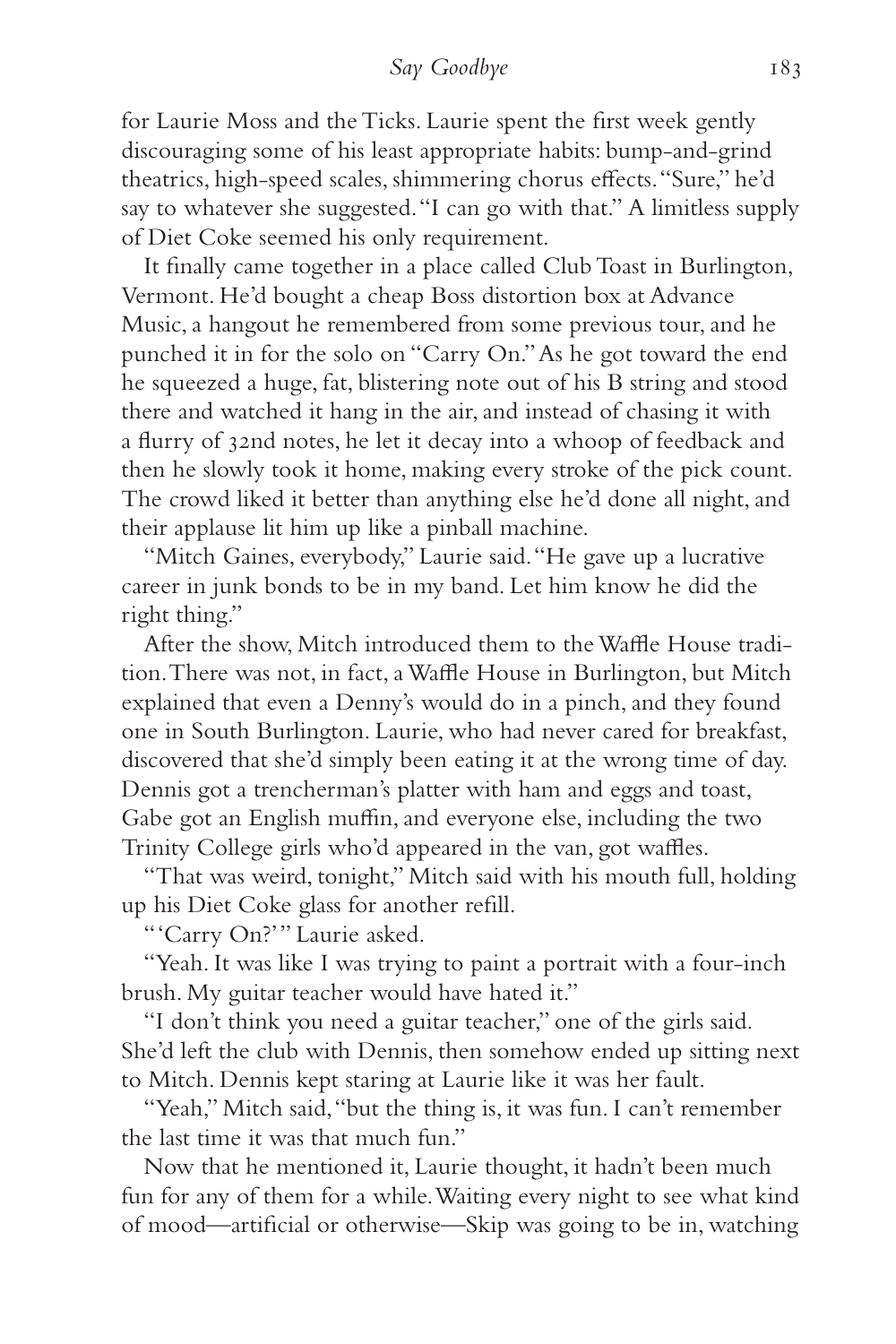Jim slowly sink in despair, worried more about hassling with the managers than how the band sounded, waiting for the inevitable end.

And now the unimaginable had happened and it turned out not to be the end after all.

Laurie wound up with Dennis and Gabe in her motel room that night. As with the other infrequent nights when sex became an issue, the band seemed to mysteriously work out the details so that Laurie was in the other room when it happened. But it was happening more often as the band generated word of mouth, and soon, she thought, things might become interesting.

By 11:00 the next morning the girls were gone and the van and the trailer were packed. They pulled out of the parking lot and Mitch said, "So, like, where to now?"

In a week it had become Mitch's daily ritual, at first annoying and already indispensable, his refusal to look at an itinerary no more than a symptom of his ability to live completely in the moment. "Red Bank, New Jersey," Chuck said.

"Cool. Let's do it."

In another week the band had gelled around Mitch in a way that had not been possible with Skip, the Living Legend, who drove his own car and did no dog and pony shows. "No sweat" had become the band's mantra, Diet Coke au van its official drink, and Laurie found herself fantasizing about waffles and syrup as soon as she stepped off the stage every night. Mitch's interests were diverse and inexplicable, and the band found themselves on outings—to the Harley Davidson plant and museum outside York, PA, where Laurie thought of Blue; to Freebody Park in Newport, Rhode Island, where Dylan had turned the Folk Festival on its ear; to every aquarium within an hour's drive of their itinerary.

But the real difference was on stage, where the songs got tighter as the band loosened up, talking to each other and to the audience, finding the rhythm of their new composite personality. They added a couple of 80s teen anthems that Skip had always refused to consider: Bon Jovi's "Livin' On A Prayer" on odd-numbered nights, Pat Benatar's "Love Is A Battlefield" on evens. They dropped "Tried and True" and "Fool's Cap" and "September 19th" and Laurie wrote new, faster songs to replace them.

Suddenly the crowds were bigger and women were following them to the local Waffle House equivalent almost every night. If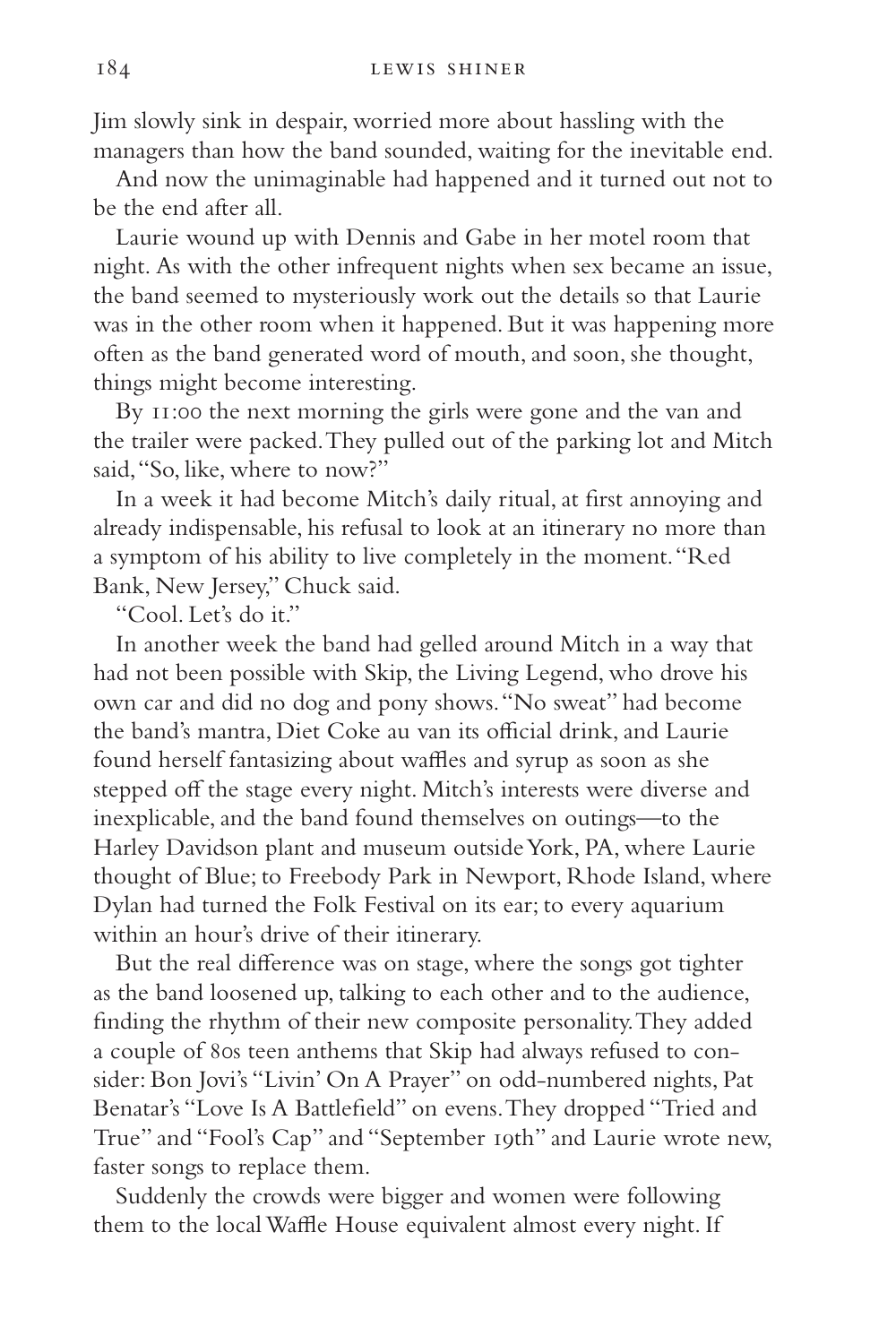Laurie had permitted them the slightest opening, there would have been boys following *her* there as well. Skip had left a bad taste in her mouth, however, that she preferred to nurse with waffles rather than something from the dessert cart. Meanwhile, in the motel room afterward, that which had once promised to be interesting went all the way to disruptive, and she eventually learned to sleep with a pillow over her head.

# **NOTICES**

In York on Monday, October 23, Melinda faxed their first batch of reviews to a Kinko's where Laurie read them in amazement. Out of the six, four were very good, one was mixed, and the *LA Reader* was a full-on rave:

"*Of The Same Name* doesn't defy trends, it refutes them. It's as timeless as the Band's second album or Crowded House's first, a seamless, heartfelt pop record that deserves to be popular, gigantically so."

*Rolling Stone* gave it three and a half stars and called it "a promising debut marred only by a certain narrative distance and a lack of cohesion among the songs." They noted that "songwriting legend Skip Shaw makes an unexpected appearance, co-writing three tracks and contributing tasteful, stinging guitar." Laurie's voice, "at its best, as on 'Carry On,' 'Neither Are We,' and 'Angel Dust,' conveys late-night weariness, wisdom, and a wealth of compassion."

At the bottom of the stack was the piece I'd written about Laurie for *Pulse.* In it I used the word "naked" to describe the emotion in her voice.

When I first typed the word, early in the first draft, I saw that I'd crossed a line. If Barb read the story she would know it too. I'd gone from journalism to flirtation, from professionalism to self-service, from faithful husband to potential cheat. I lay in bed that night and asked myself if that was what I wanted to do. Every time I said the word "naked" to myself, my heart raced, and I saw that I was going to do it whatever the risk, whatever the cost.

Barb had never made it a point to keep up with my music journalism; she had ideas for any number of medical thrillers she'd have preferred me to spend time on. When my contributor's copies of *Pulse* showed up one Saturday, however, something made her open the envelope. She was reading the story when I came in from shopping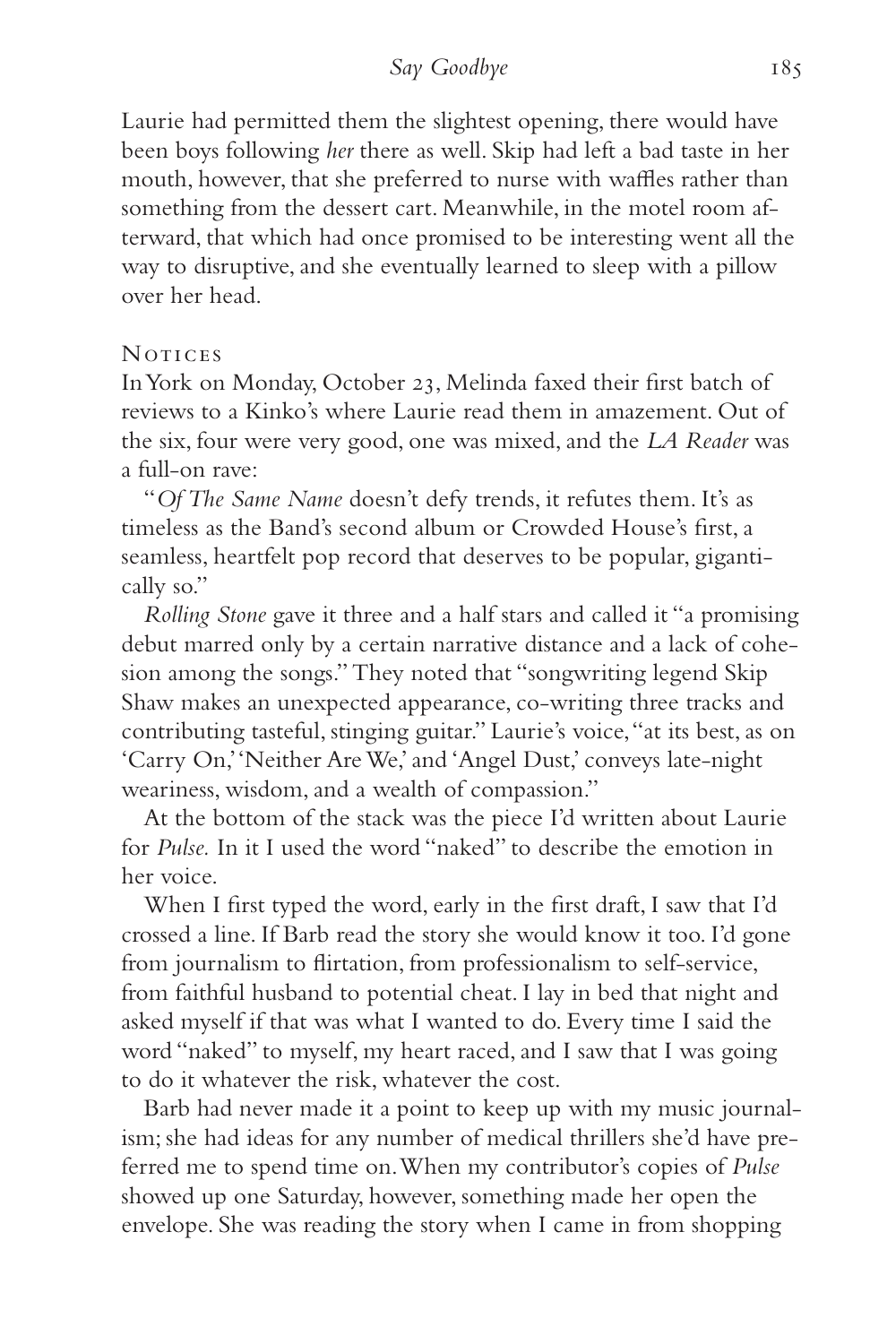and I could see the tension in her neck. I felt like I'd been caught in a lie. I put the groceries away while listening intently to her every movement in the next room. The smack of the magazine hitting the coffee table was clearly audible. I stood in the doorway and tried to seem casual as I asked, "So, what did you think?"

"What did I *think*?" she said. Her eyes were brutal. She went to her study and slammed the door.

I'd given Tom a bag of canned goods and he'd been carrying the cans, one by one, over to the pantry and stacking them in front of the door. "Is Mommy mad?" he said.

I said "Yes" around the lump in my throat, afraid he would ask me why.

He only nodded and said, "Can I have a Dr. Pepper?"

Over a year later, in email, I ask Laurie about "naked."

"I remembered talking to you when I read the article," she answers. "Did I think you were flirting? Yes. If you want the truth, it gave me a bit of a tingle."

## I Shall Be Released

On October 31st they played a Halloween in-store at the Mad Platter in Springfield, Missouri, that pulled in over fifty costumed people and sold a dozen copies of the brand-new General Records version of the album. That night they headlined to a full house and sold another ten copies out of their own stock.

The *Rolling Stone* with their review had hit the stands, and Laurie would pick it up every time she saw it and read the review again, trying to catch herself by surprise. They had a dozen copies of it in the van, and Dennis was in the habit of pointing it out to strangers in convenience stores.

They dipped into Arkansas, then back to Knoxville, Tennessee, where they played a combination bar and laundromat called Gryphon's that removed any lingering bad taste from the prior trip. After that came four dates in North Carolina. L'Shondra's brother, who programmed for Data General, met them in Raleigh and drove them around the Triangle. It was a relief to see anyone with a tangible connection to anyone they knew from their former lives, and Laurie was impressed by an entire complex of cities that was only intermittently visible through the dense growth of pine trees.

From North Carolina they had two days to get to New York City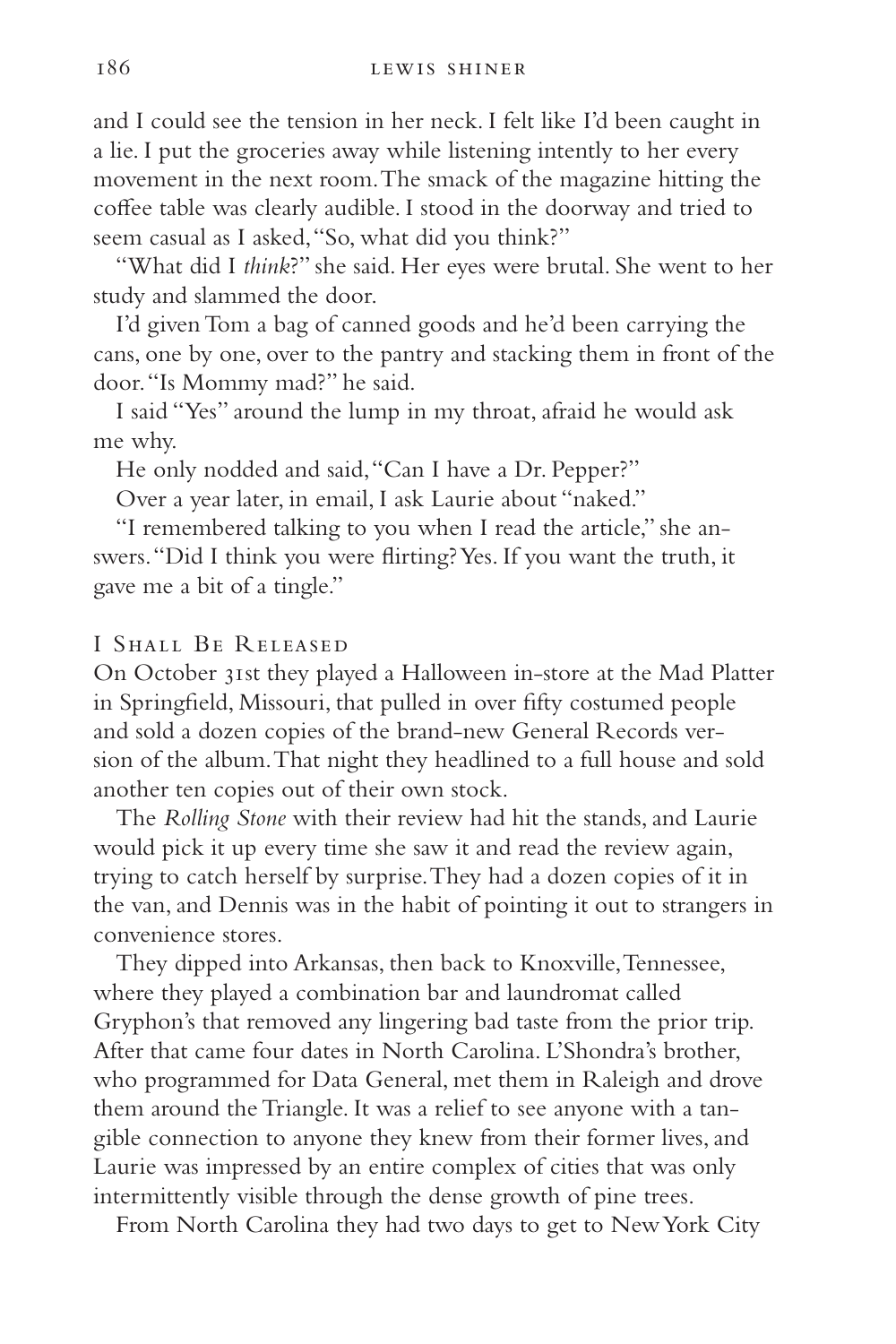for their official corporate-sponsored record release party at the Bottom Line on Sunday, November 12.

Mitch had a laundry list of places to see in New York, from the Guggenheim to the Apollo Theater, from the Museum of tv and Radio to CBGBs. They left the van at the Empire Hotel's garage on Saturday afternoon and stayed up most of the night. Late Sunday morning, while the others took the 'A' train to Harlem, Laurie went by herself to Central Park and sat on a bench and listened to a jazz band play under a tree.

The music made her think of Grandpa Bill, and she wished he could be there to see her hour of triumph. She wasn't scheduled for Letterman and she wasn't staying at the Plaza, but last night she'd seen her album in the Virgin Megastore and in a couple of hours she would be doing an acoustic set on wnyc followed by a showcase at the Bottom Line, one of the most famous clubs in the world.

A sense of correctness filled her. She was where she belonged, doing what she was meant to do, with people she had come to love. Today was good and there was no reason to think tomorrow would be anything but better. Nothing had guaranteed her this day, and she was grateful for it. At the same time she knew she'd worked hard to earn it, and each new set of reviews told her she was not crazy to think—perhaps—she might almost deserve it.

# The Bottom Line

There were eight for dinner at Virgil's, a crowded, noisy barbecue place near Times Square: the band, including Chuck; Melinda, who'd flown in for the occasion; Ross Claybeck; and the head of General's New York office, Dominick Fetrillo. Ardrey was tied up, Claybeck said, though he would be there for the show.

Fetrillo was in his fifties, heavyset, with receding gray hair in the inevitable industry pony tail, a black silk shirt and a leather jacket. After shaking hands with everyone, he sat back and said next to nothing. The noise level kept conversation to an awkward minimum in any case; Dennis and Claybeck talked pro football, Fetrillo asked if the hotel was all right, Melinda wanted to know what General was doing about triple-A radio.

They took three cabs to the club, and Laurie ended up with Gabe and Fetrillo. "It's a great record," Fetrillo said, turned sideways in the front seat. "I'm a major fan."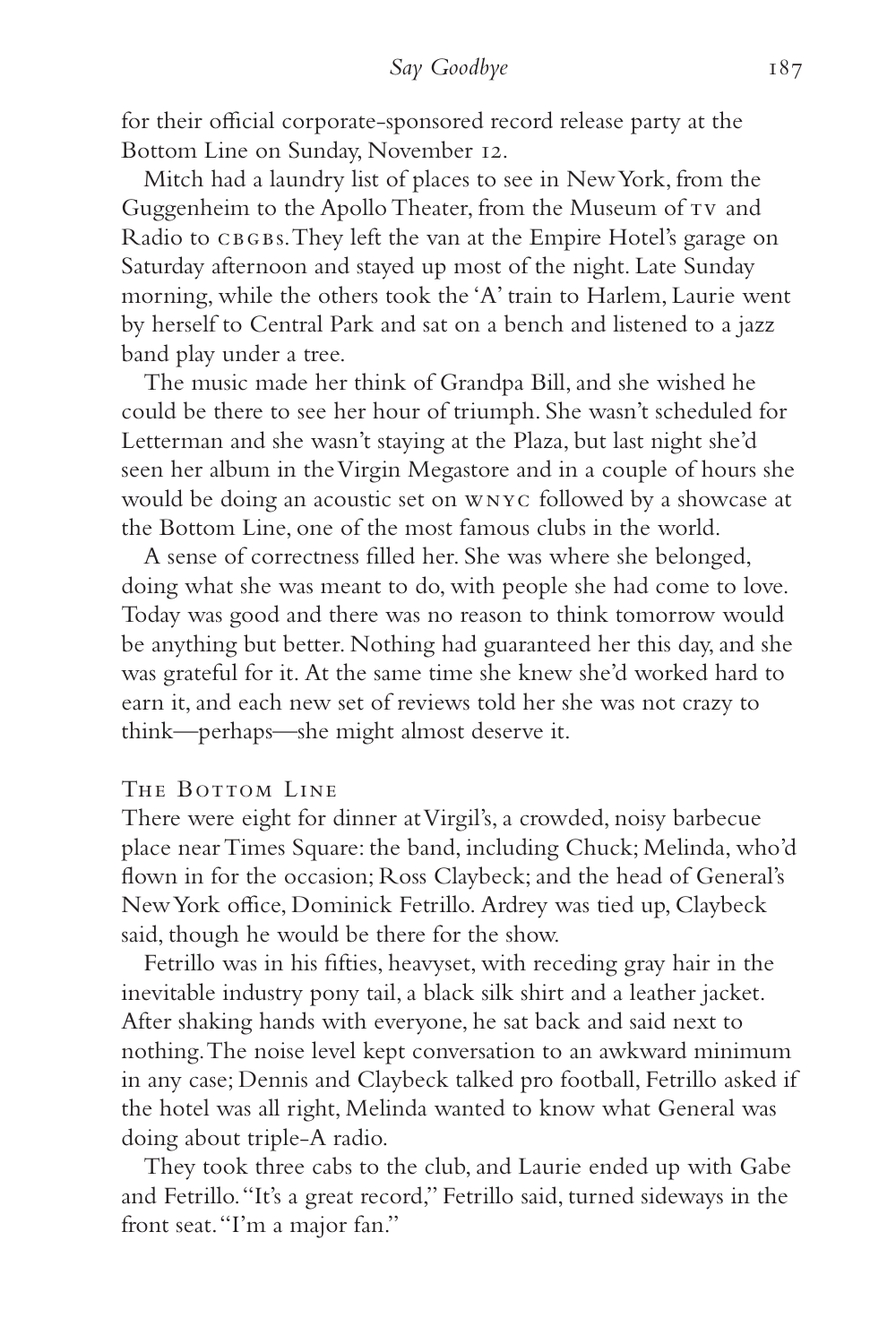"Thanks," Laurie said.

"Don't worry too much about the numbers. This is the kind of record that builds over time."

"Which numbers, exactly, are we talking about?"

"The initial orders. Ten thousand is disappointing, but hey, we're all in this for the long run. Once we break some radio and get a video or two happening, it'll take off. You'll see."

In the oddly angular dressing room of the Bottom Line, Laurie shook off Fetrillo's bad news. She would think about it later, when she didn't have something more important in front of her. Another of General's baby bands, a country-rock outfit from Missouri called the Hicks, was warming up the crowd. Mitch sat smiling in one corner, seemingly unaware that his hands were playing scales at breakneck speed, while Gabe sat in another, eyes closed, wearing his bass but not otherwise touching it. Dennis was reading the *Sporting News* and Chuck was fishing a beer out of the ice.

"So," Chuck said. "Exactly how stoked are you?"

"Fully," Laurie said. "Totally. I almost hate for it to start because once it starts it'll be over too soon."

Melinda came in, shut the door, and fell back against it, fanning herself. Her wispy red hair was up and she was wearing an ecru Donna Karan suit. "It's serious out there. You got Judy McGrath, president of mtv, you got the *New York Times,* the *Village Voice, Time* magazine, *Rolling Stone, Spin,* your friend Sid the Shark, and three or four van-chasing managers who are looking to do me out of my clients. Nervous?"

Laurie laughed. "You haven't heard us in a while."

They started off with Bob Marley's "Could You Be Loved." Laurie stepped back from her excitement and her *funktionslust,* her pure animal pleasure in doing what it seemed she had been born to do, and opened her heart. What came out was everything she'd felt in the last two months on the road: frustration, longing, fear, despair, joy, confidence, contentment. When the lights were right she could see the table down front where Ardrey now sat with Fetrillo and Claybeck. She imagined that she saw amazed delight on their faces.

"Thank you," she said when it was over, above the noise of 400 pairs of wildly applauding hands, "this is the new single," and they tore into "Angel Dust." Mitch, in brand-new blue jeans and a brandnew flannel shirt, played without a trace of calculation or artifice,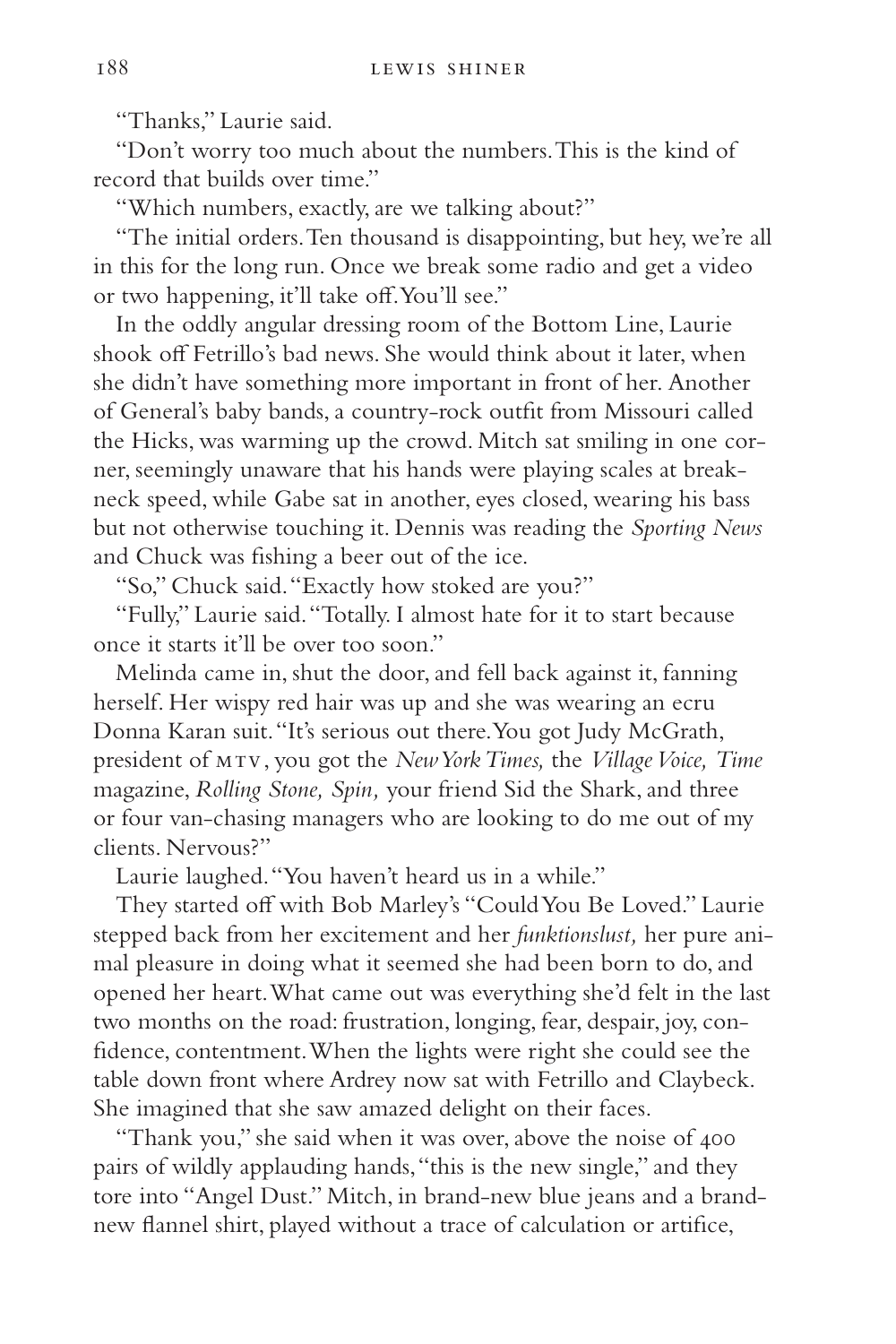setting loose one flock of notes after another to circle the room and batter at the doors and windows. They did a pair of Laurie's new songs, and "Neither Are We," then went into "Fools Cap" and most of the rest of the album, wrapping up with "Carry On."

A standing ovation brought them back to play "Get Ready" and "Midnight Train." They said their good nights and left the stage again and once more the crowd brought them back.

"Thank you," Laurie said. "I can't possibly tell you how much fun this is. But we really have to go, so we're going to leave you with my favorite song." She played the opening A to F# and the band fell in behind her. "This is by Tonio K." She let the music build and then started to sing about the end of innocence, the passing of an age that would never come again. "'Blow a kiss and dry your eyes,'" she sang. "'Say goodbye.'"

Down the river

They hugged each other wordlessly in the dressing room. They all knew how good they'd been. Laurie was proudest of the kind of band they'd become since Skip left, the kind of band that played best when it counted the most, a band that was not afraid of its own possibilities.

Chairs appeared for them at the big table down front. "Sit and relax a minute," Melinda said. "We'll meet and greet once you've got your breath back."

Champagne arrived and everyone drank to Laurie Moss, even Laurie Moss herself. And at that moment, before the flush had subsided, in front of two vice-presidents of General Records and a room full of the most important journalists in popular music, Mark Ardrey said, "So where's Skip?"

All eyes at the table turned to Laurie.

Laurie looked at Melinda, who shrugged. "I thought he'd be back," Melinda said. "Like the proverbial bad penny."

"Excuse me," Ardrey said, "but is anybody going to answer my question?"

"Skip," Laurie said, "is no longer with the band."

"And Jim?" Ardrey asked.

"He went home to his wife and kid. Mark, what's the matter with you? Where's your sense of timing?"

"*My* sense of timing? Who waited for her showcase at the Bottom Line to inform her record company that her band has broken up?"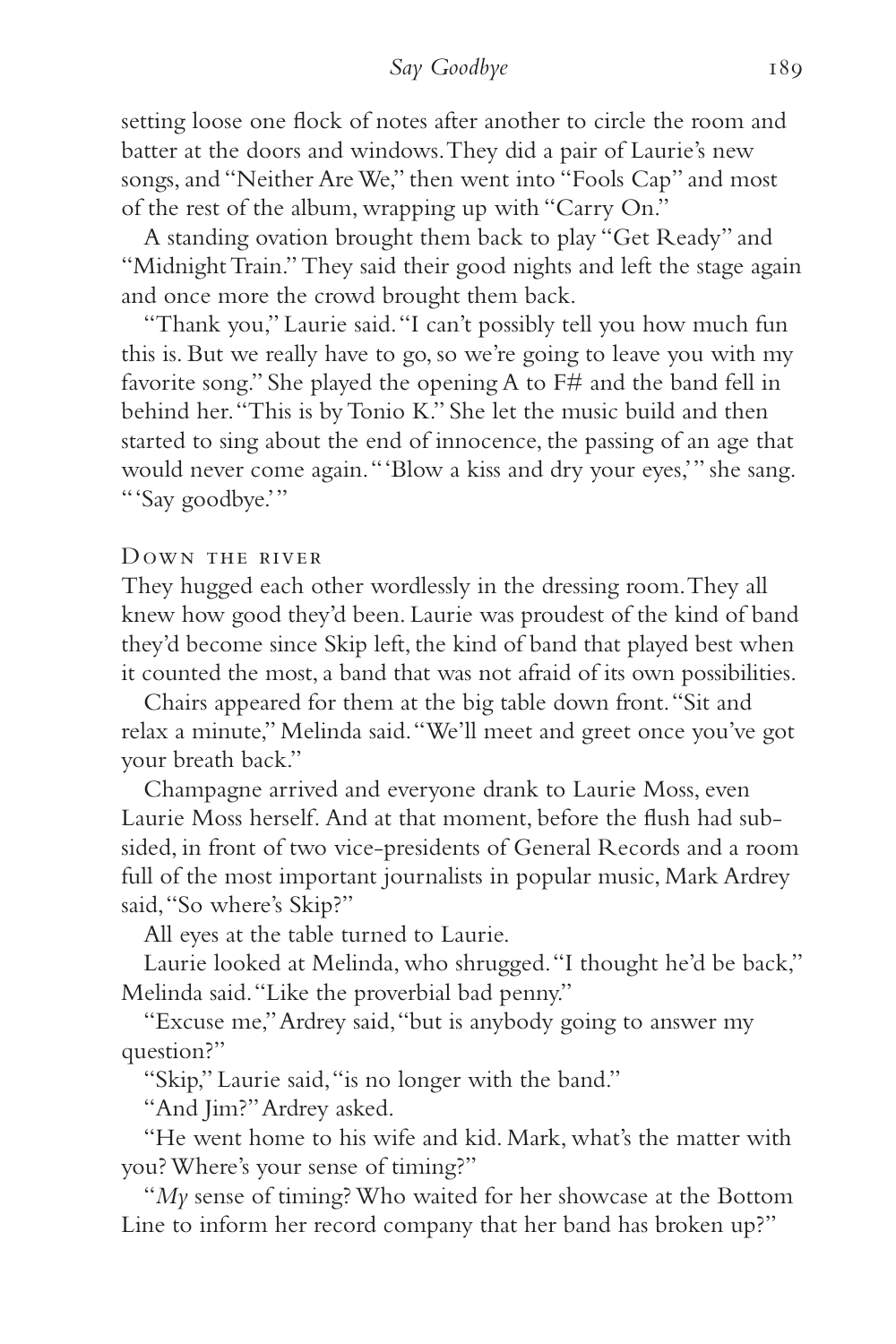Laurie looked around the table. The executives all seemed to be in neutral, waiting for a clear victor to emerge.

Gabe leaned forward, batting a stray dreadlock away from his face. "I saw you sitting out here while we were playing. Did this sound like a band that's broken up? With all due respect to Jim and Skip, who are both friends of mine, this lineup here kicks the old lineup's ass, and has been kicking it every night for the last five weeks."

"And let me remind you," Melinda said, "that the contract specifically states that anybody in the band, with the exception of Laurie, can be removed or replaced without notice to the Label."

"Goddamn right," Dennis said, as if proud to be so expendable.

Laurie's heart swelled in her throat. It would have been one of her proudest moments if Fetrillo hadn't picked that moment to ask, "What about the video?"

"What about it?" Laurie asked.

"How can we run that video," Fetrillo said, "without Skip in the band? Hell, you didn't even play the fucking song tonight."

"It was the second song," Laurie said. "And Skip doesn't sing on 'Angel Dust'..."

Another apocalyptic silence fell over the table.

"Oh no," Laurie said.

Now everyone was looking at Ardrey. "What's with this 'Angel Dust?'" Fetrillo said.

"You didn't," Laurie said, remembering Patrice's strange insistence on getting shots of Skip singing. From the corner of her eye she saw an expensively-dressed woman with chin-length brown hair start to approach the table, then think better of it. "Tell me you didn't," Laurie said.

"CMJ passed on 'Angel Dust," Ardrey said. "So did мтv. But CMJ was interested in 'Don't Make Promises.' Some kid there is a big fan of Dylan and Tim Hardin and Skip Shaw."

"I know," Laurie said. "He brought one of Skip's albums to an interview where Skip didn't show up."

"We looked at what we had, and there was all this great footage Patrice shot of 'Don't Make Promises.' The storyline works just as well with that song, so we did a re-edit—"

"Without telling me," Laurie said.

"We just wanted to see what it would look like. Then things got out of hand"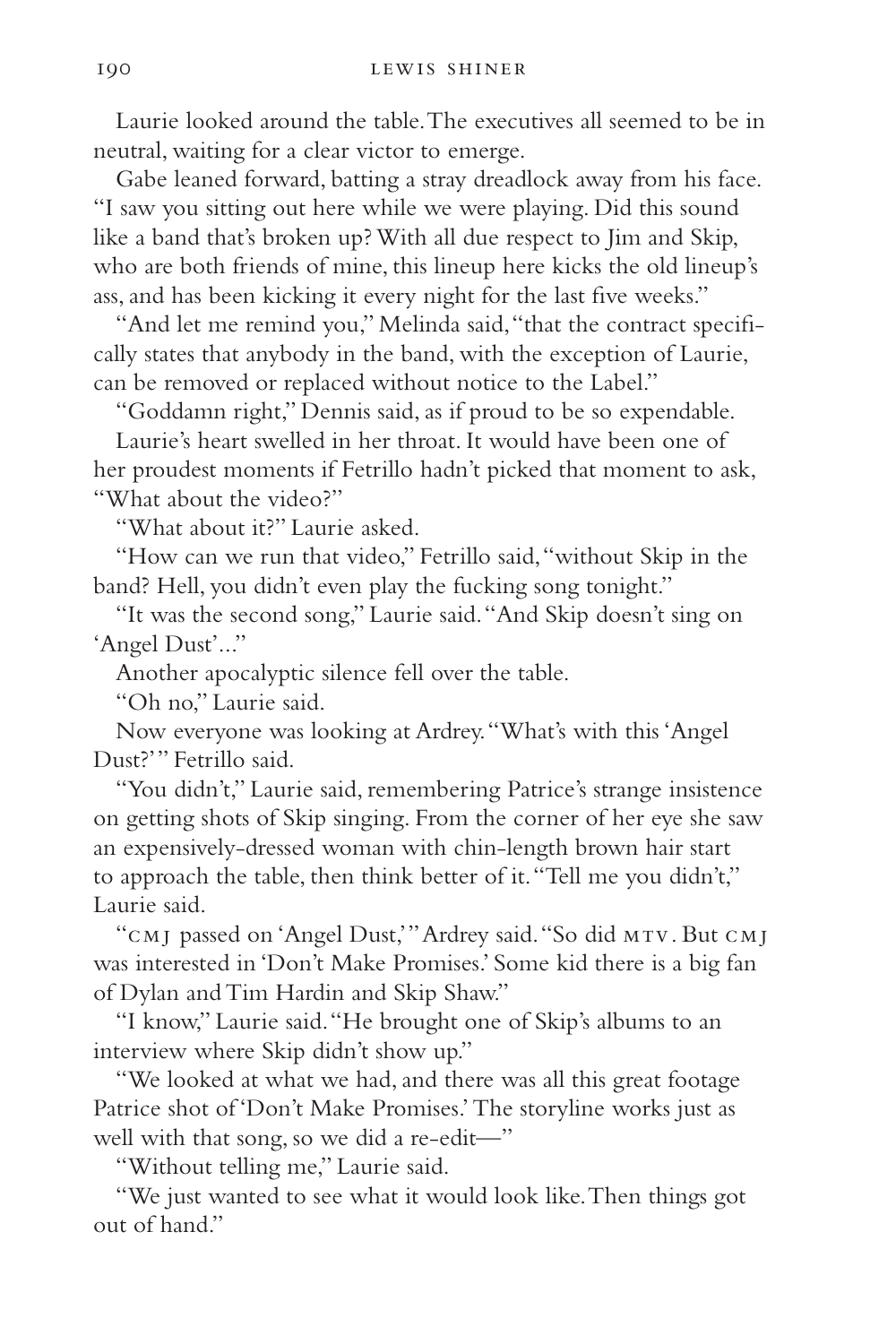"The contract says—"

"Let's be realistic," Claybeck said, finally entering the fray. "It's a little late for you to give back the advance and us to unmanufacture the records. You can take us to court if you want, but we think VH-I is going to add 'Don't Make Promises' next week. You're going to have a hard time convincing a jury that getting a video on  $v_{H-I}$ actually hurt your career."

Laurie had never thought of herself as part of the demographic for vh-1—or Lifetime or qvc, for that matter. And the band's audience was not, in her experience, made up of forty-year-olds with cell phones and sport-utility vehicles.

"This makes sense," Ardrey said. "vh-1 is very big on women in rock. And a cover song is always a good way to break a new band. We've got this all mapped out. I mean, I can see the two of you on the cover of *Rolling Stone,* like Buckingham and Nicks or something. But we need Skip back to pull it off. Do you know where to get hold of him?"

Laurie sat for a long time trying to find words, any words, to say to Ardrey. When she absolutely and finally could not find them, she got up and walked to the dressing room.

Melinda found her there, sitting on her amp with her back to the door, winding cables into pathologically neat rolls. "Look," Melinda said, "I'm not going to tell you they're not assholes."

"That's something, anyway."

"All I want to say is that they're the assholes who have both hands around the neck of your career. This is not the plan we originally came up with, but it's not a bad plan. vh-1 sells records."

"This isn't about vh-1. I'm okay with vh-1. It's about Skip."

"He's been in the band for a year, and only out of it for five weeks. Would it be that impossible to coexist with him for a few more months? Long enough to get some publicity out of this?"

"Melinda, he was shooting heroin. He was missing sound checks and it was only a question of time before he started missing gigs. He was bound and determined to screw up, he'd invested his whole being in it. You heard what this band has turned into with Mitch. You can't expect me to throw all that away."

"I hate to be the one to tell you this. Good does not necessarily sell records."

Laurie stood up and turned around. "It's been a long night. I've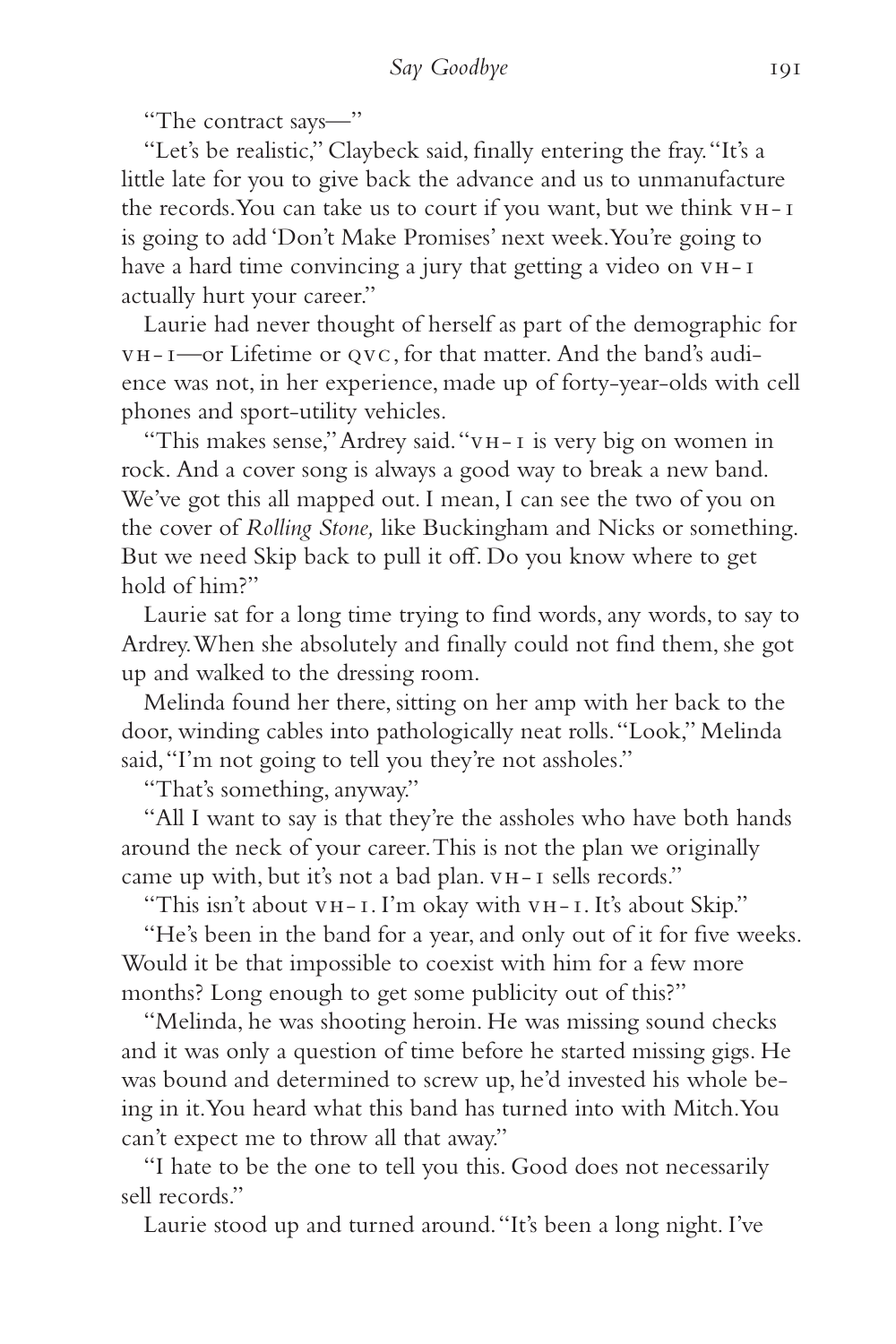been on an emotional roller-coaster all day, and right now I feel totally ambushed and betrayed by General Records. This is probably not the night for us to have this discussion."

"Tonight's the night. The entire corporate muscle of General Records is out there ready to flex for you. If you can find it in yourself, you need to go out there and try to work with them."

"Don't make me do this."

"I can't make you do anything. All I can do is what you pay me for, which is to give you advice and back you up. You did notice me backing you up, out there."

"I noticed. Thank you."

"I'm asking you to try, that's all. To make an effort."

Laurie followed her back to the big table down front. They both sat down. Too late, Laurie realized that she felt the same way she had the night Skip quit, far beyond caring about the consequences of her actions.

"I'm sorry," Ardrey said, "that we surprised you like that."

"You didn't surprise me, Mark," Laurie said. "You sold me out. You know I didn't even want that song on the album. Neither did Skip, for that matter. So you went behind my back and made it a single, and you didn't tell me about it because you knew I wouldn't agree. And now you want Skip back in the band for the sake of the video, as if a band was made out of Leggo blocks and you could just take one piece out and put another one in and it wouldn't matter. You think your professional judgment is more important than my instincts and my feelings. Guess what? You're wrong. And if you can't appreciate what we did up there on stage tonight, then you're also an idiot."

She went back to the dressing room for her guitar and her amp. She had her hands balled up into fists because she didn't want Ardrey to see her shaking. She got all the way out to the van before she started crying, and by that point she had no idea who or what the tears were for.

By the time Mitch and Dennis and Chuck and Gabe had loaded the rest of the equipment, she had dried her face and blown her nose. Everyone got in the van and Dennis started the engine. For a painfully long time they sat and listened to it idle.

"So," Mitch said at last. "Where to now?"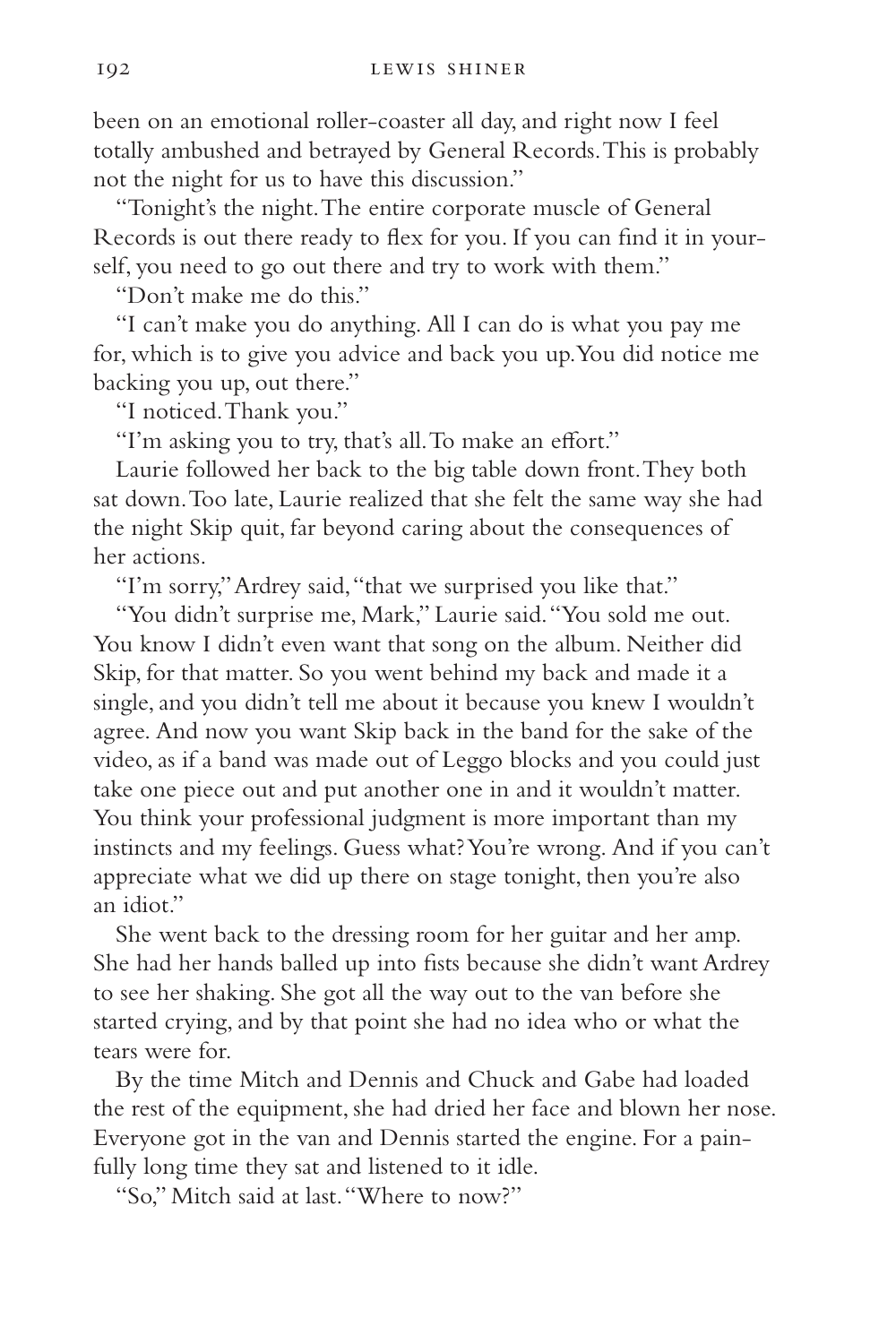# TWO BAD MICE

When Laurie was three years old, her favorite book in all the world was Beatrix Potter's *Tale of Two Bad Mice.* She never tired of the simple story: Two mice named Tom Thumb and Hunca Munca sneak into a beautiful doll's house one morning, tempted by the lusciouslooking food they see there. Then they discover the food is made of plaster, and the fire is nothing but paper, and the knives won't cut anything. All their dreams turn out to be an illusion, a fake. At that point, Potter says, "there was no end to the rage and disappointment of Tom Thumb and Hunca Munca."

"That was my mantra after the Bottom Line," Laurie tells me in email. "I didn't actually trash a hotel room or carve up Mark Ardrey voodoo dolls, but the world was a different place."

She had the persistent feeling that the walls around her were made of tissue paper, that the sky through the windshield of the van was only a projection, that every time she spoke she was only lip-synching to a soundtrack that cleverly anticipated her every word. If the one hour out of every day that she was on stage continued to bring transcendence, the remaining 23 weighed increasingly heavy. She found herself waking up in the middle of the night, her mind roiling with things she wanted to say to Ardrey or Claybeck, or changes she wanted to make to the set, or panicked thoughts about Grandpa Bill, that kept her from getting back to sleep for hours at a time.

On a somewhat more positive note, vh-1 began to play "Don't Make Promises." As a direct result the album bubbled up to number 89 on Billboard's Hot 100 for the week before Thanksgiving, then dropped off again, annihilated by new Christmas product from the Stones, Melissa Etheridge, and Smashing Pumpkins.

The buzz, however brief, was enough for Melinda to land them an opening slot on the Spin Doctors' tour that would start in January of 1996. And General agreed to a video for "Carry On," to be shot right before the band joined the tour. In the meantime they finished the rest of their scheduled gigs, winding up at the Hurricane in Kansas City on Saturday, December 23.

During Billboard Week, as the band called it, Laurie relented and put "Don't Make Promises" back into the set as a duet with Mitch. Mitch's voice was a sweet tenor, very different from Skip's, yet the crowds responded with happy recognition to the opening lines and it seemed curmudgeonly to take that away from them.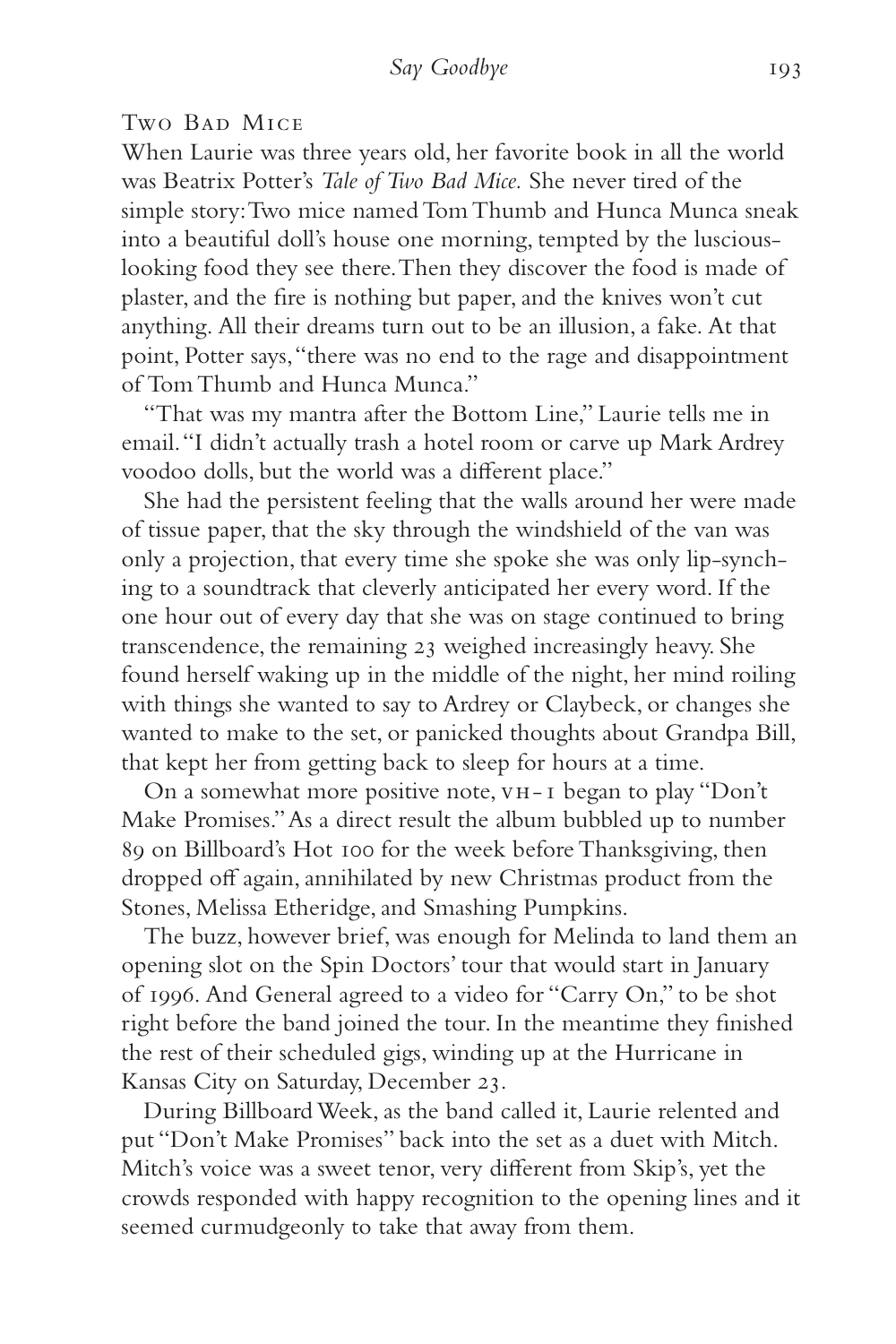The crowd in Kansas City loved "Don't Make Promises" and everything else the band did, brought them out for three encores, and swarmed over them after they left the stage. It seemed an auspicious way to leave things. After waffles the band drove out to see the Christmas lights at the Plaza, then dropped her at the airport, sweaty and exhausted, to wait for her predawn flight to San Antonio; they planned to catch a night's sleep and head out to LA.

"I'm going to miss you guys," she said, hugging each of them. "Please drive carefully."

"No sweat, Crunch," Mitch said. "See you in two weeks."

## The big C

Laurie's mother met her at the airport and surprised her by taking her straight to Methodist Hospital. Laurie had cleaned up as best she could in the Kansas City airport but still felt like a refugee. "This isn't what I had planned," her mother told her. "But the doctors wanted to operate today and that seemed more important than making tamales. You must be exhausted."

"Is it cancer? Why didn't you tell me?"

"He made me promise. He said I could call you as soon as he woke up afterwards. He didn't know they were going to do it while you were actually here. Yes, they think it's cancer. They're supposed to take out part of his liver."

It had been a year since she'd seen either one of them, and if her mother seemed mysteriously transformed into someone older, plainer, and less gender specific, it was nothing compared to the changes in Grandpa Bill. He'd lost so much weight that previously hidden bones and musculature now pushed out against his papery skin. There was, in particular, a hard line around his jaw that she didn't remember ever seeing before. He seemed distracted, as if he were listening to voices in another room, and Laurie realized that the science fiction metaphor had become literal, that he had been taken over by an alien being, a cancer, and that it was speaking to him in a language of pain.

"Hello, sweetheart," he said. "You weren't supposed to see this."

She leaned across the hospital bed to hug him. "And you weren't supposed to see me until I showered. Will I approve of your doctor?"

"I dearly hope so." When he talked, Laurie could see the raw gums where they'd made him surrender his upper plate. It was a final, casual insult that robbed him of his dignity when he needed it most.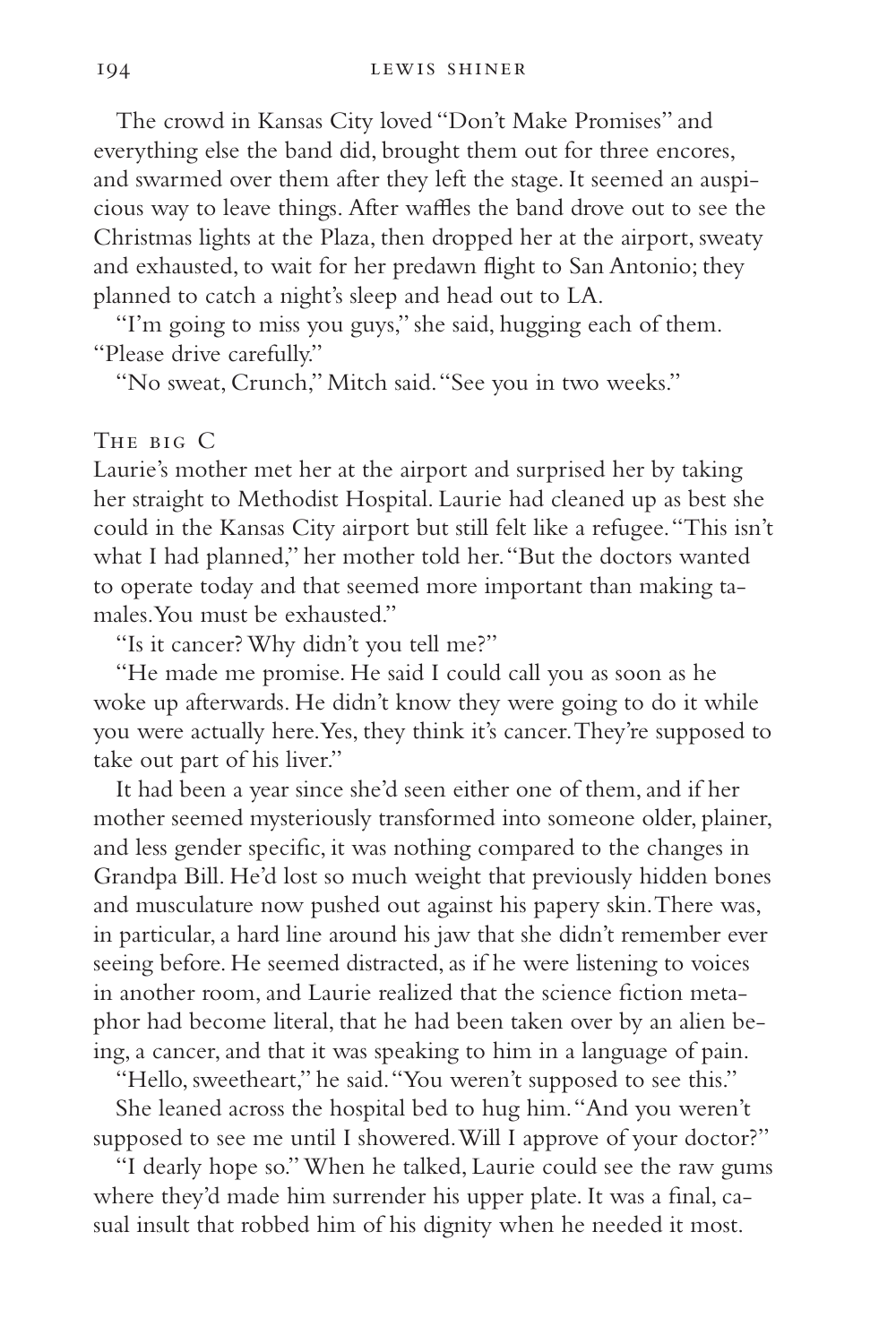## *Say Goodbye* 195

Nurses kept coming in and out of the room to take his blood, check his vitals, give him a pre-op shot. Laurie had been there less than half an hour when orderlies arrived to take him to the or. Laurie and her mother walked him as far as the double doors and then, squeezing his hand one last time, they watched him go on without them.

They sat in the surgical waiting room. Laurie, in a daze, tried to consider the possibility that she might not see him alive again. It didn't seem credible.

"I knew I couldn't stop you from coming," her mother said. "I would have if I could. I didn't want you to see him like this. It would have been better to remember him the way he was."

"This isn't going to change any of my memories, Mom. This is just the way things are."

"I don't like the way things are." Laurie's mother shook her head. "Now I sound like you. When you were a little girl you would get something in your head and never let it go. I remember you used to ask me every summer why we couldn't stay up all night and sleep all day. You would say, 'why go to sleep when it's finally getting nice outside?' I would say, 'That's just the way things are,' and that was never good enough for you. Now look at you. You finally got your way—up all night, every night. You look so tired."

Laurie's eyes fluttered shut and she willed them open again. "I *am* tired."

"I remember your senior year in high school. Up all night fooling with the guitar, the teachers sending notes home because you were falling asleep in class."

It seemed to Laurie that her mother was not criticizing, but simply come unstuck in time, floating away from an unacceptable present. She managed to avoid it for two and a half hours, asking Laurie if she remembered a former neighbor or a trip to the zoo when she was still in a stroller, never once mentioning Grandpa Bill or Laurie's father.

When the doctor came in, he looked so hesitant that Laurie's heart stopped. She felt the edge of a darkness so black that it did not seem survivable. "He's doing fine," the doctor said, though his troubled look didn't go away. He pulled up a chair and said, "I don't know what to tell you. We couldn't find any cancer in his liver. The spot is there on the X-rays, but there's no sign of anything on the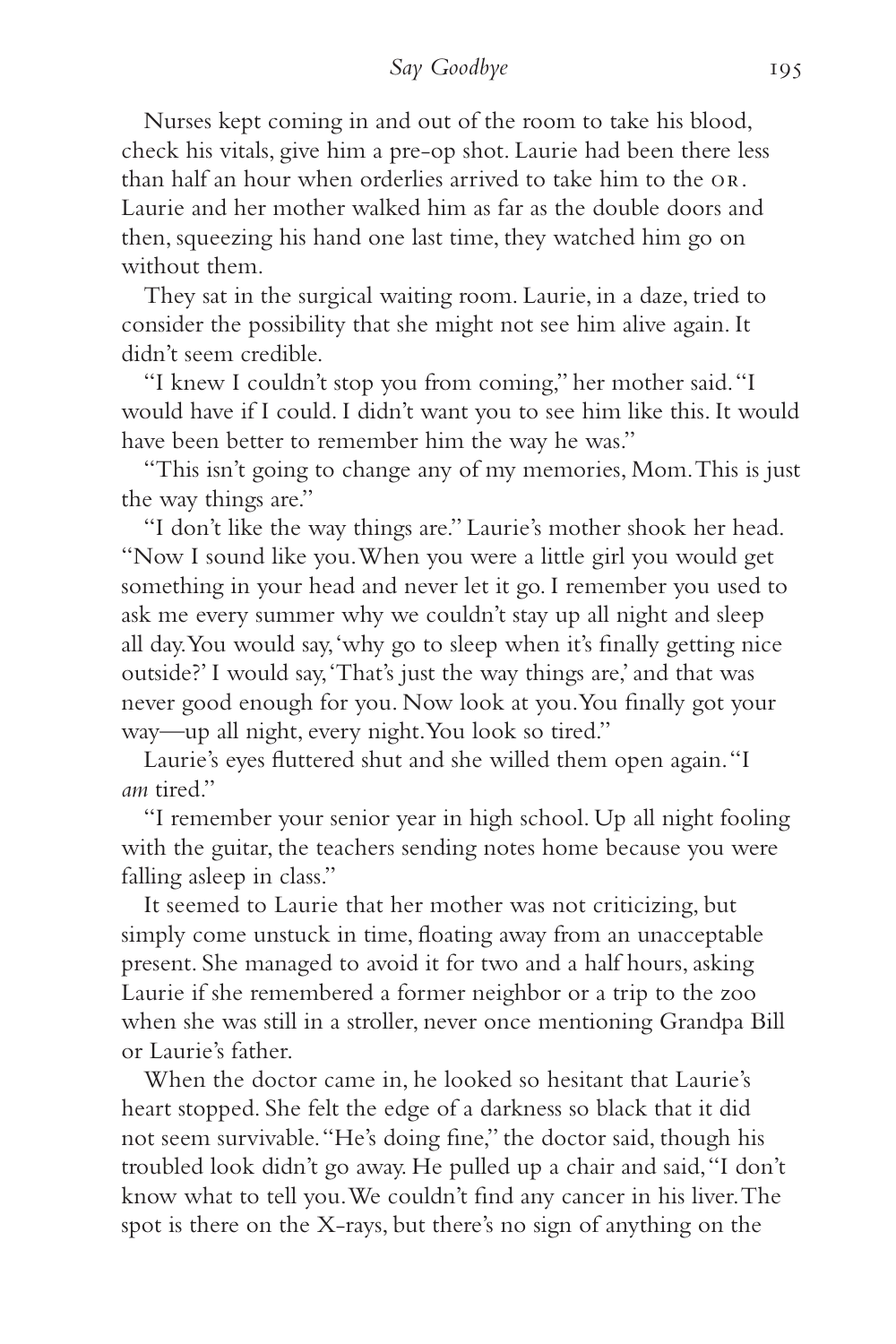liver itself. I lifted it up and checked the anterior side, but there's simply nothing there."

"That's good," Laurie said. "Isn't it?"

"It might be, except that the blood work and all the other signs indicate the presence of cancer. If it's not in his liver, it could be anywhere. It could be systemic. We just don't know."

"What are you saying?" Laurie's mother asked.

The doctor sighed. "My opinion...my *opinion* is, the cancer has spread throughout his system. I had hoped that the cancer was localized in the liver, based on that X-ray, and that we could get enough of it out to prolong his life."

"How long?" Laurie asked. "How long does he have?"

"You have to remember that I may be wrong. I don't think so, but he may have a number of years yet."

"And if you're right?"

"My guess would be weeks. I would be surprised if it were much more than three months." Then, almost as an afterthought, "I'm sorry."

He sat, as if waiting to see how bad the reaction was going to be. When no one started screaming, he smiled uncomfortably and walked away.

They kept Grandpa Bill in the hospital for five days, and when they let him go home, Laurie moved into the spare bedroom of his house. When he felt strong enough to sit up, they played canasta, a game he'd taught her twenty years before, and the rest of the day they watched wildlife shows on cable. At night she would rent vintage gangster movies, from the 1932 *Scarface* to *The Godfather,* and when his eyes hurt she would read to him. For all his sophistication, he was a Texan in his heart, so she read from J. Frank Dobie's *Apache Gold and Yaqui Silver,* his favorite.

She didn't tell any of her friends she was in San Antonio, and on New Year's Eve she and her mother and Grandpa Bill watched a swing band special on public TV and then listened to some of his 78s: Fletcher Henderson, Duke Ellington, and his all-time favorite, Louis Armstrong. At midnight they sang along to Lombardo's version of "Auld Lange Syne," scratches and all.

On Monday, January 8, he was scheduled to move into a nursing home where he could get full-time care. Laurie's mother couldn't afford to quit her job to take care of him, not to mention the fact that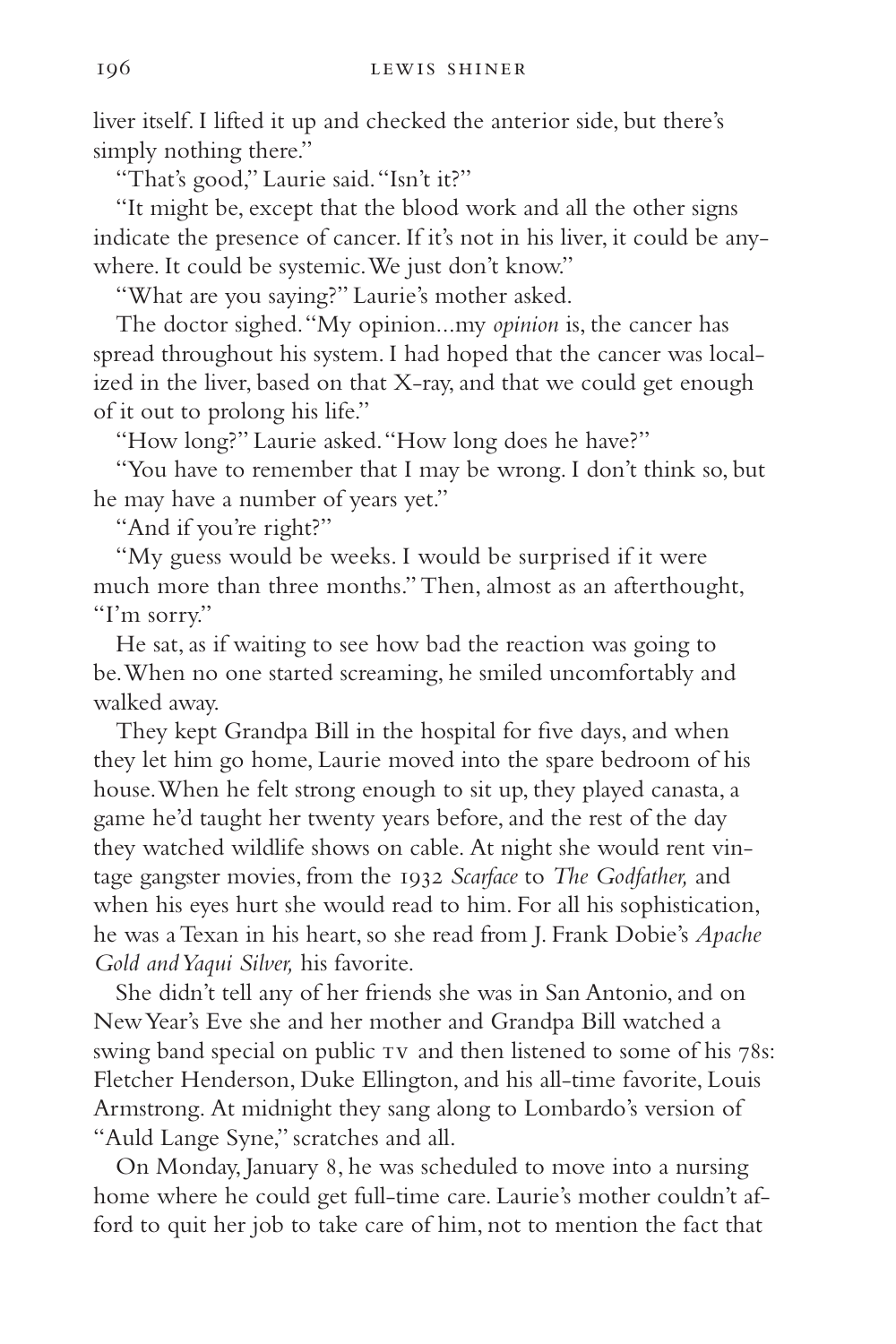she didn't have the training. "Medicare pays for the nursing home," Grandpa Bill said, "so I'm going. And that's that."

On that same Monday, Laurie was scheduled to start shooting the "Carry On" video in Los Angeles.

"We have to make a deal," she told him the Sunday before, as she waited for her mother to come take her to the airport. "You don't keep any more secrets from me. When I call, you tell me everything you know about how you are, or I'm not leaving town."

"I don't suppose I have to point out that this is blackmail. You could go up the river for this."

"Are you the one going to drop a dime on me, tough guy? I don't think so. So swear on the family honor you'll clue me in."

He held up an unsteady right hand and said, "I so affirm."

On the flight to LA, she tried to read lines of words that refused to queue up properly. It occurred to her that for the first time in her life she would close her eyes if someone offered to show her the future. Time was a funnel, narrowing around her, one lost opportunity bringing on another.

## Home

Gabe and Dennis and Mitch and Chuck were waiting for her when she got off the plane, each holding a sign with a different misspelling of her name: Lorry Mouse, Larry Mass, Leary Moose, Lurid Mess. They all went to Jim's house to eat pizza and get caught up.

At first Laurie thought it was not such a good idea. For one thing, she kept expecting Skip to come walking out of the garage at any minute. Then there was Mitch. The band he'd known had hung out at the Waffle House; it was a different band than the one Jim had been in, the one that had lived in this kitchen. Eventually Jim said, "I really miss you guys, but you don't have to tiptoe around. I made the right decision, I don't want to go back on the road. It's okay."

"It's not that," Laurie said. "We were afraid you'd want your keyboards back."

"As soon as I get over my guilt," Jim said. "That'll be any century now."

Laurie spent the night in Jim's guest room, as she had so many times before, and the next morning she got to see all the new dinosaurs Sam had added to his collection in her absence.

General had pushed for a performance video as the simplest, and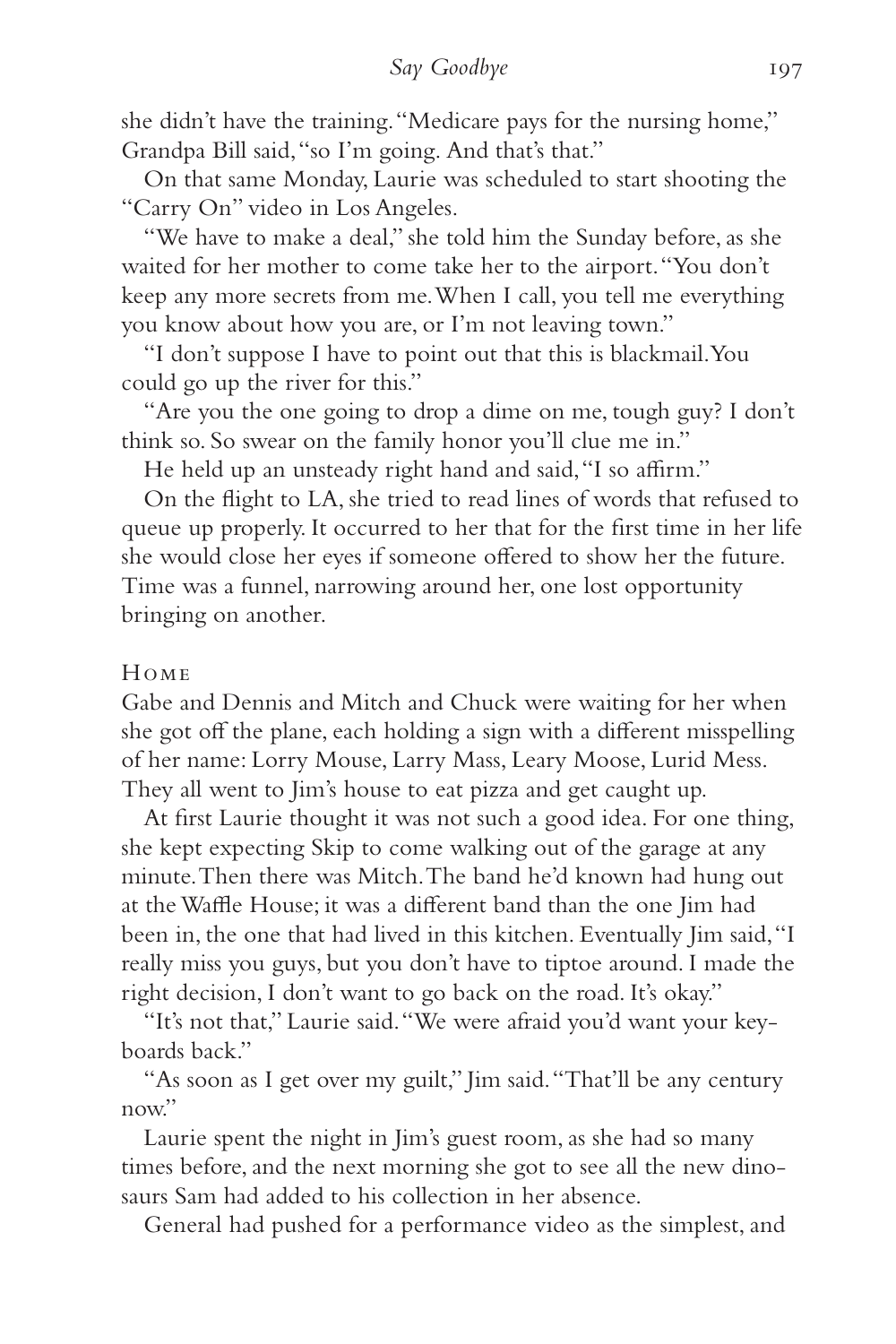therefore cheapest, solution, and had arranged for Club Lingerie for the shoot. The director, Les Michaels, was in his forties and resembled Ben Franklin, down to the hairline and the rimless glasses. Though Laurie had admired his clips for people like Sonic Youth and Angels of Epistemology, his actual work habits left her insecure, as he rolled tape without apparent purpose and included the band in so little of it. After the extras went home, at seven in the evening, he took each of the band members aside and, under the glare of a pinpoint spotlight, had each mouth the lyrics at half speed, with exaggerated expressions. Then he shot each of them sitting alone in a corner of the dressing room. He was confident of his vision and seemed to be enjoying himself, and Laurie only wished she could say the same.

### The big time

They caught up with the Spin Doctors' tour in New Orleans. The Doctors generally played only one or two shows a week, and Sid the Shark had put together some other dates to keep Laurie and Her Three Bad Mice occupied on the off days.

Opening for a band like the Spin Doctors was a continuous tradeoff. Laurie had moved from small clubs to auditoriums and amphitheaters—the sheds, in the parlance of the trade—only to find the seats less than half full when she and the band came on. Most places didn't even turn the lights completely down, so that the audience wouldn't stumble on the way to pick up a T-shirt or buy an extra beer. She got reviewed, sometimes enthusiastically, never for more than a paragraph.

After three weeks on tour, sales of *Of The Same Name* continued to drop. "I don't understand," Laurie said to Melinda from a pay phone at a Shell station at the Las Vegas city limits. "I thought the point of this was to sell records."

"I asked Ardrey. He thinks people are having trouble finding it."

"I still don't understand. We're distributed by Warner Communications."

"Look, this may be a little painful, okay? You're not on the charts, you don't have a video in rotation, so the people that order the records don't know who you are. If a record store sells the one or two copies of your album that they might have in stock, they probably consider themselves lucky and don't reorder. Some of the big chains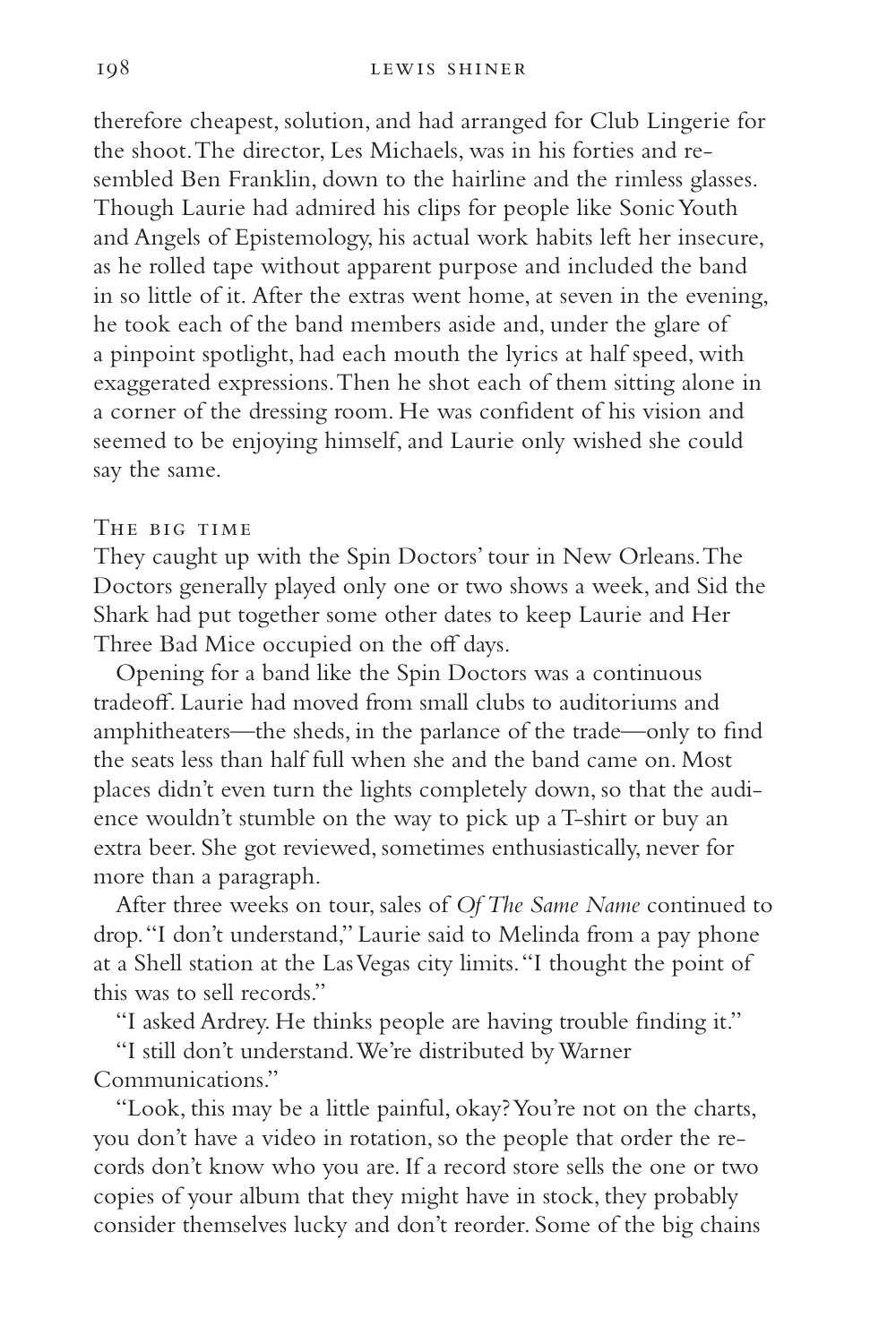have already returned you, and they're not going to reorder unless you go through the roof."

Laurie put the phone down, not realizing she'd hung up on Melinda until the deed was done. She felt like Ron Tuggle, trying to breathe from an empty tank. What would Ron Tuggle do now? she asked herself. What would he do if he looked up and saw the only thing he'd ever wanted, the thing he'd worked for since junior high school, the thing that had been just within his reach, begin to cave in around him?

Only that morning she'd been reading an article about children's books that she'd discovered in a yellowed North Carolina newspaper in the rear of the van. What children wanted in a story, the article said, was to feel powerful and to be reassured that there was justice in the world. Adults, too, Laurie thought. Getting up in front of a big audience with a good band and a loud guitar was more power than she'd ever known, but it couldn't make people give her record a chance.

Nor, as it turned out, could it save her Grandpa Bill.

She'd been calling her mother and Grandpa Bill on alternate days since she'd gone back on the road. On the fourth week of the tour, her mother confirmed what Laurie had already heard in Grandpa Bill's voice: The cancer was back, this time in his brain, inoperable.

# Say goodbye

The Spin Doctors were extremely gracious about dropping Laurie from the tour, as was the rest of the band. She got on the first morning flight out of Minneapolis and took a cab from the San Antonio airport to the nursing home.

It was a low brick building, built cheaply in the seventies. The front door opened onto a dim day room containing three desiccated plants and half a dozen people in wheelchairs. The dining room, straight ahead, smelled of boiled potatoes. Grandpa Bill was in the West wing, to her right, which had prompted him to make a feeble joke the week before about not having to die in the East.

She passed an open door where a woman in a smock was making the bed. The door to the empty closet stood open and Laurie understood that someone had just died. Farther down the hall a woman screamed with a steady, demented rhythm. Laurie saw an orderly about her age standing in the shelter of a broom closet,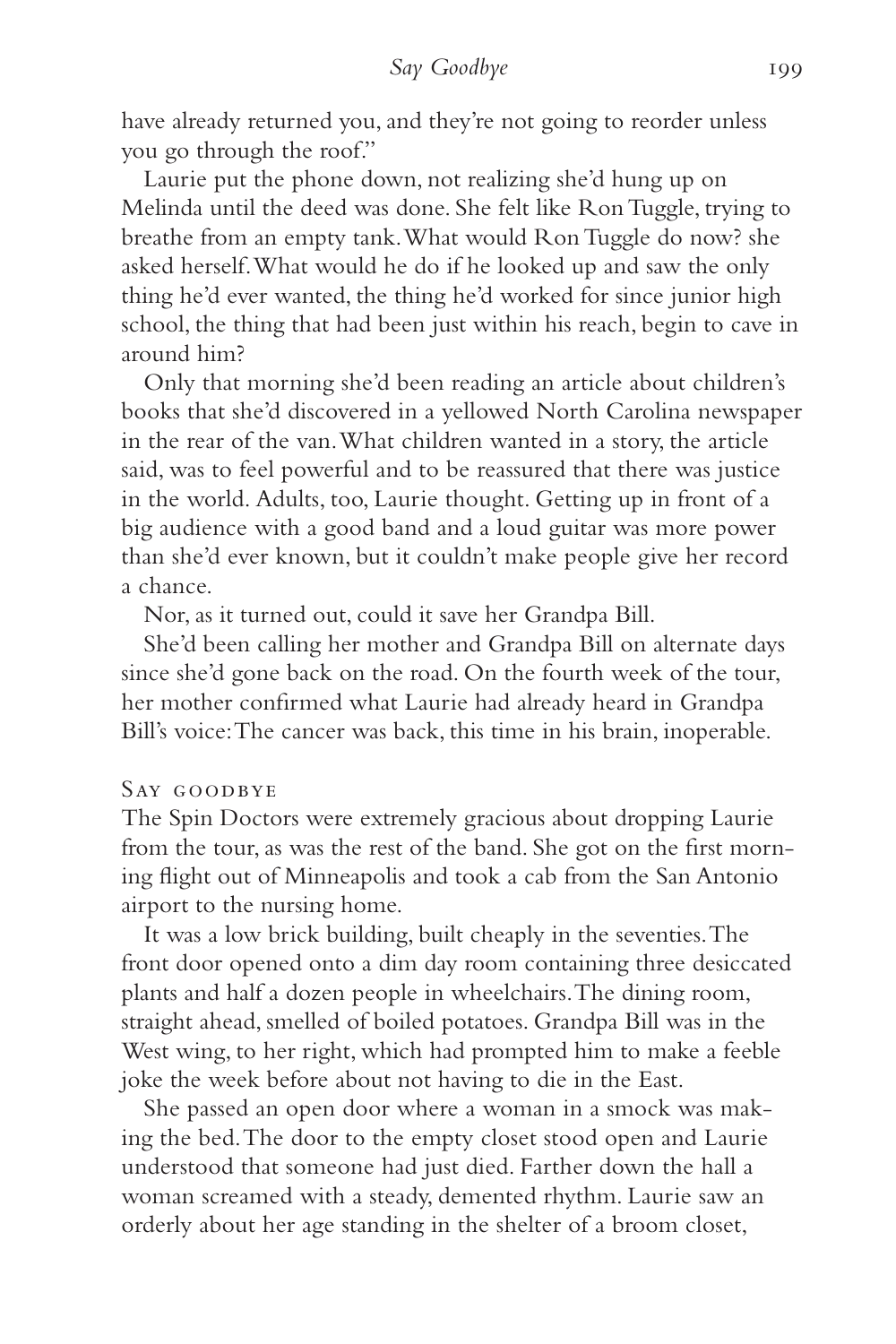dragging surreptitiously at a cigarette. "Can't you do anything about her?" she asked.

"What you want me to do?"

"Can't you quiet her down?"

"She don't get her drugs for another hour yet. A pillow over the face'd take care of her, but it ain't in my job description." He turned his back on Laurie to concentrate on his cigarette.

Laurie stood for a long second, her right hand firmly holding the lower half of her face immobile, hating the idea that Grandpa Bill's life might depend in any part on this callous, casually cruel man. It was helplessness that finally made her turn away and walk down the echoing hallway until she found Grandpa Bill's room.

He was drowsing when she walked in, so feverish he seemed to glow in the muted afternoon light. Laurie pulled a chair to his bedside and took the opportunity to run a brush through her hair. Another sleepless night, another hospital room. The screaming woman rasped at her nerves, and closing her eyes only made it worse.

Grandpa Bill woke up with a start and Laurie saw the lack of recognition in his eyes. "It's Laurie, Grandpa," she said. He nodded, with no indication that the words held significance for him. She tried to read to him from something called *Broken Eagle,* a paperback western that had been on his desk, while his attention drifted either to the window or to her face, where he would stare intently, as if searching for something. Finally he freed his left hand, which she'd been holding, and used it to pull the book gently down.

"Why are you doing that?" he asked.

"Reading to you? I thought you'd like to hear my voice."

He shook his head. "We should talk."

She put the book on the desk. "Of course." She waited for him to tell her what was on his mind, but he only continued to stare at her. "I love you, Grandpa Bill," she said. "I don't think I say that enough."

He shook his head again. "I have to ask you," he said, and then he lay back on his stack of pillows.

"Ask me what?"

He sat up again and looked fixedly in her eyes. "What do you think my chances are?"

She was too stunned to answer. Had no one actually told him he was dying? If not, did she have that right? Would that woman down the hall never shut up?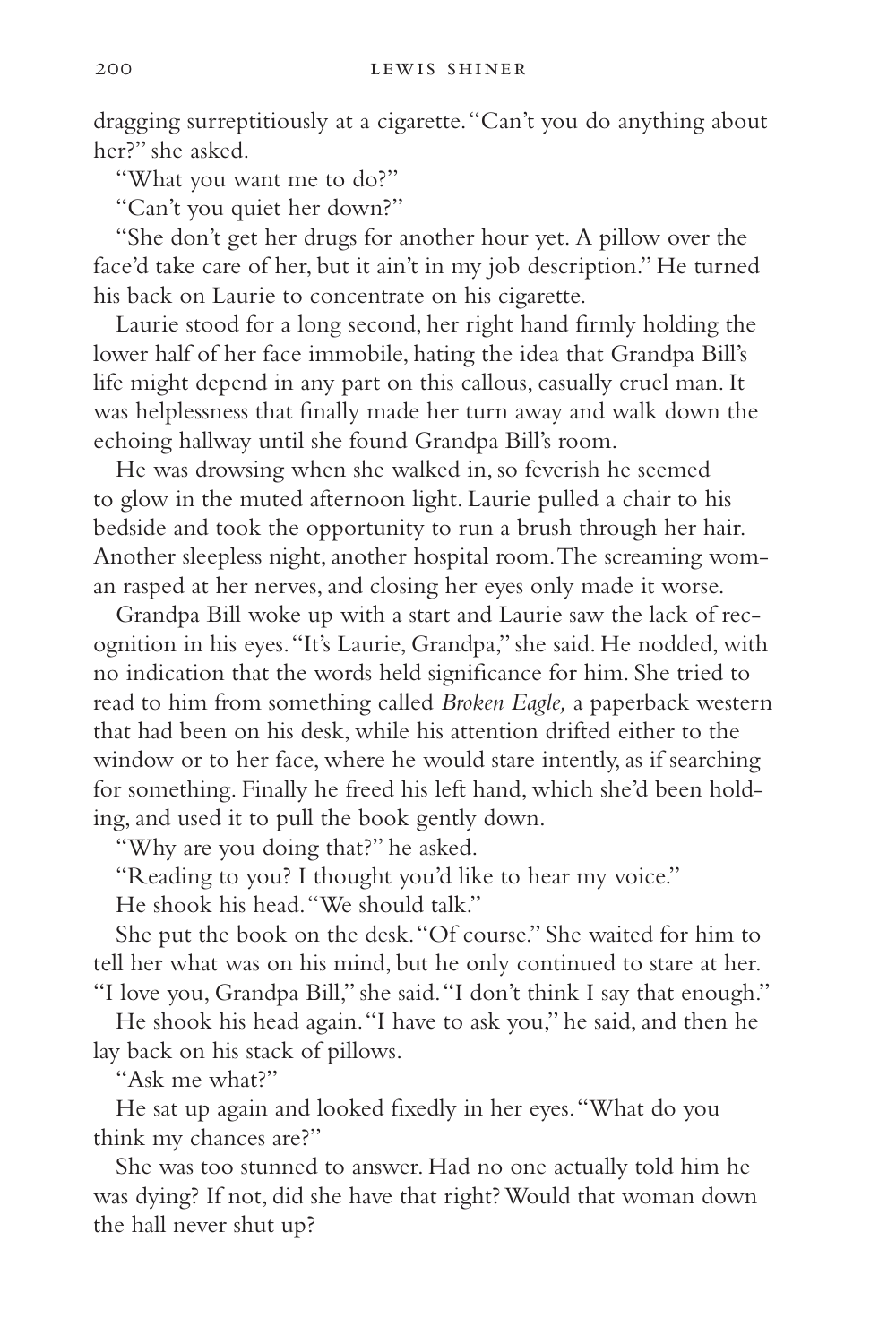### *Say Goodbye* 201

He lay down again, the question either forgotten or no longer in need of an answer. His eyes closed and he began to snore gently. The woman's screams abruptly stopped. Laurie propped her head on her hand and was asleep herself within seconds.

She woke up an hour later as they brought in Grandpa Bill's dinner. She realized she hadn't eaten all day and remembered seeing a convenience store a block or so away. "I'll be back in an hour or so, Grandpa," she said. "Okay?"

He waved her away, nodding, with a vagueness in his eyes that made her wonder if he yet knew who she was. She walked to the Stop N Go, which actually had a table inside, and ate a microwaved pizza and an ice cream sandwich. The sun was setting in a dingy sky, and a bitterly cold wind tossed the bare branches of the scrub oaks along the street. February was always the hardest month in Texas, the month that lured premature buds from the trees, then froze them off in sudden ice storms. It was the month where romance turned to indifference and beloved pets ran away. If it had a full complement of days, instead of 28 or 29, Laurie thought no one would survive it at all.

When she got back to the hospital Grandpa Bill was asleep again. At 8:00 Laurie called her mother to come pick her up, and a few minutes later a hard-looking nurse came in to take his vitals and give him his nightly meds. She was unable to wake him.

He stayed in a coma for two days and then, on Friday, February 9, at 2:00 am, he died without waking up.

Laurie and her mother were home asleep when the call came. They drove at insane speeds down 410 to get to Northeast Baptist, where the ambulance had taken him, though strictly speaking there was no reason left to hurry.

He was pronounced dead at Northeast Baptist, which made the nursing home's statistics look better, and Laurie and her mother were home again by 5:00. They tried to call Corky and got no answer, so they sat sideways on the couch, facing each other, holding hands and drinking hot chocolate while the sun struggled to rise. Laurie went over her last conversation with Grandpa Bill three or four times, and her mother repeated everything the doctors had told her.

"Listen, Mom," Laurie finally said, "do you still keep a stash?" "What? What are you talking about?"

"Dope, Mom. Marijuana. Chronic. Don't bother acting innocent,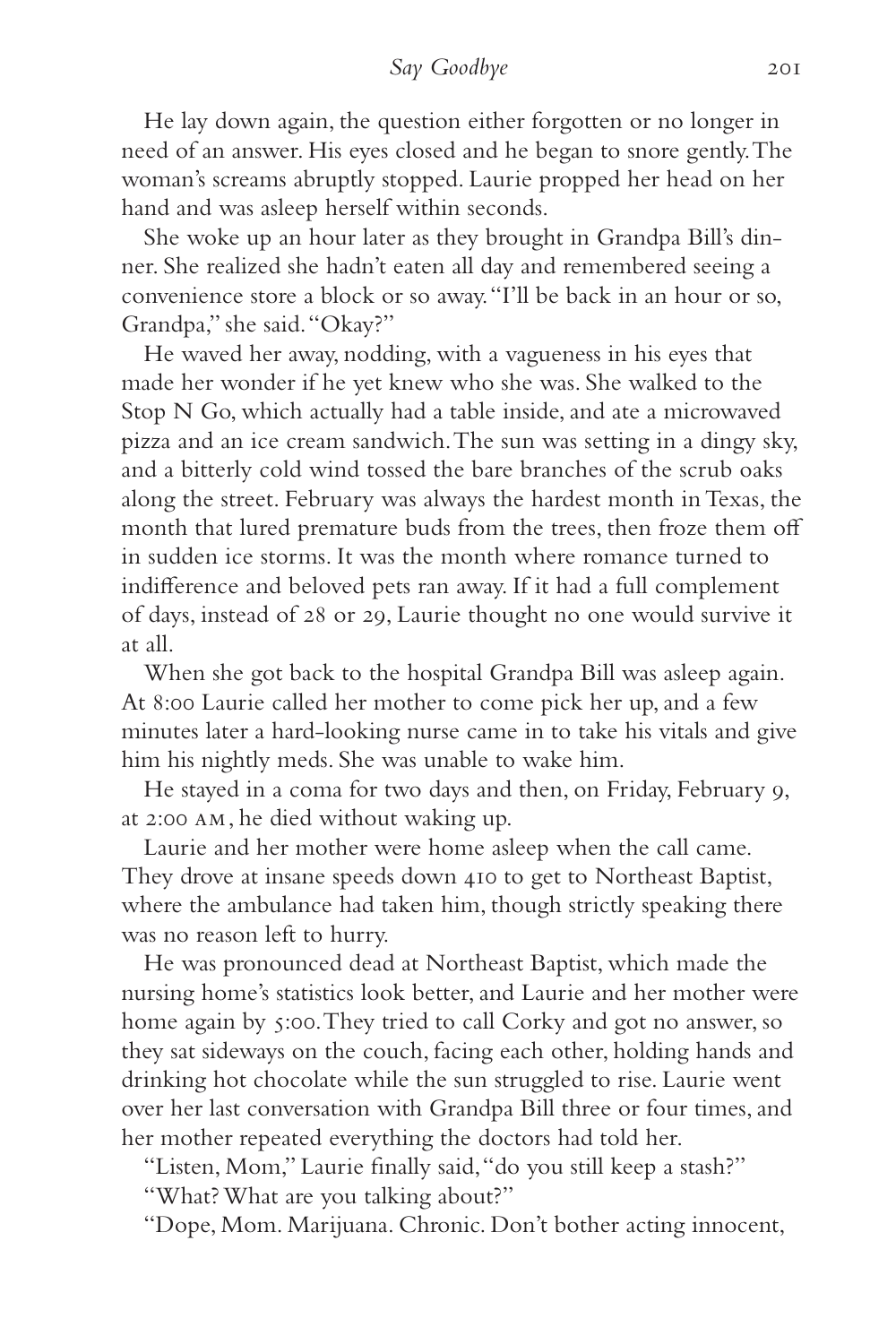I've known about it for years. I could smell it coming out of your room at night."

Her mother sighed, waited too long to attempt a bluff, and finally went to her bedroom. She returned with a baggie and a small metal pipe. "Do you do a lot of this on the road?" She was obviously selfconscious about asking, and equally unable to stop herself.

"No, Mom. I don't even drink. It just seemed like this might be a good idea right now."

It was. Laurie felt them both relax as they passed the pipe back and forth.

"I can't believe I'm doing this," her mother said.

"It was this or lie, and you were always a lousy liar. You made me into an honest person because I was always afraid I'd be as bad at it as you."

"You're such a cypher," her mother said. "We're sitting here talking trivia and I don't even know you anymore. You're some kind of vagabond, living in motel rooms, making your living in bars, just a disembodied voice on the phone once a week. Now that Daddy's gone, I don't know if I'll ever see you again." She was as stubborn about crying as Laurie, and the tears seemed to dry up in her eyes without ever falling.

"Mom," Laurie said, and put her arms around her. "I love you. I'm the same person I always was. I take my stuffed tiger on the road with me and I still read *Cosmo* and I still can't cry when I'm supposed to."

"But are you *happy*? Your grandpa always asked me that. He would call on Sunday nights after we'd both talked to you and ask if I thought you were happy."

She wished she'd known that while he was still alive. "Yes," she said finally. "When we're playing, I'm really and truly happy at least one hour a day. How many people can say that?"

Eventually, with a cold drizzle falling in the halfhearted daylight outside, they went to bed. Laurie lay awake for an hour or more and finally took a pen and notepad off her night stand and wrote:

> *People die and leave you needing more And it's so hard letting go Something broke inside and I'm afraid to let it show And it's so hard letting go.*

A few minutes later she was asleep.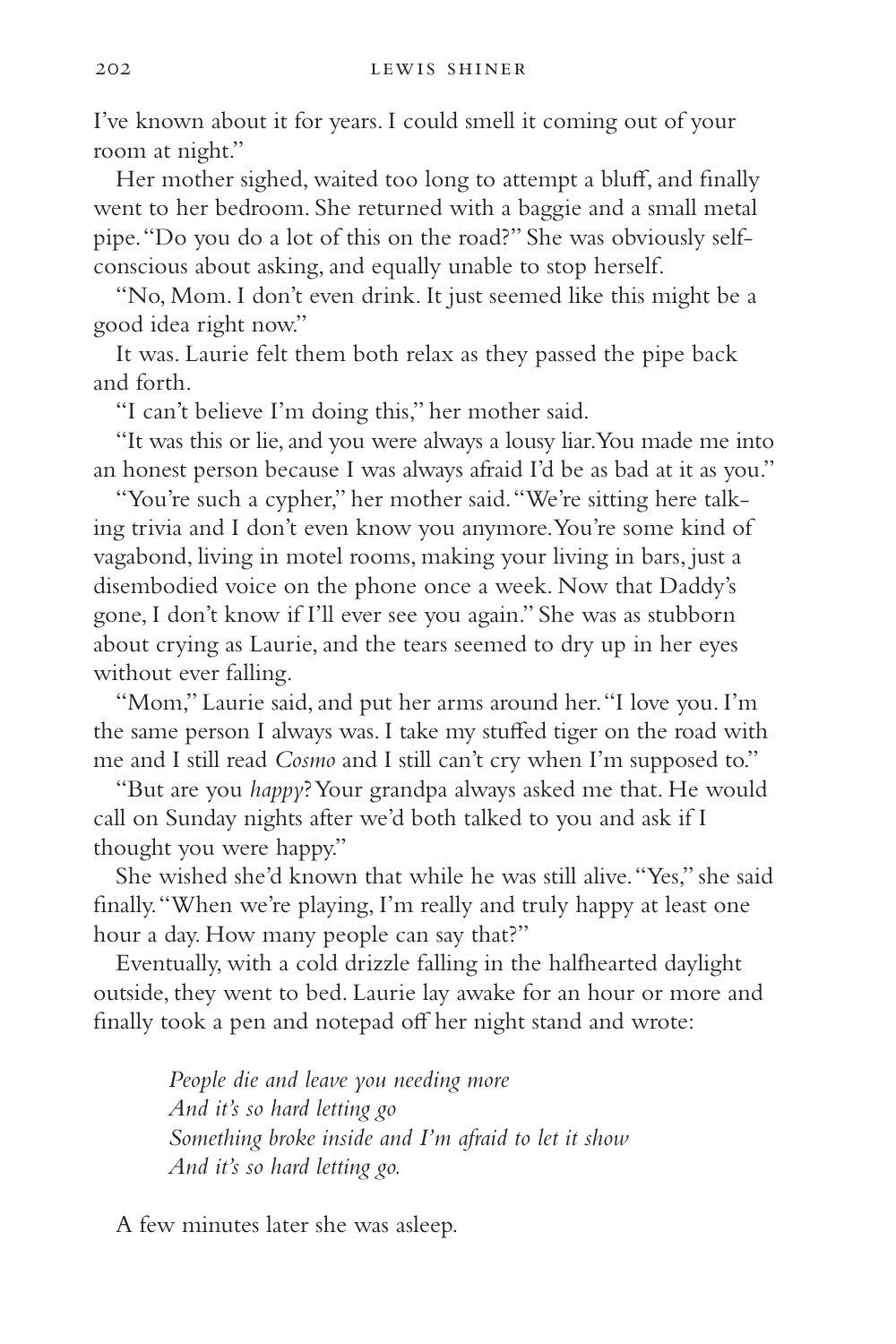**A**shes

After the memorial service, Laurie and her mother and Corky went to Brackenridge Park. They had Grandpa Bill's ashes divided between them in paper bags and periodically one of them would take out a handful and sprinkle it around. Laurie went off by herself to the Japanese Gardens and scattered the last of her share among the exotic plants by the koi pond. Then she sat and watched the turtles swim in the murky green water. It seemed a better existence than her own, or Ron Tuggle's: Both air and water were equally breathable. And if things got tough you could pull in your arms and legs, like the little sculpture that Gabe carried on tour, and sink into the soft, warm mud at the bottom of the pond.

Corky found her there. "You okay, Sis?"

She looked up at him.

"Okay," he said. "Bad question."

Corky sat on the bench next to her and they watched the turtles together. After the agony of the memorial service it was a relief for her to be with somebody who understood what she was feeling without her having to talk about it.

Eventually he said, "Did Mom tell you I'm thinking about joining the Navy?"

"She told me. I hate the idea of it. How could you stand to have somebody tell you what to do every minute of the day?"

Corky laughed. "Like I've done such a great job running my own life the last four years? Flunked out of school, quit or got fired from every job I've had? Maybe..." His voice changed, developed a sudden artificial nonchalance. "Maybe I should go on the road with you instead. I could sleep on the bus, eat the leftovers from those party trays backstage, meet girls, get high every night. What do you say, could you use an extra roadie?"

She saw he'd been thinking about it for months, pinning his hopes on it. Panic chased all her words away.

"Corky, I..."

"Yeah, I know, it was a dumb idea. What do you need a loser like me for?"

"Corky, there's no bus. There's no party trays. Somebody might hand us a joint once in a while, but other than that we're lucky not to have to pay for our own beer. I'm sorry."

"Yeah, it's okay. Don't worry about it."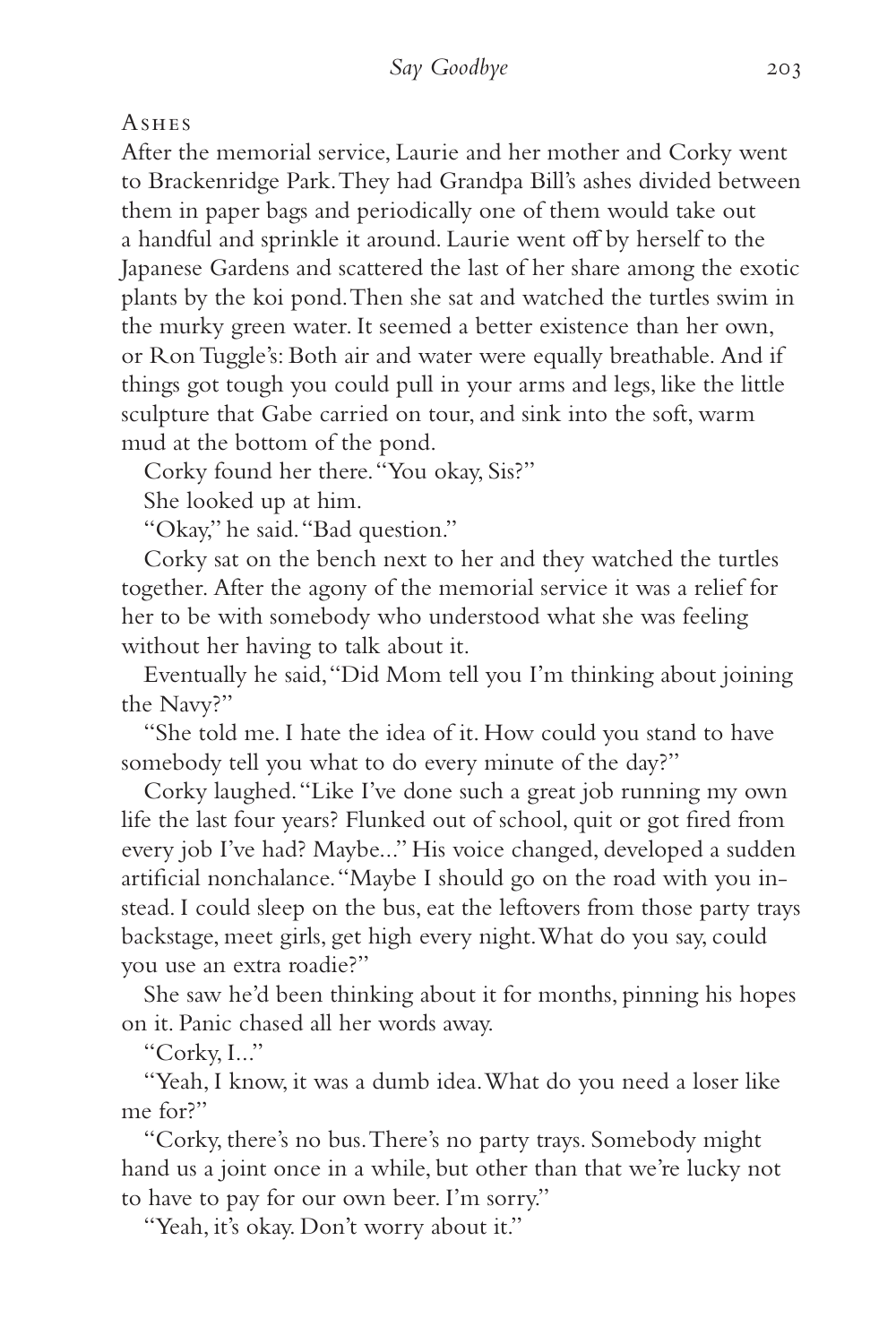"Corky, *I can't save you.* I'm not sure I can even save myself." Corky's expression changed from self-pity to wonder. "It's that bad?" "It's getting that way."

"Whoa," Corky said. Then, softly, "Whoa."

That night she called Sid the Shark and told him to find somewhere for the band to play.

### Into the breach

Eight days later, on February 19, she flew to Dallas to meet the rest of the band for a gig in the Deep Ellum arts district. No banners or signs this time, just tired smiles, still she felt a tension go out of her that she'd been carrying since the Minneapolis airport.

During the long week in San Antonio, Melinda had FedExed her a dub of the "Carry On" video. Laurie watched it for the first time while her mother was at work and quickly found out why the director hadn't cared about traditional coverage. He had processed and manipulated the footage until there was some question about whether he'd needed the band as a starting point at all.

A recurring shot of Laurie anchors the video, most of her face in darkness, the rest in washed-out black and white, a grainy sunburst behind her, a ball of light erupting from her mouth as she sings in ultra-slow motion. During the verses a hugely magnified drop of sweat runs down Gabe's face. Mitch's guitar neck bends under the weight of pounding chords. Dennis seems to be screaming in pain as he flails in single frames with his drumsticks, thick tendrils of oily smoke winding around him. Shots of the crowd show roiling bodies and an occasional demented face swimming into focus and then slipping away.

It was a hellish nightmare of a video and Laurie loved it without reservation. Gabe, whom she'd been calling at least every other night, assured her the rest of the band loved it too. vh-1 had passed on it— "too murky, not their sort of thing" according to Melinda—but MTV had scheduled it for 120 *Minutes* the following Sunday night.

That Sunday they were in Boulder with the night off, crowded around the tv in Laurie's room, snow falling outside, Laurie and Gabe low-balling again. "They're not going to play it," Laurie said.

"They'll play it," Gabe said, "only Rachman will come on first and make snide remarks about 'Don't Make Promises' which he was of course much too cool to ever play."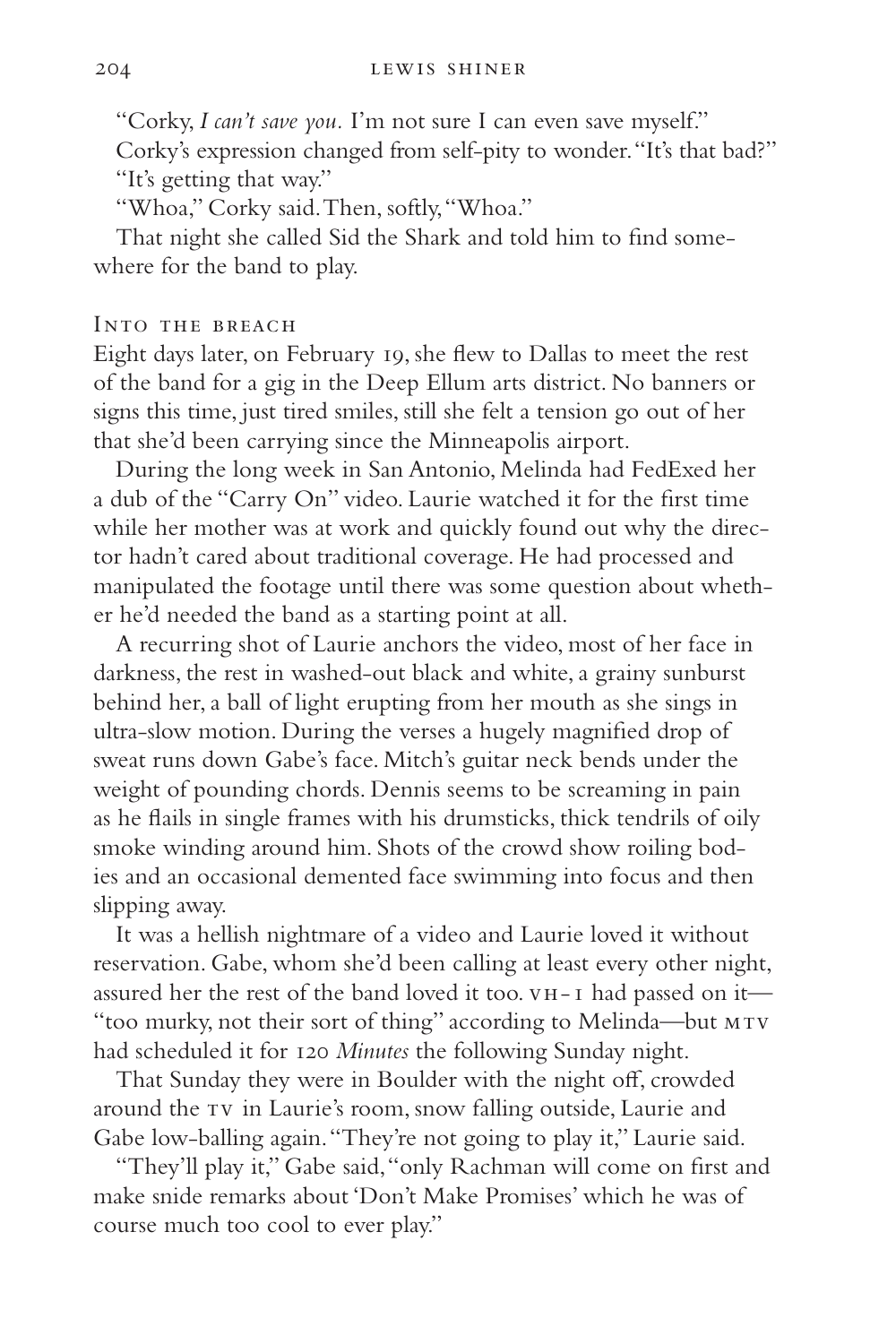"No," Laurie said, "they'll start it and then Beavis and Butthead will come on and stop the video and talk about how much it sucks."

"Will you guys shut up?" Dennis said. "I'm trying to watch the show."

In fact "Carry On" appeared just before the end, sandwiched between two other videos, aired, as it were, without comment. When the show was over, Laurie turned off the TV and Dennis said, "That was cool."

"It was brilliant," Gabe said.

"It was," Laurie said, "a black rose among broken beer bottles." After a brief silence Chuck nodded. "That about says it all."

The next Friday they were in Flagstaff for their first-ever return engagement, where Melinda faxed them to say that "Carry On" had not made it into MTV's Buzz Bin, where it would have gotten maximum exposure, "for reasons not clear to me or anyone else involved." It was "in the rotation" but not "in the power rotation." Ardrey had suggested they shoot "Neither Are We" with a "vH-I-friendly" director. "Better vh-1," Melinda quoted him as saying, "than no tv at all."

# Neither Are We

A week later—on Monday, March 4—they were in Provo, Utah, which had been transformed by an influx of software companies into a shiny miniature Silicon Valley. They came back to the motel from a nearly all-male audience to find a fax from Ardrey.

"i know you guys do not have much faith in me," it read, in hand-printed block capitals, "AND I CANNOT SAY AS i blame you. but we have one more shot at a video, so we are going to go out in style. next friday, the 15th, general records will fly you to la first class. a limousine will pick you up at lax and take you to a meeting with donald bailey, who has done videos for sarah mclachlan and melissa etheridge. you will stay at the chateau marmont, where john belushi died. this sounds like the second place prize on jeopardy! but i think it will be pretty swank. thank you johnny gilbert. see you in la la land.

"sincerely, mark j. ardrey."

"Cool," Dennis said, after he'd read it. "A limo."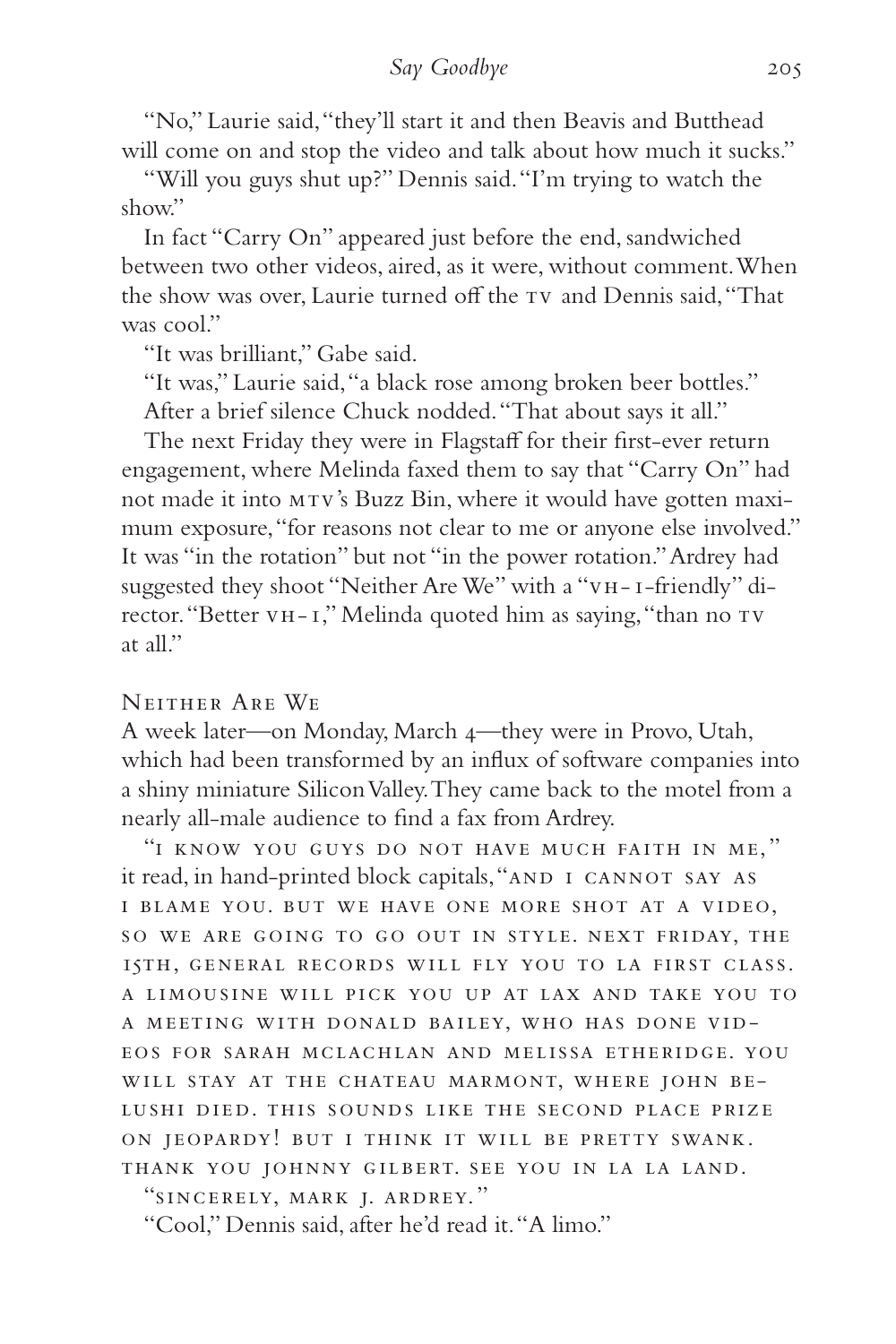"They're just going to recoup it out of our royalties," Laurie said.

"Not to be heartless, here," Gabe said, "but I don't think royalties are an issue at this point."

"You're right," Laurie said. "Let's take it while we can get it." Though she realized she was supposed to be jaded, the idea of being in another video kept her up that night and got her out of bed fully charged the next morning. She'd been ready for it since the first time she saw mtv, back in 1982, before Warner Cable carried it in San Antonio, watching it at her cousin's house in Houston. They'd made their own video late that night, self-consciously lip-synching to Hall and Oates, leaving behind a devastating piece of blackmail if anyone ever discovered it.

The band was getting the rhythm of the road again, playing well, drawing good crowds, especially when they went anywhere near a city they'd visited the previous fall.

Laurie finished "Letting Go" and when she brought it into the band she felt more awkward than she had since their first days together. "This is okay, isn't it?" she kept asking.

"It's fine," Gabe said. "It's just the first song you've ever brought us that wasn't written from somebody else's point of view. This is actually you talking, for once."

"Yow," she said, reaching for the lyric sheet. "Let me have it back. I'll fix it."

Gabe snatched it away from her. "Don't even think about it."

On Friday, March 8, they checked into a Motel 6 in Albuquerque. It would have felt like spring, if there had been any trees or flowers to bloom. Mitch was nursing a cold and it had left the whole group sluggish, as if their collective battery had run down. Laurie went to register while the others sat in the van, out of sight of the desk clerk, a habit that saved time, questions, and the occasional request for a security deposit.

After she'd filled out the card, the clerk handed her two keys and a fax from Melinda.

"Can't believe the news from General," it began. "I have calls in to everybody. Don't panic, don't believe anything you hear. I'll be in touch soon"

In fact they'd heard nothing, and panic seemed the only option. The desk clerk pointed her to a pay phone at the gas station next door. Laurie walked, then ran toward it, forgetting to say anything to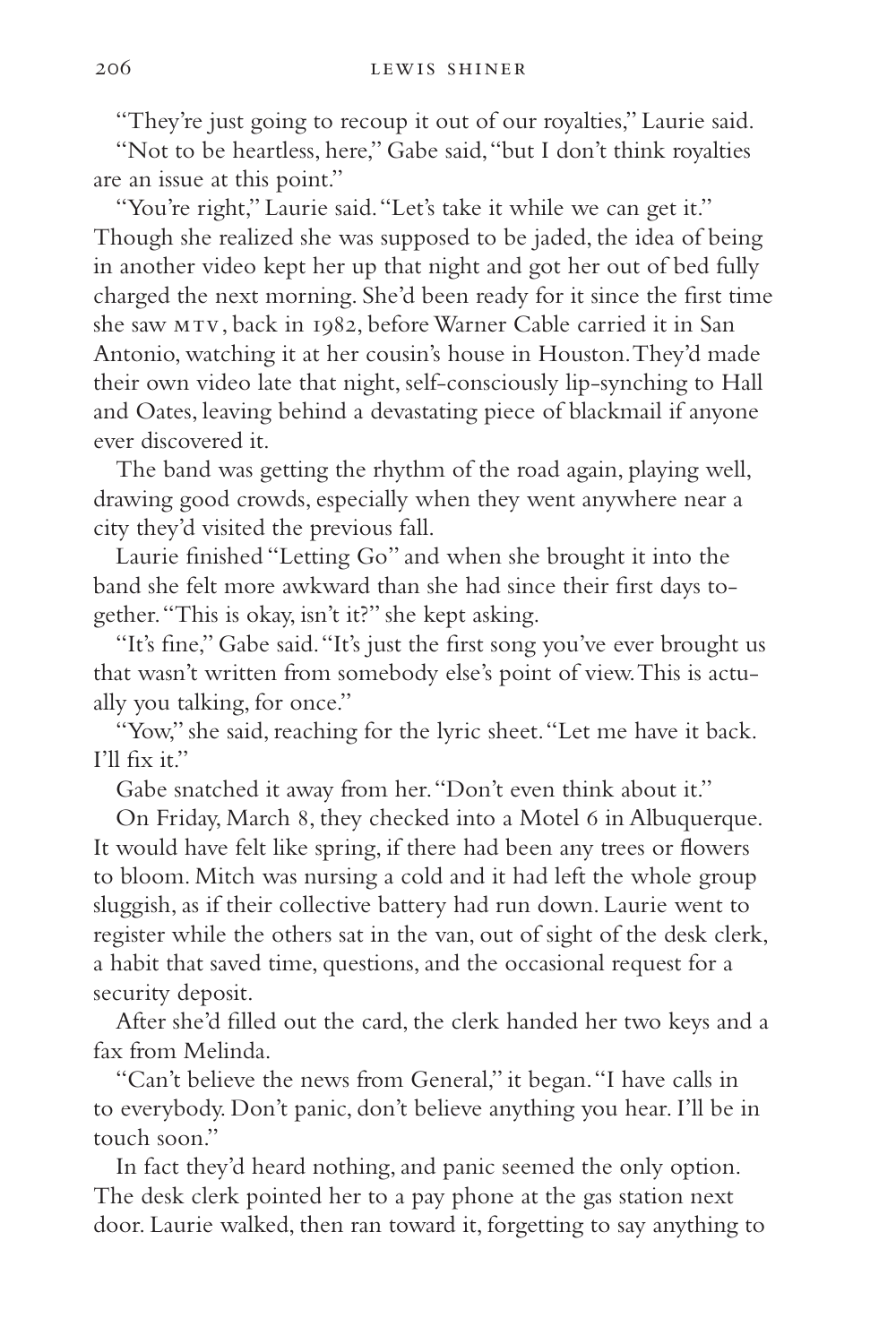the others. As she dialed, it occurred to her how much she'd come to hate pay phones: it was impossible to have a human, private conversation there, and yet the alternative, using a room phone in front of the rest of the band, was even worse. It was such a part of the road experience, where everything was rented and disposable, no homecooked food, no animals to pet, no trace left behind, not even the scent of her perfume on a pillow.

She got Melinda's machine at the office and no answer at home or on her cell phone. The receptionist at the Warner office in Burbank hadn't seen Melinda and told Laurie that Mark Ardrey was "unavailable."

Laurie got in the van and handed the fax to Gabe, who read it once in silence and once out loud. "No Melinda," Laurie said, "no Ardrey."

It was sound check time. They drove downtown to Gold Street where Sid had booked them a return engagement at the Fabulous Dingo Bar. They set up the equipment, then Laurie called Melinda and Ardrey again and left the number of the club. After sound check they sent Chuck out for breakfast burritos from the Frontier and they all sat at the club and waited for a call that didn't come. Every hour Laurie called both Melinda and Ardrey again, until Warner's switchboard closed, and then she just called Melinda.

Laurie felt like she had a sunset inside her as she got up on stage. Her stomach burned from eating too fast with too much on her mind, from total somatic tension, from a formless sense of doom. All of them except Dennis played distractedly, with too many mistakes. The crowd forgave, but did not surrender their hearts.

At two o'clock California time, as Laurie was turning in, there was still no answer on Melinda's cell phone, still the same message on her machine.

Laurie finally fell asleep before dawn and woke up stunned and disoriented at ten o'clock. The phone was ringing. She fumbled the receiver off the cradle and then couldn't remember what to say.

"What?" she said. No, she thought, that's not right. Was it "hello" you were supposed to say?

"Laurie, it's Mark."

"Who?"

"Mark Ardrey. Did I wake you up?"

"No, I had to get up to answer the phone." She lay down, on the verge of sleep again. "Where am I?"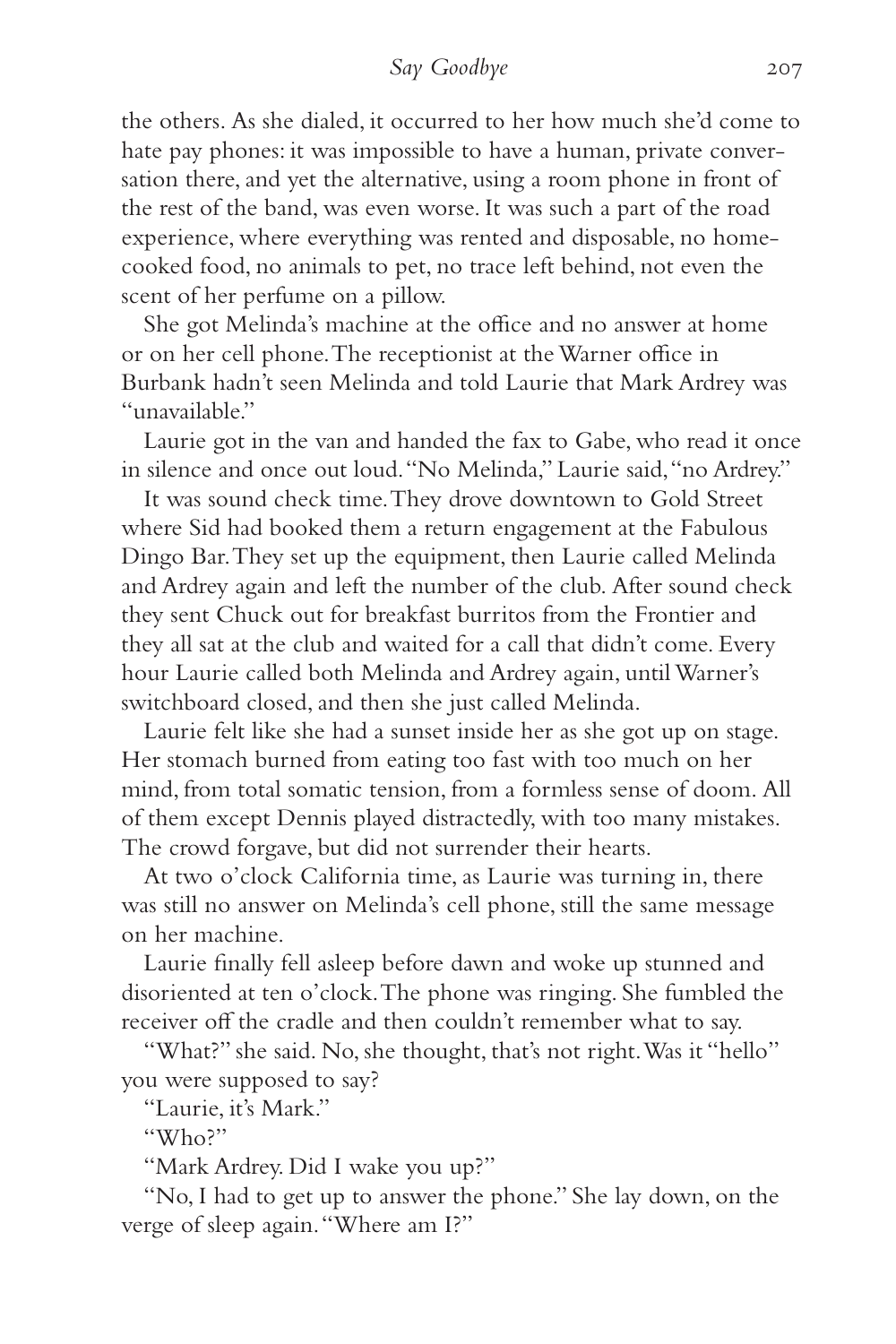"You? You're in Albuquerque, at least that's what Melinda told me. So what have you heard?"

The previous night came back to her. "Heard? Other than an ominous and incomprehensible fax from Melinda, we haven't heard anything." She sat up, finally awake. "So what's all this mystery about?"

"Much as I hate to be the bearer of bad news..."

"Out with it, Mark."

"General fired me."

"Oh, God. What happens to us?"

"Don't I even get a 'Sorry, Mark, hope you're okay?'"

"Maybe another day. What happens to the band?"

"I'm sure nothing's going to happen to you. You've sold 30,000 units, which is respectable considering how little money and effort they put behind you. You've got great reviews and great word of mouth on the live shows. They'll assign you to somebody else at the label until it's time for the next record, at which point you can look around the company and figure out who you want to work with."

"So what happens to you? Are you set up with another label yet?"

"Me?" Ardrey said. "I'm gone. I'm out of this business. I'm going to find someplace where you're not washed up at 34. Maybe I'll go to some podunk town and write record reviews in the Sunday paper. Maybe I'll buy a horse and wagon and go live with the Friends."

"Sorry, Mark," she said. "Hope you're okay."

Melinda was still not answering. Laurie went to the front desk, borrowed a magic marker, and wrote "ARDREY CALLED, CANNED. WHITHER MOSS & BAND?" and talked the desk clerk into faxing it to LA.

Melinda finally called as Laurie was closing up her suitcase. Gabe was already on his way down to the van.

"I can't find anything out," Melinda said. "It's the weekend, everybody's gone. Yes, Ardrey's out, but that's not necessarily bad for you. Maybe he's taking the fall for you."

"What fall would that be?"

"It's a figure of speech. Everything's going to be fine."

"I assume this means no video shoot next week."

"Don't assume anything. Just play hard, drive safe, and I'll call you on Monday."

The video shoot indeed turned out to be canceled. It wasn't until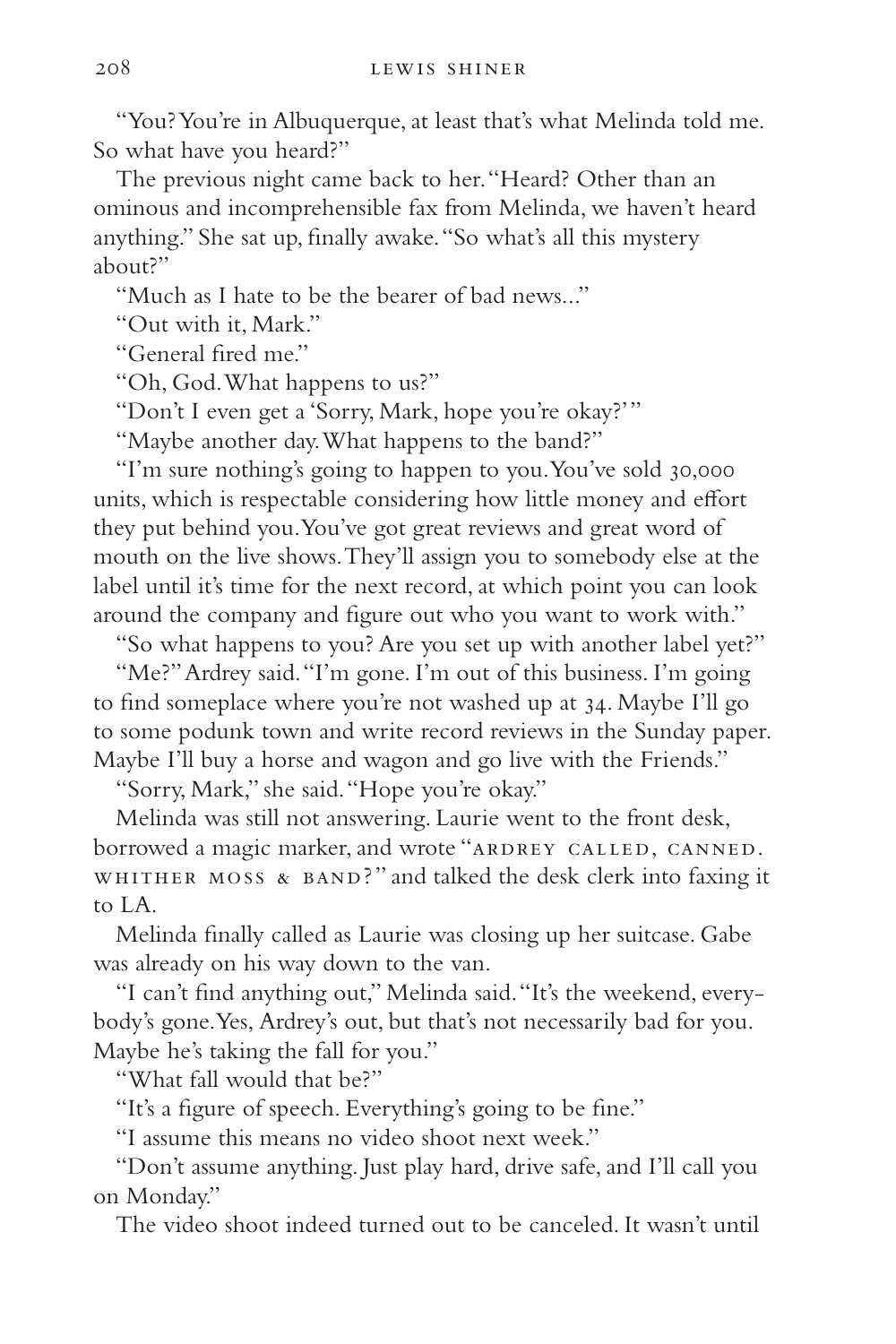April 1, however, that Ross Claybeck actually called Melinda and told her that he was dropping Laurie from the General roster.

The band was in Atlanta trying to catch up on a week's worth of too little sleep. Laurie took the call at two in the afternoon. Gabe was reading with a booklight in the heavily draped room and Chuck was snoring in a sleeping bag near the door.

"It's not just you," Melinda said. "They're letting all of Ardrey's artists go. I mean, Claybeck has a point. The record's had six months and three videos, and nobody else is going to have the motivation to work it. They're all looking ahead to the fall releases."

Laurie didn't say anything. Against her silence, Melinda's words began to spin like tires in loose sand. "All is not lost," Melinda said somewhat desperately. "You've made a good start, you've got name recognition, all we have to do is find a friendly ear at another label. I was talking to David Anderle at a&m the other day and he said something nice about you, I've got a call into him, I—"

"I have to go," Laurie said.

"Laurie, sweetie, are you okay?"

"It's not like we didn't see this coming," Laurie said, amazed at how normal her voice sounded. She knew that sounding reasonable would get her off the phone faster than anything else, and getting off the phone was what she wanted most at that moment.

"That's true, isn't it?" Melinda said, and Laurie could hear how badly Melinda wanted off the phone herself. "Now we have to make some decisions about—"

"I'll call you later," Laurie said, unable to hear the rest from Melinda's end because of the rushing sound in her ears. She put the phone down and took her journal off the night stand and did some figuring, carefully checking her work. Then she went outside to stand in the gray daylight and hold on to the railing with white knuckles.

The temperature was in the 60s and clouds were moving fast overhead, too many of them for the sun to break through. The air smelled of rain and gasoline and fresh-cut weeds by the roadside.

All she could think about was the previous night's gig, their most pathetic in weeks, playing to two dozen people across the street from a cemetery in what had obviously once been a pair of double-wide trailers. They'd gotten forty dollars and a free meal, something with canned corn and tomato skins and big chunks of nearly raw onion in it. The owners were two old Southern hippies with shoulder-length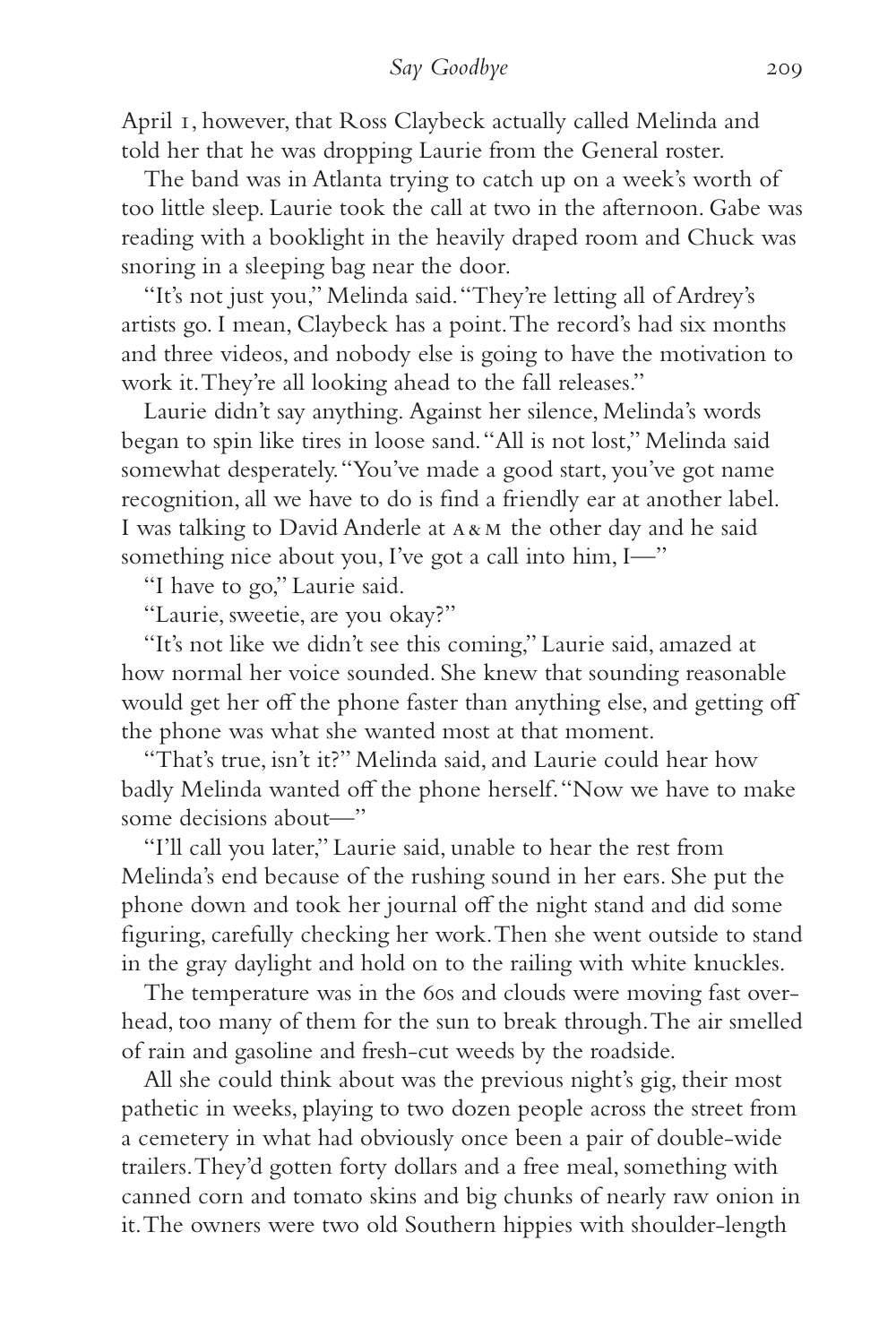white hair, and Laurie had felt so sorry for them that she'd eaten what she could and suffered with heartburn most of the night as a result.

Chuck was awake now, in jeans with no shoes or shirt. "Band meeting?" he asked gently.

Laurie nodded. From the corner of her eye she saw Chuck pad downstairs and some time later—a minute? fifteen minutes?—the others had all gathered back in the motel room.

She walked in, leaving the door open, and saw them sitting on the unmade beds or on the floor. She loved them fiercely. They didn't want to look at her because, clearly, they knew what was coming. She said, "We've been cut." She went over the conversation with Melinda, twice. Gabe, quietly, said, "Fuck."

Mitch opened his mouth to say something inspirational, but Chuck saw it coming and put a hand on his arm. "Another time, Mitch."

"Okay."

"So," Dennis said. "I take it this is not April Fool's?"

"Indeed," she said, "it is not. So here's the deal. We've got a solid month of gigs booked, but no more tour support from General. In fact, they still owe us for the receipts we sent in for the last couple of months, and I wouldn't count on us ever seeing that, either. The gigs won't actually bring in enough to keep us on the road, but we've probably got enough in the bank to make up the difference, barring further disasters. We can cancel everything and split the money that's left, or we can go ahead and take this thing as far as it will go."

Now they were all looking at her.

"Drive it into the ground," Dennis said.

"All the way," Mitch said.

"Do it," Gabe said.

"I'm in," Chuck said.

"Okay," she said. A gust of wind lifted her hair and dried the perspiration on the nape of her neck. "Thank you," she said.

"I don't know why you're thanking us," Chuck said.

Dennis said, "But you're welcome."

Later, as they were alone in the room, packing, Gabe said, "Tell me you're not kidding yourself that some miracle is going to happen in the next month."

"No," Laurie said. "But I grew up believing that if you worked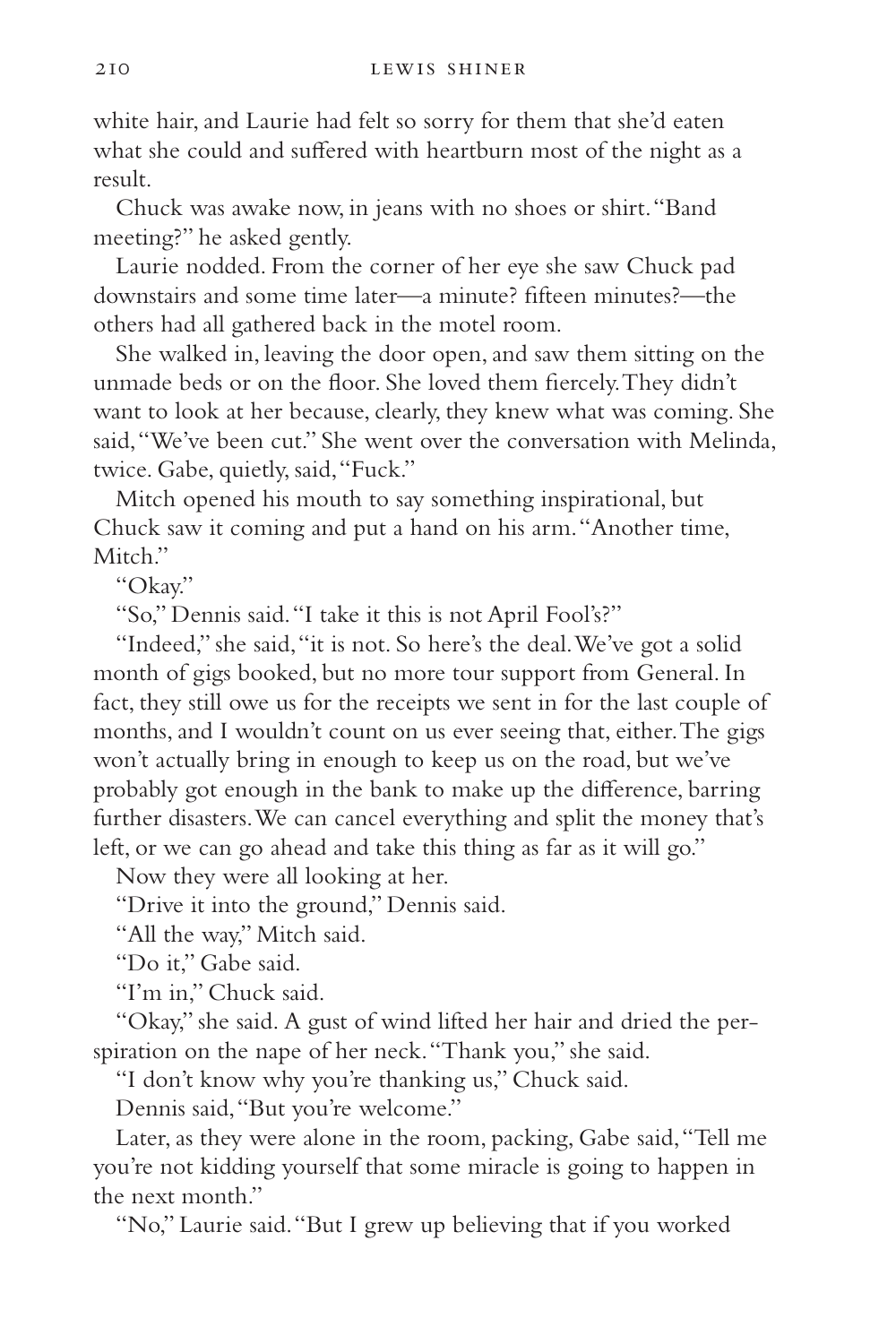hard and did everything you were supposed to do, then eventually justice would prevail."

"If you were black that thought would never have crossed your mind."

"I know. But the point is, if I quit now somebody could say I didn't try hard enough, that I could have gone on one more month and maybe that would have made the difference, that I gave up."

"That's it? That's your motivation?"

Laurie nodded. "What about you?"

Gabe shrugged. "I guess I'm just not ready for it to be over yet."

#### www.lauriemoss.com

I got the news first on Laurie's Web site. Jim had put the site together shortly after he left the tour, perhaps as an obscure act of penance, and I'd offered him, via email, the raw transcript of my interview with Laurie.

When I saw that General had cut the band I knew, with complete fatality, that I was going to write a book about Laurie. In less than a second she walked into my book proposal for *Struggling* and threw everyone else out.

I also knew, with a sort of high-wire terror, that I might never sell the book, that it was going to take many hours on the phone, many days on the road, and many, many hours of transcription to do it right. And that both the writing of it and the not selling of it would make Barb unhappy, each in its own way. In short that it could be the most expensive book I'd ever written, in every possible sense of the word.

## The last time

They did their last show on Tuesday, May 5 in Missoula, Montana. If Laurie had hoped for epiphany, what she got was anticlimax. They were second on the bill, with only 45 minutes on stage. The substandard pa was in the hands of a grizzled and apparently deaf sound man. Only 30 people showed up, already drunk when they arrived midway through the set.

The band did what they could. When Laurie looked around during "Don't Make Promises" Mitch and Gabe were wearing huge green foam-rubber cowboy hats. Before "Carry On," their traditional last song, Gabe got on his mike and said, "We've been on the road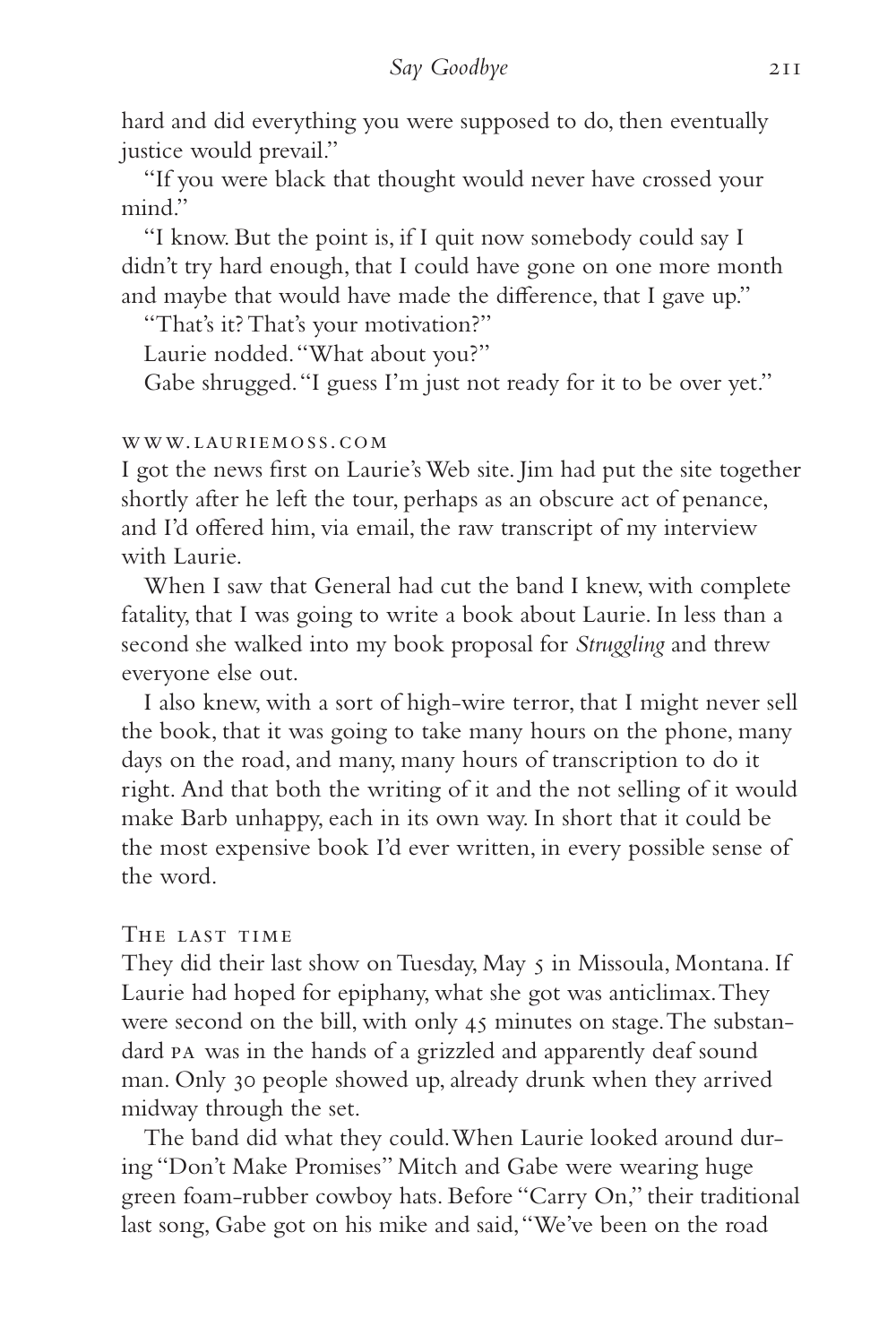since September, and this is our last show for a while. We wanted to show Laurie how much we've appreciated crowding into a brokendown van and sleeping three to a room and hauling our own equipment in and out of gigs we barely got paid for. Since we've been living our lives in public we thought we'd share it with you folks here tonight." Then they sprayed her with Silly String, and then they sprayed the audience, and then Dennis counted down the last song and before she knew it they were in the middle of it.

Remember this, she told herself, and tried to fix the feeling in the cells of her body: Know that there was a time when you were not alone, but were part of something bigger than yourself. Know that you made music that was both solid and full of beautiful detail, that you moved people physically and emotionally, that you lived this and it will always be inside you.

#### LOOSE ENDS

Though the band money was gone, she still had a little money of her own when she arrived in LA on May 7. Between the advance, publishing royalties, and her savings she had close to five thousand dollars, enough to buy a car to replace the LBD. She would need it if she stayed in LA and went back to work for Sav-N-Comp and tried to start again.

And she would need it even more if she packed up everything that was still at Jim's and drove to Texas.

Jim insisted that she stay at his place while she made up her mind, and he took her car-shopping on Saturday the 9th. She found another Datsun, this one blue, only a year older than the one she'd originally driven to LA. She paid \$4500 in cash, which left her without enough to make a deposit on an apartment. It was only then that she realized her subconscious had already made the decision for her. She would not be staying.

She was tapped out.

The next day, as she sat in the bathroom with the door open, putting on makeup, Molly knocked at the doorjamb. "Going to see Skip, are you?" she asked.

Laurie blushed. "I don't know. Maybe."

"What do you want to do that for?"

"I hate not knowing. Does he blame me for what happened? Is he okay?"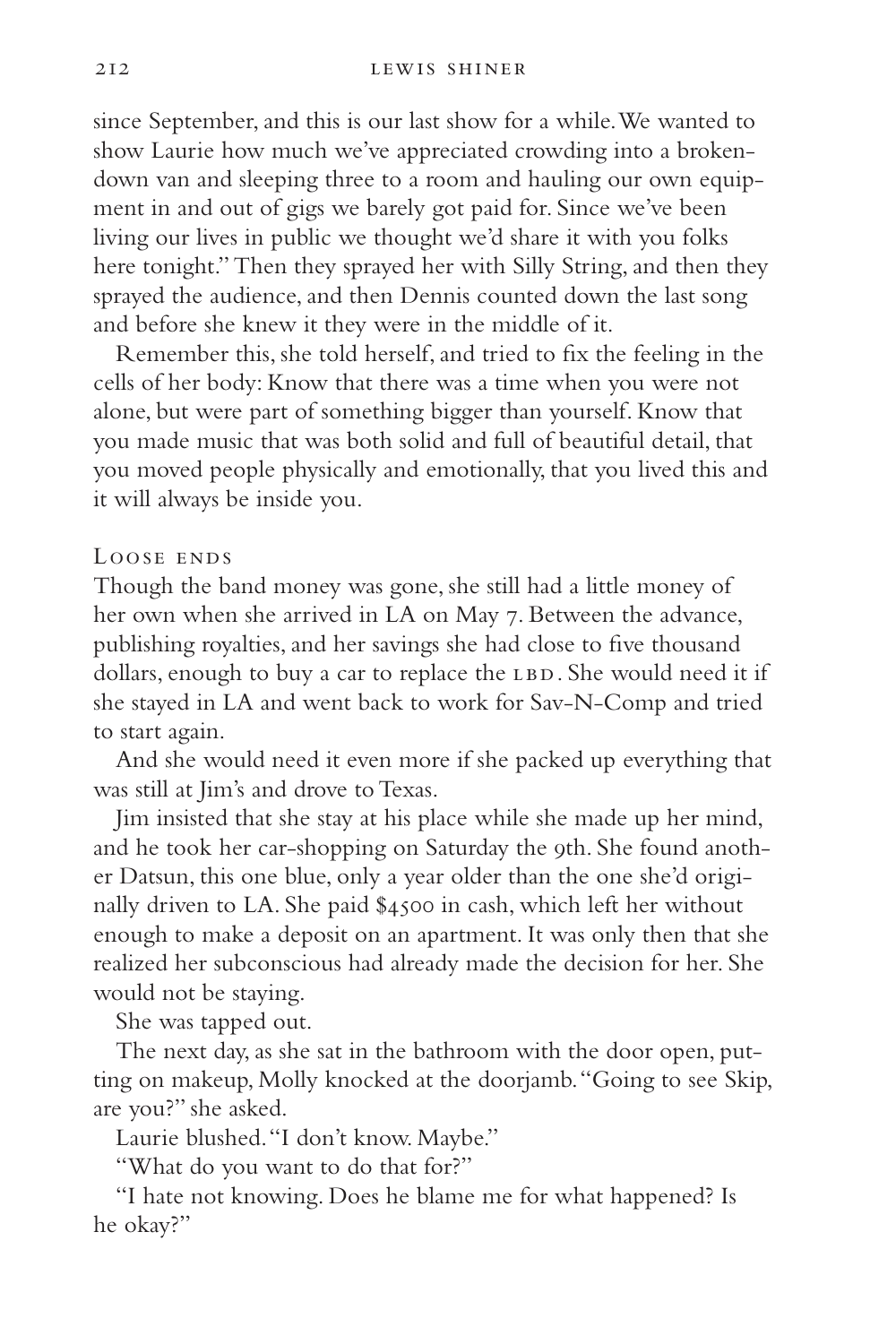"Girl, look at yourself. *Smell* yourself. You're wearing all that perfume and makeup and that slinky dress to make sure he's got groceries?"

"Maybe I want him to know what he's missing."

"He *knows* what he's missing. From the looks of you, he might not be missing it much longer."

Laurie put her mascara down and looked at Molly in the mirror. "You don't think I should go."

"No, I don't. But you're going, that much is obvious. I'm just saying, Jim has tried to call him three or four times since they both, you know, came home and everything. Skip never called back. People have seen him out at that jingle factory, but he's keeping to himself. I don't think he wants to see any of us."

"Is he still strung out?"

"Who knows? Who cares? He's an asshole."

"I know," Laurie said. "I know. But I feel responsible."

When she pulled up in front of his apartment, she saw his Mustang and it made her legs unsteady as she got out of the car. As she walked up to the porch, she could see his open window and smell the cigarette smoke that drifted out, as if the eight months she'd been on the road had never happened.

She went into the front hall and hesitated, knowing that she could still turn around and walk away. While still considering the option, she saw her own right hand make itself into a fist and knock on Skip's door. "Who is it?" Skip's voice said, and she found that the air in her throat had coagulated and she couldn't speak. A minute later the door opened. He wore old, faded jeans, an untucked white T-shirt, a lit cigarette in the corner of his mouth. Bare feet, bloodshot eyes, rumpled hair. Her eyes strayed involuntarily to the crooks of his elbows. No visible needle tracks.

"So," he said. "It's you." He very slowly shifted his weight, opened the door the rest of the way, and stood to one side. "Come on in."

She closed the door and leaned against it as he crossed the room and flopped on the couch, legs stretched straight out. "How's the tour?" he said.

"It's over. Ardrey got fired, we got dropped."

Skip shrugged. "A blessing in disguise. You'll get on a better label and they'll break you properly. It's only a matter of time."

"I don't think so," Laurie said, "but that's not why I came here."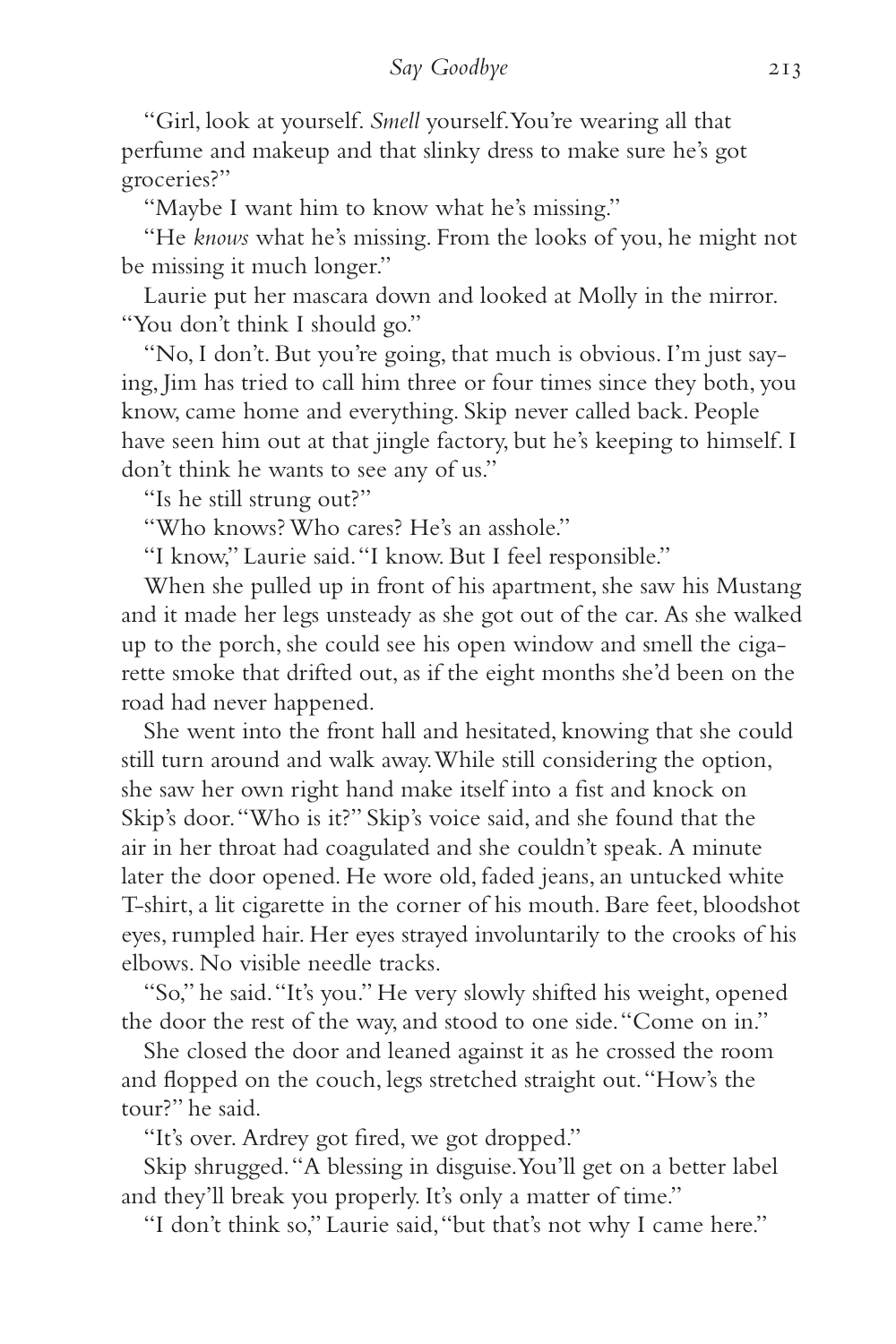"Okay. Why did you come here?"

Now it was her turn to shrug, and to look at her feet. "I guess I wanted to know you were okay."

"I'm here. I'm alive. Due in part to the publishing royalties I've gotten for songwriting credits I didn't deserve. You shouldn't have done that."

"Is that Skip Shaw for 'thank you?'"

"No, it's me saying you really shouldn't have. I'm a waste of perfectly good money."

She looked around the room, at his paintings of suicide and betrayal and despair, at the ashes and the peeling paint and threadbare furniture, and realized what it was she'd come to see. The Skip Shaw that had twisted her up inside was there in front of her, but overlaid on that image like a double exposure was an old, bitter man who had nothing left to do but feel sorry for himself.

"You should call Jim sometime," she said, straightening up, ready to leave. "He's not going to yell at you. He misses you."

Skip nodded, a non-binding promise to think it over. Then he said, "Are you guys going to be playing in town for a while?"

Her hand was still on the knob. She turned it and let the door come ajar behind her. "No, we're done. I'm going back to San Antonio, the other guys will go back to whatever they were doing before."

Skip tilted his head, as if she'd spoken in a foreign language.

"Don't look so shocked," she said. "It's the way things are. You believe in justice because you happened to get what you deserved. You had talent, you got rich and famous. You screwed up, you lost it. It doesn't work that way for everybody."

"It should have worked for you."

"I thought so too. I was wrong. But I can't really complain." She could, but she was damned if she would do it in front of Skip Shaw. "I got enough breaks that I actually got to make a run at it. How many people can say that?"

"Don't go," Skip said. "Come on inside and sit down for a while."

"I don't think so," Laurie said. "You take care of yourself, you hear?"

Traffic was already bad by the time she got on the 10 for Whittier. She remembered the night the sky had rained fireworks on her and thought how much she was going to miss LA, traffic and cost of living and disposable culture notwithstanding.

I will not cry, she thought. She had her guitar and her beautiful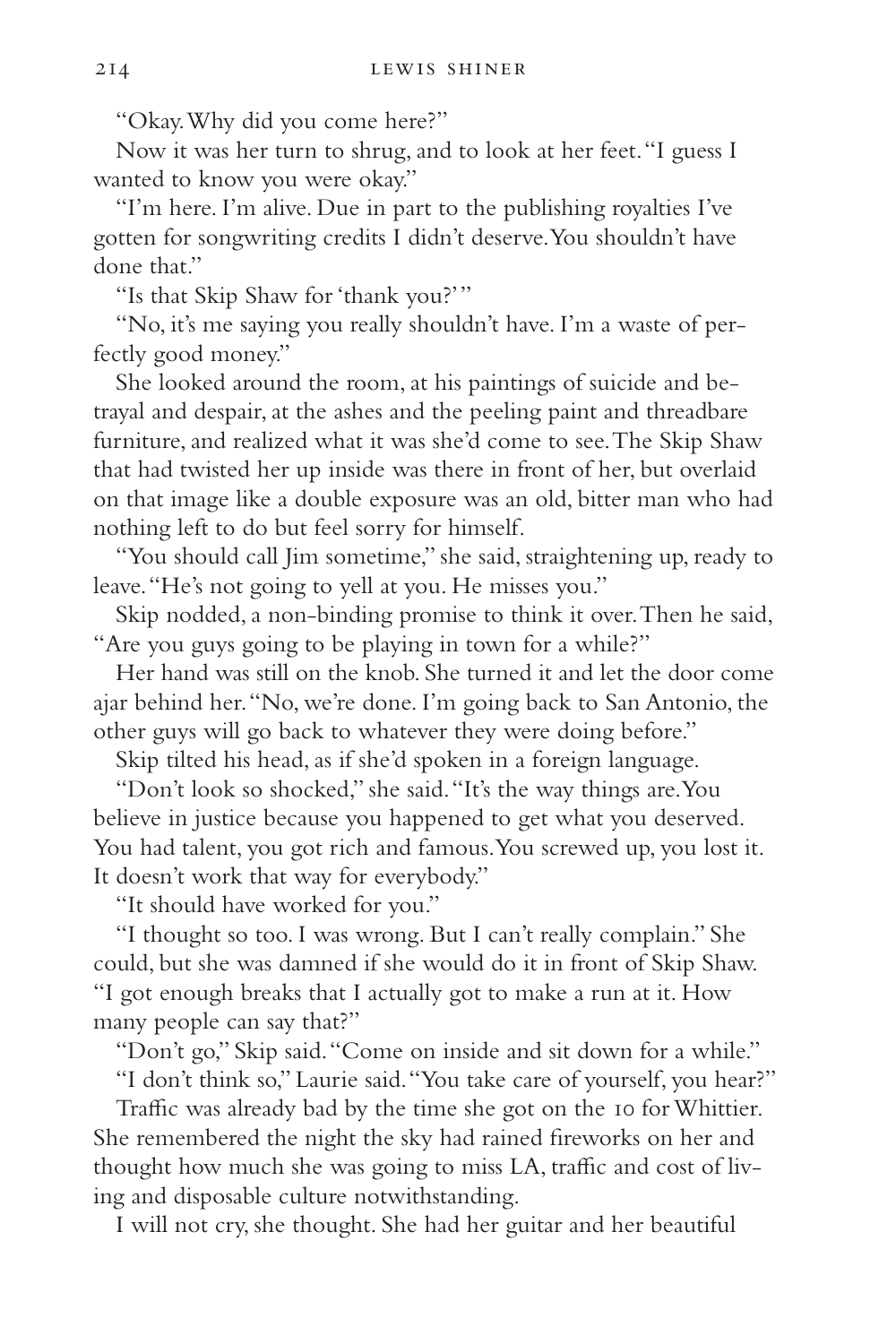amp, now with added character from its hard-earned scratches and dents. She had her Little Blue Datsun and the last hundred copies of the homemade edition of *Of The Same Name.* She had five hundred dollars, a place to stay once she got to San Antonio, and the skills she'd learned at Sav-N-Comp.

She rolled down her window and smelled, faint but undeniable, the perfume of orange blossoms.

Free

That night she packed everything in the LBD II for an early start in the morning: the amp in the bottom of the trunk, the guitar next to it, her clothes and CDs and books packed all around. Whatever didn't fit in the trunk went into the back seat.

She went to bed early, feeling nothing beyond her own fatigue, slept nine hours, and got up at seven ready to drive.

The car was gone, stolen in the night.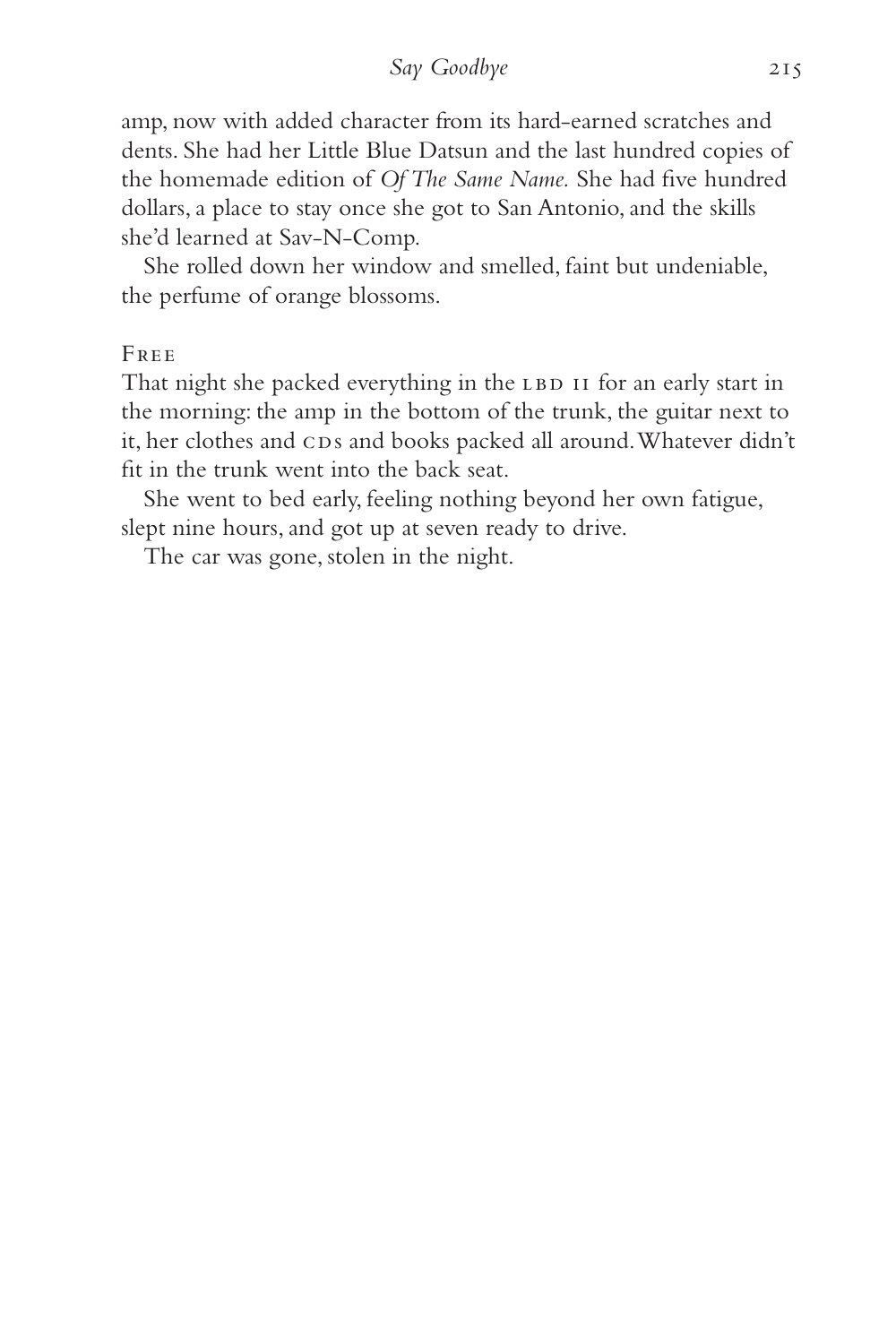# THE REST

#### MITCH GAINES

Mitch, through Melinda, landed a deal with the specialty label Mayhem to do an album of heavy-metal instrumentals.

"I loved playing with Laurie," he says, when I finally catch up to him at a signing party for the record in June of 1997. His hair is loose and long, and he's wearing a mesh T-shirt and leather pants. "I learned a lot about restraint and taste from her. I'm definitely a better musician for the weeks I spent in her band. But this music, the music on my album, that's where my real roots are.

"If she ever does another record, though, and wants some guitar on it? I'm there."

#### MARK ARDREY

Mark Ardrey continues to politely refuse all interviews. Dominick Fetrillo in New York, who has never been particularly shy about talking to the press, told me Ardrey is now with an ad agency in Philadelphia, not far from Amish country. According to Fetrillo, "He says it's a clean, honest day's work compared to the record business."

#### Jim Pearson

Though Jim is still working half-time at circuit design, the increased visibility he got from *Of The Same Name* has brought him enough paying production work that Molly was able to quit her Parks and Recreation job. When I stop by to see him, he's at work on a new Estrogen album, which the band will again release themselves.

I'm startled to find how comforting it is to be in his kitchen again, having written so much about it over the long winter and spring. I can feel Laurie's presence there.

"Listen," Jim tells me, "the most amazing thing happened yesterday."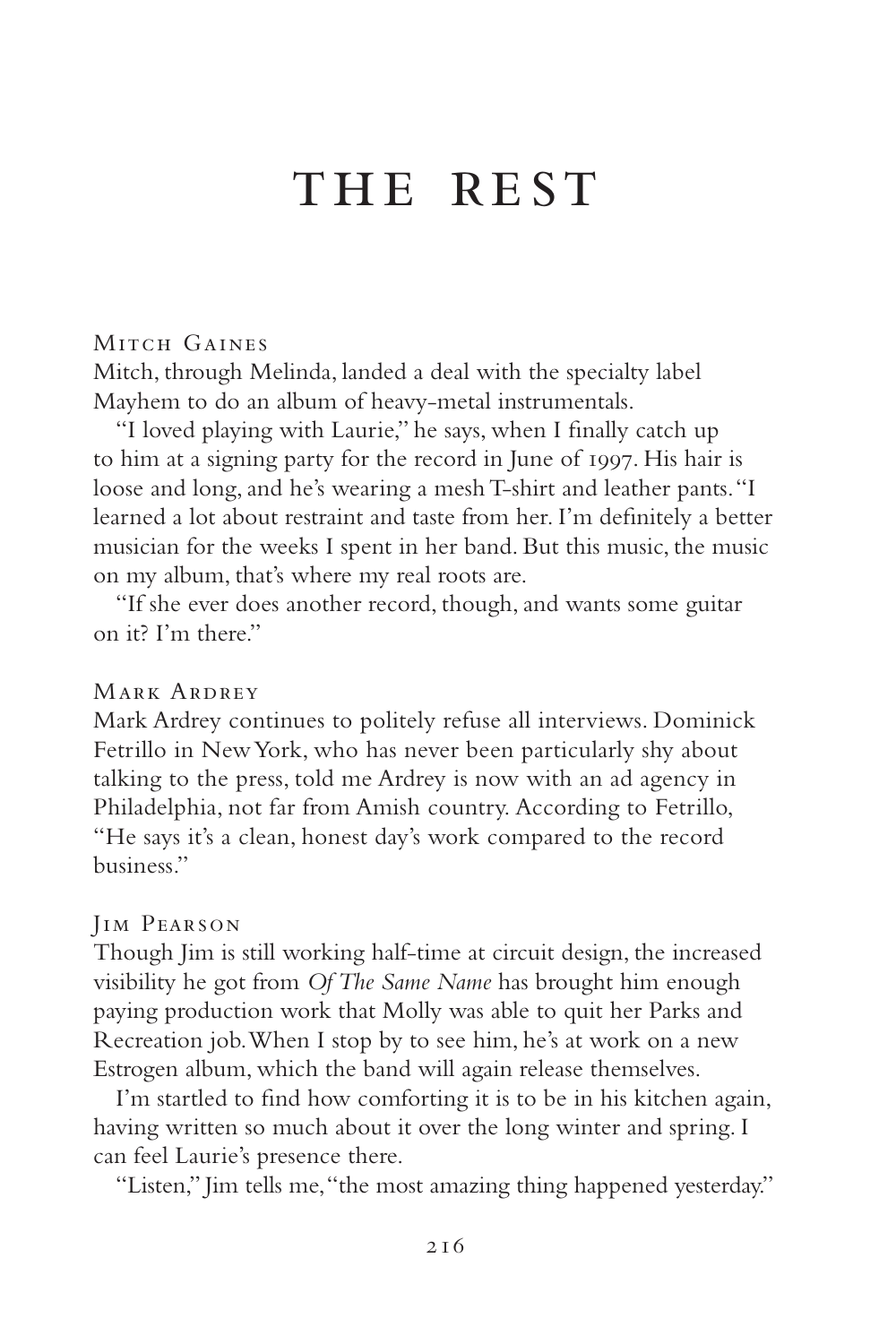He takes me to the garage, where the members of Estrogen are tuning up, and shows me a guitar case. "Open it," he says.

I do. Inside is a mid-sixties Strat, very clean, maple fingerboard and cream-colored body. "It's Laurie's guitar," I say. "I thought..."

"It was," Jim says. "After her car got stolen, I put Laurie on a plane for Texas and I talked to the cops myself. Laurie had given me the serial number of the guitar, and I passed it on to the cops and all the guitar stores that were interested. And sure enough, some guy showed up last week trying to sell it. The cops hauled him in but they couldn't find any way to tie him to the robbery. The guy says some stranger sold it to him for fifty bucks, and stupid as that sounds, it could be true. Anyway, the cops called me yesterday and I went out to Pomona and got it."

I touch the neck as gently as if it were flesh. "Does Laurie know?"

"Not yet. We're trying to decide whether we want to call her and tell her or just ship it to her and let it be a surprise."

"Let me take it to her." The words are out before I know I've had the idea. "It makes sense," I say, my rational brain trying desperately to cover the tracks of my subconscious. "I can stop off at some of the clubs where you guys played and get local color for the book."

And the darkest part of my brain believes that if I show up with her guitar, she'll have to be grateful me.

#### Catherine Connor

I drive by Laurie's old place on my way to my motel on the far side of the San Fernando Valley. I knock on Catherine's door and a young man answers: rimless glasses, a day's growth of beard, khaki shorts and a long-sleeved white shirt. I introduce myself and explain that I'm looking for the woman who used to live there.

"Catherine?" he says. "She was the one that got me into this place. I used to work at the same temp agency she did, and she turned me on to the apartment when she got married."

"Married?" I say. "When?"

"I don't know. I moved in at the beginning of June."

"Do you know who she got married to?"

He looks wary. "I can give you the number of the agency. They might be able to get a message to her."

"It's okay," I tell him. "It doesn't matter." I give him one of my cards. "Give her my best if you run into her."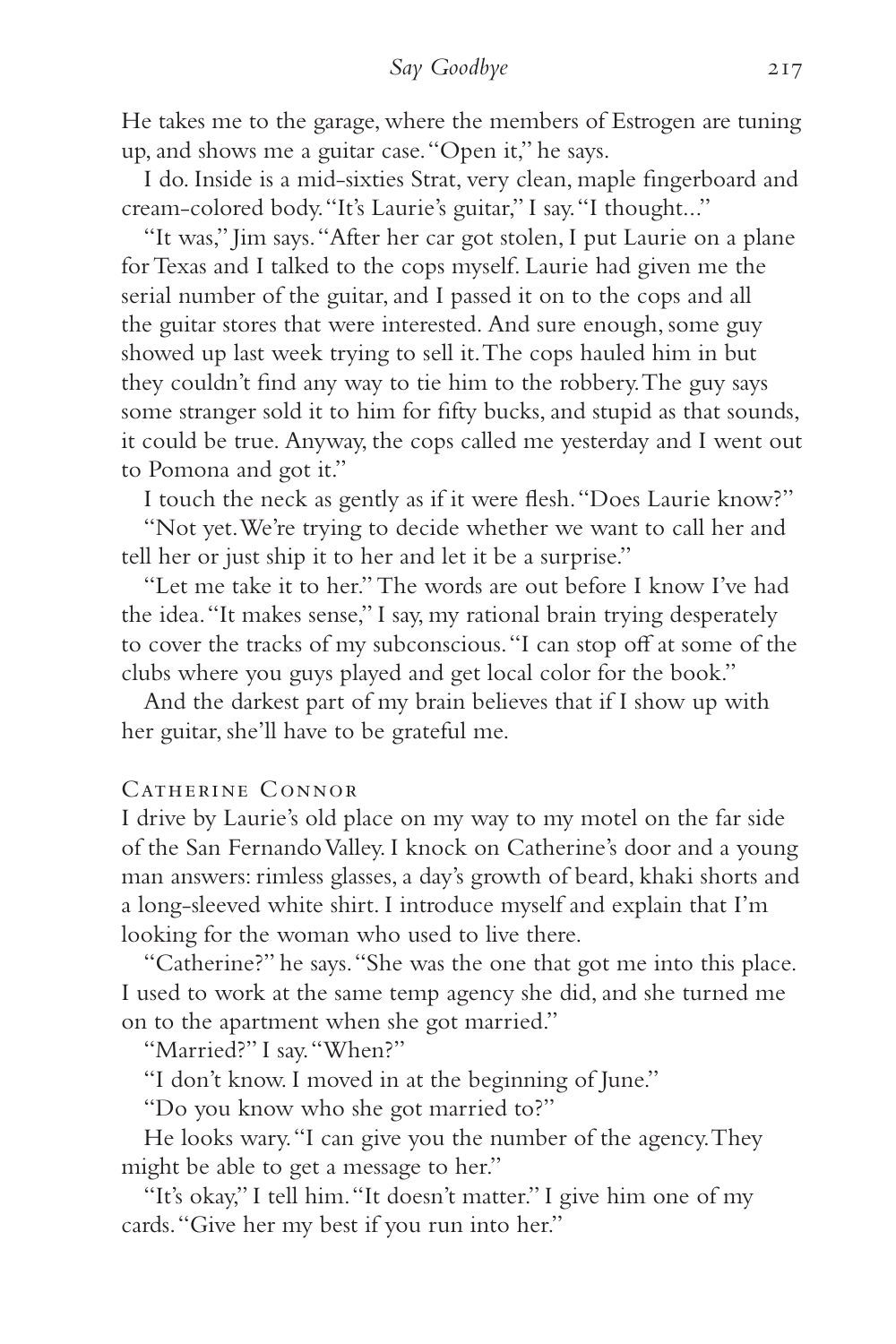#### Summer Walsh

Following the lead of Ani DiFranco and others, Summer has started her own record label, Sly Duck Records, with financial backing from Brad Mueck. She's released one album of her own and has a second one on the way; she's also produced two other records by musicians from the Duck.

"The time is right," Summer tells me over the phone. I'm in my motel room, trying to figure out how to tell Barb that I'm going to Texas. "The Lilith Fair is the hottest tour of the summer, and there's a window now for women like us to get themselves heard."

"If General hadn't done Laurie's album, would you?" I ask.

"Laurie doesn't need Sly Duck Records. She's a major label talent. She's down now, but sooner or later she'll be back up and she'll go all the way."

After I hang up I wonder where people get the peculiar confidence they have in others. Barb insists that one day I'll make a fortune from my writing, maybe because it would reflect badly on her if I didn't. Summer is sure that Laurie will be rich and famous, and that confidence lets her avert her eyes.

Laurie is seeing somebody, Jim told me. He doesn't know any details, but he thought he should warn me.

#### Gabriel Wong

Gabe is on tour with Dick O'Brien, playing a chain of clubs called Dick's Last Resort. With Melinda's help I track him down in Dallas and call him from the same Motel Six in Tempe where he had stayed when he was on tour with Laurie.

"I saw her just last night," Gabe tells me. "She came out to our show on the Riverwalk in San Antonio. She looks good, she's put on a little weight. I tried to get her up on stage, just to do one song, but she refused in a pretty final way and I didn't push. She was glad to see me, though you could tell it was making her really sad at the same time.

"I thought about telling her that you were bringing her guitar, except she was so definite about not wanting to play that I got to thinking, maybe just as well to let you surprise her."

Was she with anybody when she came to see you? I wanted to ask. There was no way to do it without giving away entirely too much, without admitting things to myself that I wasn't ready to say.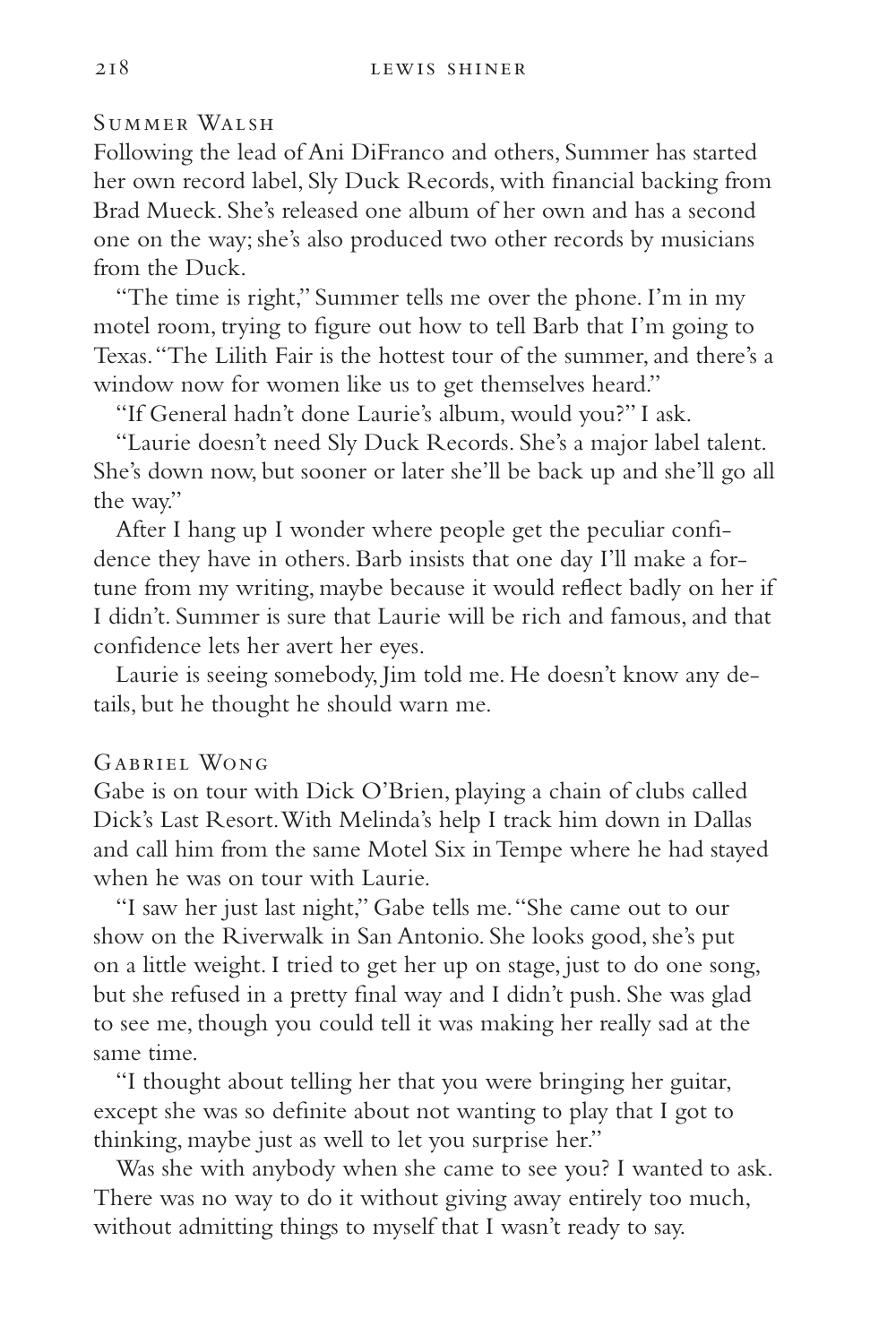"She ruined me," Gabe tells me toward the end of the conversation. "I miss her and I miss being in a band. I never thought I'd say that."

#### Corky Moss

Laurie's brother Corky did in fact join the Navy, and is stationed in San Diego, where he's working on submarine engines. When he gets a weekend pass, he hitchhikes from the National City shipyards to wherever Dennis's new band is playing and hangs out with them afterward.

In his letters home Corky raves about the weather, the ocean, and the women. "Laurie," he says, "was crazy to ever leave California."

#### Laurie Moss

For three months Laurie stayed with her mother, working temporary jobs and setting money aside until she could get an apartment and make a down payment on another Datsun, this one red.

The same week that she moved out of her mother's, she landed a job with a computer company as an entry-level technical writer. She'd never been on salary before, and she was as amazed and puzzled by the permanence of it as she was by the size of the check.

I call her on Monday afternoon at three o'clock, from a pay phone in a Taco Cabana. I'm sweating, not just from nerves, but from the Texas heat that the restaurant's air-conditioning can barely keep at bay.

We agree to meet that night at her apartment and order pizza. Then she says, "My boyfriend may be there. Is that okay?"

"Of course," I say, as if it really is. "No problem."

She's living in an anonymous complex of dark-gray brick apartments, mirror images receding to infinity. I ring her bell at seven o'clock exactly. The guitar is sitting on the landing, invisible from inside the apartment. All the moisture in my body is rushing to my palms. I wipe them furtively on my jeans.

Laurie opens the door. She is shorter than I had imagined her, only about five foot six. She's heavier than in her photos and there's a blemish on her right cheek. Her hair has reverted to its natural brown and is cut just below her ears. Still I sense what Fernando saw when she first came to Los Angeles: the strength in her hands, the life in her eyes. And I am captivated by her mouth, which smiles at the sight of me.

She holds out her hand and I take it. "You look exactly like I pictured you," she says. "Down to the sport coat and the pink T-shirt. Except completely different. Come on in."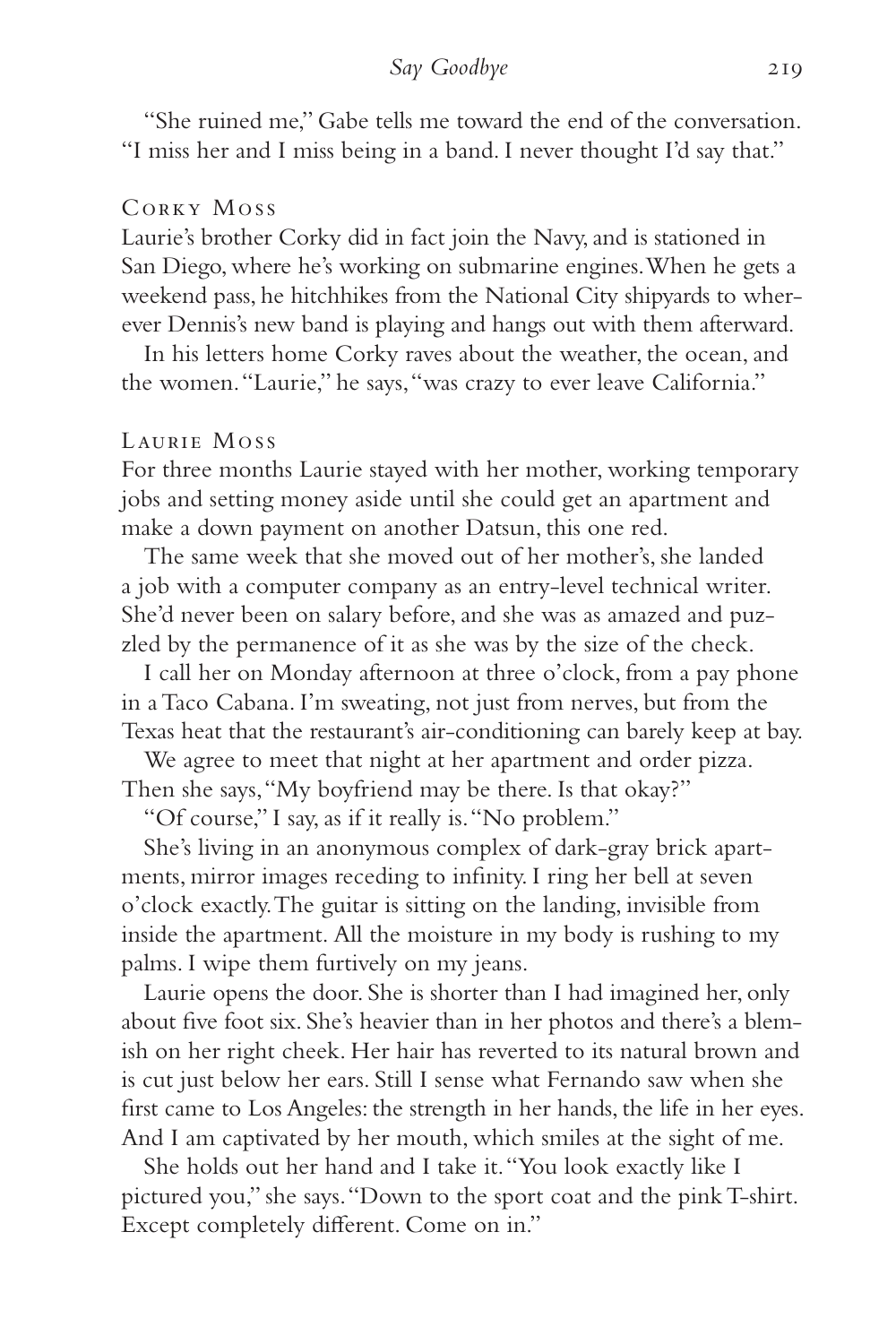I reach for the guitar and look up to see the emotions suddenly streak across her face: curiosity, wariness, hope, doubt, pain. "They found it last week," I say tentatively, afraid now that I've done this the wrong way.

"Oh my God," she says. She backs up, her eyes never leaving the guitar case. I can't tell if there's any joy at all in her reaction. I step into the apartment. It is small and sparsely furnished—a couch, a card table, some folding chairs. A man gets up from the couch and looks at us. He has short dark hair and a mustache; he's wearing a green polo shirt and khaki pants, and there is a thick tangle of hair on his chest. He looks to be no more than thirty. For some reason I think to myself, a little sadly, that he is nothing at all like me.

I set the guitar case down and close the front door and move a few steps away, into the living room. Laurie kneels in front of it, slowly lays it flat, opens the latches, then looks up at me, as if for reassurance that this is not another of life's cruel jokes. I nod and smile and she opens it up.

We stay that way for a long time. I see at last that Laurie is simply overwhelmed. Eventually she closes the case and latches it again. "I'm sorry," she says. "I know this is terribly rude, but...excuse me." She picks up the case, takes it into the bedroom, and shuts the door.

"Is that really her father's guitar?" the man says.

I nod and introduce myself.

"Oh, I know who you are," he says. "I've been hearing about you for weeks now. I'm David Rabkin." We shake hands, he brings me a beer, and we sit on the couch. He asks about the book, and about my trip, and then, while we wait for Laurie, he tells me how they met.

It turns out that he's a music writer, so we do have something in common after all. He does a weekly column for the San Antonio *Express-News* and works one afternoon a week on the Third Coast Network, a local radio show that features Texas and Louisiana music.

"I've been playing Laurie's record since that first homemade release," he tells me. "That album absolutely bowled me over."

"I know the feeling."

He nods. "Of course you do. So when I looked up one night at this barbecue place and saw her, I had to go over and ask if she was Laurie Moss. She was with a bunch of her girlfriends from work and I got this completely icy reception. She told me she wasn't playing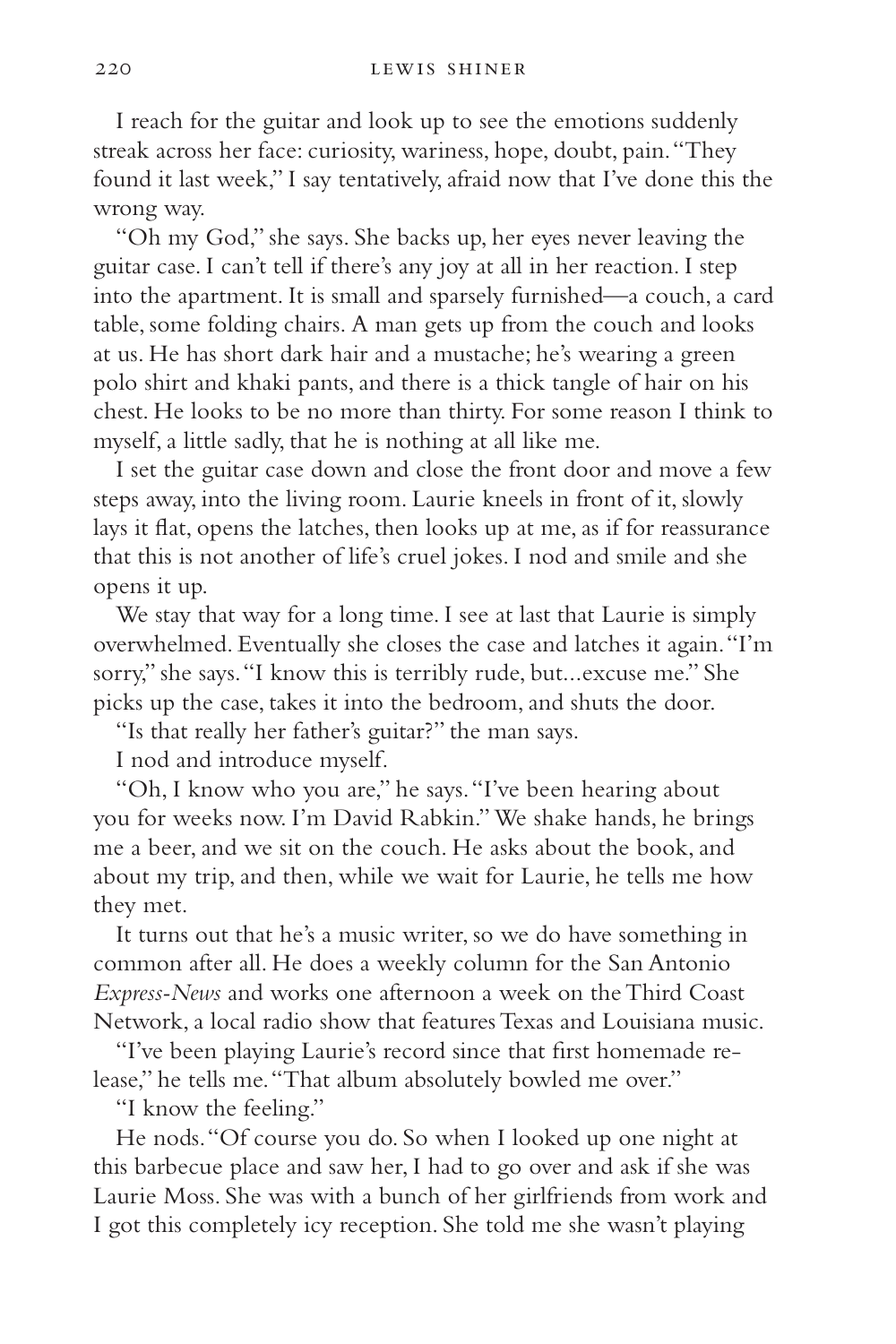much these days, which was an understatement, and so I shrugged and gave her my card and went back to my table.

"Fifteen minutes later she came over and apologized for being standoffish and said—I'll never forget this—that it was like I had mistaken her for her twin sister, whom she had loved very, very much, but who'd been run over by a cement truck. Then she told me what had happened—getting dropped, folding the band, coming back to Texas and living with her mom. I think I fell in love with her on the spot."

"How is she doing? I mean, day to day."

"Not so good. I've been around creative people all my life, and she's got as much creative juice as anybody I've ever seen. She's so smart it scares me. And every once in a while she'll forget herself and sing along with the radio and there's that incredible voice. She's got all this talent and no place to put it, and it's flat out got to be killing her."

Laurie reemerges a half-hour later and all three of us pretend she hasn't been crying. During the two hours in which we finally order pizza, and eat, and talk about inconsequential things—movies, politics, other people's music—and then long into the night when I'm alone in my motel room, I try to reconcile this real, physical Laurie—sturdier, and yet more easily hurt than I expected, possessed of a startlingly coarse laugh, devoid of the languid sensuality that I'd imagined—with the fantasy creature I've been carrying around in my head for two years, a creature patched together from photographs, a disembodied voice, and words on a computer screen, like a digital voodoo doll.

Sometime after midnight I put *Of The Same Name* on my Discman and the Laurie of my imagination is there, unchanged, waiting only for me.

Tuesday Laurie leaves work at noon and we drive to Brackenridge Park. She takes me to the Sunken Gardens, where we sit looking down at the bamboo and flowering trees and koi. Out of nowhere she says, "Did you come to Texas to seduce me?"

I'm too flustered to answer. She says, "It's my fault. It was very sexy to open up to you that way, and have my little fantasies, and not have to think seriously about consequences. When I first started writing you, I had this tiny, hermetically sealed existence. You were the one good thing I had left from my life as a rock star. And I didn't want to let go of that. Though I should have told you about David."

I shrug. "He seems pretty crazy about you."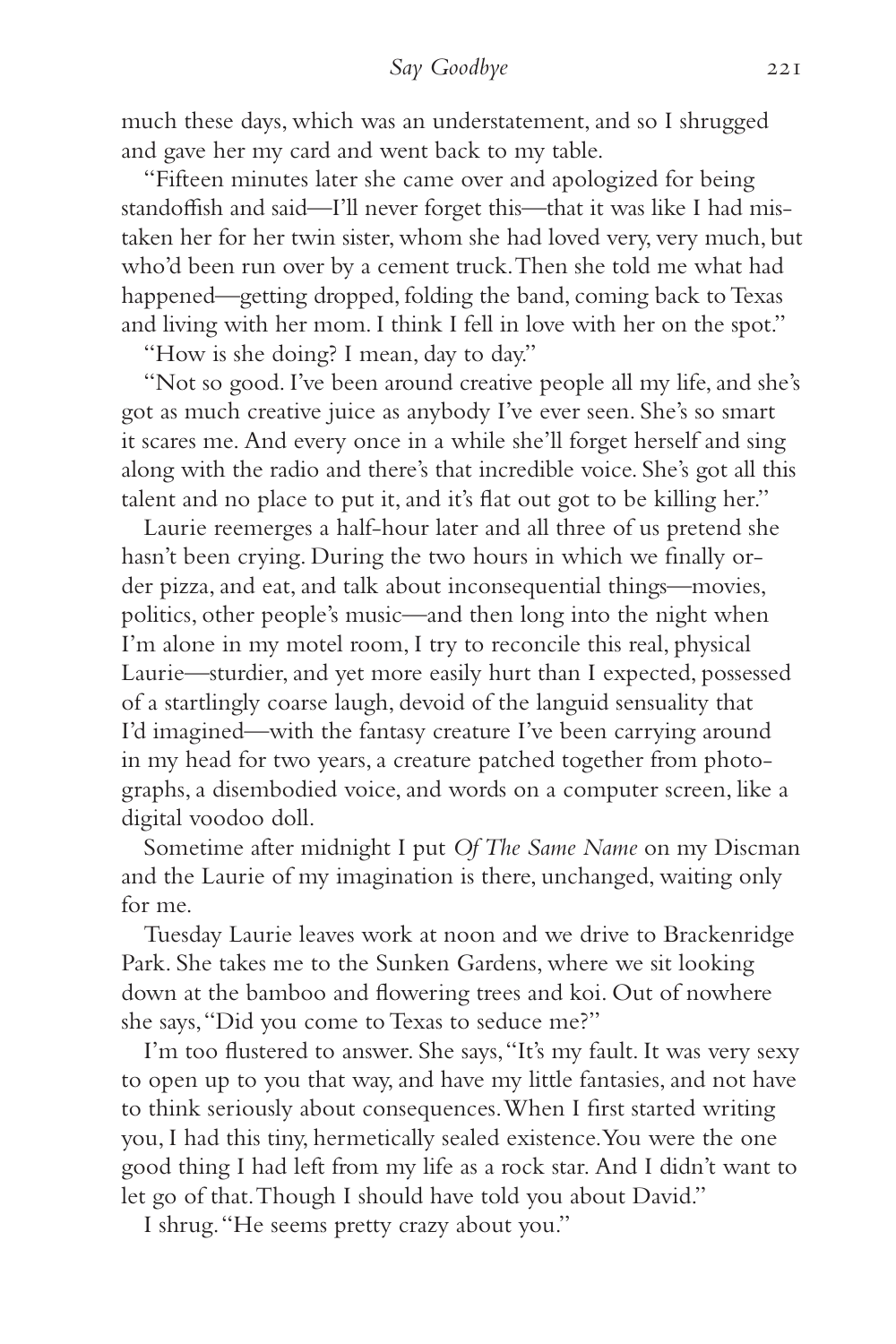"He's wonderful and sweet and supportive of all the crazy moods I go through these days. He's undoubtedly better than I deserve. But it's early yet. Maybe I'll grow into him."

"Jim warned me you were seeing somebody."

"And you came anyway?"

"I had to bring you your guitar."

She smiles. "You're very sweet. And very unhappy, I think."

Of course our six-month-plus correspondence has not been onesided. My interviewing style—even when an interview is all it is has to do with conversation, and quid-pro-quo.

"Let's not talk about me," I say.

"Oh, let's do. Could it be that you came all the way to Texas to seduce me so that you'd have an excuse to leave your wife?"

I feel dizzy. The heat and the humidity are making it hard for me to breathe.

"You can just leave her, you know," Laurie says. "You don't need me for that. You can do it all by yourself."

She stands, giving me a moment to collect myself, and looks out across the water, very still, as if she'd slipped loose from her body for a moment. A hot breeze gently touches her hair. Then her eyes snap into focus and she says, "Look! The turtles I wrote you about."

I stand next to her and follow her pointing finger. There are two of them, the larger gliding rapidly underwater, the other paddling quietly on the surface. They remain close together without obvious intent, as if connected in ways that I can't see. The sight of them is somehow enormously comforting and gets me through the moment and on to the next.

"I never thanked you for bringing my guitar," she says as we walk downhill toward the carousel and the zoo. "Thank you." A minute or so later she says, "I wrote a song last night, after you left. I haven't touched a guitar or let myself think in anything but the past tense for over a year, you know, trying to convince myself that everything was over for good, and then, wham." She stops and faces me with a coy smile. "You want to hear it?"

It is a stupid question. She sings the first lines for me:

*God blew into town last week In his fat white Cadillac Bought the house next door to me*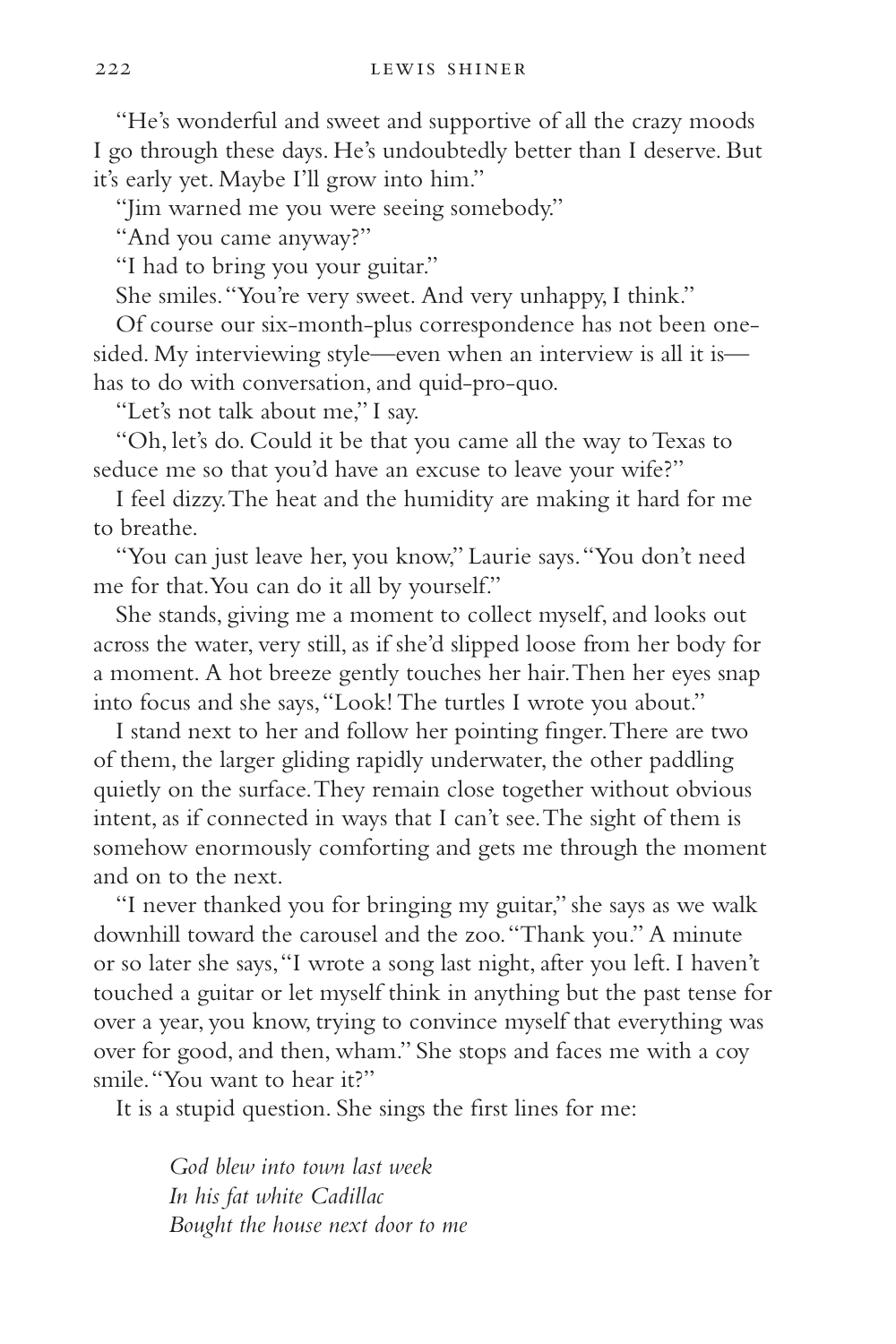*And commenced to dealing crack Put a truck on blocks in the front yard And a pack of wild dogs in the back.*

"It goes on in a similarly bitter and self-pitying way for seven more verses. I doubt it'll be on the next album."

Before I can recover from that particular bombshell, she runs up to a concession stand and buys cotton candy. "Do you want anything?" she calls to me. I shake my head.

"So," I ask when I catch up to her, "were you toying with me, or are you really going to do another album?"

She sighs. "I'm going to have to, aren't I?" The pain and reluctance in her voice seem completely genuine. "I didn't sleep last night, thinking about it. I've got all those new songs that I wrote on tour, and the song I wrote for Grandpa Bill. I can do the guitars and lead vocals here on my four-track and send them to Jim. He can add himself and Dennis and Gabe."

"And then $\cdot$ ?"

"That's the hard part, isn't it? We'll have to scare up the money to put it out ourselves. I couldn't face another record company, not now, probably not ever. Jim can sell it on our Web site, I'll sell some if I play out anywhere, which I suppose I'll have to do now, at least in town." An ironic smile flickers across her mouth and disappears. "Now that I have a guitar again."

"Is that going to be enough for you?"

"I guess it's going to have to be. Because I can't go through another year like the one I just had. When I picked up the guitar last night I remembered all the times that the music was enough, and it seemed possible. It seemed like I could settle for just a part of what I used to have, if it was the right part." She stops and makes a face and throws the cotton candy in trash can.

"People *can* change, can't they?" she asks, looking straight into me. "If they have to, if their lives depend on it?"

"I don't know," I say, speaking for myself at last, wondering if there is in me any part of the courage I see in her.

She drops me at my car, which we've left in the parking lot of her office. Without her needing to say it, I know that this day has been my reward for bringing her guitar from California, and it seems generous indeed. I doubt I will have another day like it.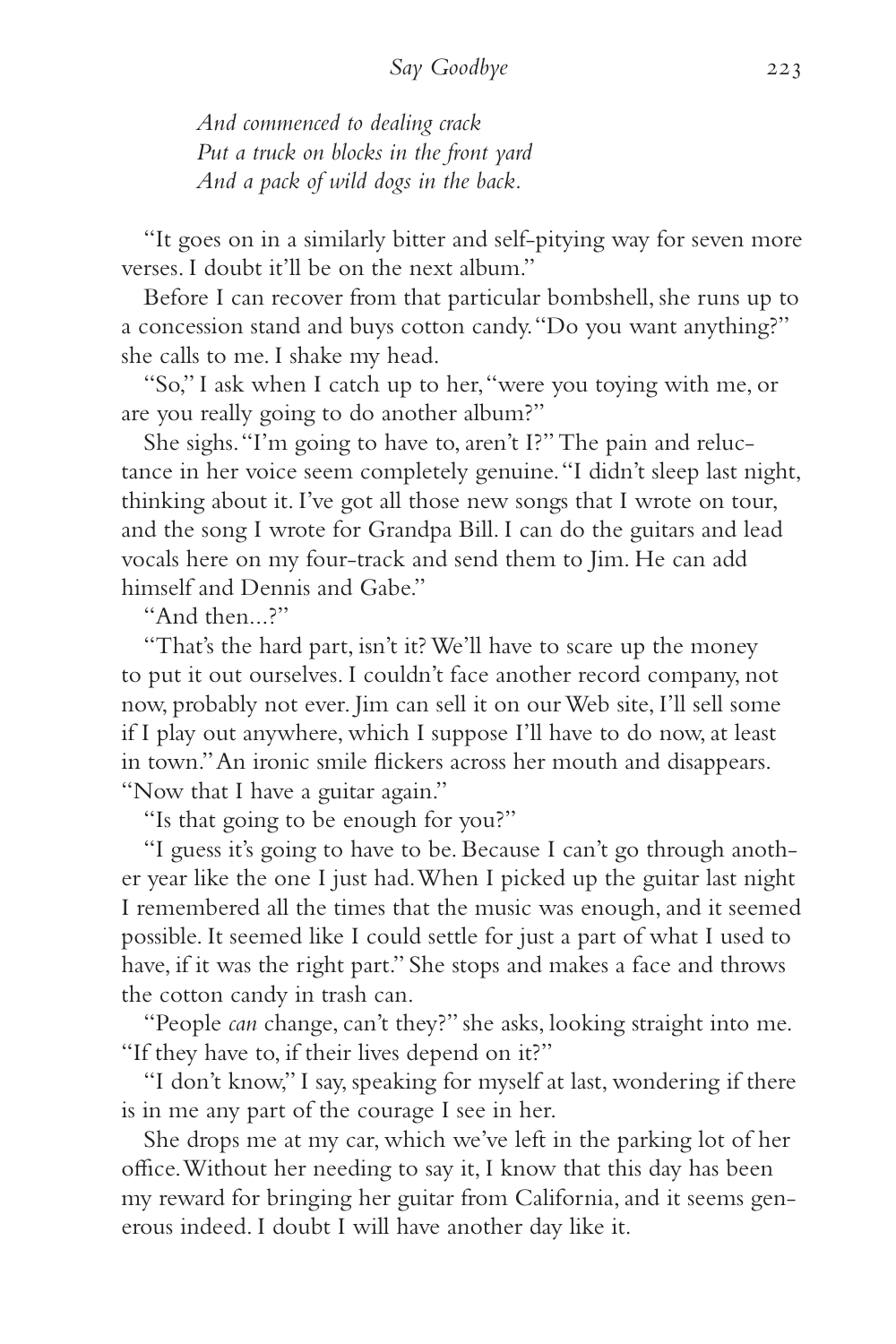I walk around to the driver's side and Laurie rolls down her window. "Thank you," I say.

"Are you—"

"I've got what I came for. I'll head back first thing tomorrow morning."

She nods. The air is hot and still, and the sun glares from the mirrored glass of the building in front of me. I lean forward slightly and she tilts her face toward me and I kiss her. It lasts little more than a single warm, soft, heart-stopping second. Then I step away and raise my hand and watch her until her Little Red Datsun crests the entrance ramp to the freeway and disappears.

## This reporter

I took the long way home, via Durango, Colorado, and Flagstaff, Arizona, thinking all the way. When I got home I asked Barb for a divorce. I won custody of Tom on Mondays through Fridays, and came away with child support and the house. I work mornings at a frame shop while Tom's in school, and we get by. As Jerry Lee Lewis used to sing, I can make it through the week, but oh, those lonely weekends.

# "Fernando"

I see Fernando one last time, in March of 1998. I am in Los Angeles with Tom to celebrate finishing the second draft of this book, and to listen to Laurie's new album on the cassette player in Jim's kitchen. The record is called *Based On A True Story,* and in contrast to the detached character studies of the earlier songs, these are all in first person immediate. Laurie has asked me to write the liner notes, and I know from the first sound of her voice on the tape that it will be a labor of love.

An urge to tie a few last loose ends makes me stop by Fernando's guitar store afterward. He is glad to see me and invites Tom and me out to dinner.

We drive to a beach front restaurant in Venice, where I learn that Fernando too is recently divorced. I'm even more surprised to find out that he's about to be married again—and not to Summer.

His fiancée is in fact the young, tanned, blonde waitress who is bringing us our blackened chicken sandwiches, and who leans over to kiss Fernando on top of his newly-shaven head.

"In a weird way," Fernando says, "Summer was actually a part of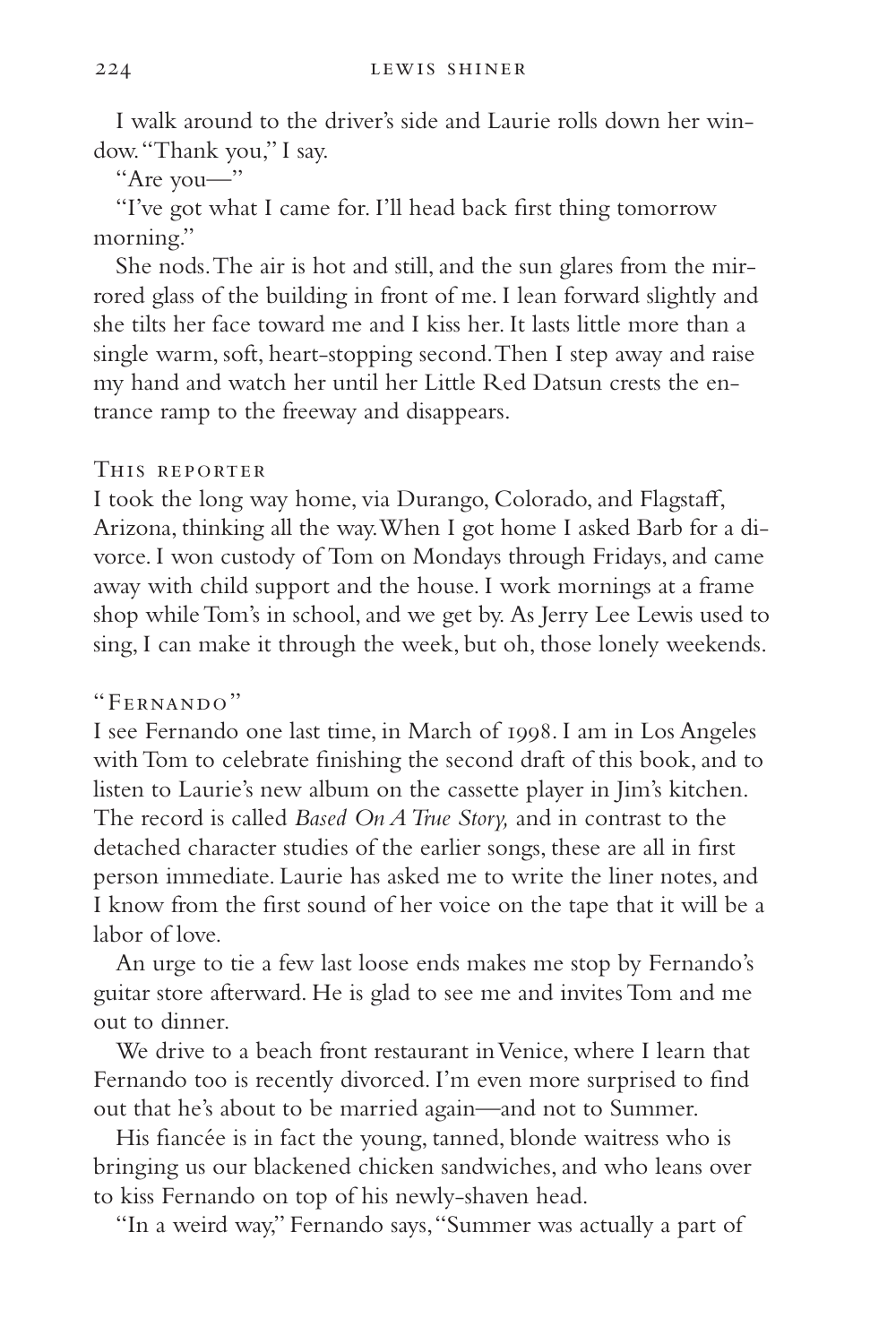my first marriage. I know that sounds weird, man, but when the marriage finally fell apart, so did Summer and me."

From where we sit we can see a neon-pink sun sink slowly into the haze over the Pacific. It is the kind of view that makes Corky wonder why Laurie went back to Texas. I look at my hands, as they rest on the edge of the table, and then look at Tom, whose neck is craned to watch the TV set over the bar. I have the sudden and comforting knowledge that there is nowhere else I have to be.

"I know I've let people down in my time," Fernando says. "And I've had some days that I didn't think I was going to make it through. But dude, what can I tell you?" He too looks out at the picture-postcard sunset, and then he shrugs and smiles. "Life goes on."